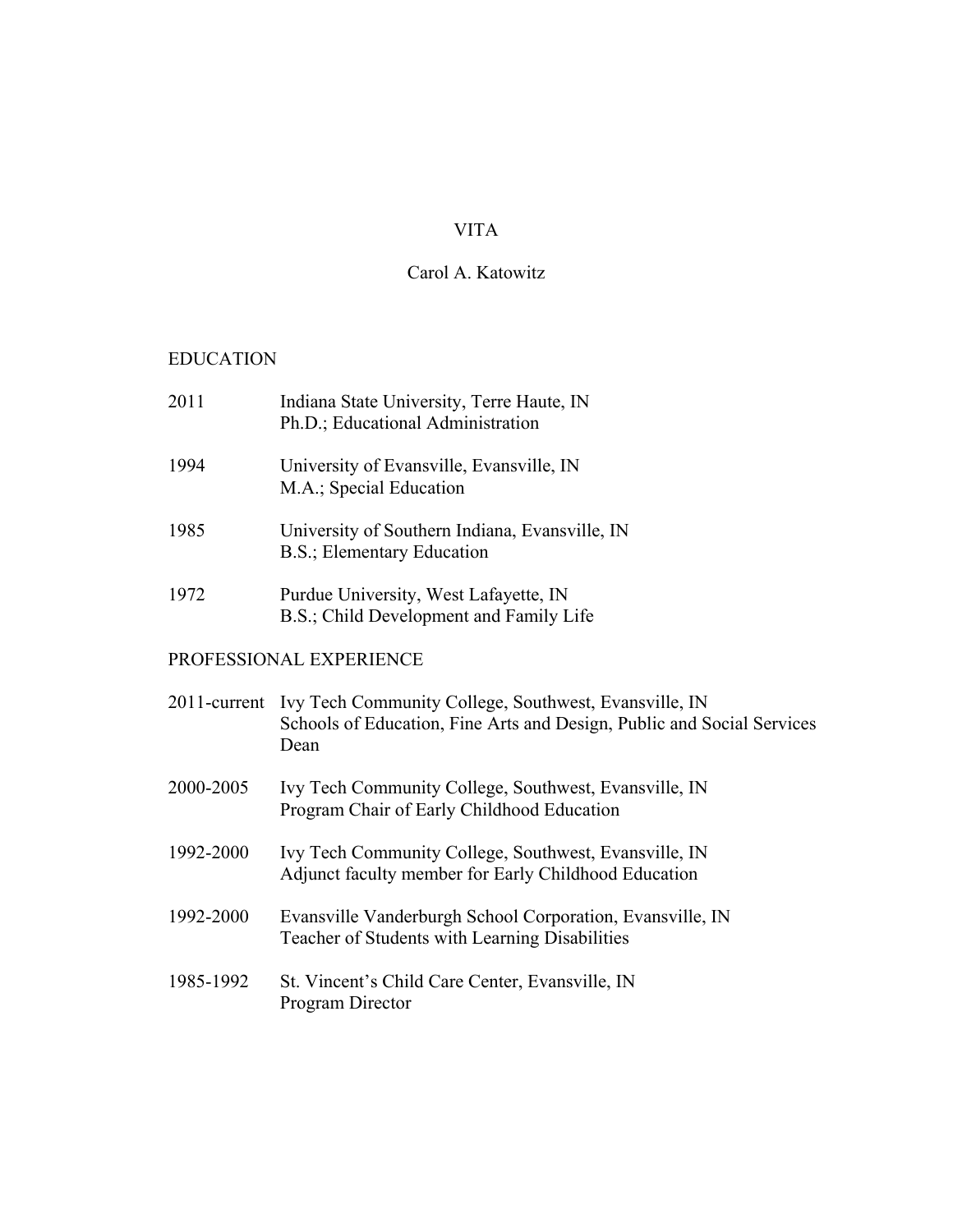# YOU'RE SUPPOSED TO CARE: FACULTY MOTIVATIONS TO INCORPORATE SERVICE LEARNING INTO COMMUNITY COLLEGE CLASSROOMS

A dissertation

 $\mathcal{L}_\text{max}$  , where  $\mathcal{L}_\text{max}$  , we have the set of  $\mathcal{L}_\text{max}$ 

Presented to

The College of Graduate and Professional Studies

Department of Educational Leadership

Indiana State University

Terre Haute, Indiana

In Partial Fulfillment

 $\mathcal{L}_\text{max}$ 

of the Requirements for the Degree

Doctor of Philosophy

 $\mathcal{L}_\text{max}$  , where  $\mathcal{L}_\text{max}$  , we have the set of  $\mathcal{L}_\text{max}$ 

by

Carol A. Katowitz

December 2011

© Carol A. Katowitz 2011

Keywords: community college faculty, service learning pedagogy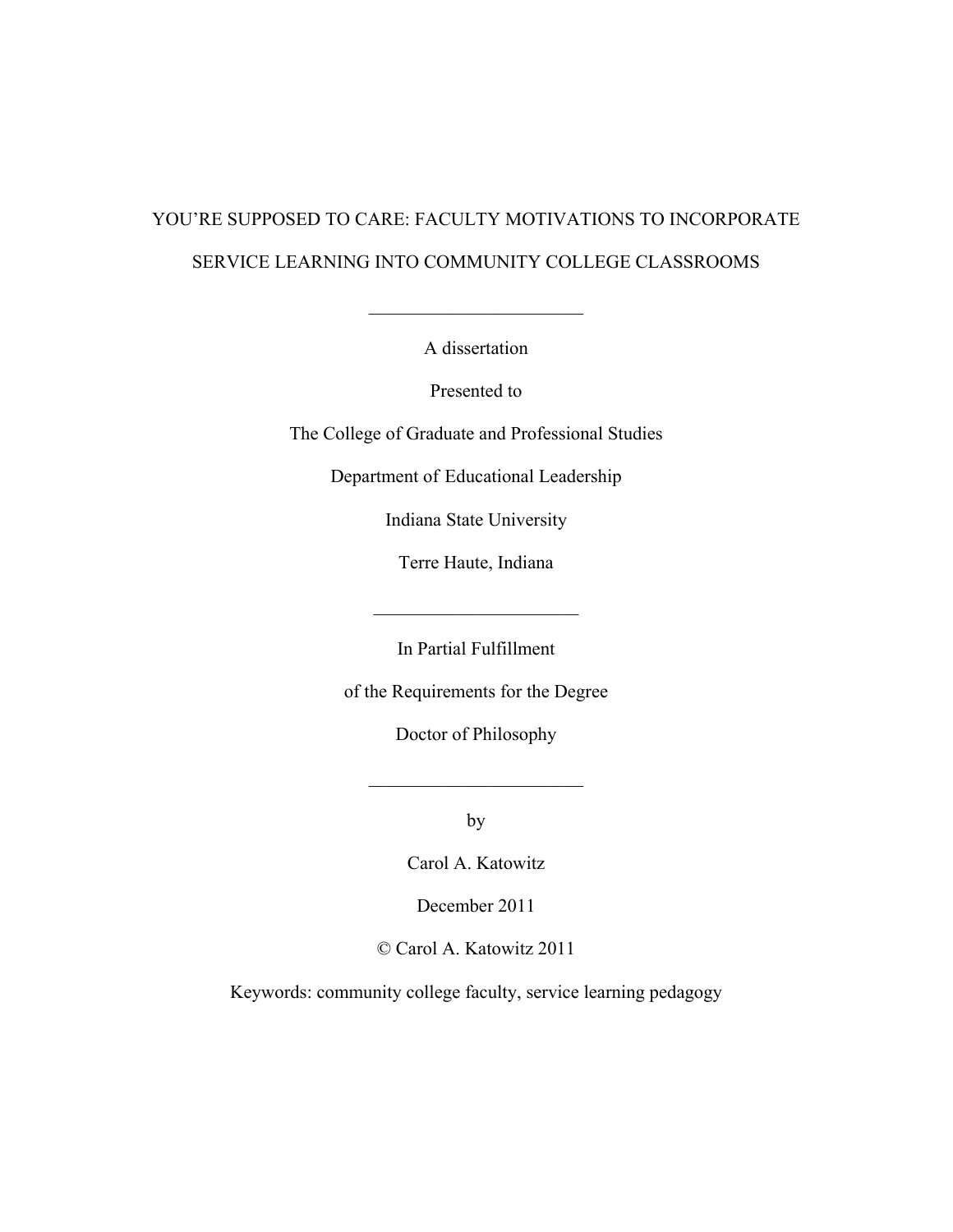## **COMMITTEE MEMBERS**

Committee Chair: Kandace G. Hinton, Ph.D.

Associate Professor of Educational Leadership

Indiana State University

Committee Member: Mary Howard Hamilton, Ed.D.

Professor of Educational Leadership

Indiana State University

Committee Member: Dennis L. Dell, Ph.D.

Director of Instructional Technology and Design

Ivy Tech Community College, Southwest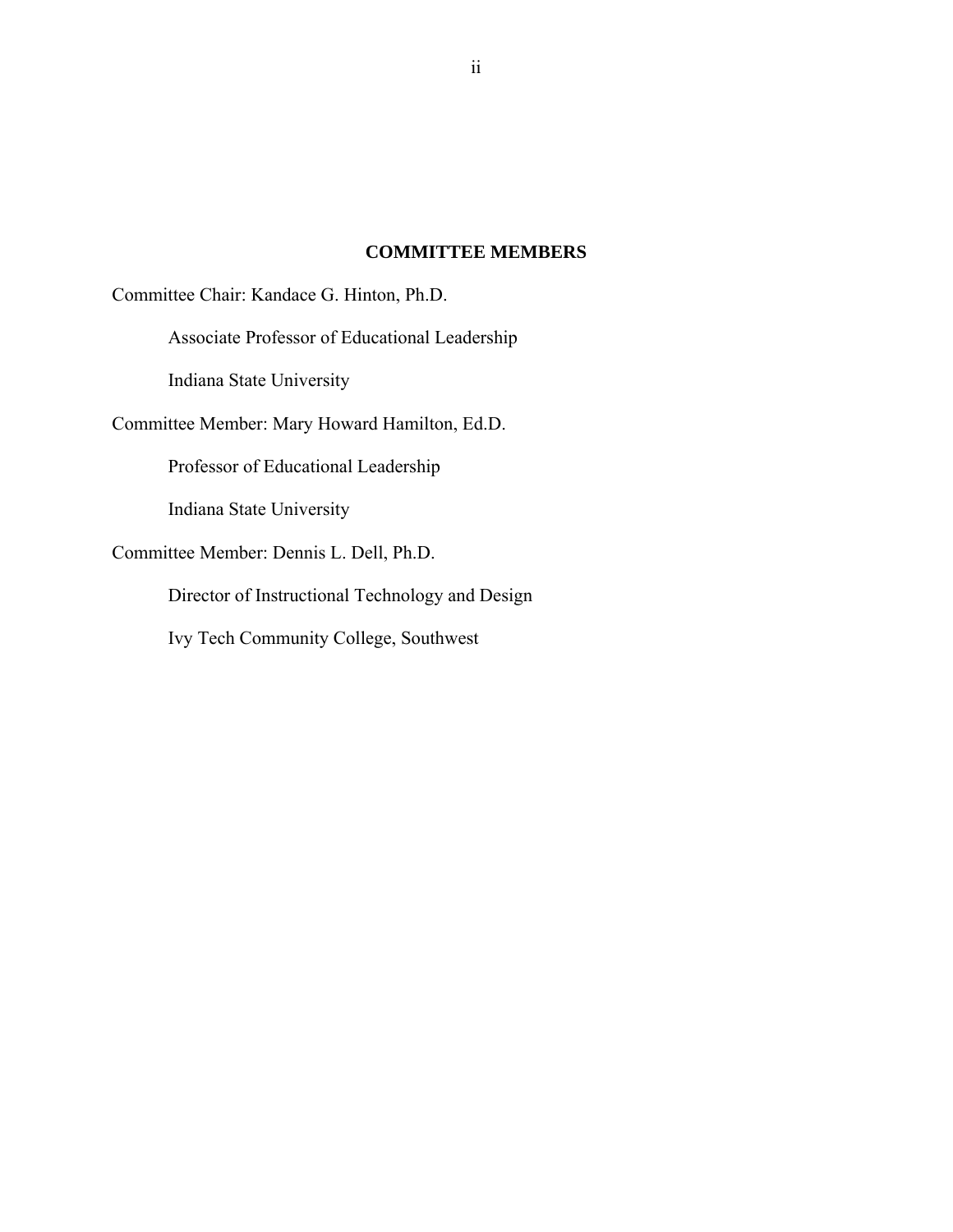#### **ABSTRACT**

The purpose of this study was to investigate the motivations that cause some faculty in community colleges to embrace and actively pursue service learning pedagogy in their classrooms. It also identified the catalysts that move faculty to action in implementing this approach to instruction. The qualitative phenomenological case study approach was used to hear the stories of eight faculty members representing different areas of discipline in eight different campus locations in a Midwestern statewide community college system. Four primary themes and two sub-themes were identified through this study. The primary themes were (a) pedagogical connections to previous school experiences and personal and family values, (b) passion and commitment each faculty member had for this approach to instruction, (c) persistence of the faculty participants to use this approach despite the many barriers they faced, and (d) pleasure these faculty members get from watching their students perform in a service learning setting. The identified sub-themes were (a) bottom-up approach to instruction and (b) ability to take risks with instruction.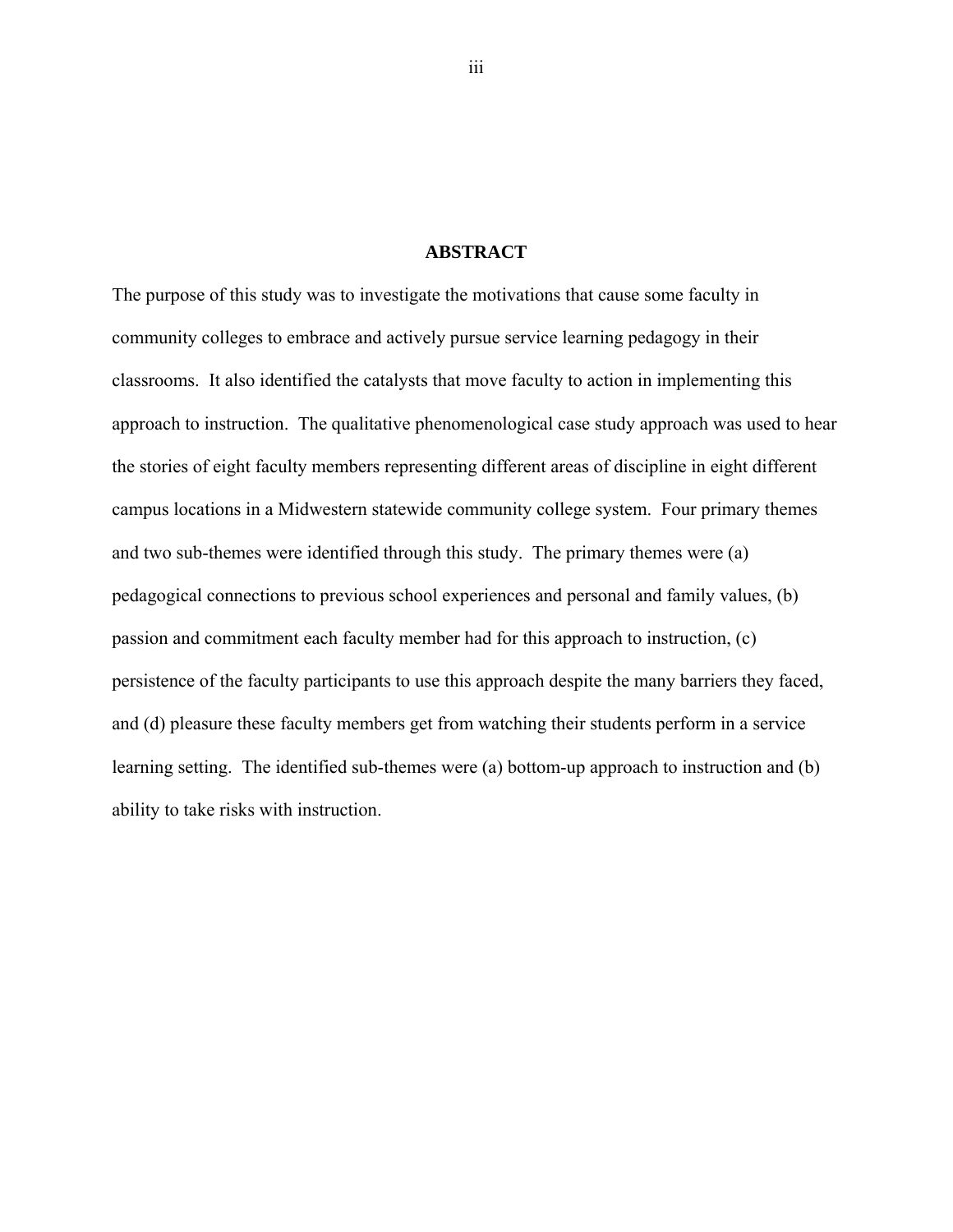#### **ACKNOWLEDGMENTS**

First, I would like to acknowledge and thank the late Sister Patricia Finerty, Daughter of Charity, who first modeled service to the Lord and the oppressed to me. I shall never forget her first words to me when she became my supervisor many years ago. She said, "I know a lot, and I will teach you." I shall be eternally grateful to her for her gentle, loving, faithful teaching and guidance and think she would be proud to see what her pupil has achieved.

Second, I would like to thank my committee chair, Dr. Kandace Hinton, for her support and guidance through this process. She has the unique ability to pull the best out of her students in an honest and forthright way. I must also recognize Dr. Mary Howard-Hamilton for her loving guidance in the many aspects of leadership and acceptance she shared with our cohort of students. I shall never forget what these two gifted professors have added to my personal and professional growth. The third member of my committee was Dr. Dennis Dell, a dear colleague and friend. His gentle ways and consistent guidance led me through this journey to completion. May God bless you all!!!!

Finally, I cannot neglect to thank my husband, Bob, for his loving support of me through this process. Over our many years of marriage we have learned to lovingly support each other's passions. I often describe him to others as the one who holds the strings to keep me grounded as I soar through the air like a kite. Thank you, Bob, for allowing me to be the person I was always meant to be. You will always be the only one for me.

iv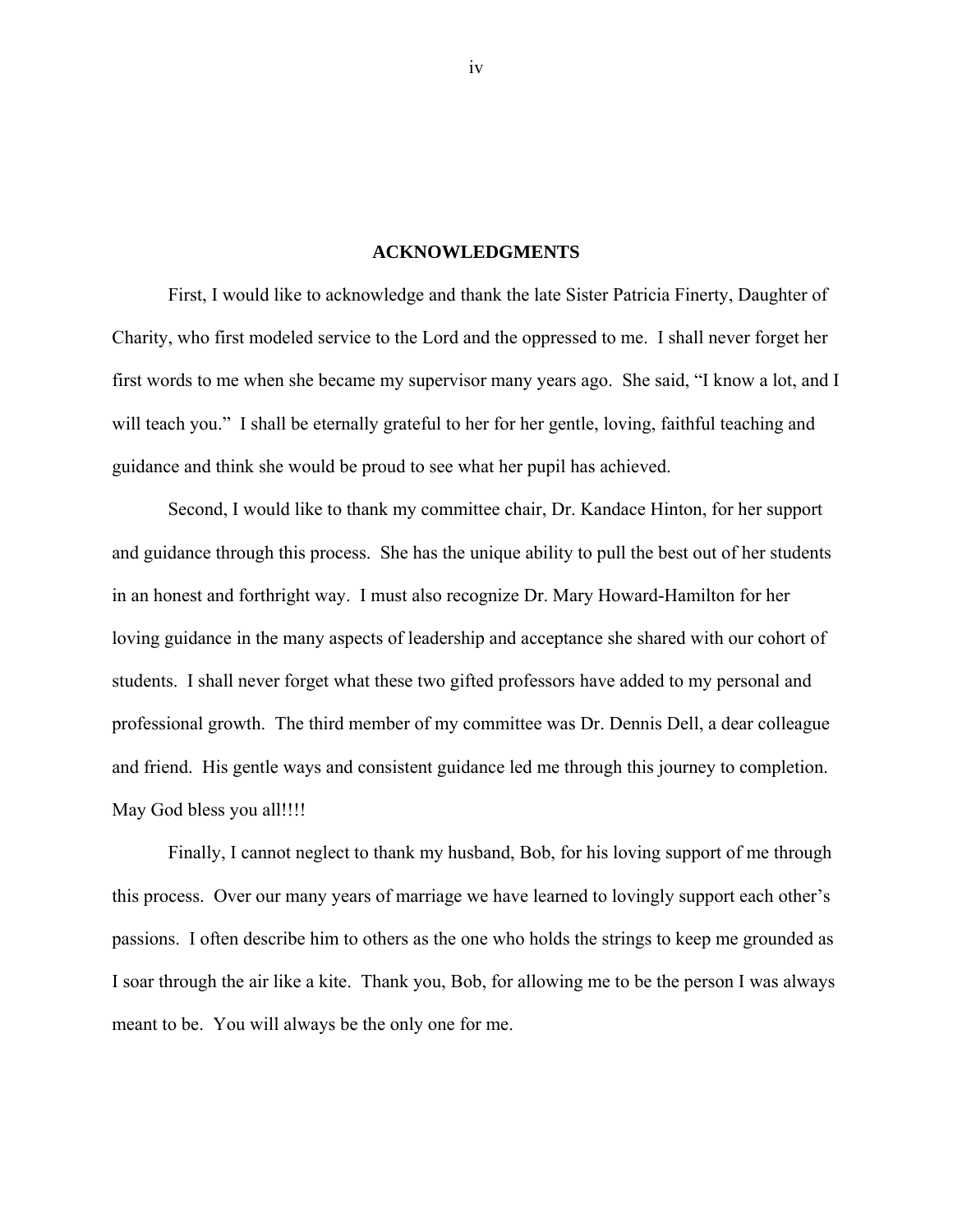# **TABLE OF CONTENTS**

| <b>COMMITTEE MEMBERS</b> | $\overline{\mathbf{ii}}$                                                         |
|--------------------------|----------------------------------------------------------------------------------|
| <b>ABSTRACT</b>          | iii                                                                              |
| <b>ACKNOWLEDGMENTS</b>   | iv                                                                               |
| <b>LIST OF TABLES</b>    | $\overline{1}X$                                                                  |
| Introduction             | 1                                                                                |
|                          |                                                                                  |
|                          |                                                                                  |
|                          |                                                                                  |
|                          |                                                                                  |
|                          |                                                                                  |
|                          |                                                                                  |
| <b>Literature Review</b> | 11                                                                               |
|                          |                                                                                  |
|                          |                                                                                  |
|                          |                                                                                  |
|                          |                                                                                  |
|                          | Philosophical Foundation for Experiential Learning Theory in Higher Education 24 |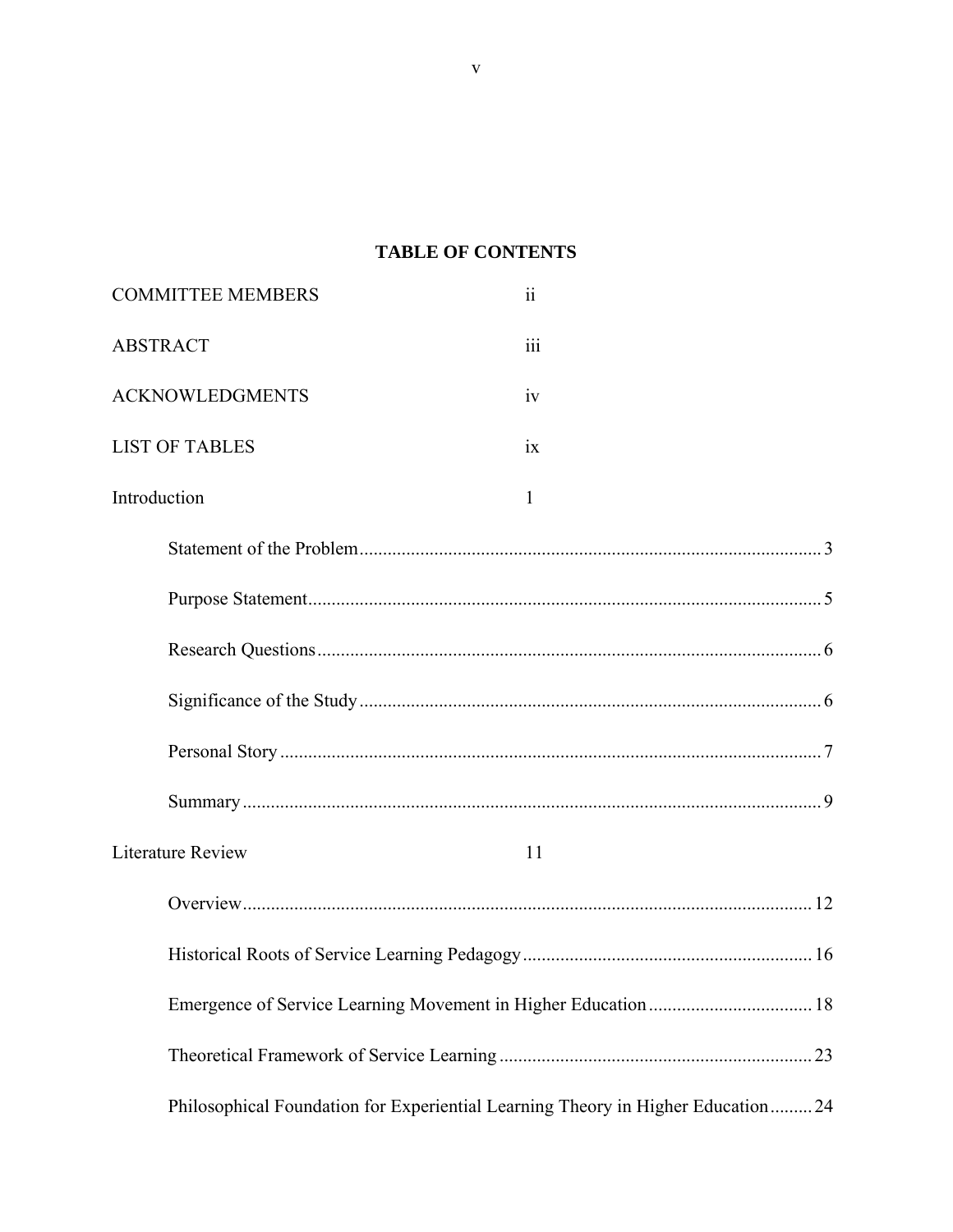| Encouragement of Faculty Use of the Service Learning Pedagogy  41    |  |
|----------------------------------------------------------------------|--|
|                                                                      |  |
| Positive Outcomes for Faculty Embracing Service Learning Pedagogy 46 |  |
|                                                                      |  |
|                                                                      |  |
|                                                                      |  |
|                                                                      |  |
|                                                                      |  |
|                                                                      |  |
| Methodology<br>68                                                    |  |
|                                                                      |  |
|                                                                      |  |
|                                                                      |  |
|                                                                      |  |
|                                                                      |  |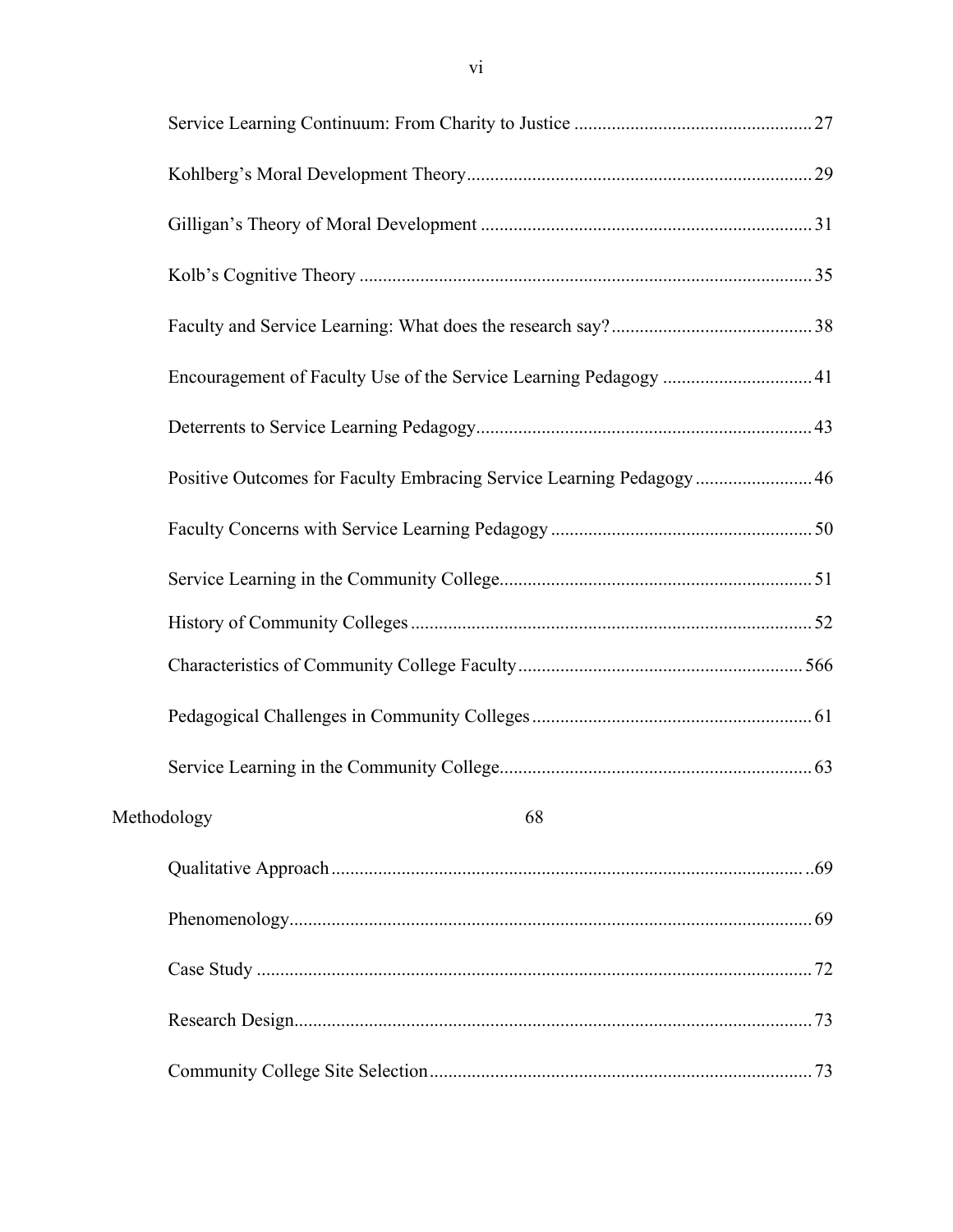|                             | 100 |
|-----------------------------|-----|
|                             |     |
|                             |     |
|                             |     |
|                             |     |
| Analysis and Interpretation | 117 |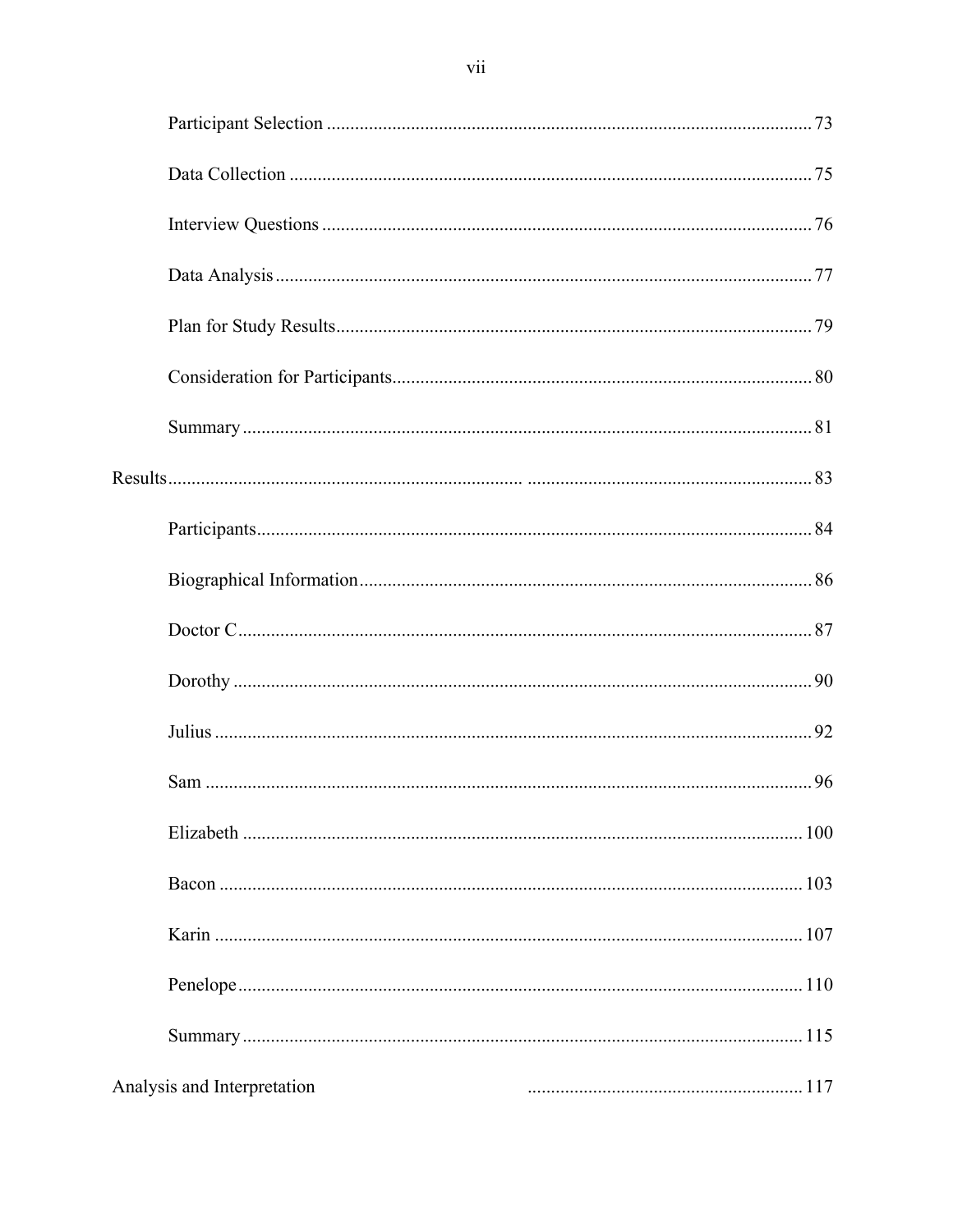| Implications, Recommendations and Conclusion <b>Fig. 146</b> materials and the state of the state of the state of the state of the state of the state of the state of the state of the state of the state of the state of the state |  |
|-------------------------------------------------------------------------------------------------------------------------------------------------------------------------------------------------------------------------------------|--|
|                                                                                                                                                                                                                                     |  |
|                                                                                                                                                                                                                                     |  |
|                                                                                                                                                                                                                                     |  |
|                                                                                                                                                                                                                                     |  |
|                                                                                                                                                                                                                                     |  |
|                                                                                                                                                                                                                                     |  |
|                                                                                                                                                                                                                                     |  |
|                                                                                                                                                                                                                                     |  |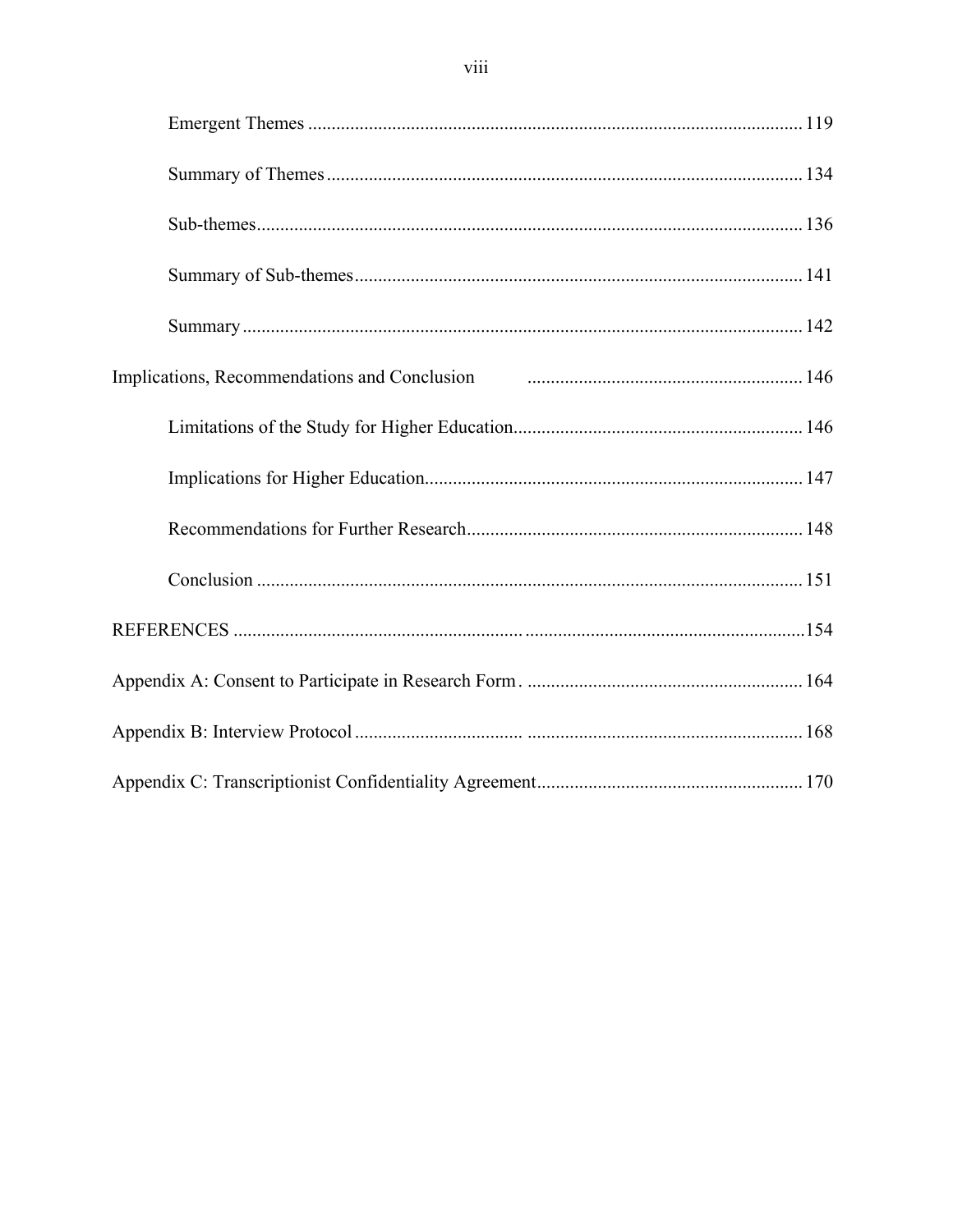# **LIST OF TABLES**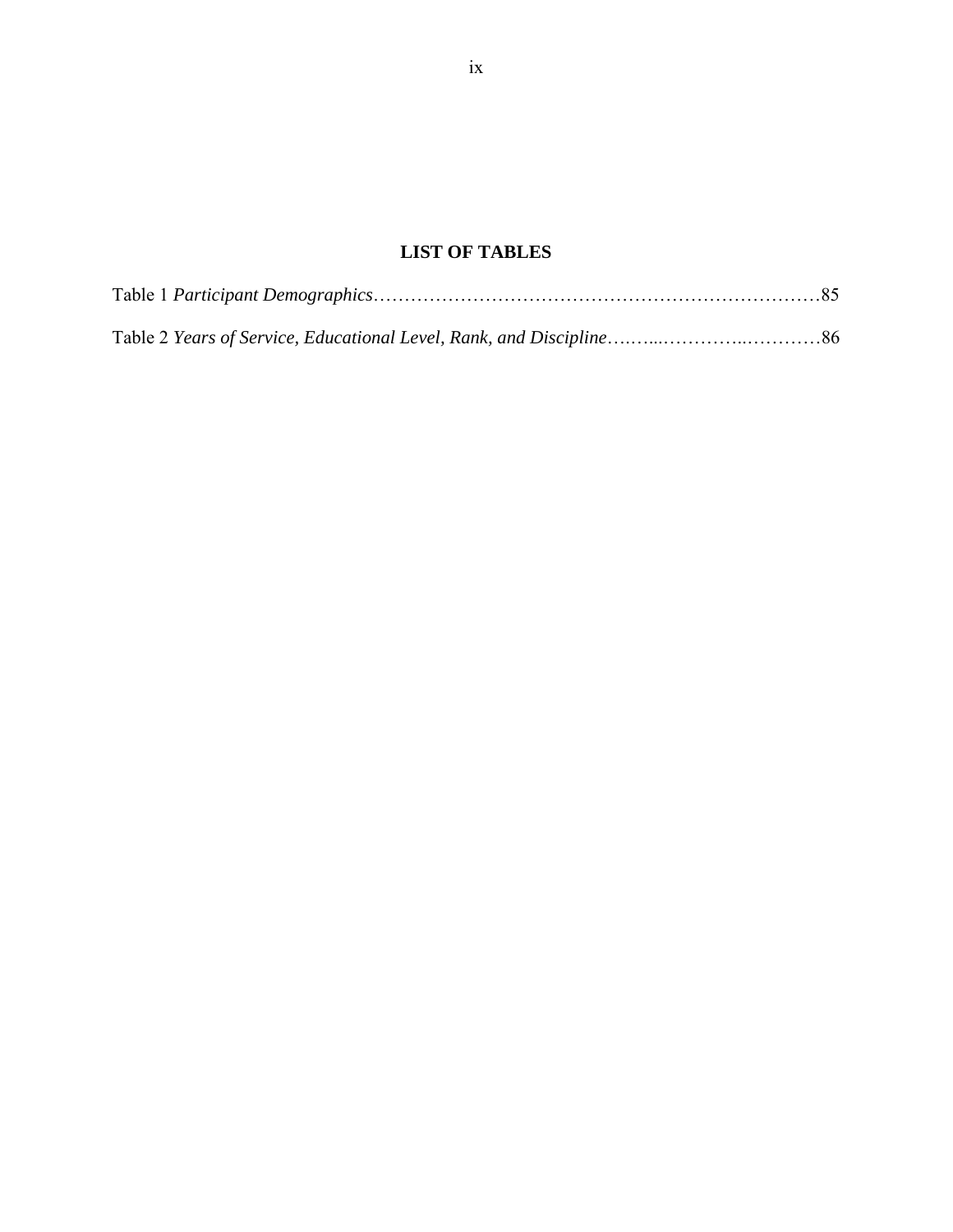## CHAPTER 1

## **Introduction**

The concept of service learning as a form of experiential learning in college and university classrooms is not new. However, the remarks of President Barack Obama in his "Points of Light" speech at Texas A&M University in 2009 challenged all Americans to volunteer in healthcare centers, energy independence initiatives, and school and community settings to improve the overall state of this nation (Obama, 2009). The purpose of this speech became clear when President Obama sought to stimulate and support service in both K-12 and higher education through the reauthorization and expansion of the bipartisan National and Community Service Act of 1990 enacted on April 21, 2009 (S. 277,  $111<sup>th</sup>$ . Cong. § 1, 2009). The passage of this service act and the message put forth by the Obama administration makes it very clear that our government officials intend for community college and university students to become involved in their communities. This study addressed the service learning component of civic engagement in higher education. For the purpose of this study, service learning in higher education classrooms was defined as "a form of experiential education in which students engage in activities that address human and community needs together with structured opportunities intentionally designed to promote student learning and development. Reflection and reciprocity are key components of service learning" (Jacoby, 1996, p. 5).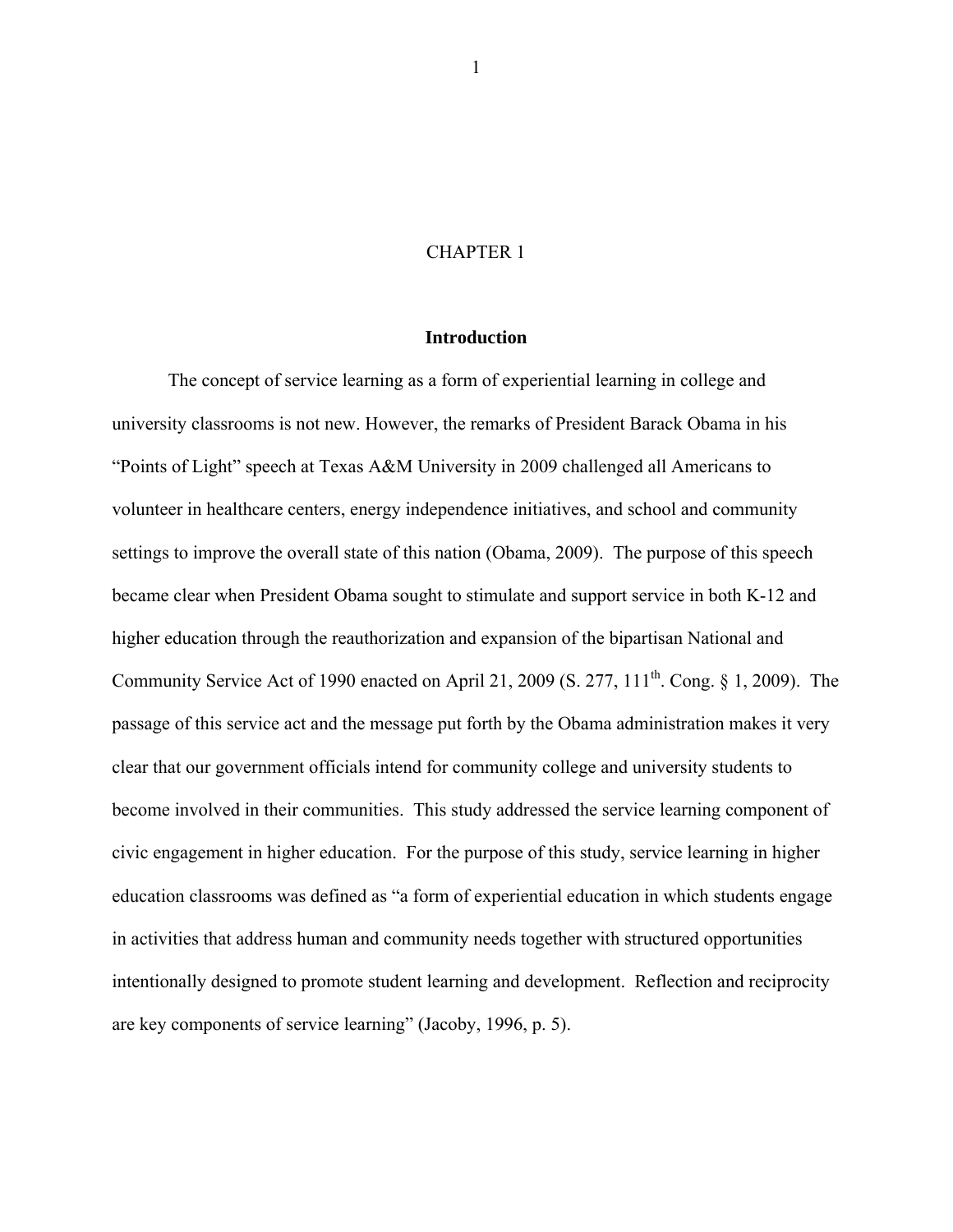Jacoby (1996) traced the history of service learning in the academy back to the period of civil unrest this country experienced in the 1960s and 1970s, but this movement was not sustained because it was not rooted in the missions of the institutions of higher learning. The service learning movement resurged with the establishment of Campus Compact in 1985. Campus Compact is "an organization of college and university presidents who have pledged to encourage and support academically based community service at their institutions" (Jacoby, p. 12). According to Honnet and Poulson (1993), in May of 1989 an advisory group of individuals representing 70 organizations devoted to service learning met and authored the first Wingspread Report. This group, sponsored by the Johnson Foundation, developed a report of 10 guiding principles essential to good practice of linking service with academic achievement in higher education. The Wingspread Report challenged members of the academy to return to the principles this nation was founded upon, where citizens actively participated in their communities. But according to Eyler and Giles (1999), the service learning pedagogy was not widely adopted in the academy at that time.

The service learning pedagogy could best be described as one that combines experiences with theory through problem-based learning (Zlotowsky, 1996). The use of this pedagogy in academe has recently been recognized by the Carnegie Foundation for the Advancement of Teaching in the newly formed Carnegie Civic Engagement classification. This new category was established in 2006 for the purpose of broadening the grouping of community colleges and universities to more clearly reflect the evolution of higher education (Driscoll, 2008). This voluntary classification provided a path for institutions to document their civic engagement. This civic engagement takes many forms and addresses local, regional, state, national, and global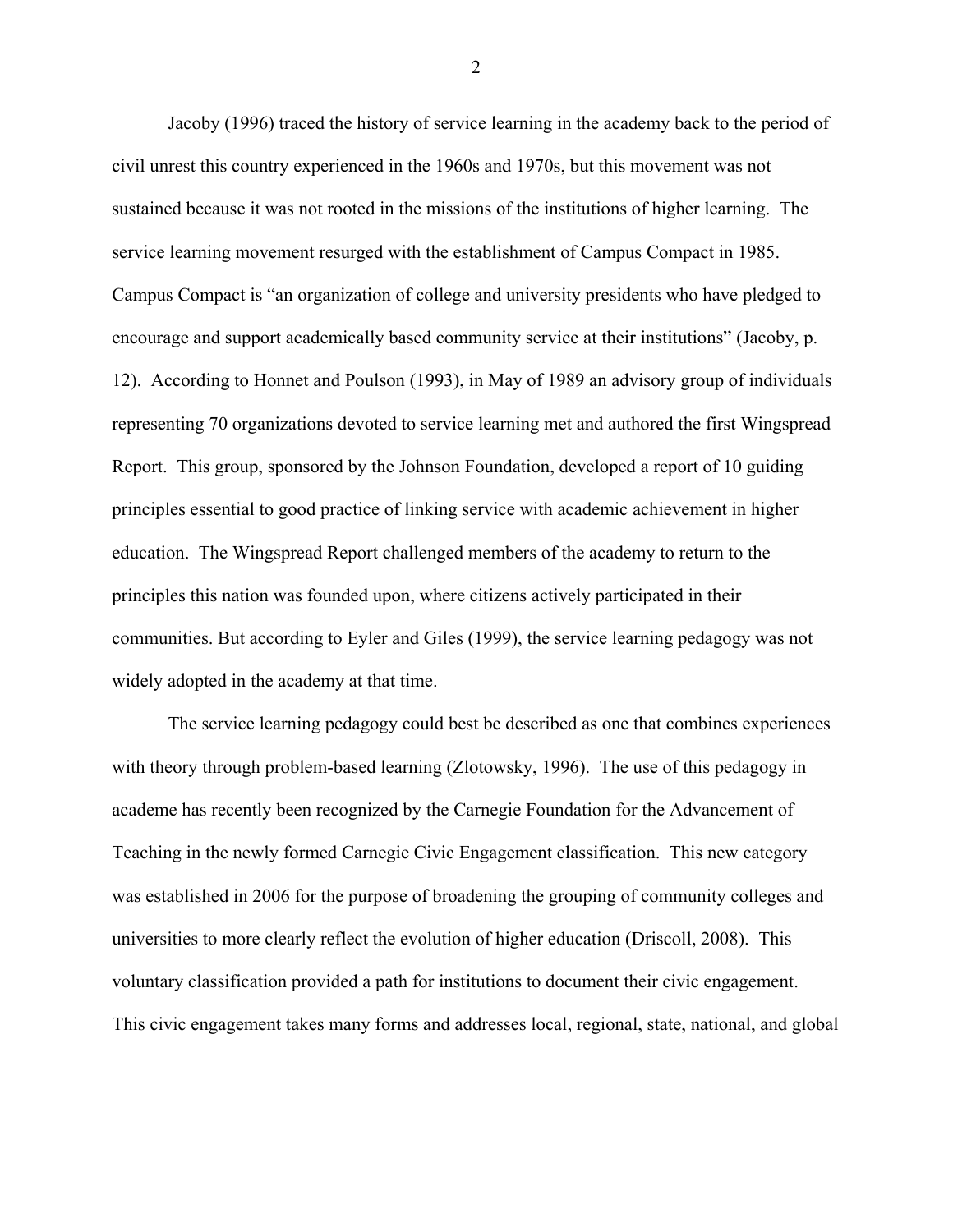communities "for the mutually beneficial exchange of knowledge and resources in a context of partnership and reciprocity" (Driscoll, p. 39).

This shift in instructional approach creates disequilibrium with many community college and university faculty members whose teaching styles and pedagogical views are firmly grounded in the lecture/test format (Eyler & Giles, 1999; Franco, 2007; Hesser, 1995; Levine, 1994). This study investigated the motivations that cause some community college faculty to embrace and actively pursue service learning pedagogy in their classrooms despite barriers.

## **Statement of the Problem**

Adding an experiential component to students' educational experiences in community college classrooms presents many obstacles for faculty members. Elwell and Bean (2001) identified the first challenge as effectively incorporating service learning into coursework. The course delivery methods at all institutions of higher learning are based on the idea of academic freedom by giving the professor total control over both content and delivery of coursework. According to Kaplin and Lee (2007), academic freedom is the cornerstone of American higher education. The academic freedom faculty embrace provides the platform for the cognitive dissonance necessary for intellectual growth to occur. Kaplan and Lee defined academic freedom in higher education as "the prerogatives of faculty members and students to pursue research, teaching, and learning without interference from their institutions or the government. These prerogatives may be protected by law or by custom and usage" (p. 671).

Freire (1990), a Brazilian educationalist, emphasized dialogue as an essential component of instruction. He considered pedagogy as a form of praxis that included reflection and action upon the world as essential for learning to occur. He stated, "Reflection−true reflection−leads to action" (p. 52). The service learning pedagogy follows the Frierian philosophy, but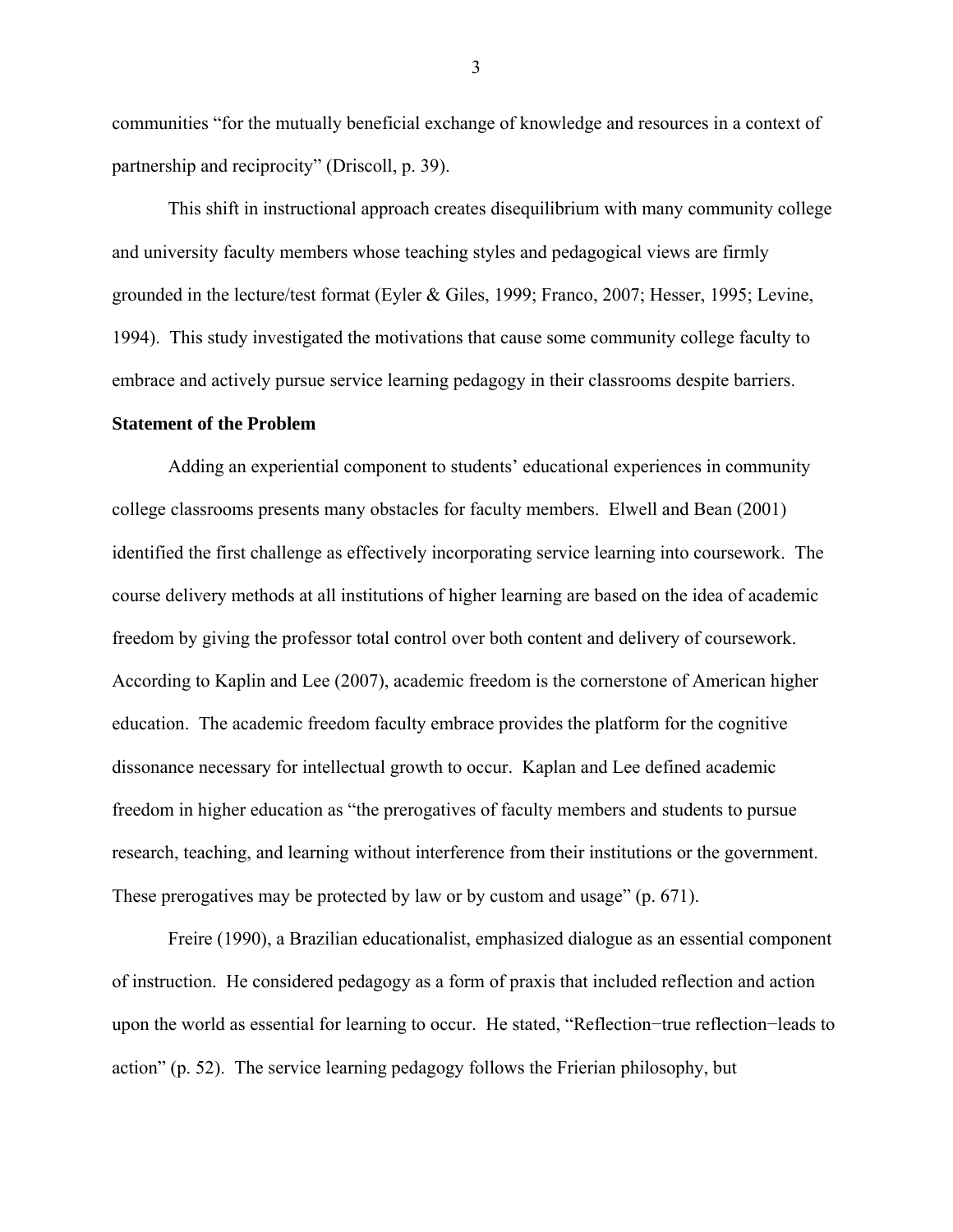incorporating a service learning component into coursework presents a problem for faculty accustomed to teaching using the lecture/test approach. Freire described this common instructional method as the banking approach to education as one where

education thus becomes an act of depositing, in which the students are the depositories and the teacher is the depositor. Instead of communicating, the teacher issues communiqués and makes deposits which the students patiently receive, memorize, and repeat. This is the "banking" concept of education, in which the scope of the action allowed to the student extends only as far as receiving, filing and storing the deposits.

(p. 58)

Challenging this approach to education is of paramount importance when considering issues of incorporating service learning into coursework, which requires active dialogue, reflection, and reciprocation. Shifting pedagogical approaches often provides a challenge that is difficult for many faculty members to overcome (Butin, 2006).

Kezar and Rhoads (2001) felt cognitive change must be the cornerstone of service learning but contended that more research was needed in this area to establish a clear linkage to course objectives. These researchers offered many pertinent questions that must be addressed when considering adding a service learning component to coursework. Kezar and Rhoads asked one question with a direct impact on faculty:

Is service learning best understood as a part of the historical mission of higher learning as in fostering social responsibility and citizenship, or in new goals of developing empathy and multicultural understanding, or in traditional academic goals such as critical thinking and writing? (p. 149)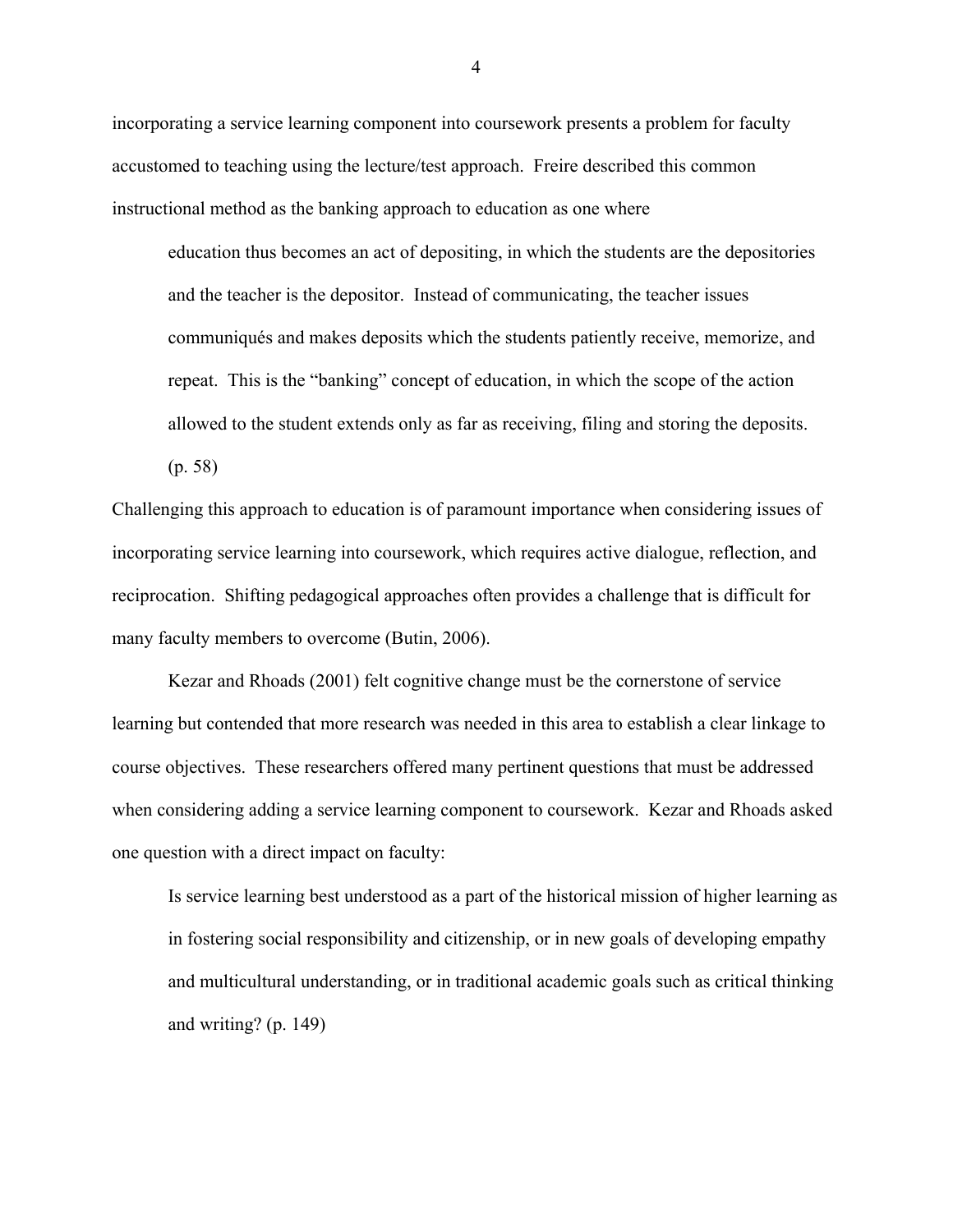Kezar and Rhoads felt it was essential to understand the undergirding of service learning in the academy to fully embrace this philosophical and instructional approach to instruction.

Numerous studies have been conducted to determine the benefits and difficulties of service learning from an academic standpoint at both two-year and four-year institutions (Erlich & Hollander, 1999; Eyler & Giles, 1999; Franco, 2007; Jacoby, 1996). Duffy (2007) focused his research on two-year institutions and discussed the importance of engaging community college students to form a sense of community as one way to support civic engagement in local communities. This engagement assisted in addressing community needs and provided a valuable link to coursework that enhanced the students' academic learning. Duffy went on to state that quality service learning aided in student retention and provided "a valuable link between students' academic and community lives" (p. 1).

But the fact remains that many faculty do not support this pedagogy (Jacoby, 1996). Investigation into motivations of the faculty who utilize this pedagogy is imperative to understanding how to expand this approach in the academy. Identifying the barriers to this pedagogy is also essential to determine what these faculty members are forced to overcome. The key point this study identifies is why some community college faculty members persevere while others give up their quest to incorporate meaningful service learning into coursework.

#### **Purpose Statement**

The purpose of this study was to investigate the motivations that caused some faculty in community colleges to embrace and actively pursue service learning pedagogy in their classrooms. An attempt was made to determine common motivations for use of this pedagogy in community college classrooms. An investigation of the historical progression of this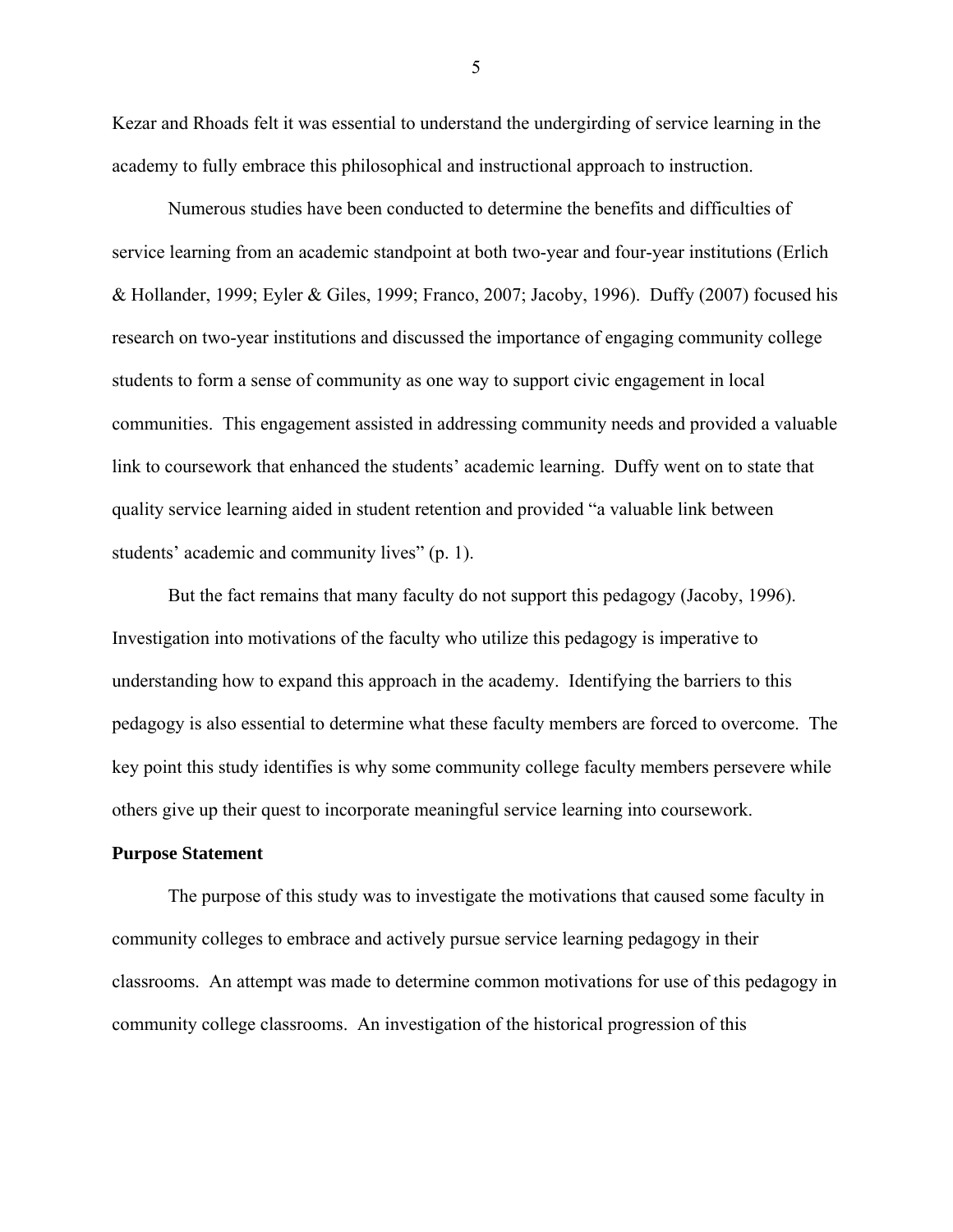philosophical and pedagogical approach in academe as well as the current state of service learning in community college settings was essential to set the foundation for this study.

#### **Research Questions**

This study answers two research questions that identify common motivators of community college faculty members who use the service learning pedagogy.

- 1. What motivations lead faculty to consider implementing service learning into coursework in community colleges?
- 2. What catalysts encourage faculty to incorporate service learning into coursework?

#### **Significance of the Study**

Much research has been completed in recent years that addresses the usage of service learning pedagogy from the faculty perspective in four-year institutions of higher learning, but limited research could be located on use of this approach by faculty in community college settings. Kezar and Rhoads (2001) addressed the dynamic tensions faculty at four-year institutions experience when balancing this instructional pedagogy with the research and publication components of their positions. Many faculty members at four-year institutions are concerned with the impact of service learning on their promotion and tenure, fearing the time spent on service learning negatively impacted this practice. However, Franco (2007) argued that these concerns were not valid in the community college settings since the focus community college faculty is on instruction as opposed to research.

Patton (2002) supported the use of service learning as a method of doing qualitative research for the purpose of improving both programs and practice. This applied to all institutions of higher education and many K-12 schools. He purported that "the goals, purposes, and methods of service learning are similar to those of naturalistic/qualitative research" (p. 186).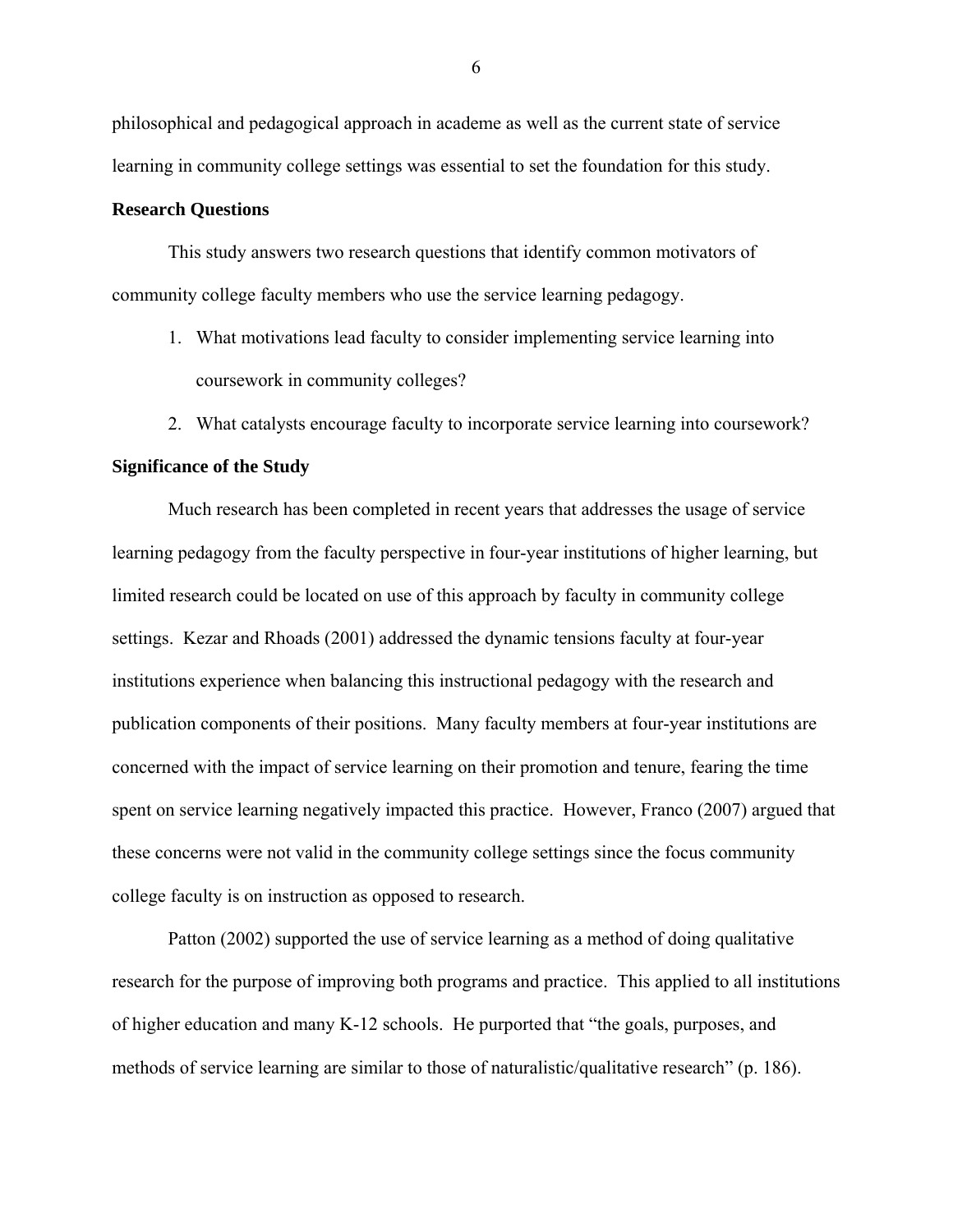According to Patton, this approach to research "engages individuals in common purposes and similar practices" (p. 186). Therefore, this study adds to the research base of faculty utilization of service learning pedagogy and addresses the motivations and institutional factors that foster or hinder the environment for service learning in community college settings.

#### **Personal Story**

My own interest in utilizing a service learning approach to instruction stems from my strong connection with Gilligan's (1982) ethic of care perspective. My personal connection between giving and serving became apparent to me as I completed the doctoral coursework in leadership in higher education. This connection has deep roots in my ancestral background and is a strong part of who I am as a person both personally and professionally.

The service learning pedagogy was always of interest to me. While I was a full-time community college faculty member, I used this approach occasionally in my classroom and found it very rewarding to my students and myself. As I progressed up the professional ladder to the level of dean and began my coursework toward the doctoral degree, my interest in service learning heightened. This became especially apparent when I studied the ethic of care approach purported by Gilligan and the philosophical approach of Freire (Noddings, 2007), and I realized that this is how I viewed the world. Helping others has always been a part of my life, but I did not realize this approach was typically attributed to women. In my family, the men set the tone for this approach to life.

In my position as dean, I am expected to take a leadership role in the college. Preskill and Brookfield (2009) addressed the strong connection between learning and leading as imperative to creating social change. I would categorize myself as a servant leader who strives to hear the voices of others and is open to new and different ideas. I am not afraid to express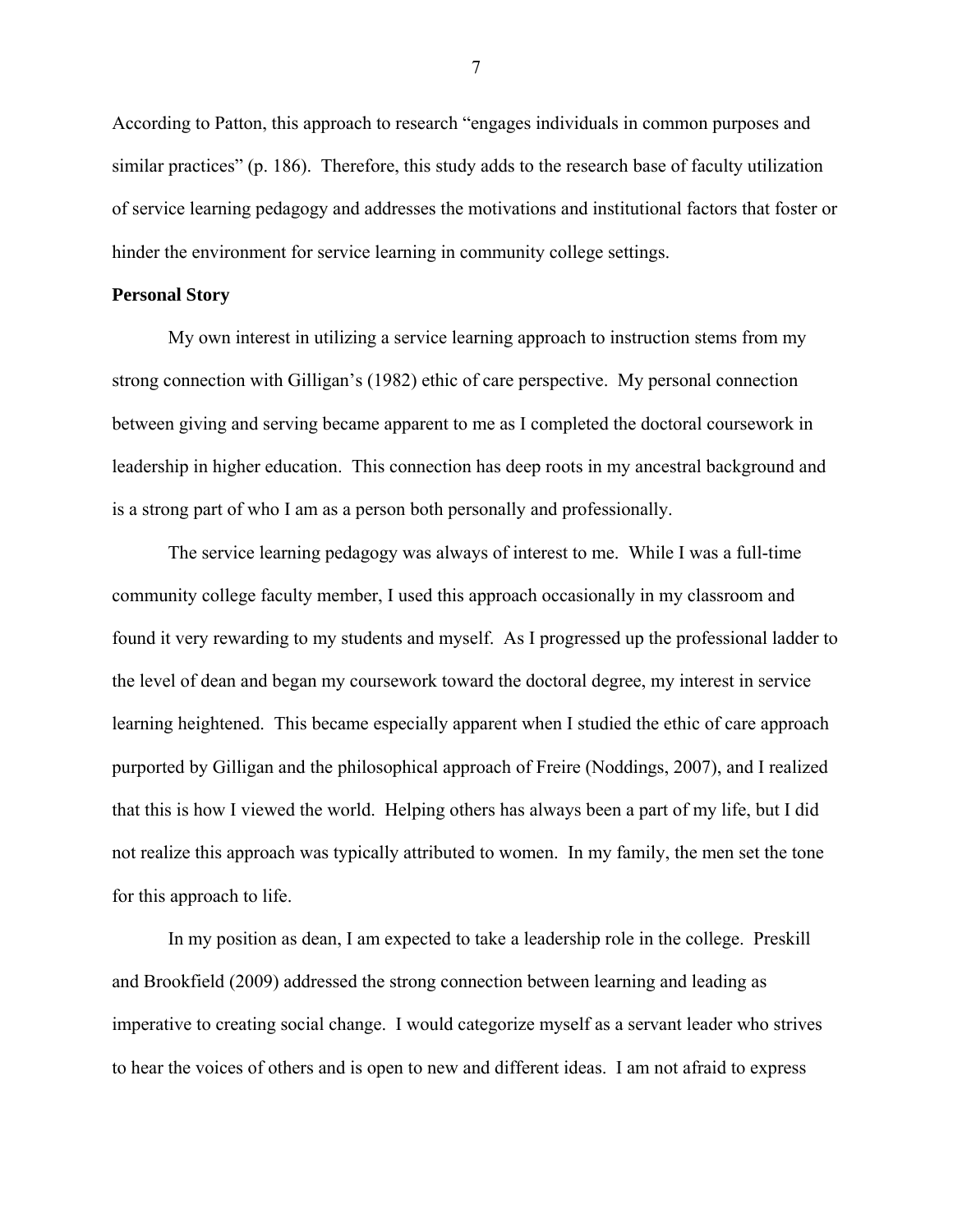these feelings and concerns in administrative meetings where I give my faculty a voice into the decisions being made at the college.

When I merged the knowledge from the doctoral coursework with my own philosophy of education, it became clear to me that I could advocate for the use of the service learning pedagogy in my own institution. One of the responsibilities I embraced as dean was to move the theory into practice in my own institution through the formation of a service learning committee composed of faculty interested in service learning. It was through this endeavor whereby I became fully aware of how differently I viewed the world. The best word I can use to describe the overall faculty response to this committee was apathetic. However, a small core of faculty shared my passion to serve others and incorporated service into their courses. This gave me hope that I could motivate others to adopt this pedagogy. That spurred my interest in determining why some faculty members accept this pedagogy while other faculty members view this pedagogy as unnecessary, unproductive, and not appropriate for their discipline.

After much thought and prayer, I became aware that this should be the focus of my research. The only approach to determine these motivations I found pertinent to this study was one that allowed me to hear the personal stories of others who share my pedagogical philosophy in hopes of finding common themes that I could use to further service learning at my institution.

Using the community college faculty sample made sense to me because my heart lies in the community college and its large population of nontraditional, underprepared students. Having worked with at-risk and underprivileged children earlier in my professional career has given me the passion necessary to work with the students who flock to community college settings. This research project adds meaningful, qualitative data to the service learning field and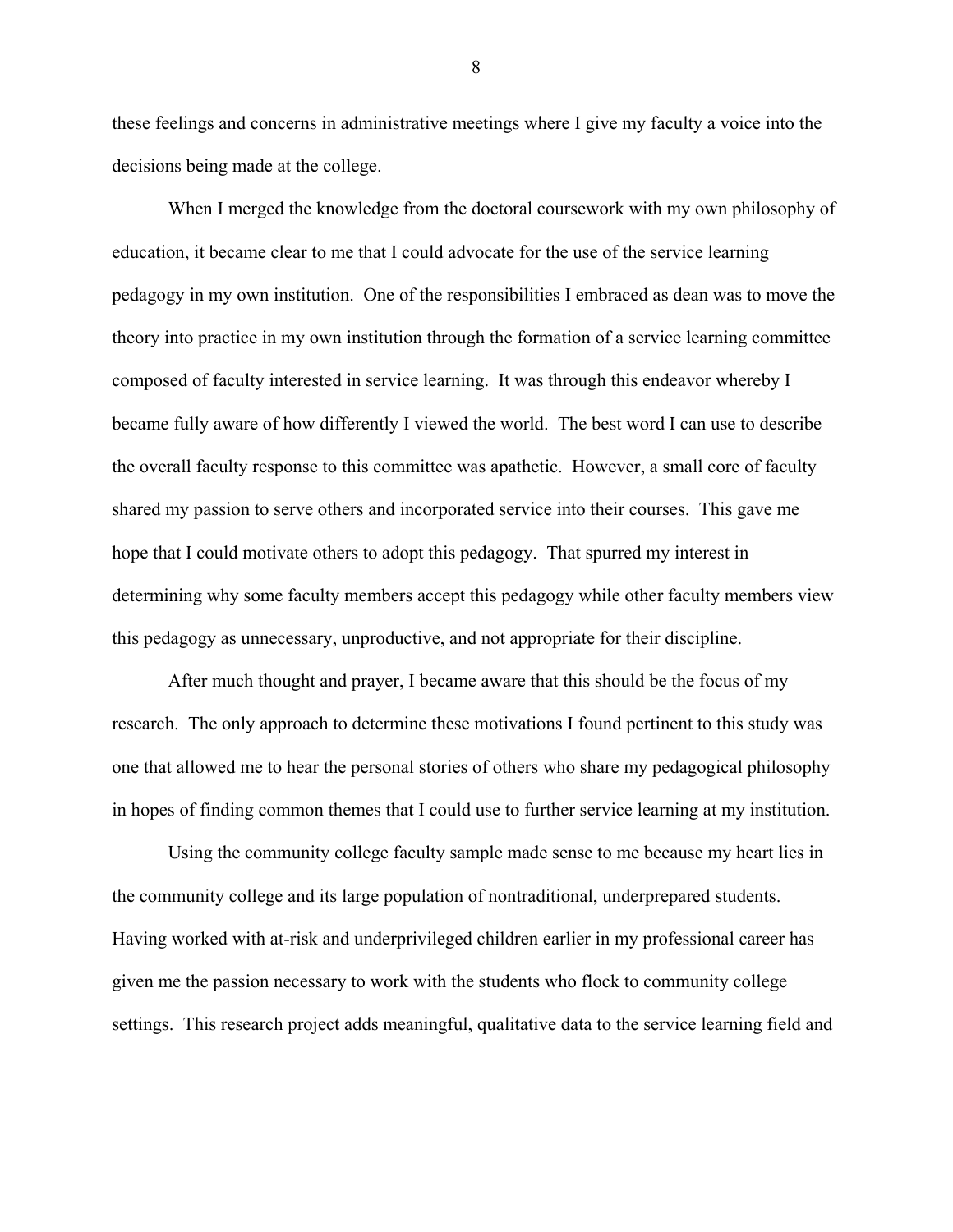will assist me with the promotion of this pedagogical approach to fellow faculty members at my institution.

While researching the inception of service in the academy, I discovered a quote from Jane Addams (1964) that I found very inspiring in my quest for a doctorate degree and the topic of what motivates many community college faculty to use the service learning pedagogy. It seems appropriate to share that with the reader at this time. She stated:

But we all know that each generation has its own test, the contemporaneous and current standard by which alone it can adequately judge its own moral achievements, and that it may not legitimately use a previous and less vigorous test. The advanced test must indeed include that which has already been attained; but if it includes no more, we shall go forward thinking complacently that we have "arrived" when in reality we have not yet started. (p. 2)

This quotation from the end of the nineteenth century seems congruent with the problems we address today. It is my desire through this study to add to the research in this area in hopes of stimulating others to service.

### **Summary**

The call to civic engagement in higher education is stronger than ever, but the traditions and pedagogical approaches to learning in academe are difficult to change. Kezar (2001) stated that a cultural change in institutions of higher learning often requires a shift of perspective resulting in a deep change in the organization that often happens gradually. This is apparent with the acceptance of the philosophical and pedagogical framework of service learning in many institutions of higher education in the United States today.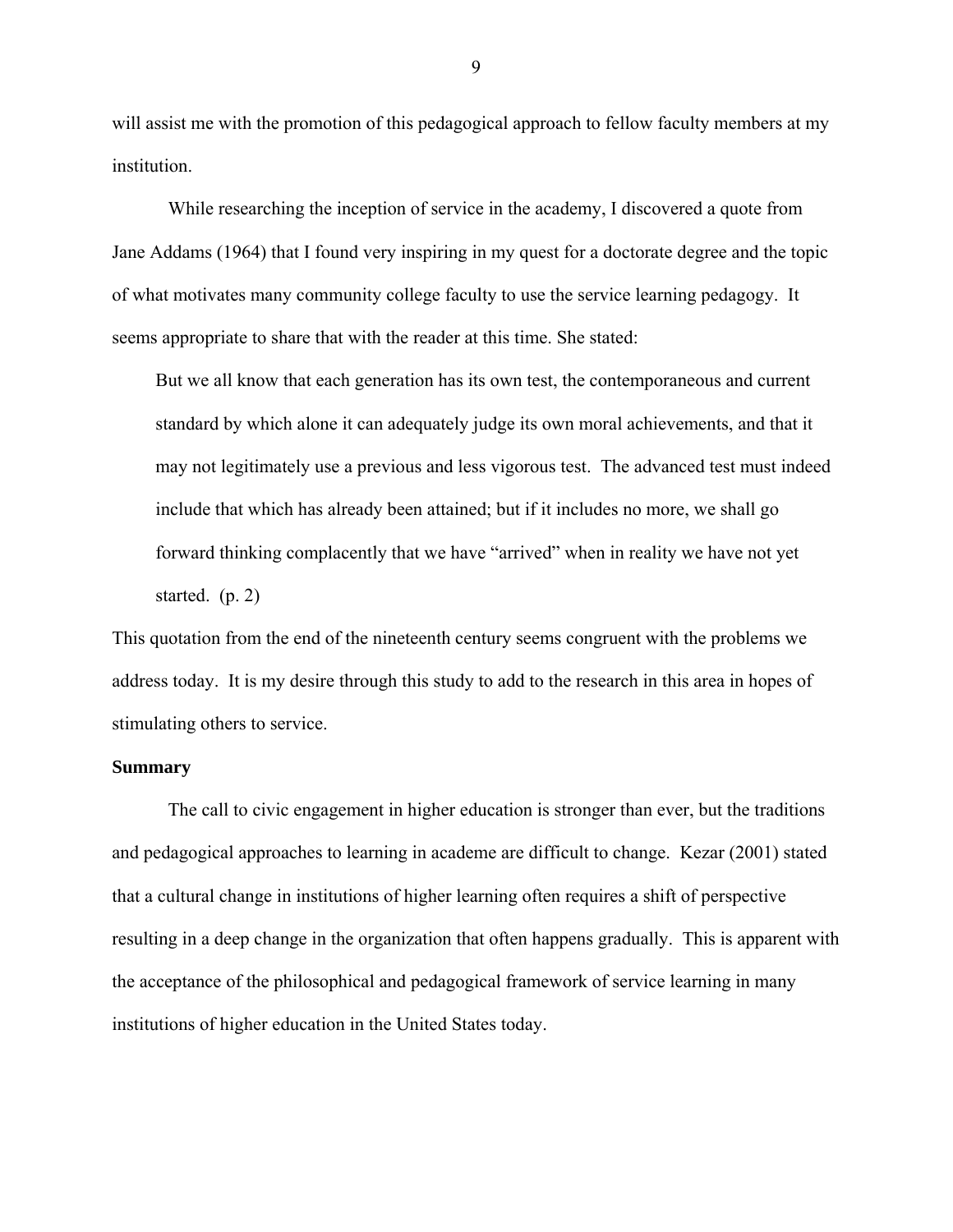Academic freedom has been the cornerstone of higher education permitting professors to choose their instructional methods. Clayton and Ash (2004) described the service learning approach to instruction as counter normative, classifying faculty using this approach as risk takers. Several studies have addressed faculty motivations at four-year institutions, but limited research has been published on this topic in the community college. This study addressed the gap in the literature that identifies what motivations cause community college faculty to use the service learning pedagogy in the face of many challenges.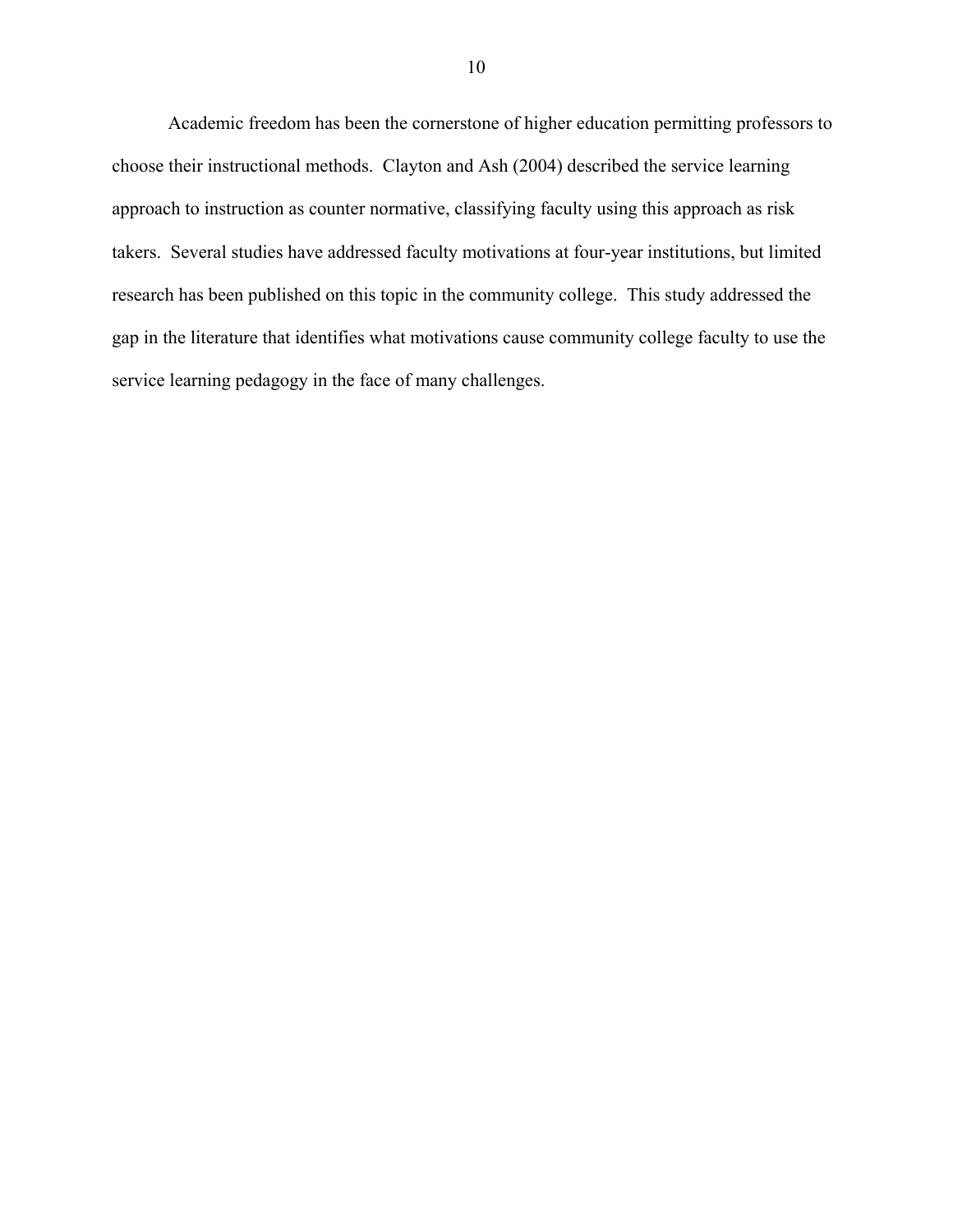#### CHAPTER 2

## **Literature Review**

The purpose of this study was to investigate the motivations that cause some faculty in community colleges to embrace and actively pursue service learning pedagogy in their classrooms. The use of the service learning pedagogy in higher education classrooms has expanded over the past twenty years in both undergraduate and graduate programs. However, much of the research over the last two decades focused on faculty acceptance of this pedagogy at four-year institutions with scant research being conducted at the community college level.

This chapter provides an in-depth review of the evolution of this pedagogy from a historical, philosophical, and cognitive perspective beginning with Dewey (1933) and moving to Kolb's (1984) theory of experiential learning. Kohlberg (1981) and Gilligan's (1982) theories of moral development are also closely examined through the lens of ethic of justice versus the ethic of care (Evans, Forney, Guido, Patton, & Renn, 2010). Faculty issues with service learning pedagogy in four-year institutions are fully addressed. This chapter ends with the current levels of service learning pedagogy used in community college classrooms. This review provides a foundation for this study that was designed to determine the characteristics and motivations common to the community college faculty who embrace this approach to instruction.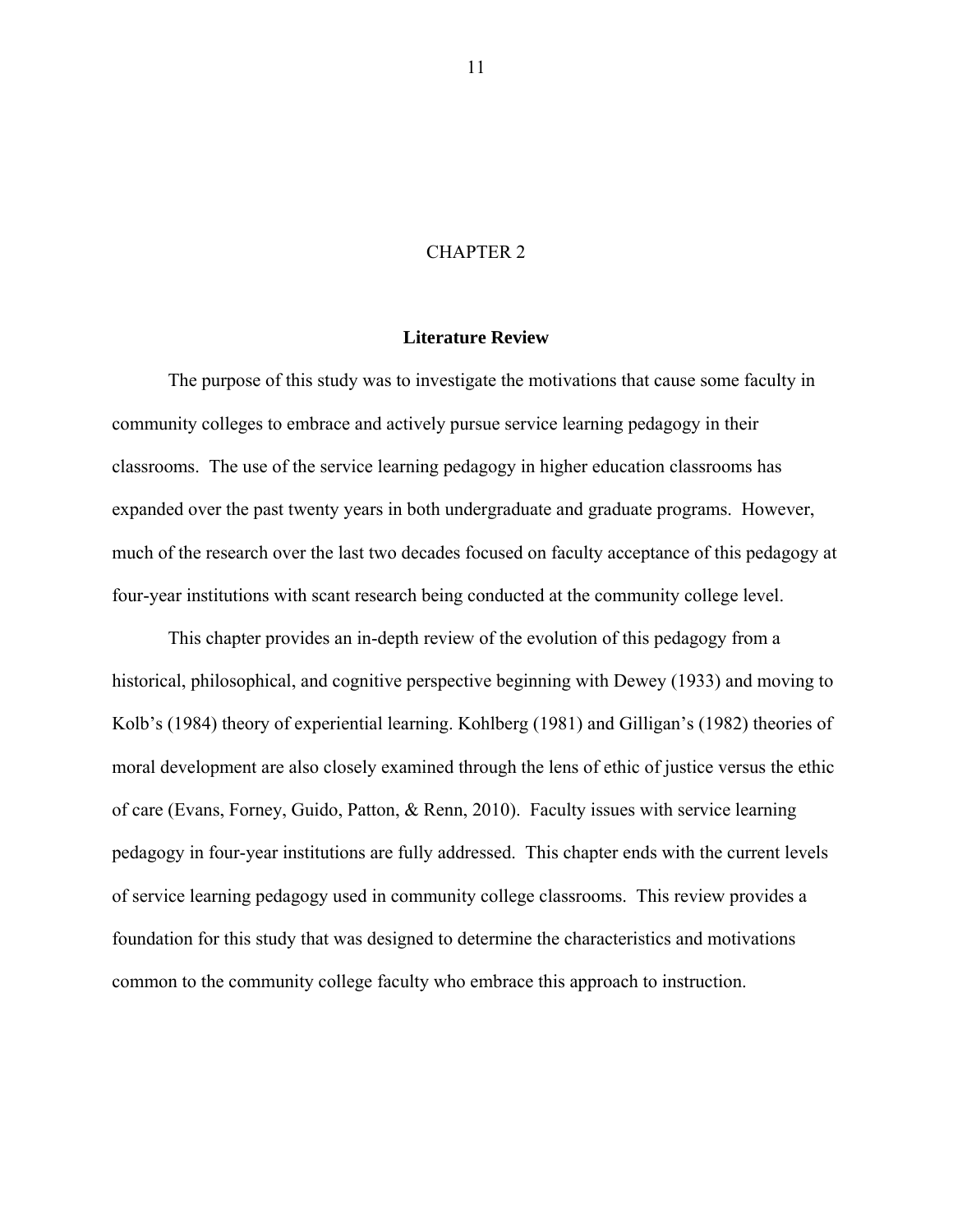#### **Overview**

The rich history of service to the community in the United States has moved from the inception of Hull House, the first American settlement house, in 1899 and its impact on the thinking of Dewey (1938) to the current level of renewed importance addressed in the Wingspread statement of 2003 (Holland, Brukhardt, Percy, & Zimpher, 2004). The Wingspread report challenged the current levels of civic engagement in academe by asking the question, "Is higher education ready to commit to community engagement?" (Holland, et al., 2004, p. 1). Following the sentiments of Dewey (1938), this Wingspread statement challenged institutions of higher education to embrace civic engagement. Holland et al. (2004) maintained

the promise of engagement lies in its potential to rejuvenate the academy, redefine scholarship and involve society in a productive conversation about the role of education in a new century. University-wide, institutionalized and sustained commitment to engagement is a necessity and a priority if American higher education is to continue its global leadership role. Engagement is higher education's larger purpose. (p. iii)

The historical roots of service run deep in the academy. Philosophically, service learning can be traced to Dewey and his pragmatic approach to education (Eyler & Giles, 1999). This approach focused on the naturalistic process of connecting experiences with the learning process that placed an emphasis on personal reflection on this action.

The philosophical basis to support the pedagogical framework of service learning began with the introduction of Dewey's pragmatic approach to learning that emerged early in the twentieth century in America (Noddings, 2007). Gutek (1988) described Dewey's experimental epistemology as "an active social conception of human intelligence, which, while conditioned by societal institutions, could dynamically affect social change" (p. 95). According to Gutek,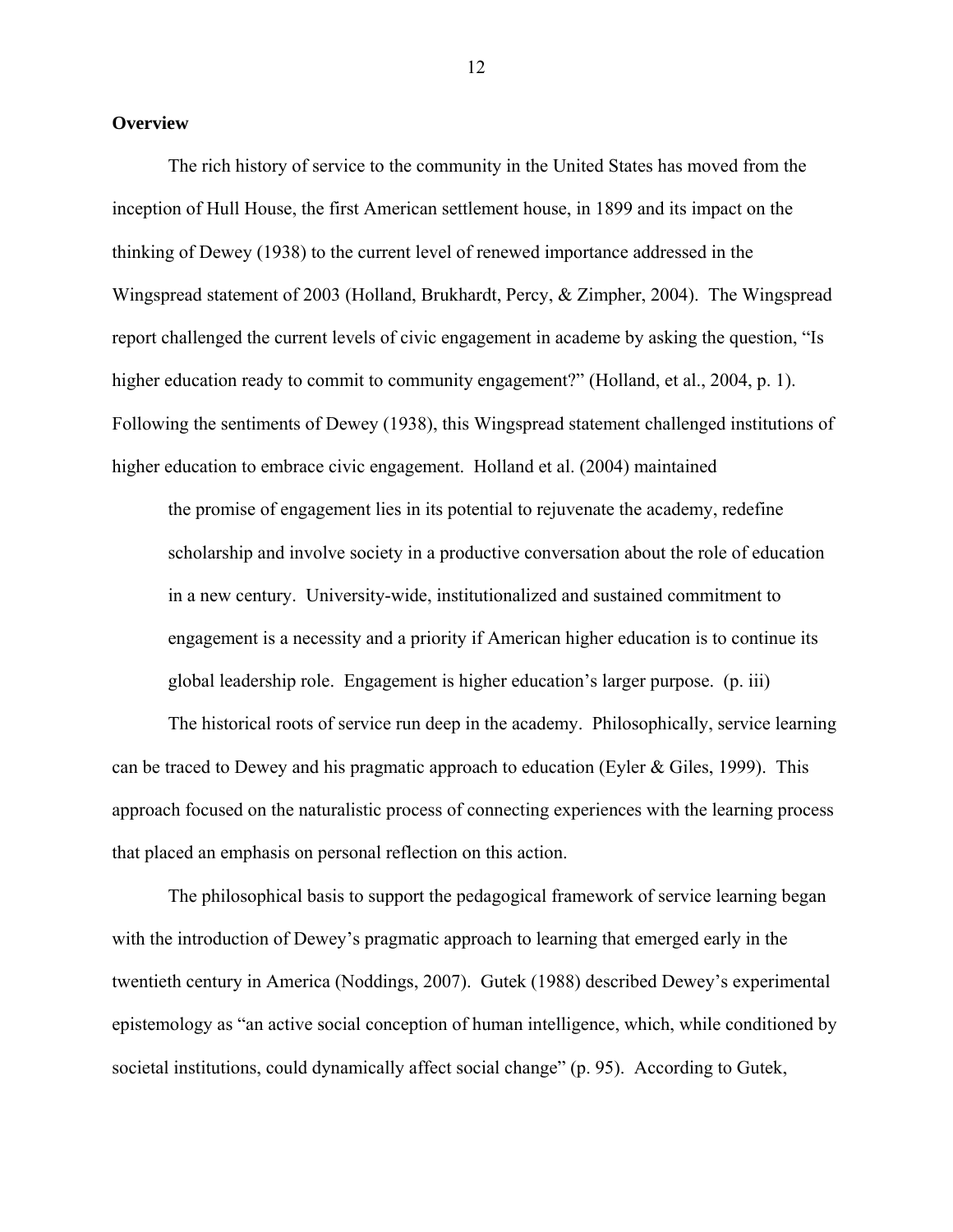Dewey viewed the educational process as one that brought "the immature person into cultural participation by providing the necessary symbolic and linguistic tools needed for group interaction and communication" (p. 99). It was through this transfer of cultural information that students were able to perpetuate their cultural skills, knowledge, and values and become the transmitter of this information to future generations as well as to direct the course of change (Dewey, 1938).

The theoretical foundation of cognitive development found in the service learning pedagogy can be traced back to Kolb's (1984) theory of experiential learning. This theory expanded Dewey's pragmatist philosophy by "exploring the implications of an experiential learning theory and experimenting with techniques of learning from experience" (Kolb, 1984, p. ix). Kolb analyzed the theories of Lewin (1951) and Piaget (1973), outlined common themes, and defined the impact of these themes on experiential learning. Kolb's theory of experiential learning was portrayed in three stages: acquisition, specialization, and integration. According to Kolb, the cognitive experience was at the core of instruction, but one cannot ignore the impact of other dimensions of student and faculty development on the learning process.

Kohlberg (1981) described the need for disequilibrium as an essential component of the learning process. His theory of moral development expanded Piaget's (1973) research by adding another perspective of moral development for consideration when linking service learning to coursework. Kohlberg focused on the need "to promote the use of reasoning one stage above the thinking exhibited by the individual to enhance development" (Evans et al., 2010, p. 102). Kohlberg's research was completed on young men and explored the possible dimensions of student and faculty gains from service learning by including the justice perspective that focuses on understanding the rights and rules. Kohlberg's theory described moral development as a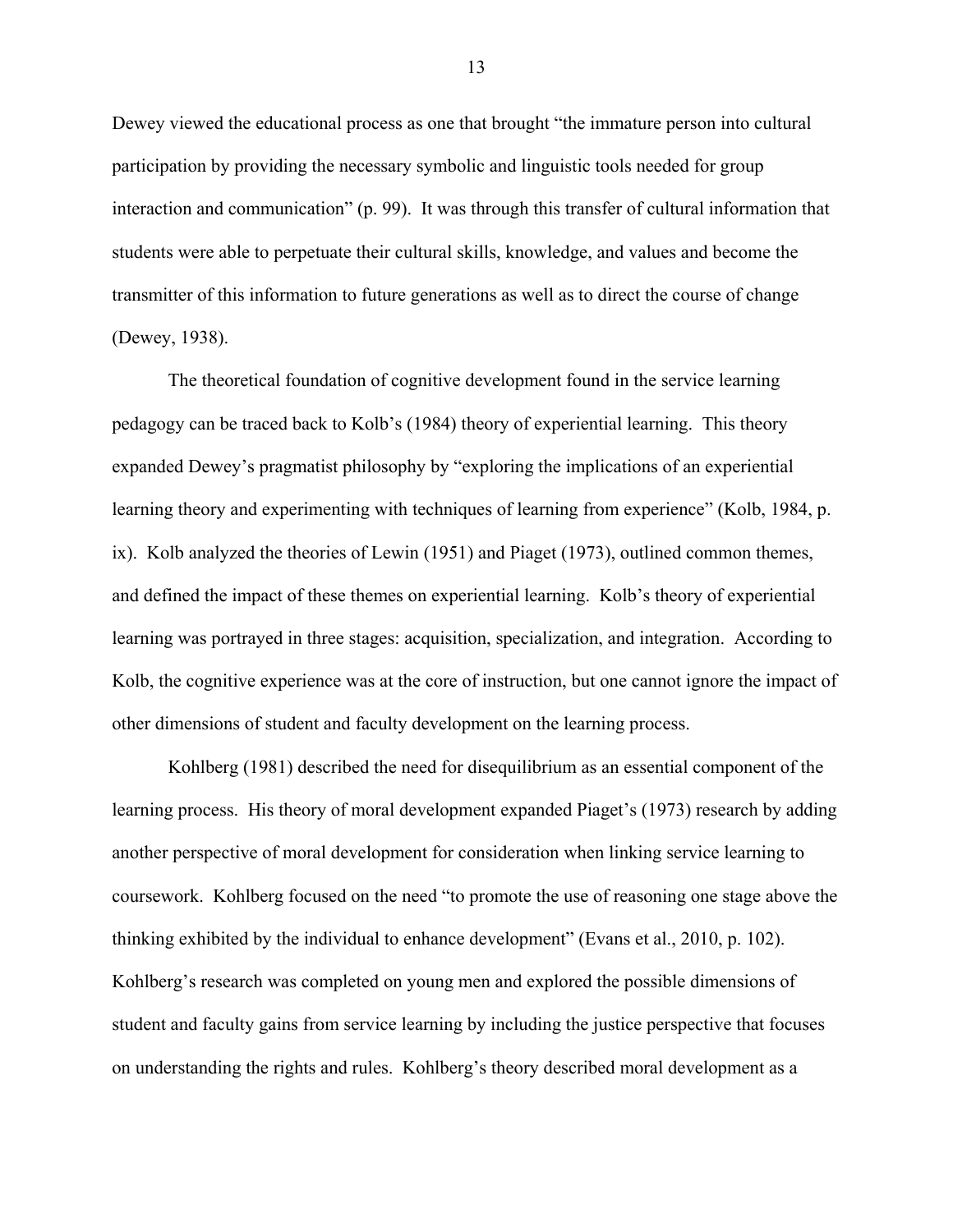three-step process beginning with "egoism" and ending with "an understanding of morality as the consistent application of universal principles of justice" (Foos, 1998, p. 14).

Gilligan (1982) expanded Kohlberg's theory of moral development to include the feminist perspective based on women's connections with others in a maternal way. Although her research pointed to the different way women develop their moral compasses, her theory was gender-related but not gender-based. Gilligan argued that the care perspective was contextual and "care-based reasoning does not apply abstract principles to generalized situations, but deals with each situation in its concreteness and uniqueness" (Foos, 1998, p. 15). This perspective added the concepts of care and responsibility as a part of the moral compass that is embedded in the personal value system of each individual.

The different voice first identified by Gilligan (1982) has been labeled the ethic of care. Noddings (2003) stated that "an ethic of care arises, I believe, out of our experiences as women, just as the traditional logical approach to ethical problems arises more obviously from masculine experience" (p. 8). Noddings contended that this caring requires an action that involves a situational relationship. She stated,

caring involves stepping out of one's own personal frame of reference into the others. When we care, we consider the other's point of view, his objective needs, and what he expects of us. Our attention, our mental engrossment is on the cared-for, not on ourselves. (p. 24)

Noddings described the implications of this view of the world in education as when teachers meet the ethical moral needs of the students by establishing learning environments that value dialogue, practice, and confirmation.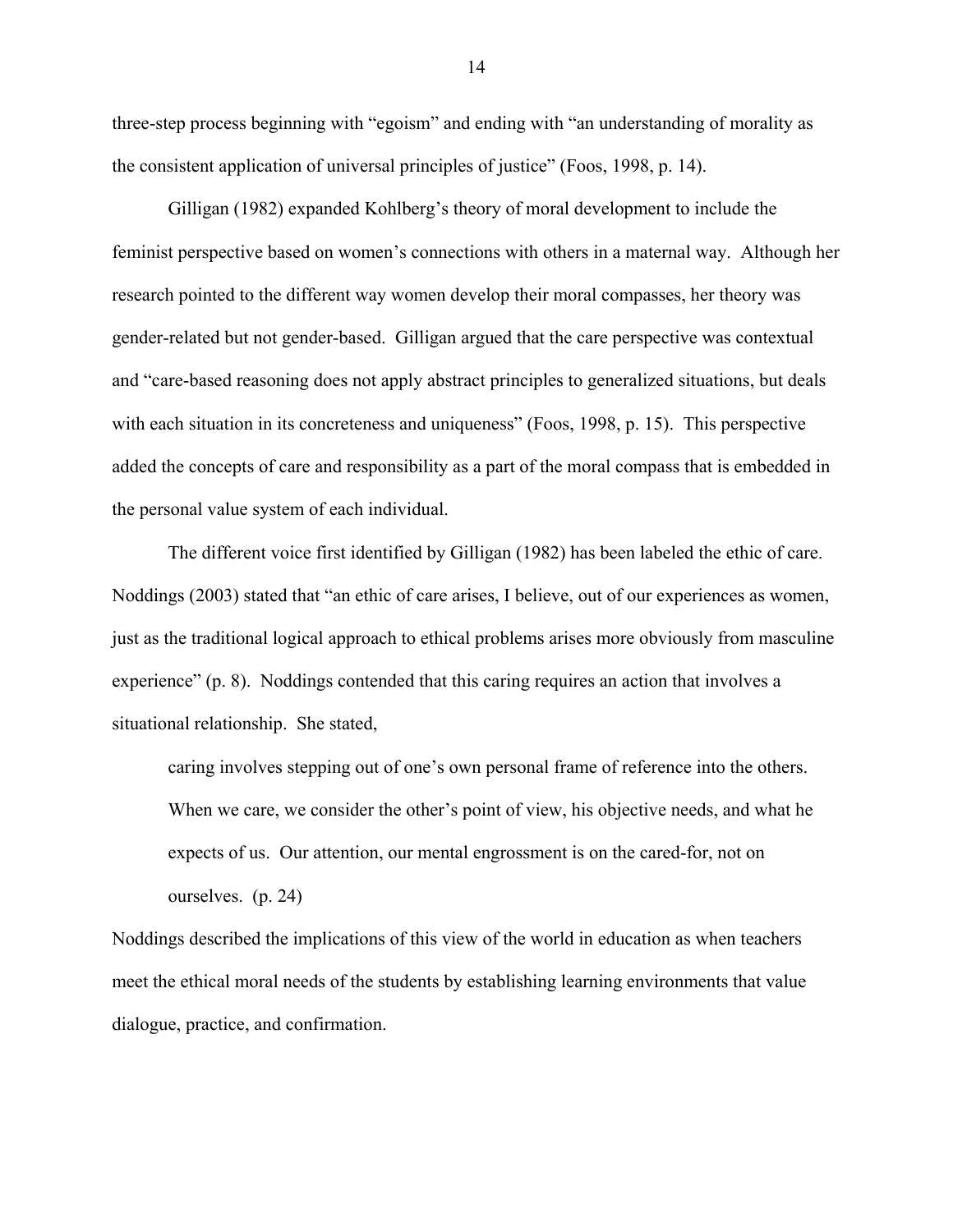The philosophical and theoretical foundations supporting service learning led to the development of a new pedagogical approach to instruction established in a grassroots effort that led to the first Wingspread Report of 1989 (Honnet & Paulson, 1993). This report highlighted the United States' founding concepts that were based on active citizenship and participation in community life. This report set forth 10 guiding principles for good practice in establishing service learning in K-12 and higher education programs and coursework. The benefits of incorporating service into the curriculum were also outlined in this report.

Two studies were reviewed that addressed characteristics and motivators in faculty utilizing this pedagogical approach to instruction in four-year institutions. Results of these studies indicated that many faculty members enjoyed the academic freedom service learning provided while others found the positive results of student learning as the strongest motivator to the use of this approach (Abes, Jackson, & Jones, 2002; Hammond, 1994). However, McKay and Rozee (2004) professed the change in institutional culture was a main motivator to faculty use of the service learning instructional approach.

The fact remains that the professoriate has not wholly embraced the pedagogy of service learning. Kezar and Rhoads (2001) described these concerns as a part of the changing role of the professoriate as dynamic tension resulting from the criticism that occurred in higher education in the 1980s and 1990s when academe had been scrutinized for a "lack of curricular relevance, lack of faculty commitment to teaching, and lack of institutional (and faculty) responsiveness to the larger public good" (p. 150). Butin (2006) maintained that many professors felt this pedagogical approach would be too time consuming and may negatively impact their quest for tenure. Others questioned the fit of this instructional method to their disciplines, especially in the areas of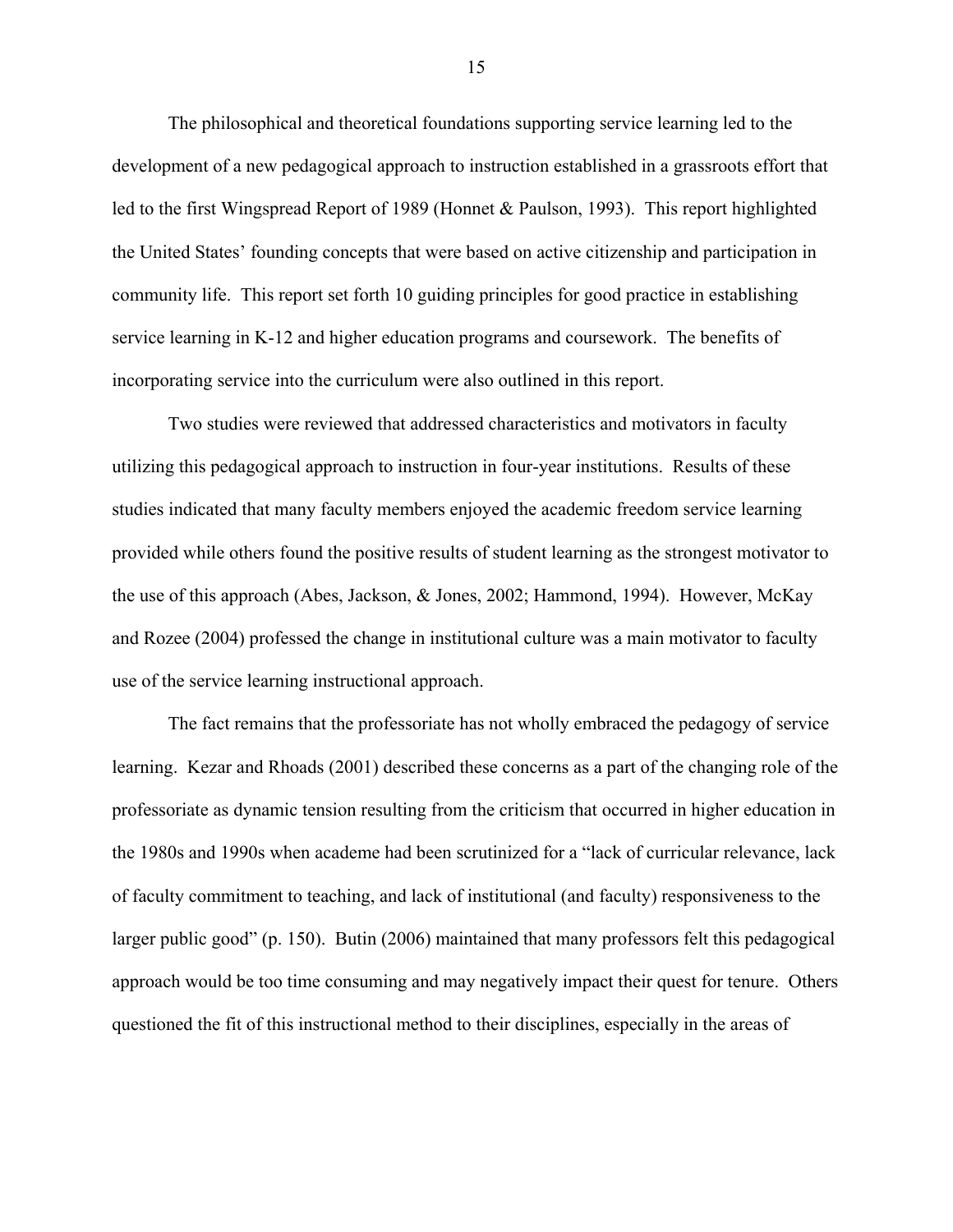mathematics and science. Many faculty members struggled with creating proper assessment tools to assess student learning with this method of instruction.

While sharing the concerns of professors at four-year institutions, implementing service learning in community college classrooms presented a series of difficulties not experienced by four-year residential institutions. Kozeracki (2000) avowed that service learning in community colleges presented a challenge for many other reasons. She discussed the demographics of the community college student and the reliance of community colleges on large numbers of adjunct faculty members as obstacles for the implementation of service learning in many community college settings. Kozeracki argued that the institutionalization of service learning into the college mission and culture accompanied by inadequate financial resources provided the biggest barriers at most community colleges. She coupled this with the inadequate levels of professional development provided to faculty members in many community colleges; one can begin to understand why this pedagogy was not readily accepted at many institutions.

However, according to Garcia and Robinson (2005), the results of a study conducted by the American Association of Community Colleges found many community college faculty members successfully utilized this approach to learning in their classrooms for a variety of reasons. They contended that some faculty were motivated by stipends or grants while others used this approach to improve student learning, awareness of social problems, and other intrinsic factors.

#### **Historical Roots of Service Learning Pedagogy**

Research on service learning traced its origins back to the inception of the settlement house, Hull House, begun by Addams and Starr in 1889 in Chicago (Addams, 1964). Addams was among the first generation of female college graduates who felt the need to use their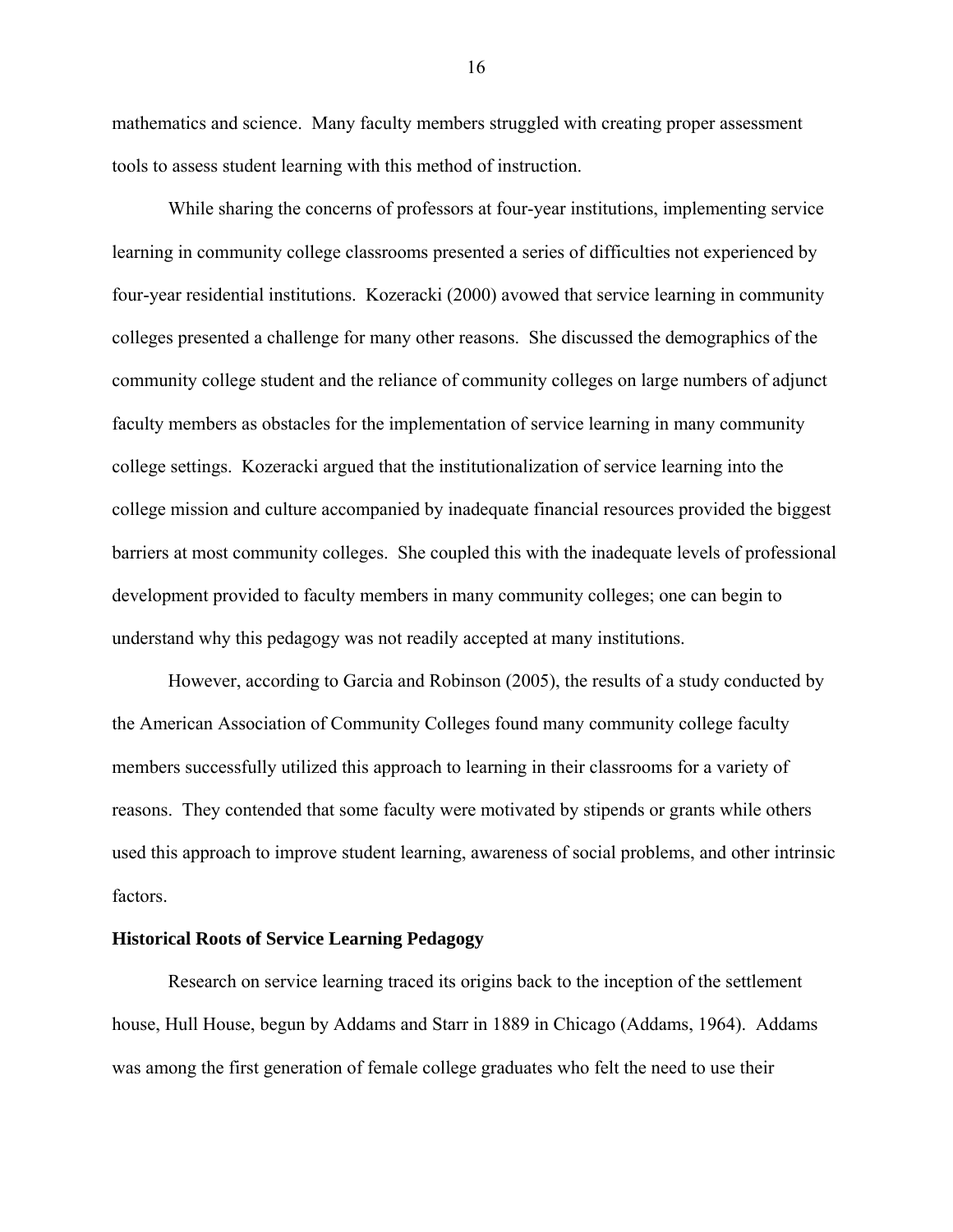education to improve the "public sphere" (Daynes & Longo, 2004, p. 9). After she completed college at the Seminary of Rockford, she developed her personal philosophy of service. Addams (1964) iterated this philosophy in her book, *Democracy and Social Ethics*, stating that the purpose of schools was to relate learning to the real lives of the pupils in order to help them see their place in the world and their relationship to the rest of society. She felt this could be best accomplished by using the child's environment as a laboratory for learning. Addams stated, "We constantly hear it said in educational circles that a child learns by doing, and that education must proceed through the eyes and hands to the brain" (pp. 208-209).

Addams's perspective on education was of great interest to Dewey who visited Hull House in its early days prior to joining the faculty of the University of Chicago. These visits began a lifelong friendship between Addams and Dewey. According to Daynes and Longo (2004), this had a profound impact on Dewey's view of education. They shared the common vision of addressing the problems of society each from a different perspective. Daynes and Longo (2004) contended that "two of Dewey's major works of educational philosophy, *The School as Social Centre* and *Democracy and Education*, were heavily influenced by his experiences at Hull House" (Daynes & Longo, 2004, p. 9).

Dewey (1933) approached learning through a perspective similar to that of scientific inquiry where a hypothesis was formed and evaluated by the learner. One strong component of Dewey's theory of experiential learning focused on the reflective thinking process. The teacher's role in this process was to guide the learning situations. Dewey viewed reflective thinking as a chain that

involves not simply a sequence of ideas, but a consequence−a consecutive ordering in such a way that each determines the next in its proper outcome, while each outcome in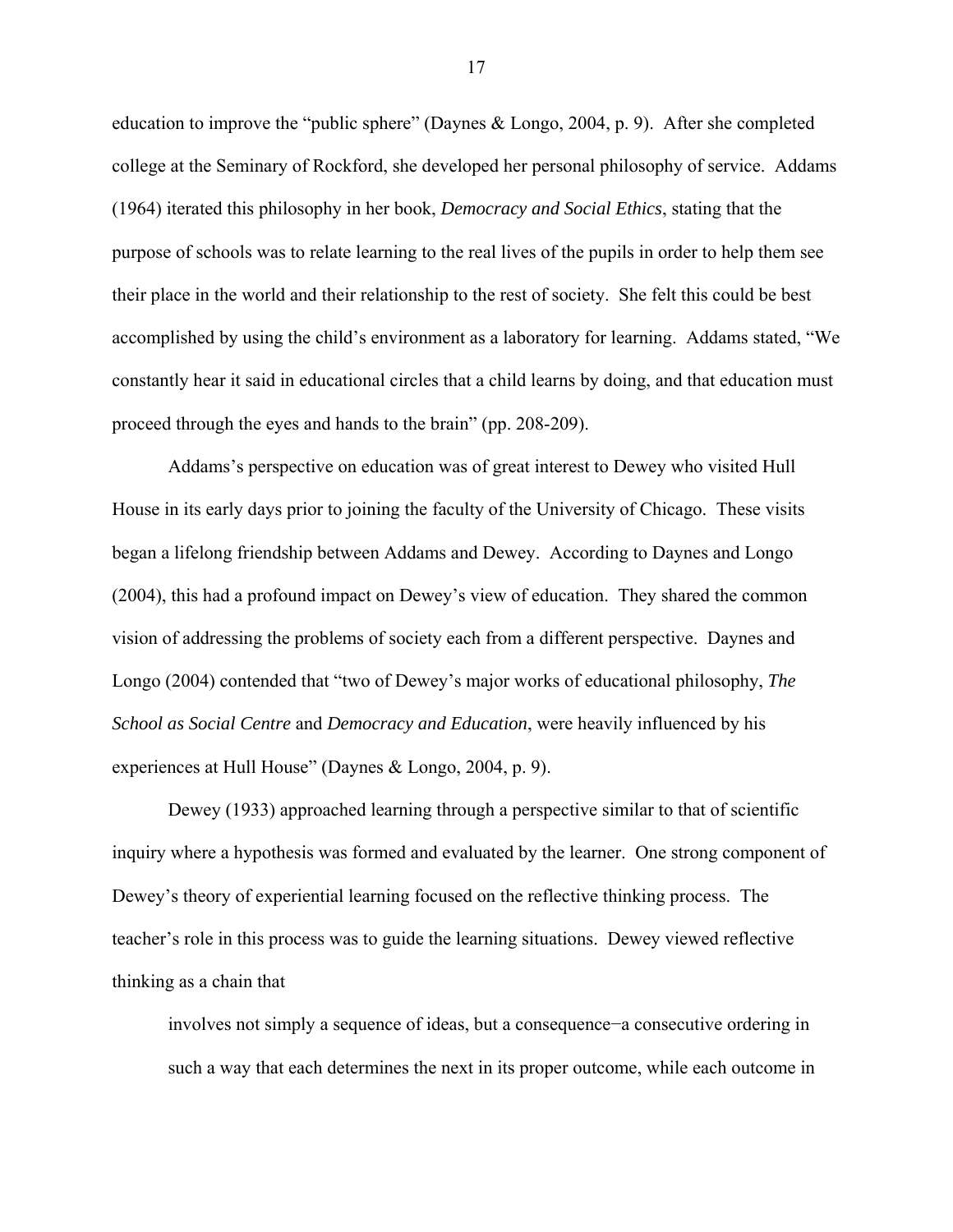turn leads back on, or refers to its predecessors. The successive portions of a reflective thought grow out of one another; they do not come in a medley. Each phase is a step from something to something−technically speaking; it is a *term* of thought. Each term leaves a deposit that is utilized in the next term. The string or flow becomes a train or chain. There are in any reflective thought definite units that are linked together so that there is a sustained movement to a common end. (pp. 4-5)

Elwell and Bean (2001) contended that Harry Truman carried Dewey's ideas forward with his unique focus on the purpose of higher education. Truman felt the focus of academe should be to assist all students in acquiring the skills, knowledge, and attitudes to enable them to live "rightfully and willfully in a free society" (Elwell & Bean, 2001, p. 48). Truman advanced an agenda to open institutions of higher learning to the public and not maintain them just for the selected elite members of society.

## **Emergence of the Service Learning Movement in Higher Education**

Jacoby (1996) credited the Civil Rights Movement on college campuses during the 1960s and 1970s as the birth of the service learning movement as a form of experiential learning. However, this movement toward service learning pedagogy was unsustainable because of its lack of organizational structure and institutional support. Jacoby described three pitfalls to sustained service learning programs during this time period. She claimed that the primary reason for the demise of these programs was the failure to integrate the civic engagement philosophy into the mission and goals of the institution. The second pitfall came in the lessons learned by those participating in these activities. Jacoby stated

Those in the community service movement learned several important programmatic lessons about the balance of power and the pitfalls of "helping others" or "doing good."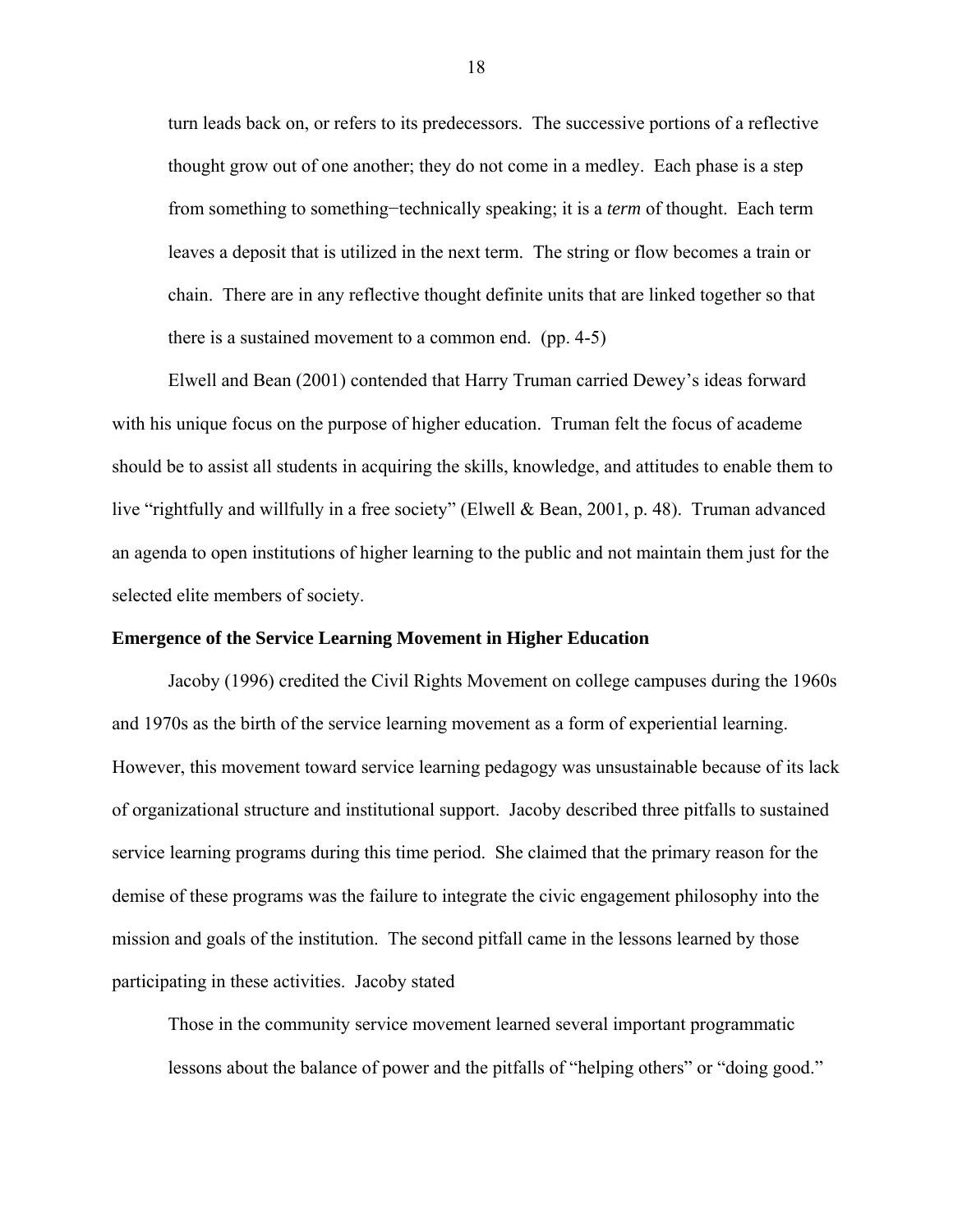Paternalism, unequal relationships between the parties involved, and a tendency to focus on charity "doing for" or "helping" others rather than on supporting others to meet their own needs all become gaping pitfalls for program after well-intentioned program. (p. 11)

The final reason Jacoby presented for the failure to sustain service learning movements on college campuses was because professors realized that providing service experiences to students in community settings did not ensure that significant learning or service would result.

According to Jacoby (1996), the actual term *service learning* originated from the work of Sigmon and William Ramsey in 1967 through their work on the Southern Regional Education Board. From this point several different programs such as Volunteers in Service to America (VISTA) emerged with a focus on service to communities. Some of these programs still exist while others have vanished. However, according to Jacoby, the National Society for Experiential Education (NSEE) was formed by fusing several different groups that focused on internships and experiential education.

The creation of organizations such as Campus Compact in 1985 served as a catalyst to create and support academically based community service in higher education in America. This resulted in a dramatic increase in civic engagement activities on college and university campuses across the United States. The Campus Compact organization was comprised of college and university presidents who "pledged to encourage and support academically based community service at their institutions" (Jacoby, 1996, p. 12).

As a result of the tremendous growth in service learning programs in the 1980s in academe, along with the increasing awareness of the importance of fusing service with learning, emphasized the need for the establishment of principles of best practice causing the NSEE to focus on ways to establish guiding principles. This burgeoning need led to the 1989 Wingspread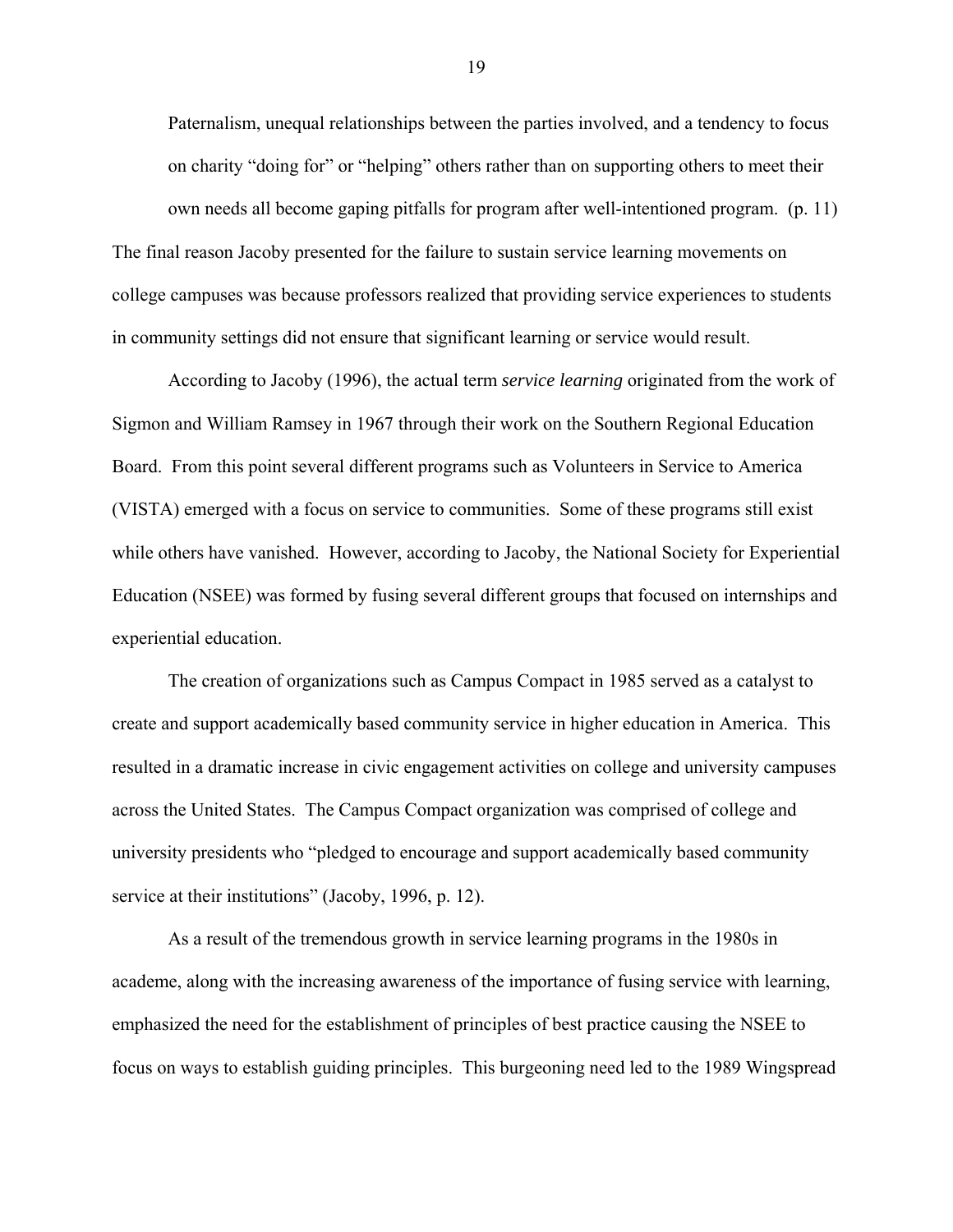Conference hosted by the Johnson Foundation. At this conference principles of good practice in combining service and learning were identified (Jacoby, 1996). According to Honnet and Poulson (1993) a small advisory group met in May of 1989 and developed the preamble and guiding principles for the combination of service and learning in academe. This document was a special Wingspread report that outlined the 10 guiding principles for service programs to establish meaningful guidelines. These principles are focused around the needs of the students, recipients, and the community. According to Honnet and Poulson, these benefits were the ability

- to
- Develop a habit of critical reflection on their experiences, enabling them to learn more through life,
- Increase curiosity level and become motivated to learn,
- Perform better service,
- Strengthen their ethic of social and civic response,
- Feel more committed to addressing the underlying problems behind social issues,
- Understand the problems in a more complex way and can imagine alternative solutions,
- Demonstrate more sensitivity to how decisions are made and how institutional decisions affect people's lives,
- Learn how to work more collaboratively with other people on real problems, [and]
- Realize that their lives can make a difference. (pp. 2-3)

Other concerns that emerged during this era were based around curricular needs. According to Honnet and Poulson (1993), the 1989 Wingspread Report focused on three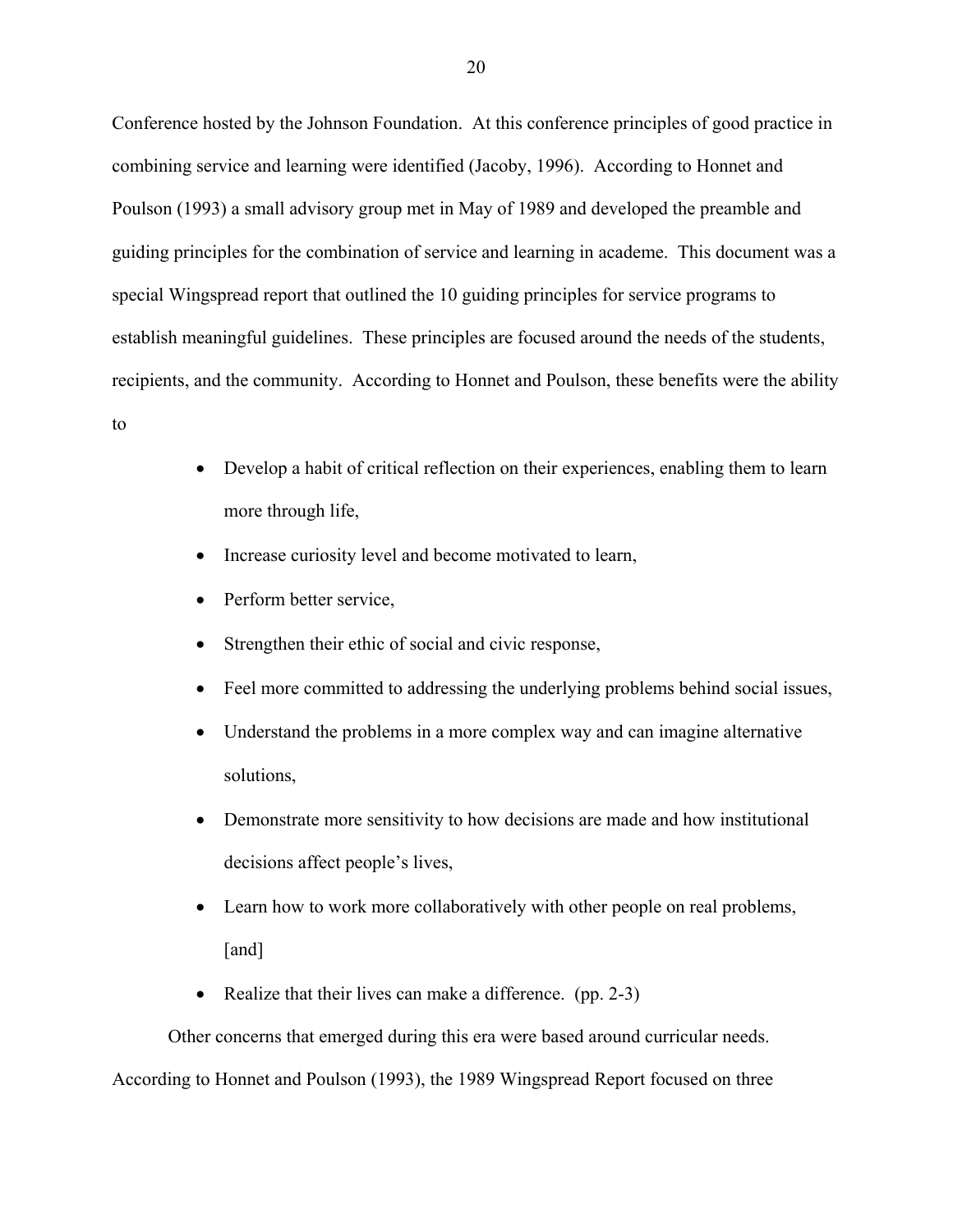fundamental issues common to all higher education institutions in the United States. These curricular needs were "taking values seriously, putting student learning first, and creating a nation of learners" (Honnet & Paulson, p. 7). The Wingspread group recommended that "colleges and universities organize and sustain community service programs for large numbers of students" (Jacoby, 1996, p. 14). But the acceptance of these guiding principles was slow to come in higher education.

In 1999, the Campus Compact's "President's Declaration on the Civic Responsibility of Higher Education" was drafted by a distinguished group of scholars from the Carnegie Foundation for the Advancement of Teaching and members of the President's Leadership Colloquium Committee in an attempt to encourage more college and university presidents to commit their colleges and universities across the country to "re-examine [their] public purposes and [their] commitments to the democratic ideal" (Erlich & Hollander, 1999, p. 1). Campuses were challenged to become more engaged "through actions and teaching, with its communities" (Erlich & Hollander, 1999, p. 1). These college and university leaders saw their fundamental task was to renew "our role as agents of our democracy" (Erlich & Hollander, 1999, p. 1). These leaders in academe continued,

This country cannot afford to educate a generation that acquires knowledge without ever understanding how that knowledge can benefit society or how to influence democratic decision making. We must teach the skills and values of democracy, creating innumerable opportunities for our students to practice and reap the results of the real, hard work of citizenship. (p. 1)

In this declaration, Erlich and Hollander addressed some of the pressing social needs facing the citizens of our country and pleaded for leaders in higher education to address these issues in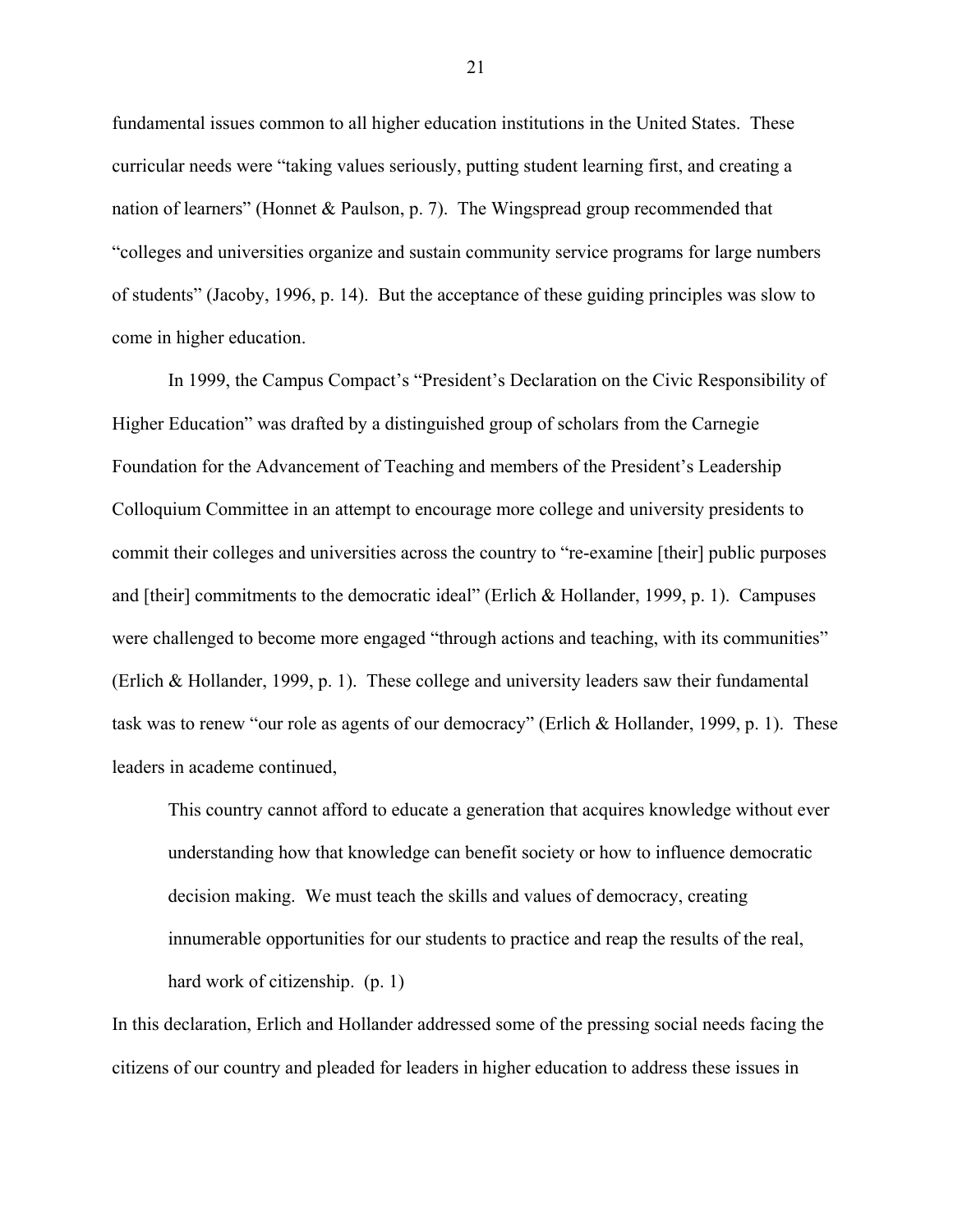boardrooms and the classrooms. They asked these college and university administrators to join forces to make a conscience difference in the political and educational arenas of this nation. They ended their declaration by asking for "the renewal of our own democratic life and reassertion of social stewardship" (p. 2).

The second Wingspread report of 2003 (Holland et al., 2004) reviewed the current level of progress toward engaged campuses. After finding disappointing results, this report challenged institutions of higher learning to ask the question: "Is higher education ready to commit to community engagement?" (Holland, et al., 2004, p. ii). This report highlighted the barriers many colleges and universities faced when committing to embracing engagement as a part of their institutional missions. The second Wingspread report also informally assessed the current level of engagement in academe by using the results of a 2003 survey conducted by Campus Compact that indicated "four out of five of their member institutions have office support for community service and/or service learning and an impressive 93% have partnerships with one or more P-12 schools" (Holland, et al., 2004, p. 2). This built on the earlier Wingspread report of 1989 and the call to engagement in the Campus Compact's President's "Declaration on Civic Responsibility of Higher Education" and indicated that progress was being made in civic engagement in member institutions (Erlich & Hollander, 1999).

However, the second Wingspread report also addressed some of the harsh realities that still faced faculty and administrators in higher education as they moved toward engaged campuses. Committing to civic engagement required integration of the service learning approach to instruction into the mission of the college or university. It also required the local, regional, and global partners to share the overarching framework for meaningful engagement and faculty members to redefine their teaching pedagogy, often shifting from a teacher-directed, top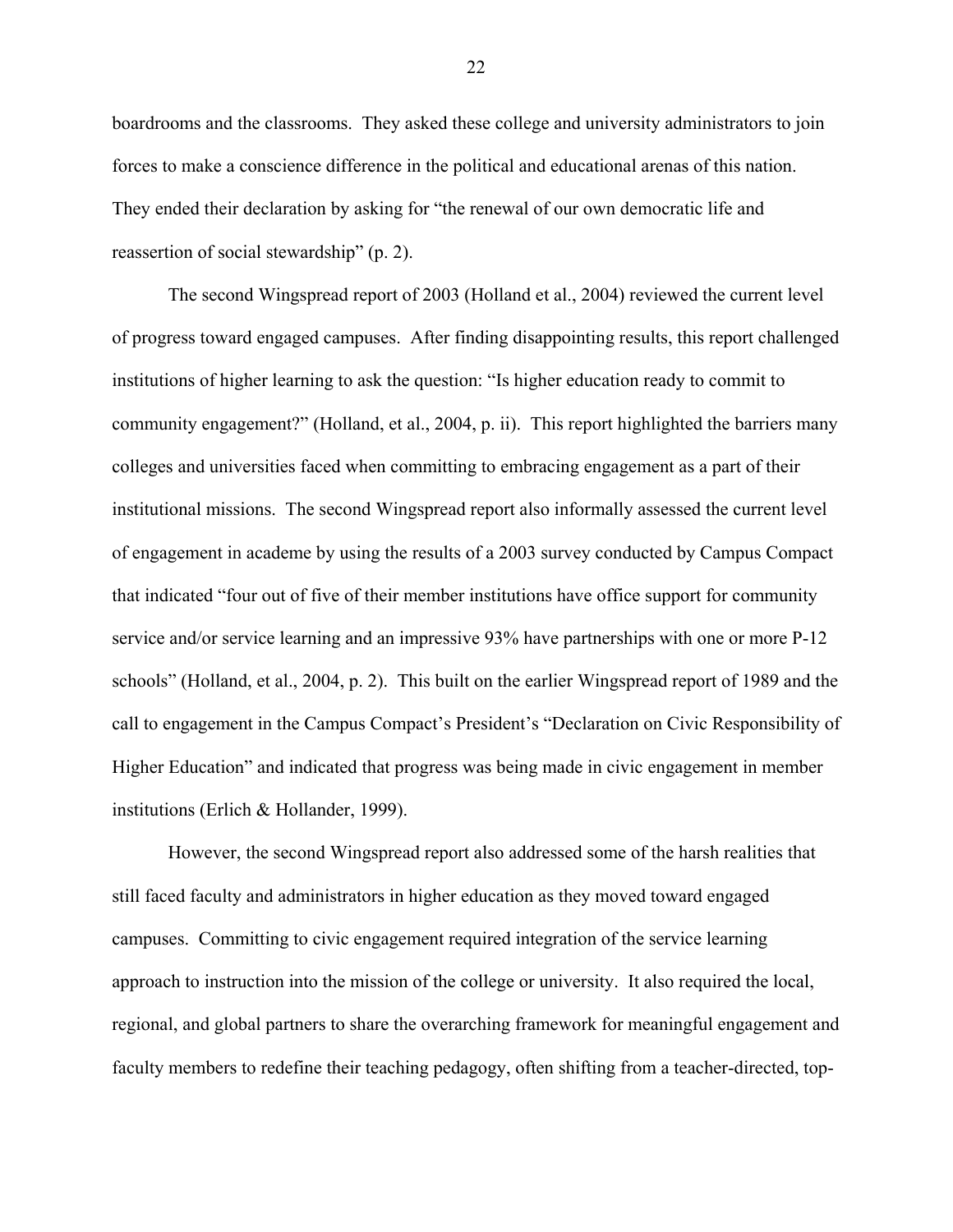down approach to one that is more student-driven and collaborative. All of these lofty goals, when achieved, would result in a change in the culture of the institution (Holland et al., 2004).

But this shift of focus to include service as a mission of academe required a cultural realignment for each college and university. Kezar (2001) described the cultural change in institutions as "a collective and shared phenomenon reflected at different levels through the organizational mission, through individual beliefs, and subconsciously" (p. 51). The change to a culture embracing the service learning pedagogy often required a perspective shift that resulted in a deep change in the organization that often happened slowly.

#### **Theoretical Framework of Service Learning**

The philosophical concept of experiential education can be traced back to the early 20th century and the progressive education movement when Dewey postulated that students learn best when they build upon what they already know (Morton  $&$  Troppe, 1996). Dewey also recognized that when students understand the purpose of what they are learning, their values are clarified (Eyler & Giles, 1999). Dewey felt learning occurred "through a cycle of action and reflection, not simply through being able to recount what has been learned through reading and lecture" (Eyler & Giles, 1999, pp. 8-9). This approach to learning has been labeled as pragmatism or a practical approach to education (Gutek, 1988).

Noddings (2007) expanded on Dewey's views on experience and its link to education by stating, "Not only must there be continuity in educative experience, but the experience itself must have meaning for students' here and now. There must be engagement−interaction between students and the objects of their study" (p. 32). Noddings, like Dewey, believed the new knowledge was based on prior knowledge and guided the inquiry as each new hypothesis was tested and conclusions were drawn.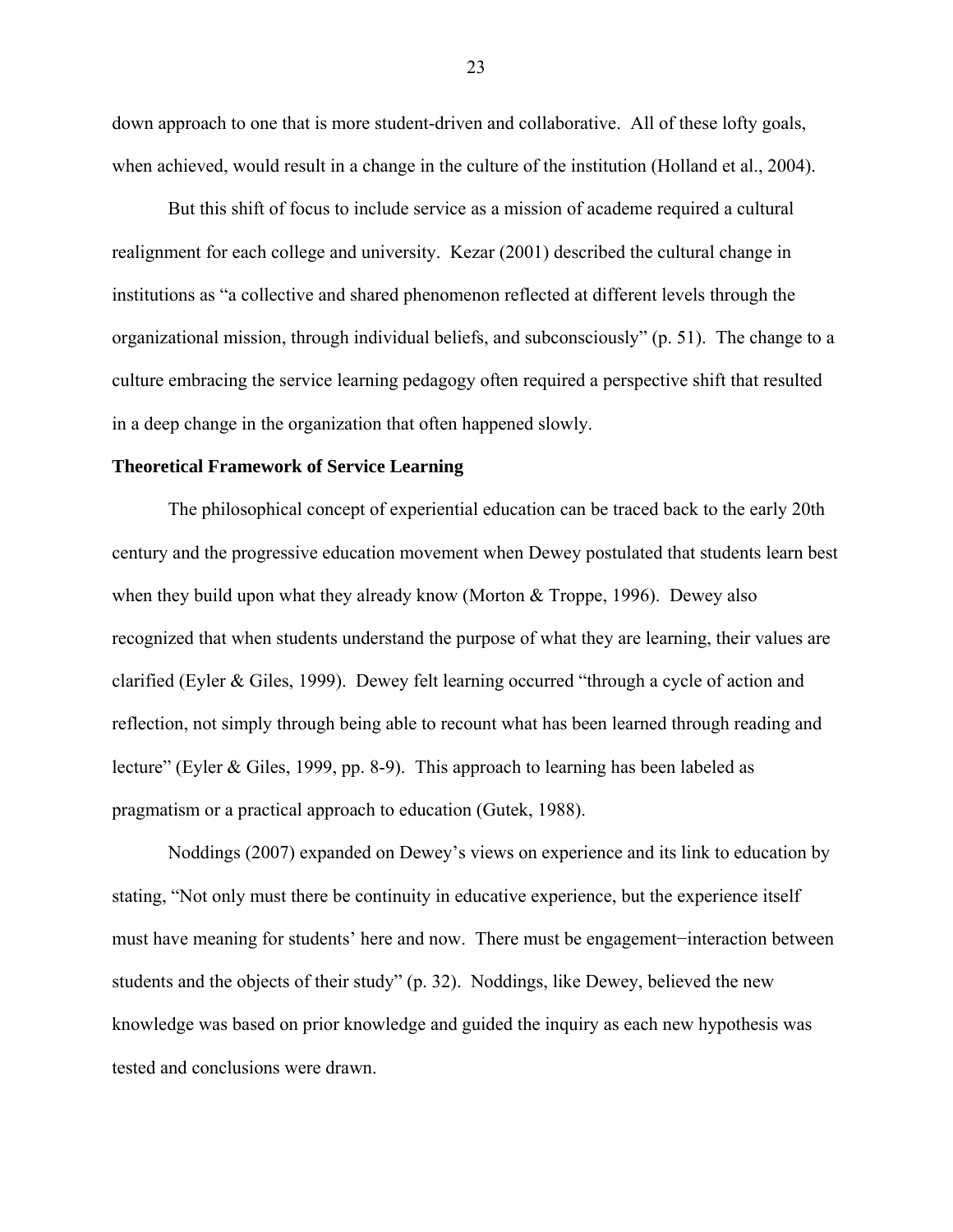According to Giles and Eyler (1994), service learning pedagogy was related to Kolb's experiential theory of learning, but it was not initially connected to Dewey's educational and social philosophy that included experience, reflective activity, citizenship, community, and democracy. Initially, service learning was considered as merely a social movement. Giles and Eyler emphasized the importance of developing a body of knowledge on service learning in order to move it toward a sound pedagogical educational practice. They believed that service learning encompassed both a philosophical framework and an approach to the educational process. Giles and Eyler stated, "For Dewey, pedagogy and epistemology were related−his theory of knowledge was related and derived from his notions of citizenship and democracy" (p. 78). They continued by stating,

While there appears to be no evidence that the concept of service learning was part of Dewey's formally stated philosophy of education, his philosophy of experience is central to his early works on pedagogy and his later philosophical works concerning epistemology. (p. 79)

#### **Philosophical Foundation for Experiential Learning Theory in Higher Education**

Kolb (1984) deemed Dewey as "undoubtedly, the most influential American educational theorist of the twentieth century" (p. 8). According to Kolb, Dewey felt the quality of the learning experience was based on two different aspects of the experience: agreeableness and effect on later experiences. From this philosophy, he developed the principle of continuity where all current experiences were built on previous ones and the principle of interaction where learning results from the interaction of the student with the environment causing the learning to be situational. Giles and Eyler (1994) stated that Dewey felt reflection was essential for this learning to be solidified. He felt the student must reflect both on the interaction and the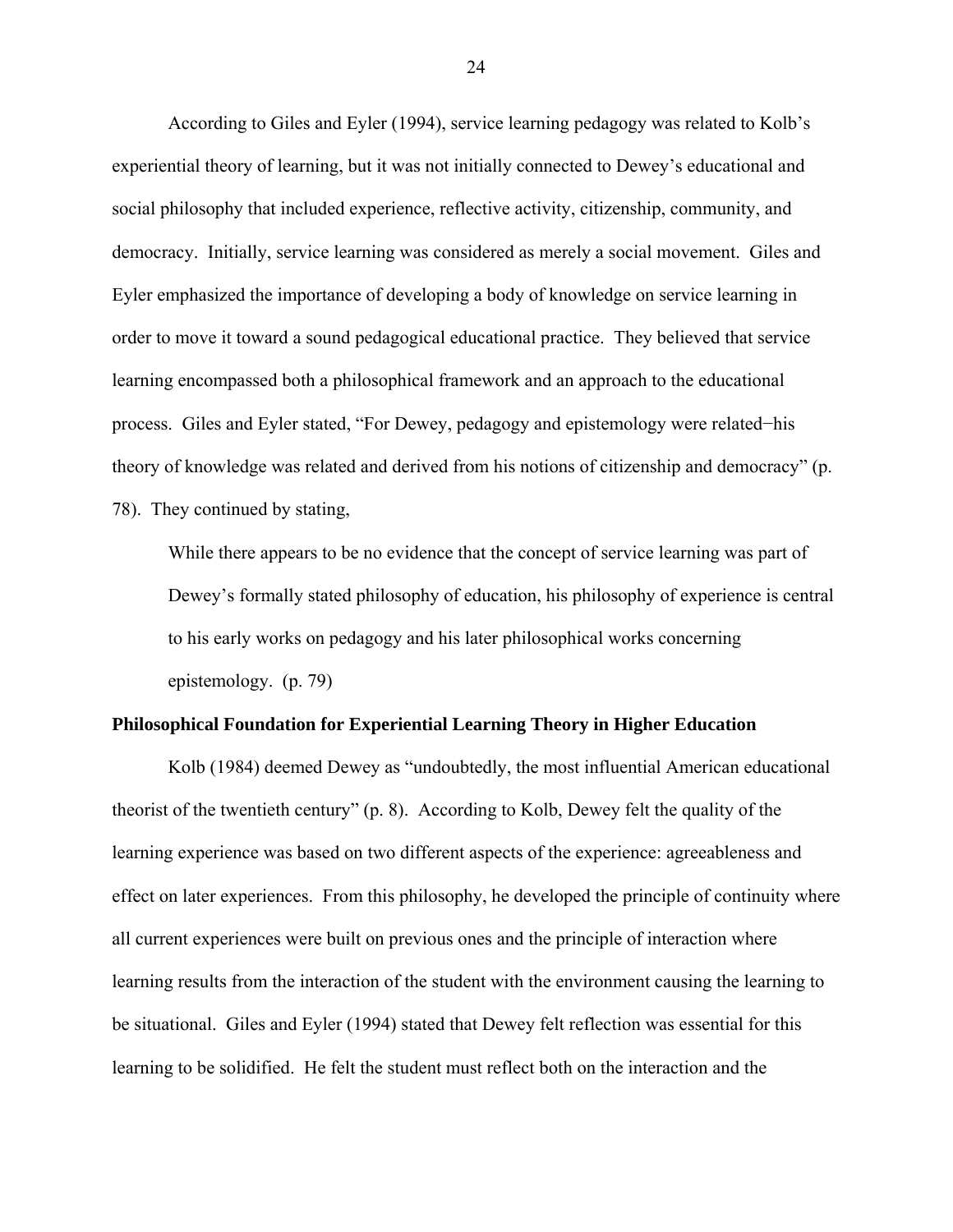environment in which it occurred. To Dewey the reflection and the action were linked and both were required for learning to occur.

Dewey supporters have embraced his pedagogy that placed an emphasis on progressive education, but others have been critical to its lack of focus on the diverse cultures present in the American society (Gutek, 1988). According to Deans (1999) this has caused some scholars of educational theory to criticize Dewey's approach due to its omission of diversity issues. Dewey's view was one "that prioritized the need for transforming diverse cultures, languages and ideologies into one vision of the social good grounded in White, middle class values" (p. 18). Others have been critical of Dewey's lack of attention to the issues of power and dominance in the American culture.

Deans (1999) contended that another key scholar in the philosophical development of the pedagogy of service was Freire, a self-described radical. Friere's (1990) critical pedagogy also had a dramatic impact on the implementation of service learning in the academy. His ideas were shaped by his third-world context based on his Brazilian heritage. His educational philosophy was derived "on a critical understanding of the dynamics of political power and the dialectical relationship between the word (language or text) and the world (cultural context)" (Deans, 1999, p. 15). Freire's ambitious agenda for change focused on the "political transformation of individuals and society through literacy education, critical reflection, and collective social action" (Deans, 1999, p. 18).

Key to Freire's (1990) philosophy of education was the resistance to what he termed the banking approach to education, where the teacher routinely deposited information and knowledge into the students who were passively engaged in the learning process. Freire viewed knowledge as an active process that involved both dialogue and action that he defined as praxis.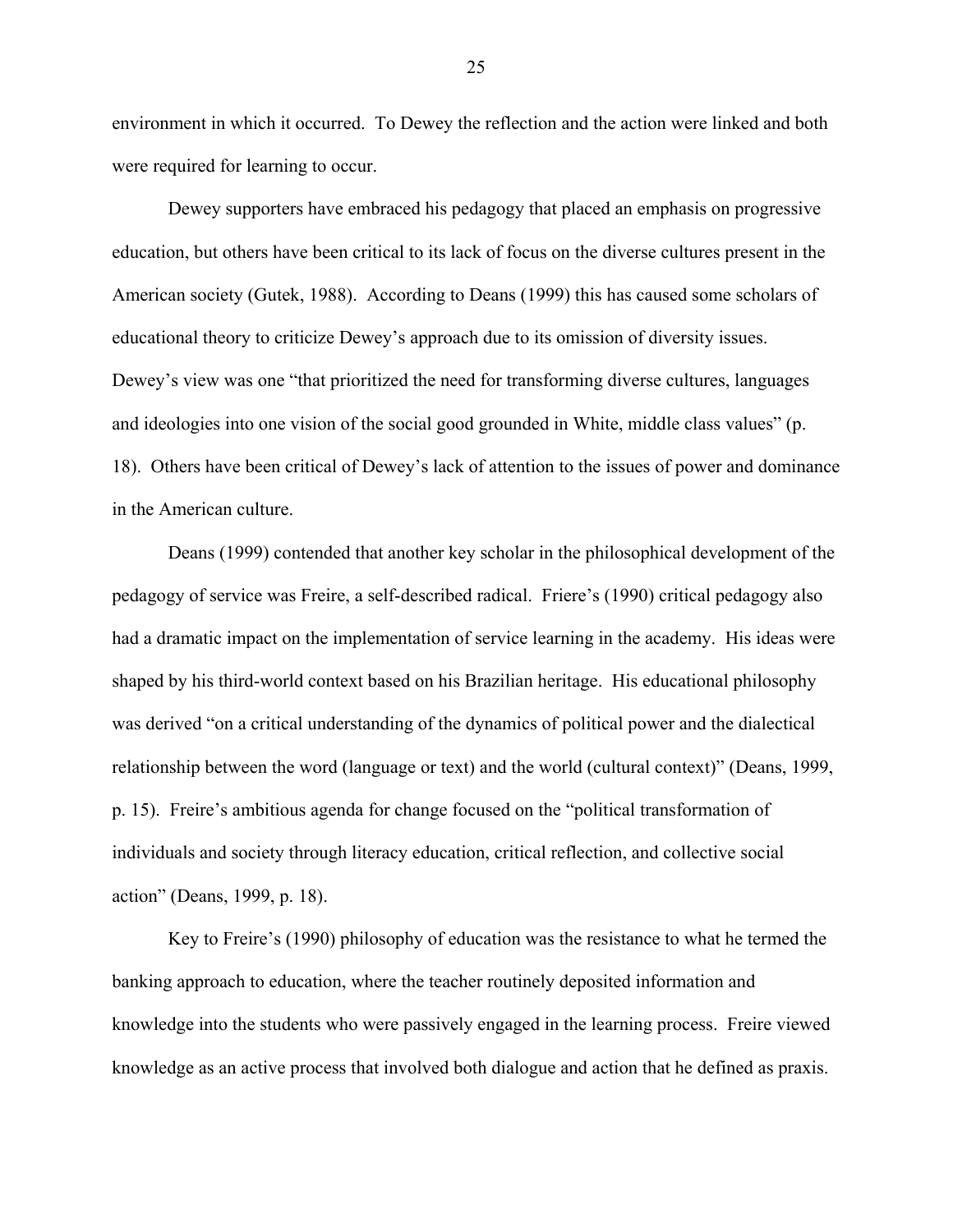Shor (1992) used such terms as "participatory, situated (in student thought and language), critical, democratic, desocializing, multi-cultural, research-oriented, activist, and affective" (pp. 33-34) to describe Freire's philosophy of education.

According to Deans (1999), Freire described the role of the critical educator in institutions of higher learning as swimming against the tide. Deans stated that "there is a space, however small, in the practice of education, in the educative system as a subsystem; there is minimum space that we must use to our advantage" (p. 34). It is in this minimum space where there is room for service learning in the Freirian spirit to exist and even thrive under the right conditions.

Deans (1999) compared Freire's critical pedagogy, with ambitions that were "no less than the political transformation of individuals and society through literacy education, critical reflection, and collective social action" (p. 19), with Dewey's, who "wants learners to become active participants in the world" (p. 16). Freire (1990) based his critical pedagogy on ideas he shaped using a third world context of the social stratification he experienced in Brazil. He addressed the disparity of the distribution of wealth and the inequities of schooling, viewing it as Eurocentric or centered on the norms of Caucasians of European ancestry. Freire felt the need to transform society in order to eliminate the oppression that existed between the wealthy and the poor and accentuated the need to have meaningful, continuous dialogue between the oppressor and the oppressed.

Although both Dewey and Freire had tremendous impact on the thinking on service learning, Deans (1999) characterized Dewey's approach as writing for the community while Freire's approach was described as writing about the community. Both approaches to education provided a strong philosophical and pedagogical framework for service learning from two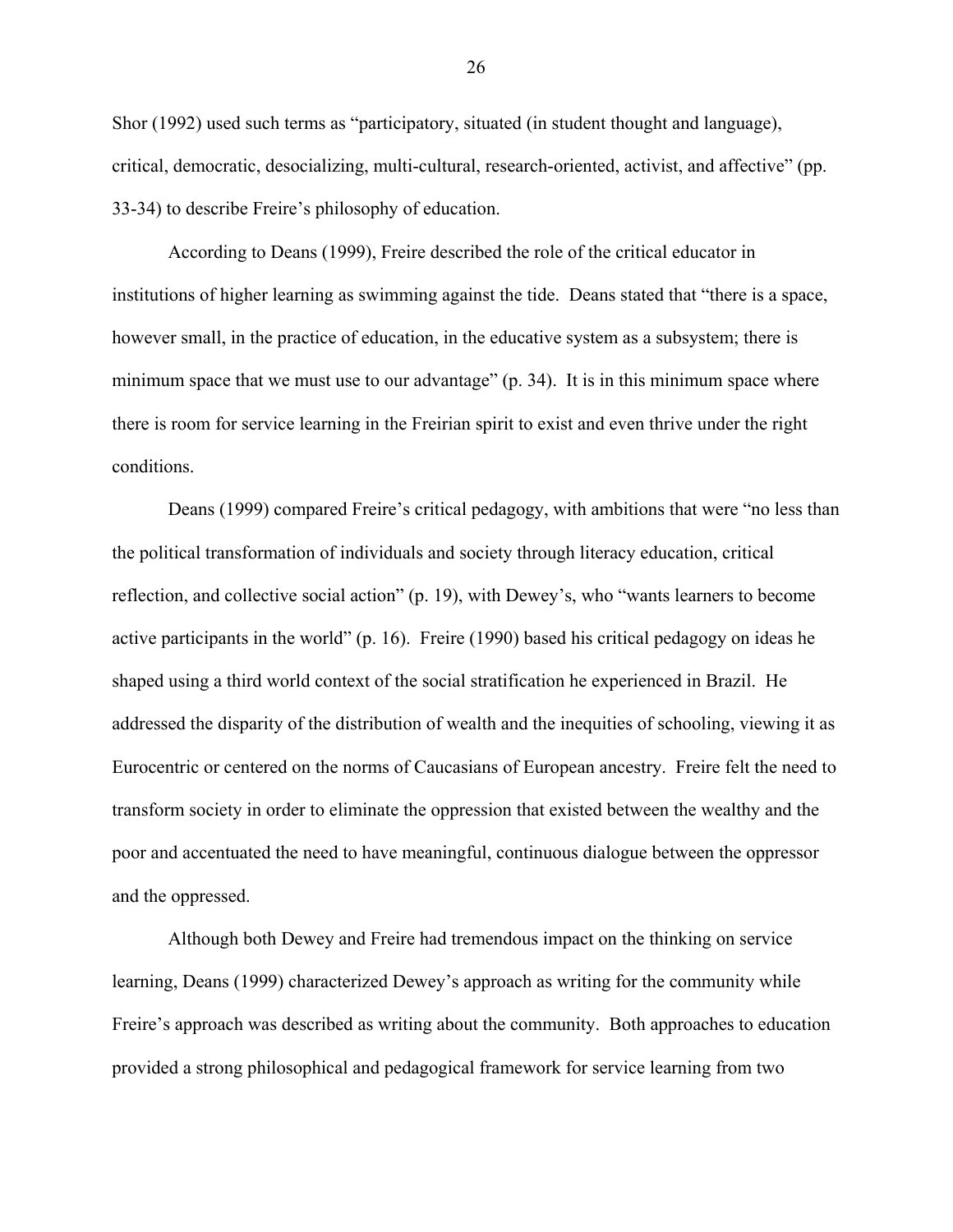differing perspectives. Both theorists supported the importance of experience in the learning process and "the intimate relationship between action, reflection and learning" (Deans, 1999, p. 27). There has been considerable overlap in the theoretical approach of Dewey and Freire to service learning in epistemology and the focus on action followed by reflection. However, the practical approaches to service range from the charity view where the participants help the oppressed of our society through a tangible method to the social justice approach while that seeks to lift the oppressed out of their oppression through social activism.

#### **Service Learning Continuum: From Charity to Justice**

When analyzing the philosophical and cognitive roots of service learning, I discovered two different schools of thought on the approaches to service learning as effective pedagogy for instruction that form a continuum with charity on one end, based on the philosophies of Dewey, and justice on the other, based on a Freirian philosophy. The philosophical beliefs of Dewey and Freire have been implemented in a variety of settings with differing approaches to service learning activities. Although each perspective includes the action−reflection step to create the cognitive dissonance necessary for learning to occur, there has been debate surrounding the actual approach to these service learning activities.

Foos (1998) described these approaches as two distinctly different perspectives that form a continuum ranging from acts from a charity perspective on one end to acts from a social justice perspective designed to create social change on the opposite end. Foos described the charity end of this continuum as where students could "get their feet wet and develop a desire to do service" (p. 14). According to Foos, when instructors "encourage students to move away from charity to social activism" (p. 14), they place students at the other end of the continuum, labeling the social justice activities as more mature than the charity-oriented service learning activities. Foos added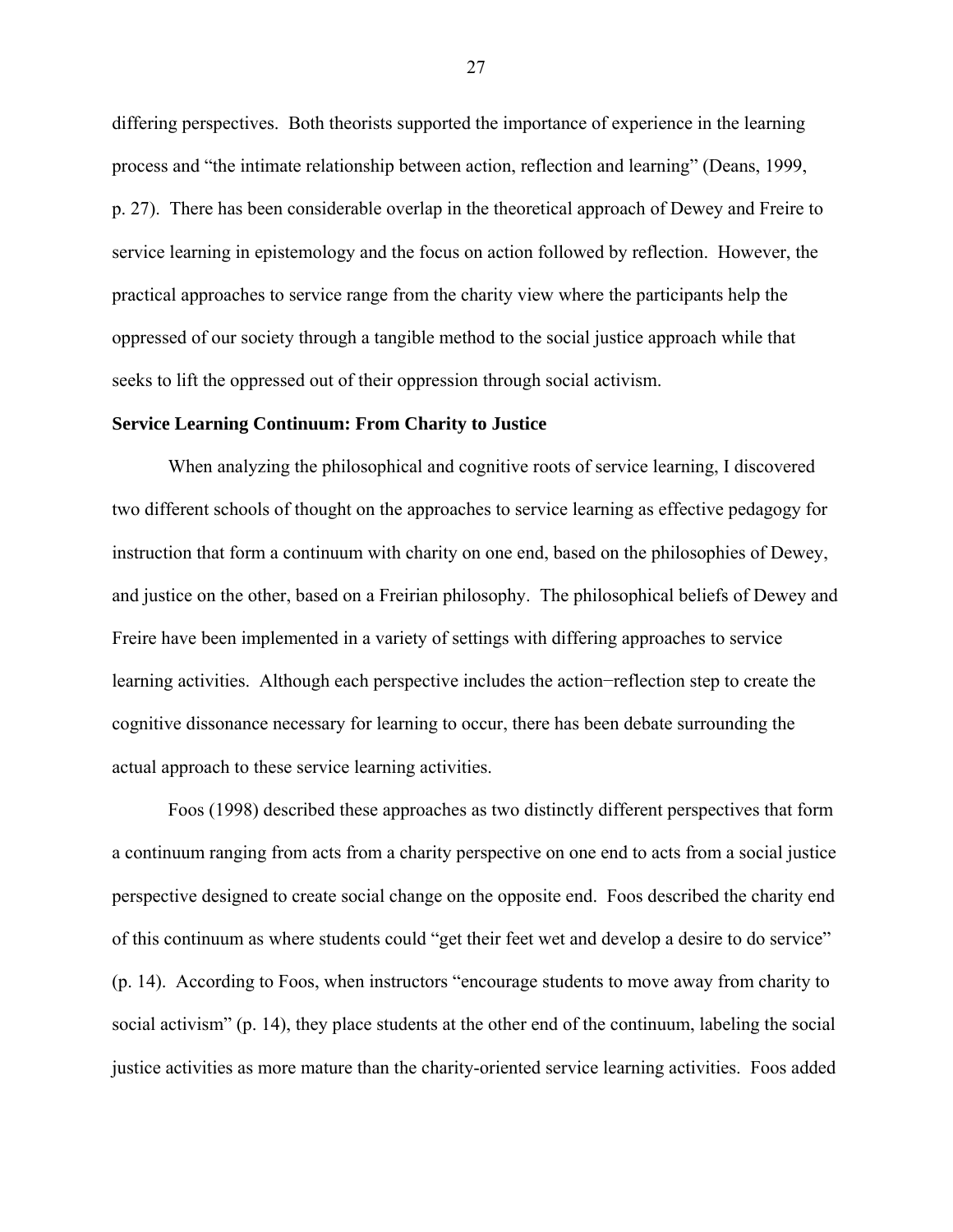that others reject the continuum theory of charity and social justice, preferring to approach them as two distinctly different perspectives.

Marullo and Edwards (2000) criticized the charity approach to service learning when they stated that acts of charity served to reinforce the status quo of society's inequities rather than moving students and recipients toward examining the root causes of such injustices. They reported that critics of the service learning pedagogy argued that the charity approach perpetuated rather than addressed these social injustices. Marullo and Edwards reported: "Institutional elites currently benefiting from the status quo have self-interest in opposing such transformational initiatives and possess considerable resources with which to do so" (p. 10). This appears to support Dewey's views of the great community. Marullo and Edwards maintained that the proper approach to service learning was to develop "the sensitivities and skills needed to become advocates for those in need" (p. 3). They stated that the purpose of service learning from a social justice perspective should be to aid recipients in overcoming isolation and alienation in order to help them become connected and whole. The concluding statements of Marullo and Edwards reiterated the words of Ghandi, a great proponent for social justice. The following quote summarizes their view of service learning pedagogy. "Gandhi taught that it is not enough to do the right thing for the wrong reasons. One's reasons for doing good works must also be good" (Marullo & Edwards, 2000, p. 12). Marullo and Edwards argued that care must be taken by those incorporating this pedagogy into their classrooms to "channel the vast resources of volunteerism toward social change for a more just society" (p. 13).

The social justice perspective to service learning has been grounded in the philosophy of Freire. According to Jacoby (1996), the civil rights movement of the 1960s motivated many college students to become actively engaged in their communities with a focus on social justice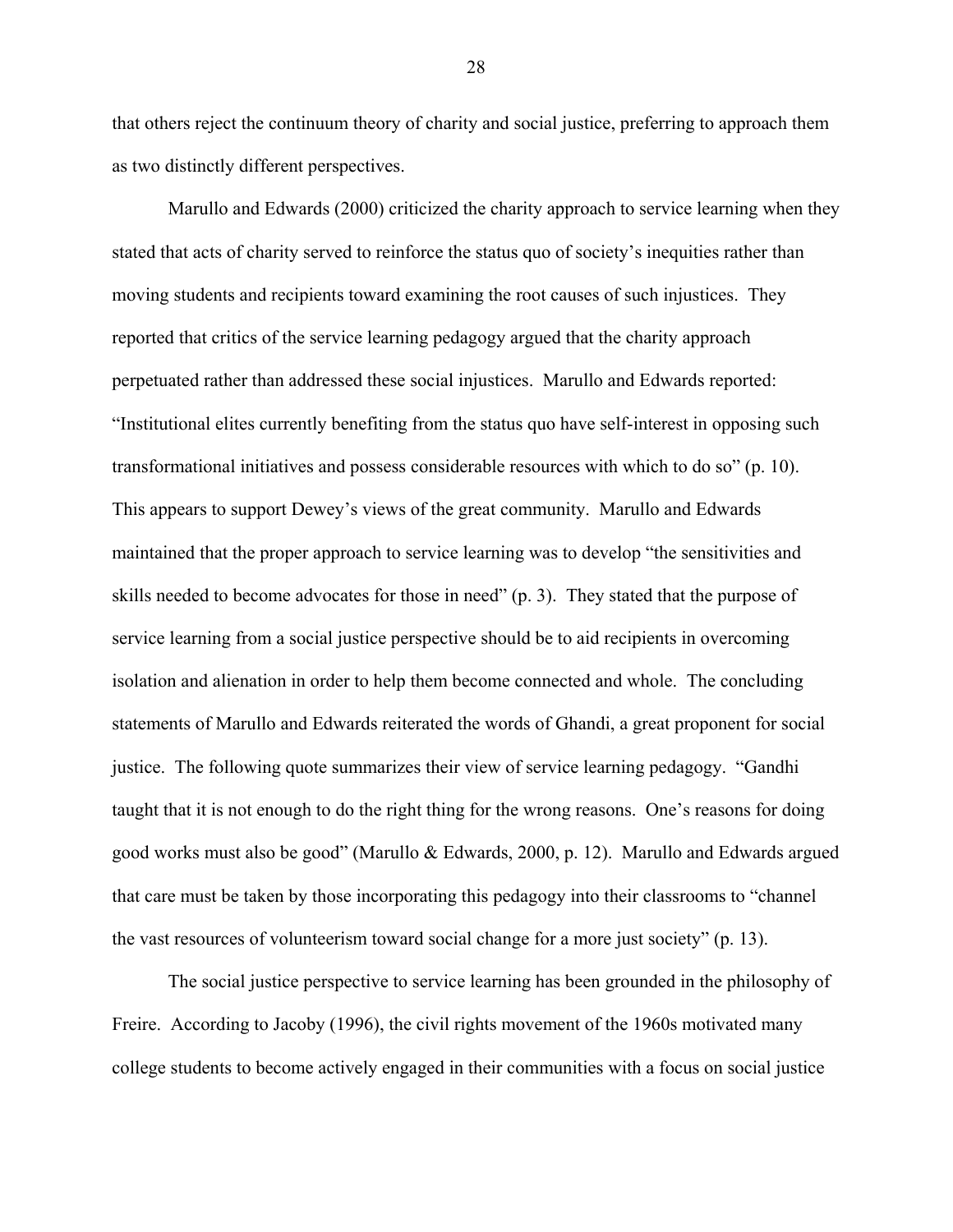issues. She addressed the goal of active citizenship and participation in the democratic process with this form of experiential activity. Jacoby claimed,

Another shared goal among institutions of higher education is to develop students' appreciation of human differences and commonalities and to teach individuals to live peacefully and productively in communities that value persons of different races, genders, physical and mental abilities, religions, class backgrounds, and sexual orientations. (p. 22)

Jacoby asserted that reciprocity was the factor that created respect in the exchange between student and recipient in the service learning approach. This moved service learning away from the traditional paternalistic approach to service by encouraging students to do things with others rather than for others. This opens the discussion to the moral implications of this pedagogy.

### **Kohlberg's Moral Development Theory**

According to Evans, et al. (2010), Kohlberg's theory of moral development expanded Piaget's research on reasoning in children. This research led Kohlberg to identify a six-stage, hierarchical sequence of moral reasoning based on justice, equality, fairness, and reciprocity that could be further divided into three sublevels. These levels represented the development of justice, where human beings see the value and equality for people and reciprocity in human relations. According to Jacoby (1996), Kohlberg's extensive research, conducted exclusively on young men, found that individuals were able to understand moral reasoning at only one level beyond their current stage. She reported three key implications for service learning educators:

First, it is the complexity of students' moral reasoning that is the focus of moral development, not the specific moral judgments or decisions. Second, because moral development is promoted through dialogue and interchange, service learning educators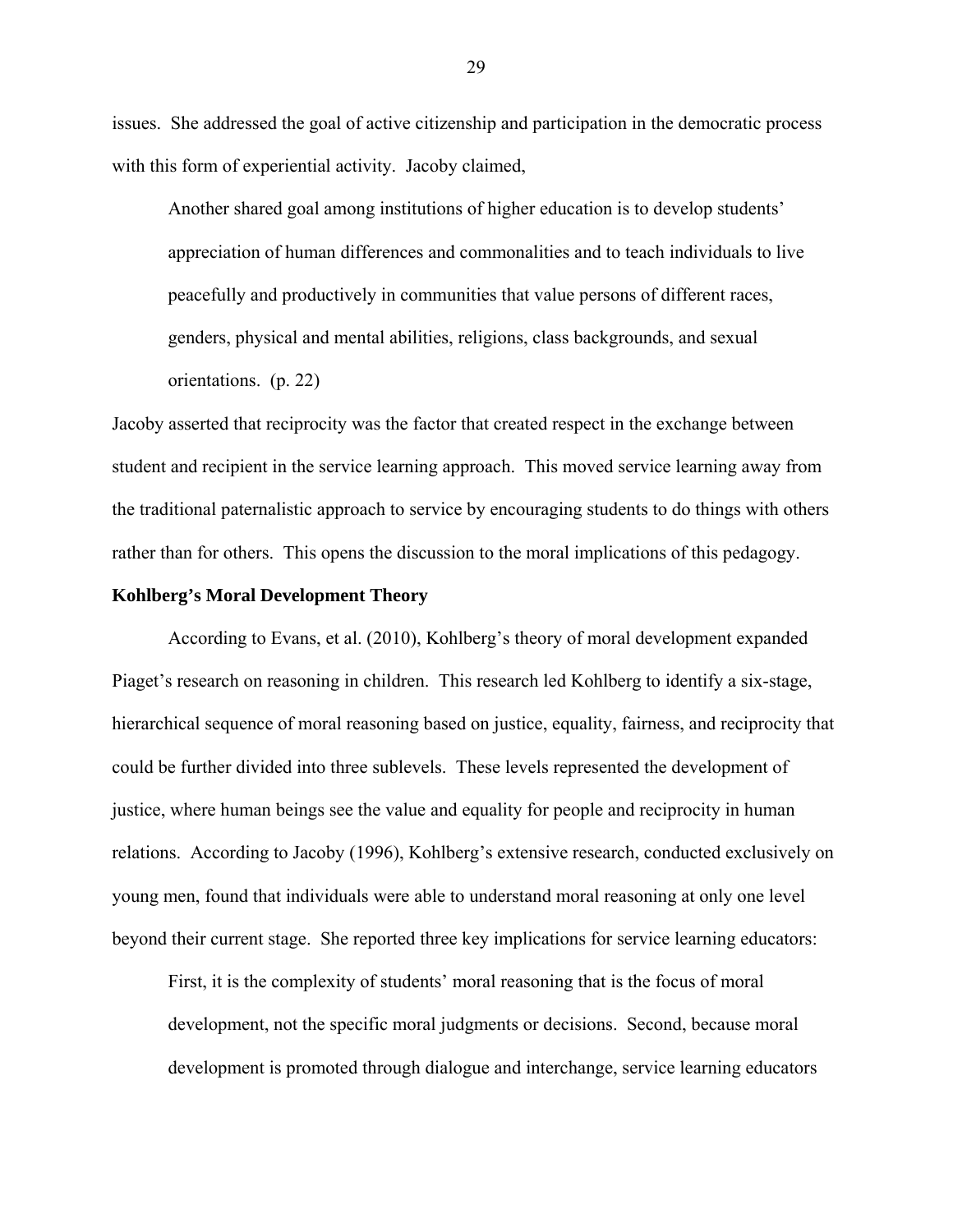should design interactive opportunities such as group discussions to enable students to examine thoughtfully the moral dilemmas raised in their service experience. Finally, service learning educators should design reflection based on the premise that students process moral issues and discussions through their individual cognitive structures and are able to understand complexity of reasoning only one level beyond their own level of moral development. (p. 66)

These implications speak to the pedagogy of service learning and the approach taken by faculty members using this pedagogical approach.

**Ethic of Justice.** Kohlberg's (1981) research has been credited with the ethic of justice that focuses on general rules and universal moral judgments. Strike (1999) attributed this view of education as one that focuses on equity and sameness. However he linked this view of education back to Dewey when he stated,

Anyone fully acquainted with Dewey's work would know that Dewey wanted an education for each child that would match that child's interests and capabilities. An advocate of justice, using deeper interpretations of Dewey's words, would seek an equity that took account of differences. (p. 13)

This view of moral development fails to consider contextual issues, viewing it as universal and hierarchical.

Gilligan (2003) described the ethic of justice supported by Kohlberg's view of moral development as one that "speaks to the disconnections which are at the roots of violence, violation, and oppression, or the unjust use of unequal power" (p. 159). She called for the reframing of psychology currently based on the patriarchal perspective. Gilligan contended this reframing would "change the conception of the human world; in doing so, it establishes the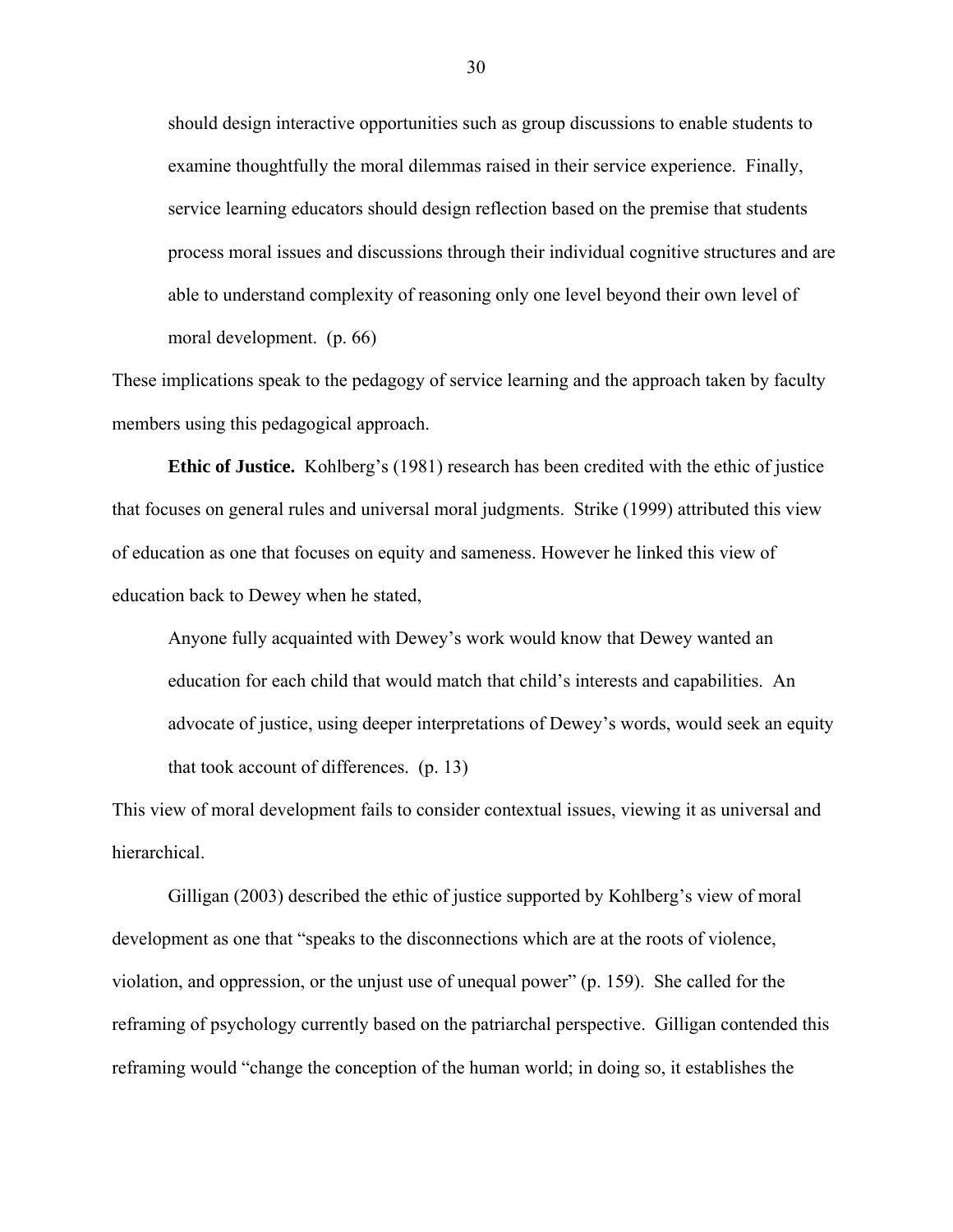ground for a different philosophy, a different political theory, a change in ethics and legal theory" (p. 157). She felt that "theorizing connection as primary and fundamental in human life directs attention to the growing body of supporting evidence which cannot be incorporated within the old perspective" (p. 157).

#### **Gilligan's Theory of Moral Development**

Gilligan (1982) expanded Kohlberg's (1981) theory by adding a different voice to moral reasoning related to gender. Her psychological theory of women's moral development focused on the development of women and their differences in approaching relationships. Gilligan challenged the work of Kohlberg, whose research completed solely with young men focused on justice and rights as the context for moral orientation, with individuals evaluating moral dilemmas within this context. Gilligan contended that women's development of morality centered on care and responsibility as a moral compass because their relationships developed differently than men. She stated,

For boys and men, separation from the mother is essential for the development of masculinity. For girls and women, issues of femininity or feminine identity do not depend on the achievement of separation from the mother or on the achievement of separation. Since masculinity is defined through separation while femininity is defined through attachment, male gender identity is threatened by intimacy while female identity is threatened by separation. (p. 8)

Gilligan's (1982) theory was developed because she was interested "in women's relationships to this societal and cultural transformation because the history of this relationship is in danger of being buried" (p. 158). Her theory evolved into three levels of moral development and two transition phases. Each level identified a more intricate relationship between self and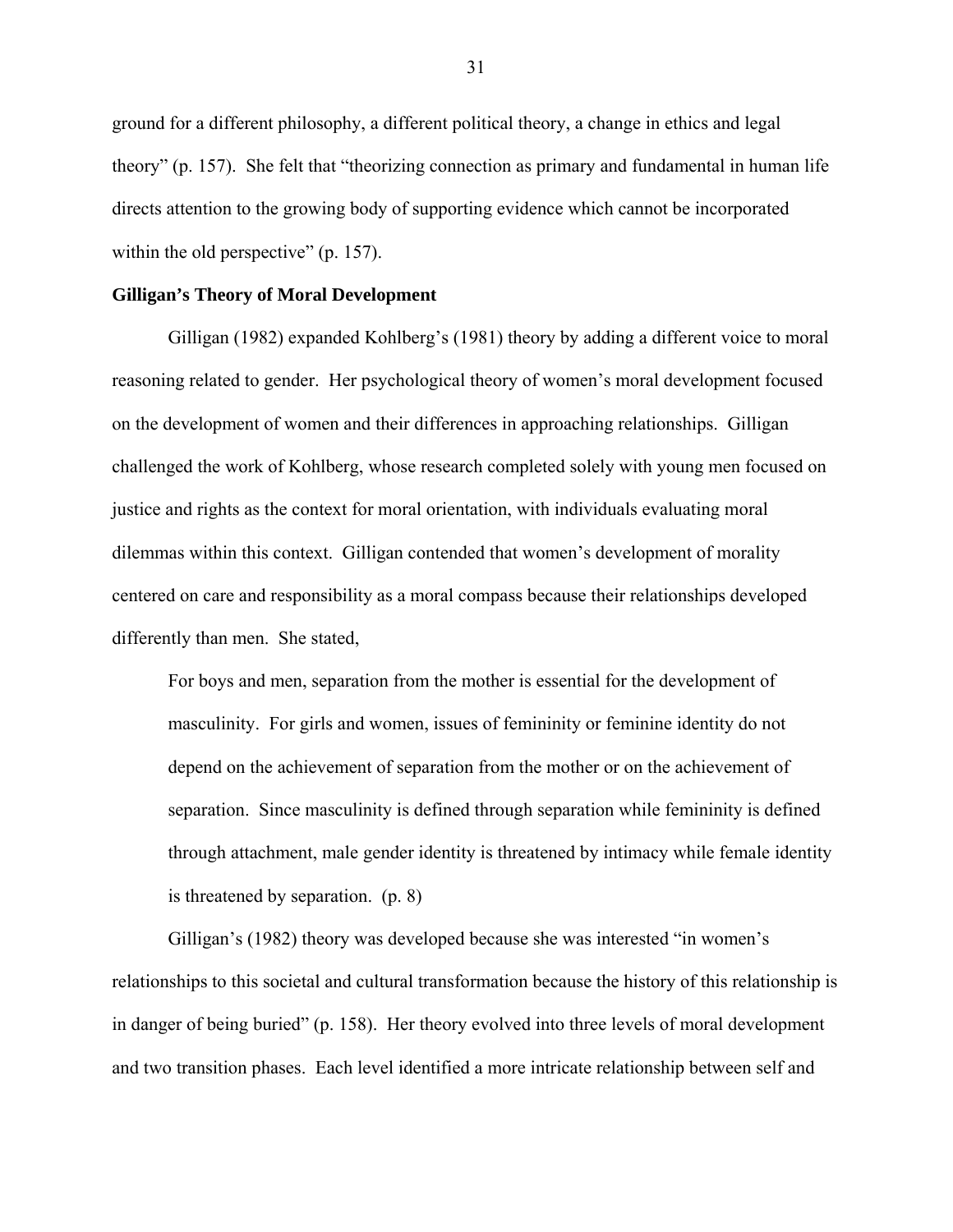others. Evans et al. (2010) described these stages as *orientation to individual survival, goodness as self-sacrifice, and the morality of nonviolence.* Jacoby (1996) added implications for service learning based on Gilligan's research. Jacoby argued that adding service learning to course content provided the opportunity for students to view how the "underlying moral imperative of care and nonviolence ('do no harm') frequently competes with the moral imperative of rights and justice" (p. 67).

Hatcher (1997) contended that faculty could not ignore the role of moral development in the implementation of a pedagogy that embraced service learning in college classrooms. She linked this back to the philosophy of Dewey and his view of the great society. Hatcher asserted that service learning was congruent with key concepts of Dewey's educational philosophy where, "(a) education must develop individual capacities, (b) education must engage citizens in association with one another, and (c) education must promote humane conditions" (p. 23). She concluded by addressing the challenge of transforming theory into practical application.

Hatcher (1997) addressed the moral dimensions of Dewey's educational philosophy through the lens of undergraduate education. She identified five characteristics of quality undergraduate education that emerge from Dewey's philosophy. These characteristics of good undergraduate education were consistent with the pedagogy of service learning and challenged students to reflect on experiences in the community. Hatcher stated, "Service learning challenges students to reflect on their community service in such a way that the service experience enhances course learning, broadens understanding of the discipline, and clarifies values that can lead to civic responsibility" (p. 27). Hatcher shared her personal experiences with incorporating service learning into under-prepared first year students. She concluded through her research and experiences "that service learning is consistent with the moral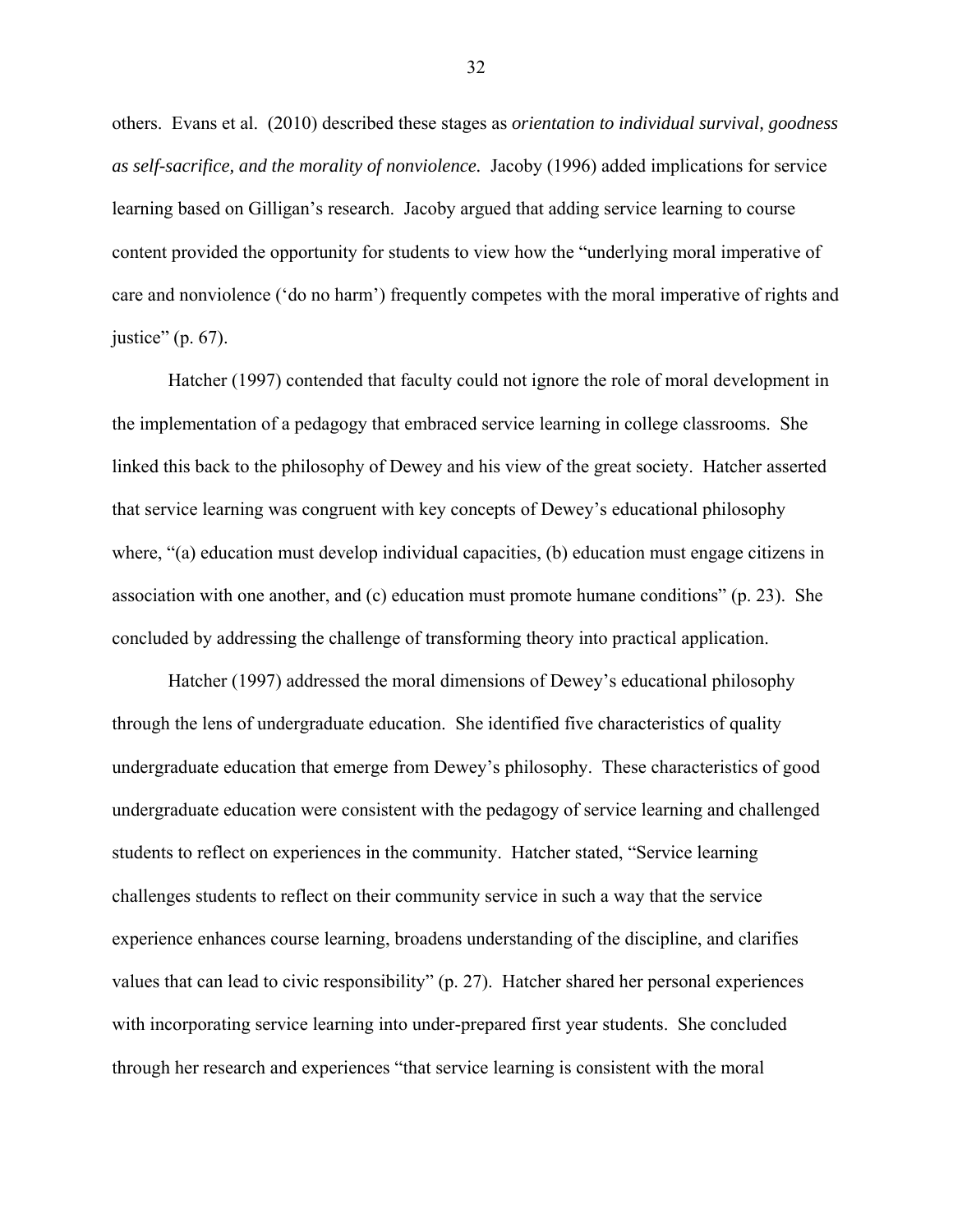dimensions of education in a democracy. Service learning has multiple outcomes for the public good" (p. 27).

**Ethic of Care**. Anderson (2004) framed care ethics as an approach that provides an alternative moral voice by focusing on "connections, relationships and affective responses" (p. 1) rooted in Addams's (1964) view of democracy and social ethics. This care ethic was based on Gilligan's research on moral development and focused on relationships and contextual judgments as an extension of Kohlberg's research with young males. Strike (1999) contrasted the ethic of care with the ethic of justice by stating, "An ethic of care, it is said, emphasizes relationships, and contextual judgments, and has a situated self" (p. 23).

Tronto (1998) explored the nature of care and the various perspectives it entails. These perspectives take in both the emotional aspects of care as well as the actual physical activities it involves. She provided a broader understanding of care ethics to include both of these perspectives and developed a broad definition of care ethics. She viewed care ethics as,

a species activity that includes everything that we do to maintain, continue, and repair our "world" so that we can live in it as well as possible. That world includes our bodies, ourselves, and our environment, all of which we seek to interweave in a complex, "life sustaining web." (p. 16)

Tronto (1998) pointed to the complicated nature of several aspects of care by stating, "Care is fraught with conflict" (p. 17). She also acknowledged care as a form of power relationship where "the caregiver has some kind of ability, knowledge, or resources that the care receiver does not have" (p. 17).

Tronto's (1998) theory identified four distinct stages of the aspects of care that are linked with a corresponding virtue, as cited by Keller, Nelson, and Wick (2003). Keller et al. provided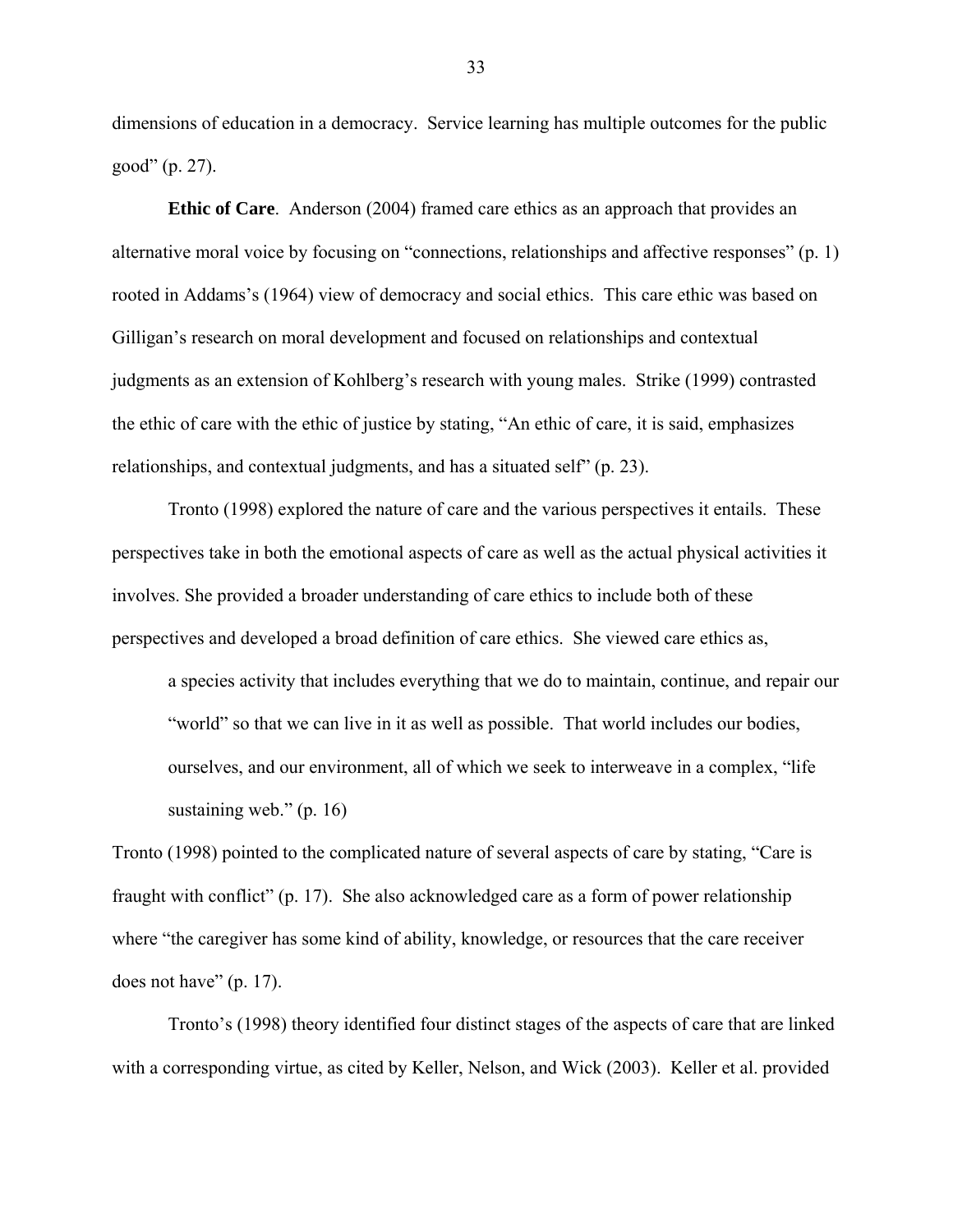a clear explanation of these stages. They described the first stage as the initial recognition that there is a need for some type of care to occur. At this stage, the caregiver both recognizes the need for care and assesses how this need could be met. The virtue attributed to the first stage of care is attentiveness. This stage is followed by the second stage that involves the caregiver taking some type of responsibility for the care of the issue that needs to be addressed. The virtue attributed with the second stage is responsibility. The third stage involves that actual action of providing the needed care. Competence is the virtue that corresponds with this level of care. The final level identified in the care giving process is when the needs of the recipient have been met. The virtue attributed to this stage is responsiveness. However, Tronto (1998) pointed out that each of these phases of care was devalued in our present society because care giving has been attributed to the less powerful in our society.

Keller et al. (2003) examined the use of service learning in a "feminism and families" course to determine if this pedagogy promoted a socially conservative agenda. They criticized the ethic of care by stating "that this approach reflects a feminine behavior of self-sacrificial care for others under oppressive conditions, rather than providing a feminist ethic that will strengthen women's sense of agency and activism" (p. 40). They asserted that this approach highlights the conservative social agenda that failed to equally respect those who function from the caregiver perspective.

Keller et al. (2003) contended there were three major criticisms of this moral perspective. The first issue dealt with the imbalance of genders embracing this perspective finding it disproportionately tipping toward females. The second major criticism focused on the possibility of students' viewing those they assisted during their service activities as having individual deficiencies, personal inadequacy, and/or moral weakness. "Thus while actively serving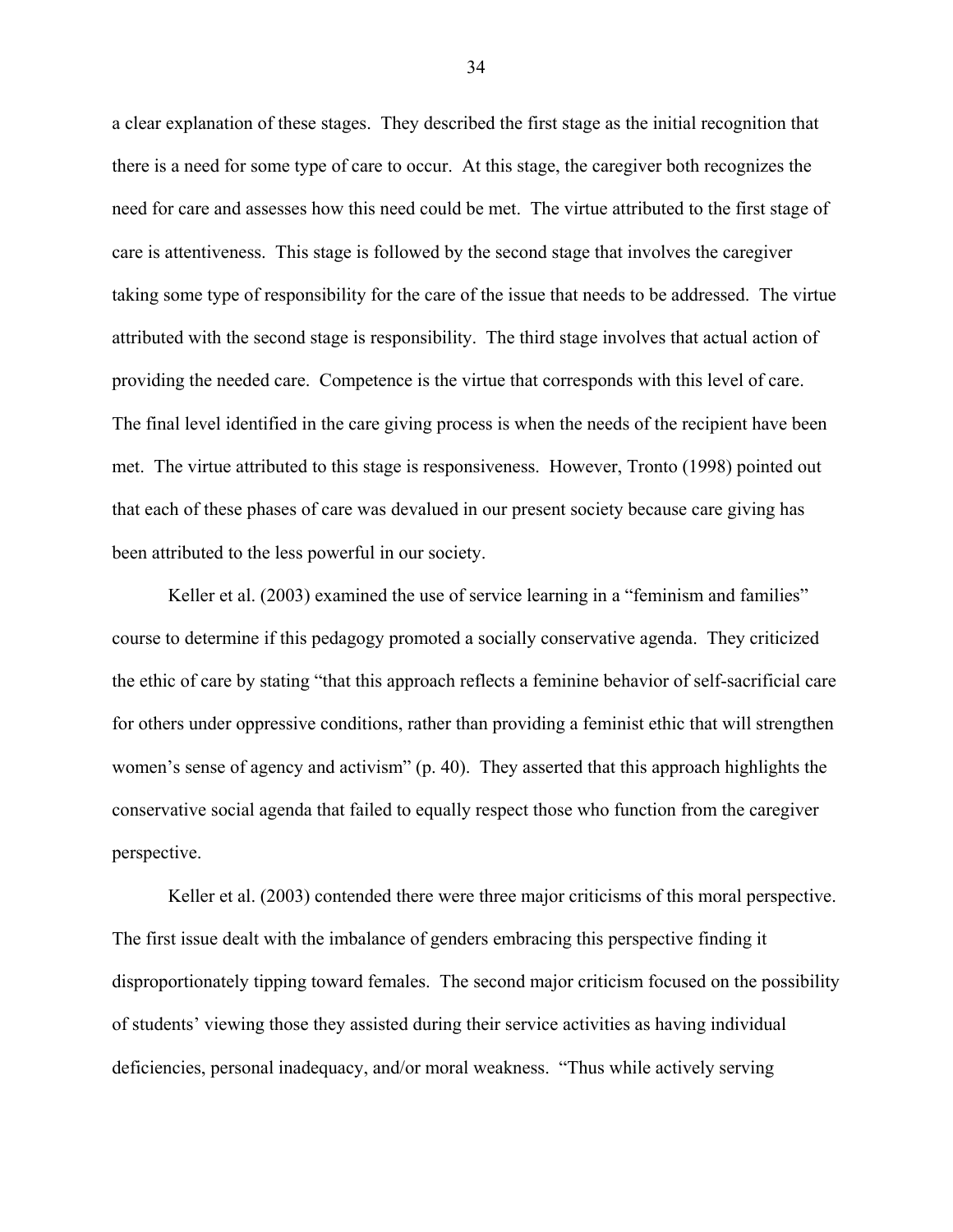individuals, students may remain blind to the essentially political problems underlying the situations they are encountering" (Keller, et al. 2003, p. 41). The final criticism of the ethic of care approach to service learning "is the limited exposure to diverse populations may actually strengthen stereotypes and many students' sense of privilege, rather than encouraging them to examine the intersection of race, gender, and class with power in our society" (Keller, et al., p. 41).

Keller et al. (2003) concluded in their study that the reflective sessions "gave students the opportunity to look more objectively at their service, to step back from the urgent demands placed on them while serving, and to analyze not only *what* was going on, but *why*" (p. 44). The researchers concluded that this experience provided abundant opportunities for their students to connect the theories surrounding the issues of poverty from the classroom to the actually go beyond "the purely personal and immediate situation to raise broader theoretical and political questions about the provision of care in our society" (p. 48).

# **Kolb's Cognitive Theory**

Morton and Troppe (1996) asserted that service learning theory began with the assumption that experience was the foundation for learning. This form of experiential learning has been rooted in cognitive and developmental psychology, pragmatic philosophy, and democratic theory. This broad theoretical base was a prime reason for the wide range of definitions and value systems that plague this pedagogical approach to instruction. Morton and Troppe addressed this inability to determine a singular definition of service learning as the primary reason that the pedagogy be based on a "set of common assumptions of how people learn" (p. 21). From a sociological perspective, service learning could be "rooted in the formal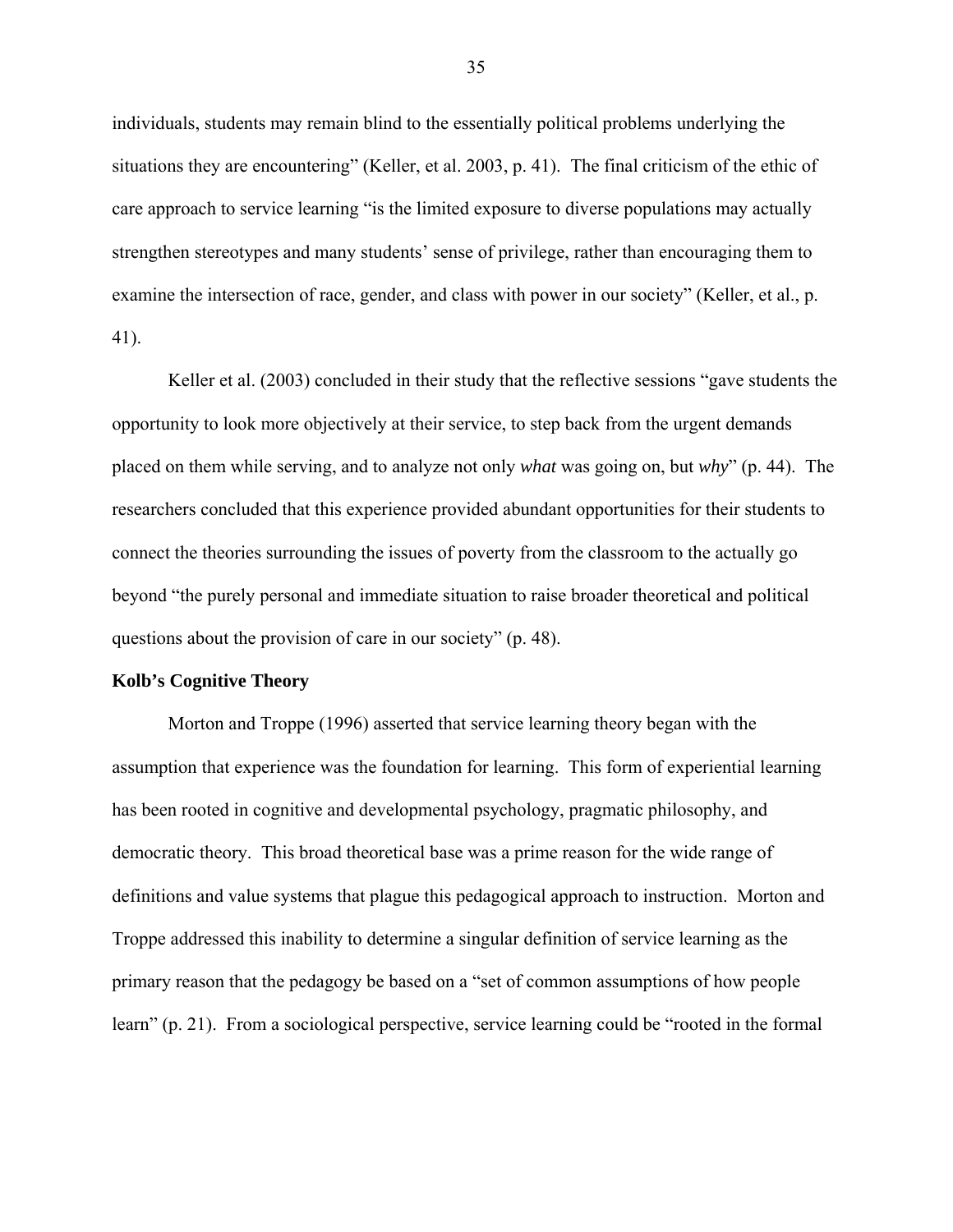and informal systems humans have developed to care for one another" (Morton & Troppe, 1996. p. 21).

The service learning theory was grounded in the assumption that experience was the foundation for learning. This premise linked back to the writings of Addams (1964) and Dewey (1938). Jacoby (1996) introduced the connection of the service learning theory with the theory of experiential learning developed by Kolb. Kolb's theory was directly based on the legacy of Dewey and Dewey's view of experience as the foundation for learning. The experiential learning theory in training developed by Lewin (1951), and the experiential component of cognitive development developed by Piaget (1973) also strongly influenced Kolb's theory of cognitive development. This theory professed that learning consisted of a four-step process: concrete experience, reflective observation, abstract conceptualization, and active experimentation.

The root of cognitive development through service learning can be traced back to the experiential learning theory developed by Kolb (1984) where education, work, and personal development were closely linked. As Kolb developed his theory of experiential learning, he focused on Piaget's studies on cognitive development in children. Piaget's (1973) theory of cognitive development emerged from naturalistic research focused on how children learn through interactions with their environment. Piaget's work identified four distinct, hierarchical stages of cognitive growth. Kolb (1984) reiterated Piaget's belief that, "Intelligence is not an innate internal characteristic of the individual, but arises as a product of the interaction between the person and his or her environment" as quoted in (Kolb, 1984, p. 12). Piaget (1973) viewed action as the key to learning and argued that children proceeded through different levels or stages ending with the ability to think in abstract form during adolescence. Piaget focused on knowledge obtained through assimilation and accommodation where new information is taken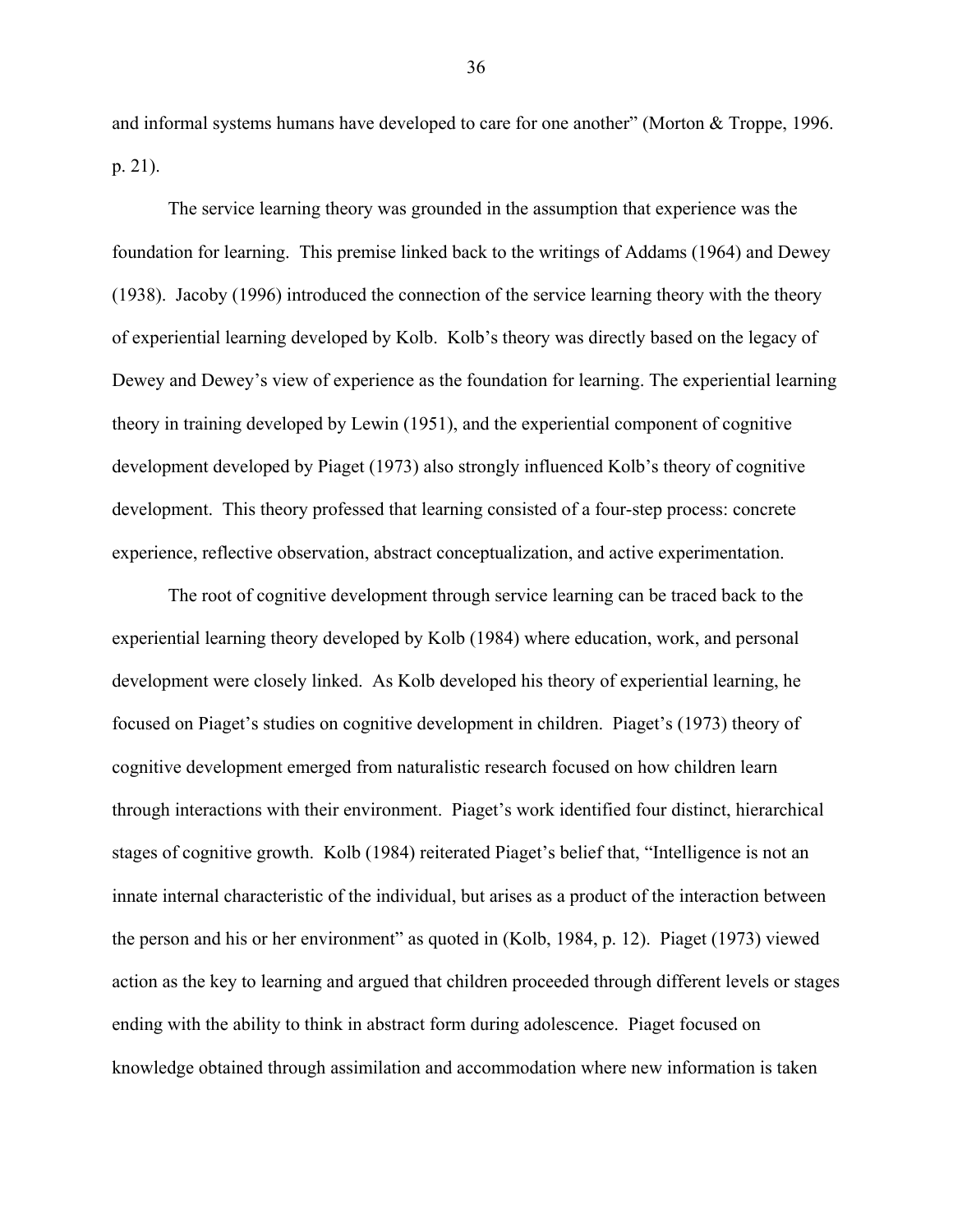into the brain forcing it to accommodate or redesign the current level of knowledge to include this new segment. Describing how intelligence was formed through experience could best summarize Piaget's theory of cognitive development. This theory saw learning as a continuous holistic process not based on outcomes, but rather on the adaptation to the world.

Kolb's (1984) view of cognitive development was deeply rooted in the works of both Piaget and Lewin. Kolb stated, "Learning is a process whereby knowledge was created through transformation of experience" (p. 38). He expanded Dewey's theory by adding organizational development and modern participative management philosophies purported by Lewin (1951). Kolb contended that four processes must be present in this cycle for learning to occur. These processes are active experimentation in a learning experience free from bias, reflective observation grounded in one's own experiences, theoretical conceptualization causing the formation, and integration of ideas, followed by incorporation of new ideas that are applied to prior learning.

Kolb (1984) found several common themes that were congruent with his theory of cognitive development and the theories he derived from his study of Piaget and Lewin. Taken together, several major premises could be identified. The first of these was that learning could be best described as a process rather than an outcome. Each theorist determined that learning was formed and reformed through experience. Second, this learning was a result of experience and was a continual process. This finding made it the most important job of an educator to instill new ideas while modifying and refining current beliefs. This made it imperative for an educator to introduce new ideas and modify or dispose of old ones. The third concept shared by Piaget, Lewin, and Kolb expanded on the idea of the continual nature of learning as addressing conflicts between "dialectically opposed modes of adaptation to the world" (Kolb, p. 29). Educators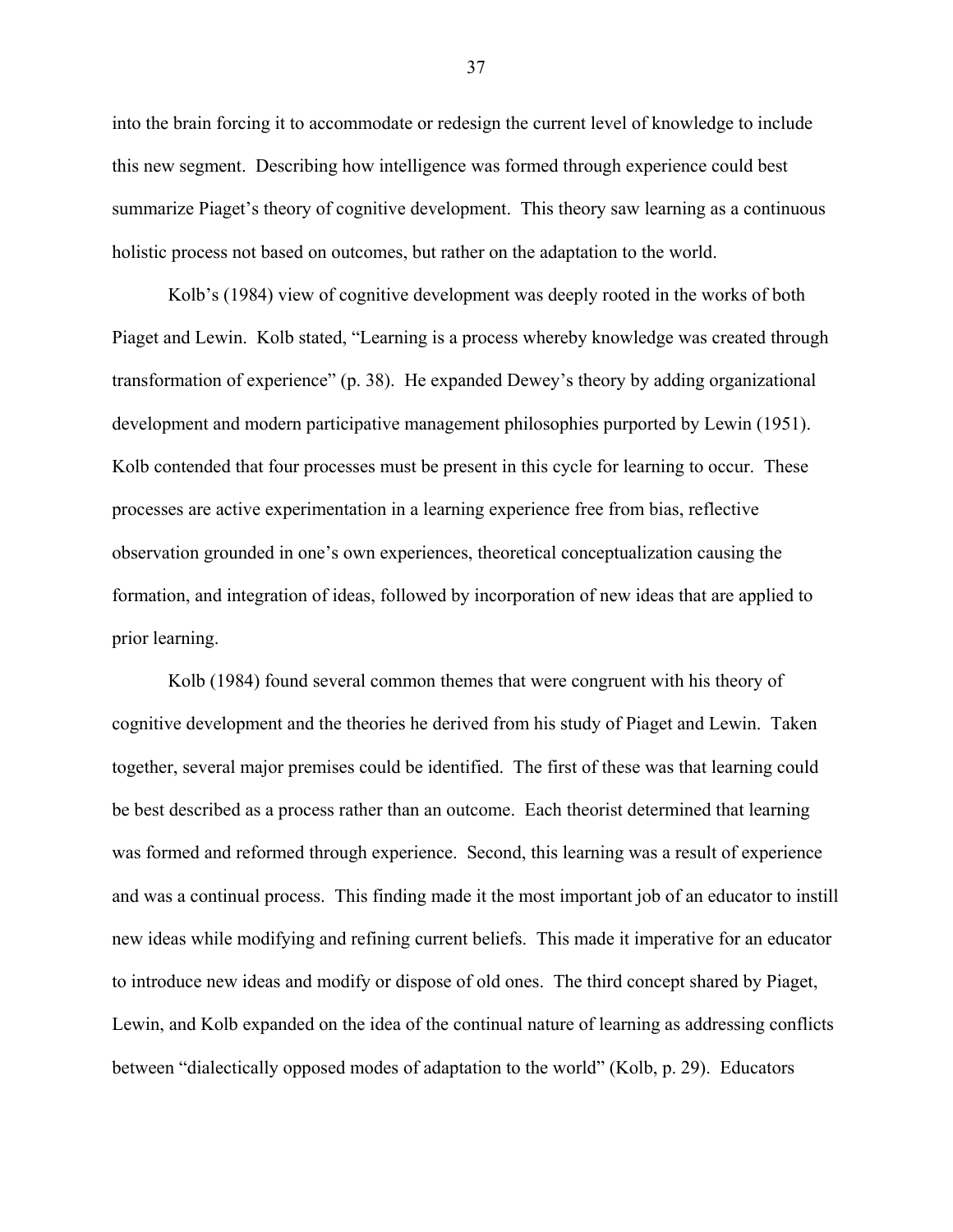could describe this phenomenon as cognitive dissonance. The fourth common theme stated that learning is a holistic process that involves thinking, feeling, perceiving, and behaving. This learning was initiated through interactions between the individual and the environment. The final major theme described learning as the process of creating knowledge through an epistemological and psychological inquiry. This made it imperative to understand the nature of knowledge to understand the many dimensions of learning (Kolb, 1984).

Jacoby (1996) summarized three major implications of Kolb's experiential learning theory for the service learning pedagogy. Jacoby contended,

First, a course or other experience should be structured to present multiple opportunities continually to enable students to move completely and frequently through the learning cycle. Second, Kolb's model underscores how central and important reflection is to the entire process of learning. Third, in Kolb's model, reflection *follows* direct and concrete experience and *precedes* abstract conceptualization and generalization. (p. 69)

According to Jacoby (1996), a faculty member would design the learning experience to guide the students through this process first by providing readings, lecture, and discussion of the root causes of the social problem. This would set the stage for the service activity that would be followed by the written reflection. The instructor would provide the structure necessary to support the students' connections with the theory in a way that encourages questions and indepth dialogue.

#### **Faculty and Service Learning: What Does the Research Say?**

Today's service learning practitioners must begin with self-awareness and move to align their philosophical approach with one grounded in theory. This process begins with being wellversed in the current research and practice on service learning pedagogy. Jacoby (1996) stressed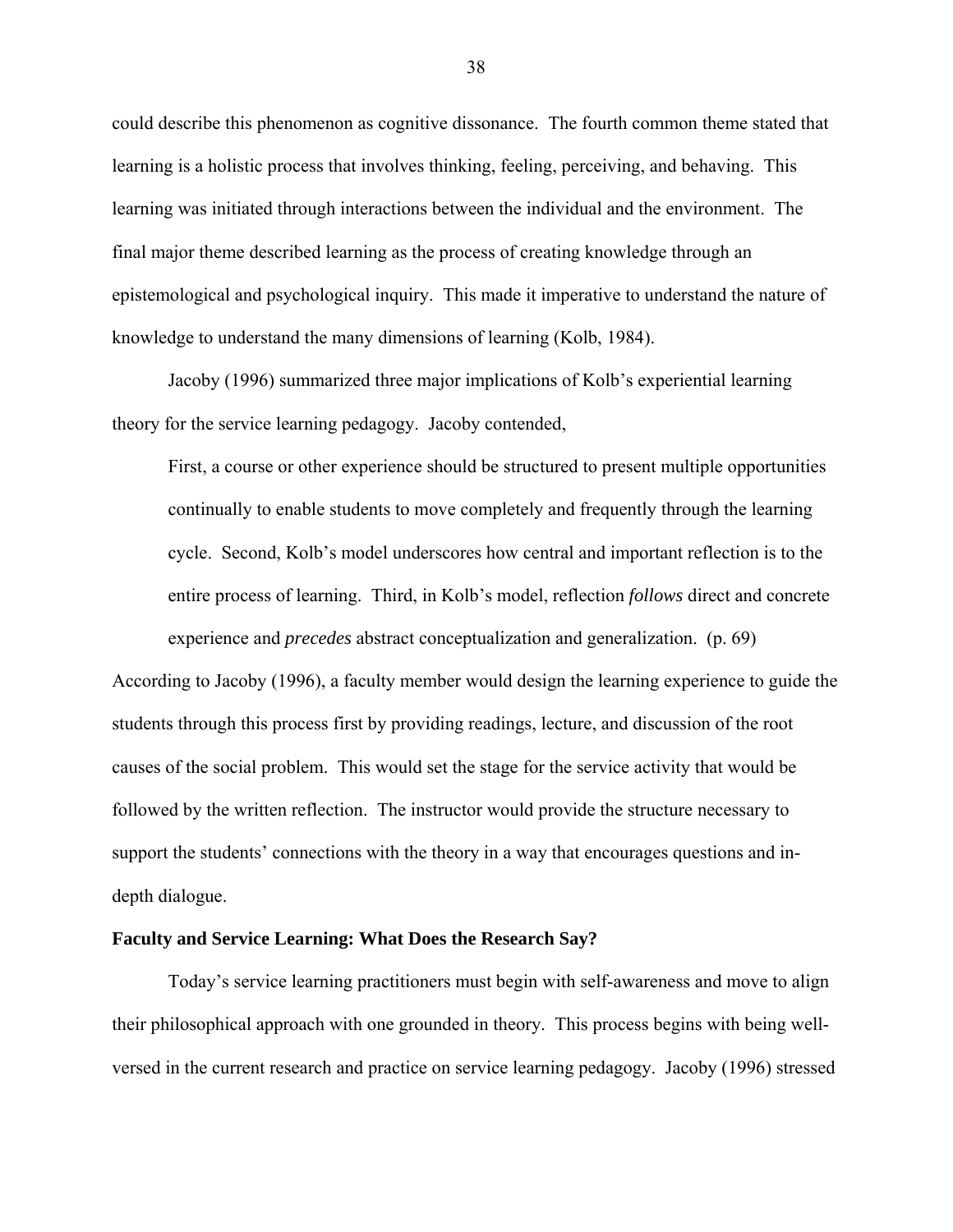the importance of institutional support for such activities to ensure such initiatives fall under a true service learning model and are not merely community service focused on charity.

Jacoby (1996) reiterated Chickering and Gamson's seven principles for quality undergraduate education and stressed how these principles must be mirrored in quality service learning projects. These principles focused on the interactions between faculty and students in an active, cooperative learning process. The importance of prompt instructor feedback and high levels of student engagement were also stressed. This approach to learning accommodates the diversity of student backgrounds and learning styles while placing importance on the pedagogy of service learning with its emphasis on the reflection process. The action-reflection requirements of service learning pedagogy supply the catalyst for discussions about issues facing the faculty, students, and recipients of services provided through service learning.

**From Traditional to Service Learning Pedagogy.** Cone and Harris (1996) purported that "a genuine service learning pedagogy requires careful thought about how people learn experientially" (p. 32). As previously stated, this pedagogy is grounded in the experiential theory model developed by Kolb (1984). Kolb's four step model was based on Dewey's six step inquiry process described earlier. However, the development of a pedagogy that embraced service learning requires a perspective shift for the instructor from teacher-driven to studentdriven learning.

Clayton and Ash (2004) described the pedagogy of service learning as unique, challenging, and transformative. They reported that this "uniqueness can lead to degrees of dissonance, frustration, and uncertainty" (p. 59). However, the confrontation of this cognitive dissonance creates a foundation for change making it a vital component in  $21<sup>st</sup>$  century education. Clayton and Ash viewed "the task of the educator as helping to empower creative,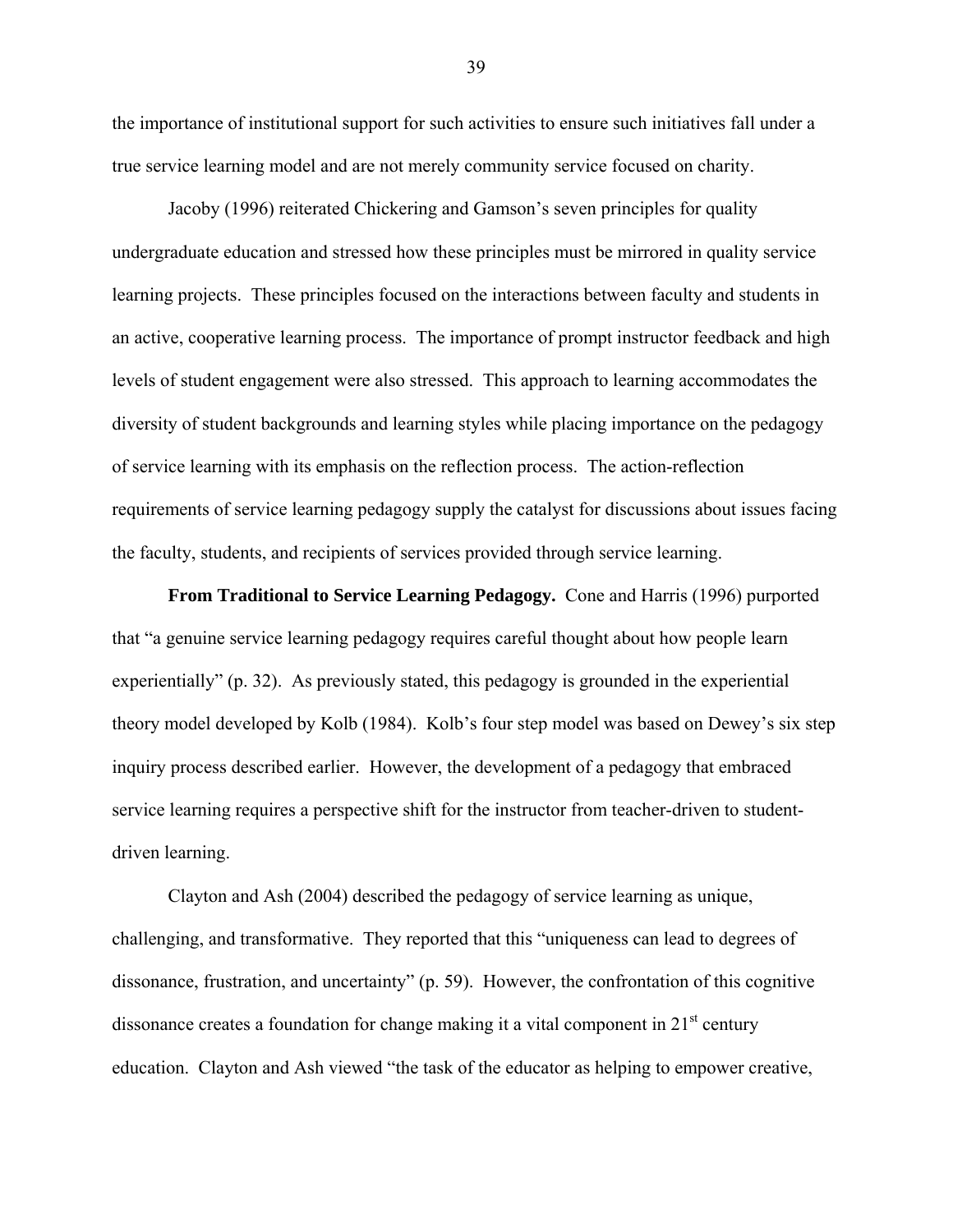expressive, reflective, self-directed learners who are capable of tapping the learning potential of all of their experiences and thus living more effectively in an uncertain world" (p. 60). This challenge makes service learning pedagogy an effective choice in meeting these challenging goals. However, Clayton and Ash addressed this enormous change from the traditional approach to learning and labeled it counter-normative because implementing this pedagogy dramatically shifts "almost every facet of teaching and learning" (p. 60).

This shift in instructional approach often causes stress and anxiety in both instructor and learner who both must view the experience through a different lens than when in classrooms where instructors use the traditional teacher-driven approach. Clayton and Ash (2004) described the shift in pedagogy as dynamic where learning "unfolds as a wave of incoming cognitive dissonance, which instructors ride with students" (p. 60). This wave initially begins with student enthusiasm and moves to an area of uncertainty as students and instructors begin to comprehend this shift in instructional approach. However, according to Clayton and Ash, the results of this shift in approach to instruction creates opportunities beyond those experiences in traditional classroom settings. They affirmed the reflection component of the service learning approach provides the trigger to a new awareness and allows for a critical analysis of the event that created opportunities for open-ended, ambiguous questioning to occur. It is through this dialogue that the student and the instructor often enhance understanding of the meaning of the experience, which allows for deeper levels of learning.

Clayton and Ash (2004) identified several specific strategies to transform the classes they taught from a traditional approach to one that embraced service learning. At the crux of this change was faculty training accompanied by support from other faculty members using this approach to learning. They maintained that instructors "explore the value and limitations of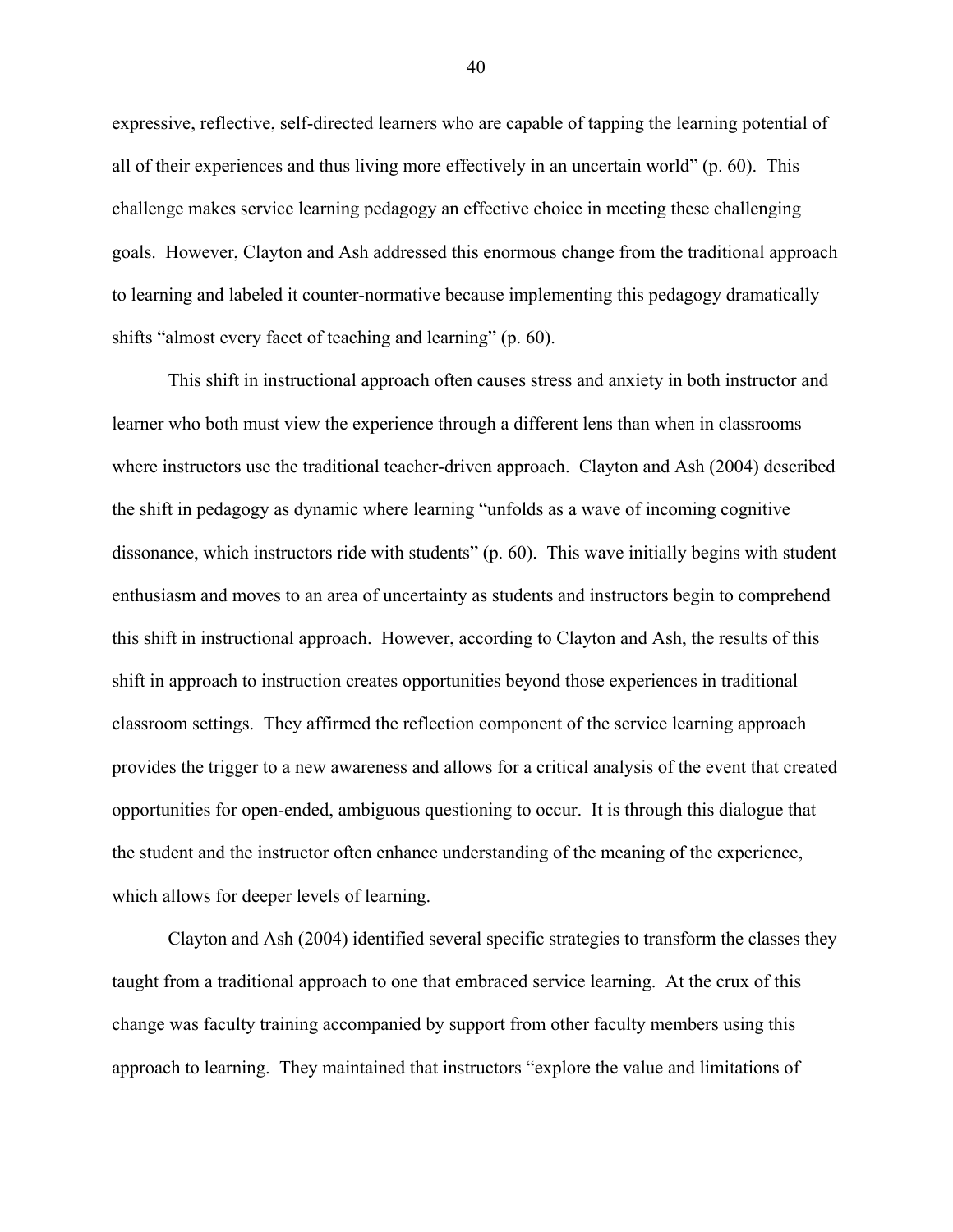traditional pedagogies and service learning so that they can incorporate a mix that is appropriate to their objectives" (p. 66). An added benefit to this approach was the ability of the faculty members to better understand their own awareness of themselves and their ability to articulate this to others.

## **Encouragement of Faculty Use of the Service Learning Pedagogy**

Several studies have been conducted that address the effectiveness of service learning pedagogy and ways to encourage faculty to implement a service learning component in their classrooms (Eyler & Giles, 1999; Franco, 2007; Hesser, 1995; Levine, 1994). Levine (1994) addressed several steps needed to get faculty members interested in incorporating community service learning experiences into their coursework. The first of these is the assumption that faculty would initiate this pedagogy without persuasion from a colleague, dean, department chair, or president. The process of incorporating a community service learning project must be supported financially by the institutions and followed by incentives to reward faculty who shift to this pedagogical approach. Couple this with the need to respect this pedagogy and the need to support it with adequate professional development and scholarship opportunities to create a strong foundation for student learning through service learning pedagogy, and the magnitude of this challenge becomes clearer.

Levine (1994) felt it was the faculty's obligation to prepare students for the harsh realities they may face in the real world setting of service learning. Levine stated, "Instructors must approach service learning with an appropriate critical distance. Instead of preaching the virtues of voluntarism and service, professors must be prepared to show service with all of its warts" (p. 113). Levine believed the pedagogical approach faculty members were urged to pursue should be one that offered a balanced perspective of the activities involved. For faculty members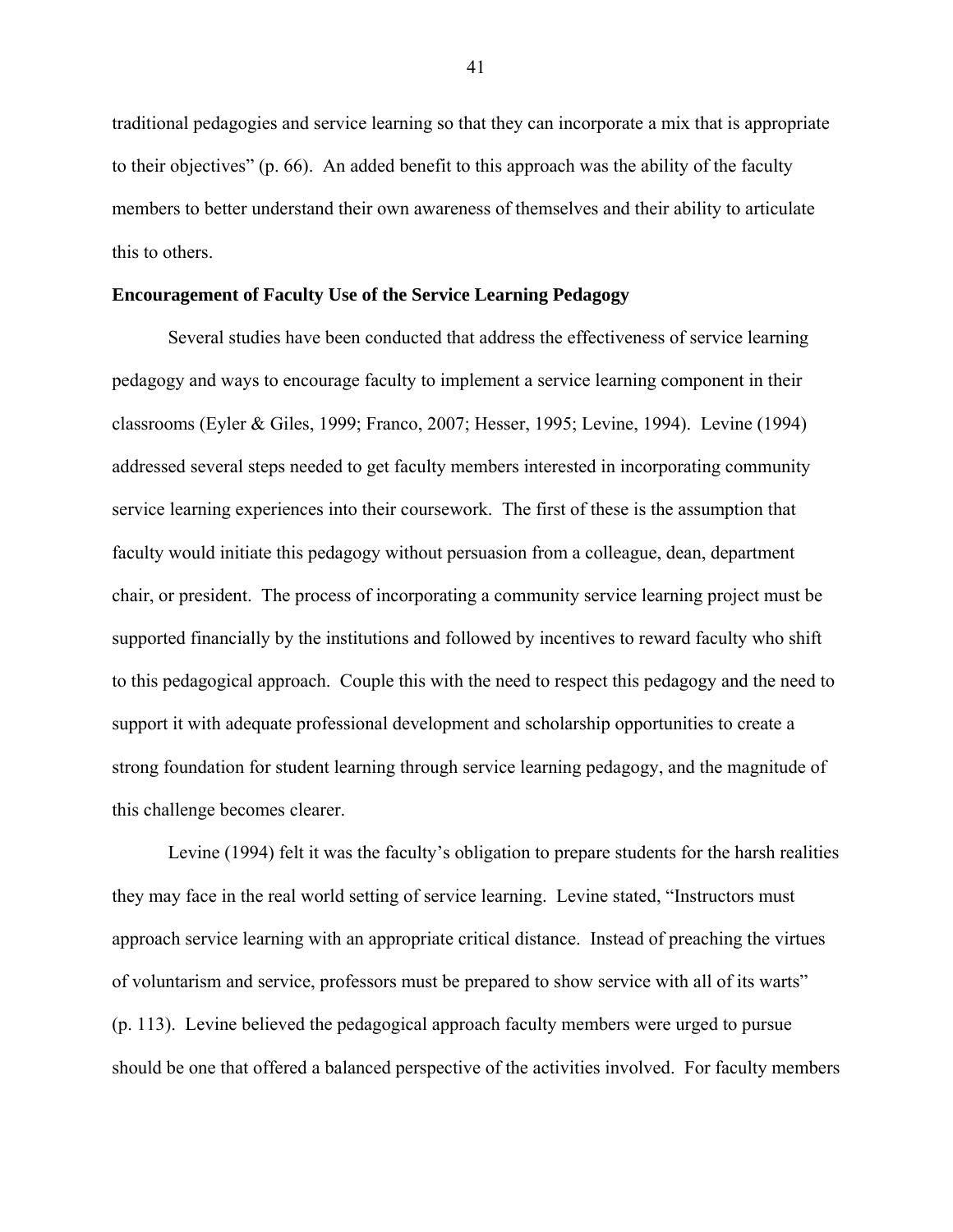to embrace the pedagogy of service learning, administrators must be willing to provide adequate opportunities for scholarship and professional development to prepare faculty for this change in course delivery approach. Finally, Levine stressed the importance of adequate recognition and rewards for faculty who pursued this avenue of instruction. This recognition must be systematic and address the appreciation of the college and the community for the importance of their service.

Rooting civic engagement in the mission statements of many colleges and universities occurred during the 1980s. This movement shifted the focus of teaching from instructor-driven to needs-driven (Hesser, 1995). Couple this with the germinal developments that connected educational research with sound teaching and learning practices and the impetus of this new approach was born. Hesser attributed the decade of the 1980s as "a classic example of the social construction of reality and knowledge" (p. 39). Add this with the funding that became available for professional development through the Campus Compact organization and the movement to focus on civic engagement emerged. This movement led to the change in attitudes of many faculty members whose traditional teaching methods began to shift toward the pedagogy of community service learning.

Often the topic of faculty attitudes must be addressed when encouraging seasoned faculty members to change their methods of instruction. Hesser (1995) completed a qualitative research study in an attempt to determine if combining service and learning contributed to desired learning outcomes. He investigated reasons why faculty members moved from skepticism to affirmation of the service learning approach to instruction. Interviews were conducted with 48 faculty members at 16 different institutions across several disciplines. The research results indicated that significant changes had occurred in faculty views of experiential education through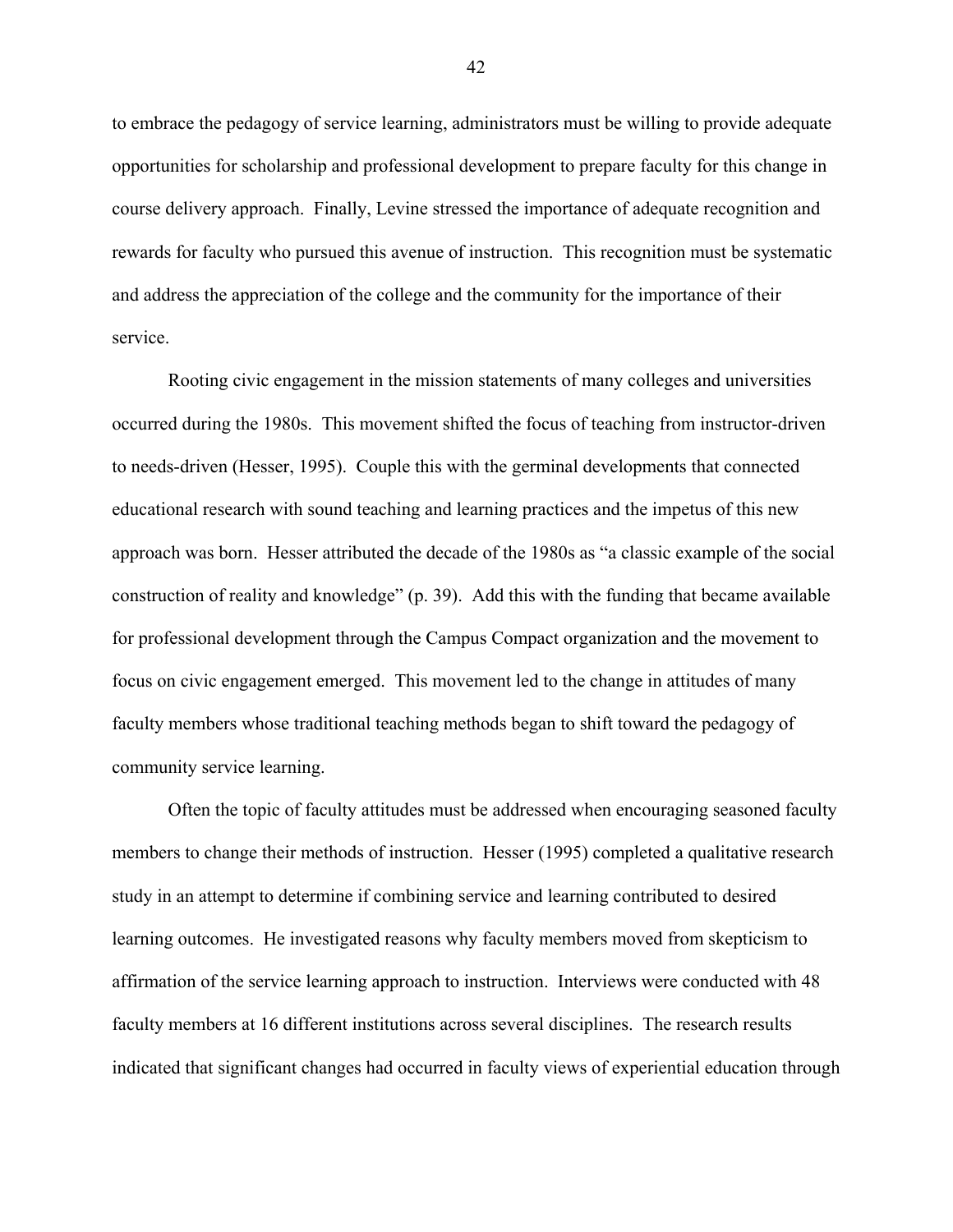service learning. Many reasons were cited for this change in attitude. First and foremost was the progress that had been made in the theory and practice in the field of experiential education. This was followed by the emergence of a professional development movement spearheaded by the Campus Compact organization and support from major foundations. According to Hesser, these developments had a profound impact on the expansion of the service learning pedagogy in the academy.

## **Deterrents to Service Learning Pedagogy**

The review of studies addressing limitations and deterrents to the incorporation of service learning fell into five general categories: institutional support, faculty workload issues, promotion/reward issues, outcome measurement, and philosophical differences. Central to these concerns is the institutional support for this approach to instruction. Butin (2006) expressed a common concern as the existence of the appropriate infrastructure to support service learning activities. This includes community partnerships and college financial support.

According to Abes, et al. (2002), the main concern of many faculty members was with level of logistical support for the use of this pedagogical approach at the institutional level with the allocation of adequate resources and/or failure to embed this pedagogy into the college mission and core values. Schãubelt and Statham (2007) addressed the changing nature of scholarship when they spoke to the lack of clearly defined expectations for service activities by college and university deans and department heads. Discussion included the lack of consistency in definitions of what actually constituted service. They asserted that "institutions should focus on forming contextually specific definitions of engaged scholarship, then robust mechanisms/processes for assessing this work that comply with faculty conceptions of scholarship" (p. 29). According to McKay and Rozee (2004), many faculty members were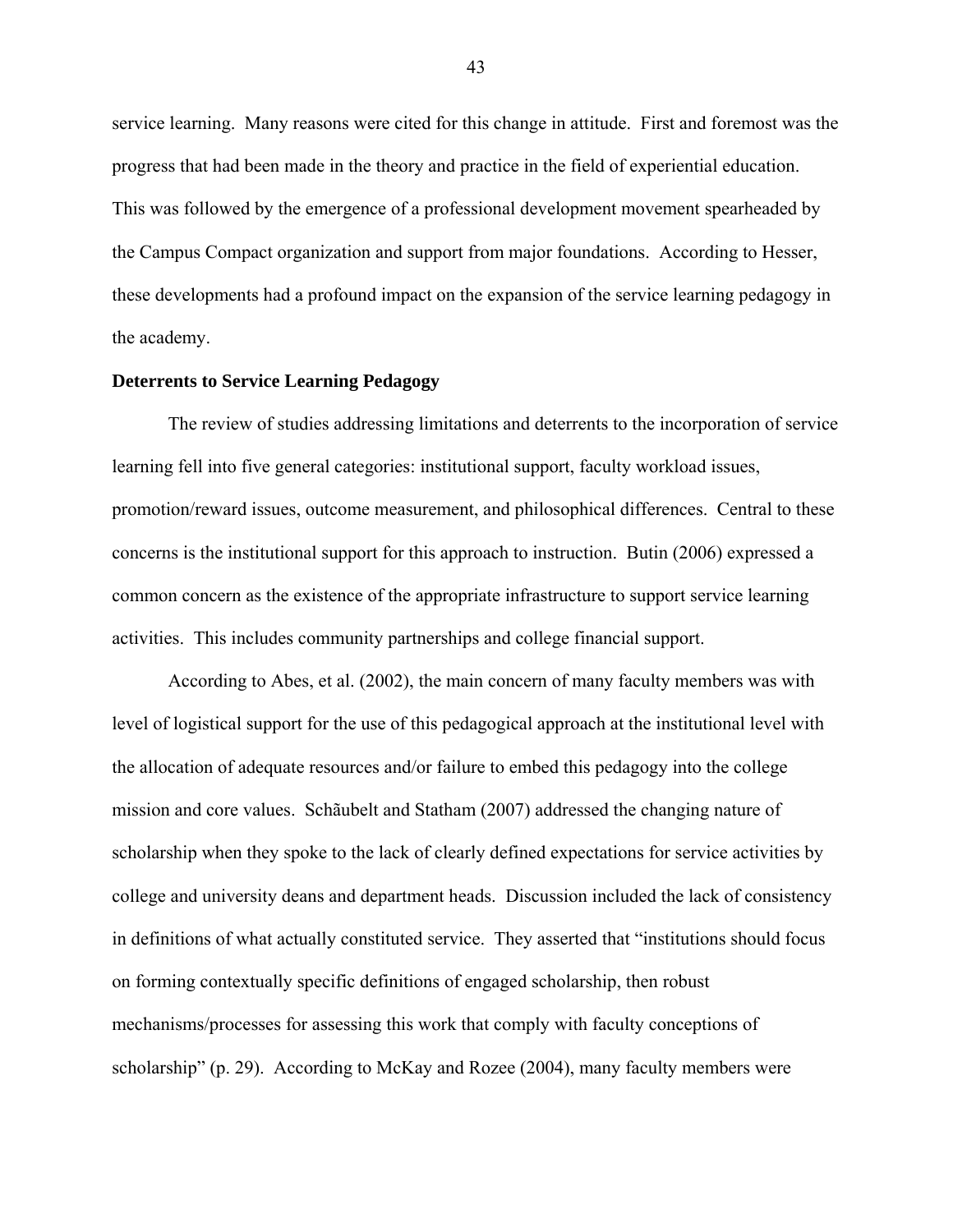concerned with the potential for a negative impact on their faculty evaluation. Other issues deterring faculty from implementing a service learning pedagogy are the additional time constraints many faculty face with their instructional and research duties and a lack of its congruence with other scholarly pursuits (McKay & Rozee 2004; Pribbenow, 2005).

Schãubelt and Statham (2007) further stated that, despite the promotion over this form of scholarship over the past 20 years, "little consensus exists around the meaning and value of service as a faculty role" (p. 29). Butin (2006) argued that additional concerns focused on the recognition of college faculty incorporating this approach and the opportunities for them to provide support to other interested faculty. However, the impact of service learning on the tenure process was not viewed as a major deterrent to its implementation (Abes, et al., 2002; Pribbenow, 2005). Other common concerns addressed by these researchers were the shortage of concrete evidence that service learning improves academic outcomes and the ability to link these activities to all academic disciplines. Another issue addressed by McKay and Rozee (2004) was "the concern over ensuring the students received the experiences needed to fulfill course requirements" (p. 29).

Abes, et al. (2002) identified yet another deterrent to service learning as the lack of knowledge and professional development opportunities for faculty on how to effectively use this approach. This makes thorough research essential when utilizing this approach. McKay and Rozee (2004) pointed to technical issues that could underlie successful service learning experiences. Battistoni (2002) summarized a list of barriers to civic engagement in higher education based on his 12 years of experience spanning three different campuses and his work with the Campus Compact organization. He listed the departmental/pedagogical barriers as

• Time resources for implementation; engagement is seen as an "add-on"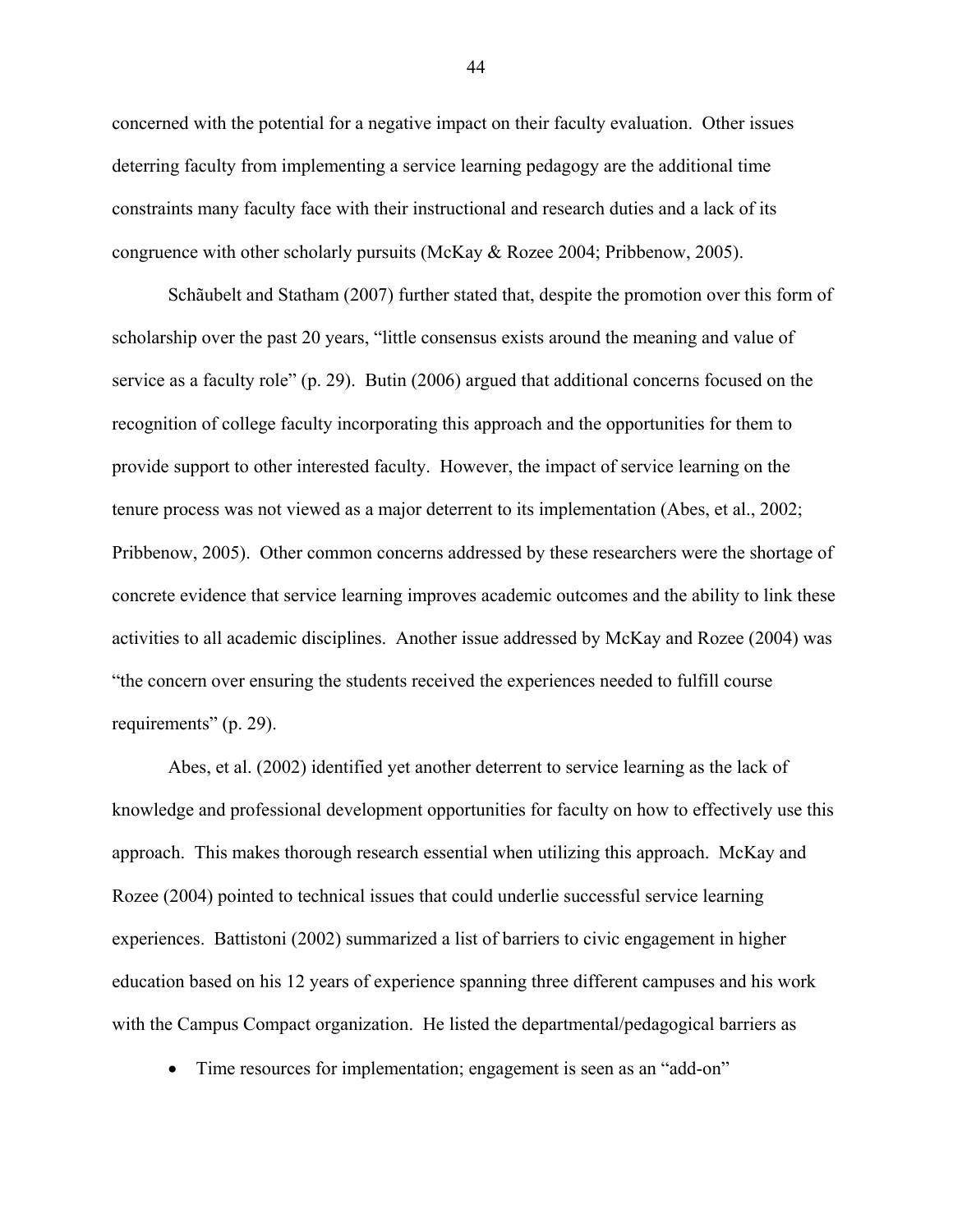- Inequitable workloads, compensation for part-time or pre-tenured faculty, for whom civic engagement is an imposition
- Lack of tangible support, or at the very least, mixed messages from academic leadership
- Hostility/resistance from influential faculty
- Adding to an already-full course; fear of a loss of disciplinary content when doing community-based engagement
- Getting from concrete experience to abstract concepts and theories
- Little or no sense of collective responsibility; courses not seen as "proprietary" by individuals
- Student/faculty ratios that are not conducive to civic engagement
- Reward system, especially promotion or tenure guidelines, not supportive. (p. 52)

Although an avid supporter of incorporation of service learning into coursework,

Battistoni (2002) stressed the importance of considering the diversity perspective and its impact in the view of what it means to be a democratic citizen. He maintained that this included looking closely at the skill levels of the students and the connection of these skills to the service learning content and pedagogy. A second important point Battistoni emphasized was

that service alone does not automatically lead to an engaged citizenship: only if we construct our courses with the education of democratic citizens (broadly understood) in mind can service learning be one of the vehicles by which we reinvigorate our rapidly deteriorating public life. (p. 55)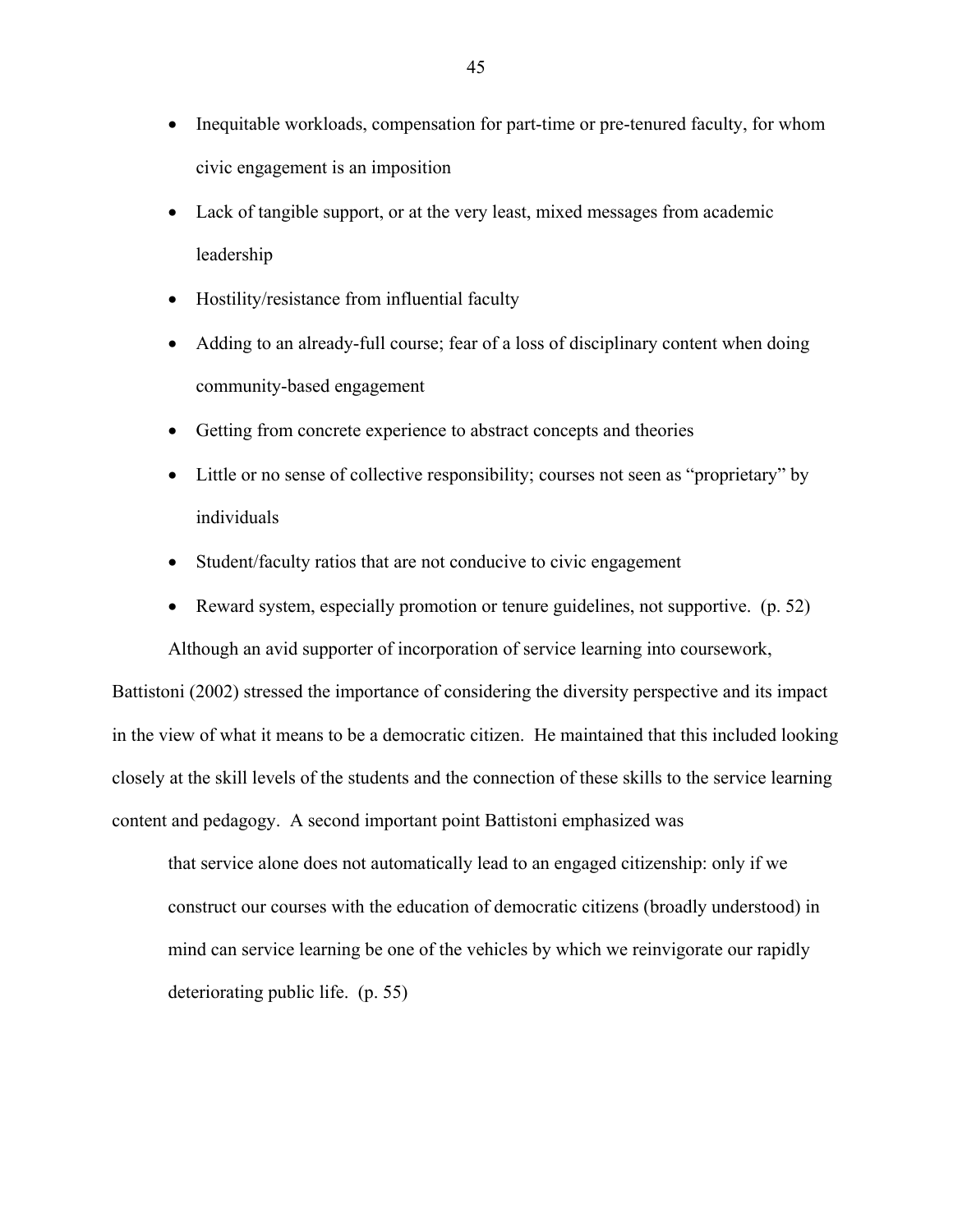These deterrents point to the need for further research in the area of service learning to clearly establish its viability as a usable approach to learning in college and university classrooms.

## **Positive Outcomes for Faculty Embracing Service Learning Pedagogy**

As more faculty members embraced this new pedagogy, common characteristics began to emerge. Hammond (1994) completed a quantitative research study of 250 faculty members across as variety of public and private institutions in Michigan. This study was completed using data collected by a questionnaire that focused on three issues: faculty motivation to use service learning pedagogy, their level of satisfaction with its use, and the intersection between the two. Findings of this study included several dimensions of faculty approaches to service learning. Hammond found that faculty interested in service learning were "driven more by curricular concerns than by personal or co-curricular issues" (p. 27). These faculty members were also motivated by the academic freedom they experienced that allowed them to select this approach to instruction. The sense of meaning and purpose coupled with the positive feedback from students and colleagues contributed to their persistence with this approach to instruction.

Abes et al. (2002) surveyed faculty at 29 diverse institutions of higher learning that were members of the Ohio Campus Compact Organization to determine factors that motivated or deterred them from implementing service learning into their coursework. They found several common significant institutional factors that impacted the use of community service learning by faculty members. The strongest motivator to faculty members who incorporated service learning into coursework was the results of the student learning outcomes. This research finding supported Hammond's (1994) finding that curricular concerns were the strongest motivator to use of this pedagogy. This finding was also upheld by Bringle, Phillips and Hudson (2004),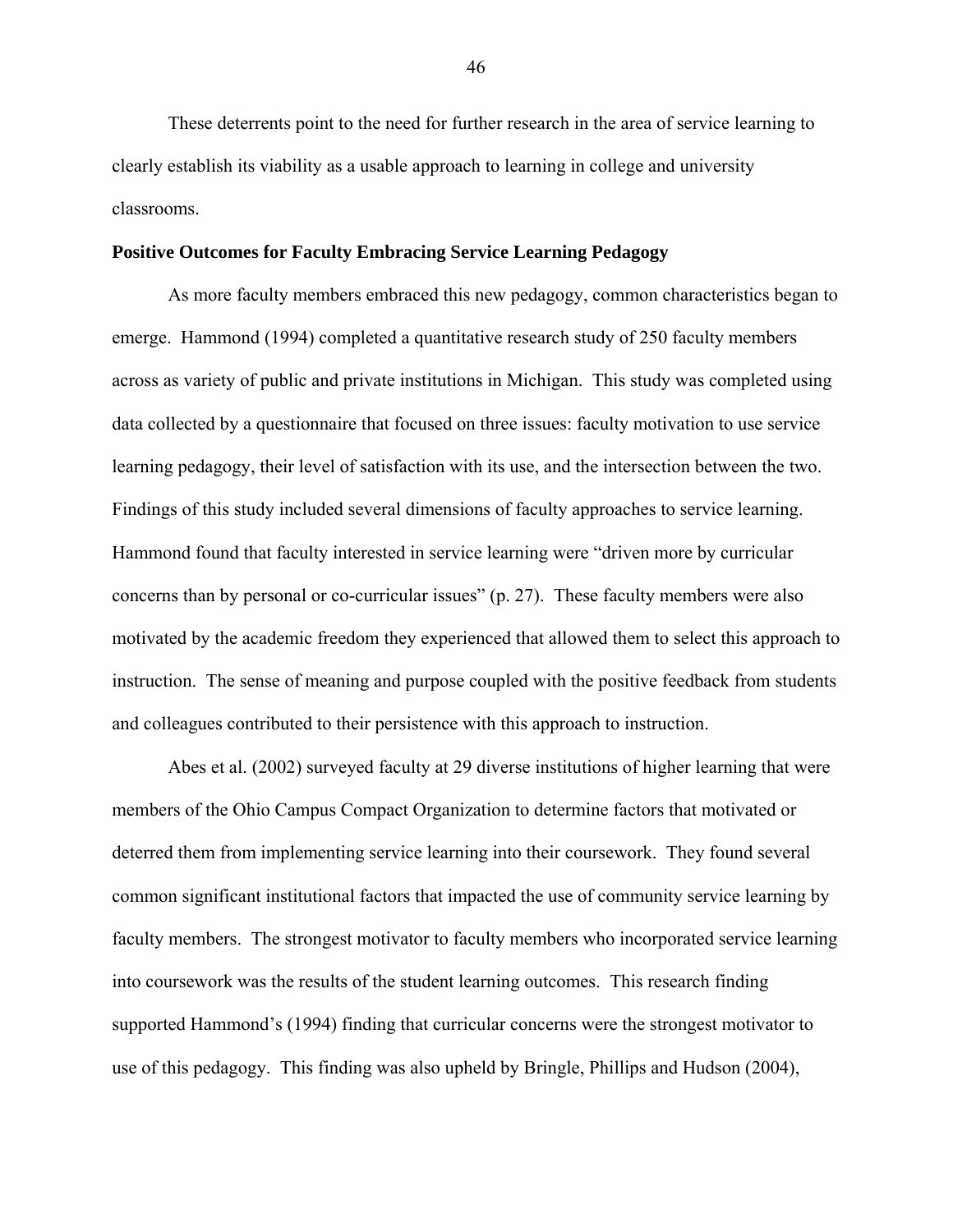when they found that a strong connection to concrete learning outcomes was crucial to faculty implementation of this approach to teaching. A lesser motivator came with the university−community partnerships that were formed with this approach. These findings indicate a strong link between this pedagogy and the student learning outcomes faculty desire.

McKay and Rozee (2004) analyzed 32 structured interviews completed at a large, Southwestern university. Interview questions designed to determine the characteristics of faculty using the service learning approach expanded on the research of Abes et al. (2002) to determine what internal factors prompted faculty to embrace the community service learning pedagogy when institutional support was in place. McKay and Rozee contended that a change in culture underpinned the change in pedagogy. Achieving this cultural change required dedication to civic engagement in the institution's strategic plan. One theme McKay and Rozee identified was the need for this cultural shift to be supported by professional development opportunities geared toward implementation of service learning pedagogy. Strong community partnerships were also found to be a crucial motivating factor for faculty involvement in community service learning activities.

Findings of McKay and Rozee's (2004) study indicated several characteristics common to faculty who adopted the service learning approach. These faculty members were seen as risktakers motivated to adopt the service learning pedagogy as a person-centered teaching innovation because it blended with their personal beliefs about teaching. McKay and Rozee asserted that professors advocating this approach valued the interpersonal connections among faculty, students, and the community. These professors were willing and even anxious to share and exchange information with other faculty to assist them with course development. As new faculty members came together to discuss this innovation and its usefulness, more began to adopt this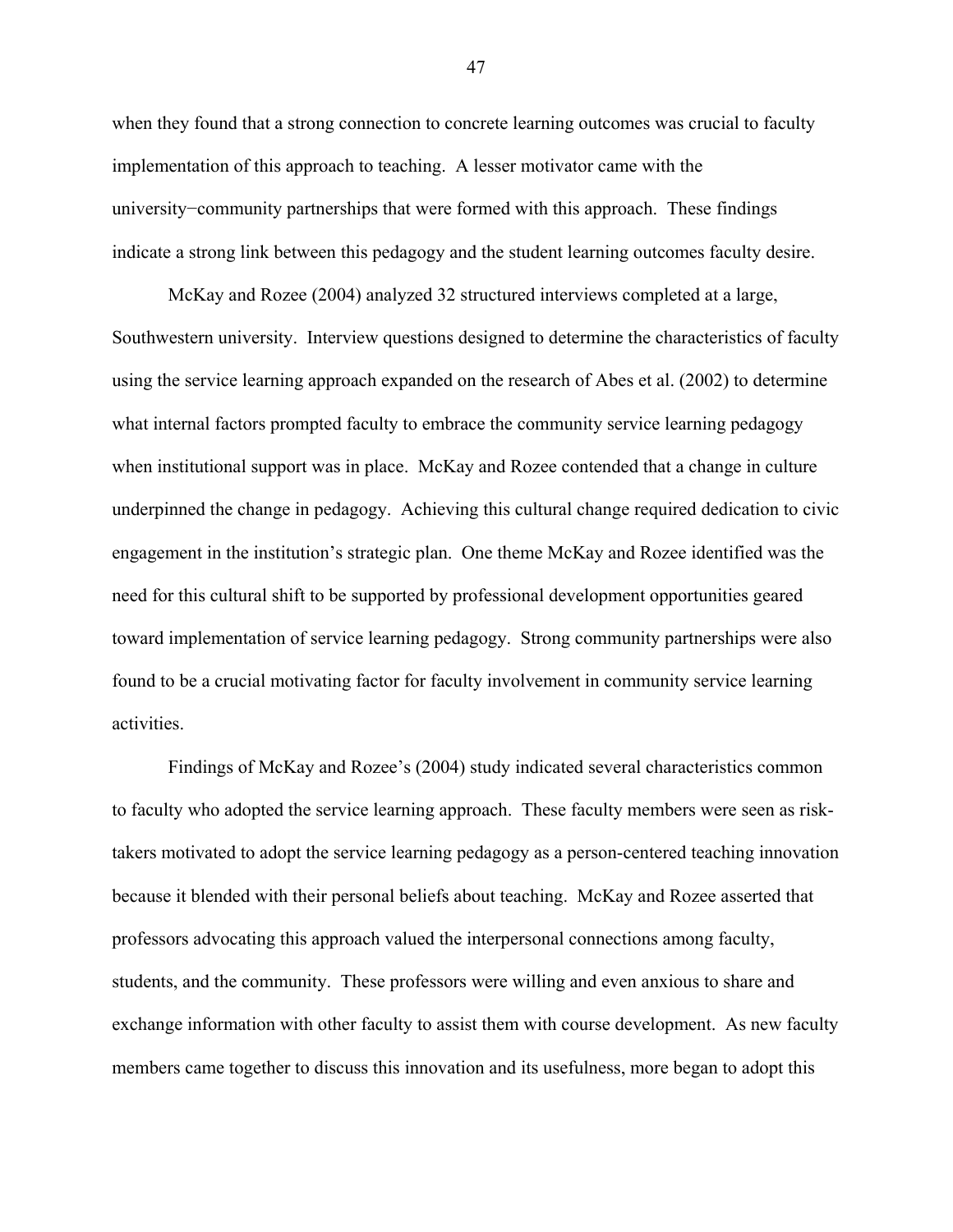pedagogy, and a shift in college culture began to occur at many levels. McKay and Rozee (2004) addressed faculty opinions about this sector of academe when they stated, "Members come and go, but the process itself is 'self-sustaining' and continues to accelerate in its own growth and development as long as the time, energy, and resources to support it are maintained" (p. 30). These faculty members firmly believed that adopting this innovative pedagogy connected strongly with their personal attitudes, beliefs, and values and made it worthy of the risk despite its ambiguity. They adopted this pedagogy even when faced with opposition from colleagues. However, this study concluded that professional development opportunities for faculty were crucial to sustaining this change.

Pribbenow (2005) used an embedded case study approach at an independent Catholic university located in the center of a large, urban Midwestern city. In-depth interviews were conducted with 35 faculty and teaching staff to determine the impact of using the service learning pedagogy on faculty members. He categorized the service learning pedagogy as a counter-normative model. Six themes emerged from Pribbenow's study. Although this approach to teaching provided many challenges for faculty members, they reported an increased commitment to teaching because of the meaningful engagement service learning provided. This increased connection to teaching also led to a greater connection to other faculty members using this approach. A greater understanding of students that led to deeper faculty−student connections was also reported by the faculty involved in this study. These connections allowed faculty to enhance their knowledge of how students learned and provided them opportunities to understand student learning outcomes from a different perspective. This increased awareness of how students learned led to a reevaluation of "how knowledge is constructed and the role of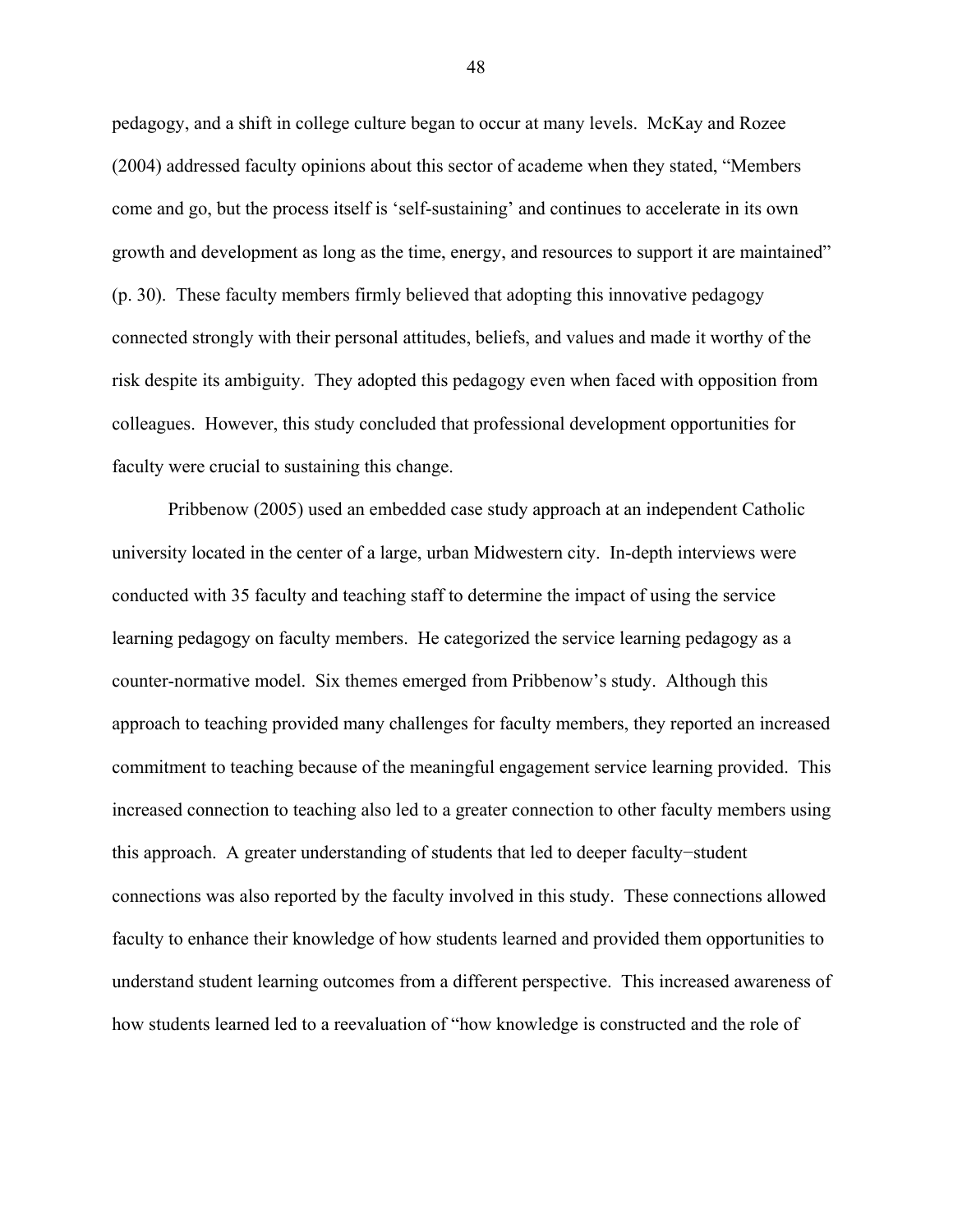authority in the classroom" (Pribbenow, 2005, p. 30). One surprising theme that developed was the improved communication of theoretical concepts. Pribbenow reported,

All faculty members interviewed mentioned increased awareness of community organizations and, in many cases, a better understanding of their needs. For these faculty, this increased awareness allowed them to be more productive in the classroom and more aligned with their students by making available new, relevant examples and contexts for connecting theory to practice. (p. 32)

The final theme that emerged from these interviews was the "greater involvement in a community of teachers and learners" (Pribbenow, 2005, p. 33). While not directly related to pedagogy, this theme had the potential for great impact on the teaching and learning process. This sense of community and collegiality allowed for a decreased sense of isolation and a greater commitment to the institution for the faculty participating in this study.

Gonsalves (2008) conducted a phenomenological qualitative research study that viewed service learning from the faculty perspective at a midsized, doctoral granting university located in the American Southwest. Two interviews were conducted with four different faculty members representing different genders, ages, and disciplines to determine the perspectives of each on the use of service learning in higher education. Gonsalves identified three common themes in these perspectives. The first theme found that using service learning as an instructional approach opened the minds and hearts of the students and faculty. Faculty reported use of this approach because they believed it benefitted students. The second theme connected the service learning opportunities as a vehicle of change. Faculty reported this change both in the students who were given more responsibility for their learning and also in their teaching and research making them feel less compartmentalized. The final theme was that the use of service learning was congruent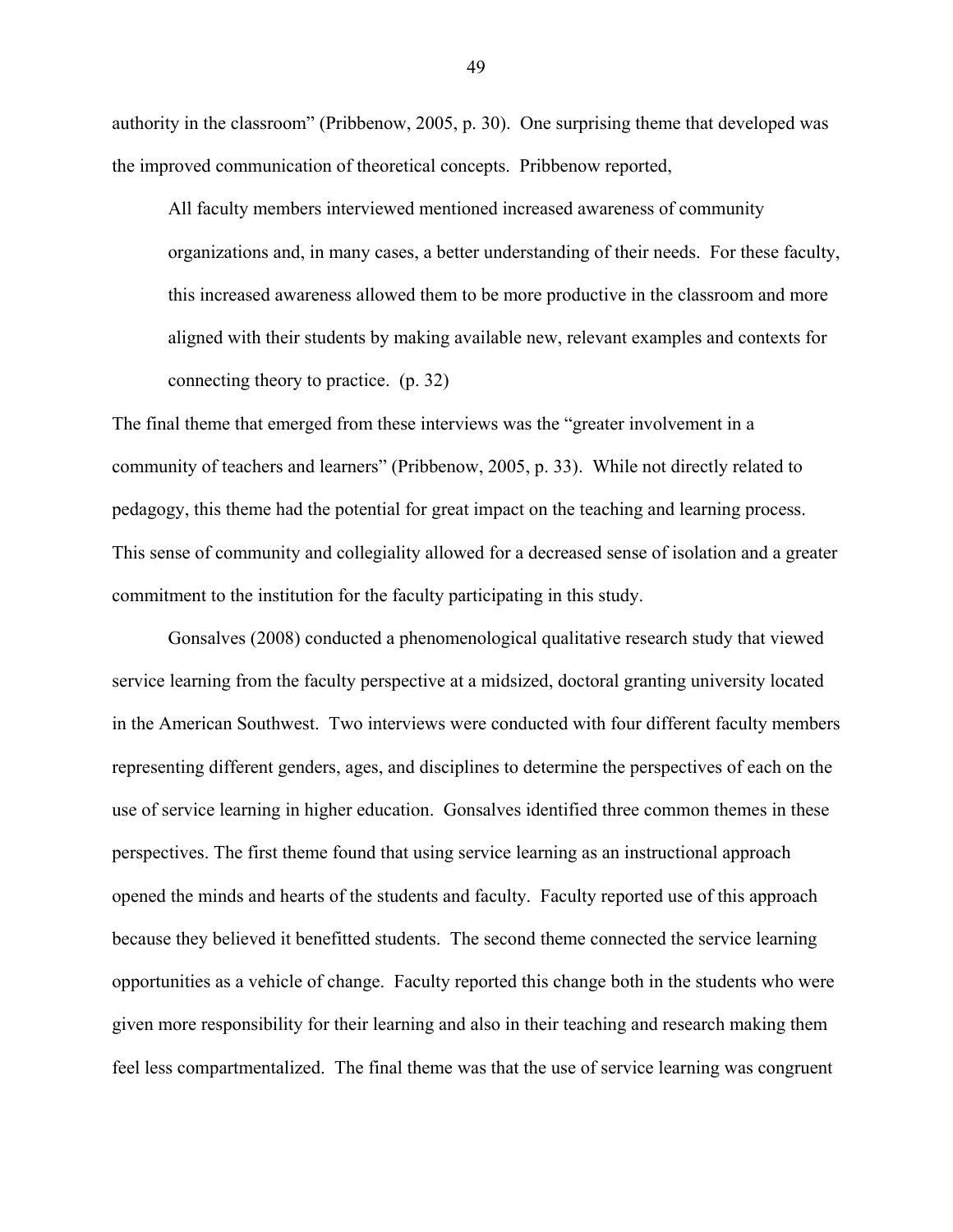with the worldview and personal value system rather than based on a specific philosophical platform. Gonsalves found "the participants valued and emphasized compassion and empathy" (p. 234). She went on to state, "Beyond compassion, the participants believed that engaging with the larger whole, the larger world and contributing to the well being of others leads to personal fulfillment and some hoped the students would discover this." (p. 235).

There were many examples of positive outcomes reported in the studies discussed in this section. Although there was no decisive overall common theme, the benefit to students and faculty were addressed in each study in a positive way. However, one cannot focus just on the positive attributes of service learning, but the researcher must uncover the drawbacks and problems associated with this pedagogy.

# **Faculty Concerns with Service Learning Pedagogy**

Kezar and Rhoads (2001) described the components of the dynamic tensions of service learning in higher education. They argued that this tension existed in many areas of higher education beginning at the institutional level and filtering down to both the student affairs and academic areas of colleges and universities. Although this research focused on service learning at the institutional level, it also addressed tensions faced by faculty with the association of service learning within the formal curricula, the ramifications of adopting this pedagogy, and the impact of embracing the service learning pedagogy on the promotion and tenure process in fouryear institutions. Kezar and Rhoads traced the changing role of faculty response to public criticism of higher education that occurred in the 1980s and 1990s.This criticism charged institutions of higher learning to examine their "lack of curricular relevance, lack of faculty committed to teaching, and lack of institutional (and faculty) responsiveness to the larger public good" (Kezar & Rhoads, 2001, p. 150). This caused service learning activities to rise and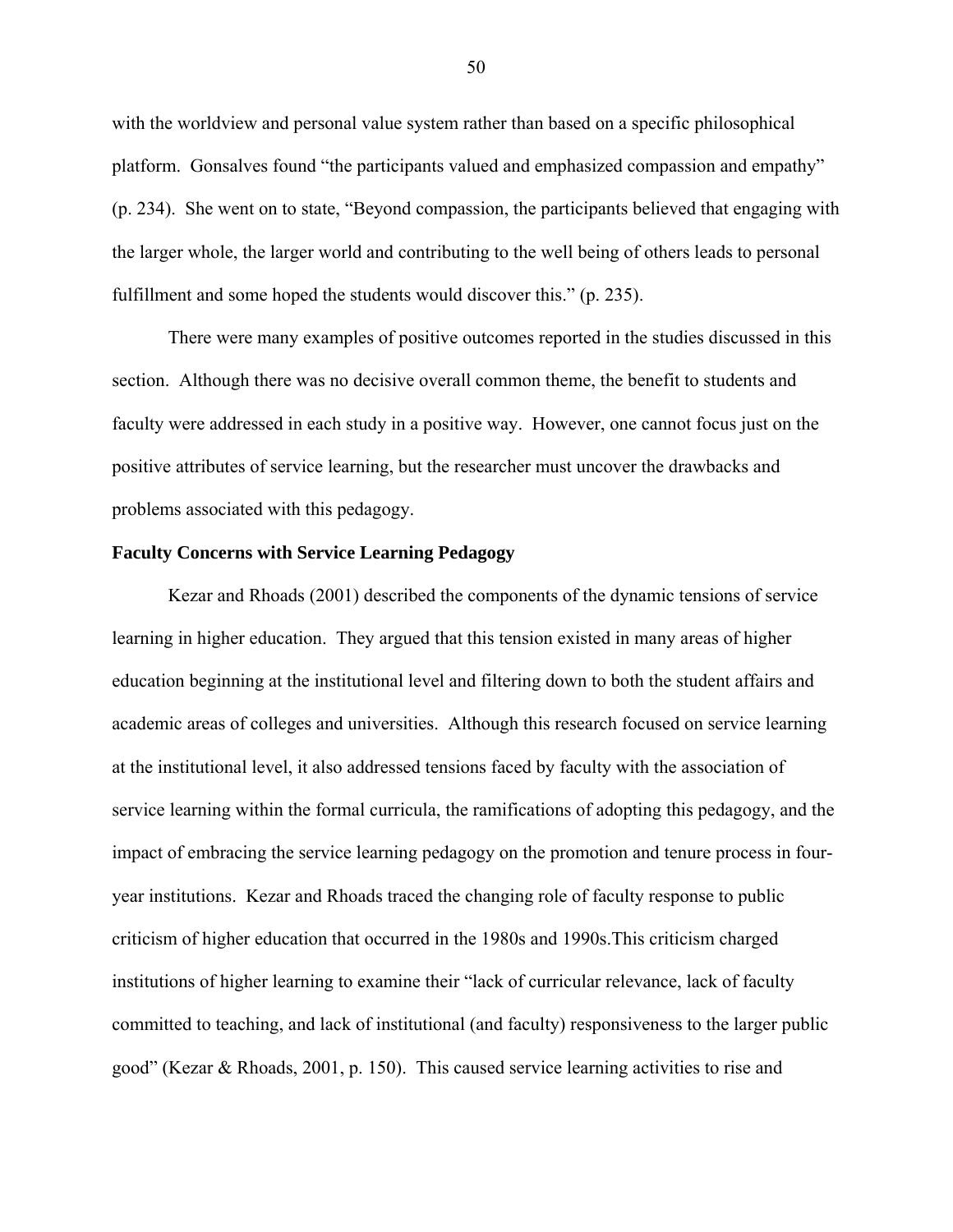spurred many faculty members to rethink their pedagogical approach to teaching and embrace the service learning approach to learning.

The pedagogical limits of service learning were documented by Butin (2006). He claimed that there was a dichotomy between disciplines labeling some as soft such as liberal arts and health while others were labeled hard such as physics and chemistry. Hard disciplines rated content as cumulative, leaving no room for a service learning component. Butin addressed the issues of the "divergence of teaching methods and assessment procedures" (p. 480) as problematic when 83% of faculty used the lecture as the primary source of instruction. This finding was consistent across disciplines, institutions, and faculty rank. This resulted in antipathy toward the service learning pedagogy in many disciplines. Butin contended, "Thus, irrespective of disciplinary and epistemological differences, the vast majority of faculty in higher education see themselves as embodying the normative (read: non service learning oriented) model of teaching and learning" (p. 481). A familiar refrain was the concern over balancing their professional responsibilities with their concern for the students' ability to master the course material.

# **Service Learning in the Community College**

Research indicates that service learning pedagogy is not practiced exclusively at fouryear institutions. Many community colleges embrace this pedagogy despite their unique differences from four-year institutions in student and faculty demographics. One must consider the niche community colleges fill in academe to fully understand both the commonalities and differences in approaches to service learning by faculty (Cohen & Brawer, 2008).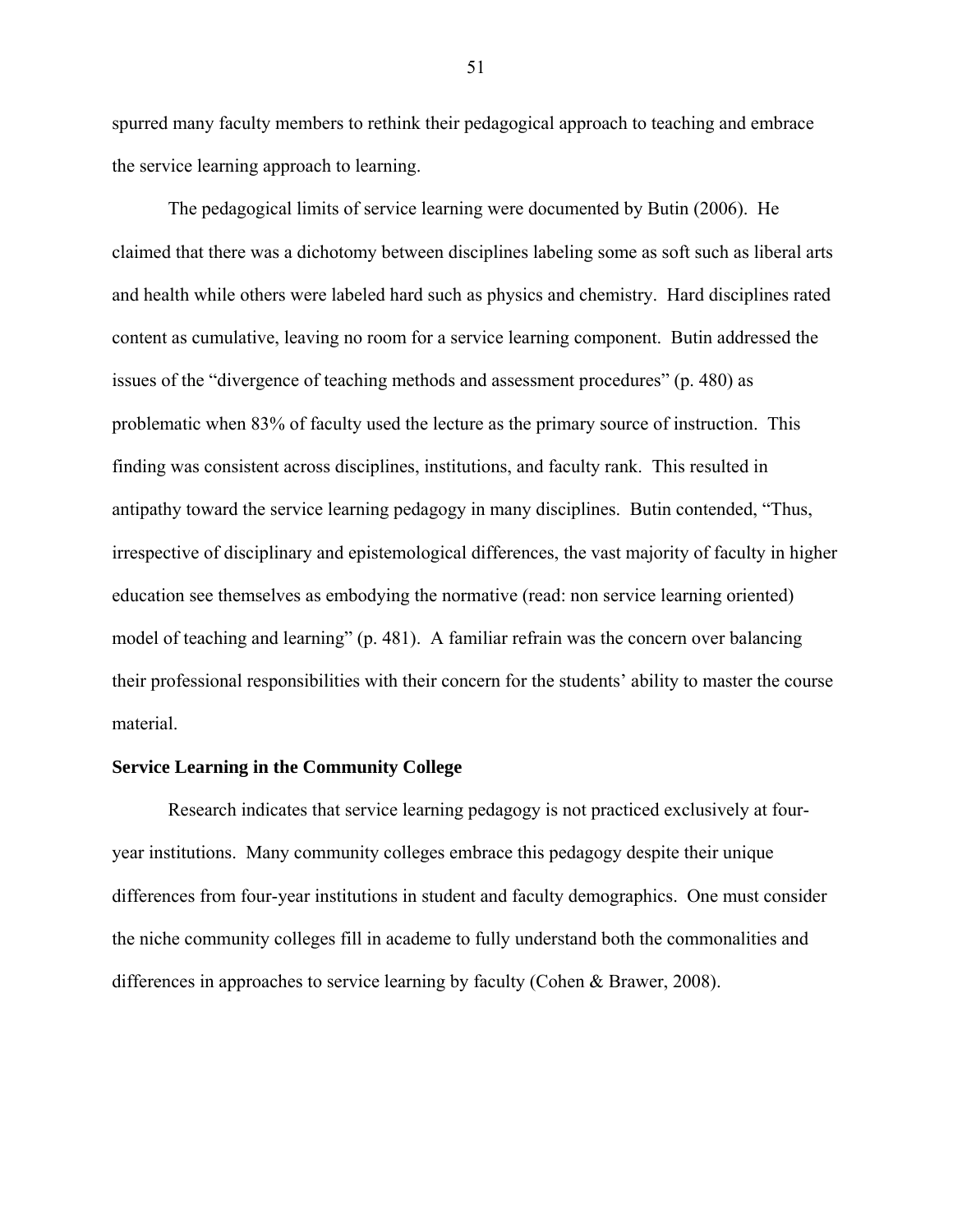# **History of Community Colleges**

The idea of expanded educational opportunities for Americans first emerged in the 1940s after the passage of the Servicemen's Readjustment Act of 1944. Due to the large influx of students entering college as a result of this new legislation, President Truman formed a citizen panel in 1946, the Truman Commission, whose purpose was to examine and define the future role of higher education in the United States. According to Burke (2008), the term *community college* was first coined during the Truman administration and the Commission on Higher Education for American Democracy in 1947. This citizen panel determined that higher education should "aid students in acquiring knowledge, skills and attitudes to enable them to live rightfully and willingly in a free society" (Cohen & Brawer, 2008, pp. 48-49). This view of the purpose of higher education carried the views of Dewey's (1938) great community forward, opened the doors to higher education to the masses, and led to the birth of two-year institutions of higher learning.

During the 1950s and 1960s, two-year institutions were commonly referred to as junior colleges. These institutions were usually branches of private universities, whereas community colleges were most commonly associated with public institutions (Cohen & Brawer, 2008). Jones-Kavalier and Flannigan (2008) asserted that junior college doors were often closed to citizens within a community and diverse populations. These issues were not addressed until the junior colleges shifted to community colleges during the 1960s. These institutions "reached out to attract those who were not being served by traditional higher education" (Jones-Kavalier & Flannigan, 2008, p. 33). One of the goals of this commission was to remove the barriers to educational opportunities for students of all ages and socioeconomic levels for "technical and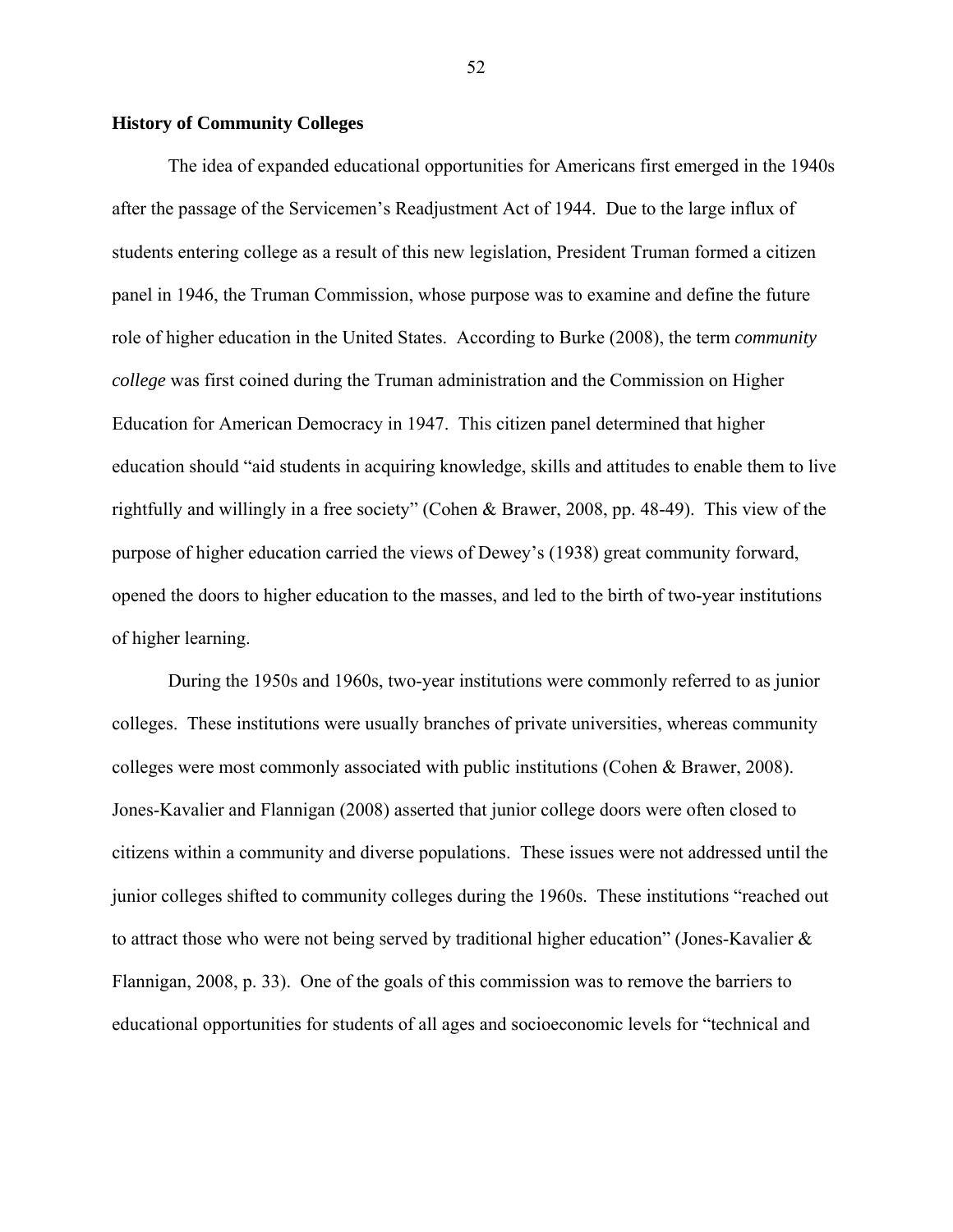liberal arts education for personal, professional and social development" (Jones-Kavalier & Flannigan, 2008, p. 4).

According to Cohen and Brawer (2008), community colleges developed in the United States in the second half of the twentieth century as a result of the boom of students entering higher education as a result of the Servicemen's Readjustment Act of 1944. They contended that community colleges were the primary reason that educational opportunities became available to women, ethnic minority, and low-income students. Couple this demand for access with the inception of the Pell grant and the picture of a community college student became clearer. Initially, the community college was seen as a buffer for underprepared students desiring admittance to four-year institutions. Another consideration for the early success of the community college was the need for a ready, trained source of workers to support the burgeoning economy. Cohen and Brawer maintained

that community leaders saw the formation of a college as an avenue to community prestige. Even the notion of a grand scheme to keep the poor people in their place by diverting them to programs leading to low-pay occupational positions has found acceptance, particularly among those who perceive a capitalist conspiracy behind all societal events. (p. 10)

According to Vaughn (2000), the community college combined the characteristics of public high schools, private junior colleges, and four-year colleges and universities to expand the educational opportunities for the American public.

Contemporary community colleges were developed during the 1950s and 1960s with a primary focus of making college accessible to the growing masses of students who entered the higher education system after World War II. Many members of the higher education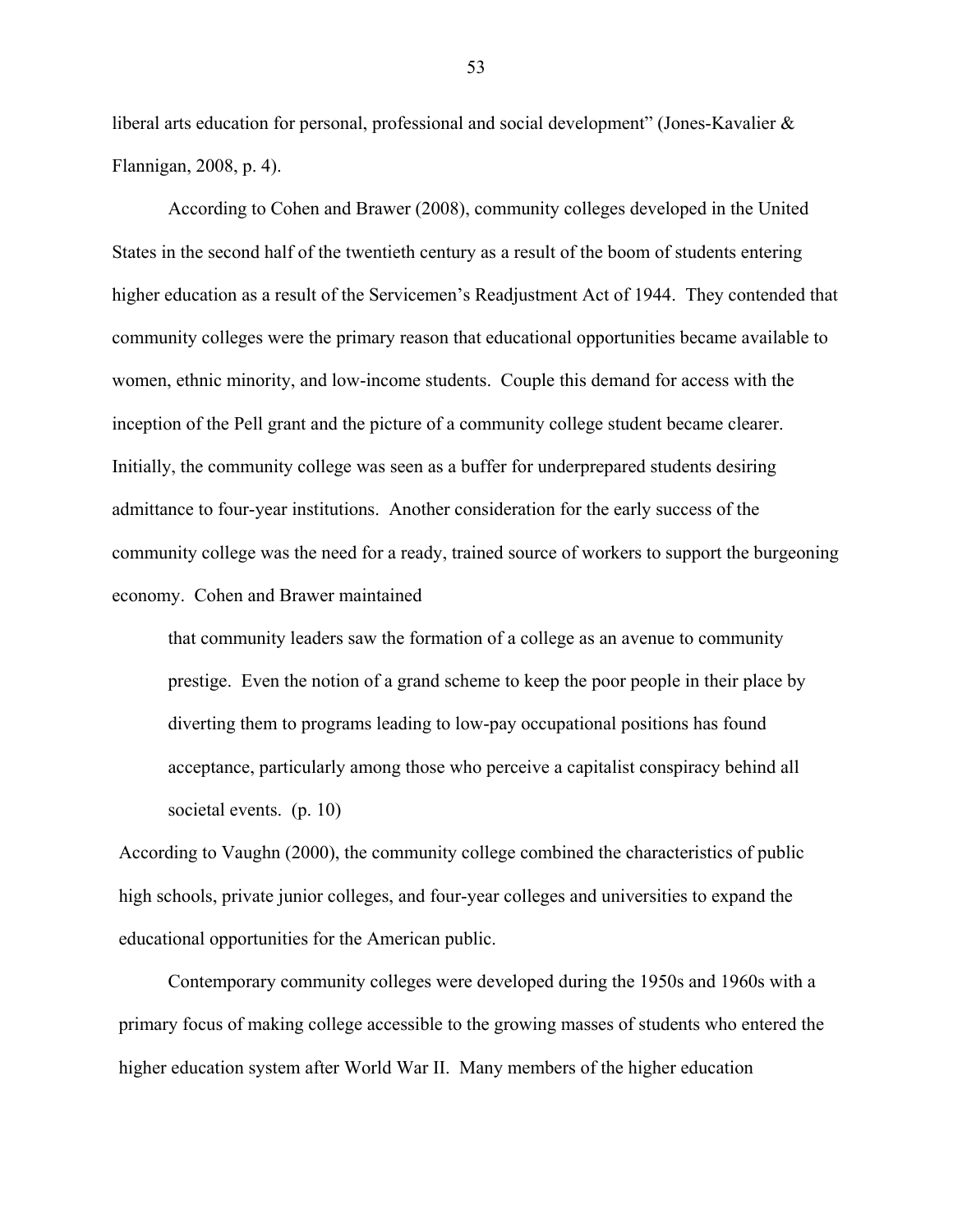community often regarded the community college as a peripheral part of the collegiate system, yet the community colleges played a vital role in increasing the educational attainment of the population of the United States (Pascarella, 1997). Community colleges adhered to an open admission policy and "have enrolled students who are often of modest means that have been hindered by an inadequate education" (Carey, 2004, p. 24). Palmer (1998) maintained that many entering students had academic deficiencies requiring remediation.

Birnbaum (1988) described community college systems as bureaucratic, with most interactions occurring in subunits that were often very specialized rather than with administrators. Birnbaum defined the functions of these types of organizations as those that "are established to efficiently relate organizational programs to the achievement of specified goals" (p. 107). The effect of this type of system was the standardization of activities and processes that made them more predictable and designed for more efficient and effective operation. Organizations structured under a bureaucratic model have many levels of authority that are represented with tall organizational charts and many levels of administration. This hierarchical approach to management makes the community college function in a tightly coupled manner. The relationship between faculty and administrators is determined by the mission of the college and the leadership styles of the top administrators that makes it difficult to differ from the standardized approach to learning.

Levinson (2005) addressed the conundrum facing community colleges that attempted to maintain academic excellence in program delivery but were stifled by the open admission policies. This open admission policy had attracted many first generation and non-traditional students. Many students who entered community colleges were underprepared and faced significant remediation before entering credit bearing courses. Grubb (1999) described the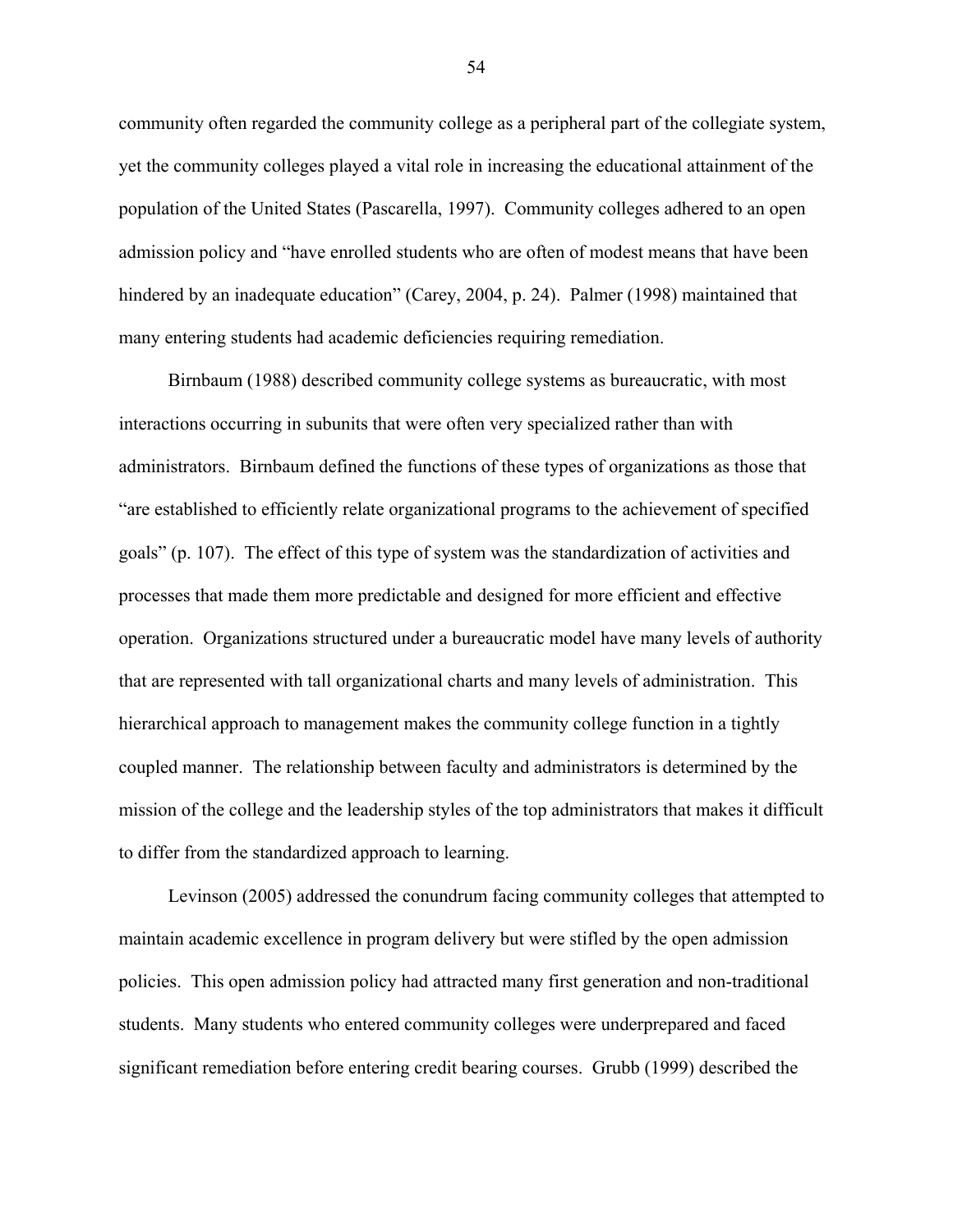determination of students needing remediation based on placement tests that sorted students according to scores in reading, writing, and mathematics. Levinson (2005) reported the current trend in higher education was to limit the amount of developmental or remedial education offered at four-year institutions, pushing this responsibility to the community colleges.

Community college students come from diverse backgrounds with differing educational goals that lead to a variety of outcomes. Cohen and Brawer (2008) estimated over six million students were enrolled in community colleges in 2006. They estimated that the majority of students who entered community colleges came from the lower half of their high schools classes both academically and socioeconomically. This student population included a higher percentage of first-time college students and ethnic minorities than those attending four-year institutions.

The Community College Survey of Student Engagement Executive Summary (McCleeney, 2009) concluded that community college students need high levels of student engagement and the feeling of connectedness to keep them motivated and encouraged. This executive summary highlighted the increase in the use of social media and other virtual tools for interaction. As expected, McCleeney reported that "connections in the classroom through interactive instructional approaches appear to increase student engagement" (p. 4). These findings support the research of Karp, Hughes, and O'Gara (2008), based on Tinto's integration framework on the necessity for community college students to be incorporated into college "by developing connections to individuals, participating in clubs, or engaging in academic activities, are more likely to persist than those who remain on the periphery" (Karp, et al., pp. 2-3). Kuh, Cruse, Shoup, Kinzie, and, Gonyea (2008) also supported McCleeney's (2009) research finding. Their research focused on the effects of student engagement on grades and persistence. They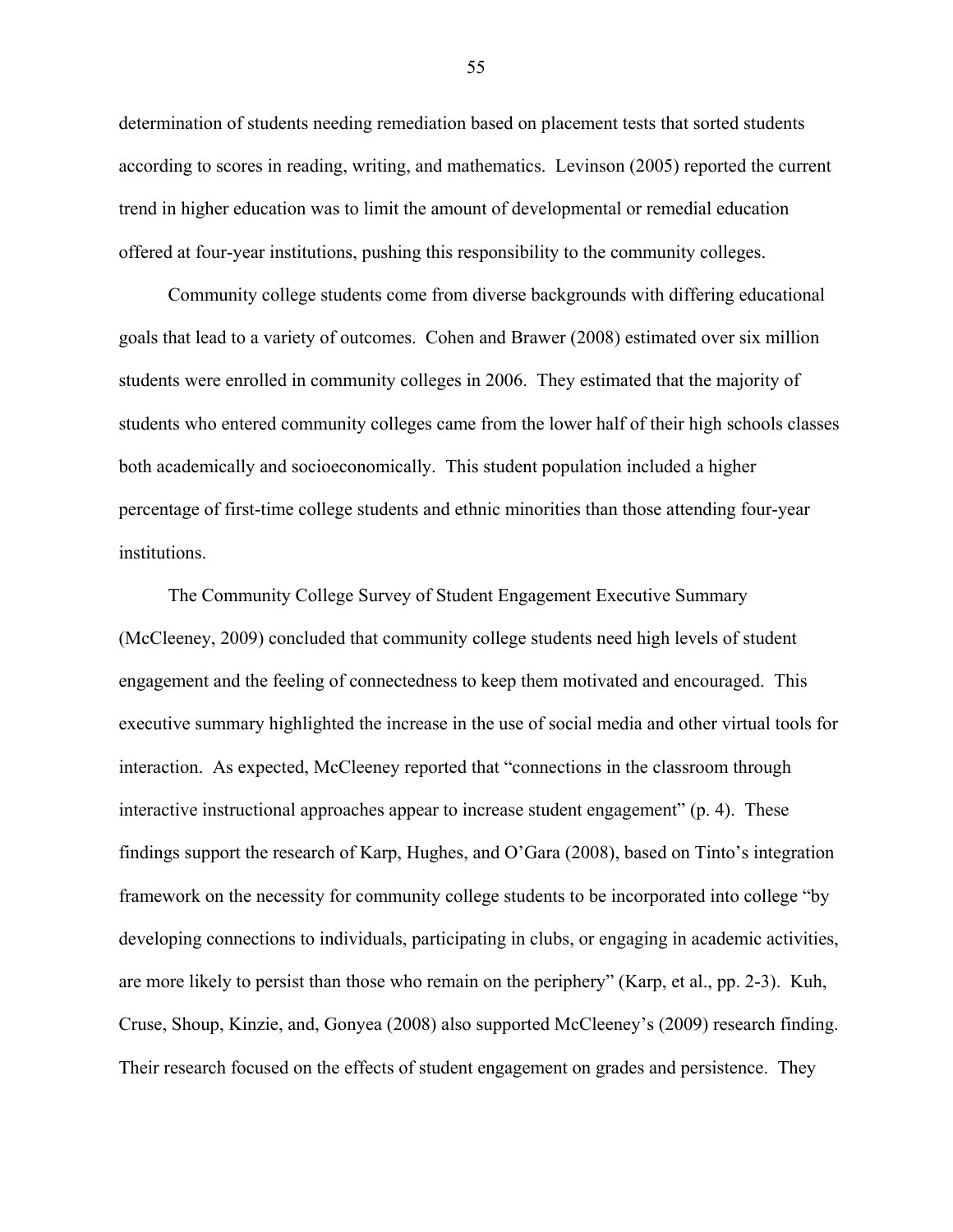concluded, "Student engagement in educationally purposeful activities is positively related to academic outcomes as represented by first-year student grades and by persistence between the first year and second year of college" (p. 455).

The American Association of Community Colleges defined service learning as "instructional methodology [that] integrates community service with academic instruction as it focuses on critical, reflective thinking and social responsibility" (Kozeracki, 2000, p. 55). Kozeracki contended that implementing meaningful service learning opportunities into the community college setting was a natural fit because of the tradition of their involvement in the surrounding communities and their experiences in solving local problems.

## **Characteristics of Community College Faculty**

Community college faculty members have been described as "honored but invisible" (Grubb, 1999, p. 8) in the professoriate of higher education. Teaching at the community college level has often been described as "an isolated and idiosyncratic activity" (Grubb, 1999, p. 27). Many researchers contend that community college faculty are often overlooked in research and frequently do not receive the respect they deserve from the professoriate (Rifkin, 2000; Twombly & Townsend, 2007). One potential reason for the lack of research at the community college level is the lack of focus on research in the community college mission. Twombly and Townsend (2007) contended that

some four-year and university faculty members typically question the quality of the community college courses−and therefore, those who teach them. They tend to hold a general sense of arrogance about the status of two-year college faculty relative to university faculty. (p. 3)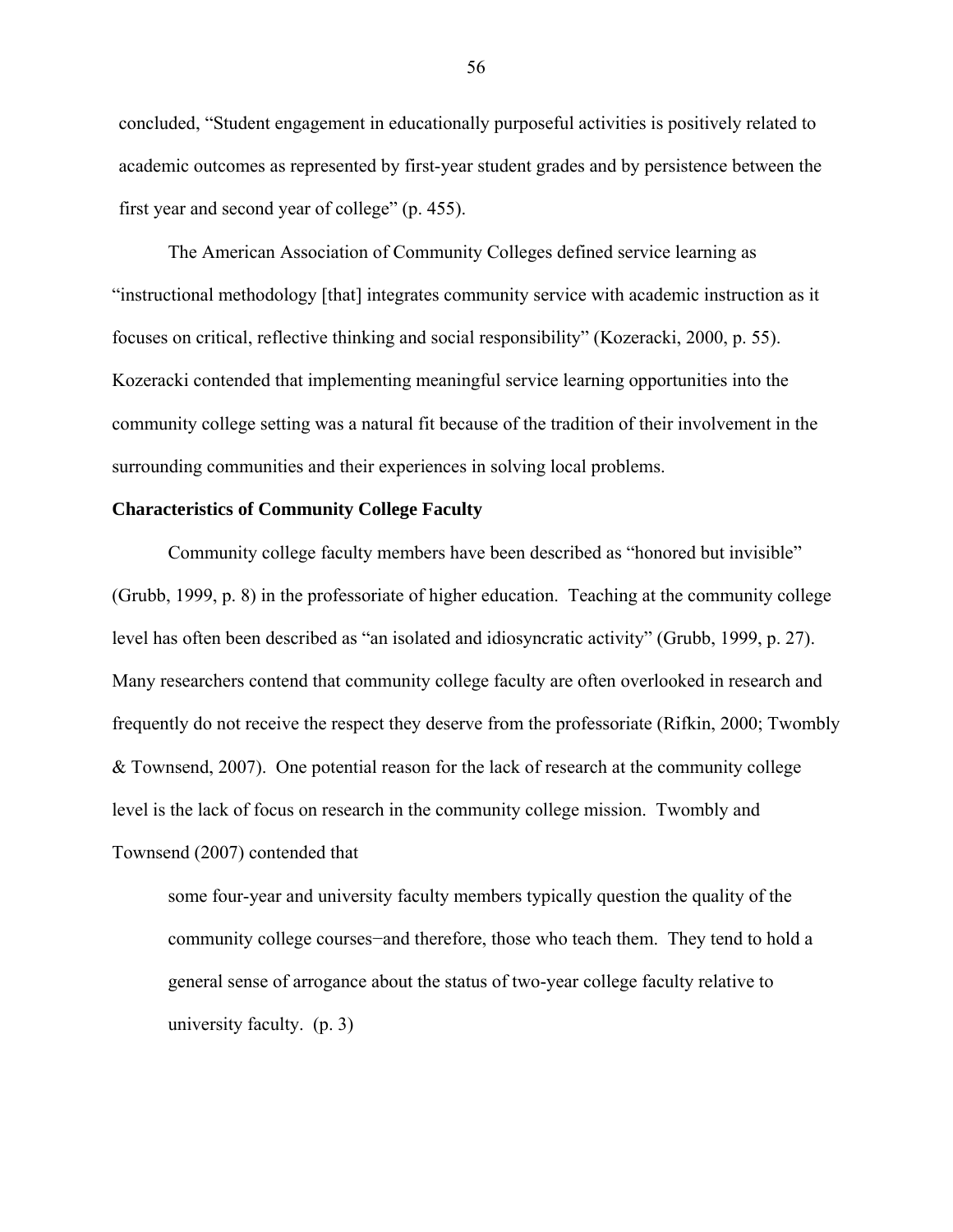The questions of who community college faculties were and why researchers knew so little about them become important in understanding the phenomenon of service learning. Many in higher education view community college faculty as equivalent to high school teachers because of their comparative lack of autonomy over the nature and extent of their work. Grubb (1999) reported one defining aspect of instructors in the community college setting was their isolation from other faculty. Many were adjunct faculty members who had little contact with the day-to-day operations of the college. He described the source of this isolation as "the lack of any activities that might draw them together around teaching. Opportunities for learning communities and collaborative teaching are rare. Staff development activities are formulaic, contrived, and often do not focus on teaching" (p. 285). Grubb argued that this isolation creates several problems. This isolation creates the absence of a forum to discuss teaching, creates a vacuum, and lowers the status of teaching to almost invisible and inaudible. This prevents the development of a collegial atmosphere where faculty could flourish and makes it imperative for each college to create a central vision that serves to unite faculty rather than enhances the current level of fragmentation.

According to Grubb (1999), the teaching load of full-time instructors were often five classes each meeting for three hours with a typical class size of 25 to 35 students. This gave each faculty member approximately 150 students to establish relationships with and attempt to assess in a meaningful, yet manageable manner. As a result, community college faculty frequently felt overloaded and underappreciated. Grubb described one instructor as feeling fragmented because he was pulled in many directions at once, making it difficult to focus on teaching.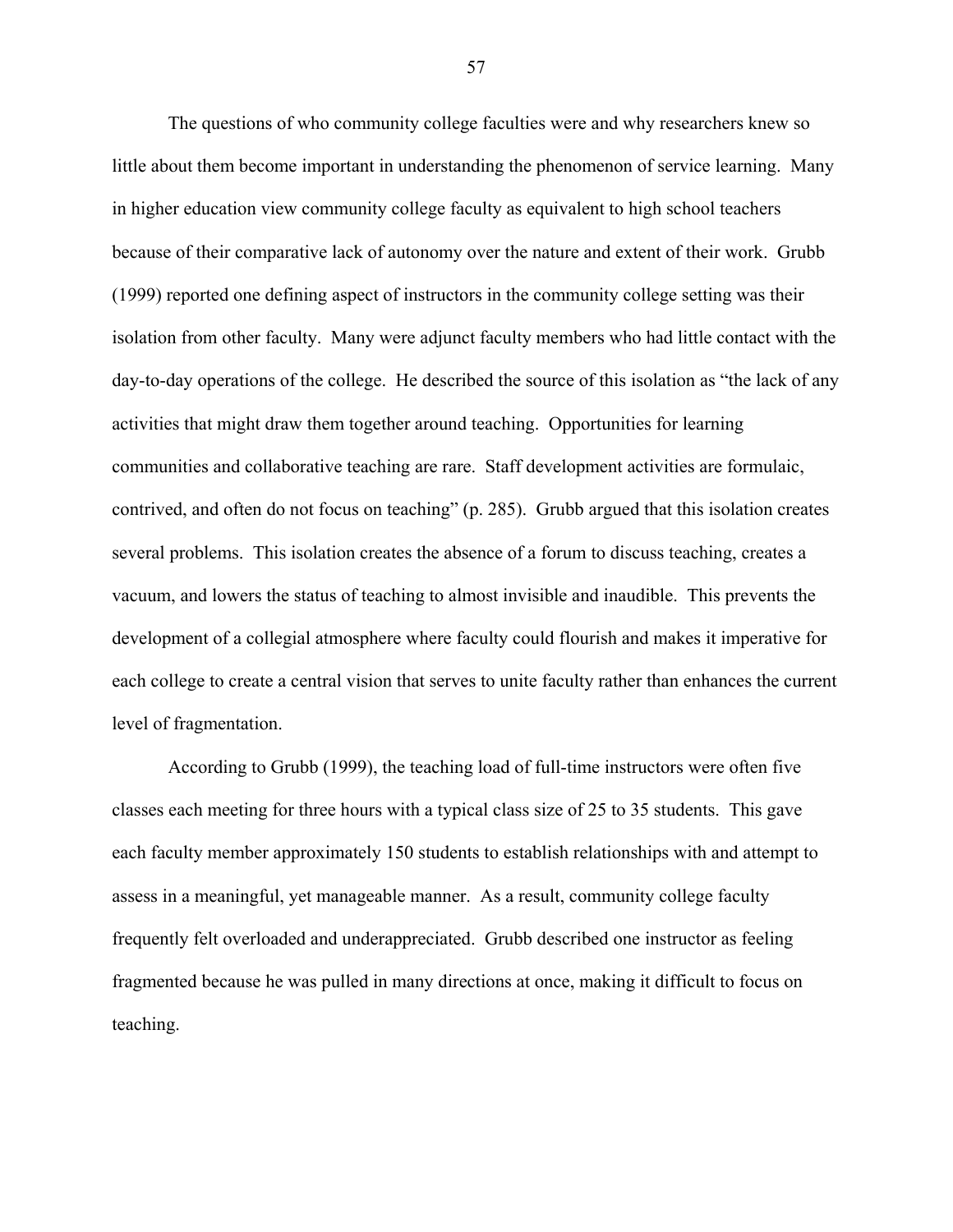Levinson (2005) addressed the differences in working conditions traditionally found in community college settings, noting the lack of tenure in most institutions and the higher incidence of part-time faculty members. He found that two-year institutions employed 35.3% of faculty full-time compared to 72.6% at colleges and universities. Vaughn (2000) stated several reasons many faculty worked on a part-time basis in the community college. Many part-time faculty members taught only one course per semester and viewed this is a way to fulfill their civic responsibility. These part-time faculty members were able to provide needed expertise and experience allowing for a broader range of specialized classes to be offered in community college settings. Twombly and Townsend (2007) shared that, even though approximately twothirds of community college faculty members taught part-time, they taught only about one-third of total course offerings.

Demographic data examined by Twombly and Townsend (2007) found that 80% of fulltime faculty members were White, with an even division between men and women. This was somewhat surprising given the demographic differences commonly found in community college students. The average age of full-time faculty in community colleges was more difficult to determine, but the 2005-06 salary for a nine-or-ten month contract salary was \$55,380 compared to \$67,909 for faculty working full time in the four-year setting. While Cohen and Brawer (2008) reported the average salary of \$59,960 in suburban colleges and \$46,534 in rural colleges, they maintained that

salaries are about 10% higher in colleges with collective bargaining agreements, but this is more related to median income levels in those states than to the presence or absence of bargaining agreements, as evidenced by comparable salaries in colleges in the same state without union representation. (p. 92)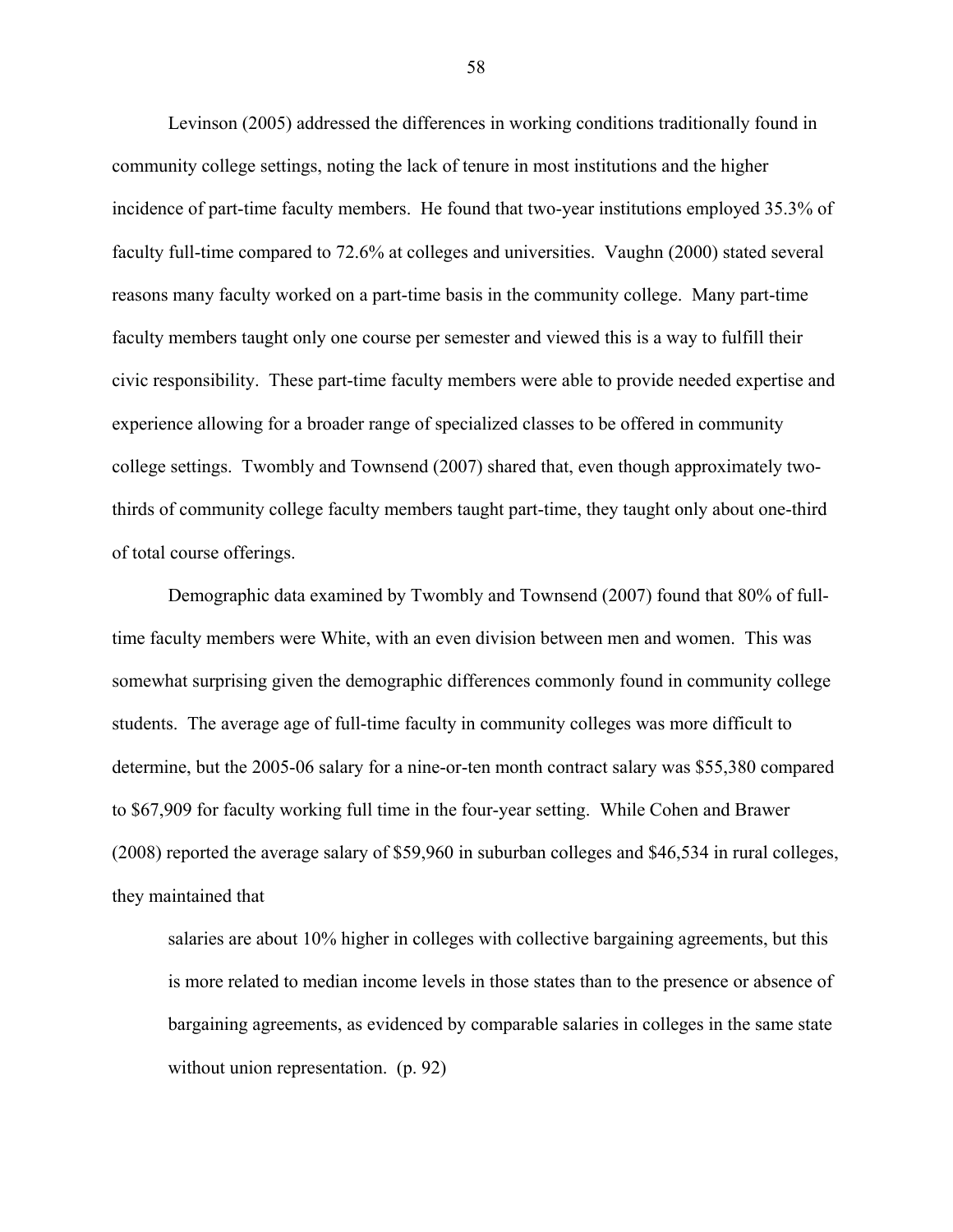Grubb (1999) contended that community college faculty members often entered this profession as a second career after working in other settings. Most did not identify community college instruction as their initial career goal. These faculty members come from a variety of sources such as business and industry, K-12 settings, or four-year institutions. This allowed community colleges a great deal of flexibility in hiring. When investigating the level of faculty satisfaction in community colleges, Twombly and Townsend (2007) contended community college faculty were "the most satisfied faculty in academe" (p. 6). One possible reason for this high level of contentment was that community college faculty members have the shortest work week among the professoriate and the lowest amount of salary disparity among genders. Cohen and Brawer (2008) found older faculty members indicated a higher level of satisfaction than the younger instructors. They asserted that older faculty often entered the teaching ranks in community colleges after "retiring from a different type of job, had made a career change, or were teaching in career programs after being affiliated with an occupation" (p. 101).

Vaughn (2000) stated the main theme common in community college faculty was their dedication to the teaching and learning process. The credentialing requirements for most programs in community colleges are a master's degree in the discipline that contained a minimum of 18 graduate credit hours in the area. Vaughn claimed an increasing portion of community college faculty members hold a doctoral degree. Many community colleges mirror their four-year counterparts with their faculty ranking system. Common ranks include professor, associate professor, assistant professor, and instructor. Formal promotion procedures are a part of the process to increasing level of ranking. While many community colleges grant academic tenure, many do not; those without tenure have a formal procedure for reappointing faculty much like the civil service system.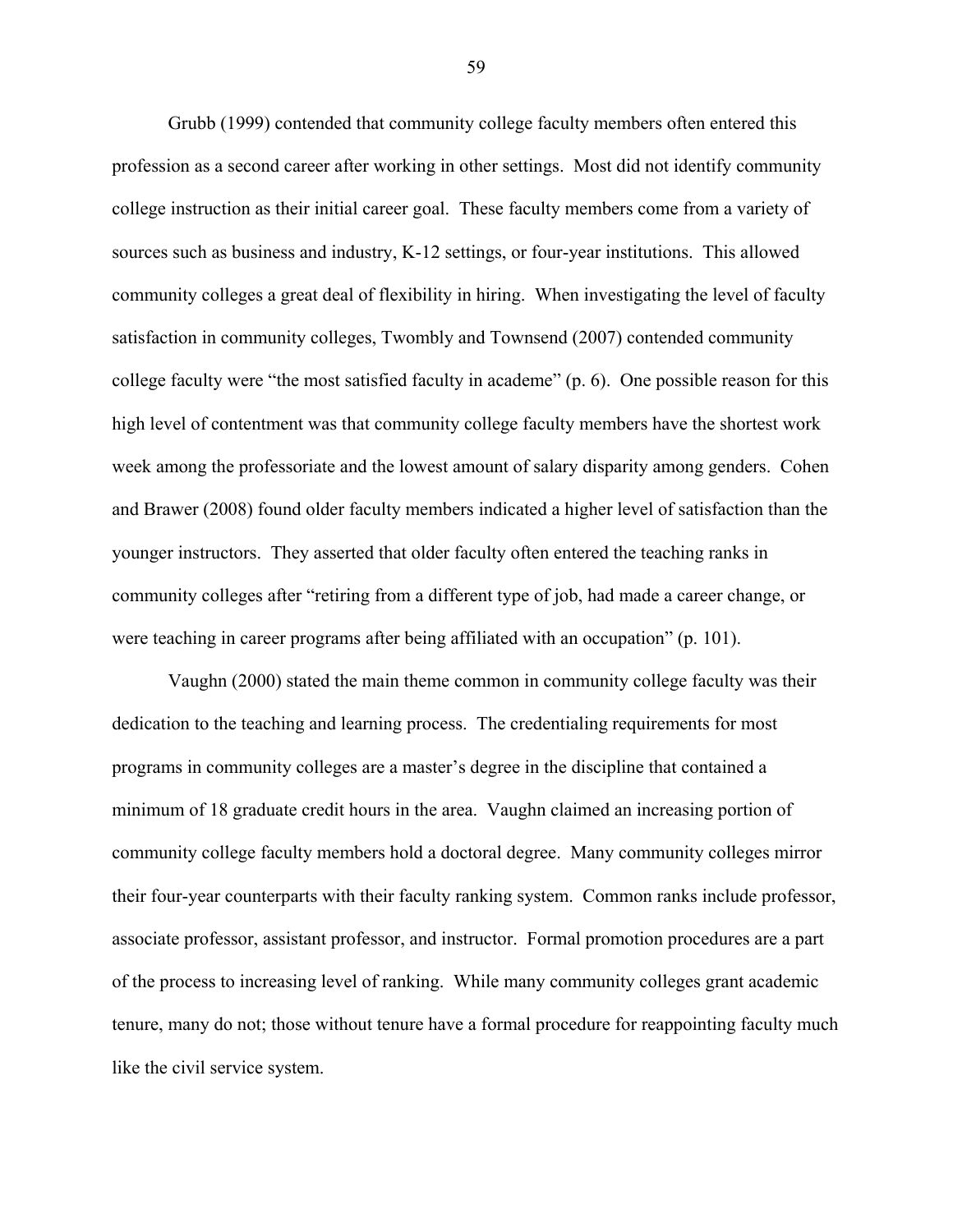The primary responsibility for community college faculty members is teaching. However, Vaughn (2000) reported an expansion of faculty responsibilities by adding their commitment to posted office hours (an average of 9.2 hours per week), and sponsorship of clubs, community service projects, newspapers, literary publications, and other extracurricular and civic engagement activities. Rifkin (2000) asserted that community college faculty members spend more time in direct contact with students than any other educational sector. Vaughn (2000) argued that membership in professional organizations and reading professional journals provide the main source of professional development for many community college faculty members. Rifkin (2000) supported this view when he stated that the open access mission of the community college places the responsibility for student success squarely on the shoulders of the faculty.

Cohen and Brawer (2008) asserted that this constant contact with students was often a frustration for many community college faculty members unaccustomed to working with underprepared students. They continued to describe community college faculties as different from instructors in other types of schools. "Most of the faculty members hold a master's degree or have equivalent experience in the occupations they teach; they are less likely to hold advanced graduate degrees than university professors" (Cohen & Brawer, 2008, p. 84).

In recent years, there have been increases in minorities and women in community college faculties. Cohen and Brawer (2008) reported an increase from 1987, when "9% of the full-time faculty in two-year public colleges were classified as Native Americans, Asians, African Americans, or Hispanics: a proportion that rose to 15% during the 1990s and nearly 20% by 2003" (p. 85). The proportion of women rose from 38% to 48% during this same time period (Cohen & Brawer, 2008). Isaac and Boyer (2007) researched the level of job satisfaction of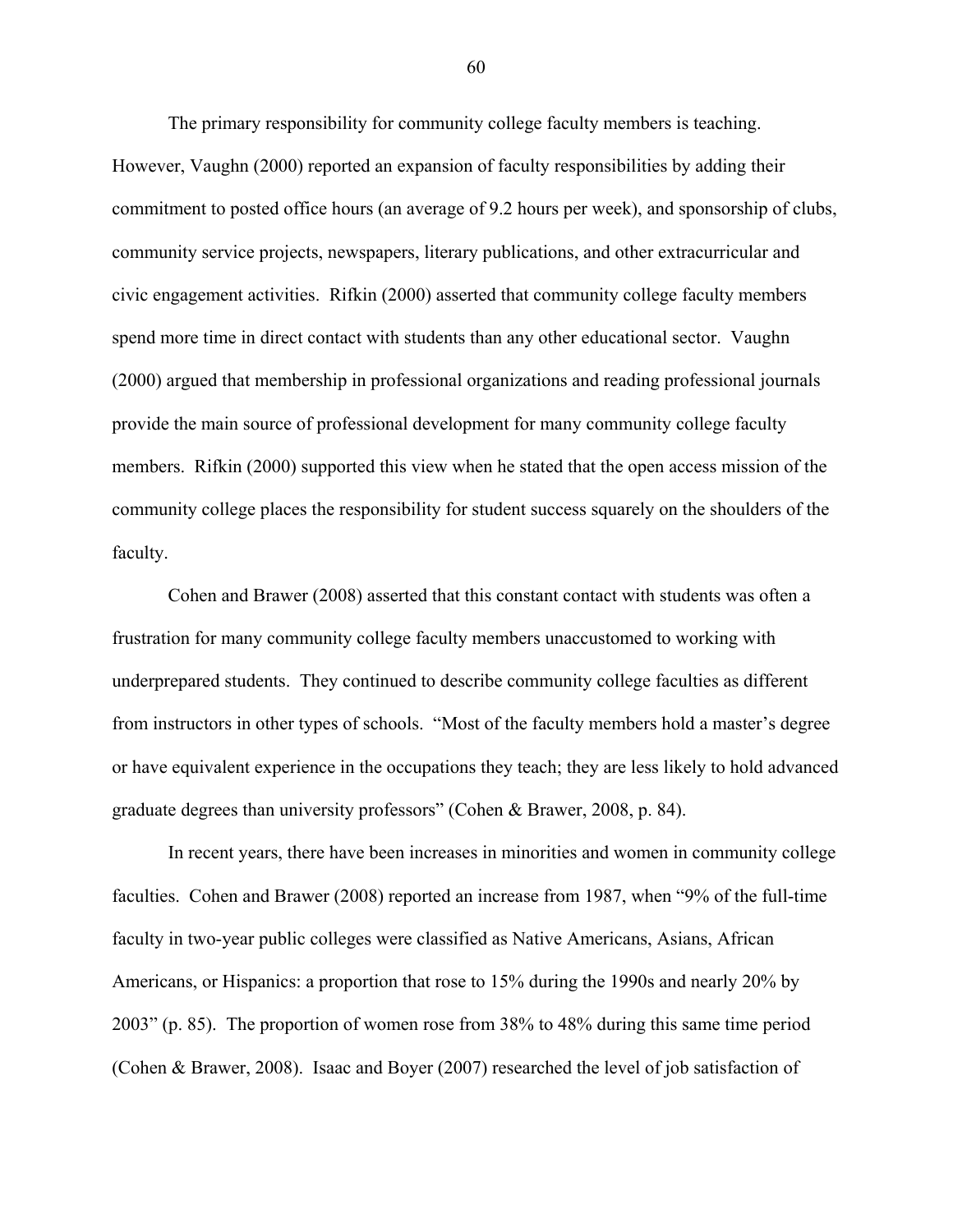minority faculty members on community college campuses and found a gap in the literature in this area. Results of their study indicated that rural minority faculty members were more satisfied with their workload than urban minority faculty members, but both groups were dissatisfied with their salary and benefits. However, Isaacs and Boyer addressed the limitations of their study in regards to sample size and cautioned against generalization of the findings.

According to Jones-Kavalier and Flannigan (2008), one future challenge of community college administrators was replacing the aging faculty population in the community college classrooms. Many were hired during the boom of community colleges in the 1970s and 1980s and were soon facing retirement. Rifkin (2000) addressed this issue, stating that at least 80% of community college faculty would be retiring by 2015. Cohen and Brawer (2008) stated community college faculty were aging with the median age rising from just over 40 years to n900oop9op;olear 50 while the modal age rose from 35 to 55 from 1987 through 2006.

#### **Pedagogical Challenges in Community Colleges**

According to Grubb (1999), there are several pedagogical challenges facing community college faculty. The movement away from lecture as the main mode of instructional delivery toward a participatory teaching method led to these challenges. This move away from the lecture format toward cooperative learning experiences often motivated students to participate and provided relevance of content to real-life situations. However, Rifkin (2000) identified other challenges faced by community college faculty as they attempted to educate many underprepared and non-traditional students. Heavy teaching loads and underprepared students caused many community college faculty members to rely heavily on lecture-based classes and the use of multiple choice exams rather than those that encouraged the use of higher-level thinking skills.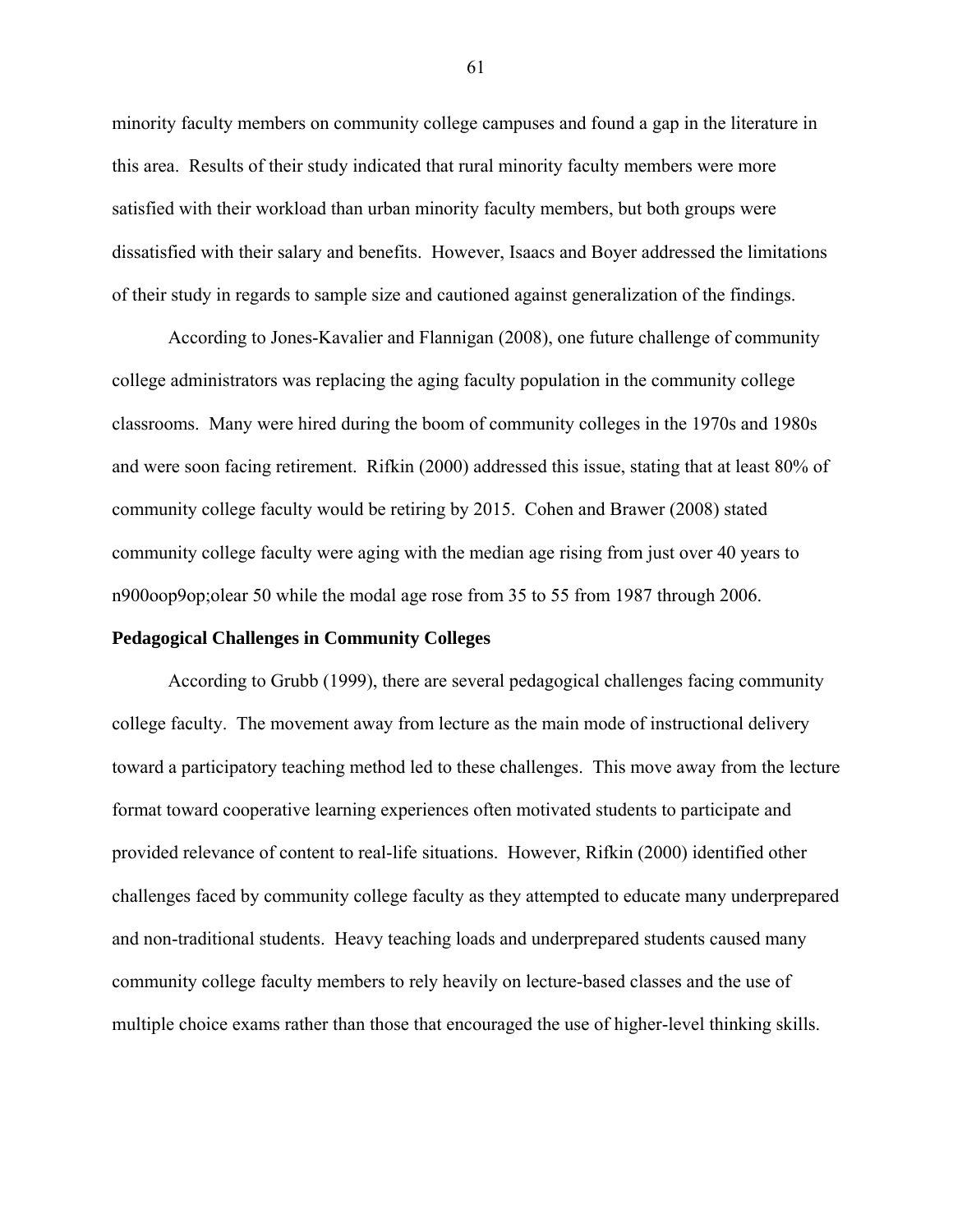Another challenge faced by community colleges has been the increase in the use of computer technology in classroom instruction. The quality of such an instructional delivery system could vary widely and leave little room for service learning in course instruction. However, according to Grubb (1999), there are many limitations to this pedagogy. The technological expertise of the instructor must be added to the content expertise. This could often undermine the quality of the learning experience for the students. Rifkin (2000) purported the addition of computer-based instruction and computational software helped community college faculty address the different skill levels and learning styles manifested in the students they served. However, research on the effectiveness of this instructional pedagogy is still sparse.

According to Grubb (1999), learning communities or linked courses were becoming more common in community college settings where a group of students took two or more classes together. This approach to course delivery helped reduce the fragmentation of content between courses. The final challenge community college faculty faced was the need to integrate academic and vocational course content. Grubb professed that today's workers need strong communication and problem-solving skills and the ability to show initiative and use good judgment. One solution to this dilemma is to incorporate more academic content into occupational programs.

Hanson (2006) contended that changes in focus in the community colleges in the 1990s to embrace the learning college concept have limited the focus of community colleges to "goals that are narrowly private and psychological" (p. 128). He attested to the need to shift this focus to the current perspective that includes goals that would be consistent with serving social and public purposes. Hanson maintained,

Because learning is relatively easy to produce and simple to measure, the current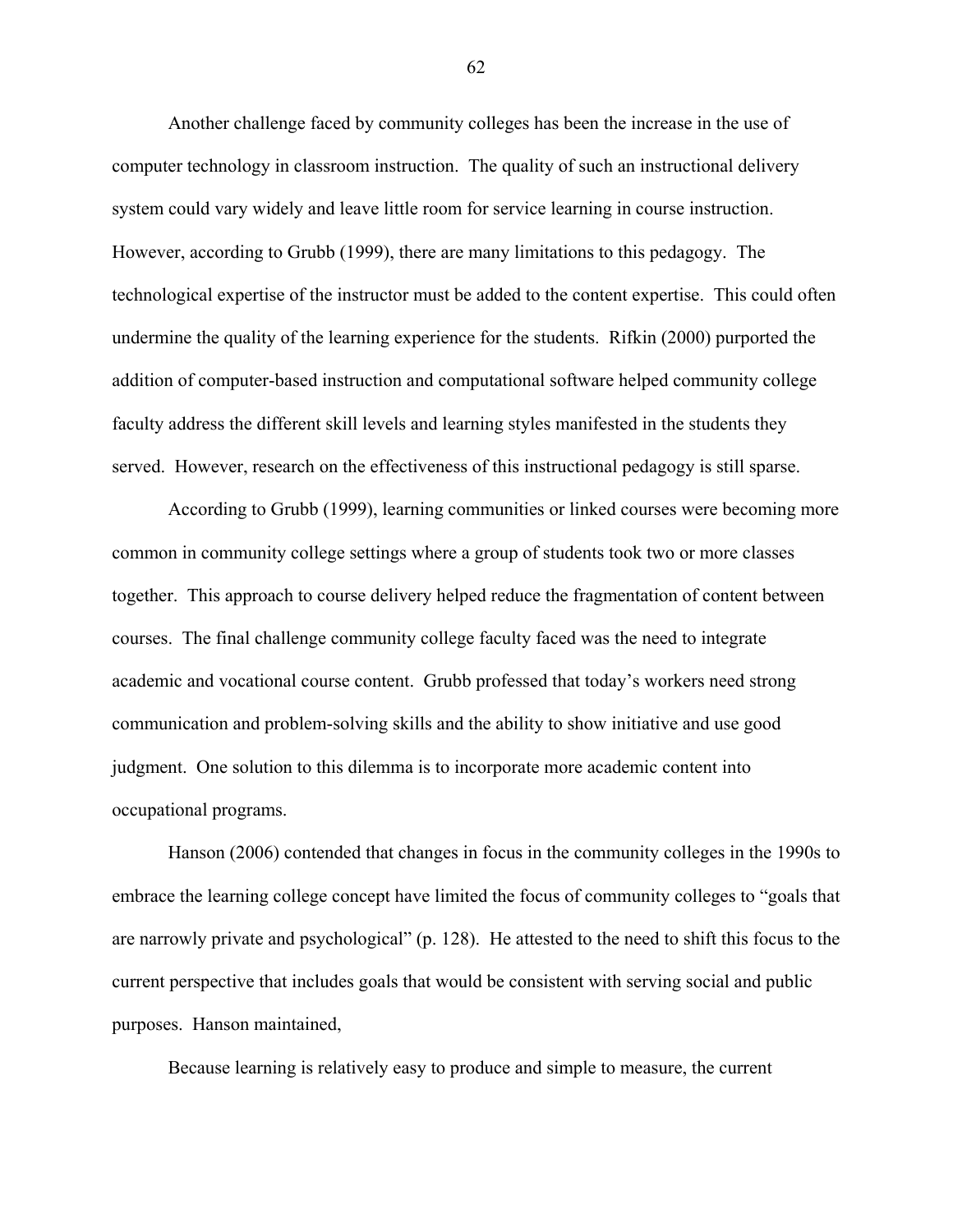tendency is to focus on the short term and the observable; however, the focus on learning has forced us to sacrifice the goal of preparing citizens to fill long-term social and political roles within our communities. (p. 134)

Hanson (2006) concluded by challenging community colleges to provide students with the same type of education designed to broaden the knowledge of citizenship found in the top levels of higher education. His criticisms of the typical community college and its focus on marketplace education with its "whims of the marketplace, stand opposed to any steps we could take toward improving or maintaining the status of the 2-year college as an honorable, public institution, with firm roots in the social and political fabric of our nation" (p. 136). He stated,

For the sake of our students and American democracy, the time is right for a change in the perspective shaping our norms and our practices. The central focus of our efforts must be education in the broadest sense of the term, such that our actions are consistent with our historical goals and public responsibility. (pp. 136-137)

This statement seems to be congruent with the emergence of the service learning movement in the community colleges.

## **Service Learning in the Community College**

Cohen and Brawer (2008) traced the implementation of service learning in the general education areas in the community college to the 1990s by stating, "Service learning emerged as an attempt to reduce the growing disparity between the liberal arts as portrayed in the disciplines and its original purpose of placing learning in a larger societal context" (p. 372). According to Kozeracki (2000), much of the literature on this topic addressed the processes and procedures of implementing service learning programs in community colleges rather than providing a critical analysis of the topic. The mission of the community college with a tradition of civic engagement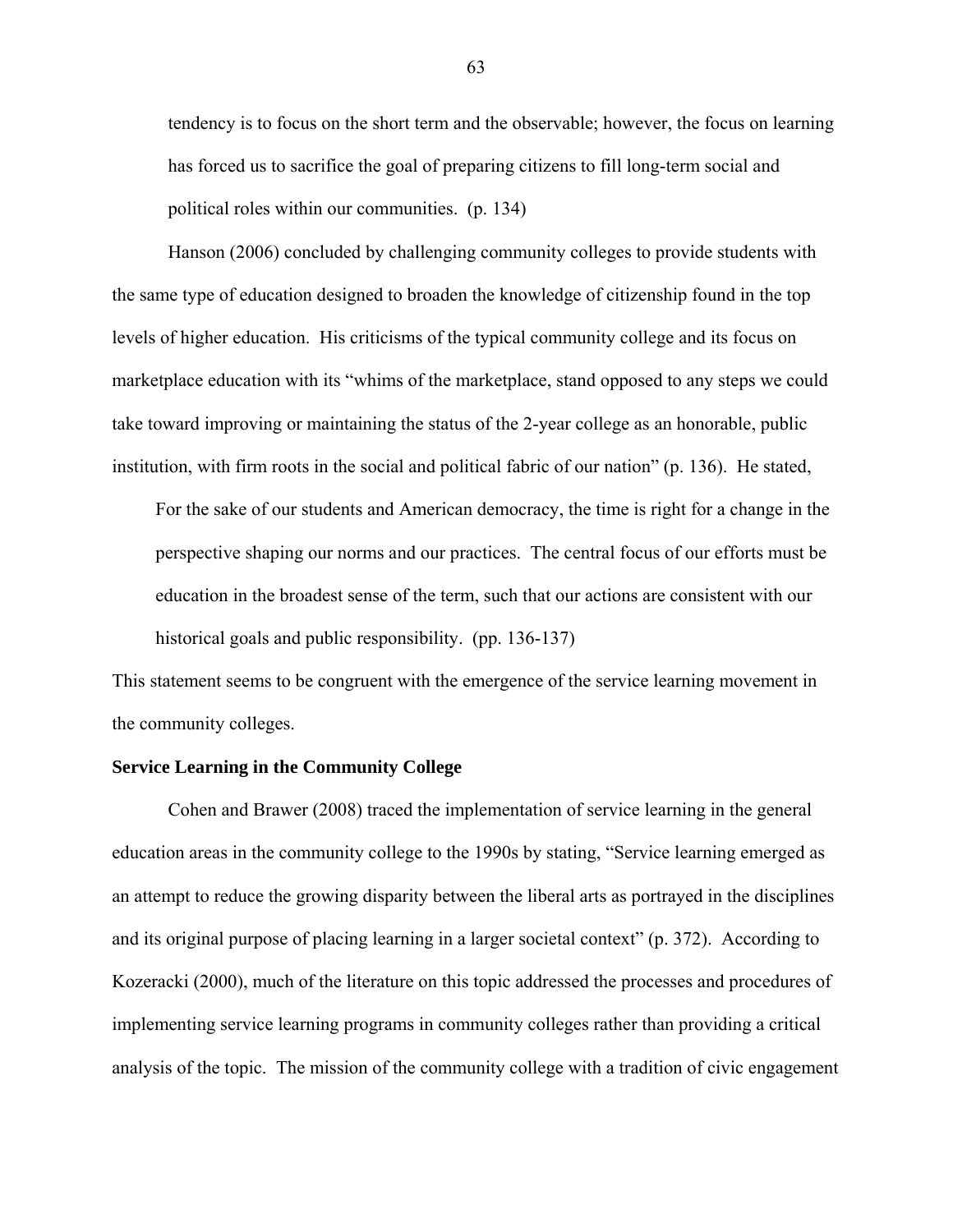makes service learning a natural fit in this academic setting. Kozeracki contended that community colleges "pioneered the community-service function by offering a range of cultural and recreational activities for their local communities" (pp. 56-57). However, Twombly and Townsend (2007) maintained that while community college faculty members spent an average of 19 hours per week with instruction, they "spend little time engaged in service activities" (p. 6).

Although the mission of the community college supports service learning programs, Kozeracki (2000) pointed to the need for more research in this area to determine how service learning in the community college differs from that occurring in the four-year institutions. This could present a particular challenge given the demographics of the community college student and faculty population.

The Service Learning Clearinghouse hosted by the American Association of Community Colleges and the Campus Compact organization became the major forums supporting service learning initiatives in community college settings. According to Cohen and Brawer (2008), faculty in English and the social sciences were most likely to participate in service learning activities in community college settings. Robinson (2007) presented research ending in 2005 that has shown that students participating in service learning opportunities had a higher graduation rate over a six-year period.

According to Prentice, Robinson, and McPhee (2003), the American Association of Community Colleges developed a guide to organizing service learning programs that emphasized four basic tenets and eight operational components. These four conceptual components were academic integrity, service that met the need, reflection, and civic responsibility in a conceptual category. The operational concerns were faculty support, administrative support, student support, community partnerships, service placement support, evaluation processes, public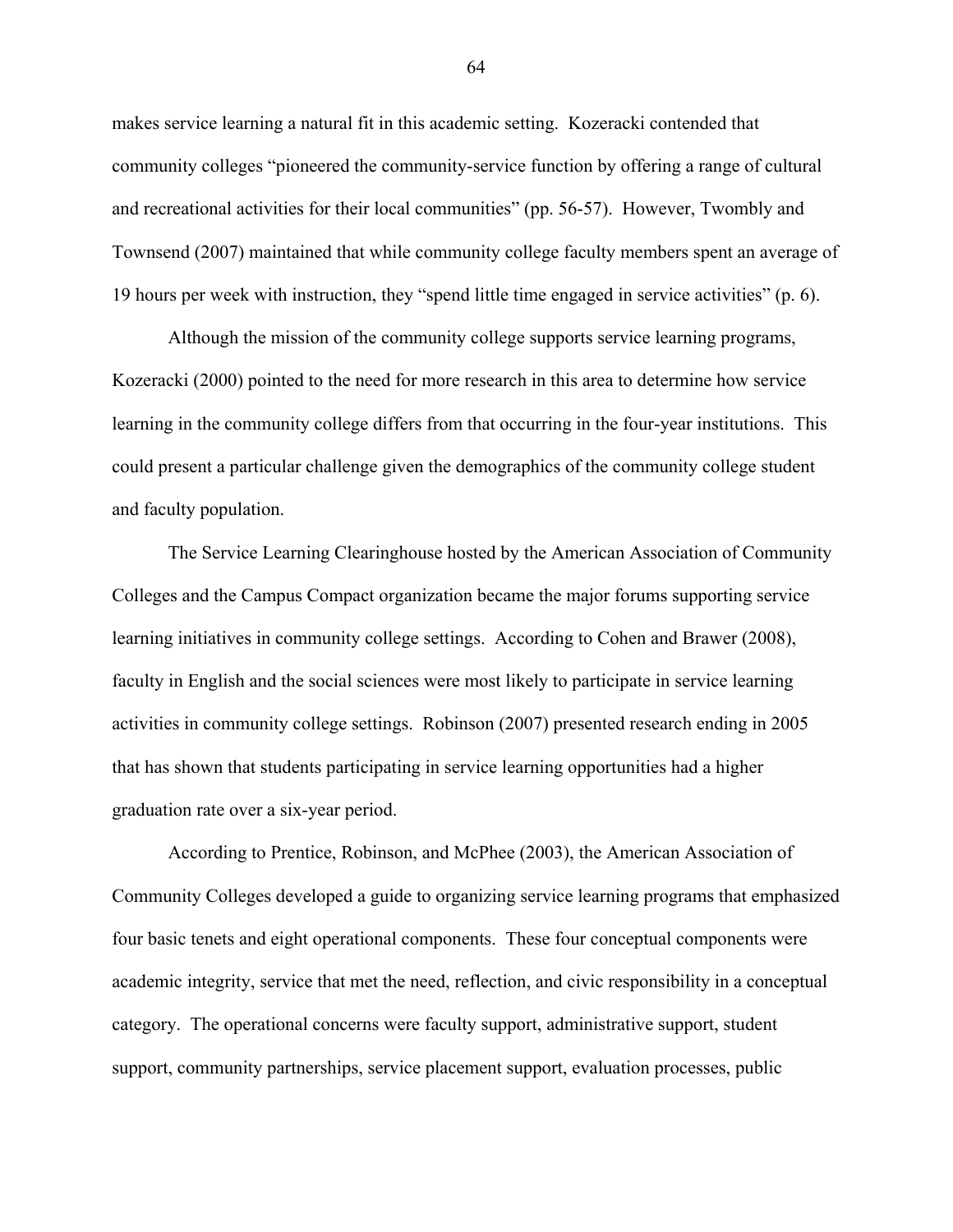relations, and sustainable funding. Prentice, et al. (2003) also pointed out the need to sell the service learning program to the administration and faculty before developing an office of civic engagement.

Prentice, et al. (2003) provided several suggestions from the American Association of Community Colleges for beginning a service learning program. The first suggestion was to start small. They suggested the establishment of an advisory board to oversee the programs as essential to ensure meaningful placements. Prentice et al.(2003) saw no reason to seek new initiatives in the beginning; they felt it was just as effective to connect with existing initiatives. They purported that faculty members should be encouraged, but not forced, to incorporate service learning activities into their coursework.

Achieving institutional support is crucial for successful service learning programs and sustaining the funding for these initiatives is essential for continued success. This includes making presentations to the Board of Trustees to gain support. One suggestion provided by Prentice et al. (2003) was to use a part of the student activity fees to fund these initiatives along with small grants. They suggested networking with other colleges could also serve to spearhead ideas.

The results of an on-line survey conducted by the American Association of Community Colleges indicated that 90% of the colleges responding were interested in service learning but only 72% of colleges actually offered service learning opportunities to their students (Prentice, et al., 2003). However, because the overall response rate was 19%, Prentice et al. (2003) reported the possibility that the sample was not representative of the overall community college institutions. This made it impossible to generalize the conclusions from this survey. But according to Prentice et al. (2003), the results indicated a stronger commitment to service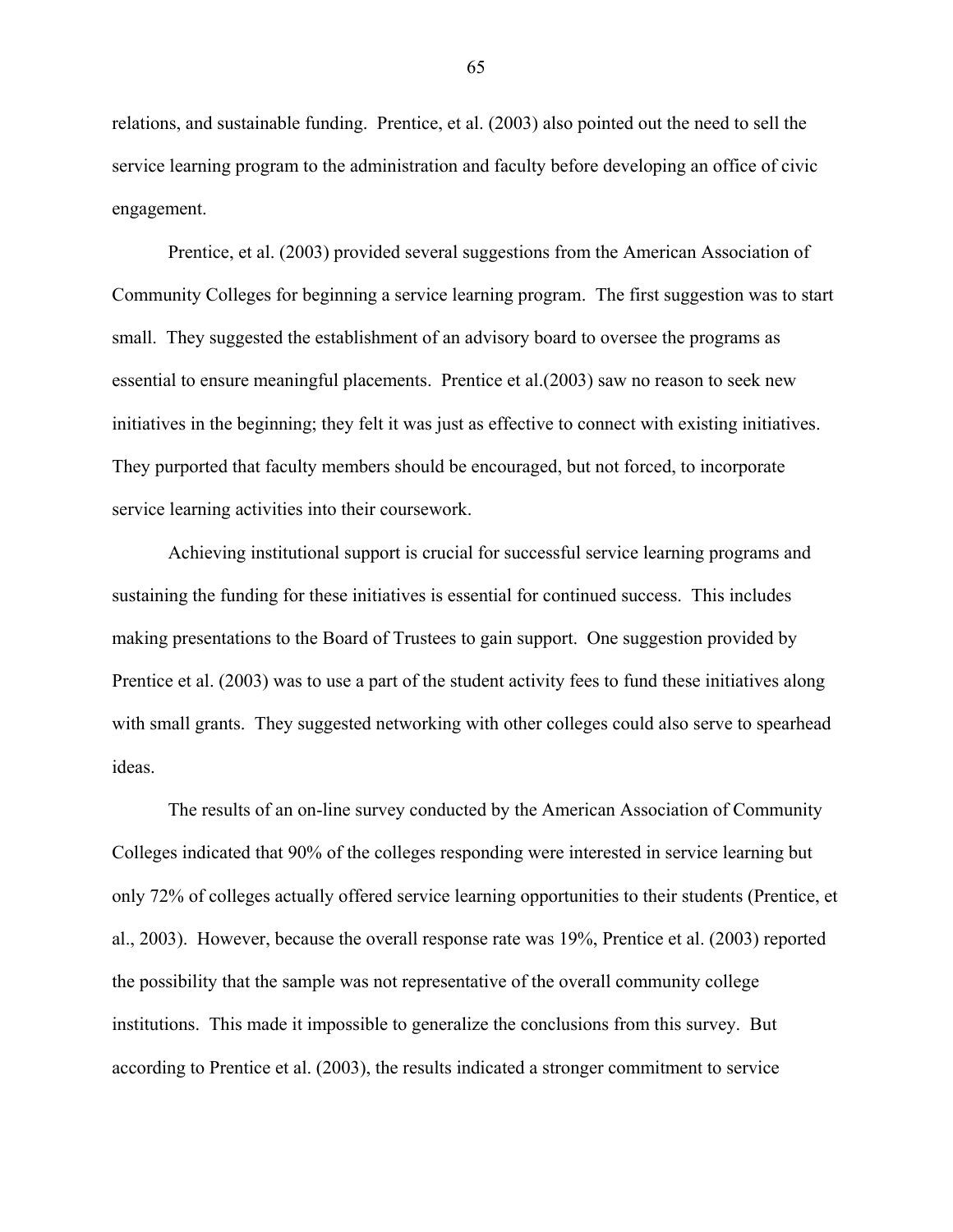learning when compared to surveys by the AACC taken in 1995.

Limitations in the research of use of the service learning pedagogy in community college settings were uncovered in this literature. Most of the research reviewed focused on the statistical information of how many institutions participated in using this approach from a broad sense, but scant research was available on the characteristics of faculty members using this pedagogy. This study will serve to broaden this area of research.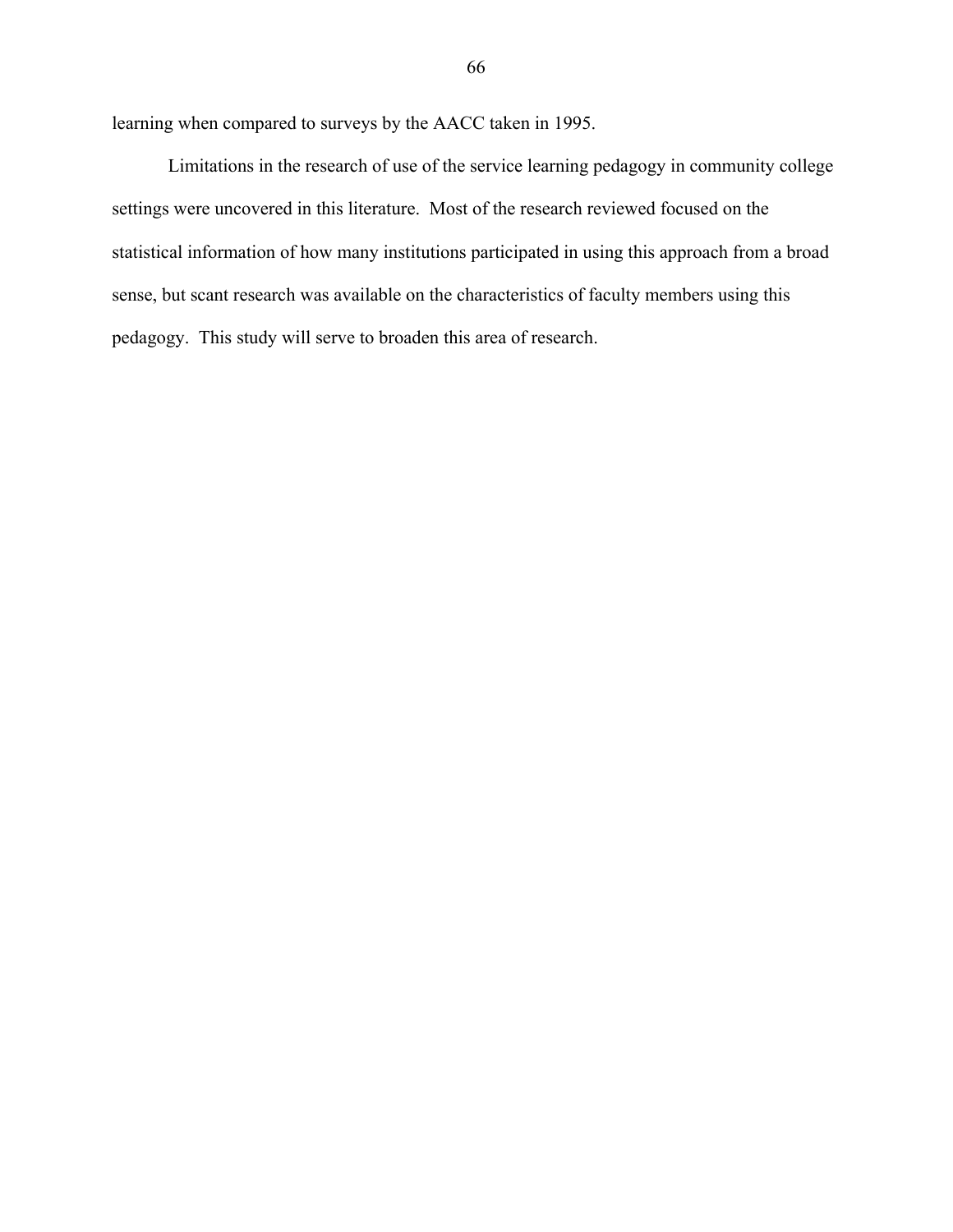## CHAPTER 3

## **Methodology**

The purpose of this study was to investigate the motivations that cause some faculty in community colleges to embrace and actively pursue service learning pedagogy in their classrooms. It also examined the catalysts that encourage faculty to incorporate service learning into coursework.

This chapter describes the research methodology and design approach used in this study. The rationale for this particular qualitative approach to this research study is presented. First, the argument is made for the suitability of the qualitative research approach to this study with supporting methodology to provide the justification for the phenomenological research method selection. The design approach to the research is presented to provide the foundation for use of the case study approach in this study. This research design clearly explains the selection process for institutions and faculty, data collection processes and analysis, plans for the results, and considerations for the participants in this study. Attention is given to address the presuppositions and biases of the researcher in an attempt to view the data from a neutral position. Moustakas (1994) described this as *epoche* or *bracketing* where the researcher separates her experiences and biases from her own past experiences and beliefs.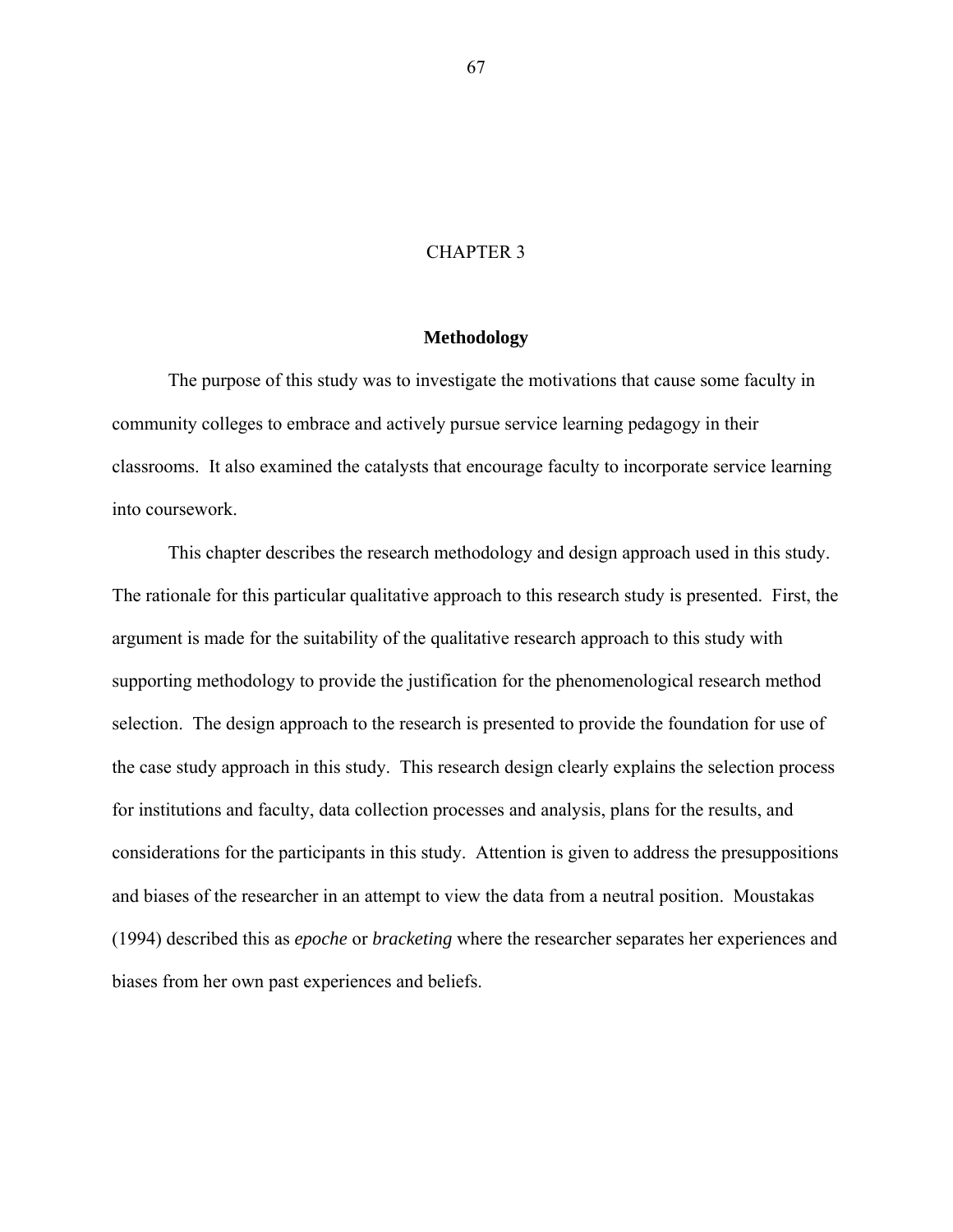# **Qualitative Approach**

The qualitative approach to research allows for the examination of human experiences in a natural setting. Lincoln and Guba (1985) professed that naturalistic inquiry provided the best approach to discover themes common to the contexts found in the natural environment. Creswell (2007) stated the importance in this approach to qualitative research is to "understand these common experiences in order to develop practices or policies or to develop a deeper understanding about the features of the phenomenon" (p. 60). Merriam (2009) described this approach as discovery oriented with the researcher functioning as the primary source of data collection. This approach uses the inductive process to interpret data and provides for rich description that focuses on meaning and understanding in an attempt to determine the essence of the experiences. This interpretation of the human experiences embraces the cultural and social contexts of each participant. Merriam contended that "qualitative researchers are interested in understanding how people interpret their experiences, how they construct their worlds, and what meaning they attribute to their experiences" (p. 5).

## **Phenomenology**

Phenomenological qualitative research attempts to address both the *what* and the *how* of participants' lived experience by using a personalized approach to data collection. Moustakas (1994) identified several common principles of phenomenological research. He described the more personalized approach the researcher must use to gather data. Moustakas contended that by using first-person accounts and in-depth interviews, the researcher could search for the essence of the experiences through the identification of common themes. This approach embraced the "wholeness of the experience rather than solely on its objects or parts" (Moustakas, 1994, p. 21). The analysis of the data seeks to join together the internal and external perceptions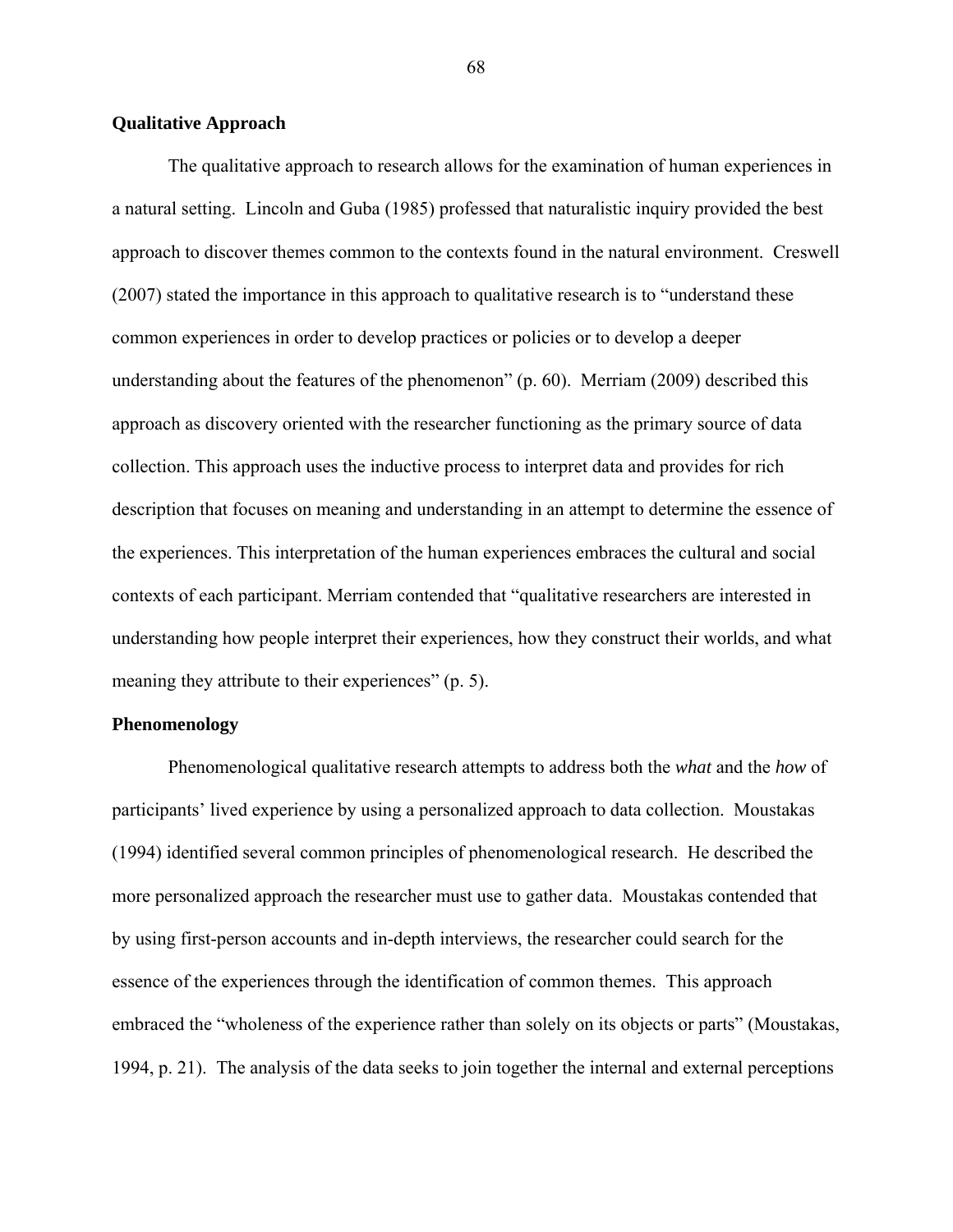derived from the data in an attempt to identify the common premises that leads to the heart of the experiences. Dukes (1984) described the phenomenological approach to research as coming from a double insight where the researcher examines lived experiences from two perspectives:

First, human experience is intelligible−it makes sense−to those who live it, prior to all interpretation and theorizing. Second, the sense or logic of human experience is an inherent structural property of the experience itself, not something constructed by an outside observer. (p. 198)

Phenomenological research seeks to merge a social meaning with something of personal significance to the researcher. As with all research, it is imperative that the researcher seek to eliminate any prejudgments or suppositions in an attempt to view the issue in an unbiased, neutral way.

Moustakas (1994) proposed a continuum of principles key to phenomenological research that addressed these issues. The first principle is epoche or bracketing. Moustakas defined epoche as "a Greek word meaning the refrain from judgment . . . In the Epoche, the everyday understanding, judgments, and knowings are set aside, and the phenomena are revisited" (p. 33). This requires the researcher to temporarily set aside or bracket her own experiences and perceptions when collecting data. The second principle is phenomenological reduction or the description of the phenomena and self through both external and internal means. Merriam (2009) described phenomenological reduction as "the process of continually returning to the essence of the experience to derive the inner structure or meaning in and of itself" (p. 26). This process leads the researcher back to his or her personal experiences through a never-ending process of discovery called horizontalization. Merriam defined horizontalization as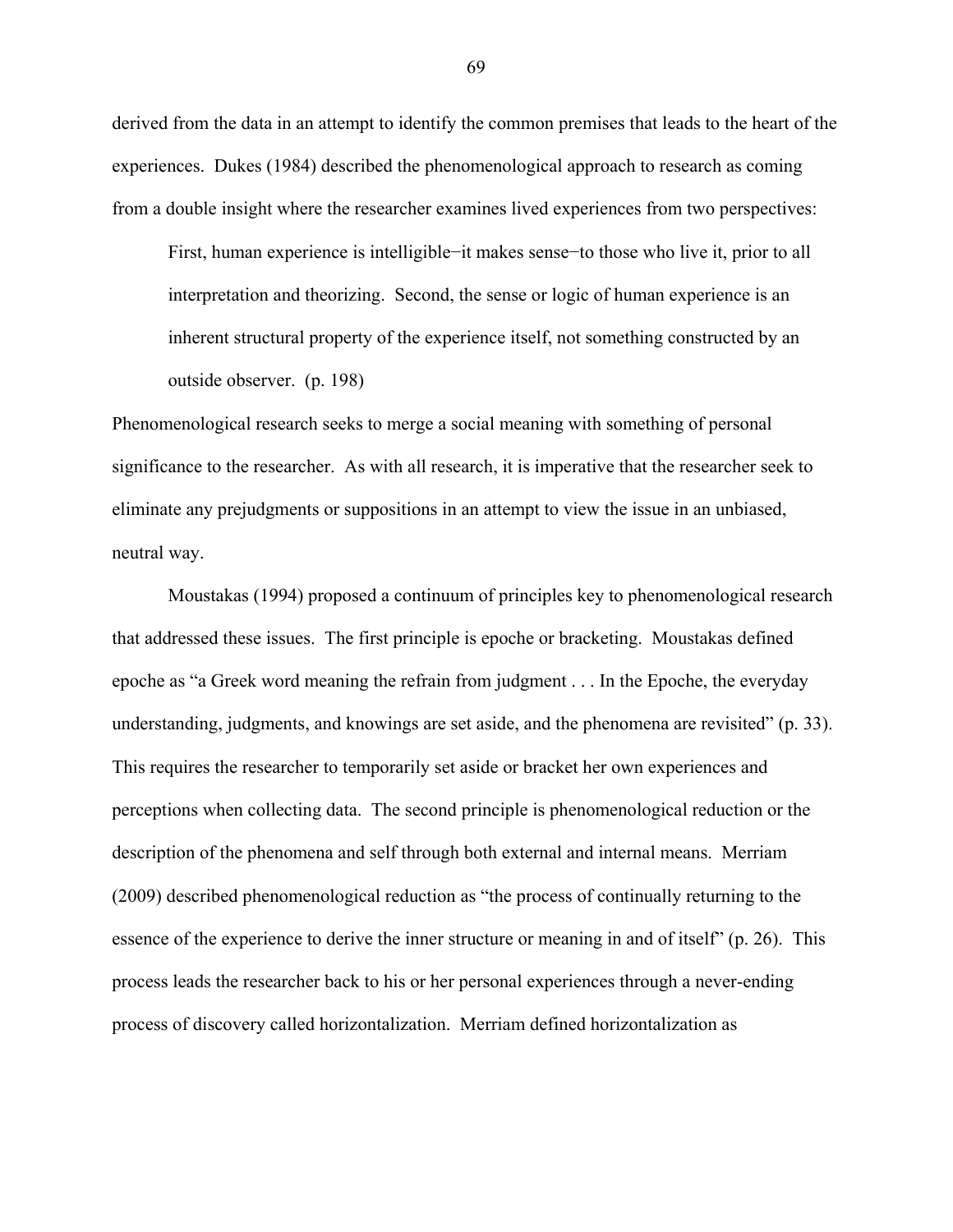the process of laying out all the data for examination and treating the data as having equal weight; that is, all pieces of data have equal value at the initial data analysis stage. These data are then organized into clusters or themes. (p. 26)

Moustakas's (1994) third crucial principle is called *imaginative variation* where the researcher determines the structural themes common within the research data by viewing it from several different angles. The researcher must find a way to meaningfully organize and analyze the data in an attempt to discover the commonalities and differences. The final step in phenomenological research is the determination of the merged description or essence of the themes identified from the research problem. This is when the final truth is discovered. Creswell (2007) described this stage as when

the researcher then analyzes the data by reducing the information to significant statements or quotes and combines the statements into themes. Following that, the researcher develops a textural description of the experiences of the persons, a structural description of their experiences, and a combination of the textural and structural

According to Finlay (2009), this leads the researcher toward the qualitative phenomenological approach that utilizes methods targeted to determine the lived experience through first-person accounts of participants in their own words. From this documentation of lived experiences, the researcher seeks to synthesize the comments collected from different participants in different locations to determine common themes "about the essence of the phenomenon" (Finlay, 2009, p. 10).

descriptions to convey an overall essence of the experience. (p. 60)

During this process, it was imperative to put personal biases aside and listen to the words of the faculty. It was essential not to think too far ahead about the next question and listen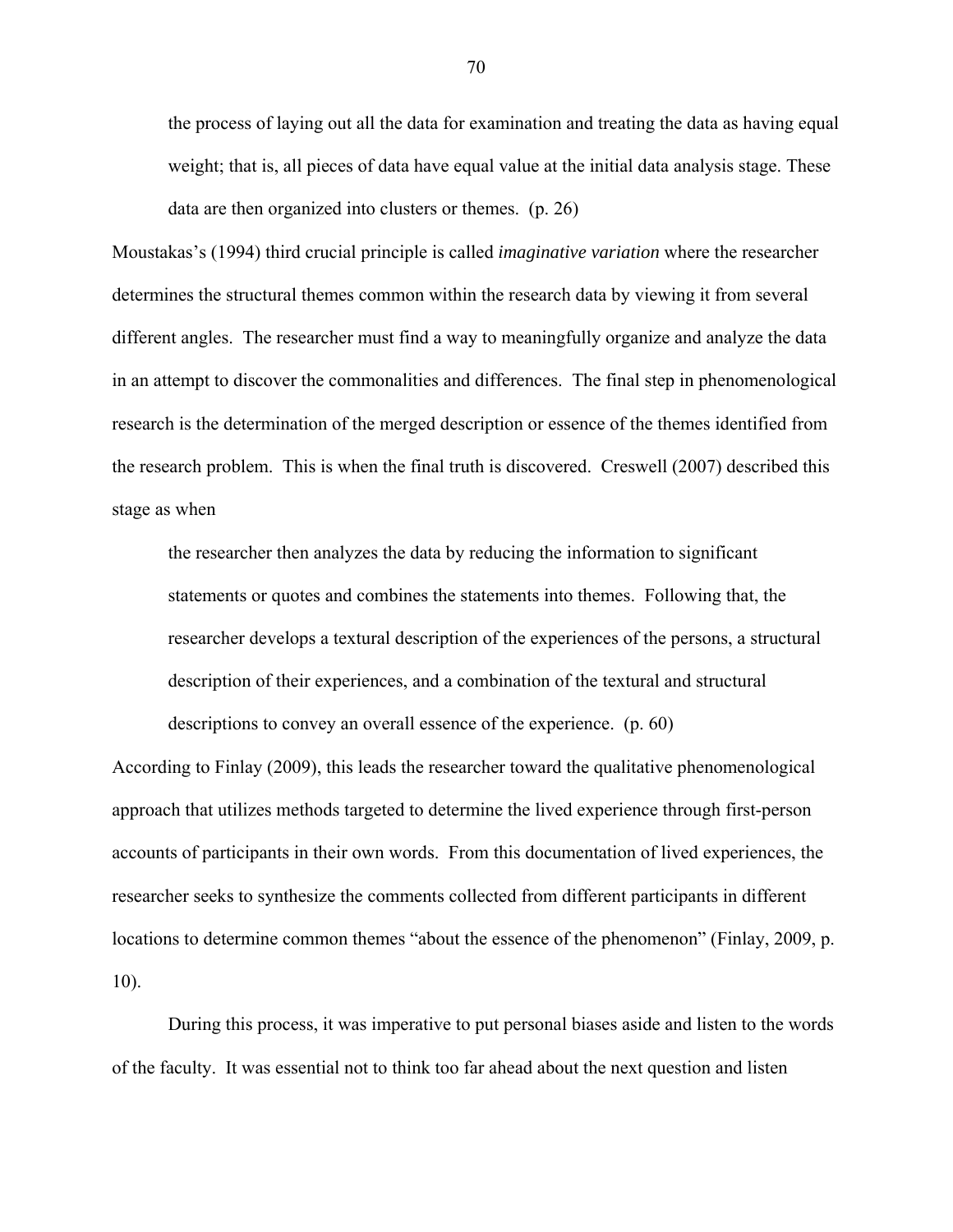closely to the words of the participant. Clarification of concepts and follow-up questions were important to capture each story with rich details.

## **Case Study**

Using the case study approach in phenomenological qualitative research allowed me to investigate service learning at the community college level by collecting data from several community college faculty members who have incorporated service learning into coursework and determining common themes from the data collected. Merriam (2009) defined the case study as "an in-depth description and analysis of a bounded system" (p. 40). She went on to describe three special features of the case study. The first of these features is the focus on a particular phenomenon. Secondly, the case study provides a thick, rich description that includes as many details as possible. The final feature is the heuristic nature of the data that "can bring about the discovery of new meaning, extend the reader's experience, or confirm what is known" (Merriam, 2009, p. 44). Merriam contended that knowledge gained through the case study based on a specific sample population approach is more concrete, is more contextual, and is more developed by reader interpretation.

Faculty motivations and steps to the implementation of the pedagogy using a service learning instructional approach can best be discovered through face-to-face conversations and examination of artifacts such as the faculty job description, field notes, service learning activity observations, and course documents, which requires a qualitative research approach. This approach allows the researcher to gain tacit knowledge using a naturalistic, context-specific approach in obtaining data. Qualitative research attempts to discover both the breadth and depth of the topic. Lincoln and Guba (1995) identified four criteria that must be present in qualitative research to provide trustworthiness of the results. These criteria are credibility, transferability,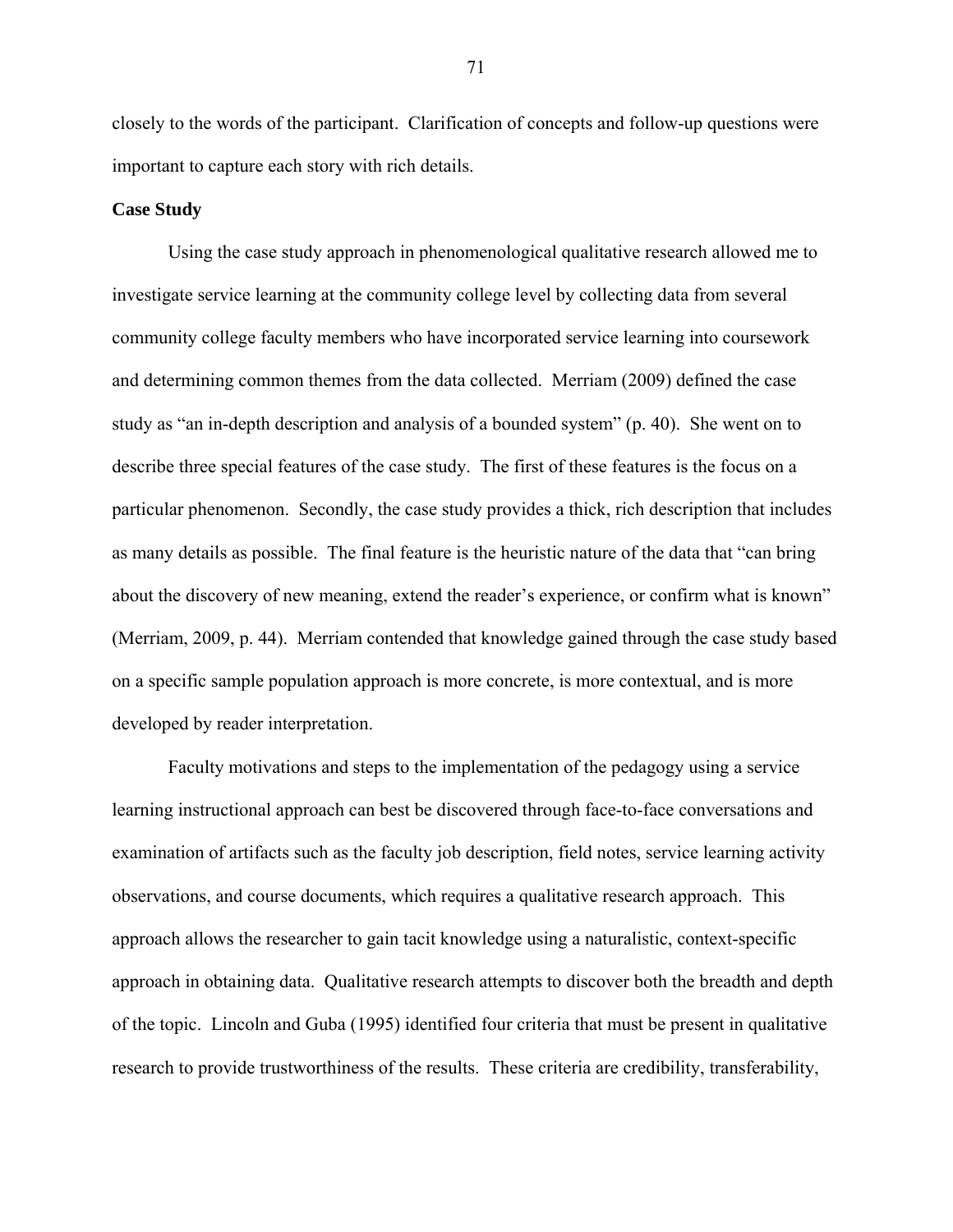auditability, and confirmability. These require the researcher to step back and put aside any predetermined outcomes or directions.

According to Kvale and Brinkman (2009), one important aspect of a good interview is to establish a relaxed environment with adequate rapport so the rich stories would emerge from each participant. It was hoped that through this research method I could put aside or bracket my personal feelings and experiences in order to hear the words of the participants and identify common themes that could be used to further the use of service learning in community college classrooms.

## **Research Design**

The design of the study was determined by the research problem and the theoretical framework that supported it. Creswell (1994) described the use of the qualitative phenomenological research study as one that studied the lived experience of a small number of participants using an in-depth, personalized approach to determine commonalities in their lived experiences. This approach provides rich context-driven data from which the essence of the experiences can be extrapolated.

The phenomenological case study research approach best suited the research questions because it provided the best opportunity to discover the nuances of community college faculty members' service learning philosophy, pedagogy, and motivations for its use in their classrooms through their own words. The results of this study provide a deeper understanding of the motivations of faculty members in their implementation of the service learning pedagogy in the community college setting. The qualitative phenomenological case study approach best complemented my personality and interest in hearing the stories of the participants. I generally approach others from the ethic of care perspective and can easily establish rapport with others.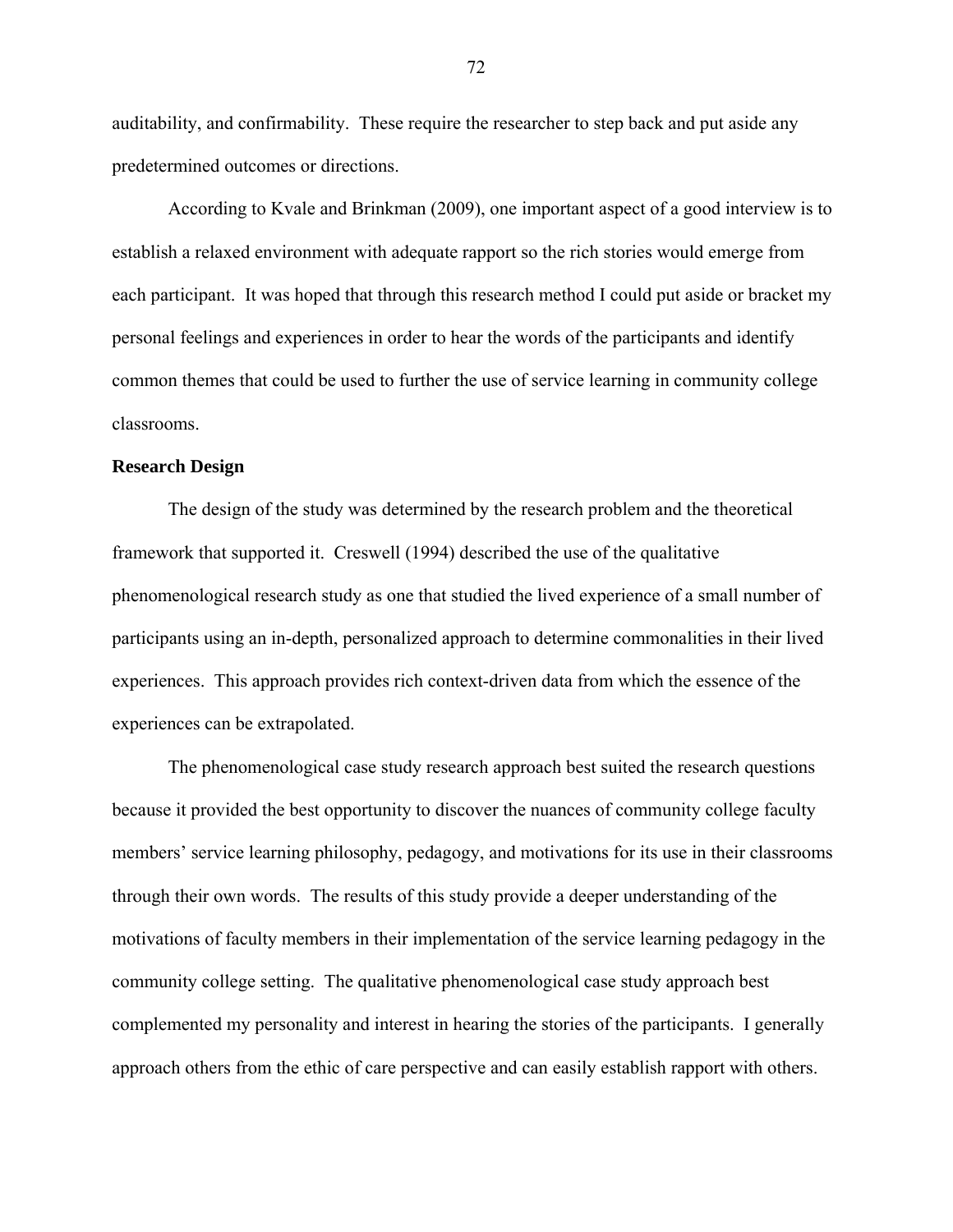However, I realized I must refrain from sharing my personal feelings and perspectives with participants during the research data collection process and kept the questions consistent with follow-up questions based on participant responses. This methodology allowed the stories of other community college faculty members who routinely use the service learning pedagogy to be heard and common themes to be identified.

## **Community College Site Selection**

The first consideration in this study was to select the campus sites. McMillan and Schumacher (2001) contended that site location must be both suitable and feasible. Therefore, my site collection came from a pool of 14 community college administrative locales representing 23 sites in one Midwestern statewide community college system. Several of these campuses were composed of multiple instructional sites. After Institutional Review Board approval, my initial contact with these institutions was through electronic mail to the chief academic officer of each administrative locale, stating the purpose and data collection procedures for this study and requesting approval for faculty at that location to participate in this study. Upon receiving approval, a follow-up electronic mail was sent to ask for referrals of faculty who embraced and implemented the service learning pedagogy. The goal was to obtain referrals from all of the chief academic officers followed by using the purposeful sampling strategy to locate faculty who were currently using the service learning pedagogy in their approach to instruction through referral from the chief academic officer or the school dean. Twelve chief academic officers readily granted permission for their faculty to participate and two failed to respond.

## **Participant Selection**

The second consideration was to select a pool of possible participants using the purposeful sampling approach (Steinberg, Bringle, & Williams, 2009). The intent of using this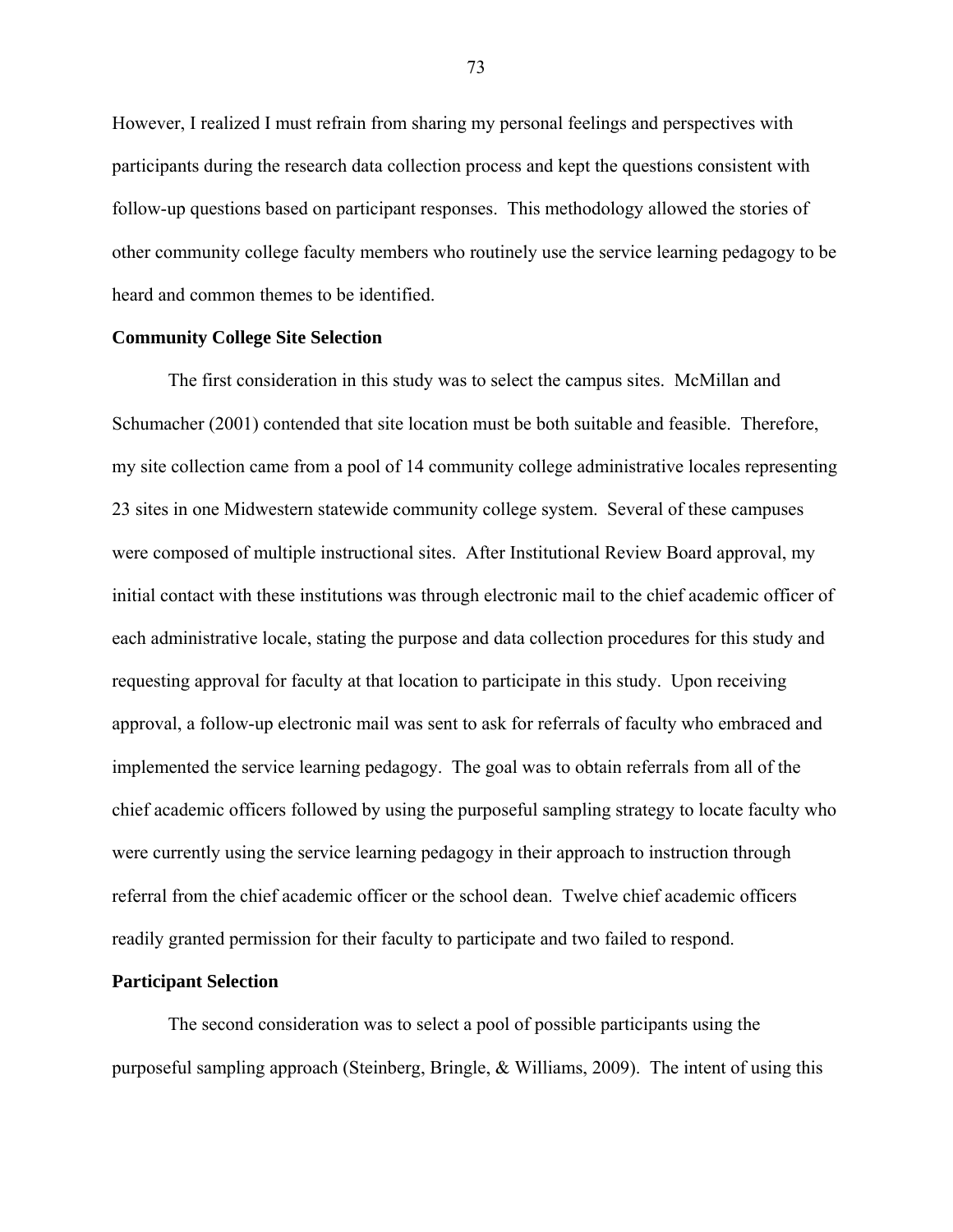approach was to locate faculty members who routinely use this instructional approach and who were recommended by their academic administration. This technique was used with the selection of eight community college faculty members who were interviewed for this qualitative phenomenological case study. This purposeful approach focused on gathering data from a small sample of cases that were "information rich" (Merriam, 2009, p. 25) where I could conduct an in-depth study designed to gain a deeper understanding of community college faculty who routinely use the pedagogy that includes service learning.

The initial pool of 24 potential participants was derived from recommendations made by the chief academic officers, academic deans, or program chairs at the selected community college sites where permission was acquired. Using a purposeful sampling approach with referrals from the academic leadership at each campus was an attempt to obtain a broad pool of potential participants. I desired a variety of faculty members of all ages representing both genders, length of community college service, faculty ranks, disciplines and ethnic diversity. This approach provided the opportunity to obtain a broad, collective story of service learning pedagogy implementation in the community college setting throughout the entire state.

After reviewing these faculty referrals to determine if they represented the desired characteristics, a grid was created to plot demographic information and discipline area. The grid was then analyzed to identify the broadest representation possible from the 24 names that were submitted, limiting the sample to one faculty member per campus at a total of eight campuses. Initial contact was made with each identified faculty member by electronic mail that clearly outlined the research project and requested his or her participation. This electronic mail was followed with a personal phone call in an attempt to establish rapport, clarify goals, answer questions and to personally ask for support of the research study.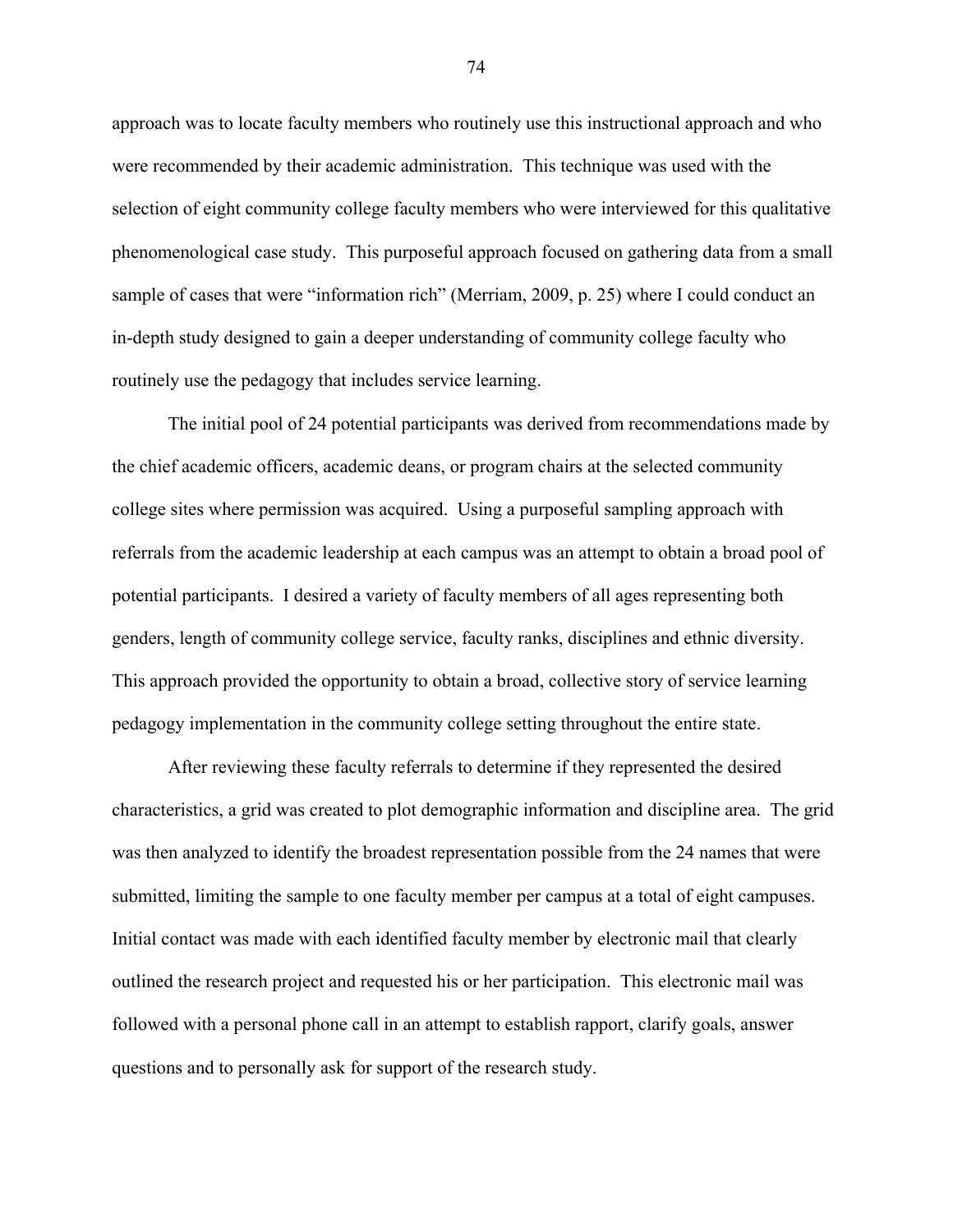### **Data Collection**

The third consideration was the creation of an interview protocol to use with the selected faculty members. Kvale and Brinkman (2009) described several aspects seen in qualitative interviews. They contended that these interviews must focus on the everyday lived world of the interviewees through their unique perspectives. The interviewer must strive to make this a positive experience for the interviewees and be cognizant of the ambiguities that may arise from the information she is collecting. It is of utmost importance for the interviewer to provide an open, professional, yet personal interview situation and not have predetermined categories and interpretations. Kvale and Brinkman end with the statement that touches the essence of the qualitative interview. They stated, "A well carried out research interview can be a rare and enriching experience for the interviewee, who may obtain new insights into his or her life situation" (p. 28).

After written consent was obtained from each participant, data collection began through the review of faculty job description artifacts to determine service expectations. This was followed by in-depth, semi-structured, face-to-face interviews of all eight faculty members, representing a minimum of eight community college campus sites. These interviews were approximately one and one-half hours in length and took place at the time and location chosen by the participant. This method of data collection provided me the opportunity to observe the body language and other non-verbal communication of the participant that served to enrich the data analysis. Questions were open-ended and participants were allowed to answer in a quiet, nonhurried atmosphere of their choosing. Participants were given pseudonyms of their choice to ensure confidentiality. The procedures for confidentiality set forth by the Institutional Review Board were followed. Each interview was audio taped and the recordings were transcribed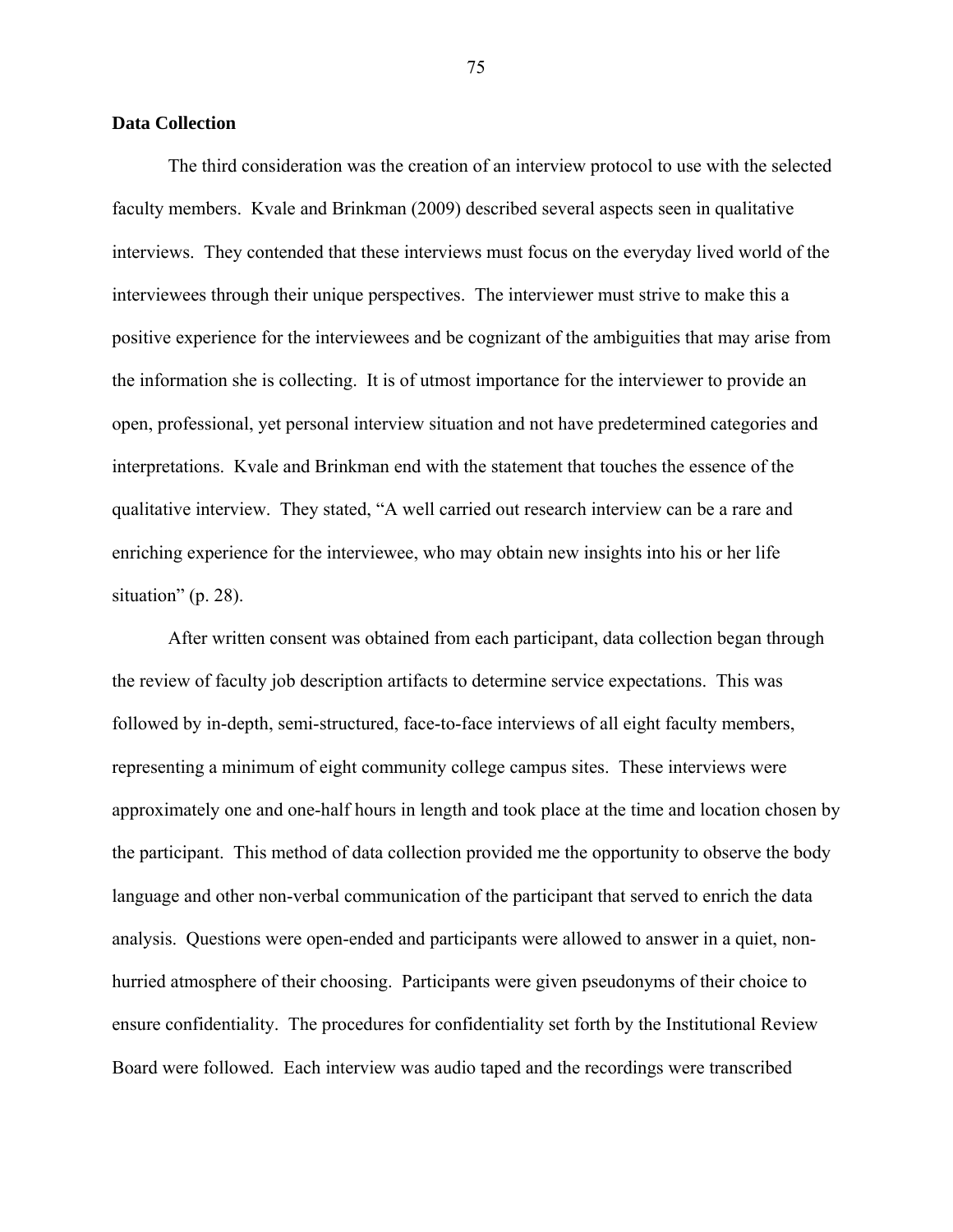verbatim using the self-selected pseudonyms for each participant. A statement of confidentiality was signed by the transcriber to ensure participant anonymity (see Appendix A).

The semi-structured interview sessions (Lincoln & Guba, 1985) were supplemented with the examination of artifacts collected before, during, and after the interviews. After each interview, field notes were completed that were descriptive in nature and included information not directly stated in the interview. Examples include a rich description of the interview environment, demeanor of the participant, relation of service learning to the mission statement, current strategic plan of the college, descriptions of supplemental materials presented by the participant, and casual statements collected informally from colleagues. Copies of the syllabus and any supporting artifacts that included both the course objectives and service learning activity goals with grading rubrics were collected when available.

## **Interview Questions**

According to Kvale and Brinkman (2009), interview questions should be short, simple, and open-ended. The interview session should begin with a concrete question and then gradually move to more abstract areas. With this in mind, the following list of questions that cover three major categories−demographic information, personal teaching philosophy, and institutional support−was developed:

- 1. How long have you been teaching at the community college level?
- 2. What professional path did you follow before you began your community college career?
- 3. Describe yourself as a teacher.
- 4. What is your pedagogical style?
- 5. What is your definition of service learning?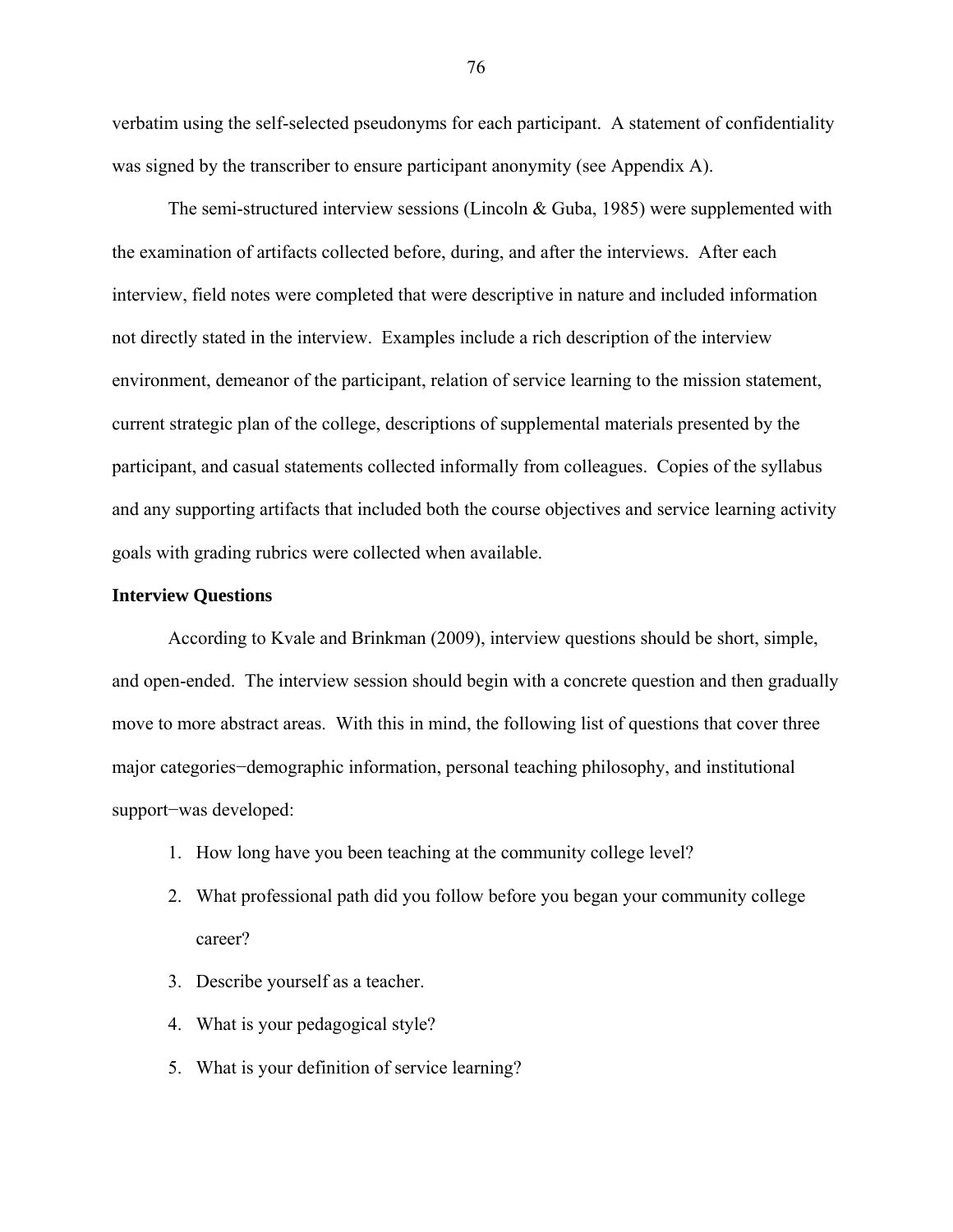- 6. What led you to implement this pedagogy in the courses you teach?
- 7. What do you feel are the most rewarding aspects of using service learning in coursework?
- 8. What are the biggest challenges of your pedagogy?
- 9. Do you or have you used other pedagogies? If so, how do they compare?
- 10. How do you assess learning from your courses?
- 11. How does the institution support (or not) your pedagogy?
- 12. What type of professional development activities has the college provided you?
- 13. What professional development activities have you personally participated in?
- 14. Are there any other aspects of your experiences with service learning not previously addressed that you would like to share? (see Appendix B)

Follow-up questions were asked as needed to clarify answers or to deepen the level of information received. This approach fits with the model established by Kvale and Brinkman (2009), which involves active listening by the researcher. They stated,

The expert interviewer is likewise immersed in the concrete situation and is sensitive and attentive to the situational cues that will allow him or her to go on with the interview in a fruitful way that will help answer each interview question, instead of focusing all attention on the interview guide, on methodological rules of interviewing, or on what question to pose next. (p. 139)

## **Data Analysis**

The results are presented in a manner that includes a rich description with enough detail to provide evidence of how the themes were identified to meet the standards of empirical verifiability. This was accomplished through the initial triangulation of the data collected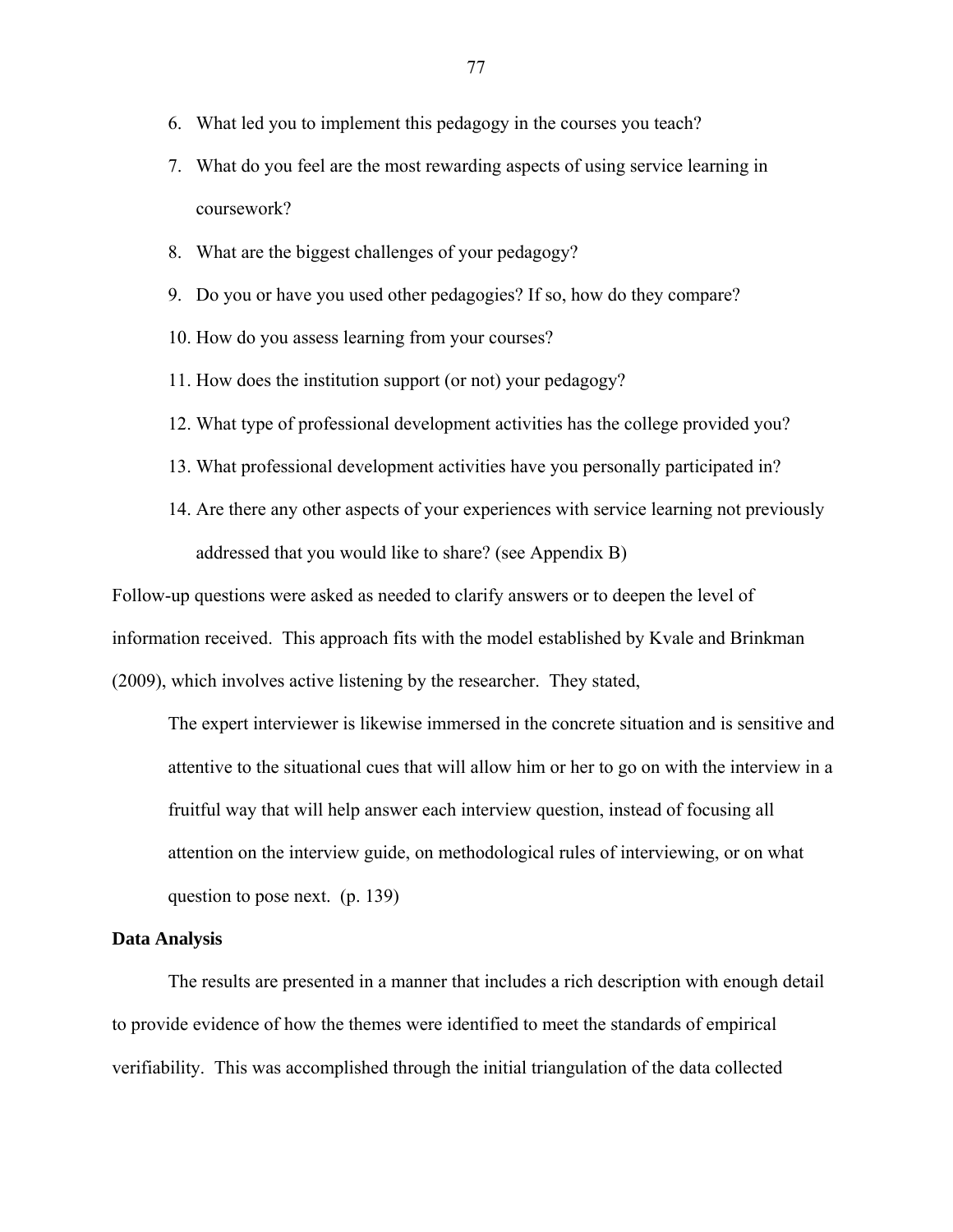through interviews and use of field notes, observations of service learning activities, examination of course artifacts, review of the college mission statement and current strategic plan, and faculty job descriptions. This was an attempt to establish trustworthiness and credibility of the data collected. This approach sought to determine commonalities using multiple indicators from multiple sources. This conversion of the data collected from a variety of sources and locations was evaluated using an empathically neutral approach that sought to understand without judgment where the researcher acted merely as a tool of discovery (Patton, 2002).

The interview audiotapes were transcribed verbatim, returned to the interviewee to member check for accuracy, corrected as per participant suggestions, and printed to provide the opportunity for me to make general notes in the margins, identifying specific topics of discussion and providing a method for preliminary coding. Initial coding was completed using colored note cards with pertinent data from the interviews glued to these note cards. Each participant was assigned a separate color note card to help with identification. The note cards were then divided into three broad categories consisting of demographic information, teaching philosophy and service learning methodology, and institutional support for the service learning pedagogy. Each of these broad categories was divided into subcategories in an attempt to cluster common topics, assist with the initial analysis, and attempt to find common themes. This was congruent with the central steps identified by Creswell (2007) for coding the data. This coding provided the initial step in the reduction of data using segments that were divided into broad categories and assigned titles. These categories were the core elements of the qualitative research and became the themes that determined the essence of this study.

The college mission statement, current strategic plan, and faculty job descriptions were analyzed to determine the level of service (if any) required of each faculty member at each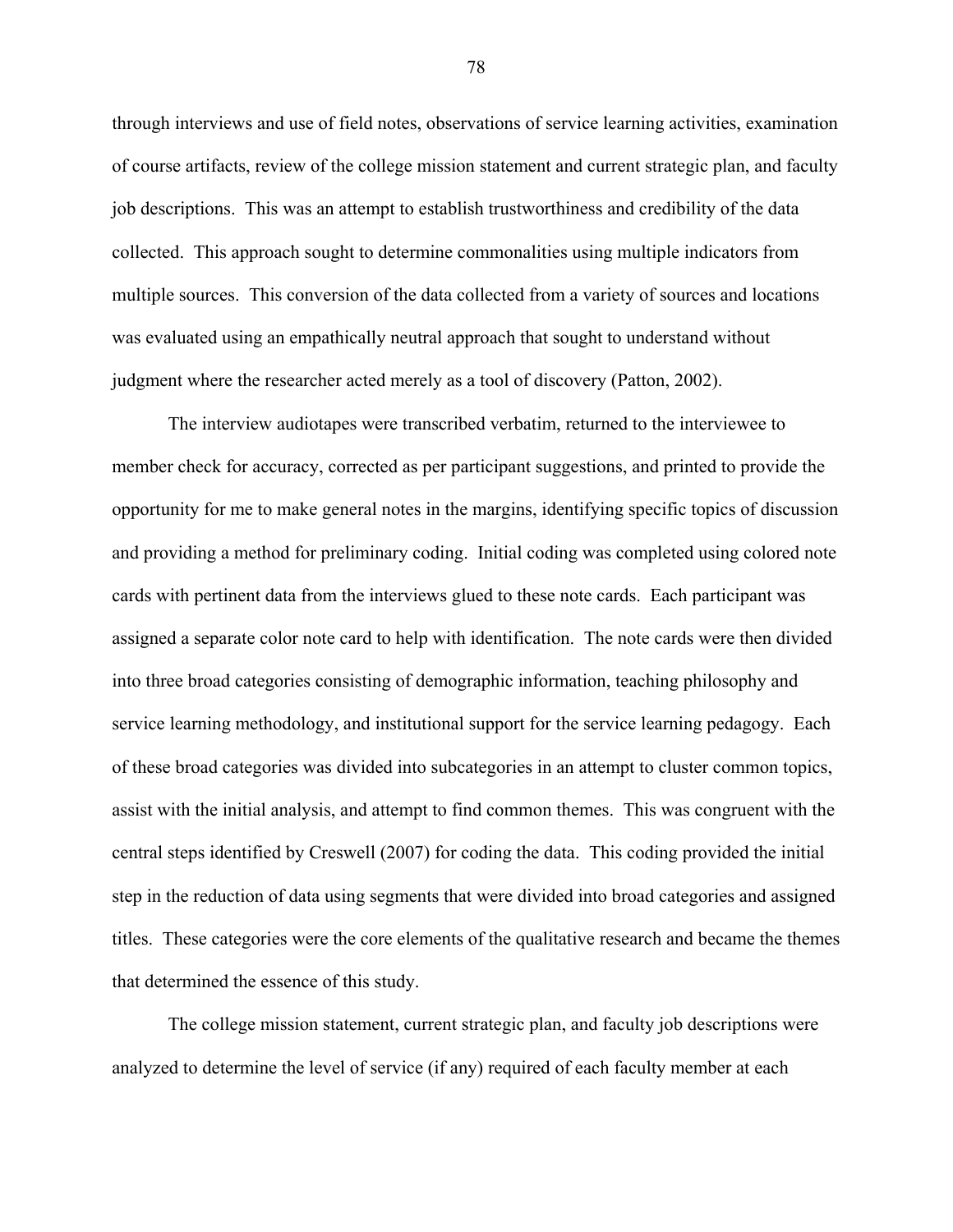campus location. This assisted in determining if the use of the service learning pedagogy was internally or externally motivated and provided supportive evidence of data collected in the interview sessions.

Further triangulation of data occurred when course outlines, syllabi, and assignment rubrics of the service learning activities were compared to determine if all four stages of Kolb's (1984) experiential learning theory were addressed. These data provided insight into the approach each faculty member had in using the service learning pedagogy. The data collected from these artifacts were analyzed along with the interview data to aid in the identification of common themes and sub-themes.

The initial results were identified and possible themes were verified and modified as necessary through the use of member checking by soliciting feedback from the study participants. This was necessary to rule out possible misinterpretation of the data. After this was completed, research peers familiar with the qualitative research methodology reviewed the results and provided constructive criticism for me to consider.

These methods of analysis allowed the data to be viewed from a variety of perspectives in an attempt to clarify and validate the results. Merriam (2009) described the use of triangulation as a method to increase the internal validity of the study through the use of multiple methods of data collection. This is essential because it allows for the researcher to view the research question from several different perspectives in an attempt to identify common themes. This method of data analysis also increases the validity and repeatability of the study.

### **Plan for Study Results**

The results of this study provide deeper understanding of the motivations, catalysts, and obstacles community college faculty members experience as they implement service learning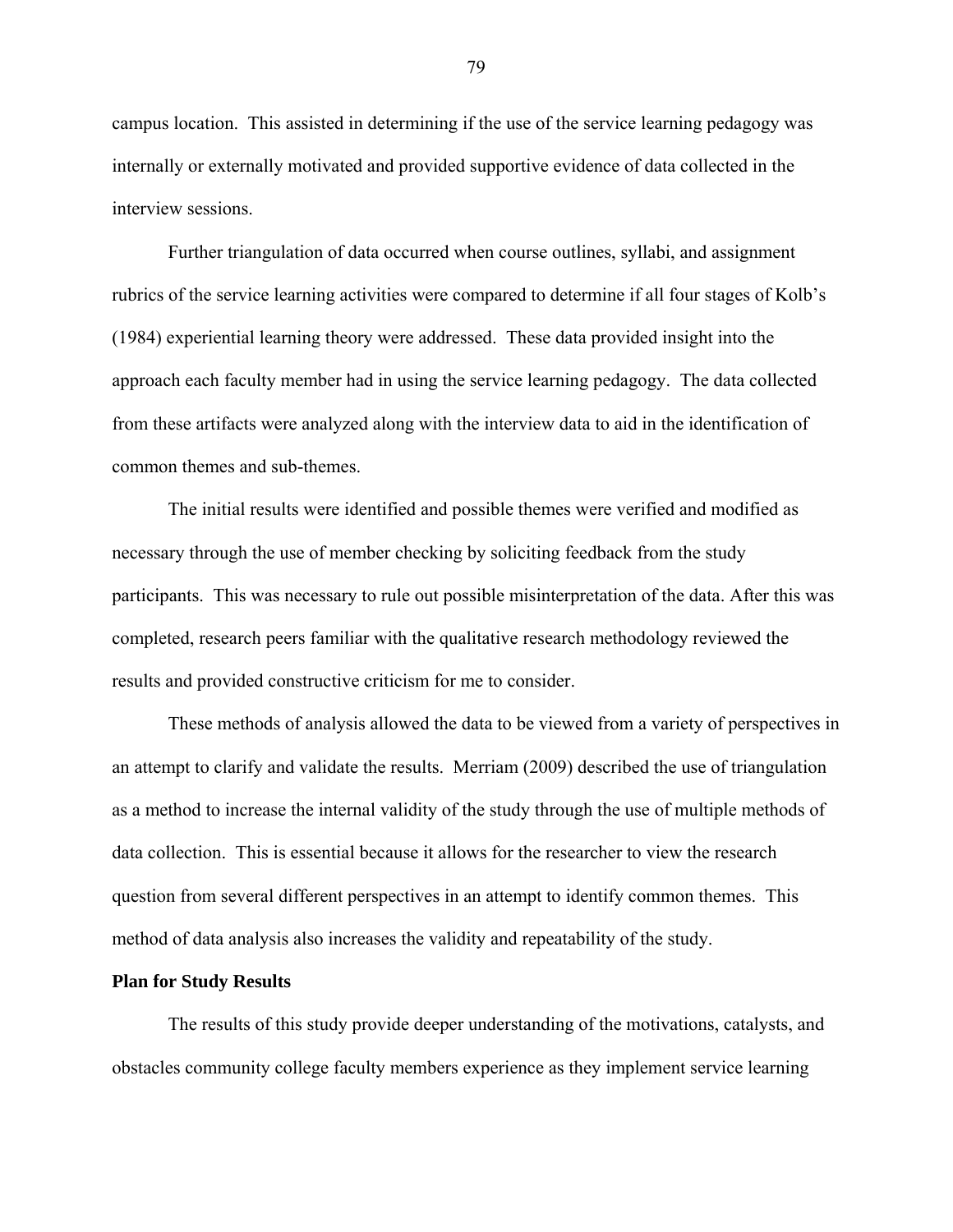pedagogy into their coursework. The results provide information other community college faculty members could consider as they evaluate the use of this approach to learning into their classrooms. Administrators could use this information to assess their current level of support in the forms of professional development, faculty loading issues, and financial resources for the faculty using this approach in an attempt to remove some of the barriers faculty members routinely encounter. The potential for publication or replication in other community colleges also exists.

#### **Consideration for Participants**

As with all research that uses human subjects, ethical issues can arise. Beauchamp and Childress (2001) identified four ethical considerations for such research. The first of these is the need for each participant to have advance knowledge of the purpose of the study along with potential risks and benefits. This was provided to each participant prior to the interview in an electronic mail that verified permission from the chief academic officer and solicited his or her support for the study. When the prospective participant responded favorably to the initial request, a follow-up electronic mail was sent with a thank you with an informed consent document attached for his or her review. Before each interview began, the purpose of the study was discussed and the informed consent with permission to audiotape was signed. This was true for the initial and follow up interviews.

The second key principle of ethics in human subject research was the confidentiality of the identity of the participants and their ability to withdraw from the study at any time (See Appendix A). This was accomplished through the use of a self-selected pseudonym and a confidentiality statement obtained from the transcriber. The right of the participant to withdraw from the study at any time was clearly explained in the informed consent document. The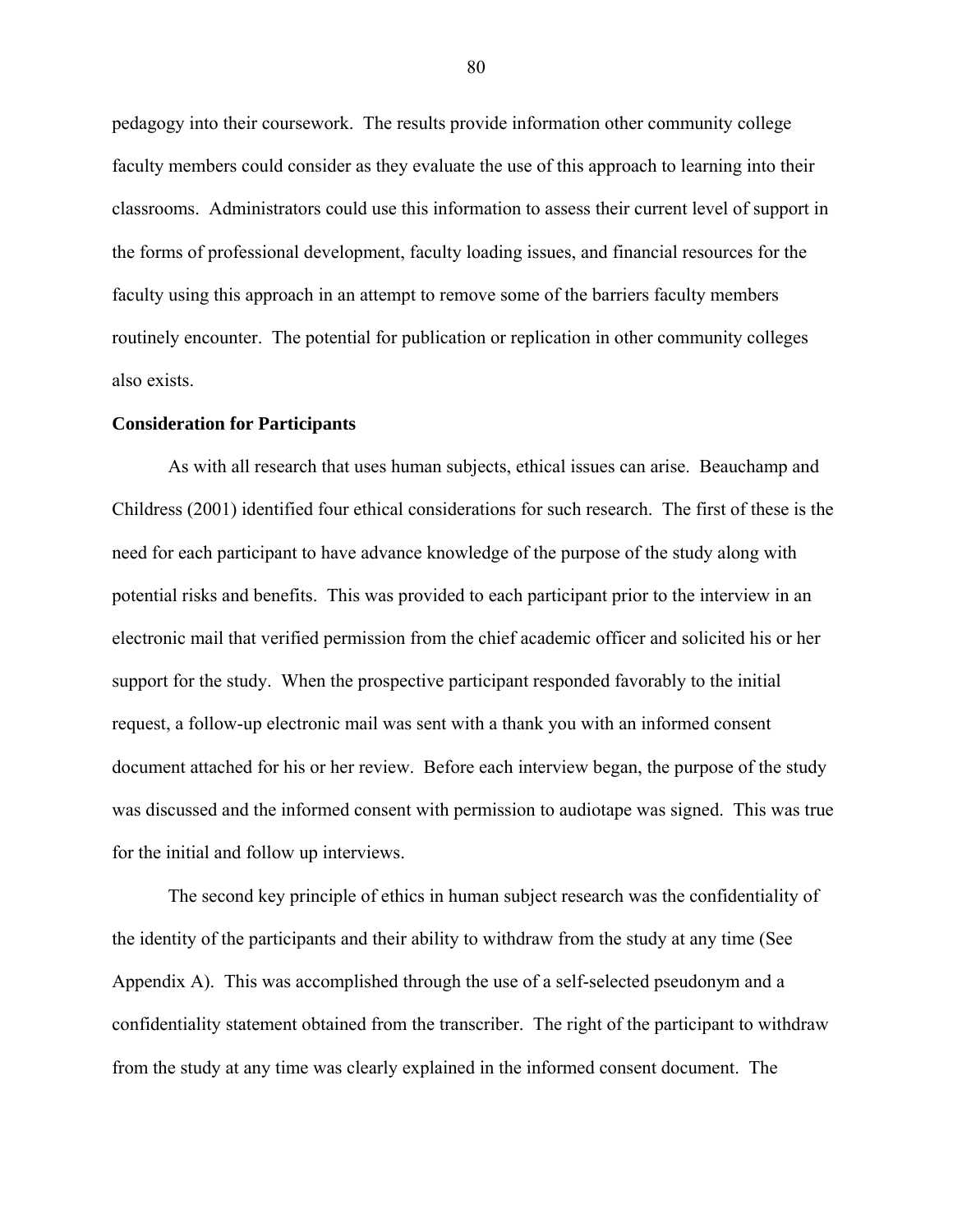research documents were coded with the selected pseudonym for each participant. For security purposes, research documents were stored in a locked file cabinet inside a locked office.

The third consideration was with the fairness of the participant selection coupled with the balance of benefit of the study against the risks or costs. The Institutional Review Board evaluated these factors and found these issues to be nonthreatening before granting permission for this study to occur. The use of volunteer participants who were not directly linked to the researcher eliminated bias from this study. Each of these key principles was evaluated during each step of the data collection process.

The final ethical consideration was the requirement of approval of Institutional Review Board of the sponsoring university and the community college administration. This approval for research involving human subjects from the research institution and the community college administration was mandatory before the participant selection could proceed. This approval process was completed before any contact was made with other community college administrators in an attempt to identify participants. Consideration of faculty schedules and responsibilities was given to the participants in an attempt not to be disruptive to their professional responsibilities. This was accomplished in this study by allowing each participant to select the time and location of the interview.

#### **Summary**

 The qualitative phenomenological case study approach seemed most appropriate for this research study because it attempted to discover the actual lived experiences of community college faculty and their use of the service learning pedagogy. Data collection was completed primarily through in-depth interviews with eight different faculty members representing different campus sites in a statewide community college system. Other data were collected through field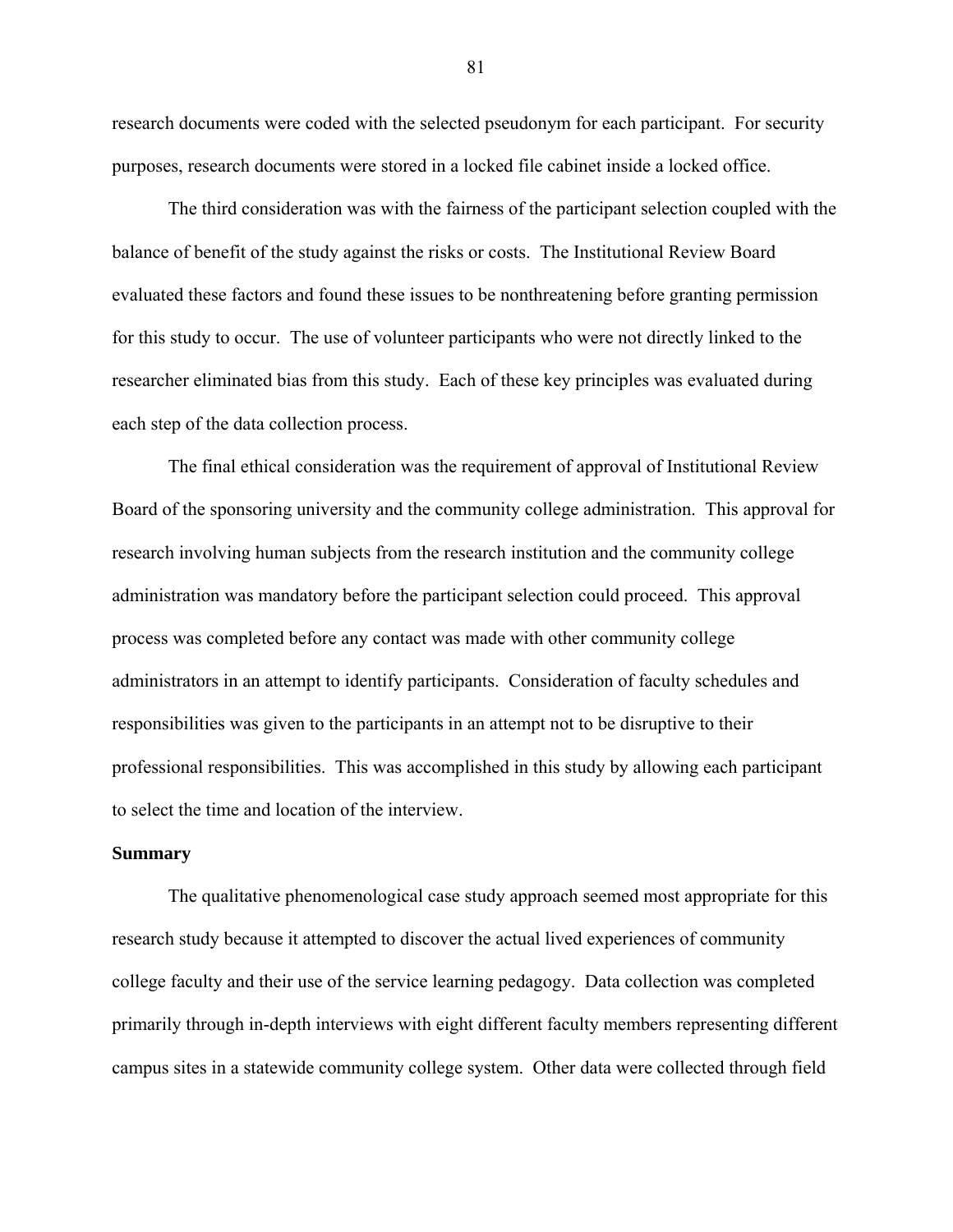notes, course documents, faculty job descriptions, follow up phone interviews, and face-to-face interviews as needed for clarification to determine common themes. Precautionary measures were in place to protect the confidentiality of each participant and member checking was used to verify themes and conclusions. It is hoped that the results of this study will assist other community college faculty interested in service learning pedagogy to successfully implement it into their classrooms.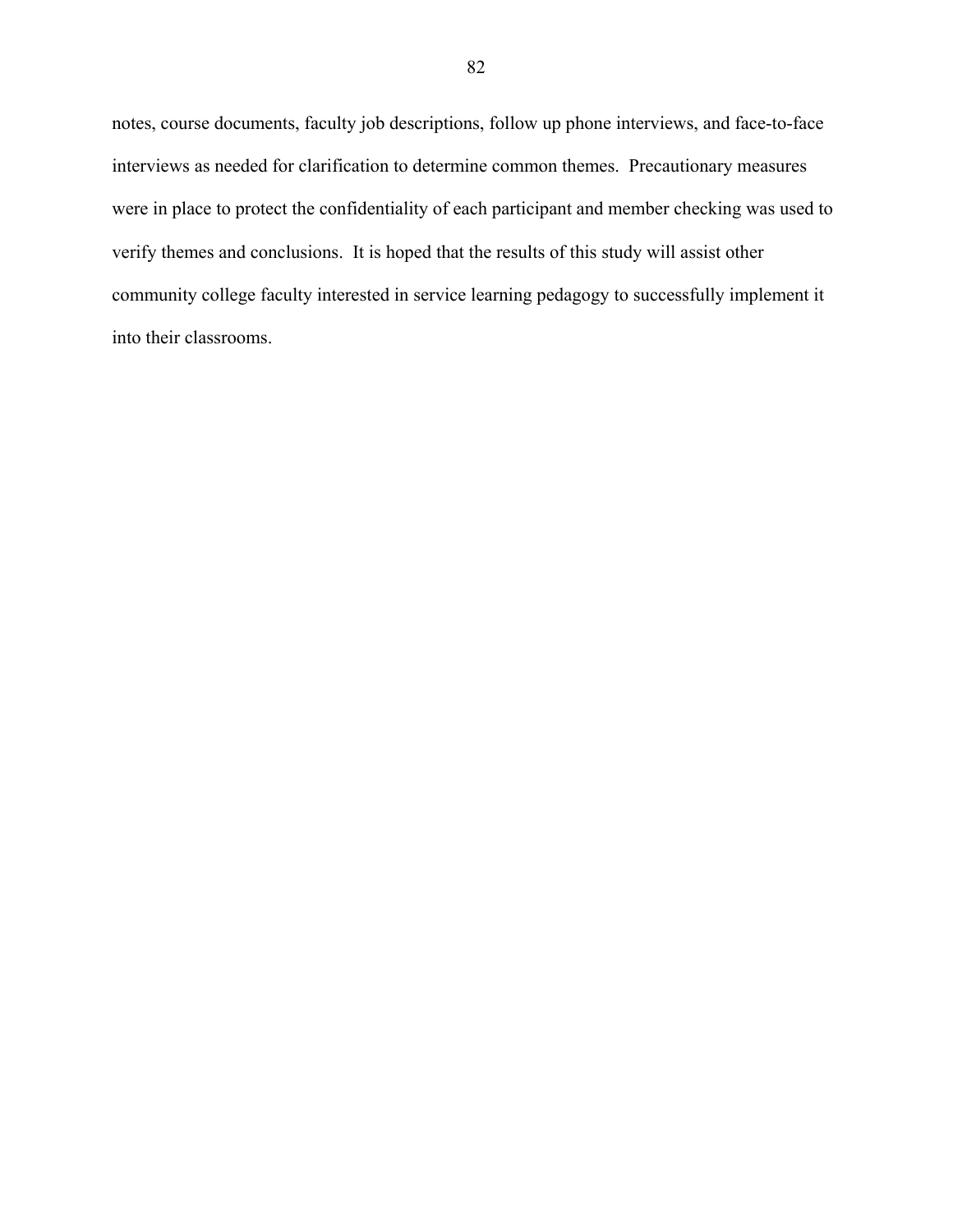## CHAPTER 4

### **Results**

The purpose of this study was to investigate the motivations that cause some faculty in community colleges to embrace and actively pursue service learning pedagogy in their classrooms. It also examined the catalysts that encourage faculty to incorporate service learning into coursework. Chapter 4 identifies the participant selection techniques and resulting demographic and professional characteristics of those participating in this study. Each participant brought unique backgrounds, experiences, and approaches to the service learning pedagogy as represented in Tables 1 and 2. The story of each participant is told in the order the participants were interviewed for organizational purposes and to allow the themes to unfold for the reader just as they did for me. This provides rich textural content in their own voices and provides the data from which common themes were identified.

## **Participants**

The eight faculty members, three men and five women, selected to participate in this study came from different regional campus locations in a Midwestern statewide community college system and represented eight different disciplines. These participants represented a breadth of ages from the early 30s to the mid 60s with an average age of approximately 52 years old. Their experiences were broad and seven participants were full-time faculty. One participant was a Black woman who was a full-time staff employee and worked in an adjunct faculty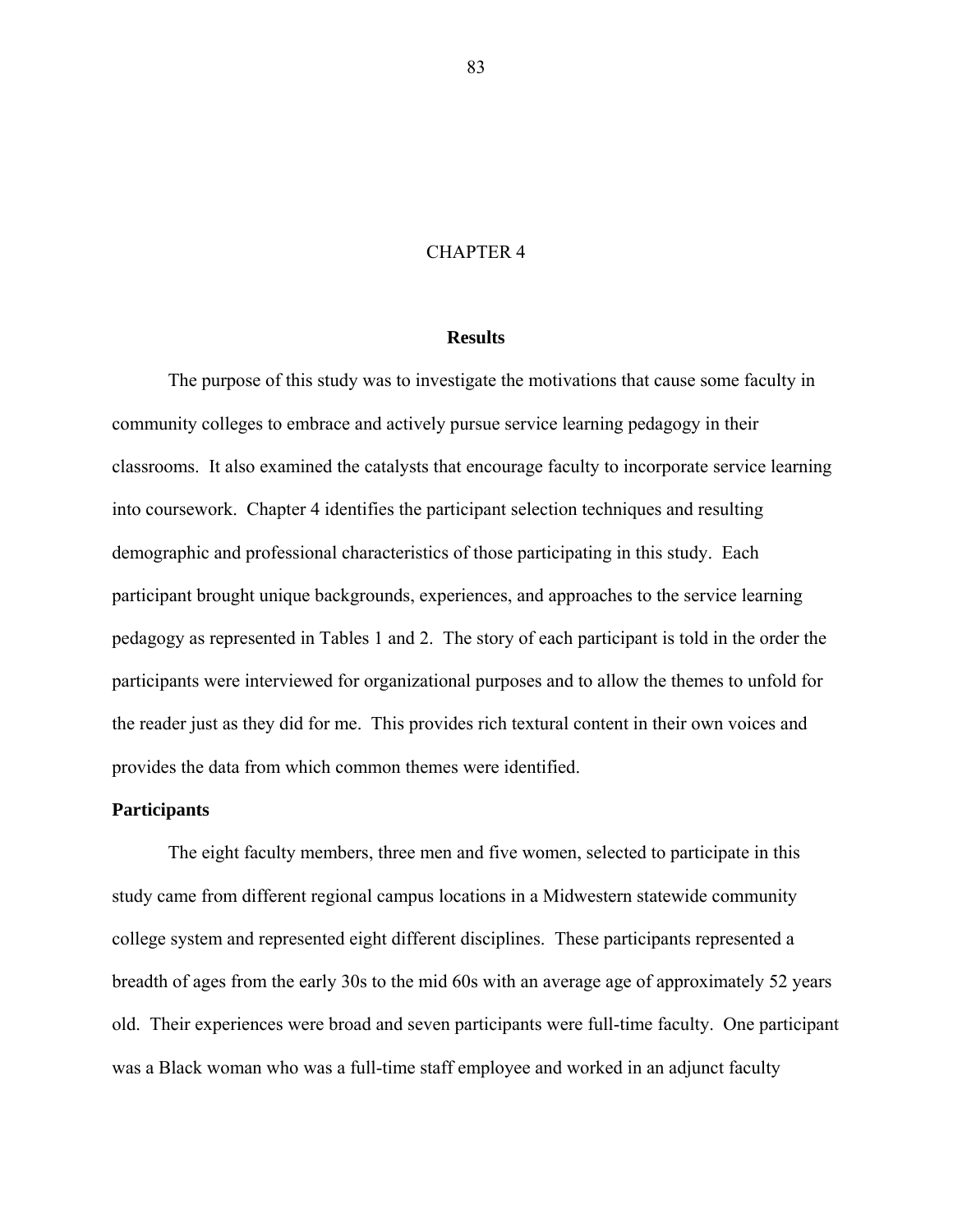capacity each semester. The initial data were collected from semi-structured interviews set at the time and location requested by the participant. Four of the interviews were conducted in the faculty member's office, two were conducted in hotel lobbies, one was conducted in a public café, and one was a phone interview due to inclement weather with a follow-up face-to-face interview several weeks later when the weather stabilized.

A multi-stepped process was employed to initially identify participants. The first step in this process was to gain permission from the chief academic officer over each regional campus in this statewide community college system composed of 14 regions and 24 campus locations. This was accomplished through an electronic mail inquiry that outlined the purpose and procedures of this research study along with a copy of the Institutional Research Board approval letter from college central administration. Fourteen chief academic officers were contacted with 12 granting support for their faculty to participate in this research project. Many of these 12 forwarded my initial electronic mail to their academic deans to solicit names of potential participants.

A total of 24 names were obtained through referrals from the chief academic officers or one of their academic deans or program chairs. Four faculty members replied to volunteer for this study upon learning of it from their chief academic officer. One was only willing to complete a survey. The remaining three volunteers were men. Since they represented different disciplines and campus sites, follow-up contact was made by telephone to thank them for volunteering and clarified the purpose and methodology of the study. Each met the research requirements and was included in the pool of potential participants. The remaining five participants were selected from the initial 24 referrals by discipline and campus location to ensure a broad sampling of locations, gender, ethnicity, age, years of service, and disciplines (see Table 1).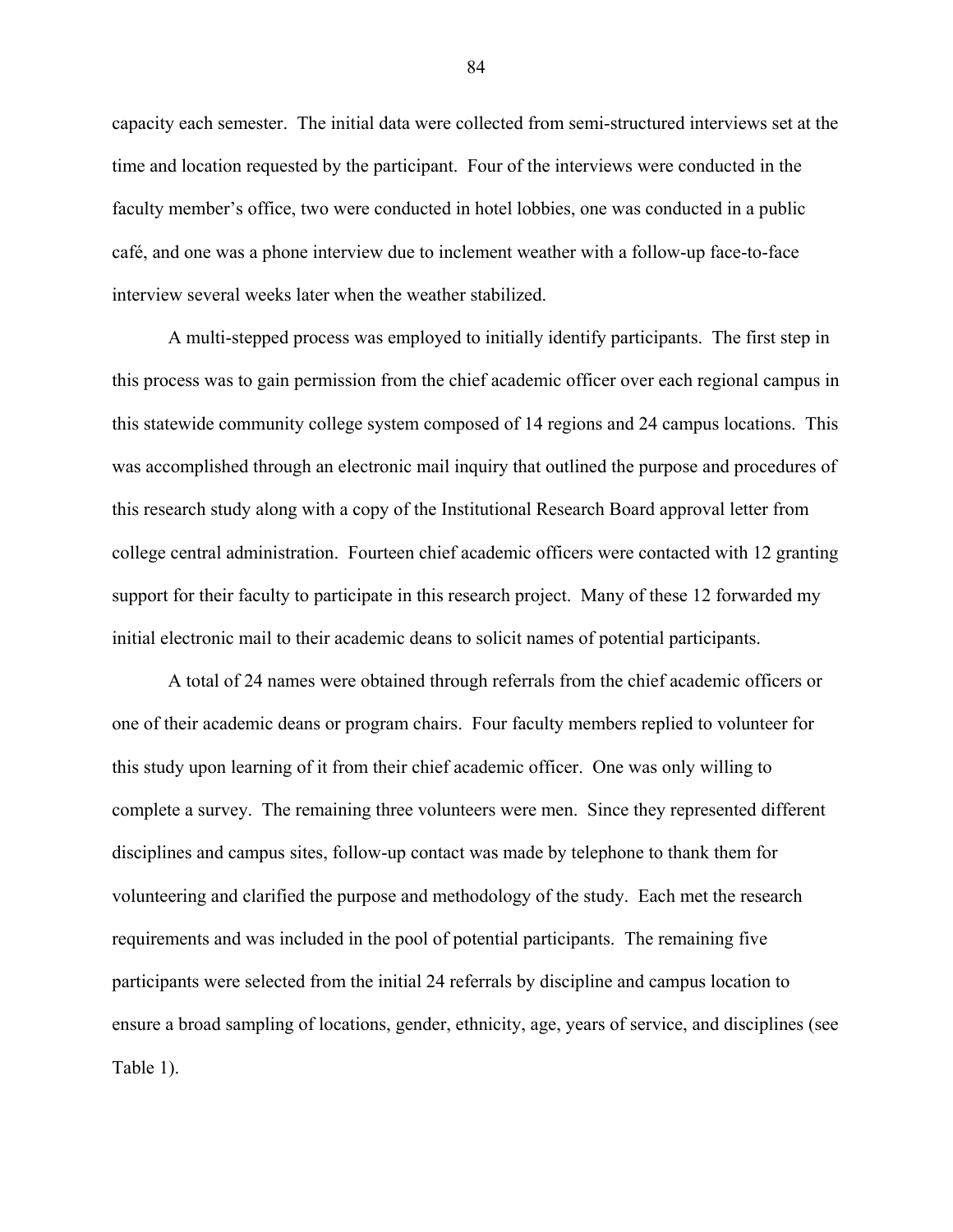### Table 1

| Pseudonym | <b>Sex</b> | Age | Race         | Institution         |
|-----------|------------|-----|--------------|---------------------|
| Doctor C  | Male       | 52  | White        | Millersburg         |
| Dorothy   | Female     | 50s | White        | <b>River City</b>   |
| Julius    | Male       | 65  | White        | Lakeside            |
| Sam       | Male       | 57  | White        | Porter              |
| Elizabeth | Female     | 54  | <b>Black</b> | Midtown             |
| Bacon     | Female     | 50s | White        | Hope                |
| Karin     | Female     | 52  | White        | Western Valley      |
| Penelope  | Female     | 30s | White        | <b>Hill Country</b> |

# *Participant Demographics*

It was difficult to gain the ethnic diversity sought, but there was a wide representation of ages, years of employment in the community college, areas of discipline, faculty rank, and sex; obtaining referrals for faculty of color who utilized the service learning pedagogy was difficult because the vast majority of faculty members in this system are White. One Black woman who worked full-time in a staff position at the college and also taught in an adjunct capacity each semester was interviewed. She had been the project director for a three-year Campus Compact grant designed to increase faculty awareness of service learning pedagogy. Her position as grant administrator gave her a unique perspective into the use of a service learning pedagogy and her work as an adjunct represented a different perspective than full-time faculty members I interviewed. Table 1 provides a visual representation of the participant demographics.

Table 2 provides information on faculty rank, area of study, and years of employment in the community college setting to provide an overview of the diversity of participants represented in this study. It is important for any researcher to seek the broadest representation possible in study participants. These tables represent how this goal was accomplished in this study.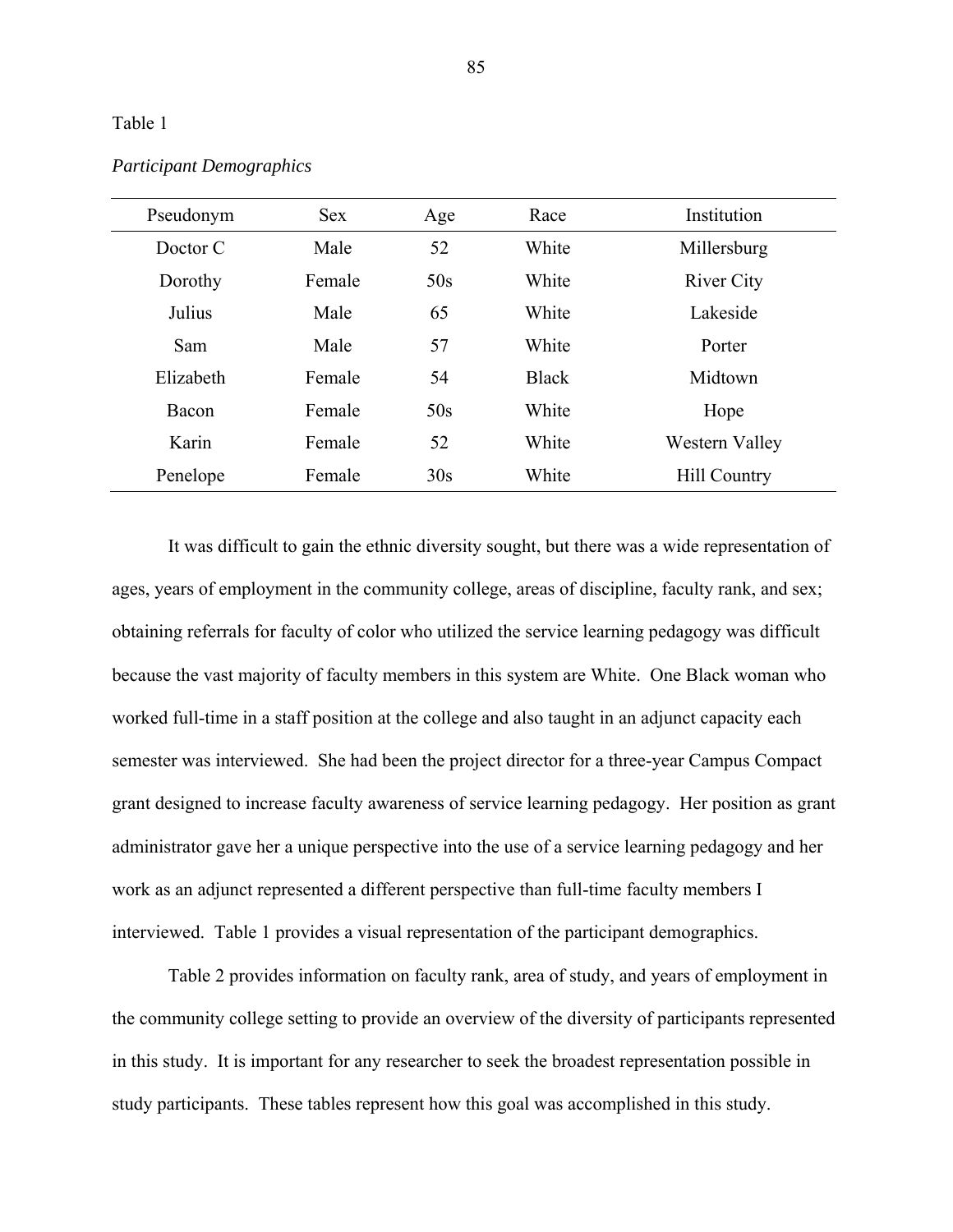# Table 2

| Pseudonym | Years of<br>Service | Educational<br>Level | Academic Rank              | Discipline                        |
|-----------|---------------------|----------------------|----------------------------|-----------------------------------|
| Doctor C  | 30                  | Doctorate            | Professor                  | Accounting and<br><b>Business</b> |
| Dorothy   | 6                   | Master's             | <b>Assistant Professor</b> | <b>Nursing</b>                    |
| Julius    | 34                  | Master's             | Professor                  | Marketing                         |
| Sam       | 1                   | Master's             | Instructor                 | Chemistry                         |
| Elizabeth | 5                   | Bachelor's           | <b>Adjunct Instructor</b>  | <b>Event Planning</b>             |
| Bacon     | 13                  | Doctorate            | Associate Professor        | Education                         |
| Karin     | 14                  | Master's             | <b>Associate Professor</b> | <b>Human Services</b>             |
| Penelope  | $\overline{4}$      | Doctorate            | <b>Assistant Professor</b> | English                           |

*Years of Service, Educational Level, Rank, and Discipline* 

## **Biographical Information**

The biographical information of each participant is presented in the order of the interviews. These interviews spanned two semesters over a four-month period from November 2010 through February 2011 and occurred at different campuses in different settings. Each participant selected the time and place for her or his interview. Four initial interviews were held in participant offices, two in hotel lobbies, one in a café, and one was a telephone interview. The interviews were transcribed in a timely manner and sent to each participant for member checking. Each participant was very gracious in responding to interview requests and promptly returned the revised versions of the original transcripts. Three follow-up interviews were held to clarify and deepen the data with three of the participants.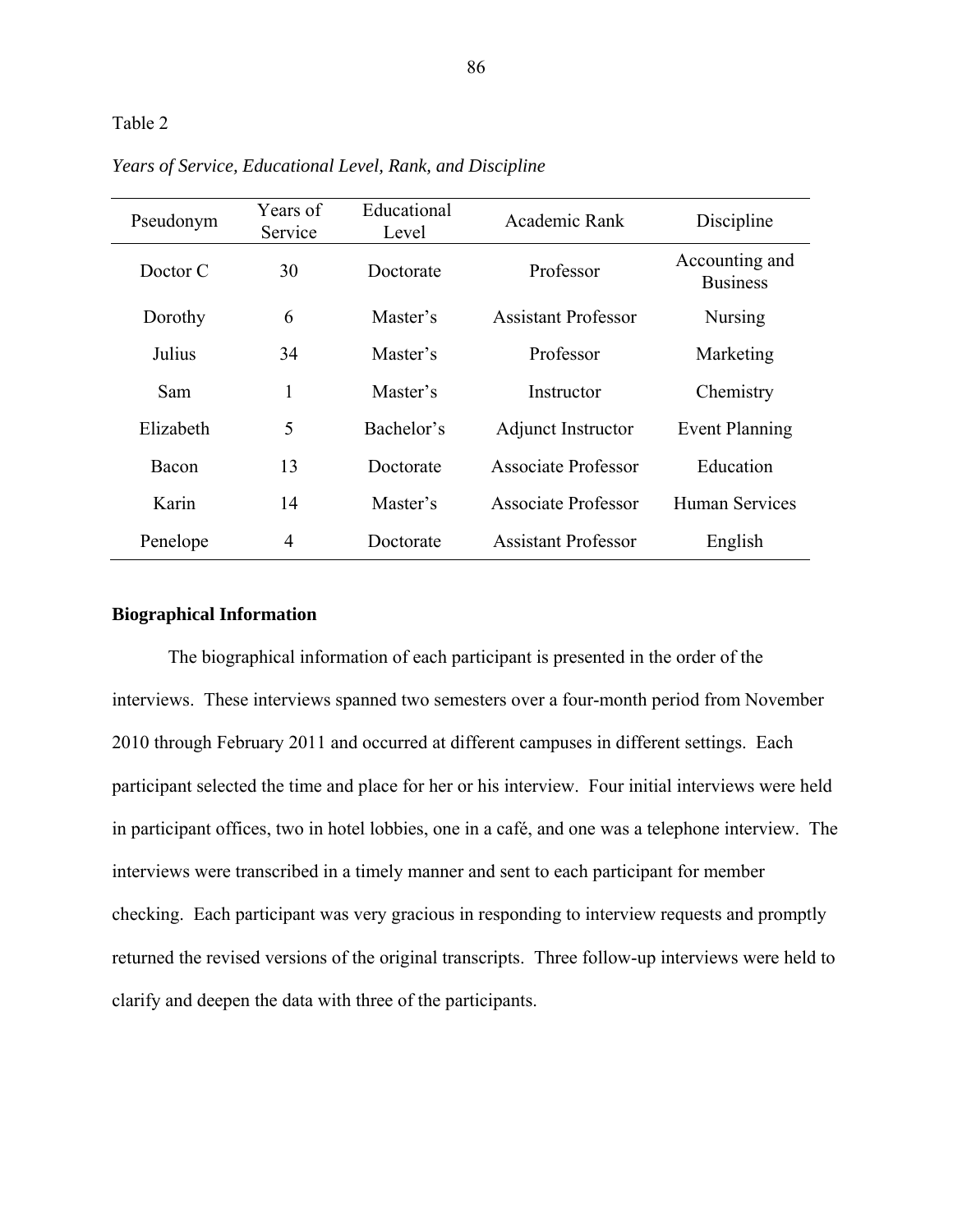### **Doctor C**

After a beautiful drive through the southern part of the state to the Millersburg campus, I arrived at Doctor C's office a few minutes early, giving me time to reflect on my surroundings and observe a few students coming and going in this very business-like setting. Doctor C met me with a warm smile and a handshake then invited me into his spacious office. This space was filled with family photos and various mementos that made it very warm and inviting. I will admit to being a little nervous with my first interview, but I established rapport with Doctor C instantaneously.

Doctor C, a 52 year old White man, teaches accounting and business classes in the South Central region of the state. He holds a master's degree in business administration and a doctorate degree in education. He has worked in various capacities in the academic areas including administration at the community college level for nearly 30 years with the last six years spent in the classroom. Doctor C was eager to participate in this study. His electronic mail came on Monday after I sent the request for permission and referrals to the chief academic officer the previous Thursday. His electronic mail stated,

I'll be happy to do whatever I can to help you with your research. I would ask that you send me the definition that you are using for service learning. Service learning seems to mean different things depending upon the groups involved, and that definition can be very broad or very restricted given the group. I just want to make sure we are on the same page.

The definition was sent and the interview was held. It was obvious with his deliberate answers he had spent a considerable amount of time pondering potential questions and formulating his answers.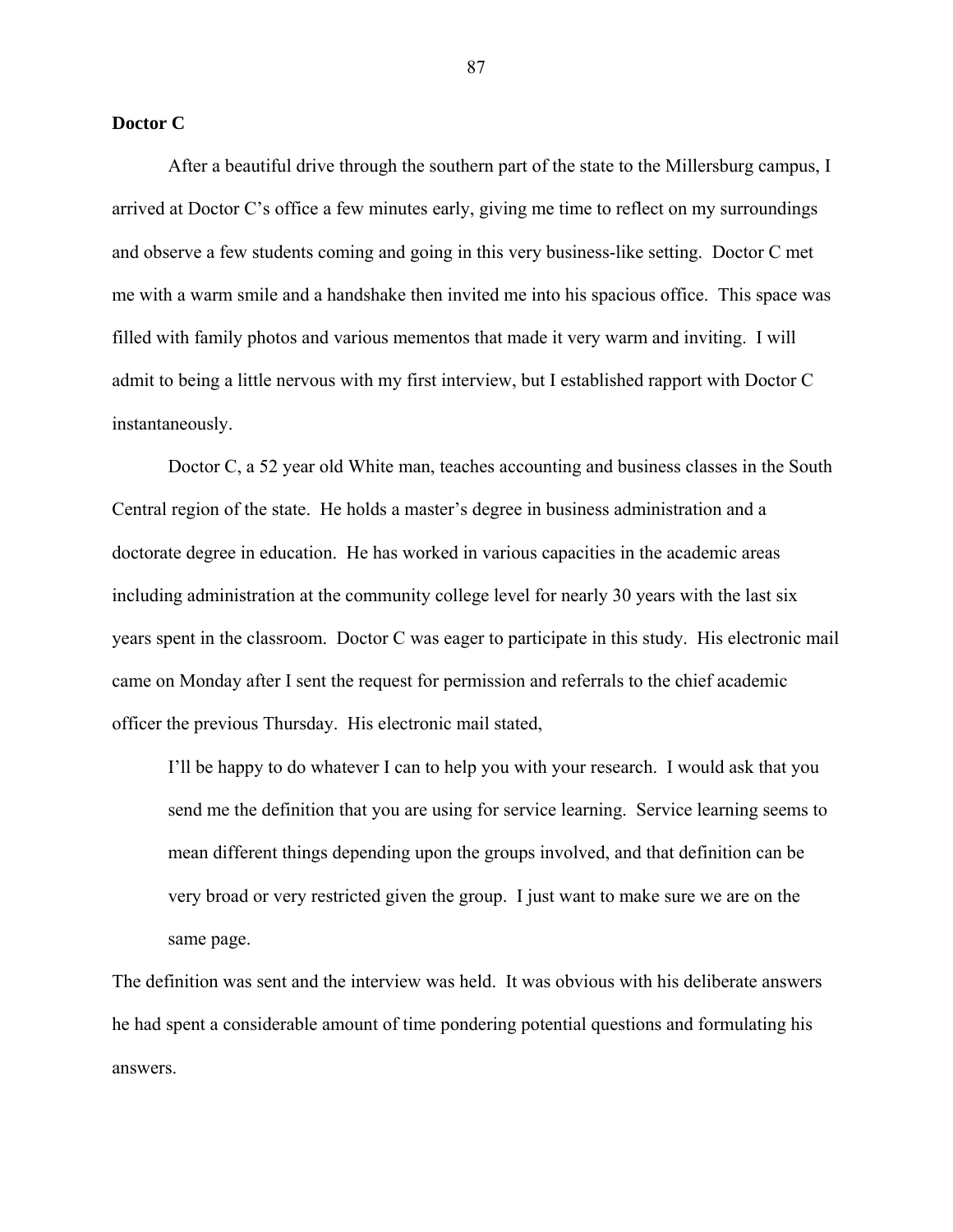Doctor C approached his teaching by relating back to his personal philosophy of education. He described his philosophy by stating,

When I look at a class, I first look at the course objectives and what I can do to meet these course objectives. I have to figure out how to make it active, and I have to make it relevant. I think service learning is one of those.

He focused on the importance of the students making connections between the classroom and real life situations. While reflecting on his doctoral coursework, Doctor C shared a part of his personal educational philosophy. He iterated,

After I got out of that [doctoral studies] and decided to go back into the classroom, I began to get involved with the campus engagement committee and began to think about service learning. It's an extension of what I believe we should be doing individually so it fits well with my personal philosophy. But it also fits well with what I feel education should be about. You should have some introspection and reflection so that you can kind of internalize it a bit. It should be active and relevant.

Although this was not the career Doctor C imagined for himself, he has worked in the community college for nearly 30 years. He related a comment from one of his early mentors who told him, "Once you get it [the community college] into your system, you'll never get rid of it." He connected this with the essence of what he looked for when he hired faculty by stating,

And you know, when I was an academic dean you wouldn't come in an interview if I knew you didn't have the credentials for the job. I'd ask you a few questions about what you knew about the aspects of the job, but the thing I was really looking for was did you have the heart to teach, because if you had the heart to teach, the rest would follow.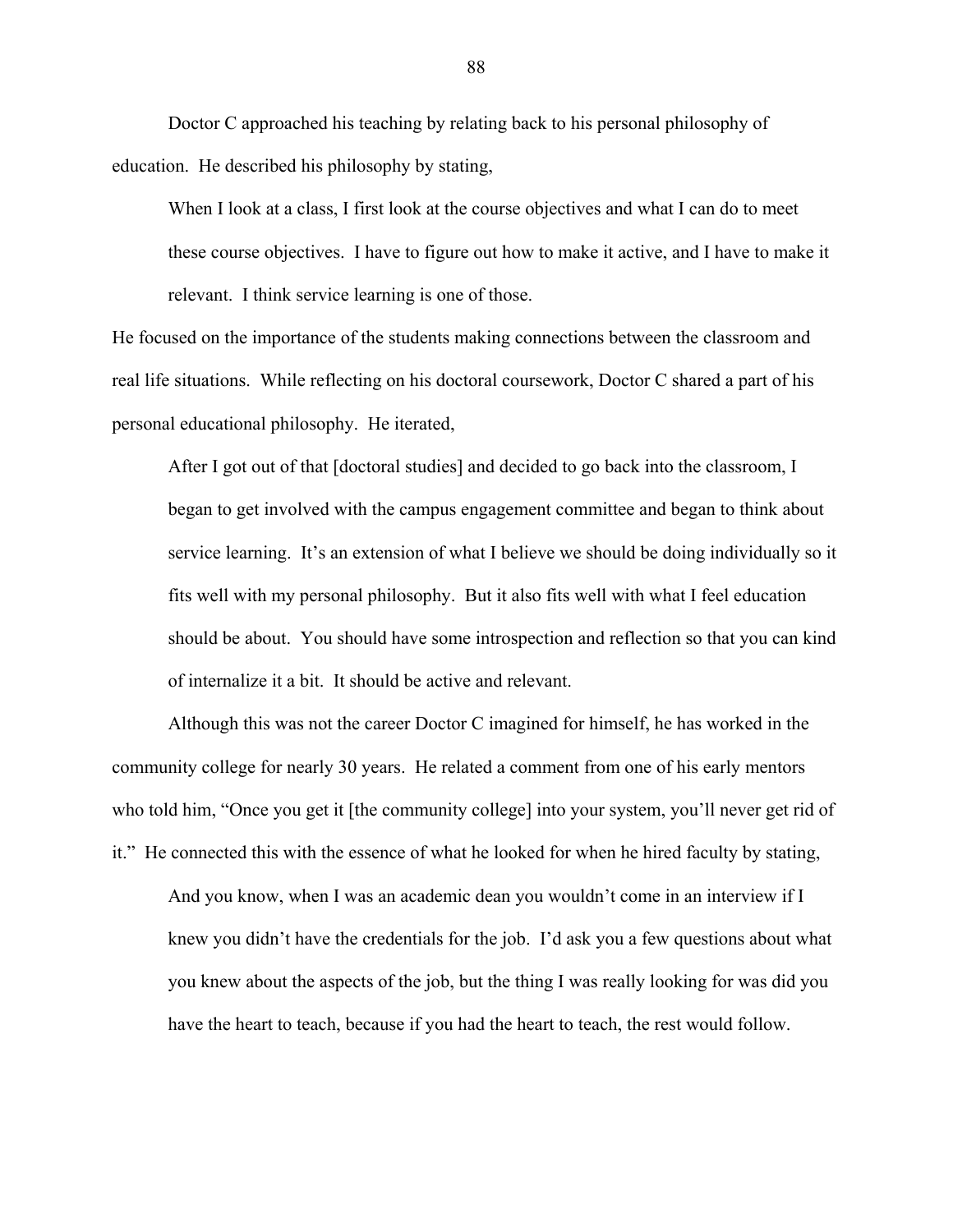He expressed a personal belief in the connection between a person's religious foundations on the concept of giving back to the community. Doctor C shared that during his doctoral studies he began to think about his own purpose in life. He stated this philosophy very eloquently during our interview by stating,

I think I kind of came to terms with this year and years ago when I went through a seminar that talked about your purpose in life. I mean really, what is your purpose? What do you live for? What are you looking to achieve? I think we can all talk about retirement, kids . . . but the bottom line is from a very foundational level. I think we are all here to help each other, and I think that what I do in the classroom translates into how I approach this philosophy. I think that if the students are going to walk away from the classroom, I want them to grasp how the learning has been relevant to them. I don't think they can do this if it's not relevant.

Doctor C described his use of the service learning pedagogy as evolutionary, implying that he had not begun his teaching career with this approach. He described his move toward this pedagogy during his doctoral studies when he reflected of his true purpose in life. The result of this personal reflection prompted him to consider how he could make the most impact on students. He called this instructional approach an

extension of what I believe we should be doing individually, so it fits well with my personal philosophy. But it also fits with well with what I think education should be about. It goes back to those terms where you should have some introspective reflection so that you can internalize it a little bit.

Doctor C also reflected on the need for this approach to be active and relevant to the students. He felt the more the students had input into the project, the more they learned from it, but Doctor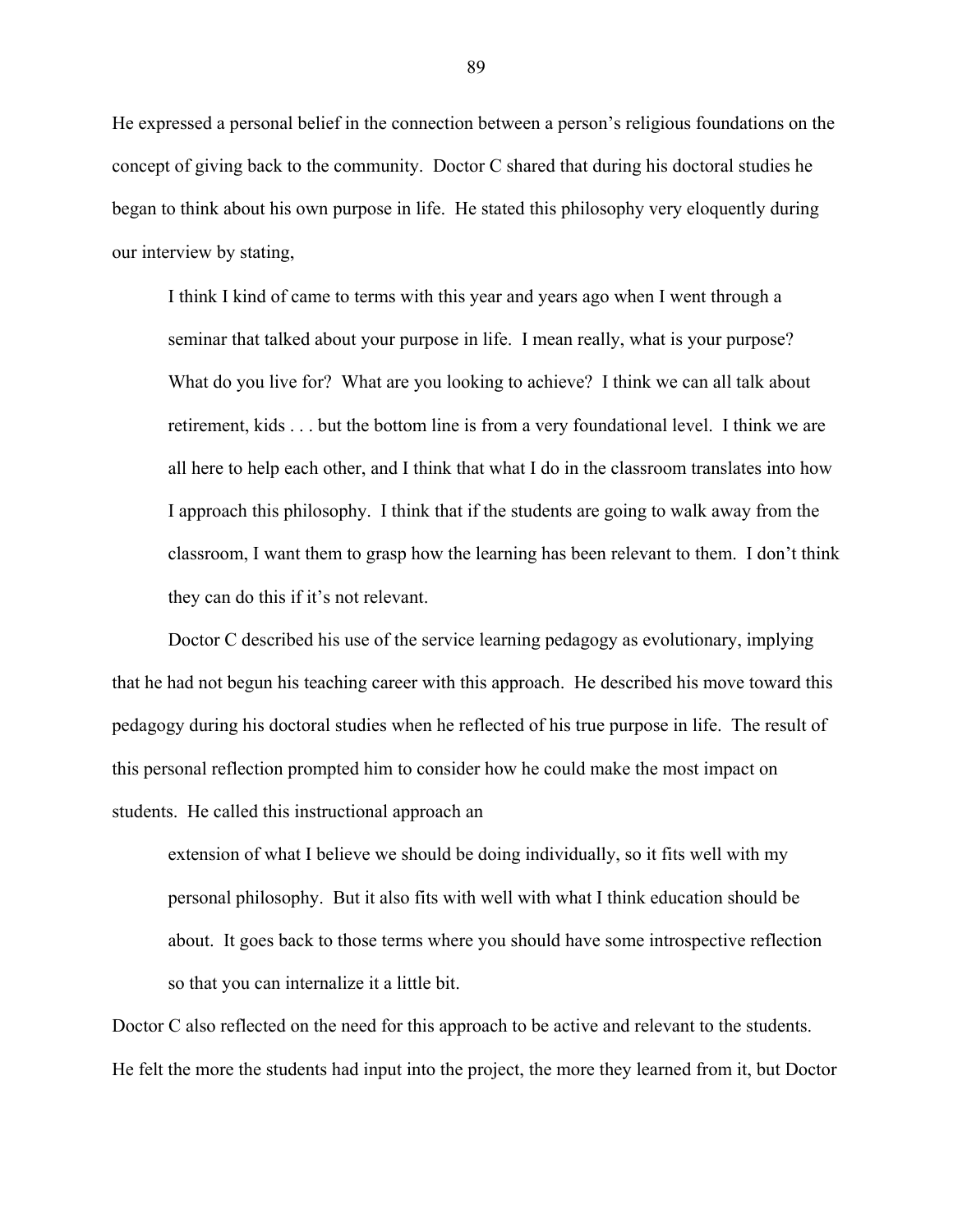C described his dilemma about how to make the learning relevant to the students and still meeting all of the course objectives. He said you have to work hard to make it creative yet practical for the class. "The more specific I can be with the instructions, the easier it is for students to hit the mark, but sometimes this may be a little overkill."

During my drive home, I reflected on what he had said and what I needed to document further. I had not considered exploring the root source of the motivation to use service learning as an approach to instruction, but Doctor C's personal quest to determine his purpose in life motivated me to add this question to the remainder of my participant interviews. This proved to be a very rich part of the data collected and provided a rich textural context to the participants' current use of this approach to instruction.

### **Dorothy**

My second interview was also held in the faculty member's office. This office was small and had student work stacked in many areas. Dorothy is deeply rooted in her Christian faith as evidenced by her office décor of angels and Bible verses. She was somewhat pensive and soft spoken yet focused and intent with her answers and often took a few moments to think deeply about each question before answering. She described her personal philosophy by saying,

I think as a Christian, that's part of it . . . we are here to look after others; we are to be of assistance to others. I think as a nurse that is always a part of it as well. And I think just assisting students to see what kind of impact they can have on the community and then they find how the community impacts them as well. Then I just see growth in the students.

Dorothy is a White female nursing instructor in the River City region of this statewide community college system. She is a nationally certified nurse practitioner who has been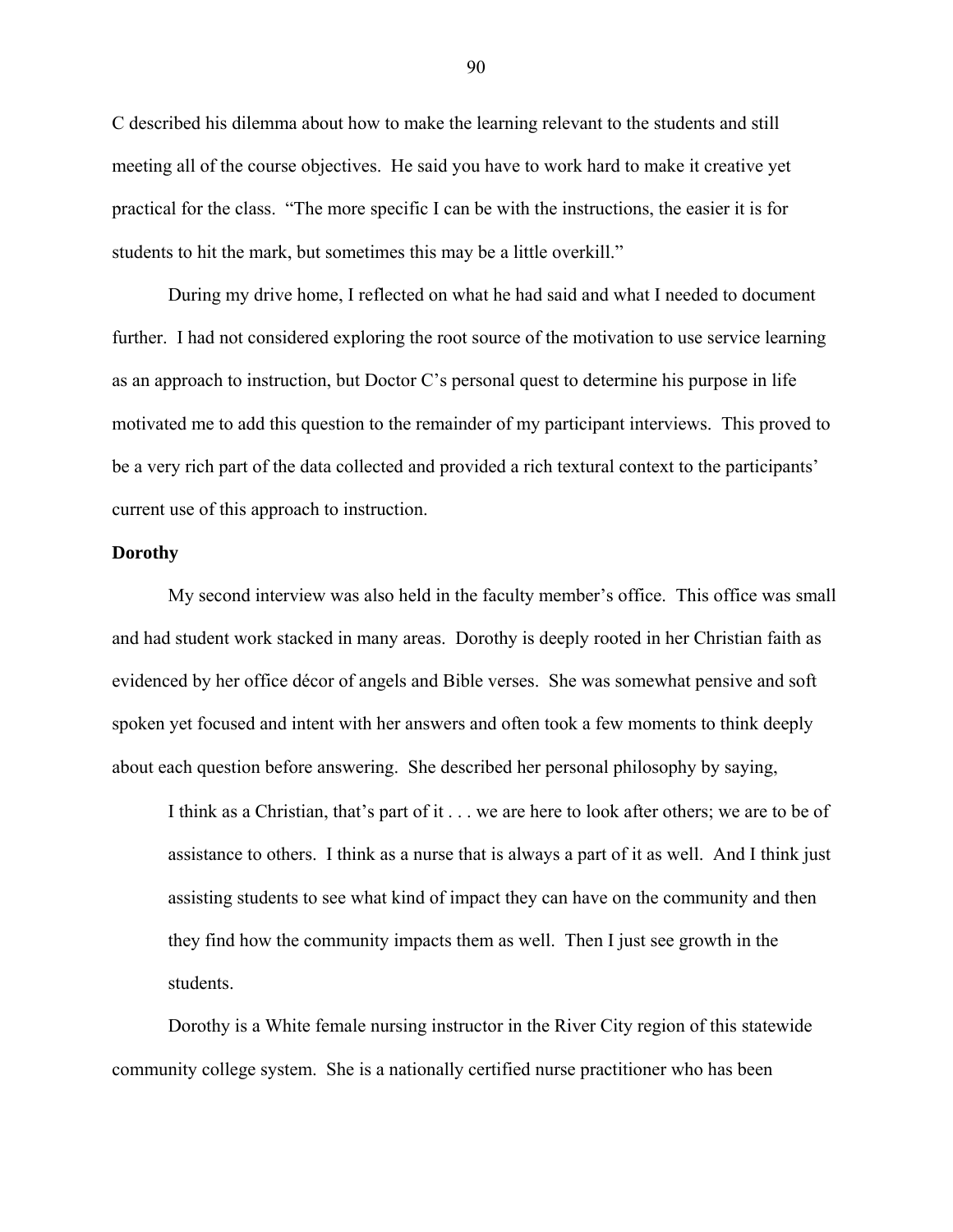teaching at the community college for the last six years. She described herself with a quote from Robert Frost that said, "I am not a teacher, I am an awakener." She went on to say,

It's not that I'm pouring something into someone; it's more like I am helping them see their own potential, giving them the resources to learning, and then showing them where else they can go. And then they will go far beyond me as long as they have those tools to use.

Dorothy attributed her commitment to service to her parents and her faith. She shared that her parents had both grown up in households with negative social issues, but her parents made a conscience choice to break that cycle in their own childrearing. She iterated their commitment to helping others and stated that she and her two siblings were dedicated to giving back to their communities in a variety of ways. Her walk through faith was evidenced by her office décor and in her commitment to her students, family, and community.

Dorothy reported limited or no participation in service learning professional development opportunities provided by the college or individually. She said,

It's not that I've read it and do it, it's more that I've done it and then when I go to the literature, it's what I am doing. But I had not read anything about service learning before I did it . . . But I'm glad I did it because I think it is so beneficial to the students; it's so beneficial to the community.

Dorothy viewed this approach to instruction as a perfect way to introduce her nursing students to the health needs of the community. She stated, "As nurses we are often the ones that are asked on where to go and what to do. And so I want to equip my students to know what's out there." She stressed the importance of her students knowing what social issues such as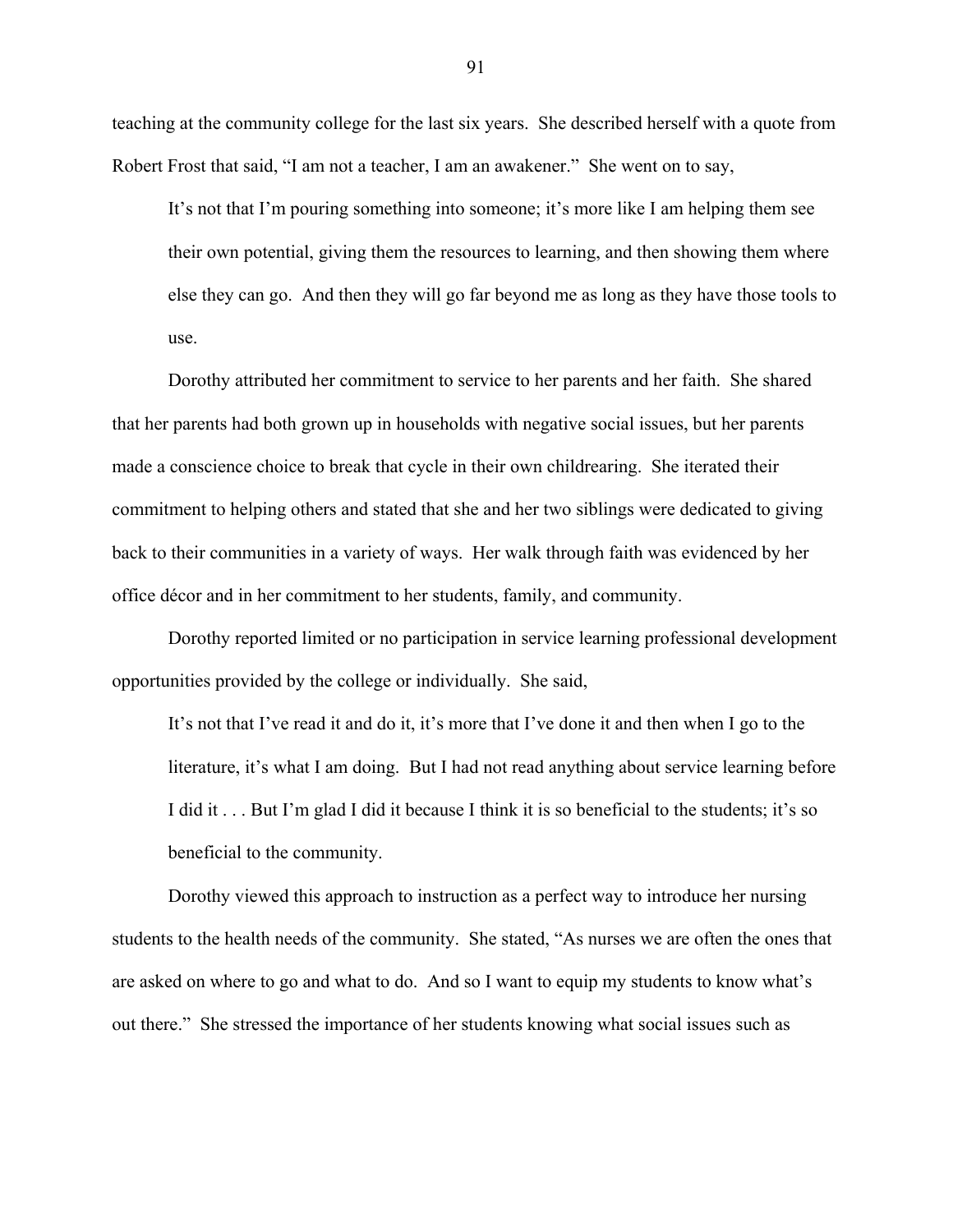homelessness, sexual abuse, and domestic violence are part of our community's population and felt strongly that her nursing students must be prepared to meet these needs. Dorothy iterated,

Nurses need to know how to teach–both to individuals and to patients and families but also to groups. I knew that the Christian Life Center had a program called parenting rewards, which is for at-risk moms and now dads. The at-risk parents come there for resources and are required to attend classes on healthy pregnancy, how to raise kids, and health issues.

She saw this as a perfect fit for her students to give back to the community by providing these training sessions to at-risk parents using funds provided by a Campus Compact grant. This strengthened the students and it also served the community. Although she reported that many of the students dreaded the experience because of the requirement to prepare a lesson with resources and speak in front of a group, none of the students reported disliking the experience. She was proud to report that many of her students came back after this experience and said it was one of the highlights of their nursing training because they now saw themselves as capable.

While reflecting on this interview, I appreciate Dorothy's candor when addressing some of these issues and commend her for trying to address this with her students in a concrete and positive way. Her quiet, thoughtful demeanor was refreshing as was her total commitment to her students and the pertinence of their nursing coursework to what was currently happening in their community.

### **Julius**

The trip to the northern part of the state to the Lakeside campus took place during a snowy, cold December week. The date was selected to coincide with an annual service learning project Julius was completing with two of his business classes. He had invited me to attend and I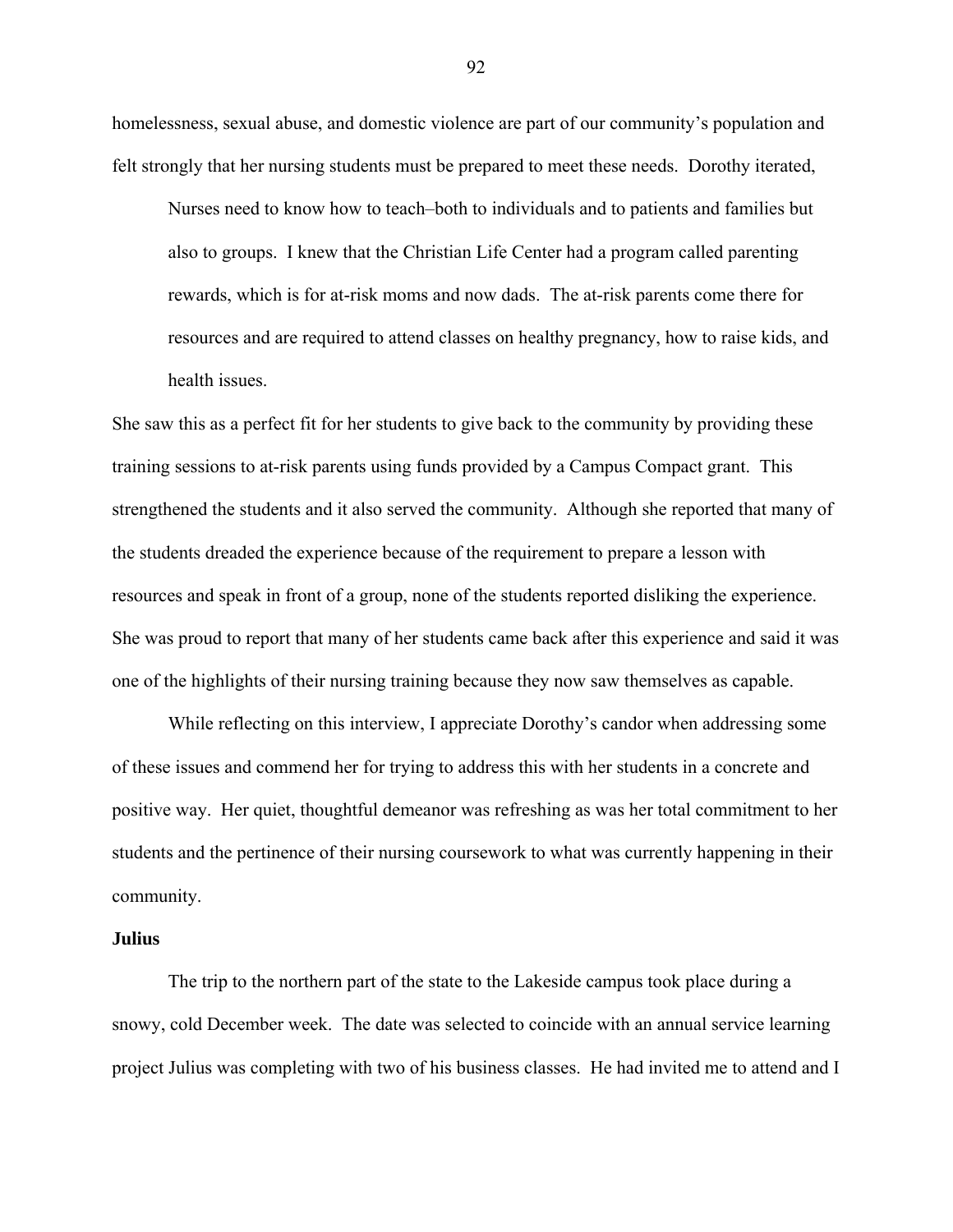was eager to do so. We met initially at this event with the classroom visit and interview being held the following day.

Julius, a 65 year old White man from the Lakeside campus, volunteered to participate in this study. He was a real gentleman with a deep compassion for his students and a strong willingness to help. Julius has used the service learning approach to delivery of coursework for many years in his marketing and management classes and even included it in his on-line courses. He described this approach to instruction by saying, "Service learning is wonderful; no support, but it's wonderful." When asked about his educational background, Julius proudly stated, "I attribute some of my success to the community college because I went back to community college. I'm a community college grad." He went on to explain,

I was pretty much told in high school that I needed to learn a trade. They put me in shop classes because I needed to go out and work with a trade. I wasn't college material. After serving three years in the U.S. Army, I went back to the community college and found I could be a halfway decent student just like most of the [college name] students do it. I always like the hands-on type of learning. It's how I learn best and that kind of carried me. Once I realized that I was not as dumb as my school counselors had told me I was, I went to work and then back to the state university.

Julius currently has a master's degree in business administration and has worked in the community college setting for 34 years. He invited me to his service learning culminating activity and the debriefing class the next day. I gratefully accepted this invitation. When the students in his class were asked about Julius's service approach to teaching, they responded, "It's just who he is."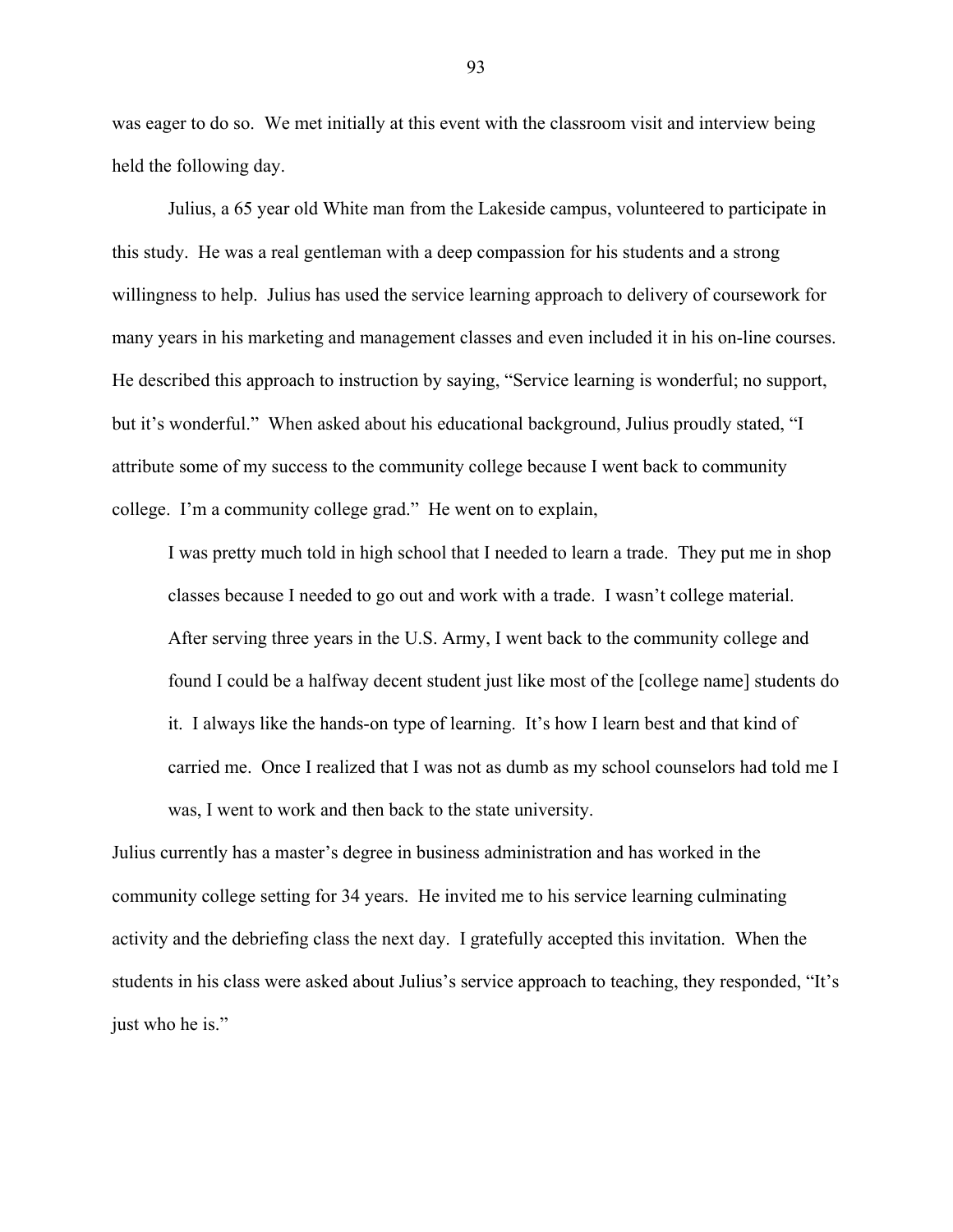Julius traced his roots of service to his personal experiences during high school as a student with a disability. His teachers struggled with seeing the true academic potential in him that was overshadowed by his Tourette's syndrome and attention deficit disorder. It took the disciplined experience and encouragement in the army for Julius to realize that he did have the aptitude and abilities to succeed in the academic world. This early experience had direct impact on his view of the students he taught for over 40 years. This has given him the heart for working with students with disabilities and using a hands-on approach to learning. When one of his students described his compassion for those with disabilities, Julius stated, "Having grown up with one kind of changes your focus a bit." Julius described this approach to teaching as a winwin situation because both the students and the service recipients benefit from this approach. Julius stated this very succinctly by saying,

On the administrative side, everyone talks a good game, but nobody supports the game. There is no release time to do any kind of modified scheduling so that you can do service learning. I try to give alternative pedagogies to the administration, but he [the dean] won't sign the release form. Heaven forbid I have to get a school bus or buy some materials . . . there's about \$50 or \$60 dollars out of my pocket expenses . . . the paperwork process to try to get it approved and the nonsense to go with it.

When asked about his professional development opportunities in service learning pedagogy, Julius, the most experienced participant, reported,

Service learning has been trial and error. I really haven't had professional development with service learning. I've read a couple of things here and there. By the time the college began this initiative, I had been doing it for ten to twelve years. By that time my learning curve was pretty good with some of my trials and tribulations.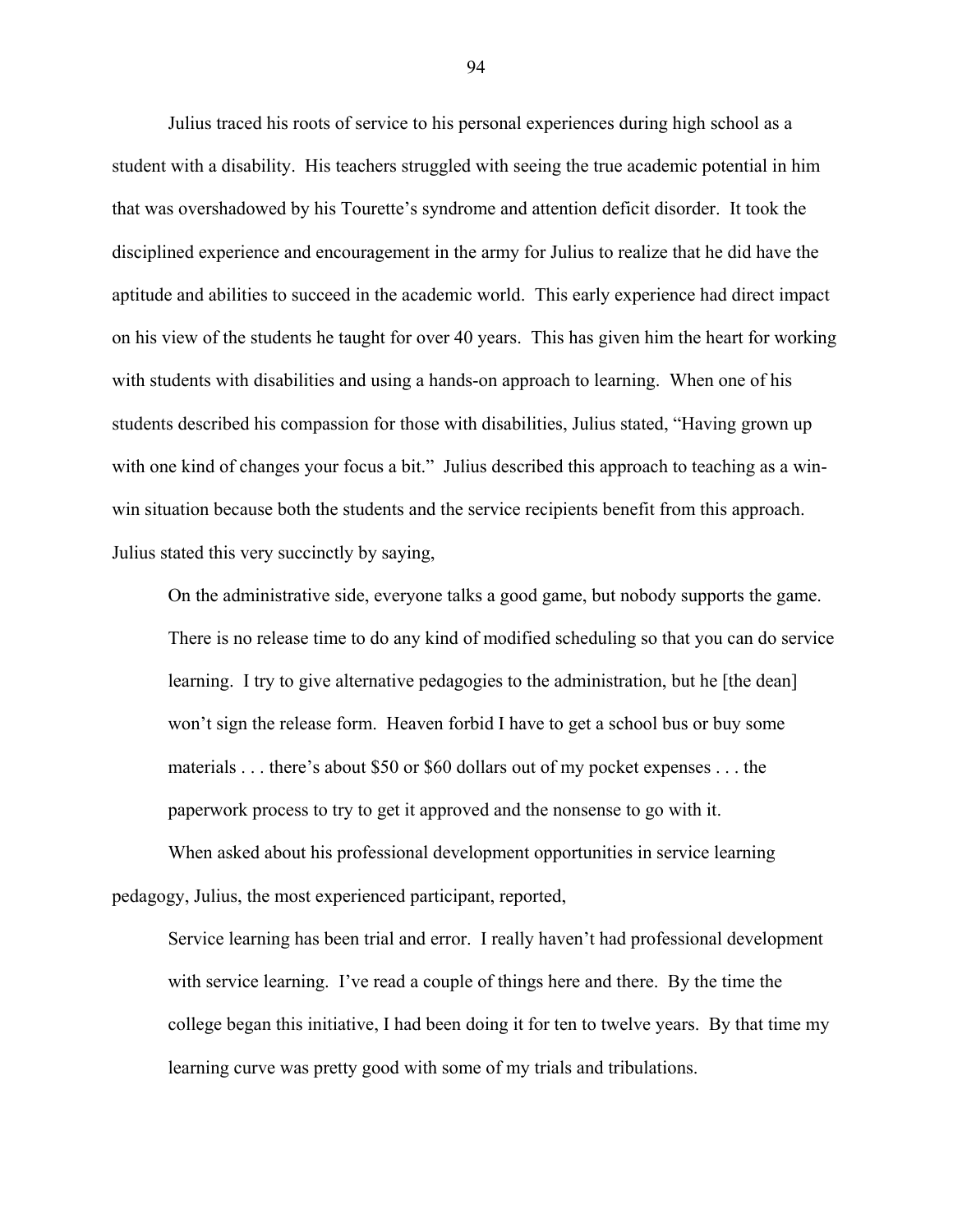My visit with Julius included attending a service learning activity at a local resale shop. He had invited me to attend in his electronic mail agreeing to participate. This first encounter was like watching Santa and his elves serving the community through a great community service learning project. Julius wore a Santa hat and was in the thick of the activity. The event was very organized and students and the attending public were very excited. The room was literally filled with the Christmas spirit. His invitation shared the following information,

On December 8, two of my classes will have the final step in their service learning project for Principles of Retailing and Promotion Management. For the fifth year, the classes will run a non-profit resale shop for the evening (special store hours). The classes prepare all the promotion and all the activities for this event. You are certainly welcome to attend. Holiday shoppers will receive 50%, 75%, or 100% off their total purchase. In addition, the night will be filled with prizes, live music, games, refreshments, and a visit from Santa.

Julius spoke of allowing the students to make decisions by consensus. He used an open forum to plan the activities and brainstormed ways to improve it the next time after the event and was open to all student feedback. One student commented on the politeness of the customers with the resale shop event by saying, "In light of what you read in the paper, it is nice to see this and know our future is in good hands."

Julius best described what happens at the community college level in some programs and classrooms as a "culture of service." He went on to explain how faculty members with the propensity to use the service learning approach seem to find each other and create their own subculture within each college's culture. Perhaps this best described how each of these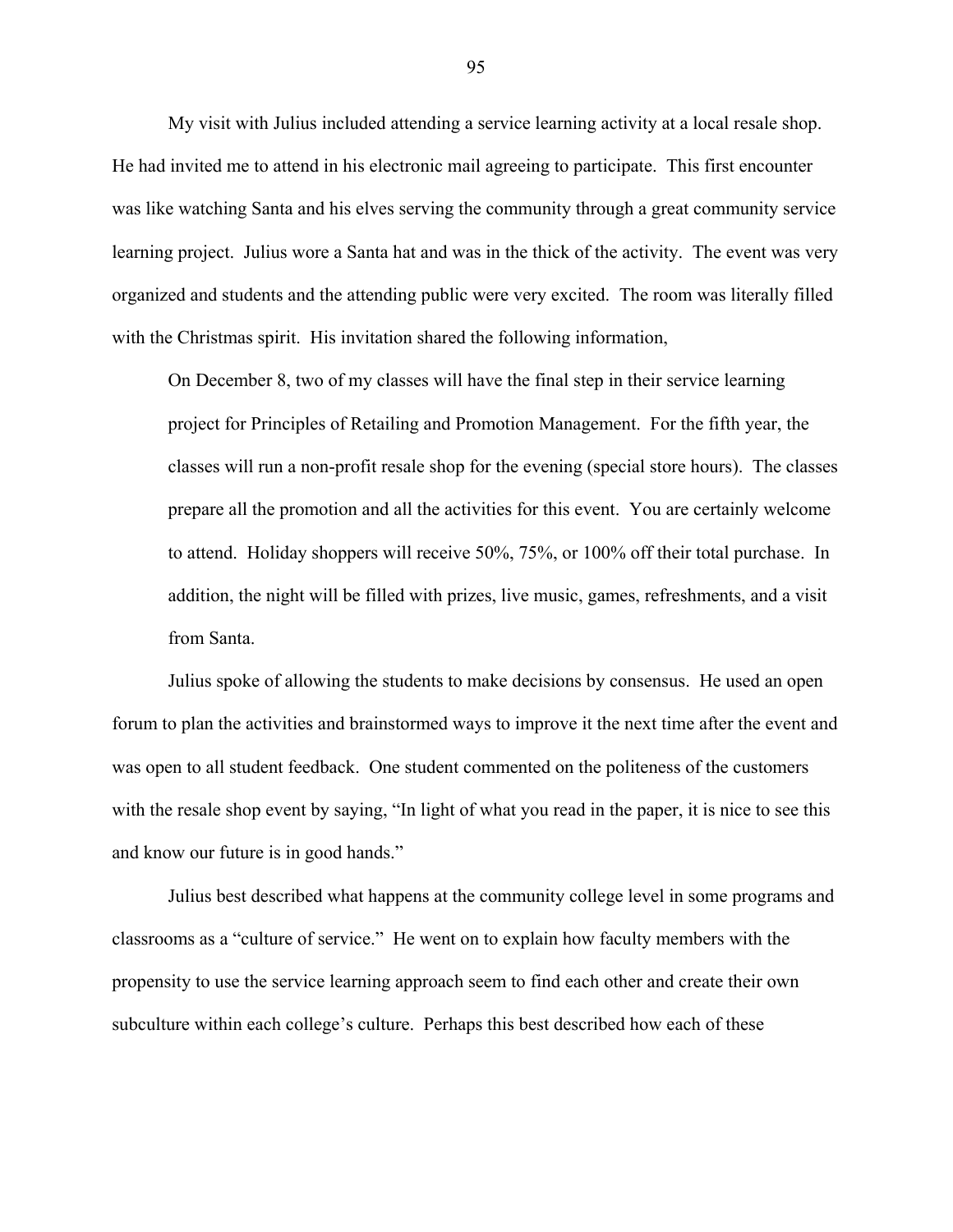participants has embedded this approach into instruction even when this culture was not promoted and nurtured at the institutional level.

Julius has been doing service learning for many years and was very open with both his successes and failures. He shared one specific incident when the activity did not go as planned because it was altered by the agency at the last minute. Several students volunteered to do an outdoor event in the summer. He stated,

You have to be able to think on your feet because no matter what your plans are, they could change. We had the whole booth laid out and everything. We get out there and find we have a little table inside a big tent and that was it. I said okay, what do we do? We had to readjust everything, but seeing the kids get their prizes and knowing that they could adjust the plan made the event fun. It worked out well and we got accolades from the people coming through.

I ran into Julius unexpectedly during a meeting of the academic leadership of this community college system held in the state capital in February 2011. He gave me the same warm reception at this unanticipated encounter as he did during my visit to his campus. It was a real pleasure to work with him during this research study. My life is better because of meeting Julius.

## **Sam**

Perhaps the most endearing participant in this study was Sam. Sam also responded quickly to my query for participants. His response was very simple. He stated, "I have incorporated service learning in my introductory chemistry class. How can I help you? What kind of info would you need?" The interview was quickly set up via electronic mail.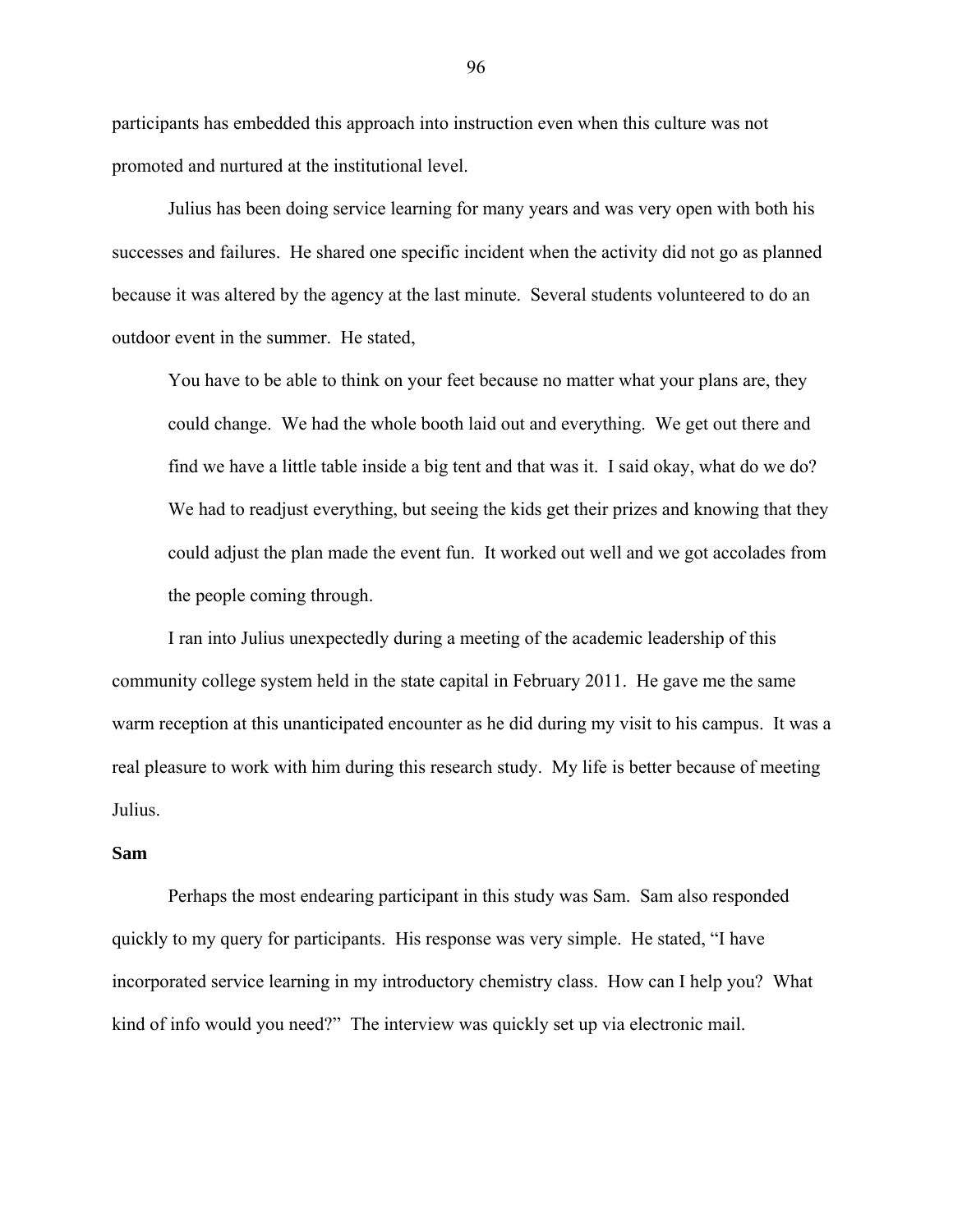Since I was unfamiliar with that area of the state where the Porter campus was located, Sam helped me locate a motel near his campus and suggested holding the interview in the lobby. As he entered the lobby, it was easy to identify him as my participant because of his college nametag and the big smile on his face. The motel lobby was virtually empty so we sat at a corner table to talk. He was anxious to share his activity with me and for me to visit his classroom the following morning to observe the final student presentations where they discussed their service learning project, which involved testing ground water for oxygen and nitrate levels. Sam had also invited other members of the community college and university partners' science faculty and members from local community organizations interested in this research. His students collected data on the quantity of nitrates in the water in relation to the dissolved oxygen using weather as the variable. It was readily apparent how excited he was about this event.

Sam, a 57 year old White man from Site 2 of the Porter campus, was in his third semester of teaching chemistry in the community college. He holds a master's degree in chemistry and had spent a long career as a chemist in industry before turning to teaching. When asked to describe his teaching style, he described himself as "more of a facilitator than a lecturer." His introduction to service learning in the classroom came through a grant from the National Science Foundation offered through the Learn and Serve America project designed to study the level of nitrates entering a nearby lake from local streams. When asked if there was a problem with using this approach to learning as required by the grant, Sam responded, "I would have done it no matter what because that is the kind of person I am." He felt his own academic history of being a first generation community college graduate gave him a different perspective of students. He stated, "I think I relate to them a little differently . . . I think it's kind of my personality." He felt it was important for students to think about environmental issues and ask questions about the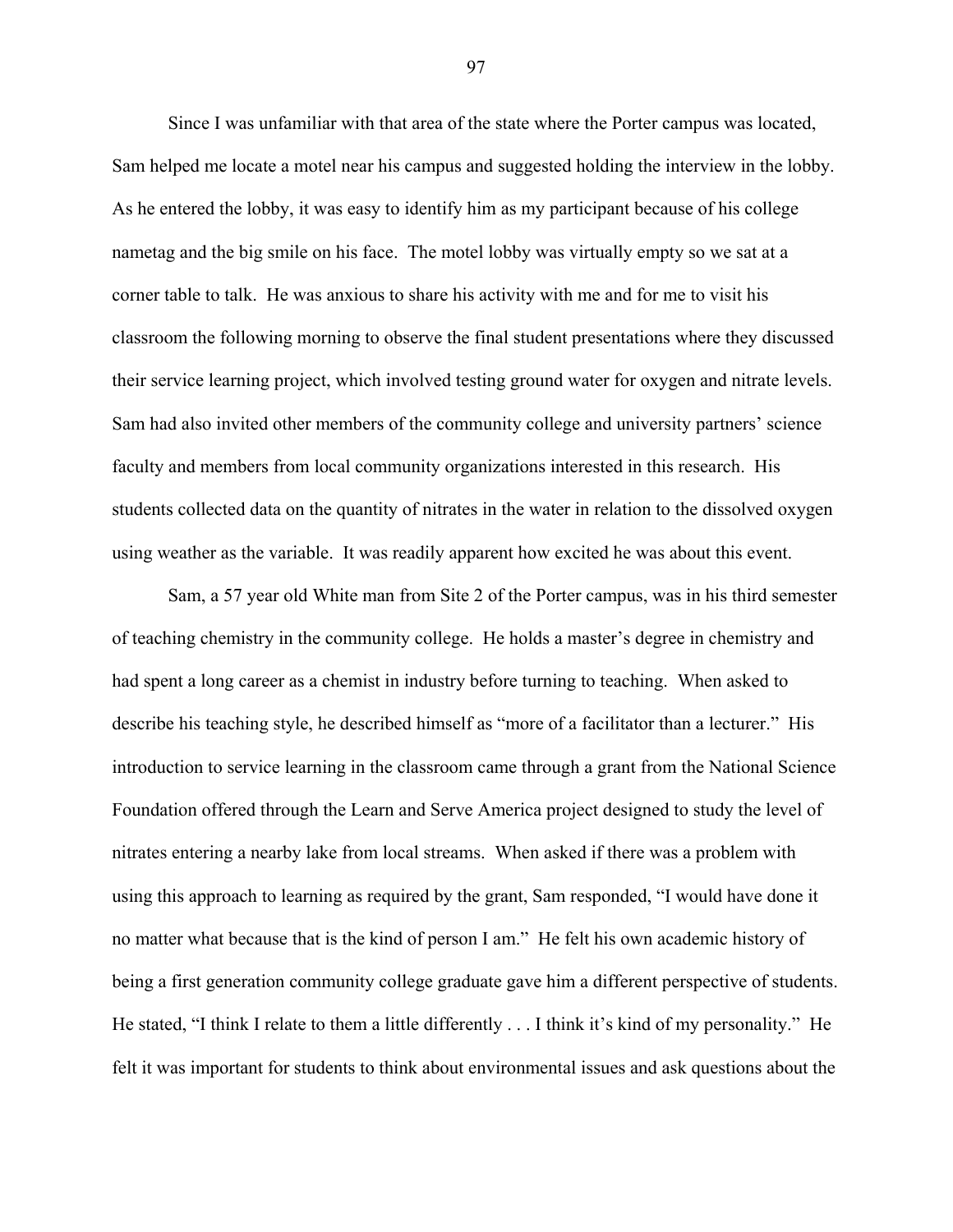long-term effects of pollution on our ecosystem. Sam invited me to visit his classroom and observe the students' final project presentation of their service learning activity. It was clear the students learned how to connect the course content with their watershed project. One student described Sam as "an awesome teacher." He was very animated during our interview and passionate about his work with students.

Sam reported never really considering where he developed his commitment to service. He shared that he and his wife of 27 years routinely do community service work. They have also involved their two children in these activities. Sam carried that belief to his daughter. Sam said his daughter often stated, "Grandma always says you've got to give back to the community." This was evident when he shared a story about when he was laid off by the steel mills. Sam stated,

So when I was unemployed, when I lost my job in the steel mill, instead of collecting unemployment, I worked to help. I worked with Work One and helped other steel workers get jobs. I worked with them instead of going on unemployment. I worked part time and taught them how to do Excel, how to do Word, how to do a cover letter and resume, and how to use the mouse.

Sam, a new faculty member, identified his biggest problem as himself because, "I want to do so much, but I don't know how to go about doing it, so I have to learn each step. That's my biggest problem: the learning curve that we have." He tries to make things both interesting and relevant to the topic. One of his zanier demonstrations was to demonstrate the concept of solubility by creating some Harry Potter-type potions using sodium acetate. He created this potion and said a "few Harry Potter words" over it and asked a student to add another particle. The solution immediately froze because it was suddenly supersaturated.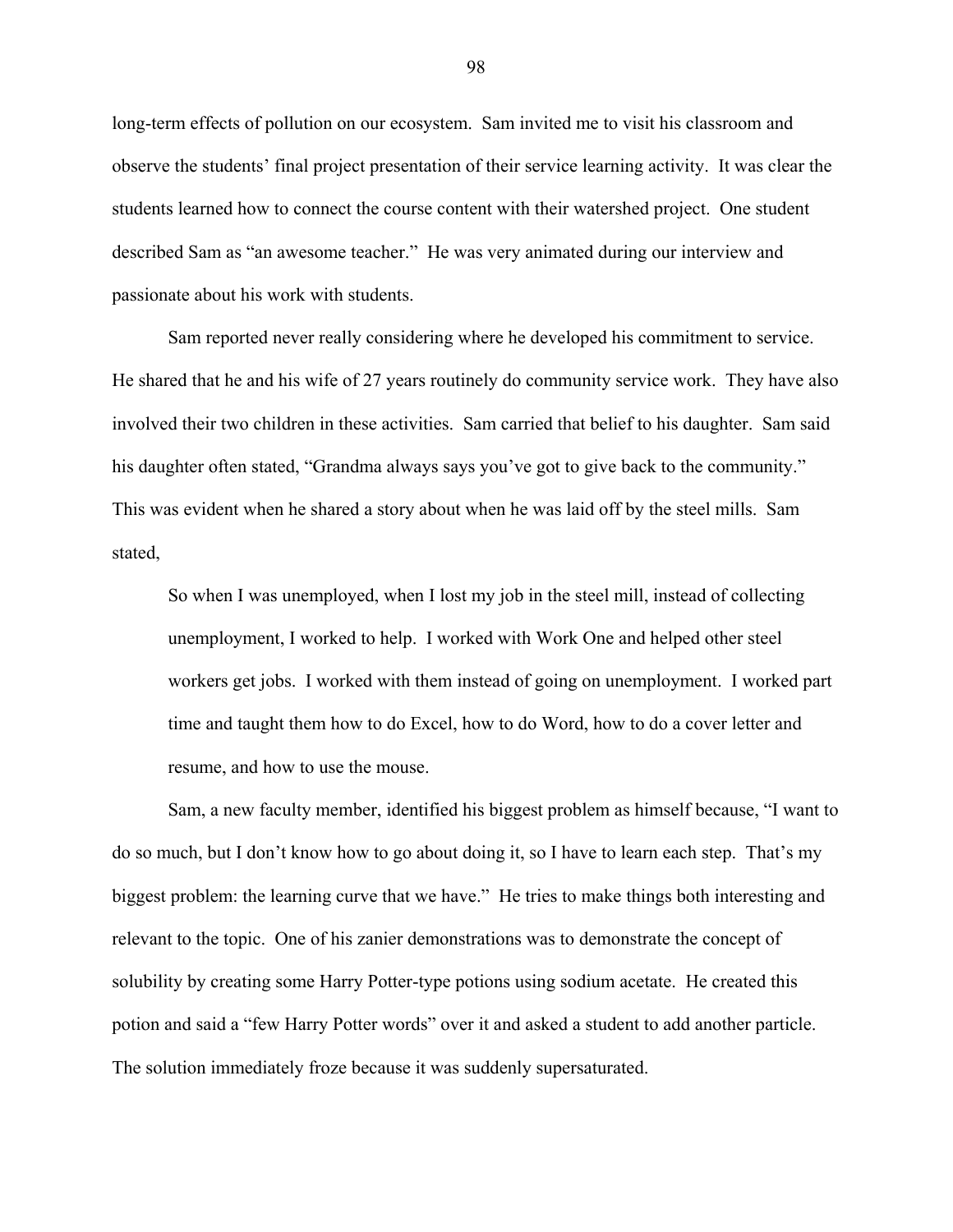During the month of October, Sam was discussing alcohol and decided to make the lesson pertinent to the Halloween holiday. During a classroom demonstration he added some boric acid to the burning alcohol, which turned the flames green. He actually took this demonstration a step further when a student brought in some donated pumpkins that they turned into green lanterns. This was a very entertaining way to reinforce chemistry concepts and showed me a more playful side of his personality not often seen in college instructors.

When asked the question if he thought his start in the community college was an asset to him because of the differences in the environment in the two year versus the four year institution, Sam beautifully stated,

Yeah, I think so because I think I relate to them [community college students] differently. I work with a lot of science professors that are doctors that went straight through normal school and they expect a certain type of student. And they work really well with these students, don't get me wrong. The students love them, but they expect a different kind of work. We've talked about it; there's nothing wrong with setting the bar. There's nothing wrong with that, but I think I relate to them a little differently.

I was impressed with Sam's willingness to share what he does in the classroom given that he was a novice teacher. It did not seem to bother him that he was at the very beginning of his teaching career after a long, successful career in industry. He really enjoyed working with the students and had a great rapport in the classroom. He did not seem to get rattled as many new teachers do when things do not work correctly, as evidenced when the audio visual equipment did not work initially when the students were setting up their PowerPoint presentations.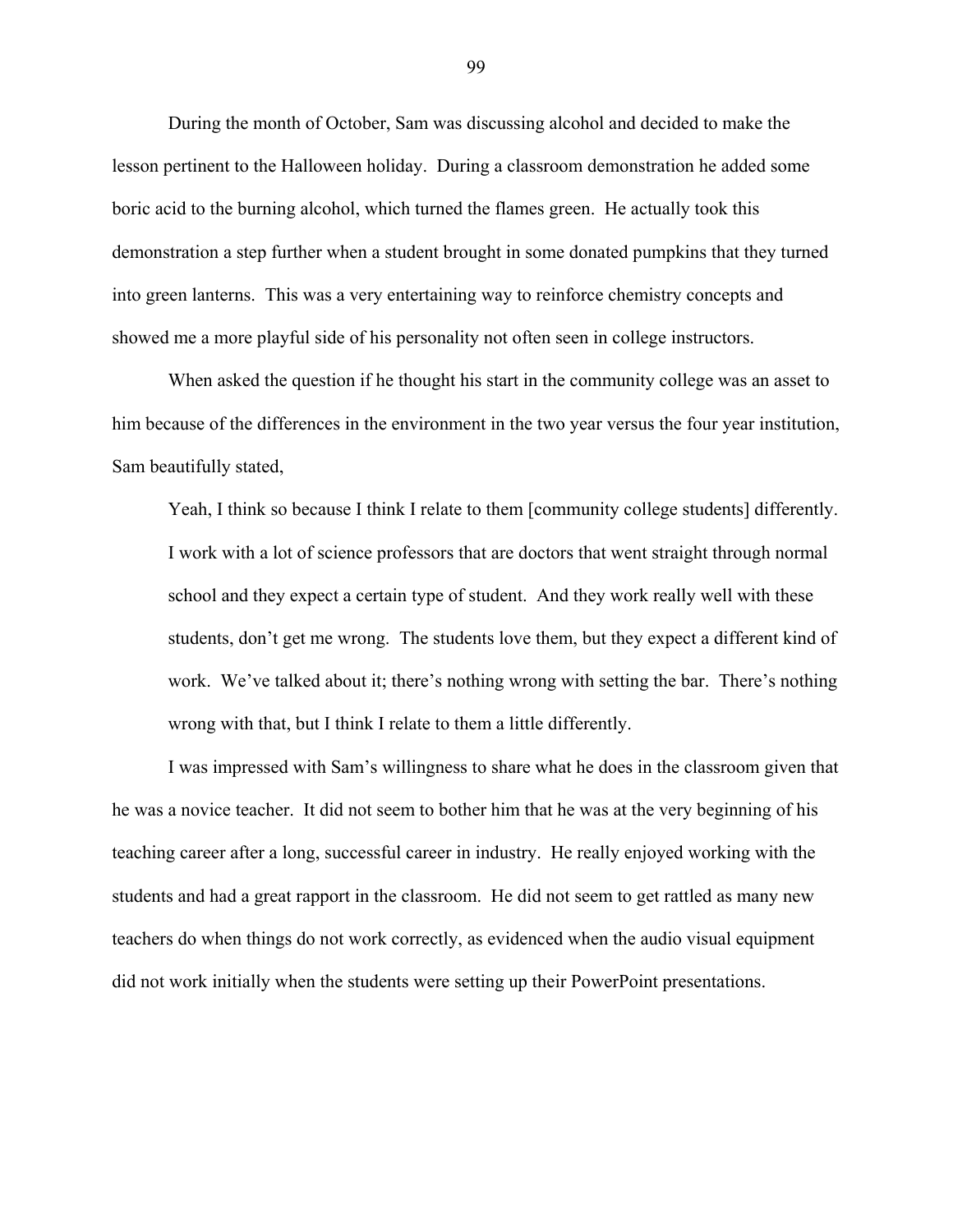### **Elizabeth**

Elizabeth was a referral from an academic dean from the Midtown campus of this community college system because of her commitment to use of the service learning pedagogy in her events planning classes. She had completed a three-year Campus Compact grant designed to jumpstart service learning on her campus by creating a website link and a service learning faculty handbook. She administered this grant while working as a full-time community college staff member in the marketing area who taught in an adjunct capacity. I selected her for my study because of her interest in service learning, her familiarity with this community college system, her ethnicity, her commitment to service learning, and her work in an adjunct capacity each semester.

I learned at our initial face-to-face interview, held in a café near downtown, that Elizabeth, a youthful 54 year old Black woman, had been an adjunct in the event and meeting planning area of hospitality administration for five years in the Midtown region of this community college system. I made field notes immediately after our interview but unfortunately lost the recorder before the interview could be transcribed. Therefore, I redid this interview via telephone a few days later that I was able to transcribe.

Elizabeth described herself as a product of the culture of her youth with "bra burning, peace rallies, civil rights movement, from the feel good music of the Beach Boys and the Beatles to the message music of Bob Dylan, Marvin Gaye and Edwin Starr (War, what is it good for: Absolutely nothing!)." She said her personal motivations have always been to share and improve. She was very warm and dynamic when she spoke, and her enthusiasm was readily apparent both in the face-to-face and telephone interviews. She currently worked as an adjunct because the student population in event planning was too small in this program to warrant a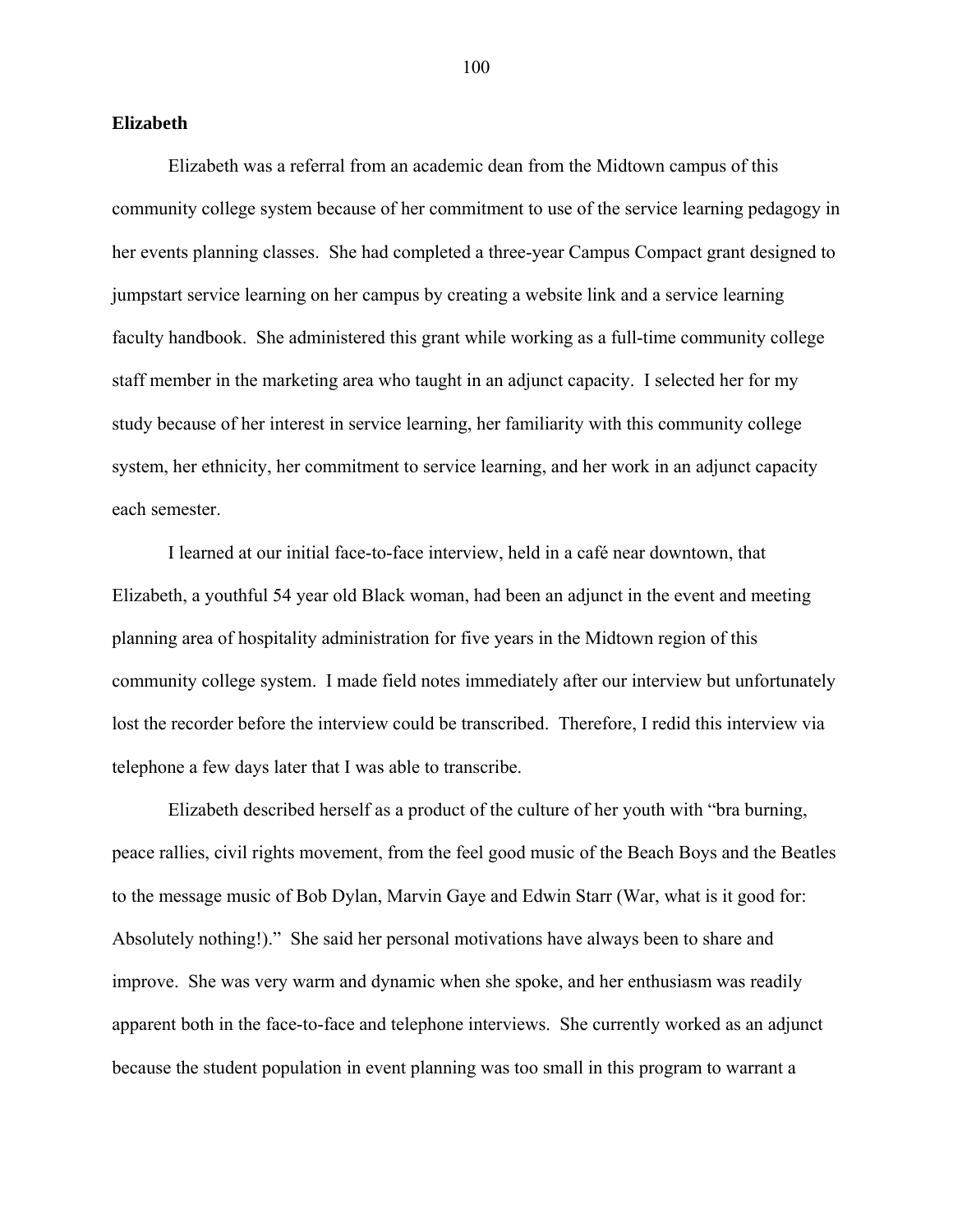designated faculty member, but her true desire was to become that full-time faculty member when the opportunity arises. The things that impressed me with Elizabeth were her willingness to go an extra mile to help me. We had difficulty finding common times when we were available for the interviews. When we did connect, her warm smile and firm handshake were very welcoming.

Her own degree path began with an associate's degree from the community college in this study. She pursued her degree in conjunction with a full-time job as an administrative assistant. She continued to work while she studied for her bachelor's degree. She has also received certification in events planning from the Convention Industry Council. Her introduction into Campus Compact was as the administrator of a three-year grant designed to advance the service learning pedagogy on her campus as a part of her full-time staff position. With this grant she oversaw the development of a service learning website link and the development of a service learning handbook created by volunteer faculty and staff members.

When asked about her personal roots of this approach to teaching she referred back to her childhood by saying,

It would go back to my mother because she was always just a very caring soul to help anybody in the neighborhood who was in need. As we got older it just became something that we continued to do, a lot of it through church.

Elizabeth went on to relate this early experience to her work in the classroom with her students. She shared the students' perspective of service learning by sharing,

I think the students benefit from it. Well, it's mutually beneficial for the people who participate in it and the people who benefit from it outwardly in the community. The students are thrilled about learning outside the textbook and outside the classroom.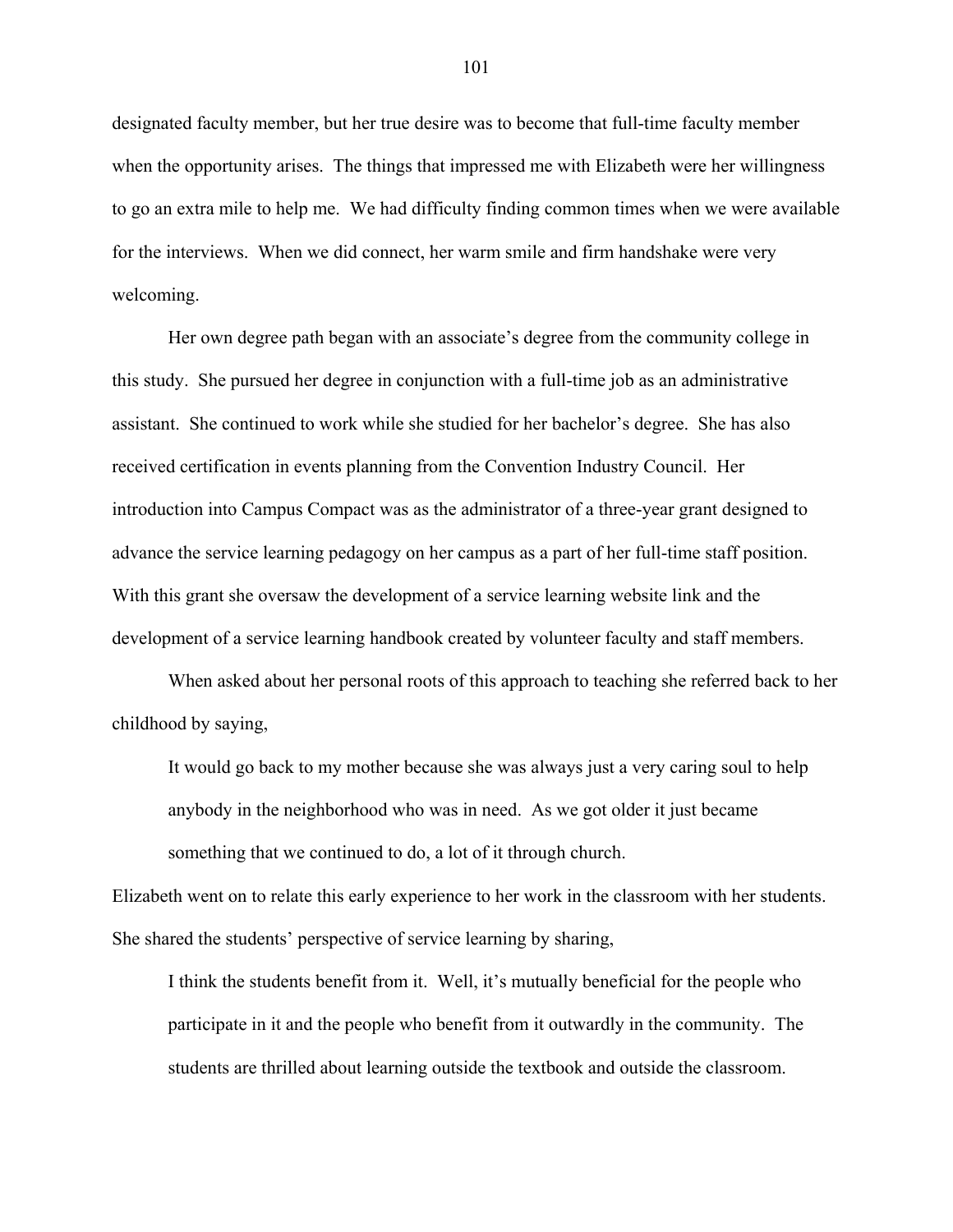Elizabeth described her teaching style as very interactive. She shares her extensive experience in event planning with her students to connect the textbook content to real life situations. It was easy to see her passion for this approach during the interview. Her face lit up and her voice hastened a bit when she discussed her classes and her students. The lilt in her voice was even apparent in our telephone interview.

Elizabeth saw this approach to instruction as a way to provide opportunities for students to lead, express themselves, and be creative. She puts her heart and soul into instruction by being very interactive with her students and sharing her own experiences as an event planner. She became very animated when she talked about the projects she arranged for her students to solidify course content.

Personally she was an active volunteer in a prison ministry in her city that provided transportation for family members to visit their incarcerated loved ones. She also shared that she tried to participate in one big community service activity each year to live her faith in an active way. After the interview, Elizabeth thanked me for the opportunity to share her story and give her a voice in this research project. She was a delight to speak with. Her warmth and passion for this approach to instruction and her compassion for her fellow human beings were almost tangible.

A follow-up face-to-face interview was held a few months later to obtain more data on specific service learning projects and their outcomes. Again Elizabeth was very warm and gracious. She had a student intern with her who also provided some insight into Elizabeth's service learning activities and their contribution to her education. Areas discussed included her service learning successes and those that did not go as planned. It was apparent how passionate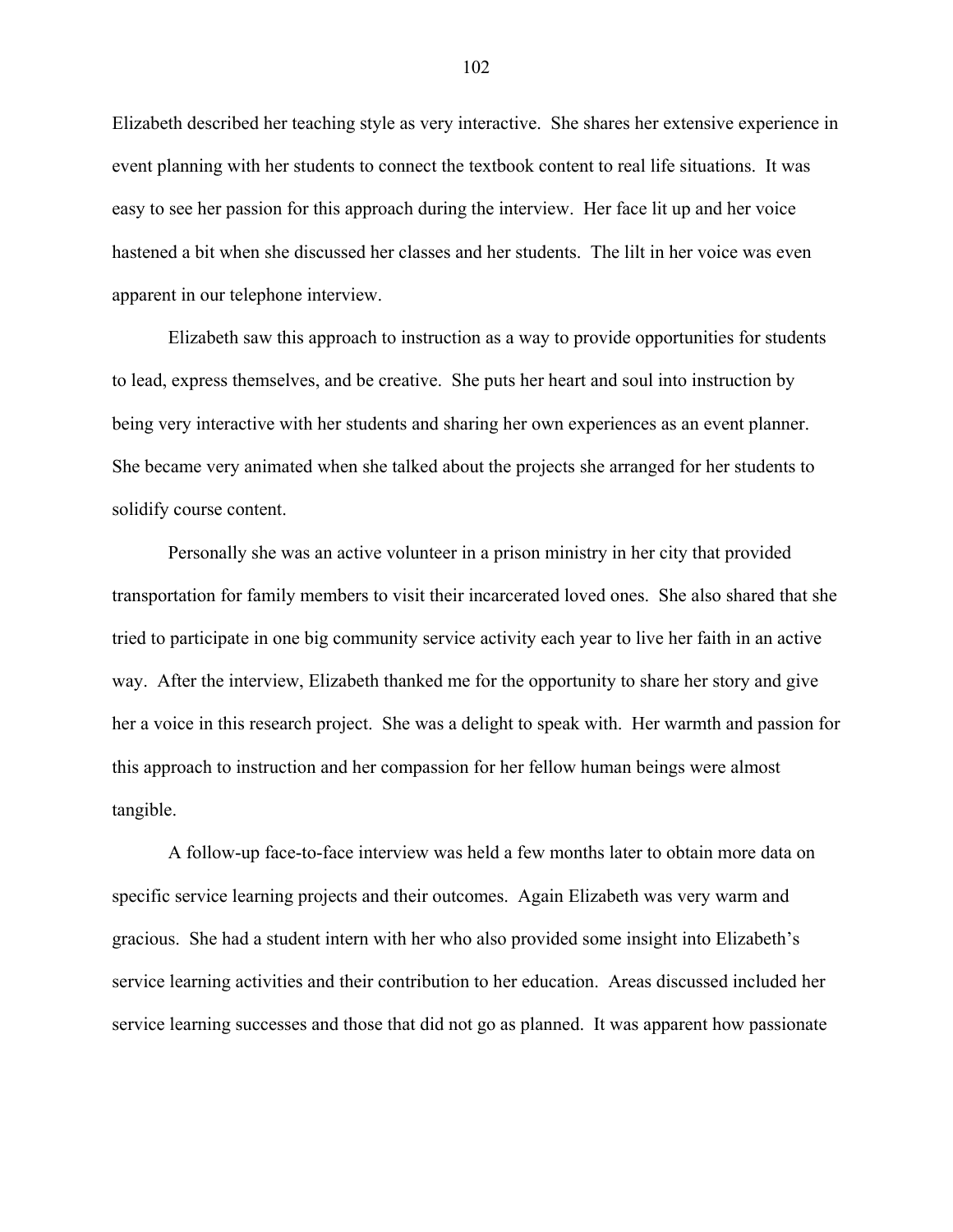Elizabeth was about this approach to learning. She felt that it is an essential component to her events planning courses to actually participate in the planning and execution of these events. **Bacon** 

The initial interview with Bacon was scheduled to be face-to-face in her office, but inclement weather forced us to complete the interview via telephone. I had visited Bacon's classroom in the fall of 2010 during a Campus Compact training session held on the Hope campus and was familiar with the child-centered nature of her teaching environment. This classroom is a simulation of an actual preschool classroom, complete with small furniture and learning centers arranged around the perimeter of a college classroom, allowing the students to practice their skills in a developmentally appropriate environment. Student projects were prominently displayed on the bulletin boards surrounding the classroom.

A follow-up face-to-face interview was held a few months later when the weather stabilized and travel was safer. The second interview focused on Bacon's most memorable positive and negative experiences with service learning in her teaching experiences. This more personalized approach to the interview gave me much richer data to analyze because I was able to read her body language and create follow-up questions from her initial answers.

Bacon has been with the community college for 13 years, teaching in the early childhood education program. She is quiet, soft spoken, and very committed to her students and their learning. She entered college as a traditional student right after high school and majored in psychology. She received her master's degree in business administration a few years after her baccalaureate degree. After her own children were grown and she began to teach at the community college, she pursued her doctorate in early childhood education to learn what students face in early childhood settings. She has been the program chair of early childhood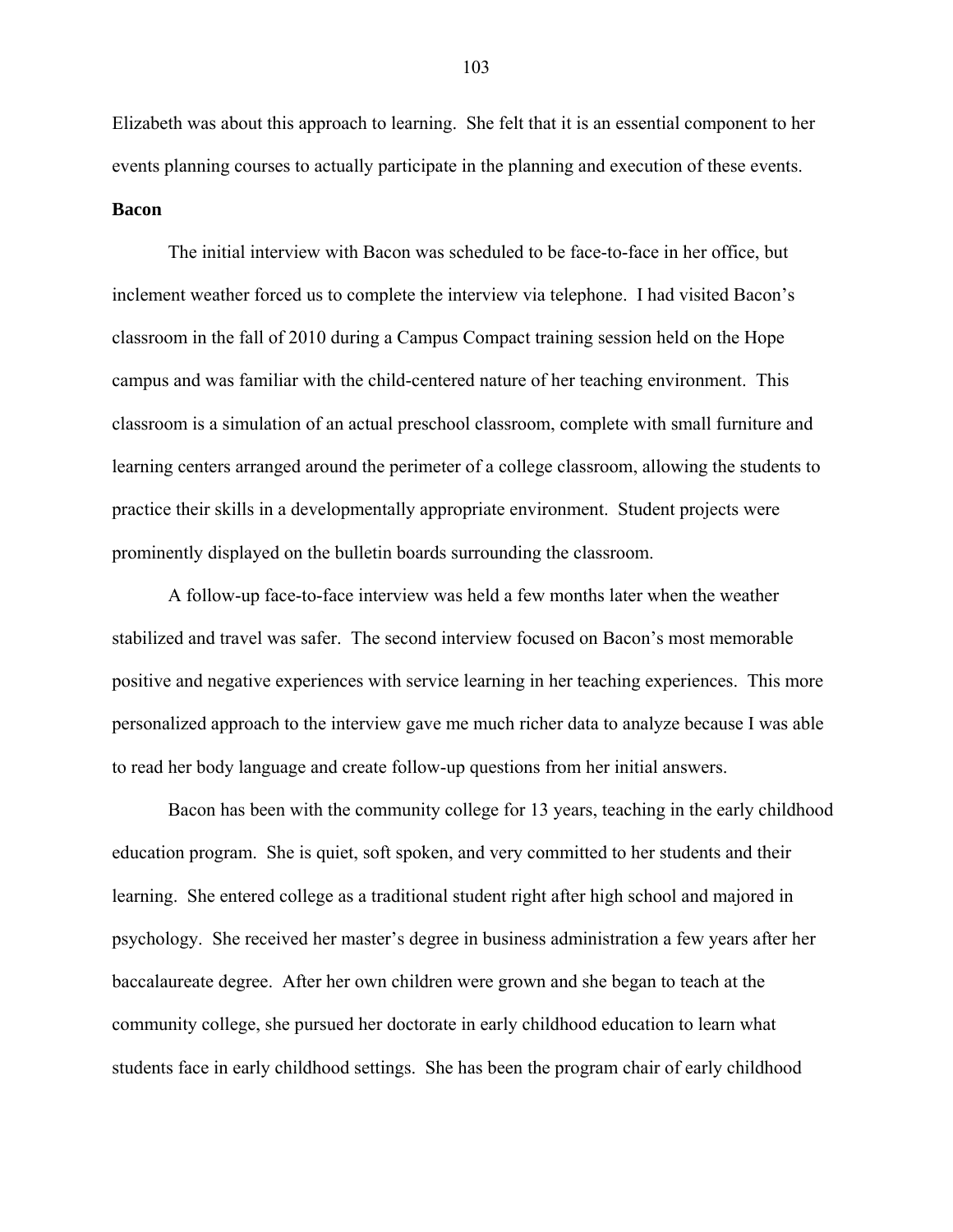education since the program began in 2002 after spending several years working in various early childhood settings. Bacon has taken this program from its inception to national accreditation by the National Association for the Education of Young Children.

When asked about the source of her commitment to service, Bacon traced her roots of service back to her grandmother and her parents. She shared that they were always helping people in their community by providing food to those who were sick. This was done on a neighborhood basis rather than in the general community. Her family would share unused clothing with needy children. Her personal commitment to service came when she reminisced about her days as a candy striper at the age of 14. She was considering a career in the health care field at that time and used this experience to help guide her way. She shared an early memory that helped shape her commitment to service by saying,

I remember reading a biography of Jane Addams when I was young and how she talked about communities and services as being one way to change the world. Or maybe we can actually go back to JFK because he was the one who really started emphasizing, "Ask what you can do for your country," right?

She has translated her early experiences into her classroom instruction by saying, "I try to teach my students the same way I would want them to teach young children." She went on to explain,

I think having lots of experiences and seeing lots of different programs and then, of course, discussing those with different people and then applying the theory to what they see and observe. I guess that's why it is very important just do that [service learning] so they will transfer what they actually do in the classroom into practice. Because if they don't have that strong belief, I find that as soon as they find that job somewhere, they're doing what someone else told them to do.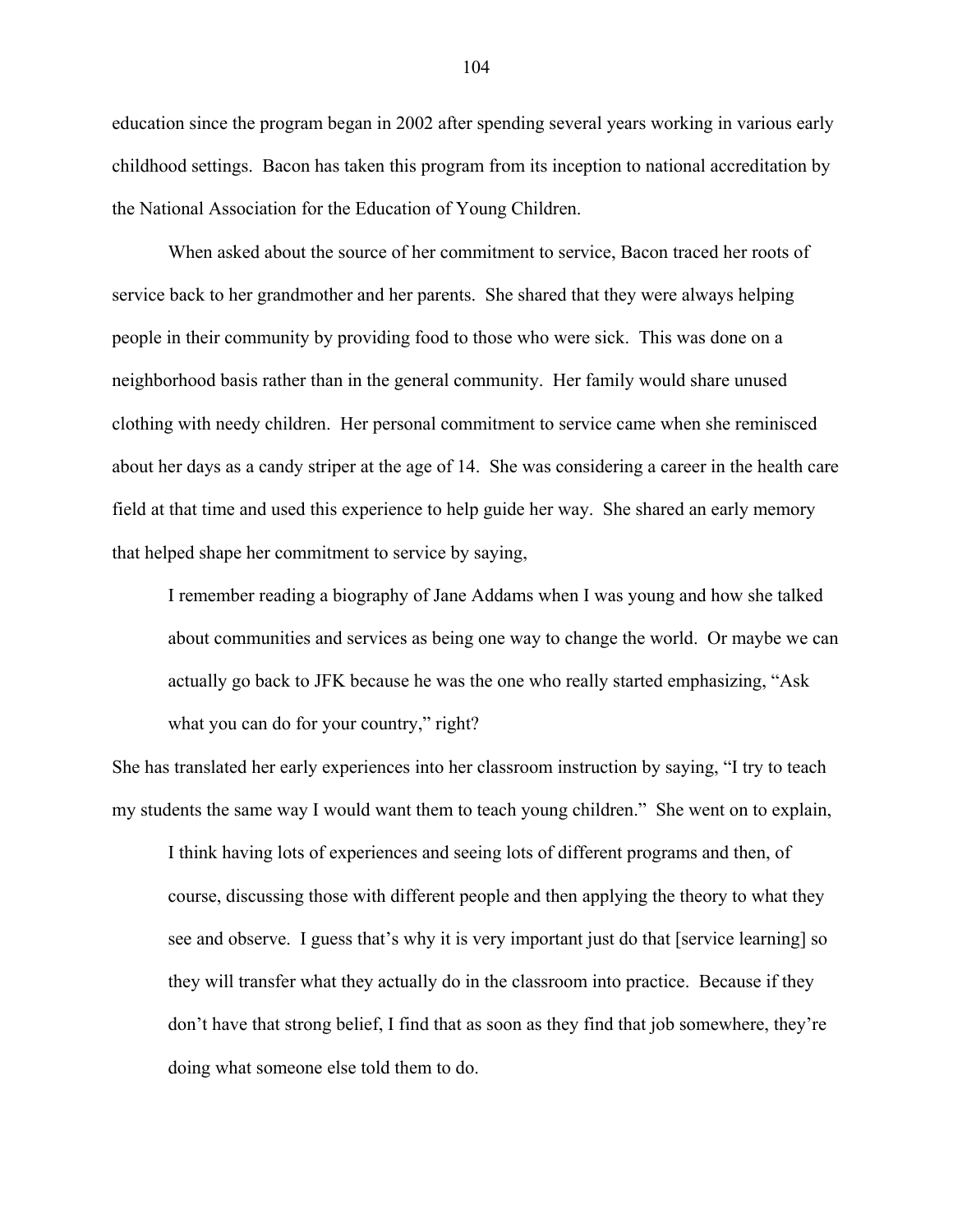This belief comes from her deep roots in the early childhood profession. Bacon spent many years working as an early childhood administrator in a variety of settings before entering higher education to begin instructing current and future early childhood teachers.

Bacon spoke about the formation of personal and community relationships through service learning activities. She noticed that the group projects encouraged collaboration and led to bonding between the students that aided in student persistence. She saw one of the biggest rewards of service was that "it helps raise the students' self-esteem because they know they have given back to the community." Bacon then asked the students to tie these connections back to professionalism. She showed them how an early childhood professional not only influences the classroom environment but also the community and families.

One particular project served to mold many of her students into early childhood professionals when they worked to plan and implement an early childhood conference. She elaborated on this activity by stating,

I think the most meaningful [service learning activity] to our students was when I first started here, and we revived the local chapter of IAEYC [Indiana Association for the Education of Young Children]. The students helped put on a fall conference. Not only did the students organize and help publicize it, but they also worked at the conference. They helped recruit people to come in and set up booths, they managed the book sale, and some of them presented at the conference. I think that made some of them see themselves as leaders and made them look at early childhood as more than just their little corner of the world. Now a number of students have gone on and now they are assuming leadership roles in different organizations and are participating on different boards.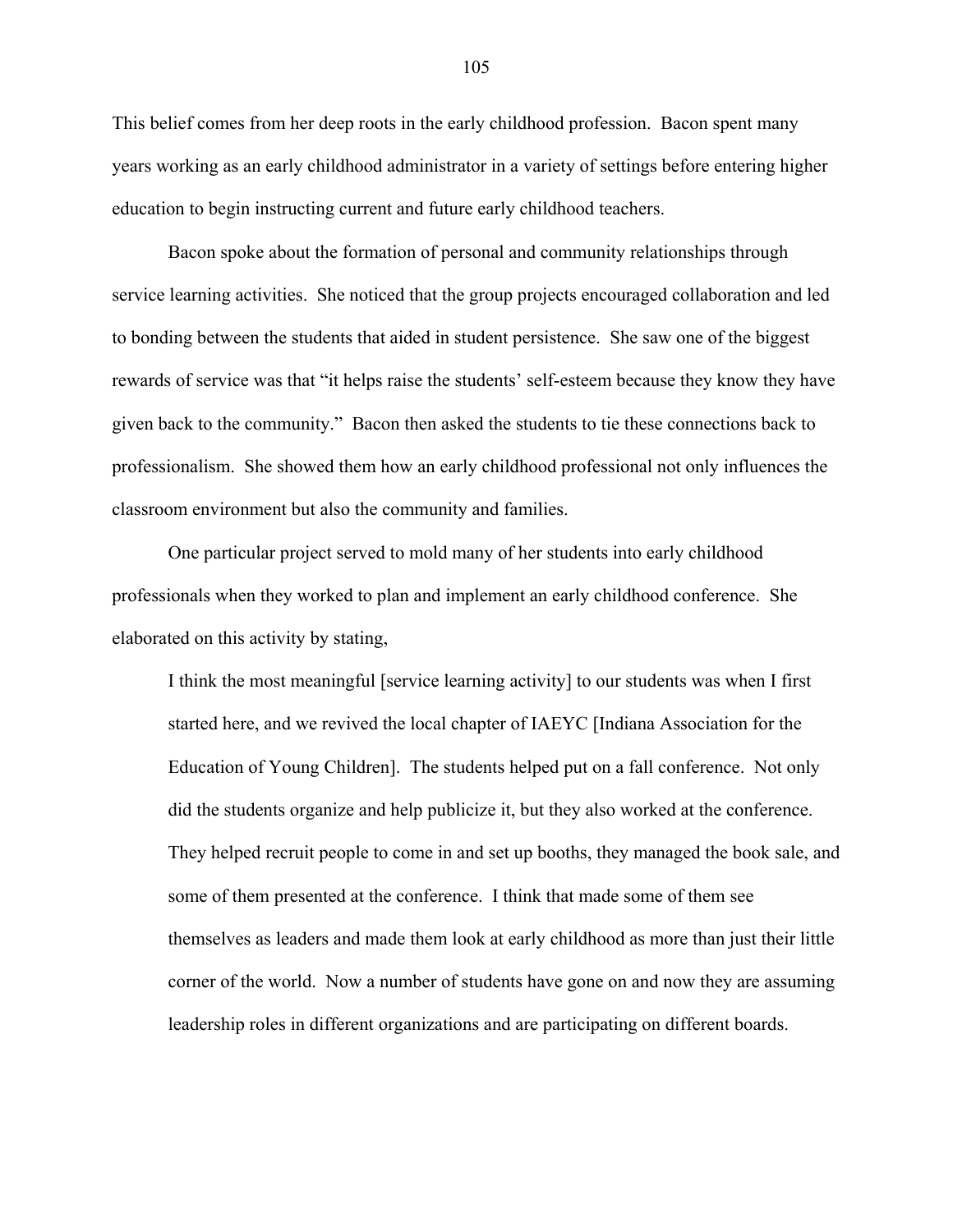Bacon spoke of playing a supportive role to students in their learning. It is her practice to link the service learning activities to student application of the learning theories studied in the textbook. Bacon stated,

I think having lots of experiences and seeing lots of different programs and then discussing those with different people is essential to the students' applying the theory from their studies to what they see and observe in the community. I guess that's what I think is very important so that they [the students] learn to transfer what they do in the classroom into practice [in community early childhood classrooms].

Bacon described the difficulty in finding a time for service learning to meet the students' busy schedules and assessing these activities in a fair way to everyone. She is the sole full-time faculty member in this program and is responsible for advising well over 100 students, hiring and training adjunct faculty, implementing curriculum, and selecting textbooks while teaching four sections of classes each semester.

This interview was interesting and very helpful, but the inability to read the participant's body language was a detriment to the depth of the information that was obtained. Rapport is much more easily established in a face-to-face encounter. I was really appreciative of my previous visit to this campus and tour of Bacon's classroom. This made it easier to follow her comments about applying theory to practice.

Because of these inadequacies in the original data collection, a face-to-face interview was held in Bacon's office a few months later that included several follow-up and clarification questions being asked to support and expand the original data collected. I learned that she was a youthful new grandmother who was warm and gracious and eager to help me complete my research project. Her parting words about the legacy she would like to leave for her students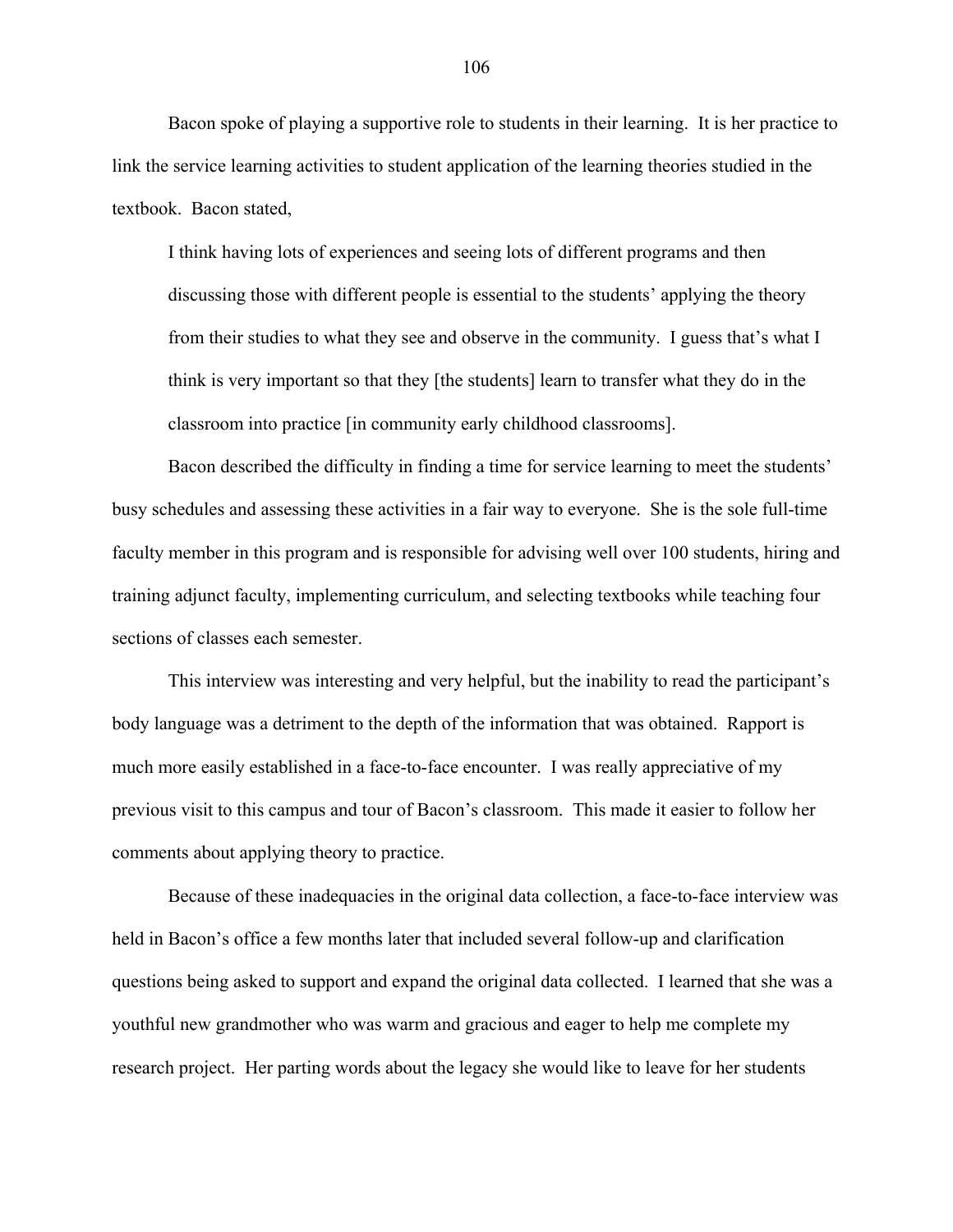were the importance of creating appropriate spaces for children to thrive, grow, and learn. She stated,

As an early childhood educator, not only are we responsible for the classroom but we are also responsible for the environment that our children grow up in the community and the nation, so a part of what we need to do is advocate for children and take responsibility for the environment in which we live.

# **Karin**

My initial face-to-face interview with Karin came after a large meeting of the academic leadership of this community college system held in the state capital city in February 2011. Karin, a 52 year old White woman, is currently completing her dissertation to obtain her doctorate degree in counselor education from Indiana State University. She is the program chair of human services at the Western Valley campus and has worked for the college for 14 years. Having been told by her high school counselor that she should just get married and have babies after she graduated, she began her higher education experience when she entered junior college at the age of 31. This experience gave her the self confidence she needed to continue her education.

Karin talked about the interdependent lifestyle she shared with her family growing up. She was raised in a small community, where she still lives, with most of her extended family members. Everyone knew everyone in this type of environment. She stated, "Everything was a shared responsibility because the family was huge, and they all had similar needs." This philosophy was exhibited when everyone came in to help share the bounty of the summer harvest as well as in times of need.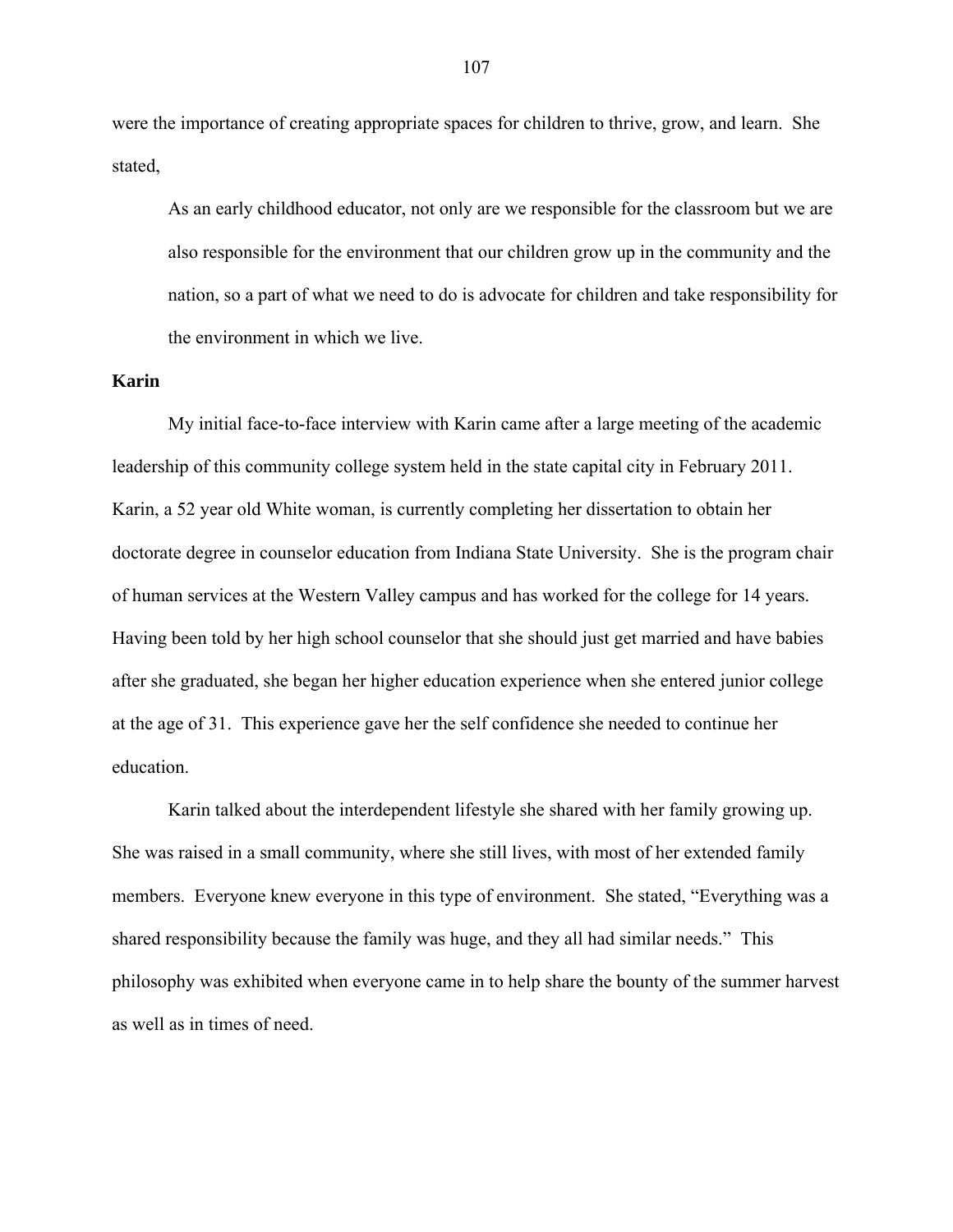Her personal experiences as a nontraditional college student have given her a unique ability to relate to the students entering the community college setting. Karin is passionate about her students. She shared, "I always tell my students that I'm really not any smarter than you are. I certainly was not born with a silver spoon in my mouth; I'm just too stubborn to quit and that if I can do this, so can you."

# Karin said,

I'm convinced that in order for students to make a change, they have to believe that change is possible, believe that change will benefit them, and believe they deserve to change. Empowerment: It's all about empowering students. That's the focus of my teaching is to empower students through education.

Karin prides herself in her commitment to her students. She truly feels that if she provides the right learning environment and support her students need, each one can be successful. She shared that many of them just want to earn the associate degree and go to work in the human services field so they can help others. This often stems from the help they have received through community agencies. She went on to explain her commitment to the students by stating,

I really believe that within each one of us, there is a spark of excellence that can be nurtured into brilliance. I think my job is giving the students the opportunity to be successful and help them to taste that success. Success breeds success and placing them in the community sites gives them the opportunity to see how things work behind the scenes. It gives them the opportunity to connect with people.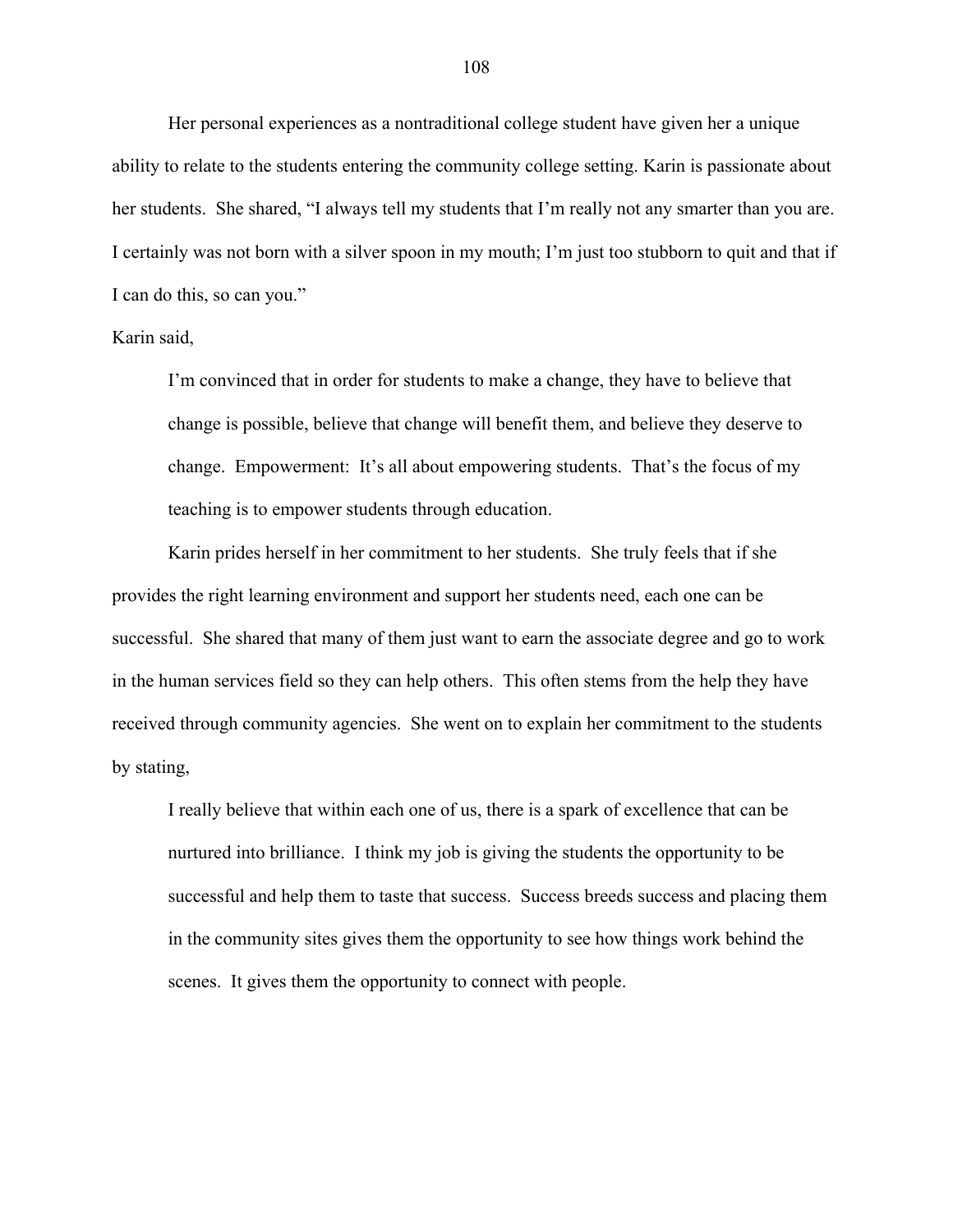She expanded on her belief in service learning during the interview but admitted to having little specific training in this pedagogy. She felt service was "just kind of understood in our profession." She described her commitment to service learning by saying,

I see service learning as a way for our students to go into the community and broaden their educational experience into the real world. I see this as a way for our students to gain experience but also for us to be a good neighbor in our communities.

She shared that her students often gained employment in these community agencies upon graduation as a result of their service learning experiences. Karin described this as a win-win situation for the students and the community.

Karin was very warm and welcoming during our initial interview and presented a very positive body language with smiles and hugs. At the end of this interview, she stated, "I think we could be good friends because we have so much in common." I took this as a real indication of who she was as a person since I had never met her before and had limited information about her career and philosophy.

A follow-up face-to-face interview was held several months later in a restaurant near the Western Valley campus. When I entered the designated interview site, Karin welcomed me with a big smile and warm bear hug. She had come to this interview even though her husband had just had back surgery and needed care. We chatted like long-lost friends. She was gracious and animated during our interview that delved into more specific service learning activities and their level of success. Her last words to me before I left for home were, "I feel like I have met a kindred spirit." This was surprising to me since we had just met through this research project.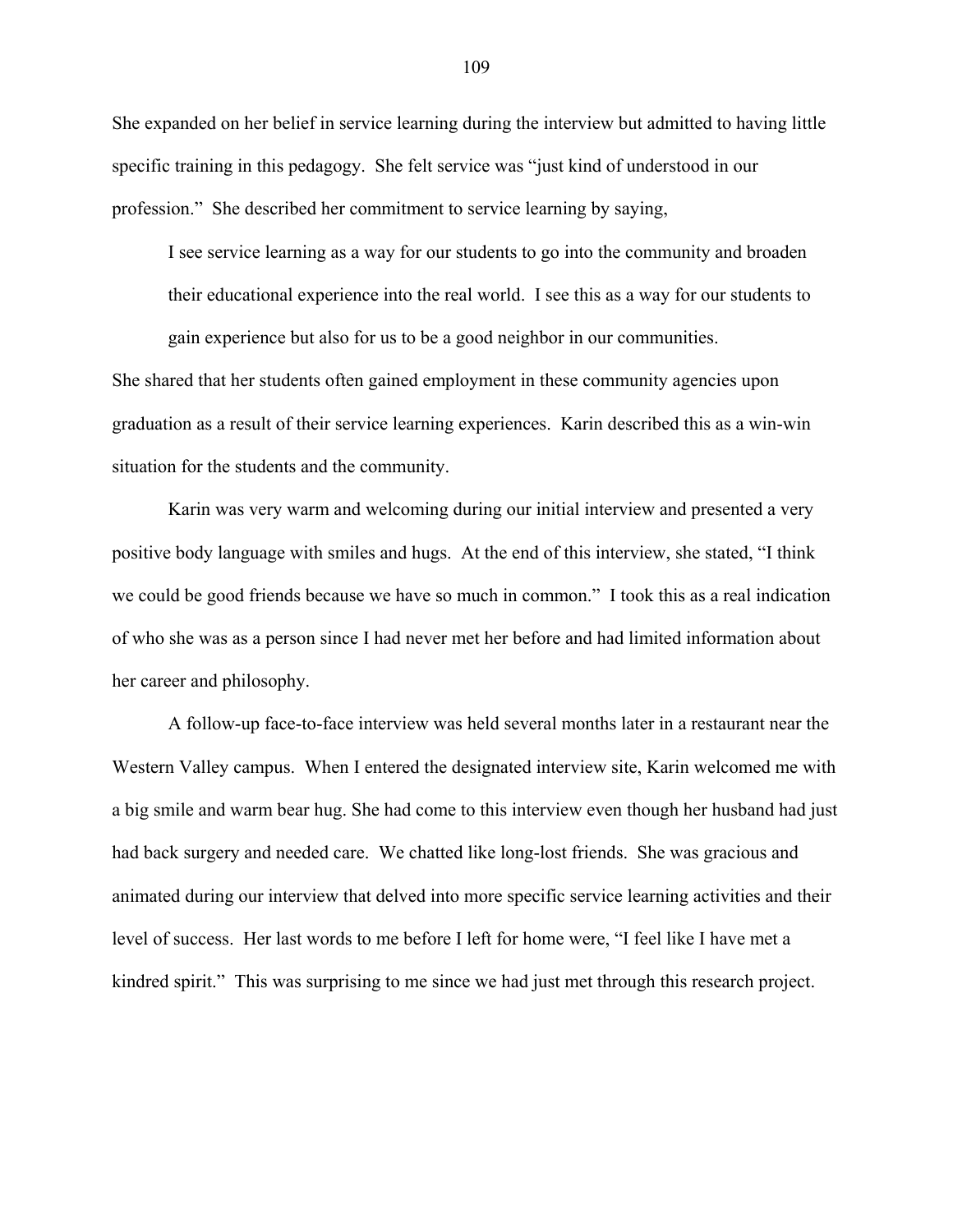### **Penelope**

My final interview was scheduled as a result of a referral from the college's director of student engagement. Penelope represented a different discipline and generation than the other participants and merged service learning with an introduction to poetry class. She was very gracious in accepting my invitation to participate in my research project. This interview occurred in her small office that was tastefully decorated with artwork and contained many books of poetry and family photographs.

Penelope is the youngest of the participants and is a new mother. She completed her doctoral degree in English literature and criticism in modern American poetry and began teaching at the community college level four years ago. She worked first as an adjunct as she completed her studies and then obtained a full-time position. When asked about her childhood roots and service, Penelope responded by saying,

I'm from a very small community, 900 people. We didn't have things like volunteer organizations; we called it being a good neighbor. If anyone was sick or if a family member had died or someone's crops had failed, we made food and took it to the family. It was never talked about in terms of volunteering or community service, but it was talked about as how you are supposed to be. You're supposed to care about each other.

Her first service learning experience came when she taught a creative writing class at a battered women's shelter in another state. She did this as a part of a non-credit service learning course. Penelope described this experience as life changing for her by stating,

It was different asking a college classroom to trust enough to write a poem about such and such and then walk into a women's shelter with a new group of women each week,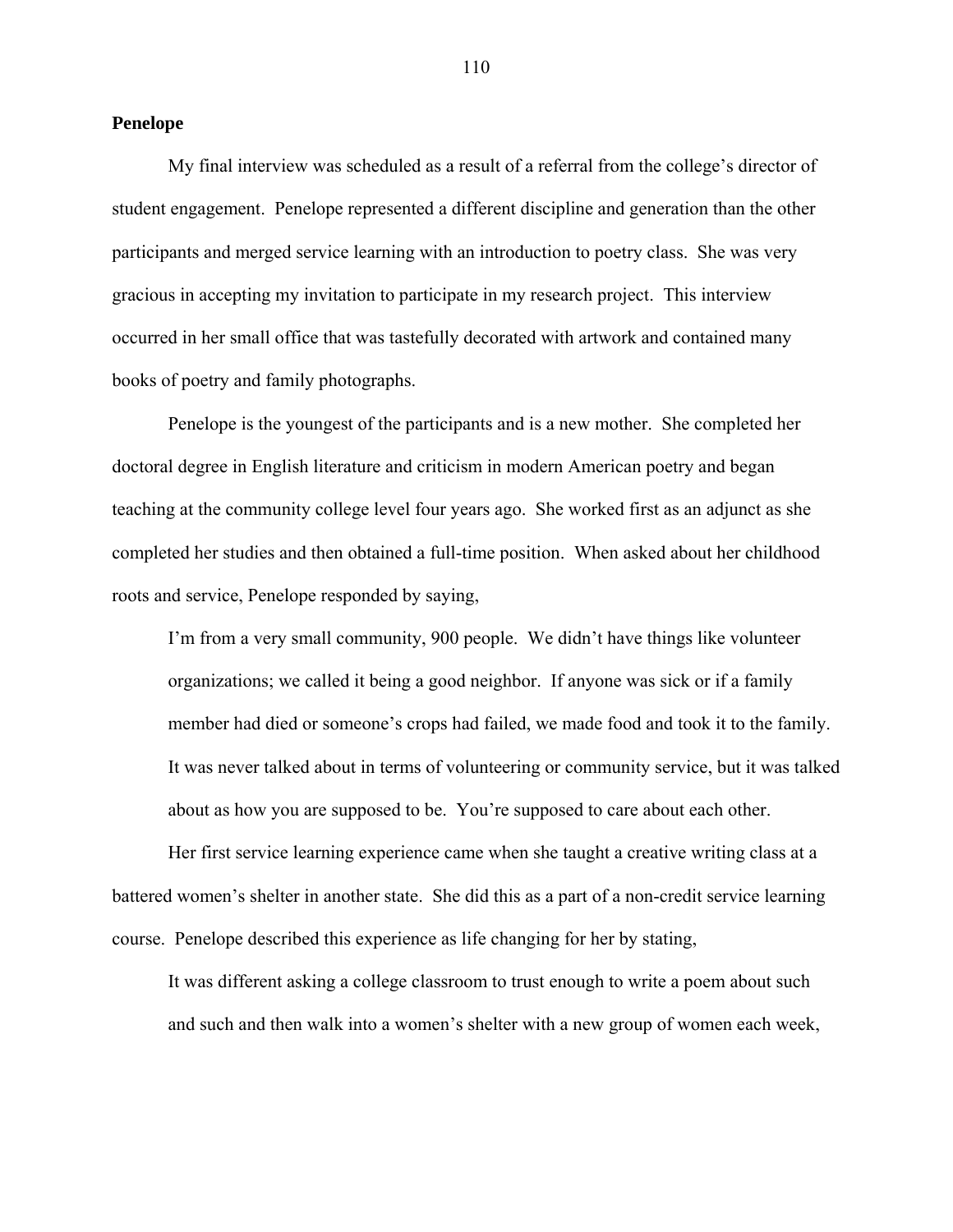many of them who were there because the state threatened to take their children away if they didn't go and then ask them to trust me enough to write a poem about their lives.

She has taken this experience forward in her current position. As a first-generation college-student, Penelope resonated with the community college student. She described herself as a teacher by saying,

By that, I mean I do not like to be the center of attention. I like my students and their learning to be the center of attention. I like to run discussions and workshops and that sort of thing where students have to take real ownership of their own learning.

She connected with the community college student because she felt in many ways that community college students have been told that their stories do not matter. These feelings stem from the English composition books she used that only use four-year student work as examples. As a result of these feelings, Penelope began her campus' first student literary magazine comprising community college student works. This magazine is required in all English composition classes. Penelope feels this is a way to "validate the students' stories and tells them that they are important."

Penelope stressed several times her commitment to the students and their learning process. Her insight into the community college students came through her very astute comments. She stated,

Many of my students have been silenced in one way or another, whether it's by class or their poor performance in school, or not being prepared for college, or not having educated role models. So, they walk in here completely frightened that they can't do it or don't deserve to do it; it's my job to convince them that they can. A lot of it has to do with not just the touchy feely stuff in words and saying that you can do it, which I also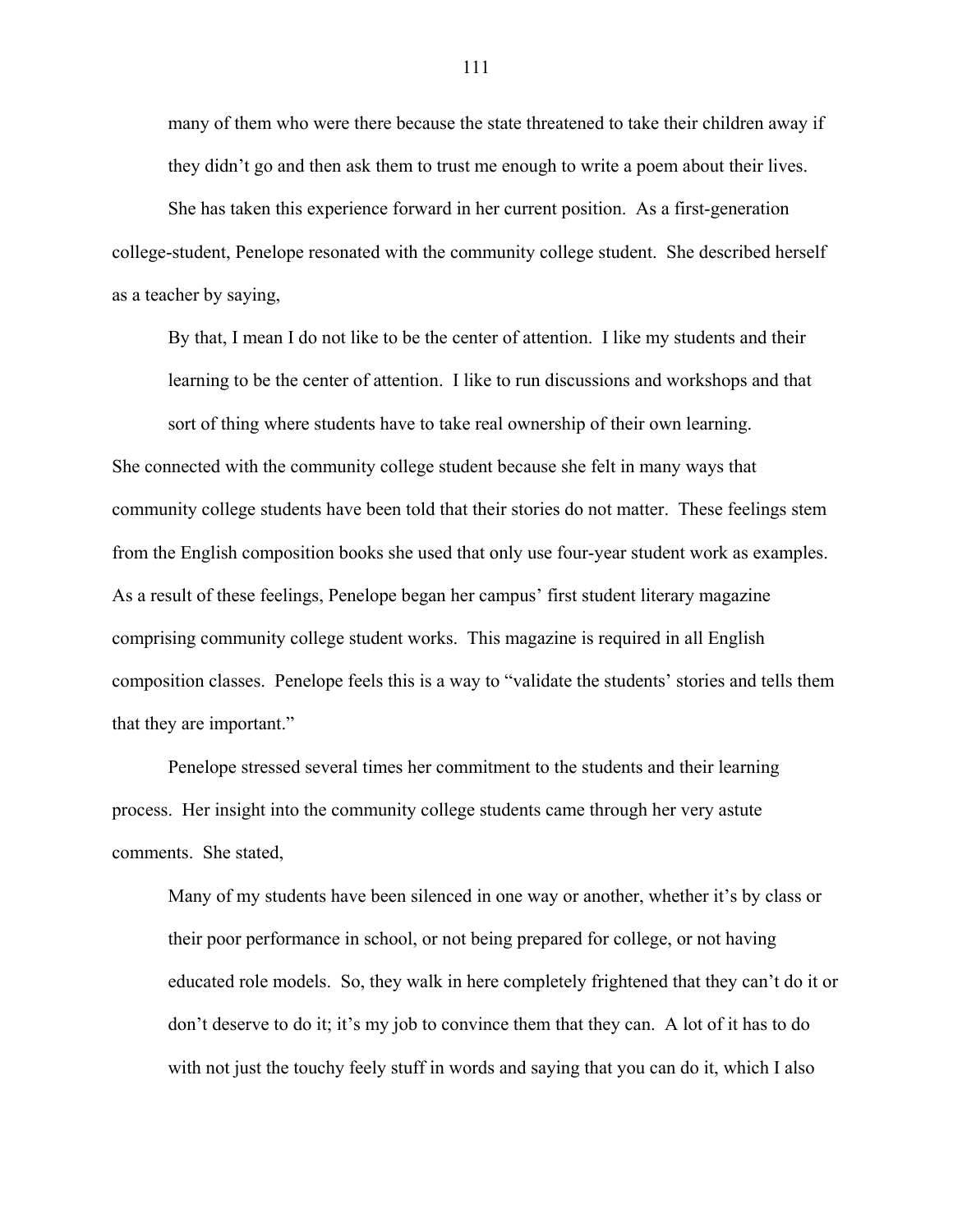provide, but it's in the structure and saying, step one, step two, step three; this is what you need to do today . . . and then being there if they have questions.

Penelope reflected on the use of service learning in her classes by discussing the linkages between learning and life. Her member checking response to the interview transcript eloquently expressed her commitment to the service learning pedagogy by stating,

I am passionate about this approach. I think it helps students to learn the material and the concepts in a way that no test or paper can because it forces them to apply their

knowledge and not just regurgitate it.

She believes that making associations between classroom learning and real life experiences are pivotal for the students' academic success. She clarified this by stating,

Well, I think that for my students, it helps learning come alive and helps them make that connection between these academic esoteric experiences in the classroom and their lives. It seems to have nothing to do with their real world and real people, and I am providing them with a venue where they are forced to see it in action. That helps them make the connections for themselves: Oh yeah, this doesn't have to be something that I learn and then forget.

Penelope shared common concerns from an administrative level. These concerns included liability and legal issues, insurance problems, plus initiating trust between her students, her community sites, and herself. She stated,

There are things that I never think about when I have to teach: Thinking about legal issues, thinking about transportation issues, thinking about how I am going to help my students translate poetry from academic speech to poetry for nine year olds.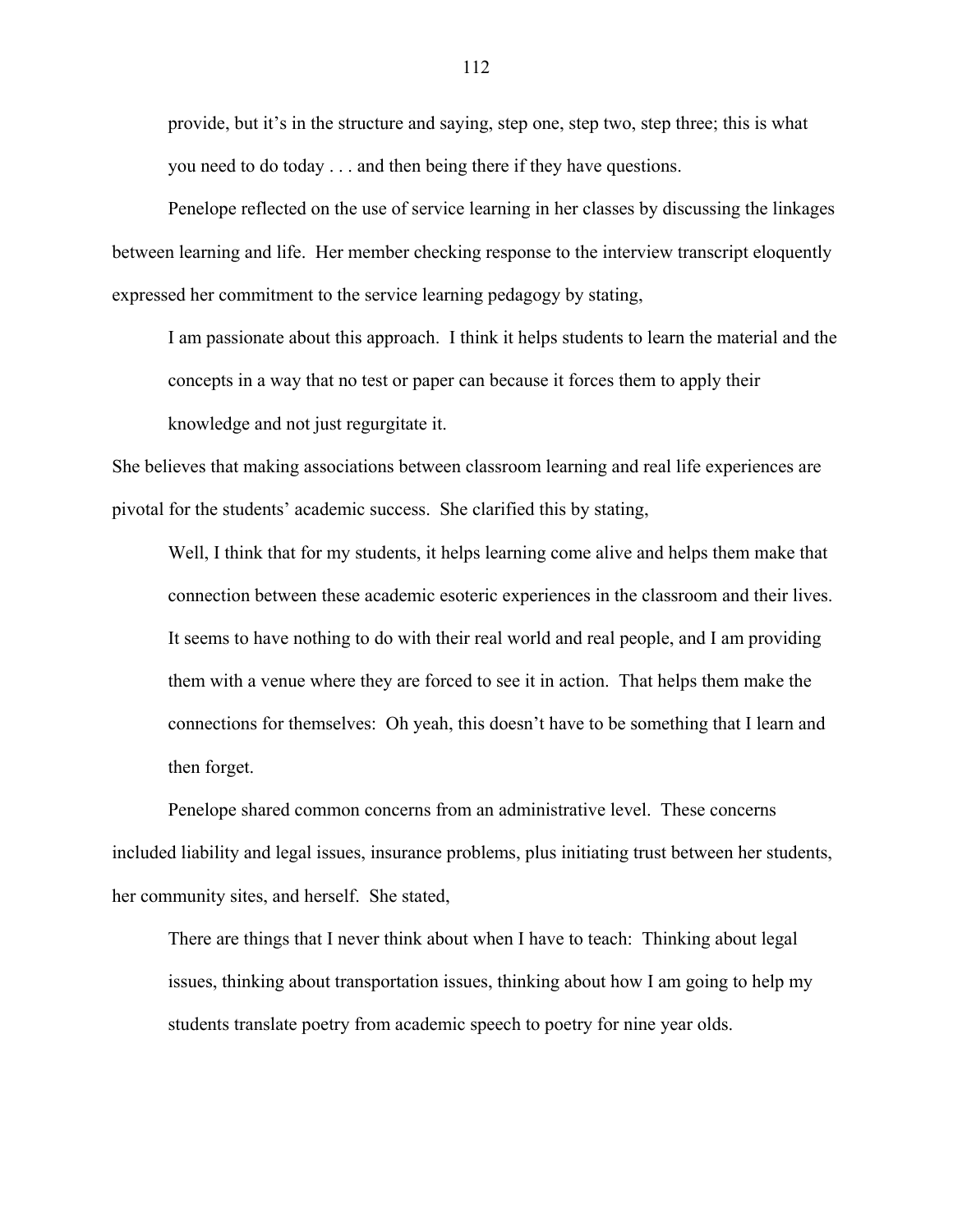She also reported having difficulty choosing community partners where all of her students could participate. Penelope described this difficulty "because some of them require background checks, drug tests, and TB tests on students . . . I knew I would lose all of my students because this was so invasive." She went on to say that, "Even though I receive great support from my department and campus administration, there are barriers to this pedagogy that I struggle against: time, energy, revolving community partners/students/venues, etc." She related the challenges others shared of making the community contacts, completing the necessary paperwork, and setting up transportation before the students can participate.

Penelope afforded me the opportunity to visit her service learning activity at the Boys and Girls Club while her students were working with elementary students in her art-into-poetry workshops. The purpose of this project was for the community college students to work one-onone with Boys and Girls Club members to generate poems in response to artwork that will be exhibited during the month of April in a local art gallery. The children's poetry was displayed next to the painting the poem described. In her electronic mail response to my invitation to participate in this study, Penelope stated, "Yes, I am interested. I welcome any opportunity to speak about service learning." When I observed her first session of the service learning activity, it was obvious that Penelope gets her students actively involved with the project and the children. There was a sense of excitement in the air as her students arrived. She is very feminine and soft spoken with a warm approach to the interview and to her students as evidenced by her warm smile. She exhibited an excellent rapport with her students as she gently calmed their nerves and foreshadowed what was to come when the Boys and Girls Club members arrived. I observed until this activity was well under way. I was really impressed with the intensity of the 12 community college students in their work with the 12 Boys and Girls Club member volunteers.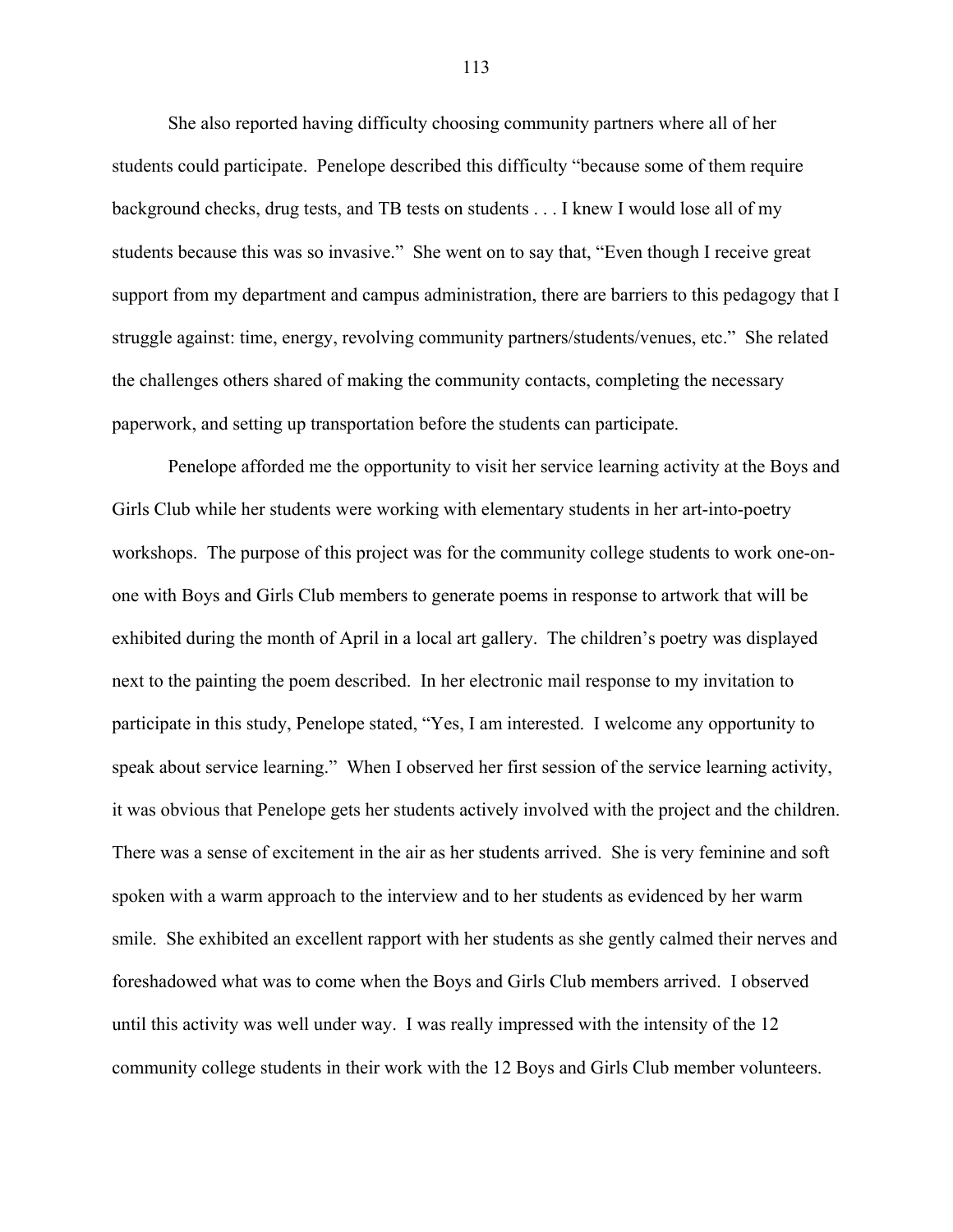The children involved in this project were in the upper elementary grades. Penelope acted as a facilitator to this activity by quietly walking around the room and offering the students assistance as needed.

Perhaps Penelope had the most touching story about a service learning activity that did not go as planned. She shared,

Last year we worked with Girls, Inc., but I opted not to work with them this year because we had problems with transportation getting the girls to campus last year. Last year the art gallery was going through some financial difficulties and uncertainties. They almost closed or did close during the time we were supposed to exhibit there. So, we had to move the exhibit to campus, but the girls couldn't make it. We had this huge event to honor the girls and none of them were able to come. It was really heartbreaking. My students and I took their awards to them.

Penelope related another major obstacle she faced with the Girls, Inc. project. She collected art pieces from the community to take to the girls because it allowed the children to see the actual texture and form of the piece. However, she described this approach as frightening, because

four-year-olds around art is just a bad idea because all they want to do is touch it. In fact, on one piece, the frame started coming apart, and it was a nightmare because I was envisioning myself having to buy it myself.

Therefore, Penelope heightened her preparation and searched for another agency to work with this year. She cold-called the Boys and Girls club and found it to be a perfect match. This year the art gallery is supplying the art and Penelope took color photocopies of the art so the children can touch it as much as they want, but the art is still safe.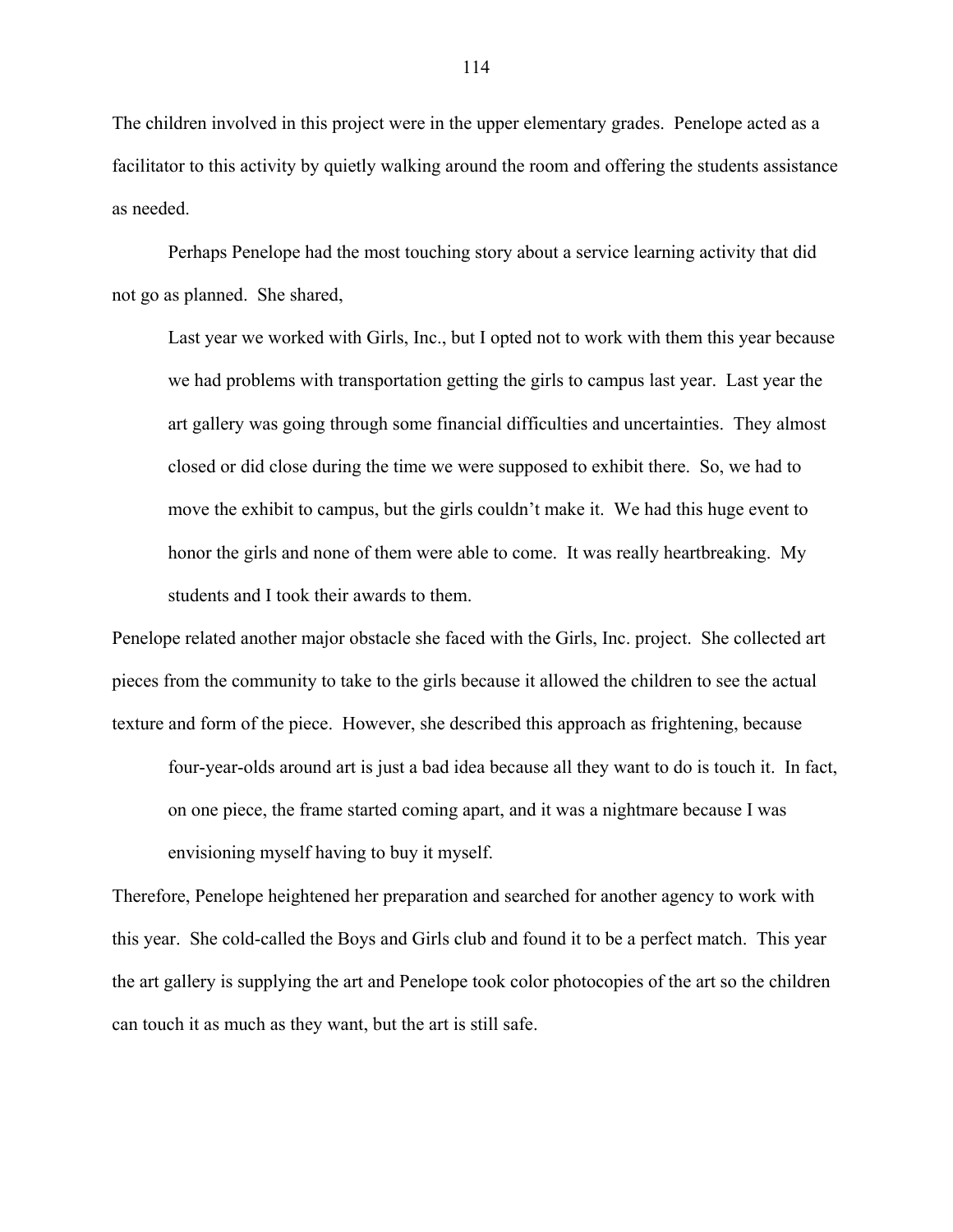When asked about her linkages with community agencies and the benefits the students and the community participants received, Penelope stated,

I do find that the students and community (both directly and indirectly) involved in my service learning projects respond very positively. Students have said that they wish every class could be like their service learning class. I have even had some students enroll in my class because they heard about the service learning component and wanted to participate in it. I have had participants from my community partners who have asked if we will repeat the project the next year, and I have been approached by other prospective community partners who have seen the products of our service learning projects and who want to be involved in some way in our future endeavors.

On my long drive home, I had the opportunity to reflect on my interview with Penelope and my observation of her students in their first visit to the Boys and Girls Club. As a trained teacher, I was amazed at how smoothly this initial experience went. The college students and Boys and Girls Club members were very engaged in this project. I attributed this to the advanced preparation Penelope and the club director had spent planning this activity. She made it look very easy because of her calm, quiet approach to the students. Her advanced preparation of having a folder for each community college student with very clear directions made the expectations clear and concrete for the students.

## **Summary**

Although each of these participants had unique reasons for using the service learning pedagogy in his or her instruction, slightly different approaches to its implementation, and different areas of study, they shared a common passion for the use of this approach to instruction. This fervor crossed gender, ethnic, and generational lines with these participants, but their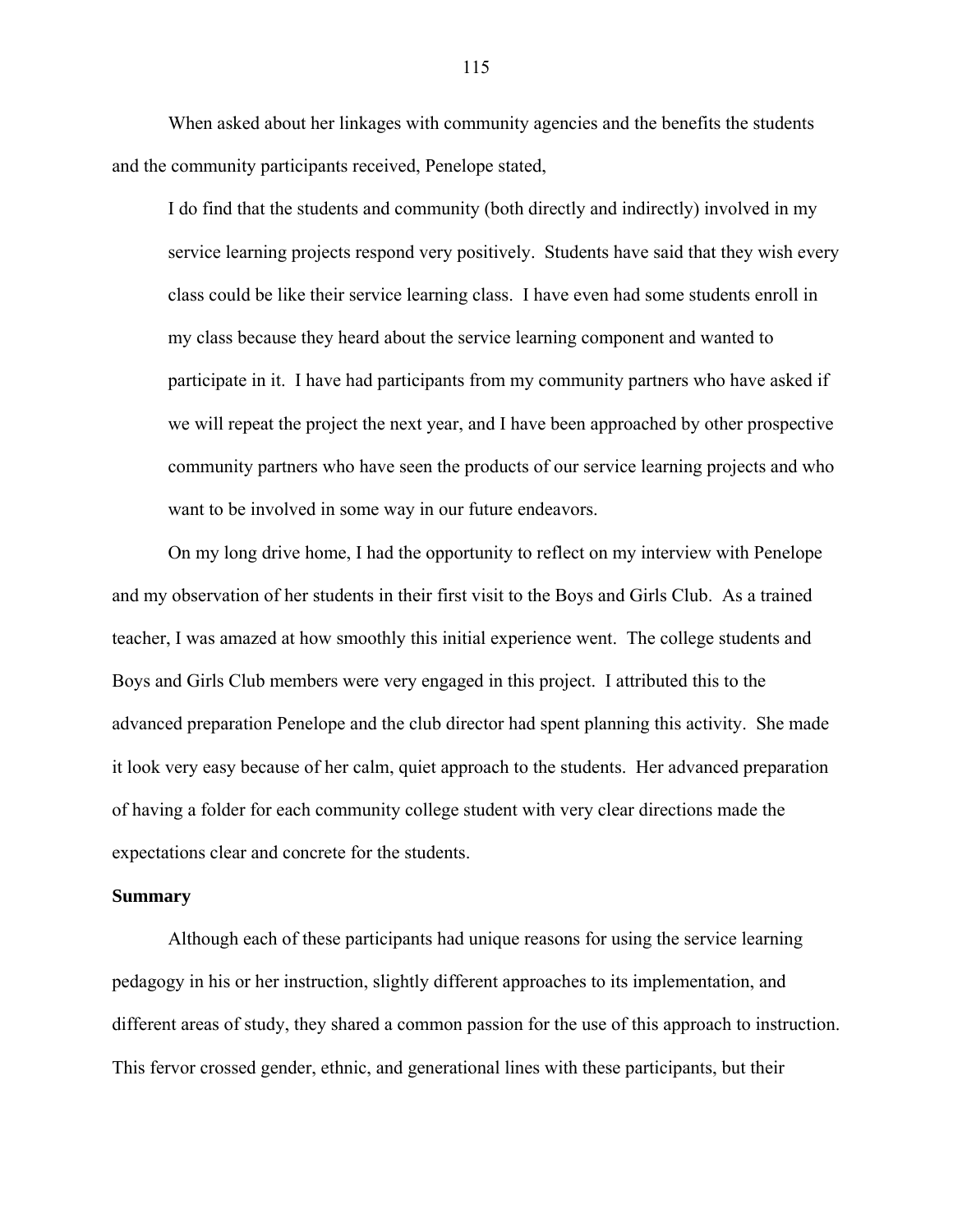commitment to the students and the zeal each has in working with the community college students was almost concrete. One of the cornerstones of qualitative research is in hearing the participant's story in his or her own words. Each participant offered a story rich in content that provided a strong structural framework for common themes to emerge. The face-to-face nature of these interviews allowed me to view the positive body language and hear the excitement in their voices that added to the data in a way unavailable in quantitative research. This approach allowed for the emergence of the common themes that pointed to the essence of this study that will be discussed in the next chapter.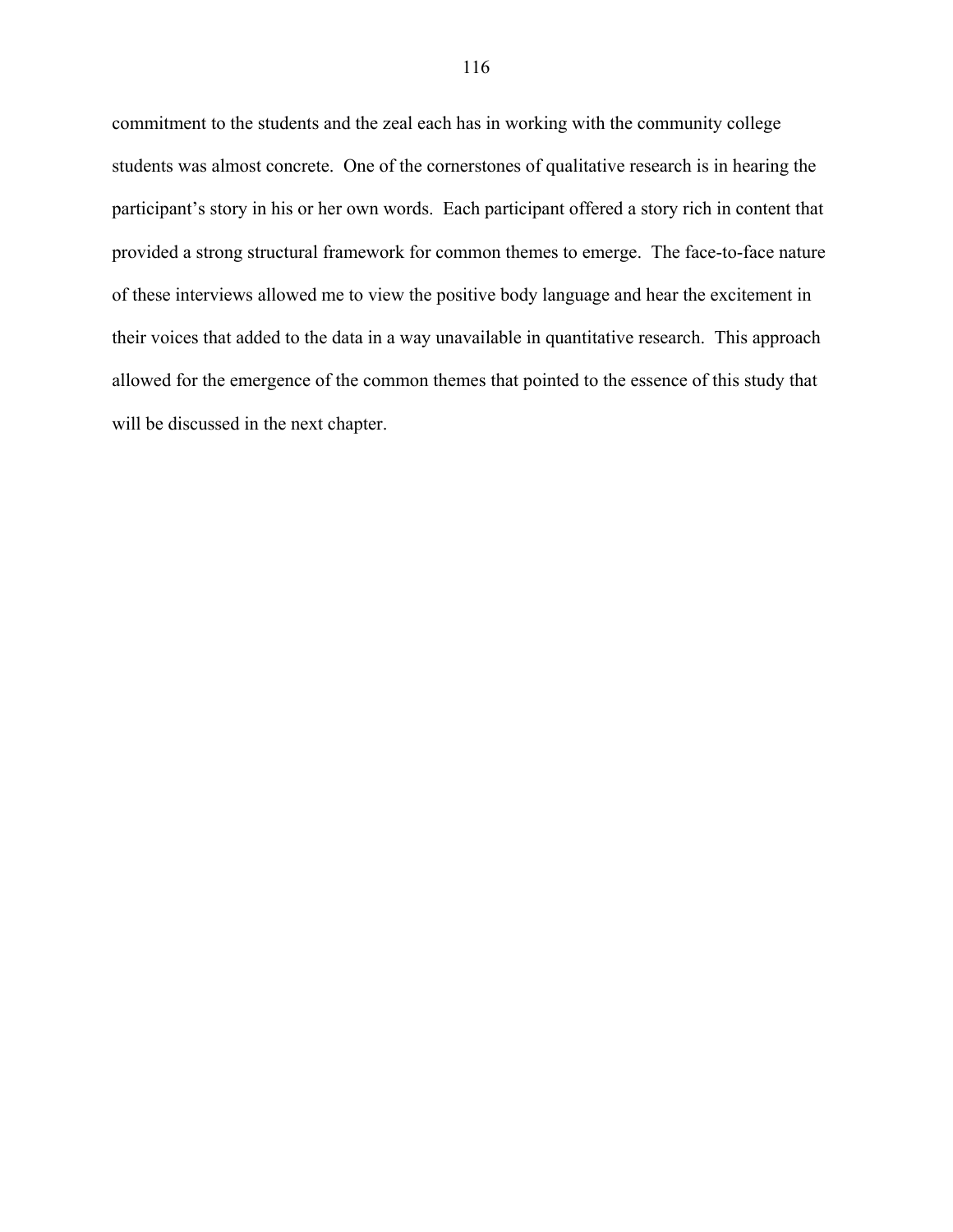### CHAPTER 5

## **Analysis and Interpretation**

The purpose of this study was to investigate the motivations that caused some faculty in community colleges to embrace and actively pursue service learning pedagogy in their classrooms. It also sought to determine the catalysts that encouraged faculty to incorporate service learning into coursework. Chapter 4 presented the data collected through in-depth interviews of eight faculty members representing eight different campuses who were committed to the service learning pedagogy. Chapter 5 presents four core themes and the data that support these conclusions. These themes emerged through the use of Moustakas's (1994) four steps of qualitative research analysis. Analysis and synthesis of the interview transcripts, field notes, job descriptions, and course documents provided the basis for the identification of these fundamental themes: (a) pedagogical connections to previous school experiences and personal and family values, (b) passion and commitment each faculty member had for this approach to instruction, (c) persistence of the faculty participants to use this approach despite the many barriers they faced, and (d) pleasure these faculty members get from watching their students perform in a service learning setting. From these four themes, the essence of use of the service learning pedagogy is presented.

Chapter 5 also reveals two sub-themes gleaned from the data using the same coding analysis. The identified sub-themes were (a) bottom-up approach to instruction and (b) ability to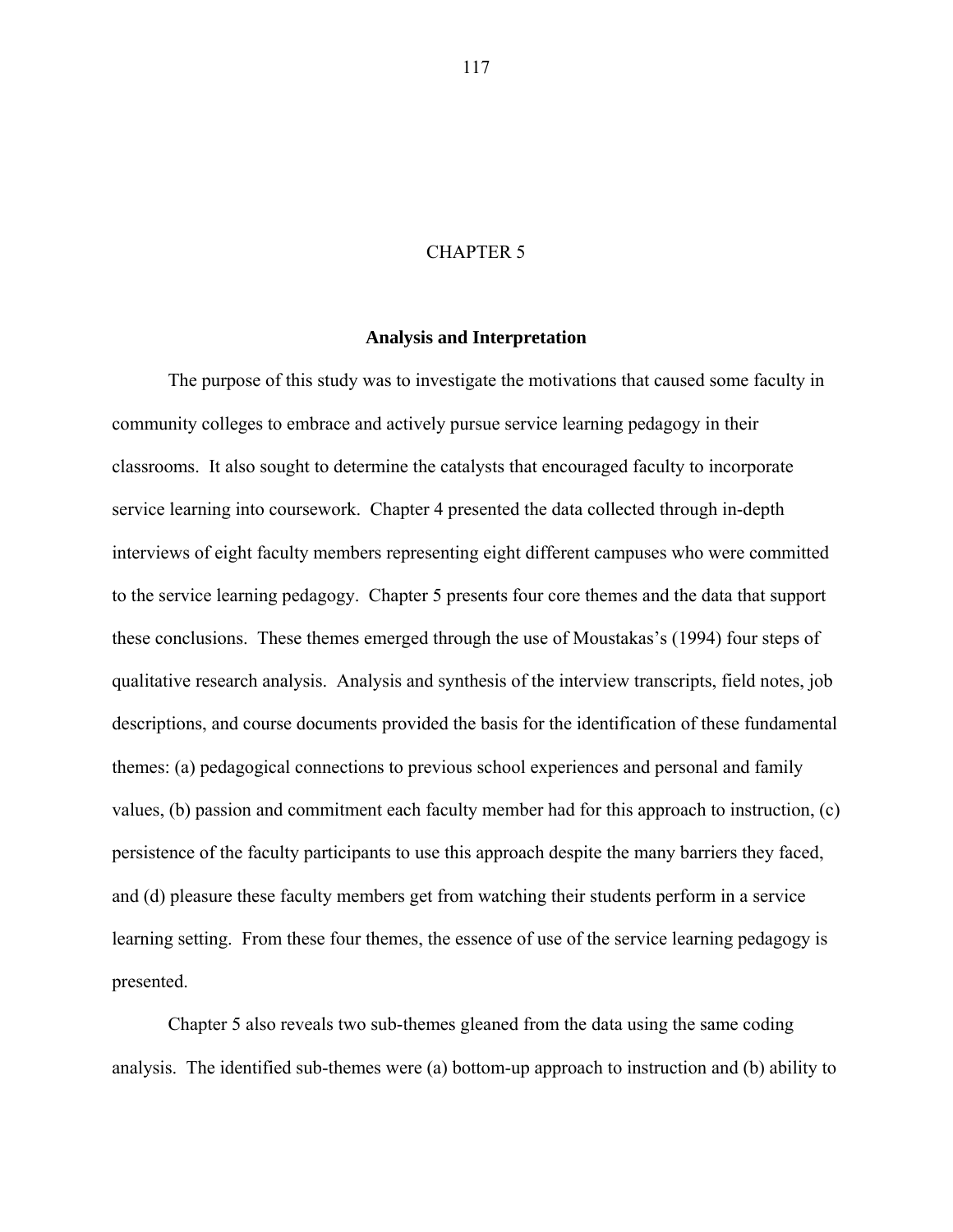take risks with instruction. Many examples of the data that support these conclusions are presented in this chapter.

After the interviews were completed, faculty job descriptions were reviewed to determine the level of community service expected of each faculty member. The results of this endeavor yielded consistent results at all levels for full-time faculty. According the Academic Affairs Procedures and Policies Manual (AAPPM, 2010) located on the college's website, college and community service is one of the essential functions of a full-time faculty member at any level. These levels were instructor, assistant professor, associate professor, and professor with a structured process for identifying each level. This essential community service function was defined as "the faculty member participates in community service activities on behalf of the college to advance the college's relationships within the service area as appropriate for the department/division" (AAPPM, pp. 5-6). This statement reinforces the use of this pedagogy for the participants as a qualifier for meeting this criterion for this study but is also open to many interpretations and other opportunities for faculty to complete this requirement. No job description was located for adjunct faculty members.

Course documents were also examined to determine any common themes. These documents included the course outline and syllabi for 10 different courses taught by the research participants using service learning pedagogy. These courses included five at the 100, or firstyear level, and five at the 200, or second-year level. Service learning assignment descriptions and grading rubrics were also provided when available. The findings of the course documents will be discussed further in the theme or sub-theme they represent.

A review of course documents found a wide variance in the points attributed to the service learning component of the classes. The point values ranged from a total of 40 points for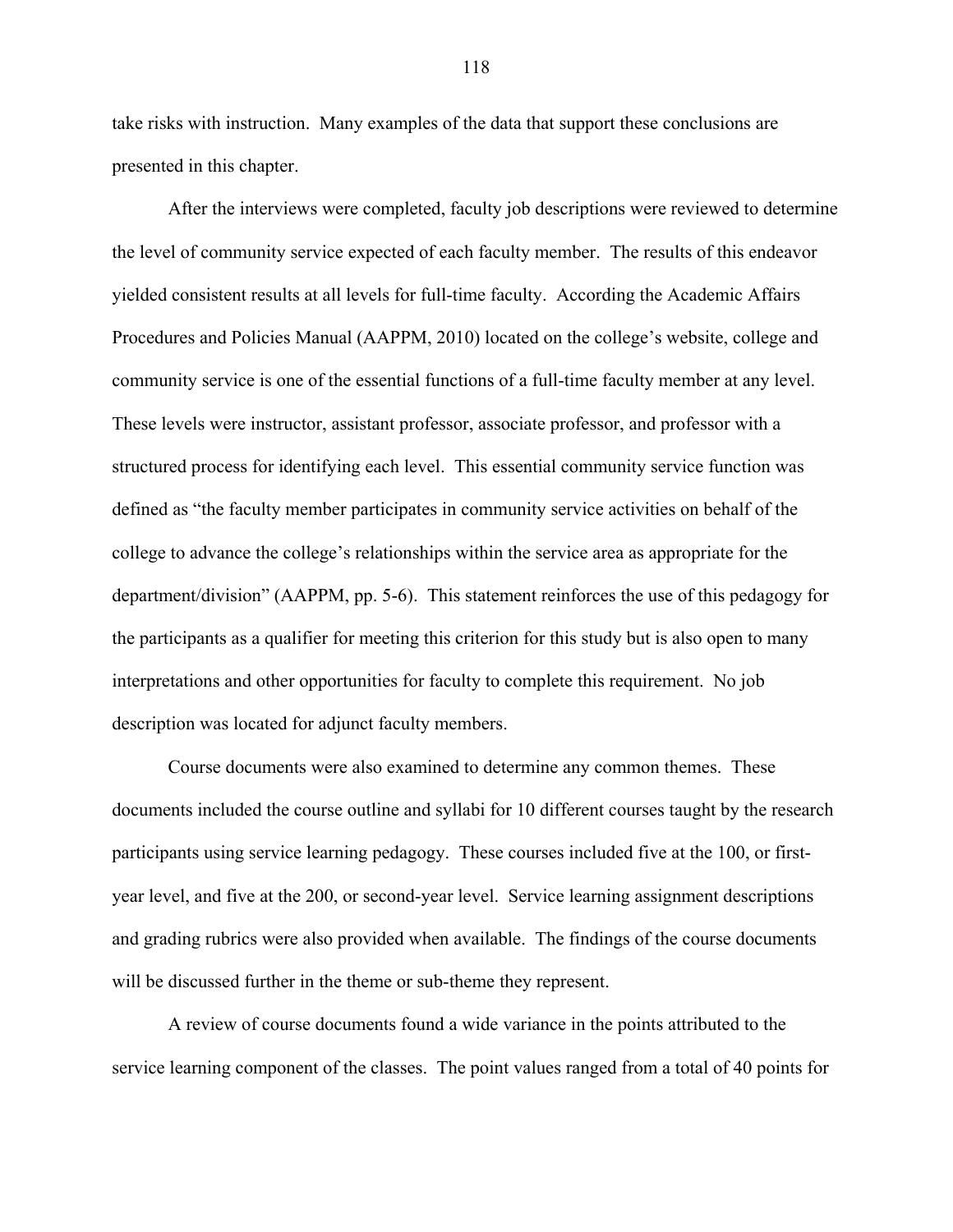the projects to 120 points. The percentage of the service learning project of the total possible points ranged from 5% to 20% of the total grade, with an average of approximately 10%. Each participant required a written reflection paper linked to the service project with some requiring class presentations.

## **Emergent Themes**

After careful analysis of the semi-structured interviews and artifacts including field notes, job descriptions, and course documents using horizontalization and clustering (Moustakas, 1994), the following four core themes were identified. The first was the connecting of the roots of this pedagogical approach to participants' previous school experiences and personal and family values. The second was the passion and commitment each faculty member had for this approach to instruction. The third was the persistence of the faculty participants to use this approach despite the limited administrative support and other barriers they faced. The final theme was the pleasure these faculty members got from watching their students perform in a service learning setting. This pleasure also included the positive feedback the instructors got both from the students and the community partners.

**Pedagogy**. The interviews provided rich textural descriptions of participants' stories that indicated that roots to this pedagogy often came from a variety of perspectives but pointed to a general source. Although each participant approached his or her commitment to service in a different way, the common thread of feeling personally responsible to help others permeated these eight interviews. Several of the participants traced the commitment to service back to their family values, previous educational experiences, and personal religious beliefs.

Sam, Bacon, and Penelope were committed to service as a result of their childhood upbringings. Each of them shared stories of how their families routinely helped others in the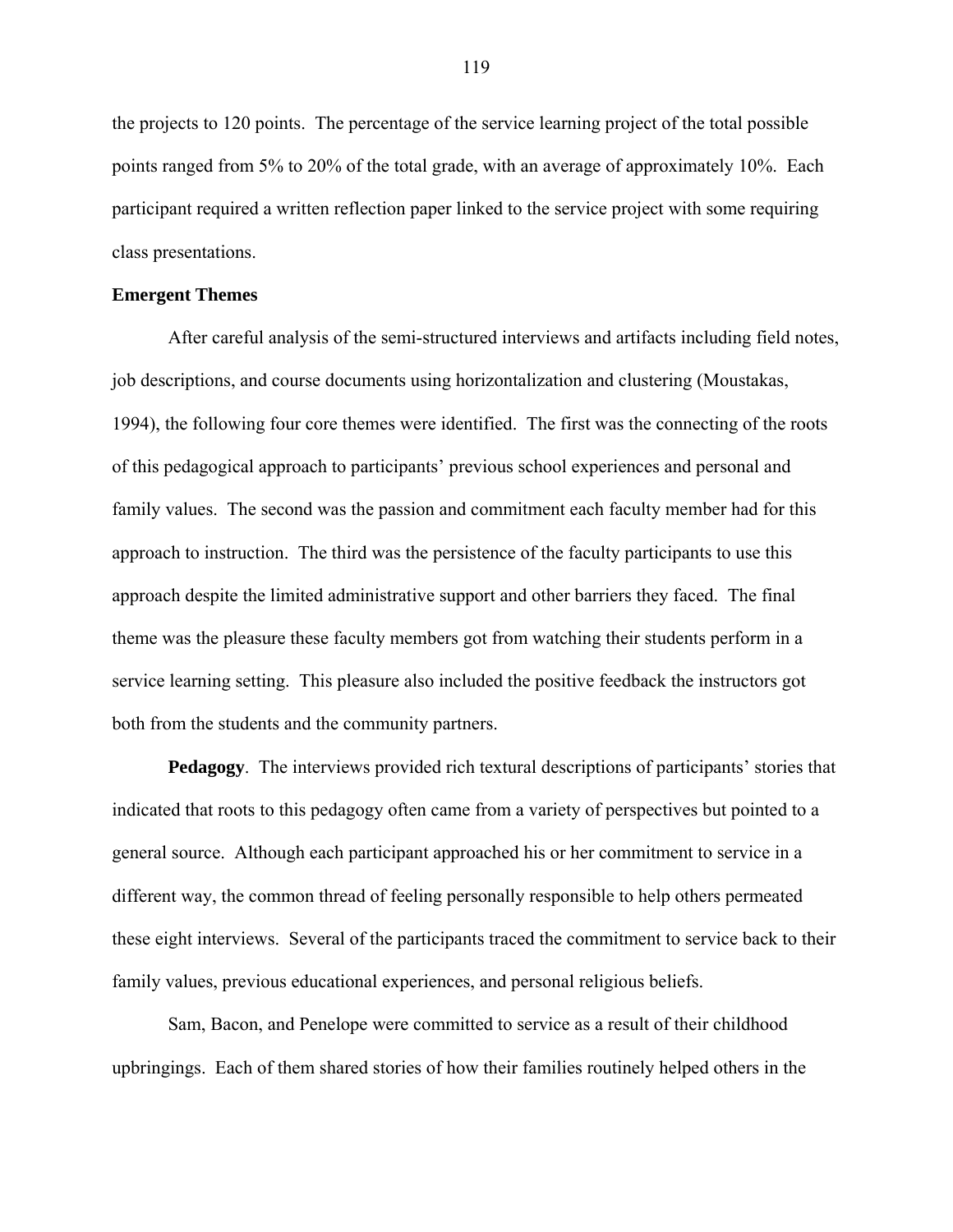community. The common theme with these participants was that helping others was expected of them from a young age. Each has embedded this family value into their instruction of community college students. Sam shared that his daughter had reiterated his mother's words when she said, "Grandma said you've got to give back to the community." Bacon remembers reading a biography about Jane Addams when she was young and how Jane spoke of the importance of "community and service as one way to change the world." Bacon began her community service as a candy striper at the age of 14. Penelope and Bacon both spoke of helping in the community as just what you did. Penelope shared that in her small Kansas community, helping others was just what was expected when others were in need. She stated, "You're supposed to care about each other." Neither of them saw this as community service; they just thought that was the norm for all families.

Julius and Karin traced their roots to previous school experiences when they had been tracked into academic lanes that would lead to careers not requiring college. Each of these participants readily shared this information and how they had overcome this recommendation from their high school counselors to become successful in college and were sensitive to their student needs as a result of this faulty guidance. Karin had been advised by her high school counselor that "I really wasn't college material, and I should just get married and have babies," which is what she did before she entered junior college at the age of 31. Julius had been counseled to "just learn a trade" because he "wasn't college material" due to his Tourette's syndrome and attention deficit disorder. He stated, "Having grown up with one [a disability] kind of changes your focus a bit."

Doctor C honed his philosophy of the importance of giving back to the community as an adult as he searched for his purpose in life during his doctoral work. He had never thought about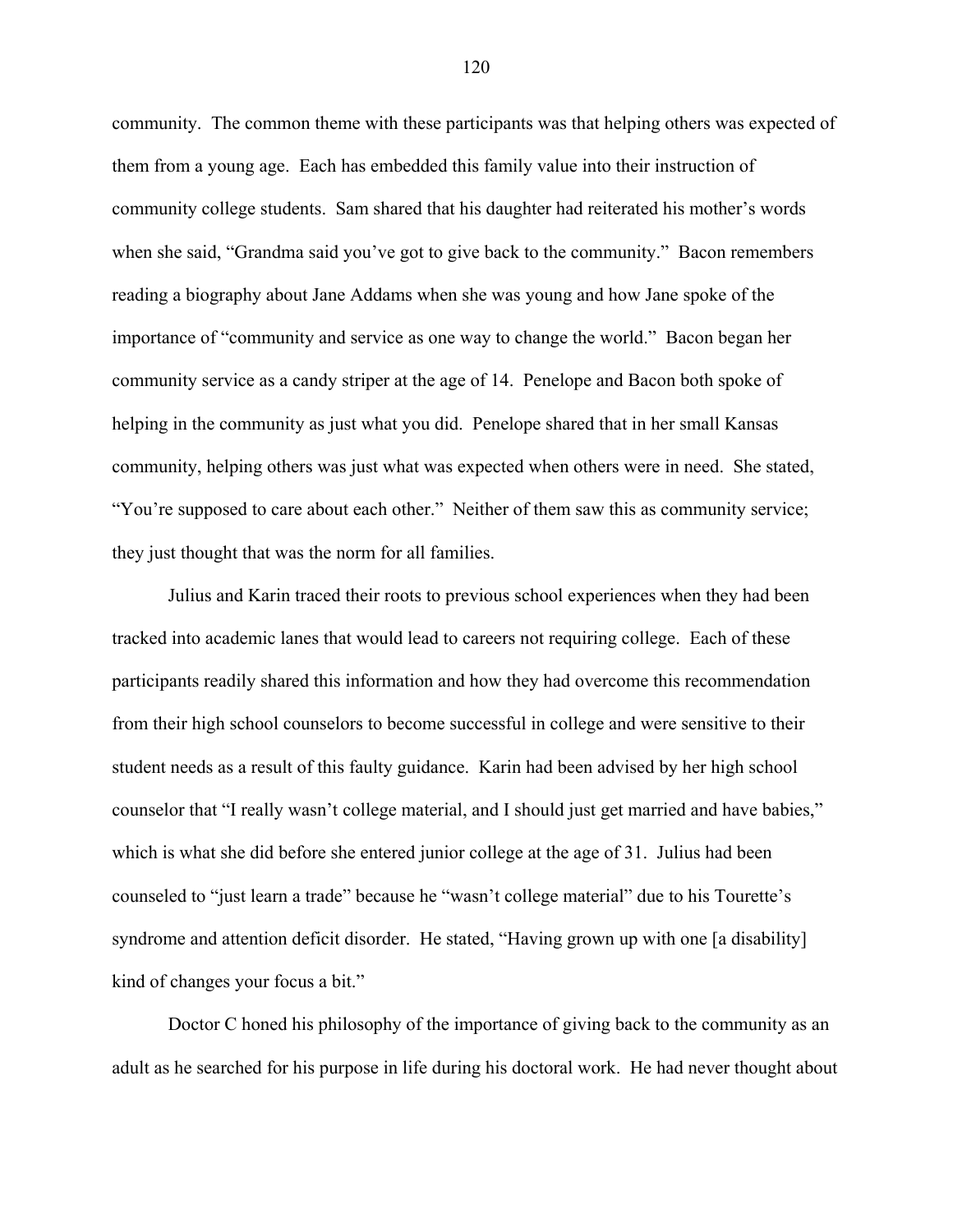what professional legacy he would leave, but his doctoral philosophy class helped him determine his focus. He stated, "I think we are all here to help each other." His personal educational philosophy views service learning as an extension of "what I feel education should be all about." He continued by stating, "I'm hoping that you will find that all of us who have been in education for awhile would not be doing what we are doing if we didn't feel like we were trying to help students on the other side of the podium sitting at that desk."

Dorothy and Elizabeth traced their commitment to service back to their parents and personal religious beliefs. Elizabeth and her family members are very rooted into their religion and shared that "we all worked in the soup kitchen at our church." Dorothy stated, "I think that as a Christian, that's part of it . . . we are all here to look after others; we are to be of assistance to others."

It soon became obvious that this pedagogical approach was deeply rooted in each of these faculty participants from their own unique experiences in their lives that provided the roots for their moral compass that has been carried forward into this chosen profession and approach to classroom instruction.

This theme connects with the moral development of each participant. The research of Gonsalves (2008) supported this finding in her dissertation conclusions that the university faculty in her study used this pedagogy because "their social consciousness was rooted in their personal/moral/spiritual values" (p. 237). She also concluded that "perspectives like social justice and change are filtered through family values and beliefs and they adapt and use what suits their goals and objectives for their courses" (p. 237).

Whereas Kohlberg (1981) developed a theory of moral development and reasoning based on justice demonstrated by a patriarchal society, his theory was challenged by Gilligan (1982)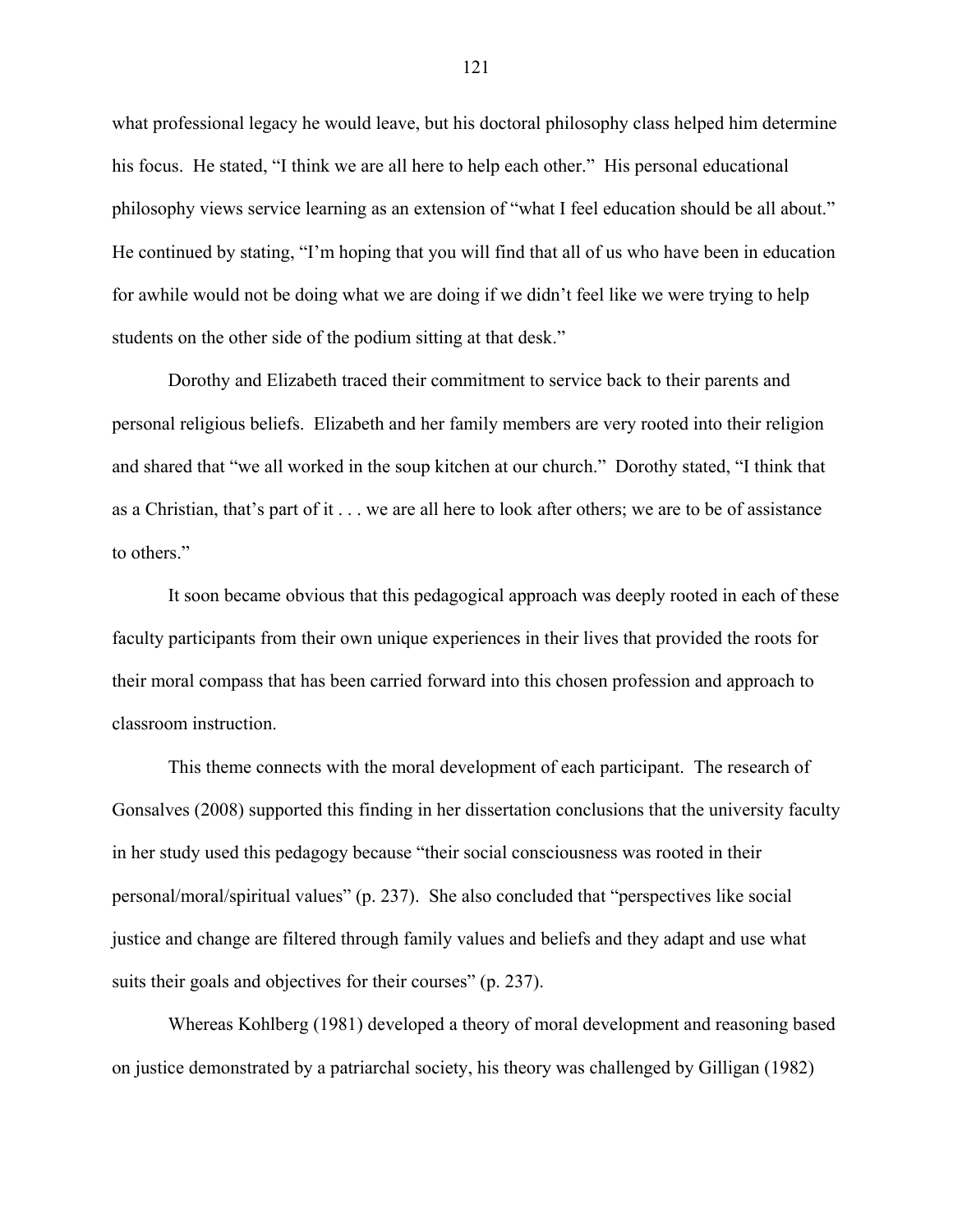who proposed a different approach to moral development, which included listening to the voices of others. Her model includes attention to feelings and concerns about the quality of one's life (Noddings, 2007). Gilligan (2003) described this different approach to moral development as the ethic of care where people dealt with relationships and listened to the voices of others. Tronto (1998) defined this ethic of care as

a species activity that includes everything that we do to maintain, continue, and repair our "world" so that we can live in it as well as possible. That includes our bodies, ourselves, and our environment, all of which seek to interweave in a complex, life-sustaining web.

(p. 16)

Gilligan's ethic of care approach seems more fitting to these research participants' view of the world than Kolhberg's justice view of moral development because the compassion and empathy they showed for the students and their concern for gaining student input into the learning process. The research participants were committed to improving the student learning process by giving them a voice in the projects and attempting to improve the lives of others.

Penelope, a first generation college student, very eloquently expressed the importance of giving the community college students a voice when she discussed the dinner conversation she had with her husband who is a music professor in a renowned music program at a local research university. She said her job was very different from her husband's teaching position because she had to find ways to build her students' self esteem and help them learn to believe in themselves while he had to give his students a more realistic view of their talents and abilities and instill in them the importance of practice and studying. She spoke of her community college students being made to feel that they do not matter, but she was determined to let them know that they do. Penelope shared,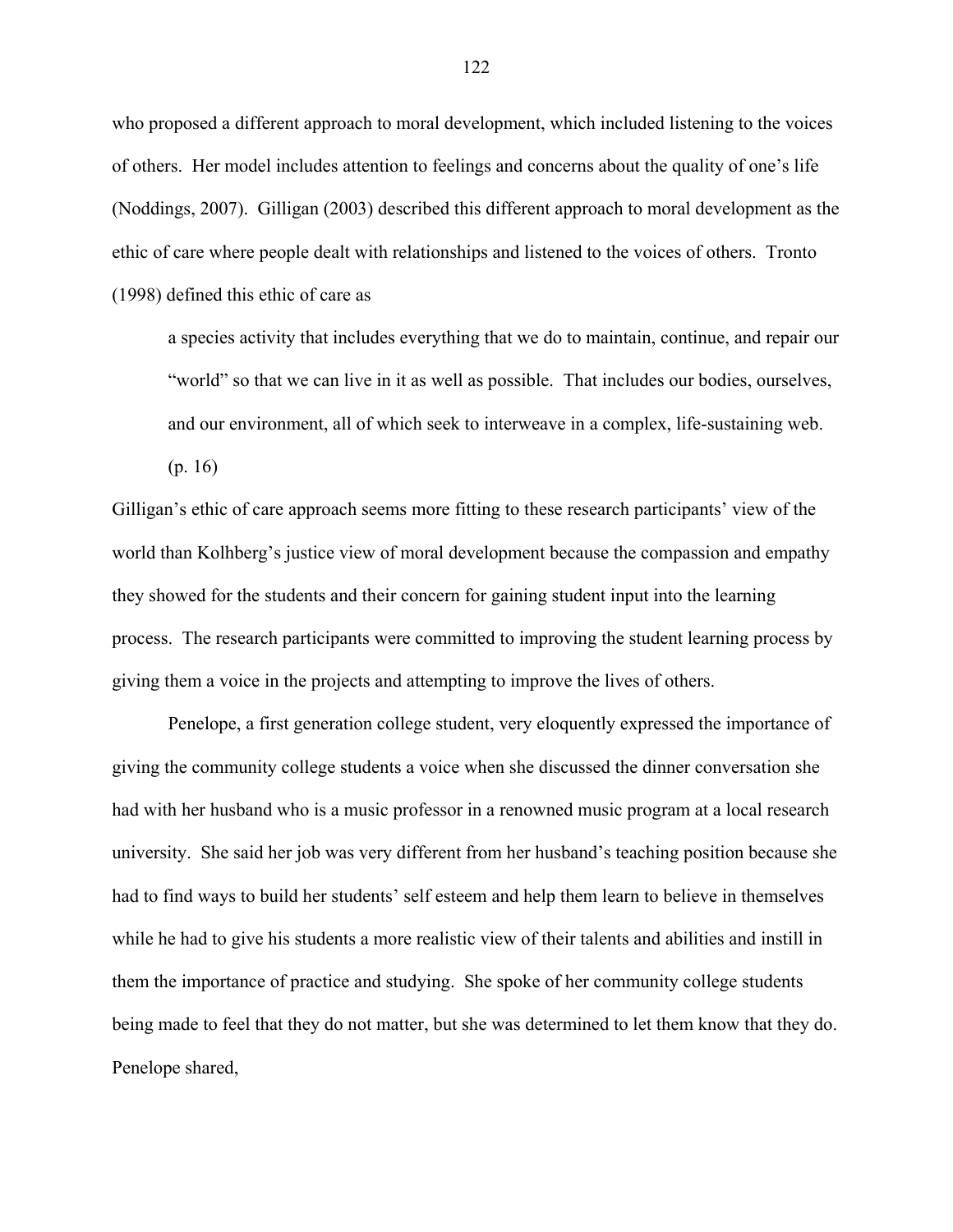Many of my students have been silenced in one way or another, whether it's by class or their poor performance in school, or not being prepared for college, or not having the role models. So they walk in here completely frightened that they can't do it or they don't deserve to do it and it's my job to convince them that they can.

Perhaps this comes from her own childhood school experiences, but she did not elaborate on them other than to say that she enjoyed school because she felt valued there.

The development of the ethic of care viewpoint stems from the divergence of Gilligan from Kohlberg's theory of moral development and began to emerge during the turbulent times of the 1960s with the Vietnam War and the Civil Rights Movement when the voices of the oppressed began to be heard (Gilligan, 1998). This time in history coincides with the youth of most of the participants and may help explain the root of this approach to their instruction.

Elizabeth referred to this turbulent time in our nation's history when she shared her personal and educational background during her first interview. When discussing the roots to her commitment to service, Elizabeth summarized what many other participants said in different ways. Her statement was an excellent example of a faculty member functioning through the ethic of care. She shared,

My family has always been one that was based on caring for their fellow man. We have always embraced all of our family members and attempted to help those in need. We do not differentiate between those who have been successful and those who have not. The Short family just takes care of them all.

Although Elizabeth's mother has been gone for 10 years, Elizabeth carries on her legacy with her family, her students, and her community. She works full-time for the college in the marketing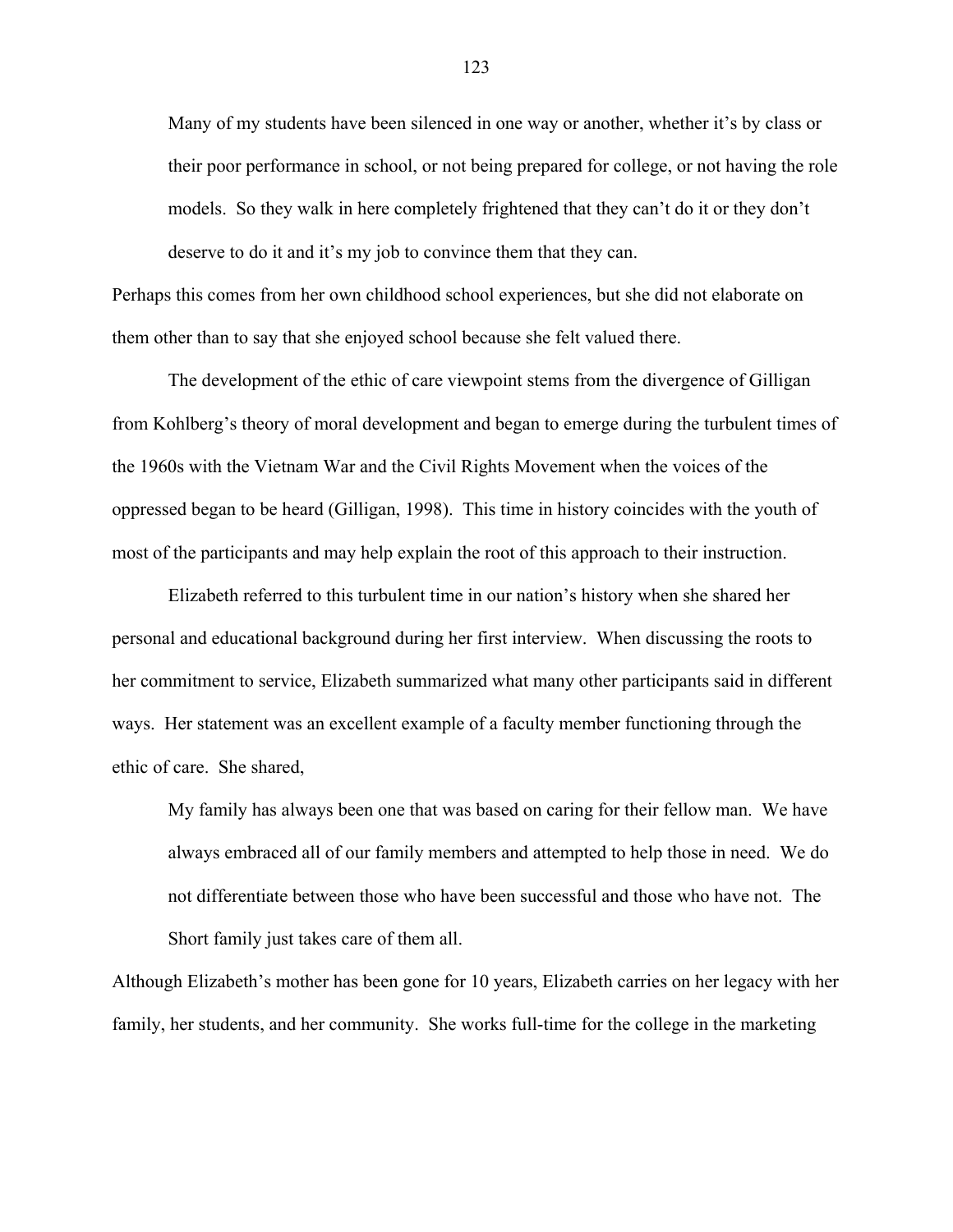area, teaches in an adjunct capacity each semester, and still finds time to personally participate in at least one large community service activity each year.

**Passion**. Each of the faculty members interviewed was passionate about the value of the service learning approach to instruction and to their students. This message also came through very clearly when Julius and Karin referred to their high school experiences when they were counseled to find an option for their future other than college because they "weren't college material," but they both went on to successful academic careers beginning as non-traditional students in two-year colleges.

Julius described his service learning activities as a "win-win" situation because the charities benefit and the students "get more into it and get more out of it." Field notes taken during a conversation with his students the day after his Winter Wonderland event provided good insight into Julius and his commitment to teaching. They iterated that Julius "lives and breathes service" because "it is a part of who he is." They shared how much he enjoyed teaching and how seriously he takes service. One student addressed his compassion and his determination to help students with disabilities succeed.

Karin shared, "I believe that within each of us there is a spark of excellence that can be nurtured into brilliance." Even as a new faculty member, Sam embraced this approach to instruction saying he "would have done it [service learning] anyway because it is who I am as a person." He went on to describe the "aha moment when the light bulb goes on." Dorothy and Doctor C each felt it was their moral and ethical obligation to help others and were enthusiastic and eager to share their stories when they were interviewed. This passion for the service learning pedagogy was apparent in their interviews by how excited they were to share their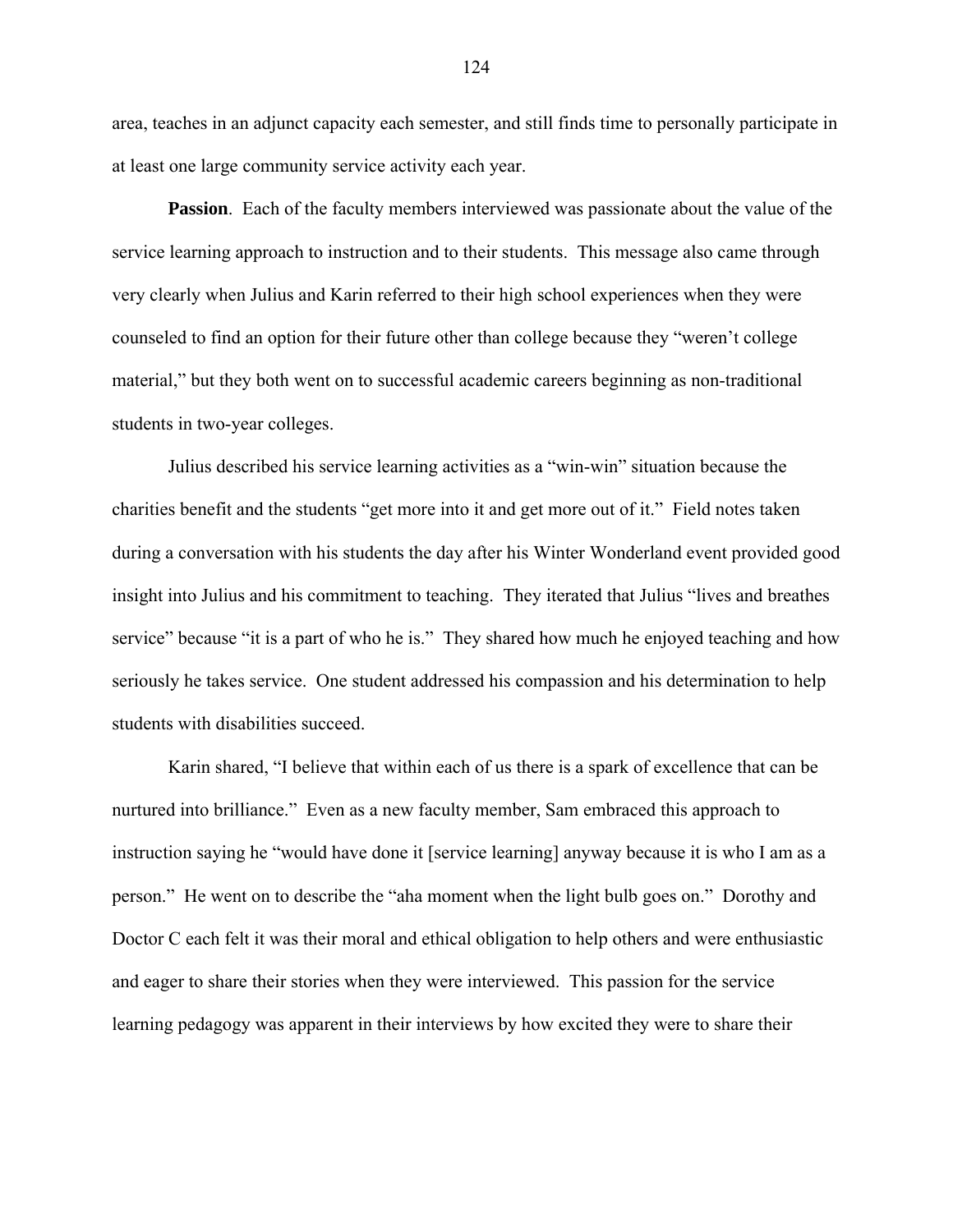experiences and the positive body language that was observed through their smiles and verbal excitement I documented in my field notes. Dorothy iterated her teaching philosophy by stating,

Well, there is a quote by Robert Frost that says "I am not a teacher, I am an awakener." And I think that is my philosophy of teaching. It's not that I'm pouring something into someone; it's more that I am helping them see their own potential, giving them the resources to learn, and then showing them where else they can go.

The participants' passion for this mode of instruction became apparent as I progressed through the interviews over a seven-month timeframe, especially from the body language and tone of the participants' answers. The faces of many of them lit up when they began to talk about this approach to instruction. Elizabeth became very animated in her facial expressions and hand motions when discussing her students and their activities. Karin shared, "I think that giving the students an opportunity to be successful helps them taste that success. Success breeds success."

Although this is hard to measure in a quantitative nature, the qualitative evidence of this theme was very evident in the interview transcripts and field notes taken after each interview. Doctor C was interested in sharing the results with his faculty to encourage more service learning on his campus. Julius described this pedagogy as "wonderful−no support, but it is wonderful." This passion began to become evident from the very beginning in the purposeful sampling approach I took in locating potential participants that will be discussed in a sub-theme.

The research of McKay and Rozee (2004) supports this finding, stating faculty members who immediately accept a new pedagogy have a positive attitude about innovative methods of instruction and the need to form community and student connections. These faculty members saw the benefits of this pedagogy far outweighing the costs. In her study of faculty perspectives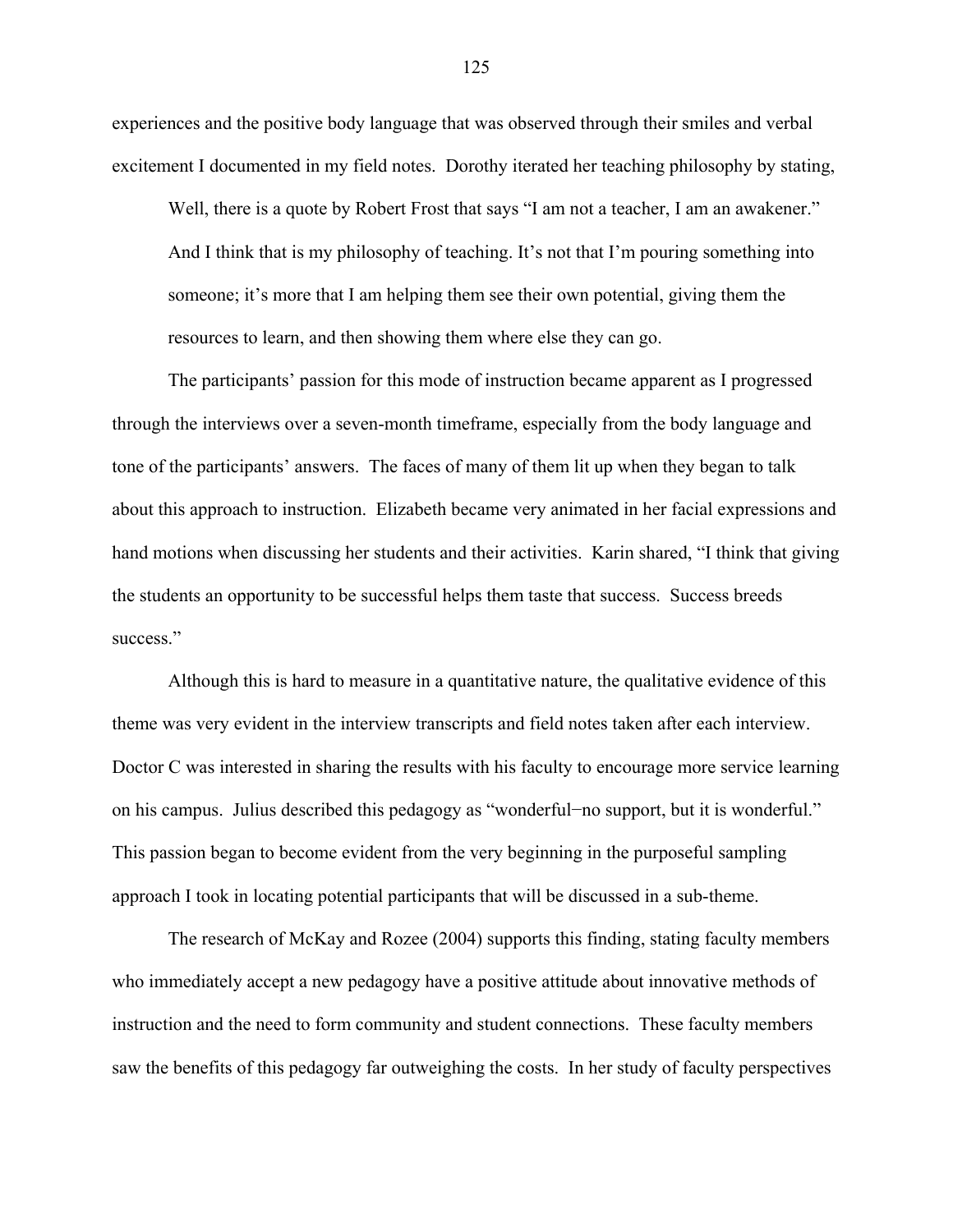of service learning in a four-year institution, Gonsalves (2008) found that faculty members were primarily motivated to use this approach because of the positive impact it had on the students and their learning. She concluded that service learning "opens minds and hearts" (p. 170). The faculty members interviewed for her study were passionate about their disciplines and their students and believed that service learning was a "teaching methodology that led to deeper learning" (Gonsalves, 2008, p. 170). These faculty traits also appeared in the interviews of the participants in this study. Sam's approach to the service learning grant he administered that tested the nitrate levels in ground water concurred with these findings.

**Persistence.** Faculty committed to service learning faced many barriers in this approach to instruction, but they felt the benefits far outweighed the drawbacks of this approach to instruction. The participants in this study addressed many of these barriers and the reasons they persisted from many viewpoints, but it was obvious that none of them was willing to abandon this approach to instruction because of their deep beliefs in its benefits to students and community partners. The barriers these faculty members faced fell into three main categories: institutional support, professional development opportunities, and curriculum issues.

Issues facing faculty from an institutional standpoint included liability issues, limited administrative support, inadequate financial support, and faculty loading issues. These levels of support varied somewhat between the campuses visited, but it could only be categorized as adequate at the Hill Country campus site. That campus had an office of civic engagement with a director and administrative assistant support. The other locations had added this responsibility to other student services positions, had civic engagement committees, or had no one responsible for assisting faculty in this area at all. Elizabeth described this issue in the Midtown campus as "a lack of cohesiveness leading to programs that were not wide-ranging and lacked financial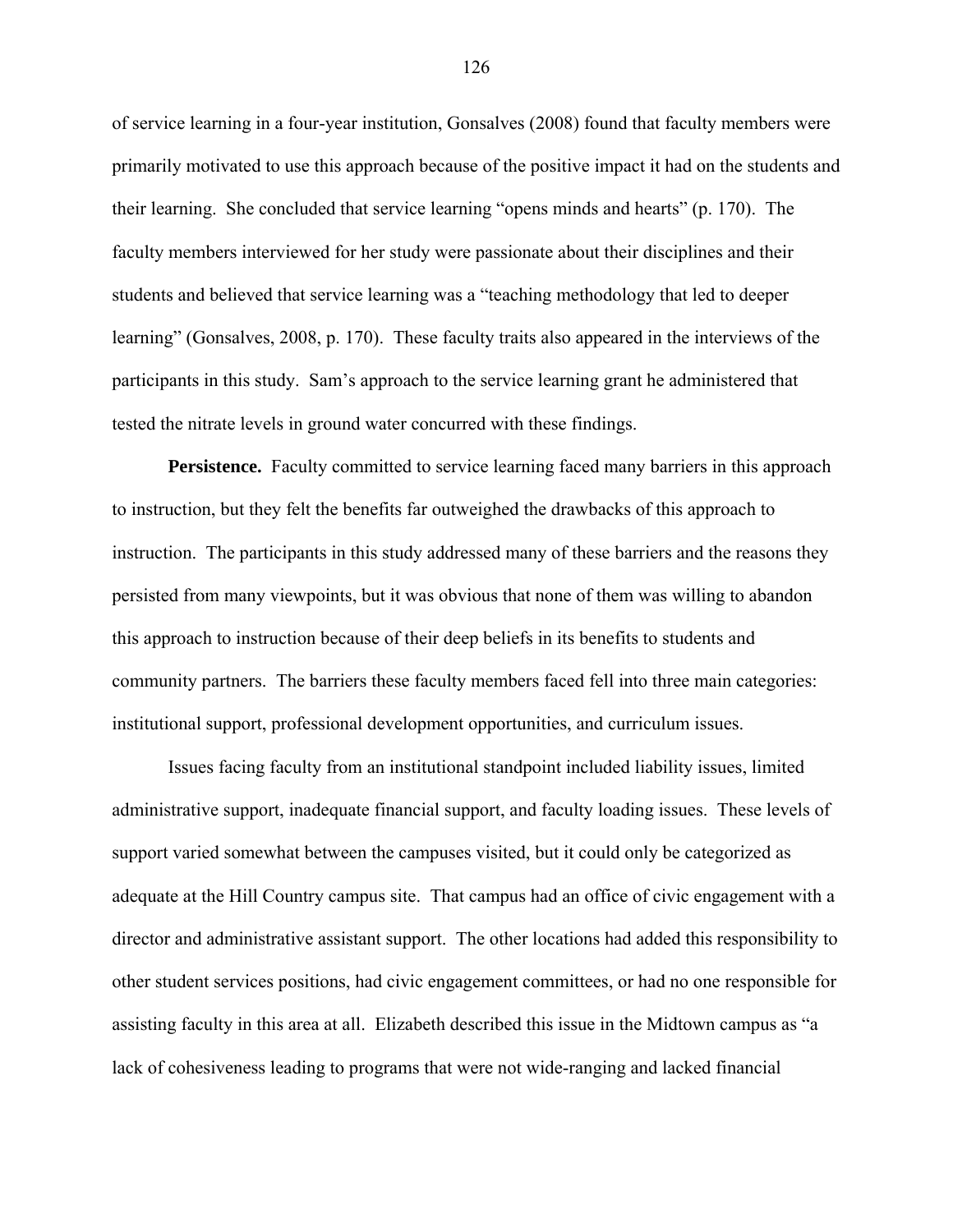support," but she went on to say that "the institution supported the faculty but it isn't comprehensive."

Penelope addressed the major barriers at the Hill Country campus as liability, possible invasion of student privacy, and transportation issues. She highlighted these issues when she stated,

Again, I learned some things last year because I collected art from the community myself last time. I took the actual art pieces to Girls Inc. twice, and I was in charge of transportation and making sure they were safe there, but letting four-year-olds around art is just a bad idea because they all want to touch it. In fact one piece of the frame started coming apart, and it was a nightmare because I was envisioning having to buy it myself. So the legal problems and insurance problems that I was talking about . . . So this time, I've worked with the Waldron and they're supplying the art. I'm taking color photocopies of the art there so they can touch it as much as they want but the art's still safe.

Julius also discussed these concerns when he shared the difficulties with getting the paperwork in order to complete a service learning project. He iterated, "Heaven forbid we have to get something or get a school bus . . . there's about fifty or sixty dollars for out-of-pocket expenses. I take it out of my pocket because of all the paperwork process to try to get it approved and all of that nonsense to go with it." He viewed the biggest barrier as "our local administration, but they talk a good game. Service learning is wonderful . . . no support; but it's wonderful."

The additional work and time involved in the use of this pedagogy was also a common concern. Penelope was the only participant who expressed getting off-loaded by one class to develop and deliver a service learning course funded by a Campus Compact grant. She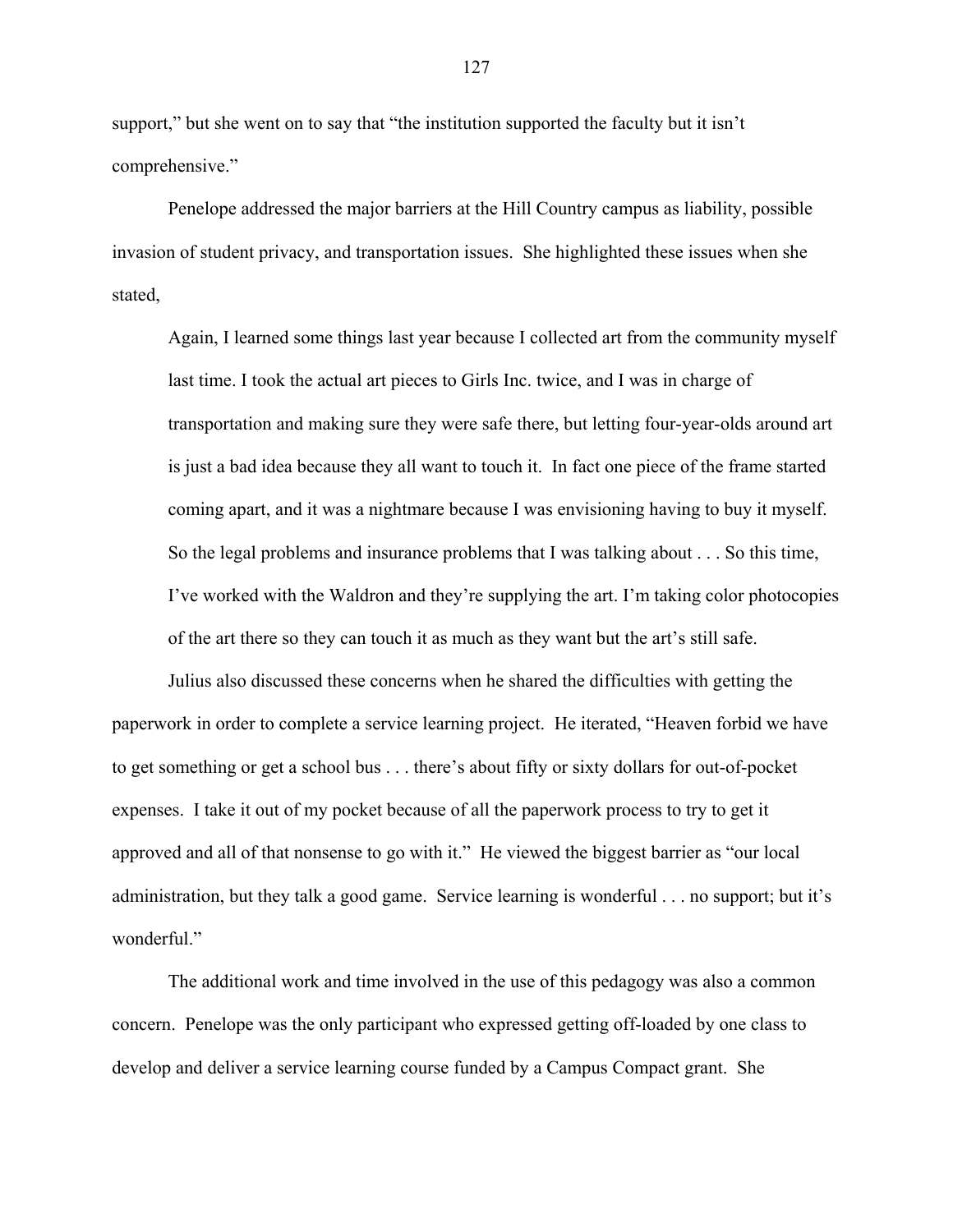addressed the importance of this download as essential in getting her started with the service learning pedagogy that she was so deeply committed to use.

Dorothy also saw the additional time required with the service learning pedagogy as problematic. This was the only barrier Dorothy addressed by stating, "It takes time. I'm there with them for over 12 hours, and in this situation I'm there with, because I have different groups come in to teach different classes. I'm there for a full day. But I don't see any; I haven't reached any other barriers."

This need for the examination of the faculty loading of service learning coursework was also addressed by Julius when he stated, "There is no release time to do service learning. You have to do it over and above your office hours and my class hours." He went on to say, "You have to make time and you have to be willing to put in this extra time. Some faculty just don't think that is appropriate for them."

According to the Academic Policies and Procedures (2010) manual located on the college website, the current teaching load for full-time faculty in this statewide community college system was five non-laboratory-based courses per semester for a total of 15 credit hours. According to Penelope, this heavy teaching load caused the faculty to have limited time and energy to pursue this approach.

Curriculum issues were another barrier that was frequently mentioned. Making the project relevant to course objectives and having adequate assessment mechanisms were defined as concerns to many participants. Doctor C addressed this specific topic several different times during the interview while others referred to it in when discussing the fair assessment of the service learning activity. He said, "When I look at a class, I first look at the course objectives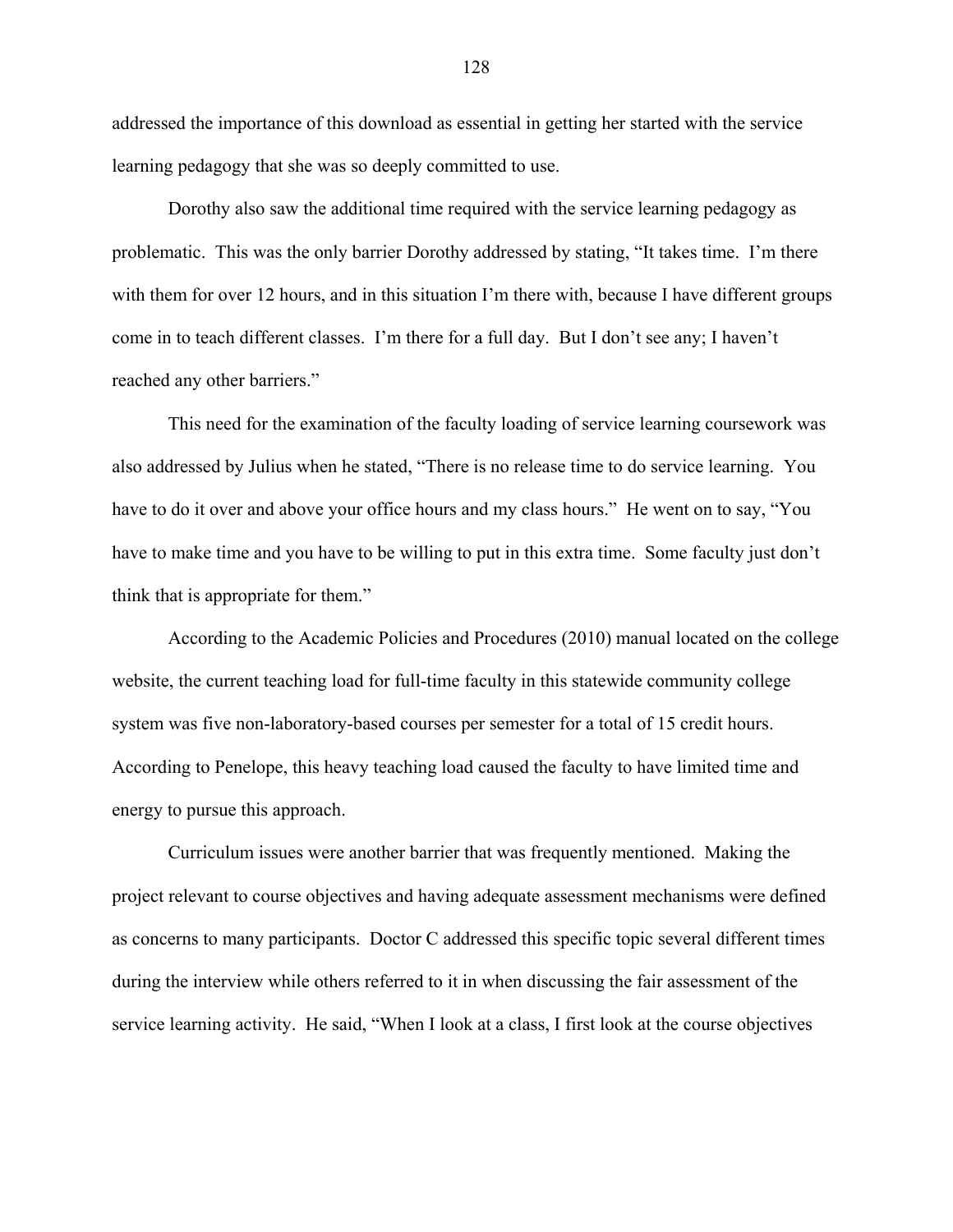and what can I do to meet those course objectives? And I have to figure out how to make it active. And I have to make it relevant. I think service learning is one of those."

This conclusion was harmonious with the research findings of Hammond (1994) who found inadequate financial support as a common barrier to incorporating service learning activities into coursework. The issue of the additional time required to teach a course with a service learning component was substantiated by Hammond (1994). His study concluded that the additional time and energy required to use this pedagogy was problematic with 91.5% of the participants responding to his questionnaire. Abes, et al. (2002) expanded on the barriers addressed by Hammond by adding inadequate administrative support, lack of faculty recognition in the reward structure, and low faculty participation to the barriers faculty face in the use of this pedagogy. Abes, et al. (2002) also addressed the logistical issues as problematic.

McKay and Rozee (2004) found that faculty members firmly believed that adopting this innovative pedagogy connected strongly with their personal attitudes, beliefs, and values and made it worthy of the risk despite its ambiguity. They adopted this pedagogy even when faced with opposition from colleagues. However, McKay and Rozee concluded that professional development opportunities for faculty were crucial to sustaining this change toward the use of the service learning pedagogy. These findings were substantiated by Garcia and Robinson (2005) when they found professional development opportunities a crucial component of successful community college service learning programs.

Although the participants in this study faced many obstacles with the use of the service learning pedagogy, none of them was willing to abandon this approach to instruction. The most common barriers faced by these participants was time to plan and implement this instructional approach, lack of adequate institutional support, and limited professional development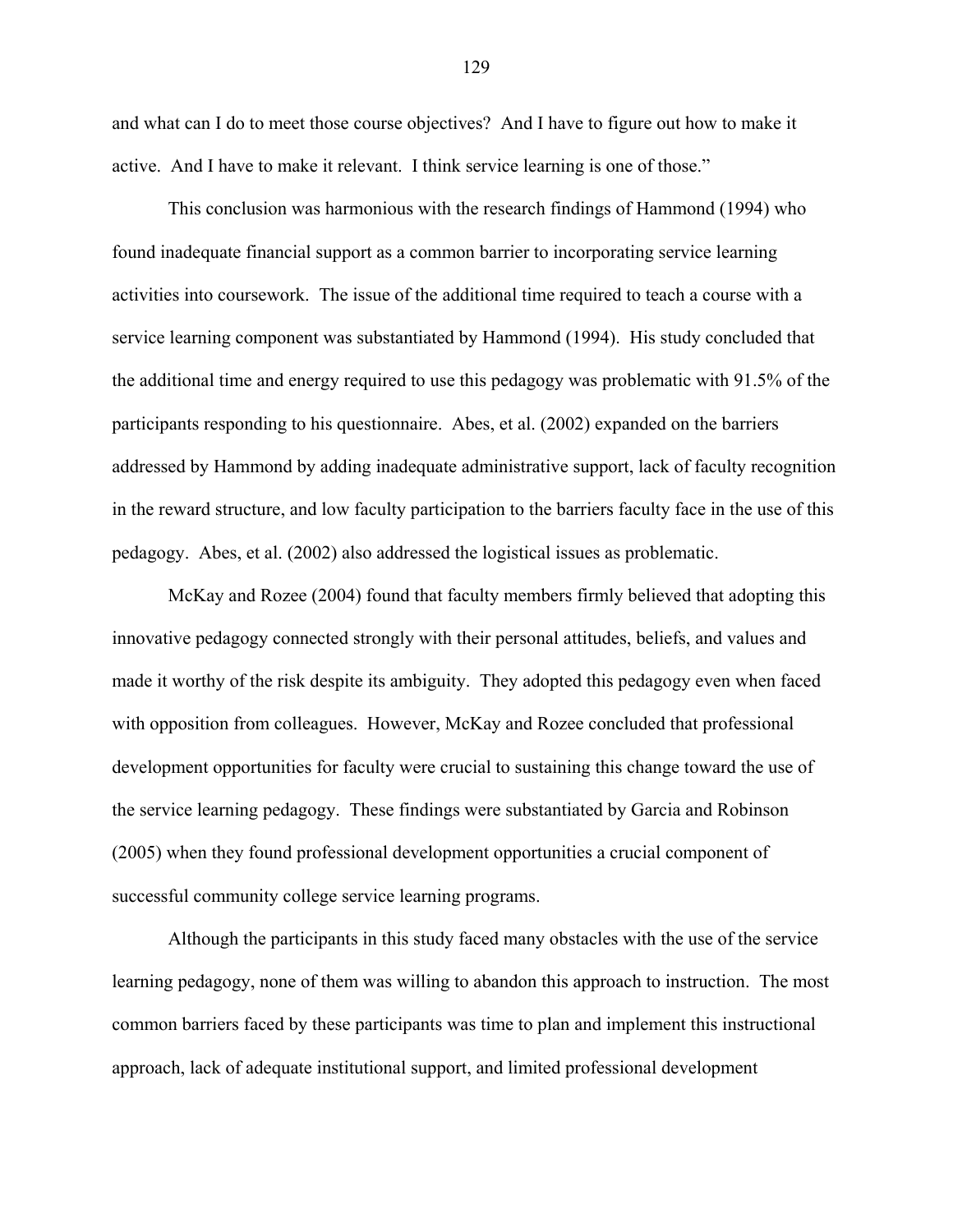opportunities. However, despite these difficulties, these faculty members persisted with this approach to instruction because of their deep beliefs that this approach was best for student learning. Julius summarized this beautifully with his statement, "Service learning is wonderful. No support, but it is wonderful."

**Pleasure.** Seeing students make the connections between the classroom and the real world was a strong motivator in the use of this approach to instruction for these participants. Both Sam and Julius addressed the satisfaction they received when they saw a student's eyes light up with understanding at the moment the course content met real life application. Both Sam and Julius addressed this as the "aha moment," where textbook information intersected reality. This was affirmed by the students in visits to their classrooms after their service learning events.

The first visit was to Sam's classroom to observe the students' classroom presentations of the watershed service learning project. My observations were documented in my field notes. Sam invited several outside visitors from the college, the collaborating university faculty members, and community partners to observe. Sam's students described him to the community visitors as "awesome." They went on to state how much they liked the hands-on experience and how they learned to use the equipment correctly. The students were divided into five different groups of three to five students with a total student population of 19 with each group addressing a different area of the service learning project. Although the students were nervous speaking in front of their classmates and other members of the college and community, the student presentations were a great example of student comprehension of the complex watershed issue. The students said, "We liked the hands-on experience and how we learned to use this piece of equipment correctly" and described Sam as "awesome." They made the connection between the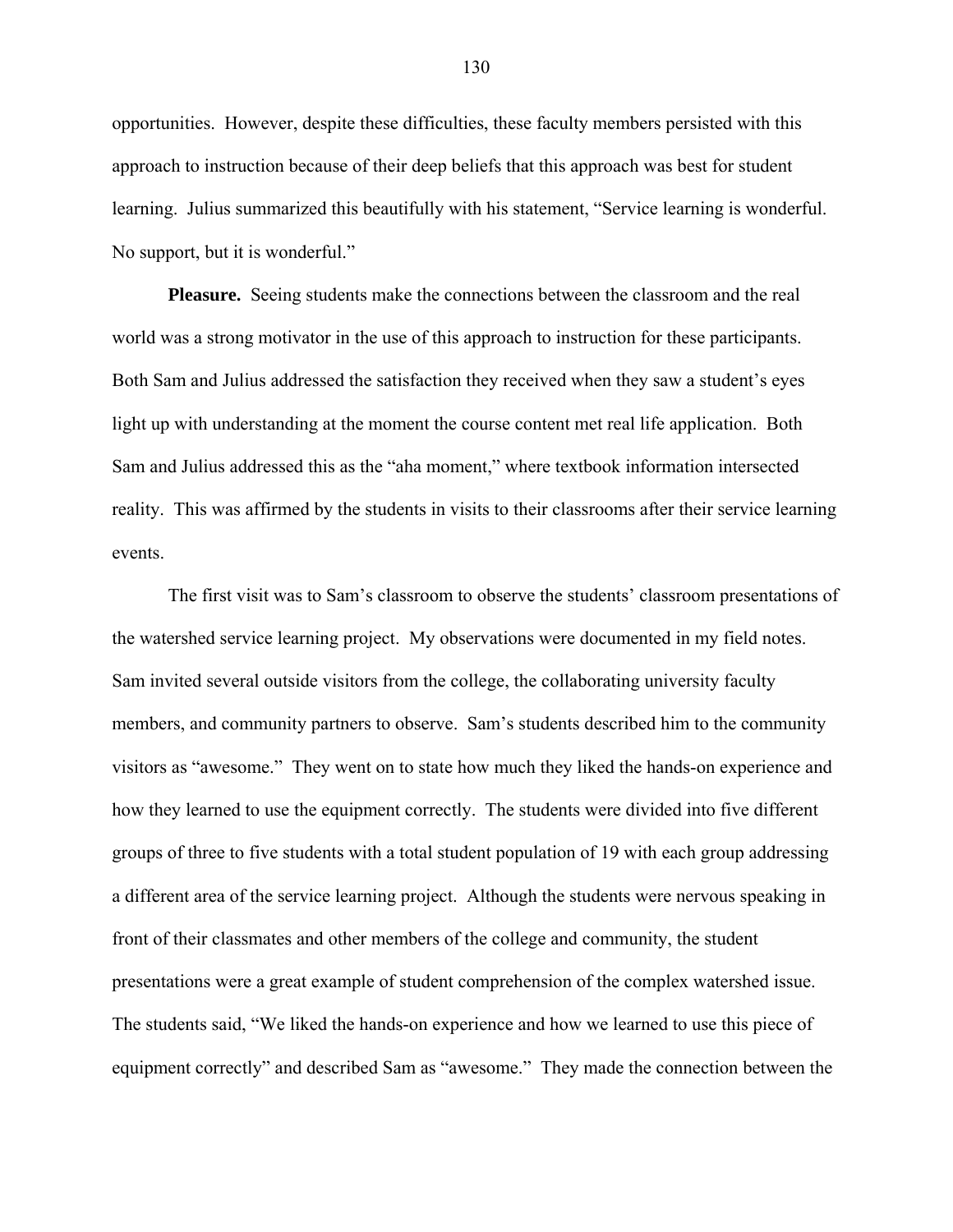local streams and the larger aquatic ecosystem in the area. One student expressed support for this project and his hope that Sam would continue it in future sections. This project illustrated a strong connection between this project and research. The students were passionate about the need to continue to address this problem.

During the presentations, Sam stood by the groups in a paternalistic way like a proud new father with body language that indicated his pleasure with the results of this project and his ability to share them with members of the college and community organizations. Sam addressed this as "an opportunity for the students to shine and be proud of their work because they were going to meet some people who may have a full-time job for them later."

Julius invited me to visit his class the morning after attending the Winter Wonderland event to observe the students as they debriefed the strengths and weaknesses of this activity that I feverishly documented in my field notes. He introduced me to his class of 10 students (two men and eight women) and explained my reason for being there and then left the room so the students could share their personal reflections on the use of service learning in general and the resale shop event in particular. Student comments included Jack's passion for the students and his love for teaching. They said, "Jack can't help but share. It is a part of who he is." His openness and willingness to allow me to participate in these events were heartwarming. His interactive way of instruction and attention to student comments were affirming to his teaching philosophy using experiential learning with a focus on intermingling learning and serving. Julius's students described him as "passionate about teaching." They said, "Julius lives and breathes it [service]. It is a part of a lot of his classes. Julius can't help but share because it is a part of who he is." The students in the class were very vocal in their praise for Julius and his teaching style. It was as if he unexpectedly opened the flood gates for praise. Even though I had expected just to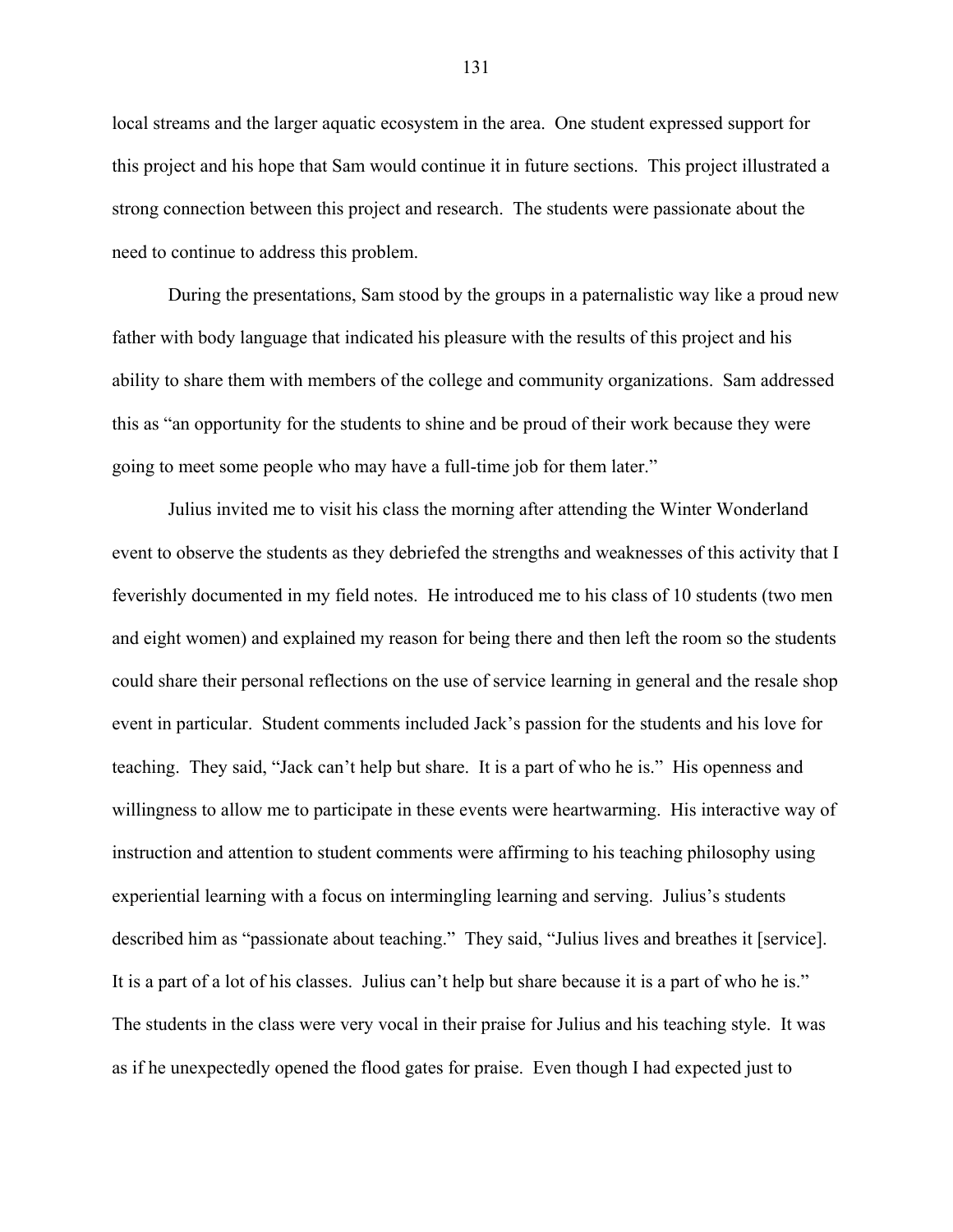observe his classroom, this opportunity provided an unexpected wealth of data. This was a very exciting experience for me to witness because Julius is a very humble man.

Even though we had talked some at the event, our semi-structured interview took place after the classroom observation. During that interview, Julius shared his feeling about the event by saying,

I think the . . . I guess to pick one point is the culmination of the event. Like last night where you see the fruition of their labor is coming to the head and they're seeing that, wow, this actually was worthwhile. And you can see the light bulbs go on at certain times, yeah this was working.

Julius became involved with this community organization several years ago when he taught a marketing class geared toward nonprofit agencies. Two of his students were employees of the resale shop and invited him to participate in their annual event. Julius's Winter Wonderland activity evolved from this course. He formed a lasting relationship with the resale shop director that landed him on their Board of Directors.

This common thread was also evident in the interview with Elizabeth when she became very animated with her speech and her eyes lit up as she spoke of her commitment to service in her events planning classes. She overlapped the service learning happening in the classroom with the satisfaction she received through her own personal service to the community. She shared, "We always receive a thank you note or electronic mail after the events with praise for their efforts and the events. Some even provide letters for the students' portfolios."

Karin contended that she has always had the kind of campus support she needs and appreciation for the positive presence her human services program has in the community. This support came mostly in the form of campus and community recognition of her efforts. Despite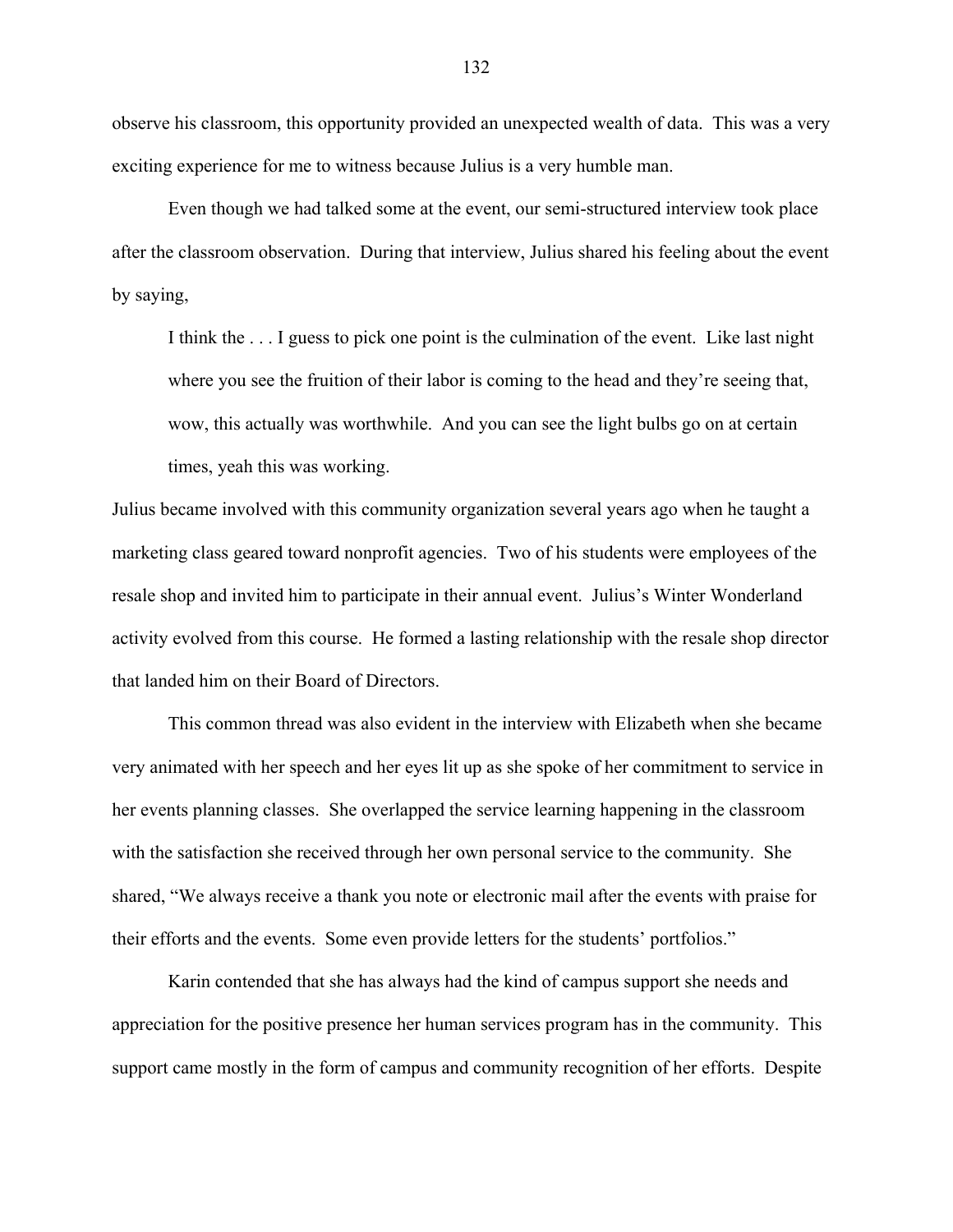her lack of formal training in the use of the service learning pedagogy, she stated that service was "kind of understood in our profession despite the premium it puts on faculty time." She was interested in putting a dollar amount on the service her students provided to the community as inkind donations. She felt this dollar amount would make a strong positive statement to the college administration on the impact of service in the community.

When asked about the most important thing she would like to share about her commitment to service learning, Elizabeth stated, "My commitment to service comes from the desire to share the feelings of accomplishment that comes from a job well done and being a part of those who will take the lead in the future." Bacon described the collaboration with her community partners by stating, "By working together, we can all make things better." She also talked about the benefit to the students by making community connections so when they begin to look for a job they already have some avenues to pursue.

Doctor C presented two excellent examples of this with the design technology students recreating a CAD drawing of a hay press located in a chicken house in a small town in the southern part of the state. The state historical society had approached Doctor C to explore the options of documenting the schema of this antique piece of equipment before it was dismantled and reconstructed in a museum. Doctor C approached the design technology students, who measured the hay press and converted this data to a CAD drawing to preserve the exact dimensions of this valuable piece of history. He also spoke about the HVAC students participating in the installation of commercial heating and air conditioning systems at a nearby mall to give the students an internship experience that would supplement their training in residential installation. These activities illustrate the close connection between the learning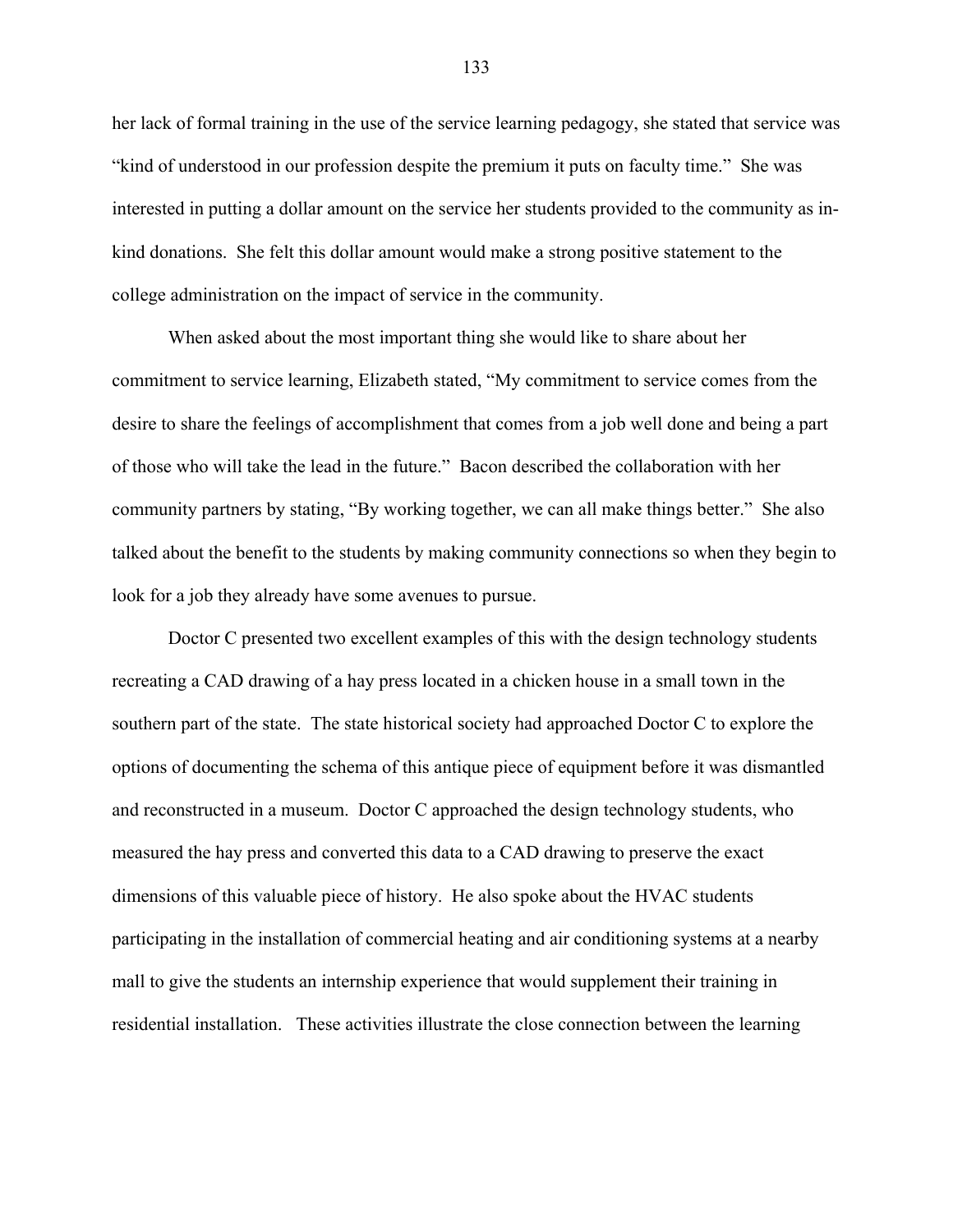activities in the classroom setting and the practical application of these skills in the real world setting.

These statements led to the identification of this core theme. Interacting in a positive way with the community partners was a win-win situation for these faculty members and their students.

These findings are congruent with Hammond's (1994) research that faculty received personal satisfaction from the positive feedback from students, colleagues, and community agencies. The university faculty members participating in this study took the positive feedback as a reflection that their efforts were successful. Other factors that emerged through Hammond's quantitative study were the certainty that the students had "gained professional skills through participation in their course" (Hammond, 1994, p. 25). An additional conclusion from Hammond's study was the strengthened relationship with the community agency that occurred as a result of the service learning activity. Abes, et al. (2002) confirmed Hammond's finding that university faculty members were motivated by "providing university-community partnerships and providing useful service to the communities" (Abes, et al., p. 14). McKay and Rozee (2004) also stated that meeting community partners' needs was a vital part of the service learning pedagogy. The satisfaction of these relationships helped perpetuate this approach to instruction.

# **Summary of Themes**

Four core themes emerged from this study through dialogue and document examination. These themes were (a) pedagogical connections to previous school experiences and personal and family values, (b) passion and commitment each faculty member had for this approach to instruction, (c) persistence of the faculty participants to use this approach despite the many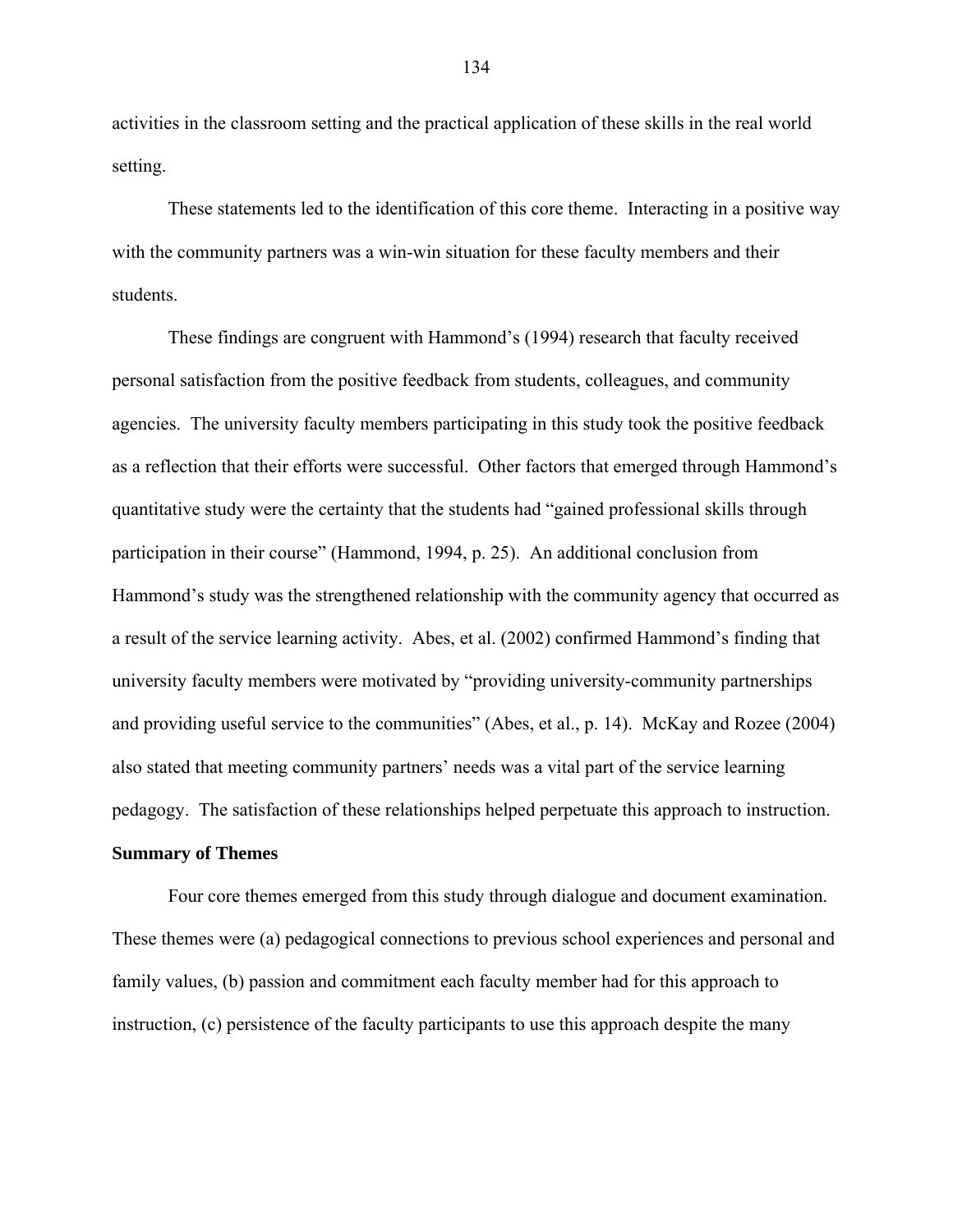barriers they faced, and (d) pleasure these faculty members get from watching their students perform in a service learning setting.

The deep commitment each of these faculty members had to this approach to instruction was readily apparent from the passion and enthusiasm each shared during our interview as observed through eagerness to participate, positive body language, and voice intonation. It was obvious that each participant was eager to convey his or her experiences with using service learning in the classroom and hoped to encourage other faculty to try this approach to instruction. These faculty members were not afraid "to show service with all of its warts" (Levine, 1994, p. 113), as evidenced with their willingness to share both their successes and their difficulties with their use of this approach. Some were even excited to read the results of this study and use the findings to encourage other faculty members at their campus sites to consider this approach to instruction.

The personal satisfaction each participant achieved through the use of this approach to learning was evident in his or her responses and the positive body language each presented during the interview. It was evident that each participant enjoyed discussing this topic and sharing his or her perspectives. Their enthusiasm for the use of this approach to instruction permeated their beings and almost "oozed from their pores." Over and over I heard about the positive feedback they had received from the community and how community partners were beginning to come to them with ideas for student activities.

The commitment to student learning was easily observable in the field observations where the instructors acted as facilitators of learning rather than using the "banking" approach as described by Freire (1990), where instructors deposit information into student brains as they sit passively in classrooms waiting to be taught. During the service learning projects and follow-up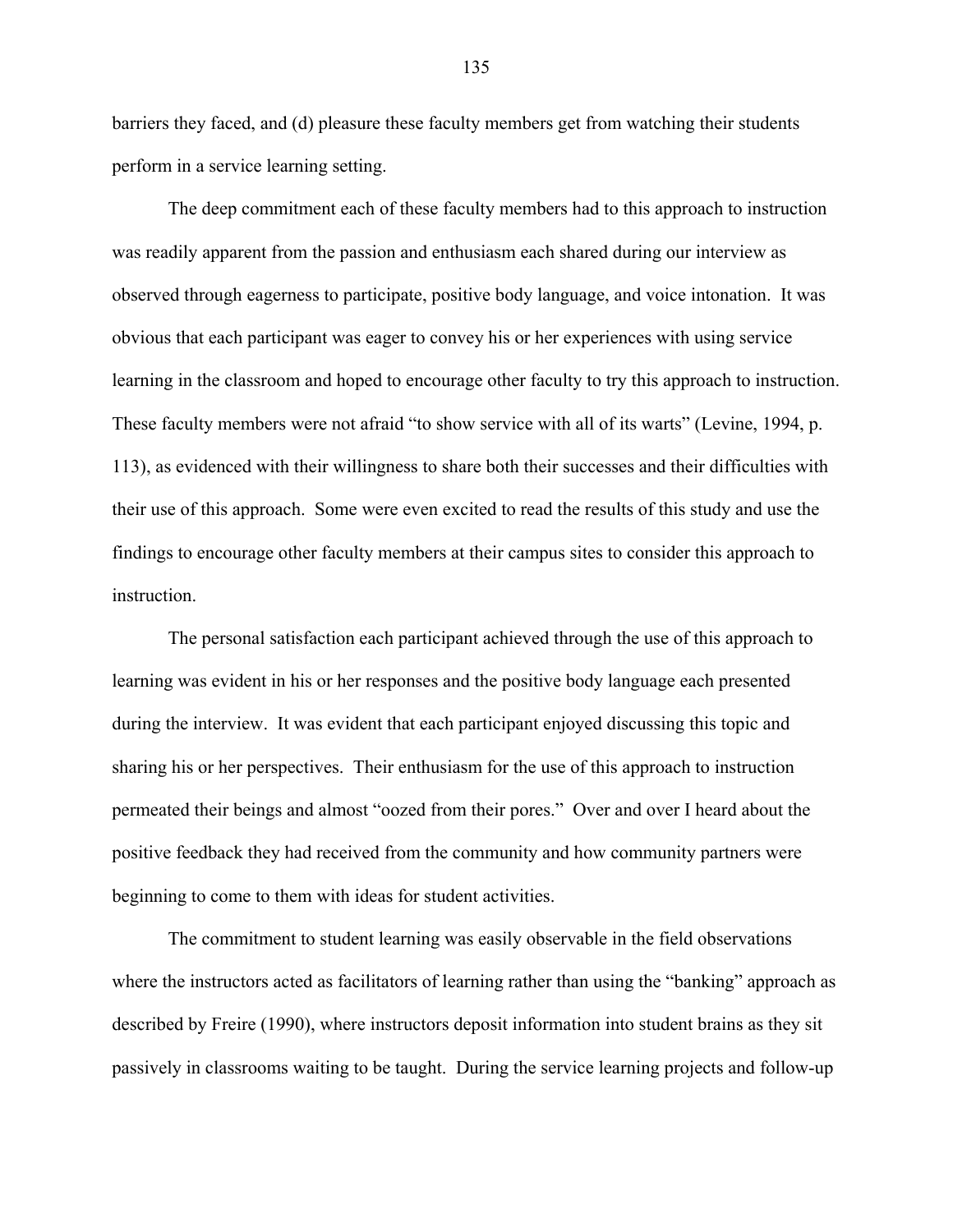activities observed and documented in the field notes, the research participants let the students do most of the talking driven by open-ended questions posed by the instructor that the students had to ponder before responding. Doctor C shared his view of why we do what we do when he said,

I'm hoping you find with all of us that have been in education for awhile that I can't believe we would not be doing what we're doing if we didn't feel like we were trying to help students on the other side of the podium sitting at that desk.

### **Sub-themes**

Through careful analysis of the data collected in this study, two sub-themes emerged. These sub-themes were (a) bottom-up approach to teaching and (b) the risk-taking these faculty members accepted with this approach to instruction. The sub-themes were determined by analyzing the entire process of participant selection and from filed notes and interview data.

**Bottom-up Approach.** The first sub-theme identified in this study was the bottom-up approach to instruction used by these faculty members. A review of the course documents revealed that many instructors gave their students a choice of activities or projects. The overriding finding when analyzing the course documents was that most service learning coursework occurred in 200-level classes with the capstone class almost always including a service project. Course documents were provided for ten different classes. These courses represented a variety of disciplines with each requiring at least one service project. These service projects were all completed in on-profit community agencies and ranged from six hours to 20 in length. Each instructor required a written reflection of the activity completed, with many presenting guided responses. A grading rubric was provided for four of these projects with Doctor C providing the greatest detail. He required his students to give examples of leadership they observed, funding source for the organization, and a description of the culture of the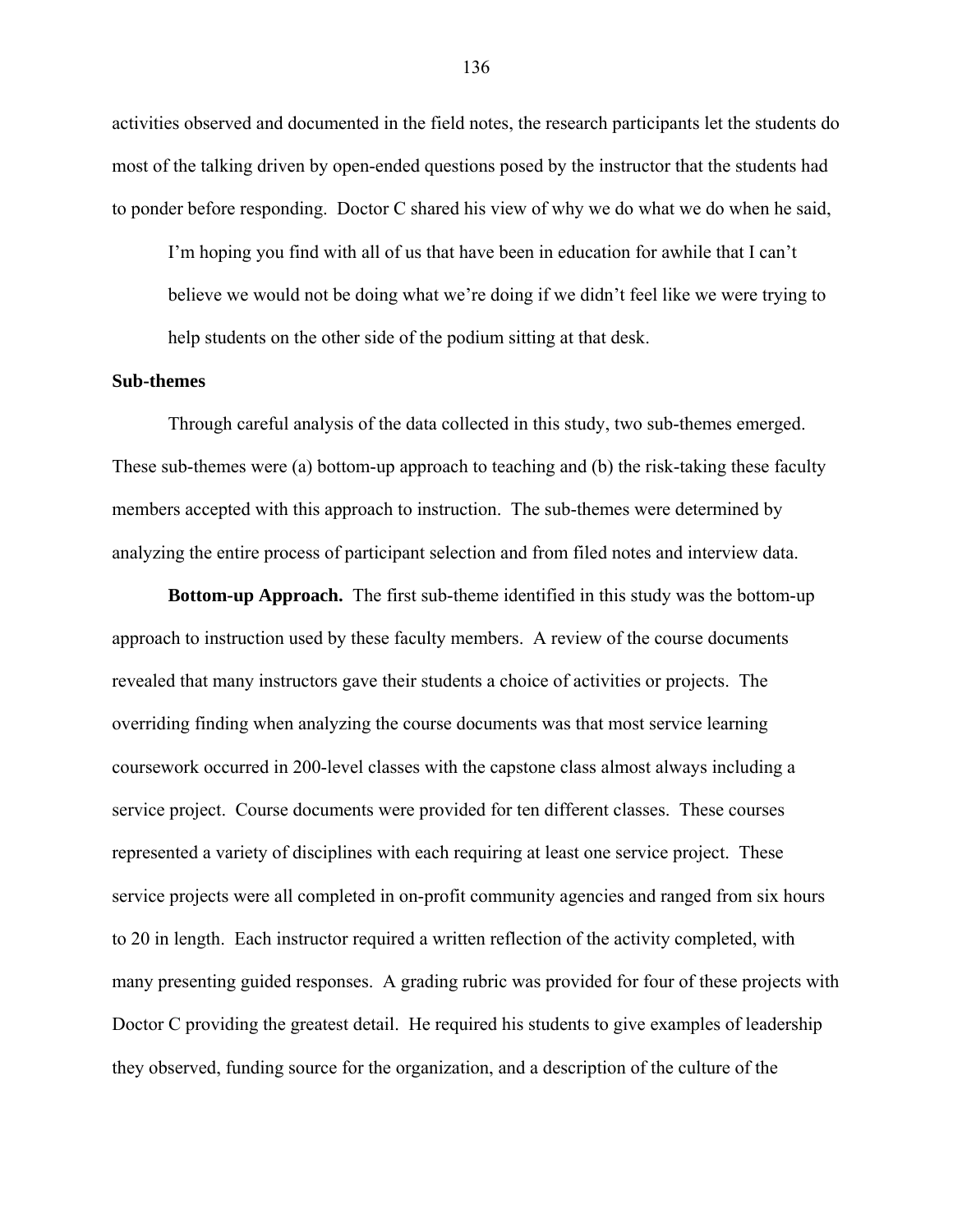institution. He suggested the students visit the Humane Society, a soup kitchen, or a nursing home. The students were also required to describe their feelings while volunteering for this organization and how they would feel if they had to trade places with its residents. Bacon, Elizabeth, Doctor C, and Karin allowed the students choices in their service learning site, while Julius, Sam, and Dorothy selected the site and the activity for the student. Every participant required a written reflection of the student's experience with Dorothy and Sam requiring classroom presentations of the project.

During our interviews, Bacon, Penelope, Julius, and Karin talked about the importance of giving the student a voice in learning. Julius spoke of making decisions by consensus in his classes. Bacon shared that one of her students had difficulty working with others so she worked with the community partner to develop an individual service learning activity for this student to complete while the remainder of the class worked together to complete another activity at this agency. To insure the student's success, Bacon spent the first day of volunteering with this student to make sure everything went smoothly. The student successfully completed this day and went to spend two extra days helping at this community partner site because she enjoyed the experience so much and felt so useful to the agency. This allowed the entire class to meet the service learning objective in an appropriate way for all.

Dorothy spoke of the satisfaction her students received after completing their service learning activity. Although she reported that many of the students dreaded the experience because of the requirement to prepare a lesson with resources and speak in front of a group, none of the students reported disliking the experience. She was proud to report that many of her students came back after this experience and said it was one of the highlights of their nursing training because they now saw themselves as capable.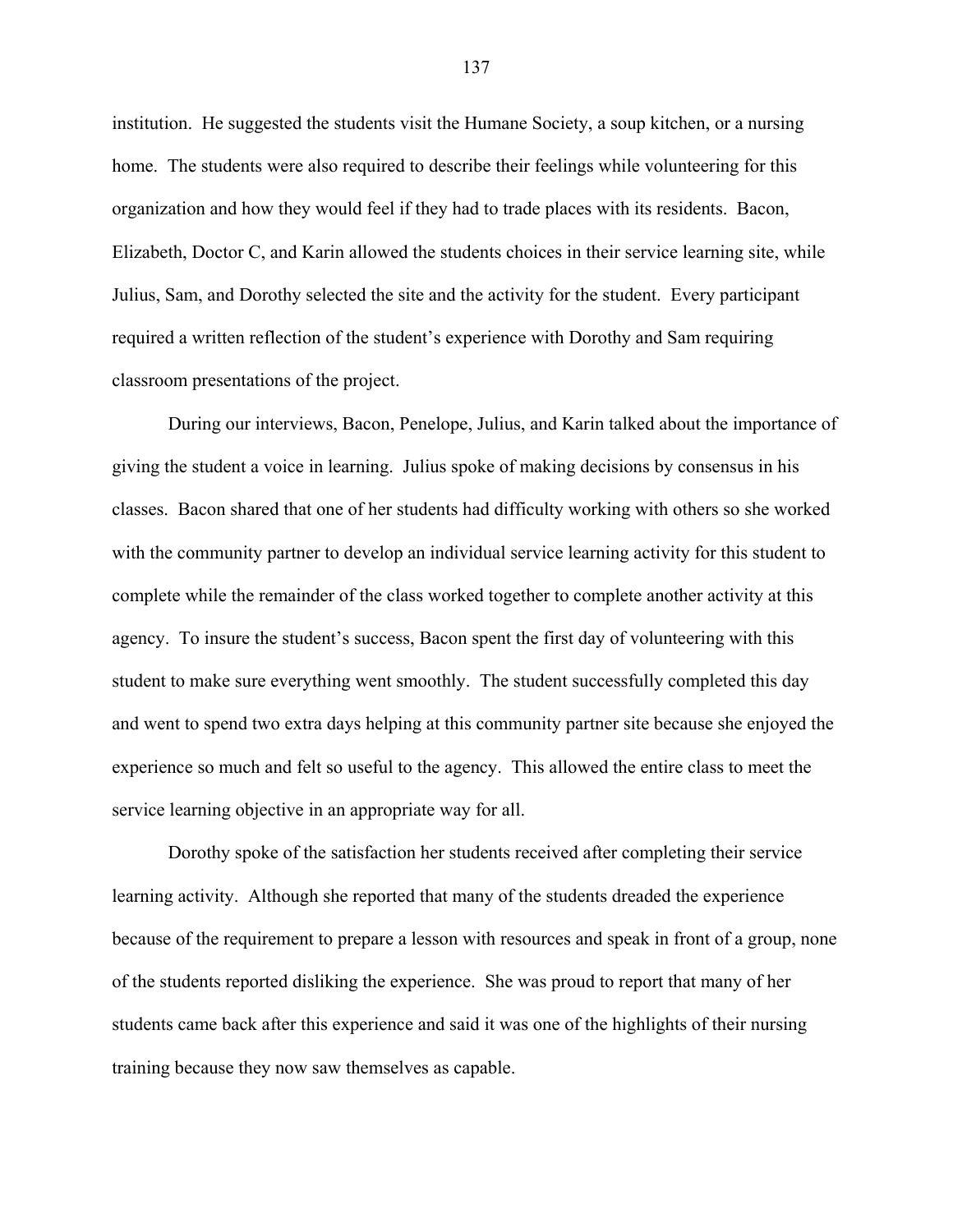This sub-theme was consistent with Dewey's (1938) pragmatic approach to education where instruction was based on previous experience and was an essential part of the learning process. Dewey believed that, to be effective, education must provide a meaningful continuity with previous experience and consist of interaction and engagement between the students and the objects of their study. Kolb (1984) expanded Dewey's theory to include a four-step process approach to experiential experiences that incorporated a reflective thinking step designed to help the student more fully understand the impact of their experiences.

Dewey's (1938) pragmatic approach to instruction postulated that learning occurred through active experimentation and reflective thought that causes individual cognition and social context to intersect. This view of education was supported by Deans (1999) when he stated,

Dewey favors any opportunity through which we can redirect curriculum from lessons that quiz individual accumulation of knowledge to projects that draw on individual talents within collaborative efforts that intervene social settings, whether in classrooms or local communities. (p. 18)

This reflection on learning was congruent with the bottom up approach to instruction emphasized in service learning pedagogy. McKay and Rozee (2004) stated that faculty using this pedagogy were willing to accept the ambiguity involved with how student work could be evaluated using this approach to instruction. According to Deans (1999), Freire's expectations of college curricula were to stimulate curiosity to create knowledge that was collaborative, active, community oriented, and grounded in the culture of the student. This could only be achieved through active participation of the students with the faculty.

**Risk-taking**. The second sub-theme identified with this study involved the risk these instructors were willing to take with this instructional approach. Despite their commitment to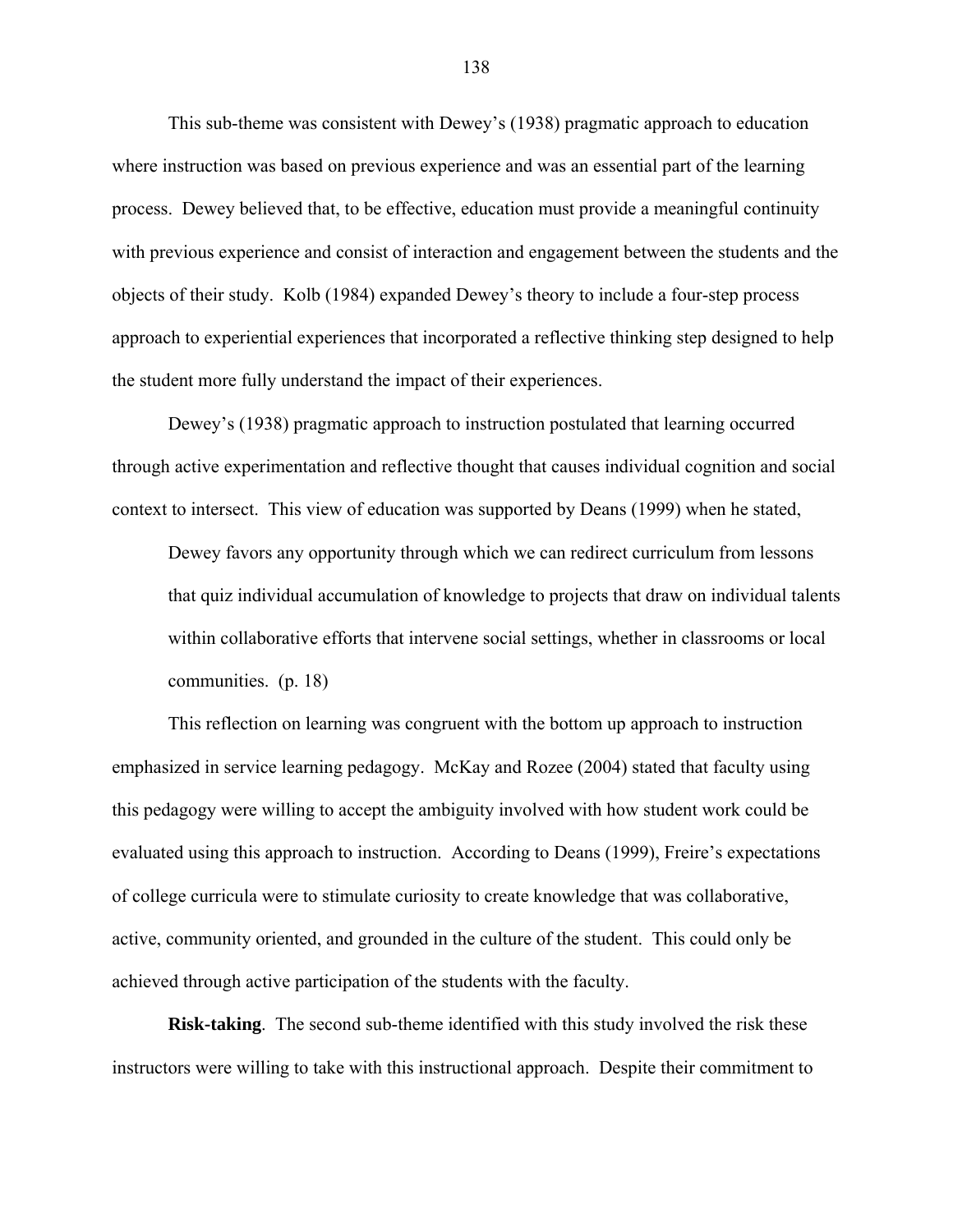this approach to instruction, five participants spontaneously shared examples of when the service learning project did not turn out as hoped for a variety of reasons, but these occurrences did not cause them to abandon this pedagogy. Each faculty member found a way to salvage the learning despite the pitfalls each experienced by rethinking the approach for the next time. Julius described this as the ability for the students to problem solve and "think on their feet."

Sam shared the difficulties he faced with the water testing project. He compared the validity of the results the students reported to those acceptable in industry. Sam reported,

Well, the ones [data results] in house just didn't work right. The method . . . well I didn't have it set . . . I still don't have it the way I would like this method set up. I'm real particular about things. And I explained to them why you have to be this particular. I was teaching them quality control, too, because that is what I did [in industry]. So I was teaching them quality control, but the comparison didn't work. It's not like they weren't learning a method. It just wasn't that good. If I was doing research or if I was working in industry I would have said, nope we've got to do it again.

Julius reported a similar experience when he spoke about a summer project when his students were expected to provide activities for the children attending a festival. He and his students had prepared a table to house these activities in the middle of the festival, but upon arrival they found their space had been limited to the corner of a large tent. He helped his students quickly rethink their activities and how to make sure they reached the children. Julius used this experience to help his students solve unexpected problems to ensure the experience met their desired goals.

Bacon shared an experience when she took her students to a local elementary school to help reassemble a library when two schools merged. Although this activity was planned well in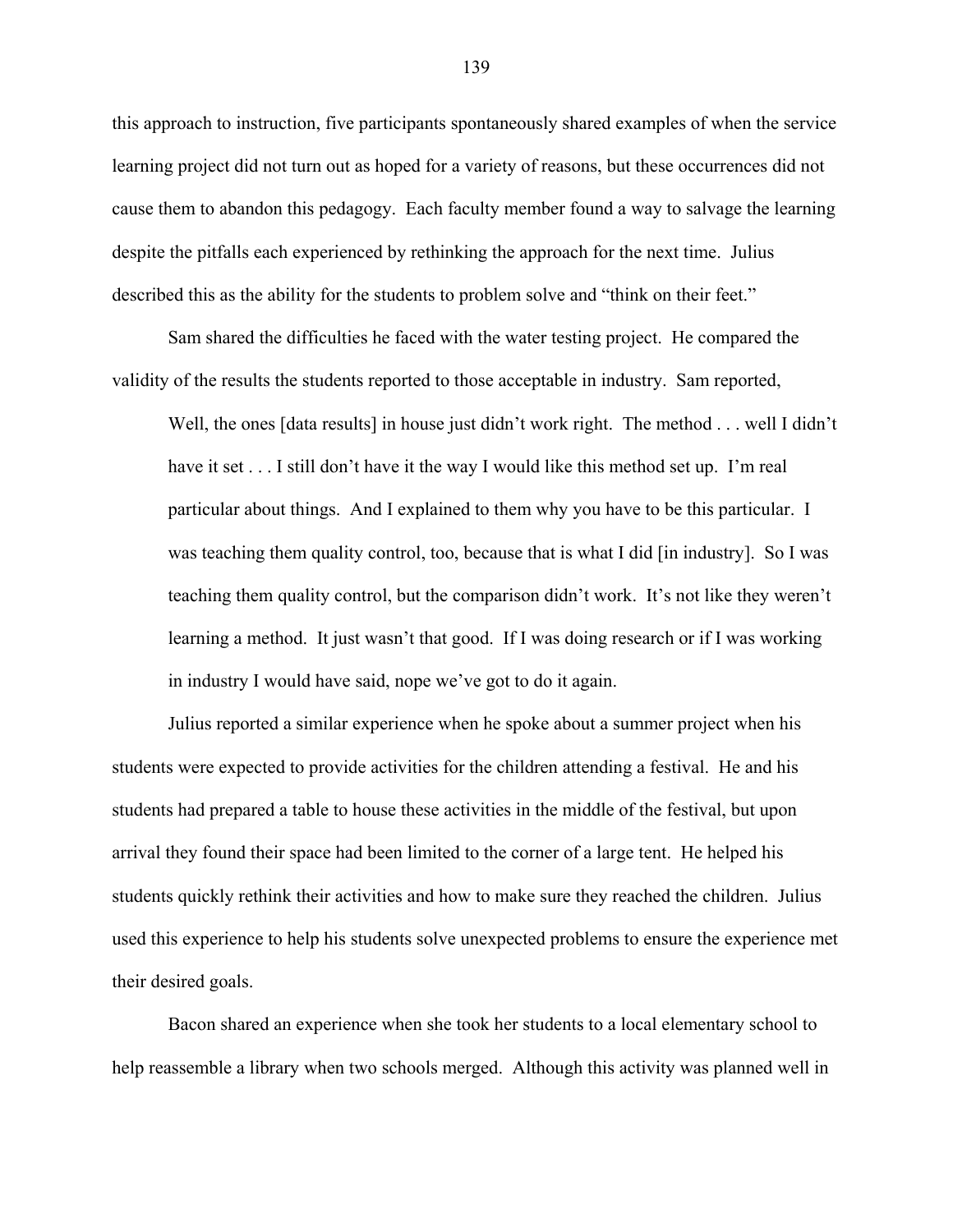advance at the request of the school personnel, when the students arrived, the school personnel had no plan on how to utilize these students effectively. The students and instructor stood around for over an hour waiting for direction, which caused frustration with the students, school personnel, and community college instructor. Bacon emphasized the importance of the organization of the activity with the students and the community partner. She shared, "They knew we were coming. They knew how many students we were going to have, but they were just not well organized. I think our students were very frustrated."

Elizabeth shared a similar problem of lack of organization and planning by the community partner causing some difficulties completing the service learning project. She shared,

The students toured the facility, developed the layout only to arrive at the venue to find the room had not been set and the furniture they had requested was not even available. After a bit of grumbling, they [the students] adjusted their plan and ended up with an awesome room presentation. At the end of the event, our client raved about the set up and the food and the students were beaming.

She described another experience where the students failed to complete the planning process. Elizabeth iterated,

They [the students] failed to develop an agenda for the day of the program and I had to step in to get things on track at the last minute. This was a hard lesson for them, but an opportunity for them to experience the results of poor planning. They were honest in their essays about the event and accurately noted that they had dropped the ball.

Penelope also focused on this aspect several times during her interview with difficulties she experienced with her project with Girls, Inc., last year. The difficulties transporting and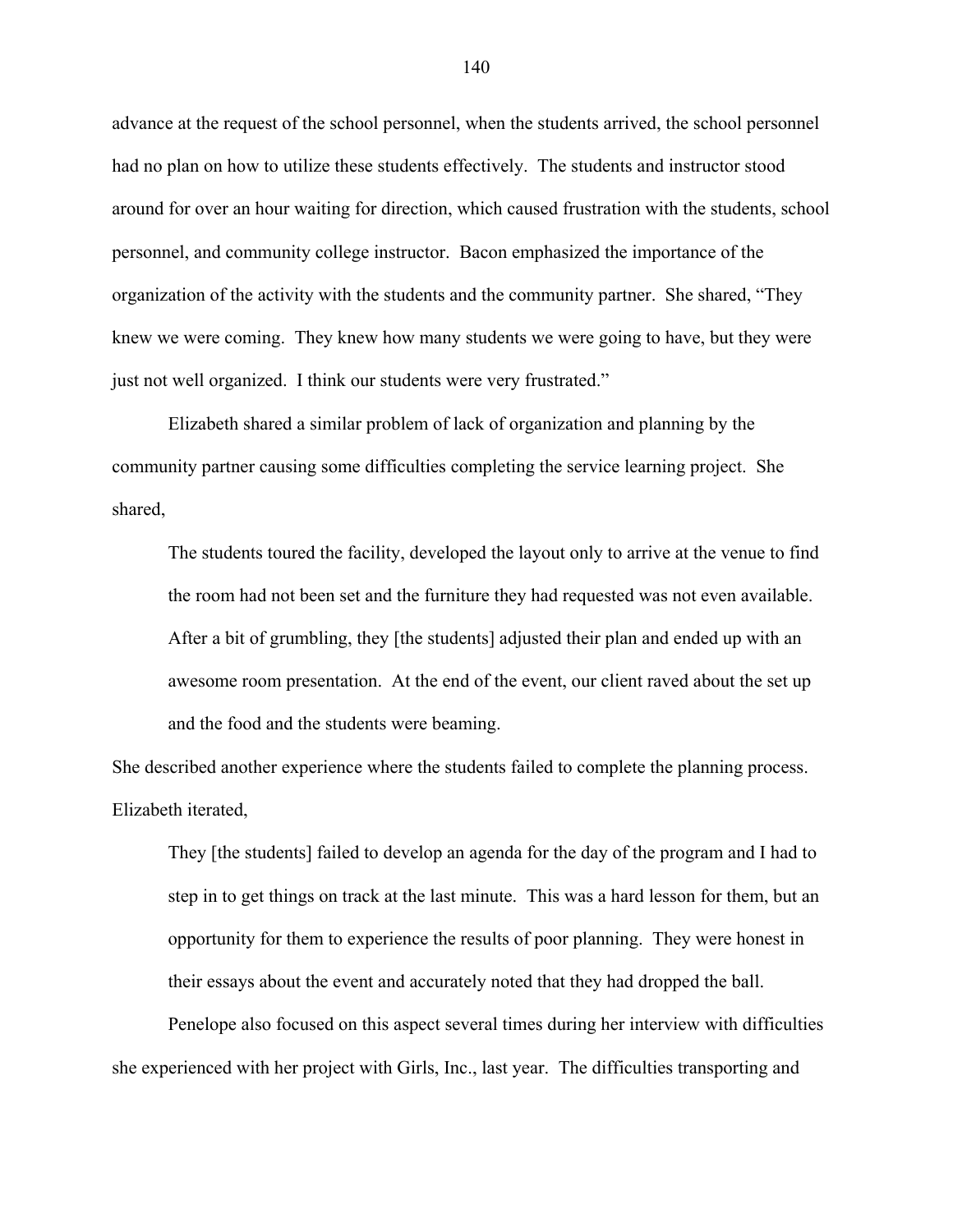displaying the artwork in a safe manner caused difficulties for Penelope, but she persevered. She was excited about this project, but the culminating activity was unsuccessful due to transportation issues for the participants. However, the students and Penelope found an alternative method of getting the awards to the girls who participated.

Abes, et al. (2002) addressed this risk-taking approach to instruction using the service learning pedagogy as common in first generation faculty "willing to experiment on limited resources with service learning's possibilities" (p. 6). McKay and Rozee (2004) characterized these faculty members as innovators because of their openness and eagerness to try new ideas. Clayton and Ash (2004) described this approach to instruction as counter normative because "students and instructors alike may fail to take into account how fundamentally different service learning is from traditional teaching and learning strategies" (p. 60).

### **Summary of Sub-themes**

The purpose of this study was to investigate the motivations that caused some faculty in community colleges to embrace and actively pursue service learning pedagogy in their classrooms. It also sought to determine the catalysts that encouraged faculty to incorporate service learning into coursework. The data revealed two sub-themes about the motivations and catalysts for use of the service learning pedagogy.

The first sub-theme identified was the bottom-up approach to instruction that permeated these interviews. These instructors were willing to allow the students to fully participate in the learning experience and have a voice in the activities they would pursue. The participants were not afraid to allow the students' input into the service learning project. The classroom observations provided ample evidence of this finding. In fact, student input was nurtured and encouraged by these faculty members. Each participant felt strongly that making these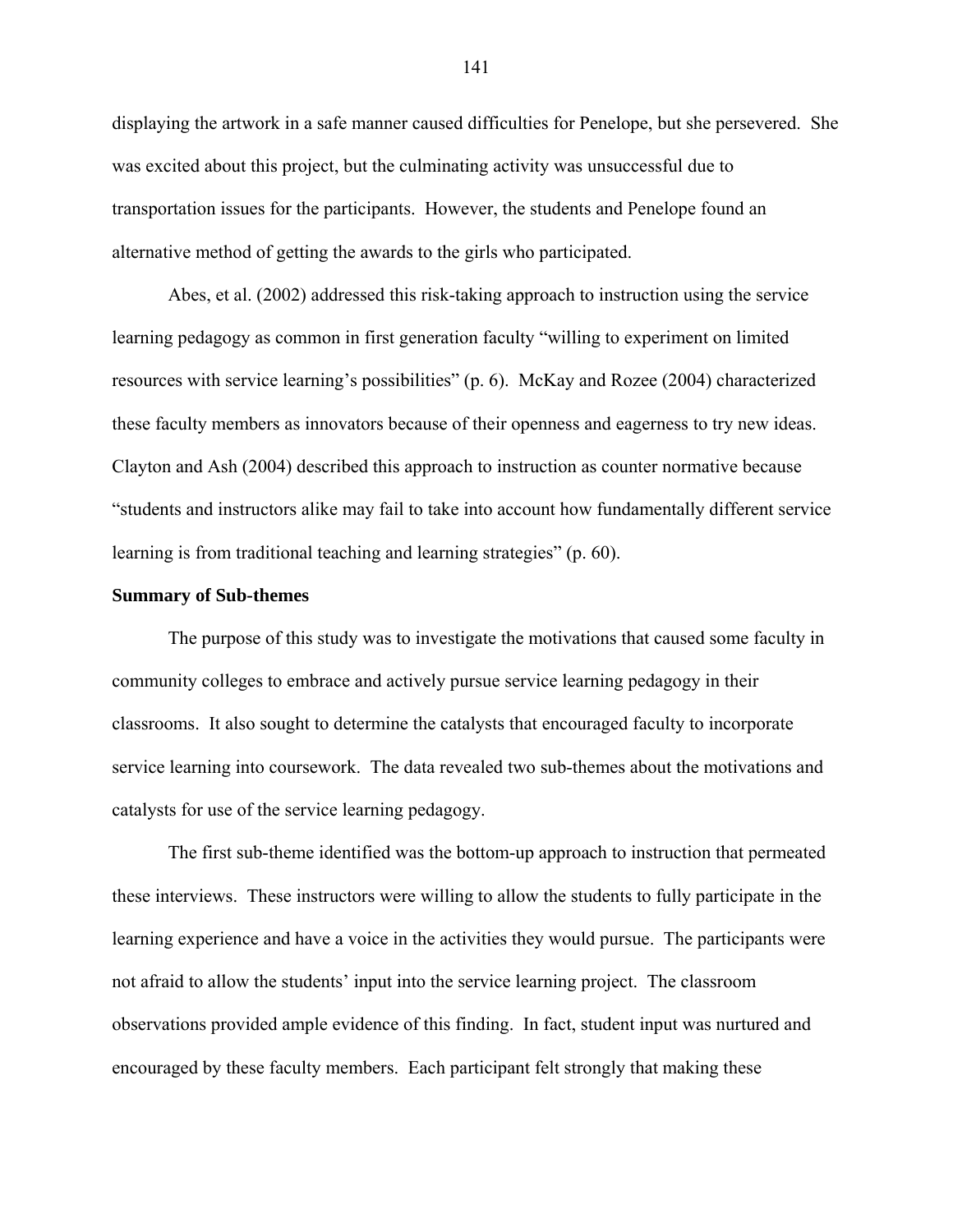connections between the classroom and real world experience enhanced student learning. These participants were not afraid of allowing the students to provide input into the service learning project but encouraged the students to develop, analyze, and evaluate these activities. In fact, student input was nurtured and encouraged. Each participant felt strongly that making these connections between the classroom and real world experience enhanced student learning and increased the level of comprehension of course content.

The second sub-theme I identified was that these participants were willing to take risks with using a service learning pedagogy. They realized that each service learning activity may not go exactly as planned, but these unanticipated events could be used as a problem solving learning experience. Examples of service learning activities that encountered disappointments and unexpected complications were addressed by Julius, Sam, and Bacon. But Penelope had the most poignant experience during her project with the Girls Incorporated activity when the community participants were unable to attend the culminating award ceremony for the poetry the girls created. Penelope, the students, and the participants were disappointed. Through a problem-solving class session, Penelope and her students varied from their original plan and found a way to get the awards to the girls to honor their work. This unfortunate experience was incorporated into the overall evaluation of the project and adjustments were made for the next year's activities to avoid the pitfalls this class experienced.

### **Summary**

While collecting the data for this study, participants told their stories in their own words identifying the individual root source of their personal commitment to this approach to instruction and student learning. After the triangulation of all the data sources, and the identification of the themes and sub-themes, the true essence of this research study emerged.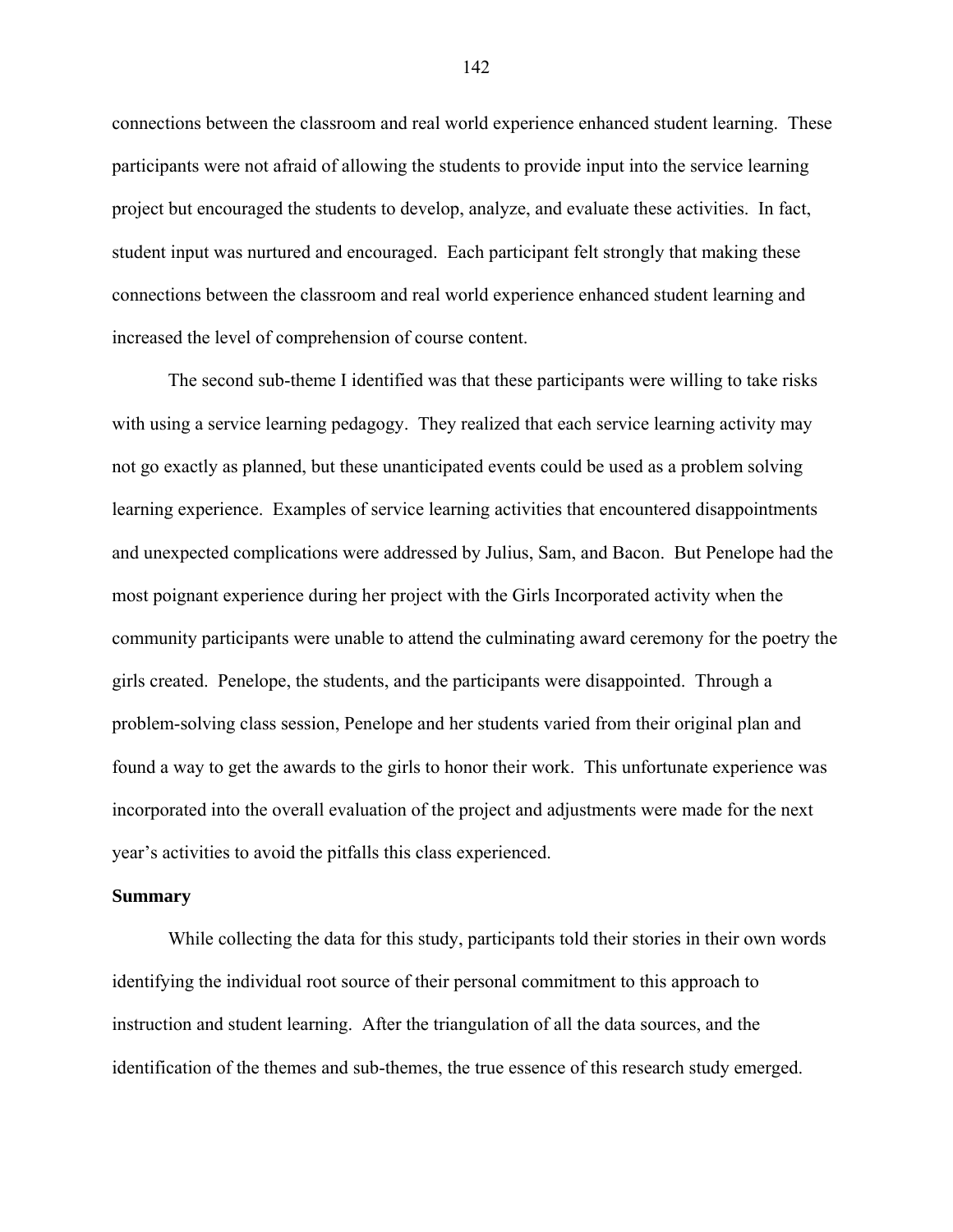Analysis of these four themes and two sub-themes led to the conclusion that the essence of the motivations that inspired these community college faculty members to pursue the service learning pedagogy to instruction came from deep within their souls and touched their individual definitions of the purpose of life. The catalysts to the use of this approach were intrinsic rather than extrinsic with these participants. The support for the institution from a financial, faculty loading, recognition, or professional development standpoint was inadequate to be a catalyst for use of this pedagogy with these participants. They persisted with this approach to instruction in spite of the obstacles and barriers each faced because they felt it was the right thing to do.

Each of these participants came from a different perspective with his or her responses that led to a common conclusion that indicated the importance each of them placed on giving back to the community and leading students to connect with the content to discover the deeper meaning. Another concern of some participants was that the students apply these meanings to persons and circumstances outside the classroom. Sam addressed this directly when he stated, "One of the goals kind of in my mind is that when they [students] go out and hear that we have an oil spill that they can sit down for a second and hear the other side and start asking some questions. What is really important is that they learn to look at the full view."

Although the motivations of each participant to use this approach were very personal, each participant was guided by his or her own internal moral compass that came from the ethic of care perspective purported by Gilligan (1982). While each participant approached this from a personal perspective, the catalysts to action with the implementation of this approach came from a deep commitment to students' learning and input into their educational journey. Each participant was warm and open in sharing his or her personal story and perspective on the use of the service learning pedagogy. The voice of each participant came through very clearly through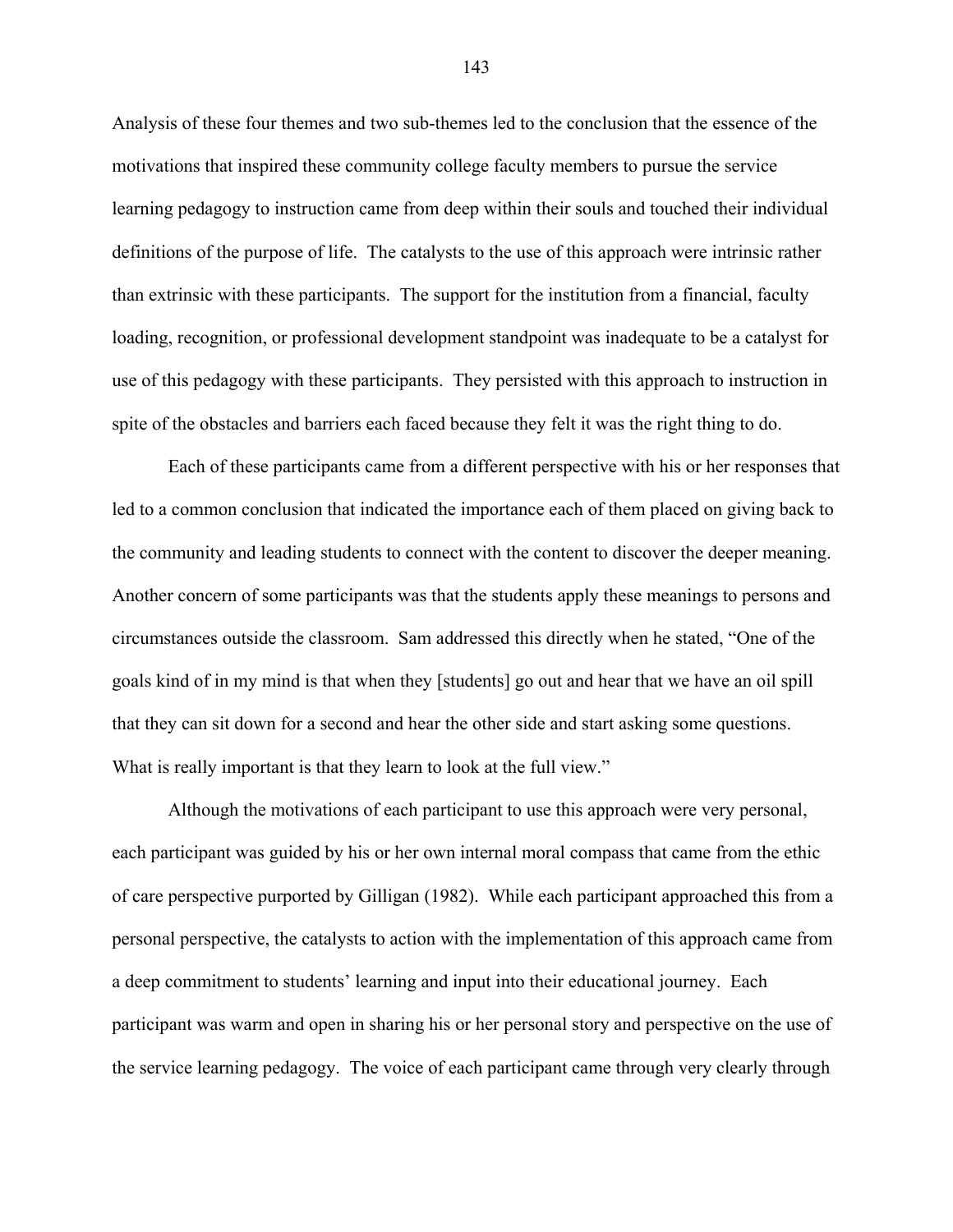the iteration of his or her stories during the interviews and was reinforced in the follow-up contacts. It was impossible not to see and hear iterations of the internal moral compass of each participant through such statements as Sam's, "Helping others is just who I am as a person," or Dorothy's, "I think we are all here to help others." Penelope took this a little further when she stated,

We are here to look after others and I am passionate about this approach to learning . . . Many of my students have been silenced in one way or another; whether it's about class or poor performance in school, or not being prepared for college, or not having educated role models. So they walk in here completely frightened that they can't do it or don't deserve to do it; it's my job to convince them they can.

The compassion and empathy for the students and commitment to their success was the common core motivating all participants to action. The lack of institutional support, the discipline area, extra time involved with delivery, the lack of recognition, and the limited professional development opportunities had little impact on the use of this approach by these participants.

These comments and many others led to a review of Kohlberg's (1981) theory of moral development that focused on the moral development of adolescent boys from a paternalistic perspective based on Kantian beliefs. A review of Gilligan's (1982) alternative theory of moral development that focused on a maternalistic point of view followed. She countered Kohlberg's theory to include an alternative moral perspective that included the voices of women in relation to moral reasoning and the development of relationships. Kohlberg's findings were more closely aligned with the justice view of moral development based on rules whereas Gilligan's focus was on the care ethics that highlighted connections, relationships, and responsibility for others.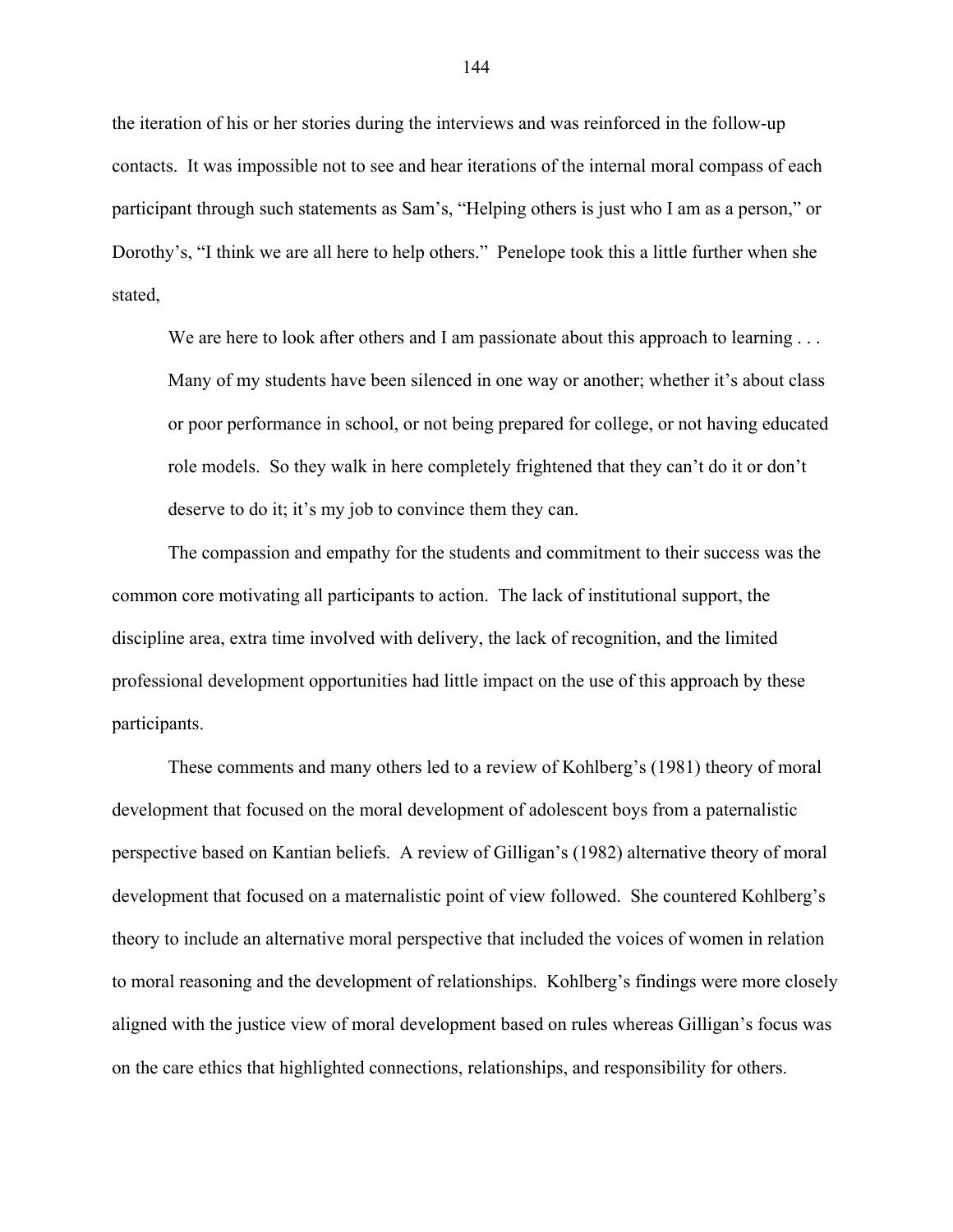Gilligan (1982) contended that these moral orientations were gender related but not gender-based and developed during young adulthood when the "identity and intimacy dilemma of conflicting commitment, the relationship between self and other, is exposed" (p. 156).

This linkage with the ethic of care was demonstrated in the findings of this research study and faculty use of the service learning pedagogy in many ways. According to Anderson (2004), Gilligan's care ethic was "characterized by nurturance [and] placing an emphasis on responsibility to others" (p. 4). Each research participant focused on the importance of the student having input into the learning process and the significance of the reflective process that followed the activity. Penelope actually spoke of giving her students a voice in their educational experience. The service learning approach to instruction was an example of Freire's (1990) use of dialogue where instructors use a participatory approach to instruction using situations that were "collaborative, active, community related, and grounded in the culture of the student" (Deans, 1999, p. 22). Numerous examples of this dialogue were observed and documented in the field notes in the classes I visited where students were doing presentations to share their findings, debriefing after their Winter Wonderland activity, or preparing to write poetry with students at the Boys and Girls Club.

However, further research into this area is necessary to substantiate the findings of this study. As in all qualitative research, the results cannot be generalized without further research to support or dispute the study's findings. The naturalistic setting of qualitative research provided an interesting backdrop to the data collection, but the settings and culture of each institution of higher education differs, and assumptions cannot be made that would cross these institutional boundaries.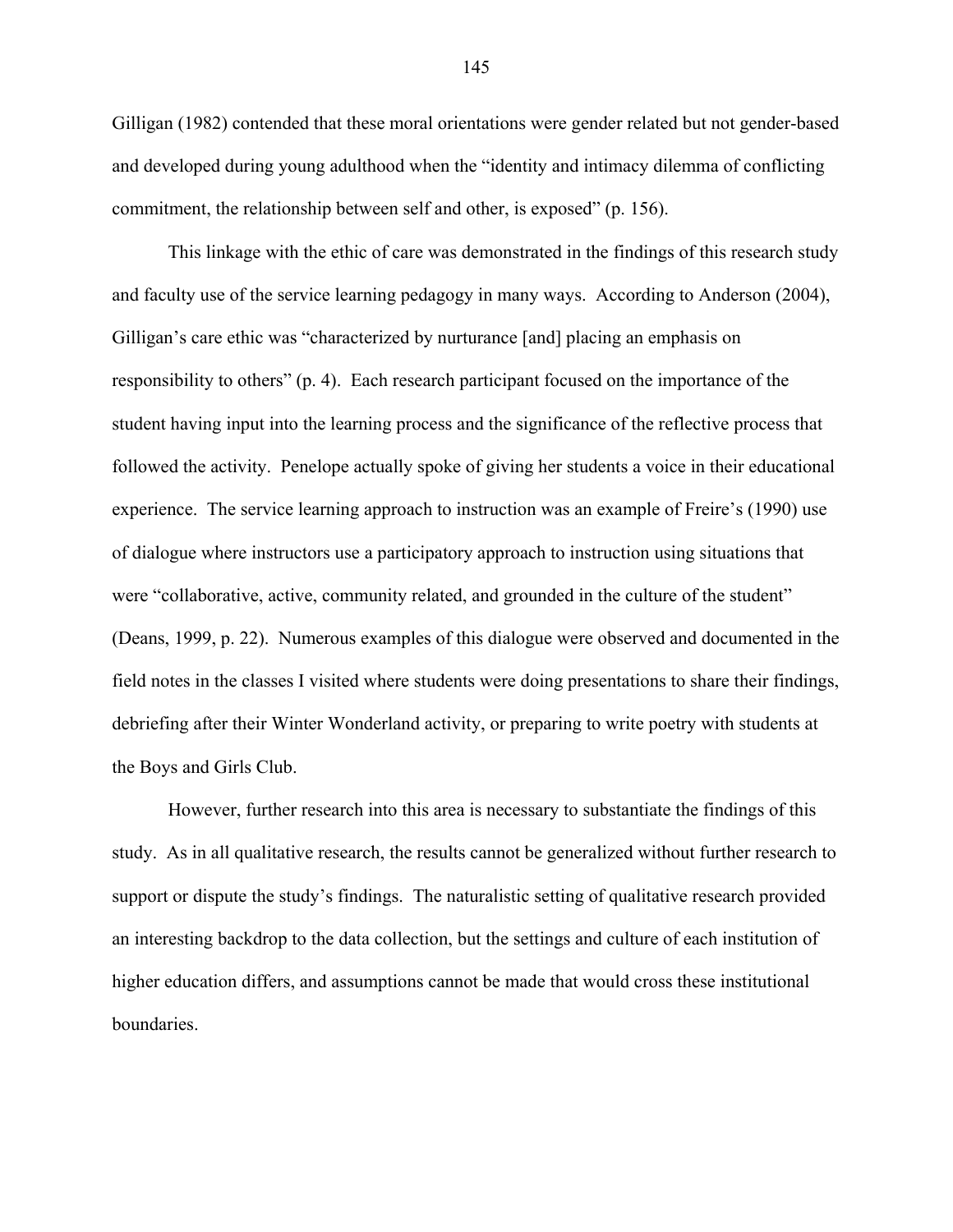### CHAPTER 6

### **Implications, Recommendations and Conclusion**

The purpose of this study was to investigate the motivations that caused some faculty in community colleges to embrace and actively pursue service learning pedagogy in their classrooms. Chapter 4 presented the participants' stories told in their own words. Chapter 5 presented the common themes and sub-themes found through the triangulation of the data from interviews, field notes, analysis of course documents, and job descriptions. Four core themes emerged from the analysis of the data: (a) pedagogical connections to previous school experiences and personal and family values, (b) passion and commitment each faculty member had for this approach to instruction, (c) persistence of the faculty participants to use this approach despite the many barriers they faced, and (d) pleasure these faculty members get from watching their students perform in a service learning setting. Chapter 5 also revealed two subthemes gleaned from the data. The identified sub-themes were (a) bottom-up approach to instruction and (b) ability to take risks with instruction.

### **Limitations of the Study for Higher Education**

The research questions and methodology for this research study provided the framework to guide data collection. However, there are limitations with all research studies because the data collection provides a snapshot of what was happening at one institution and was limited to one narrow timeframe. The same was true with this study of community college faculty who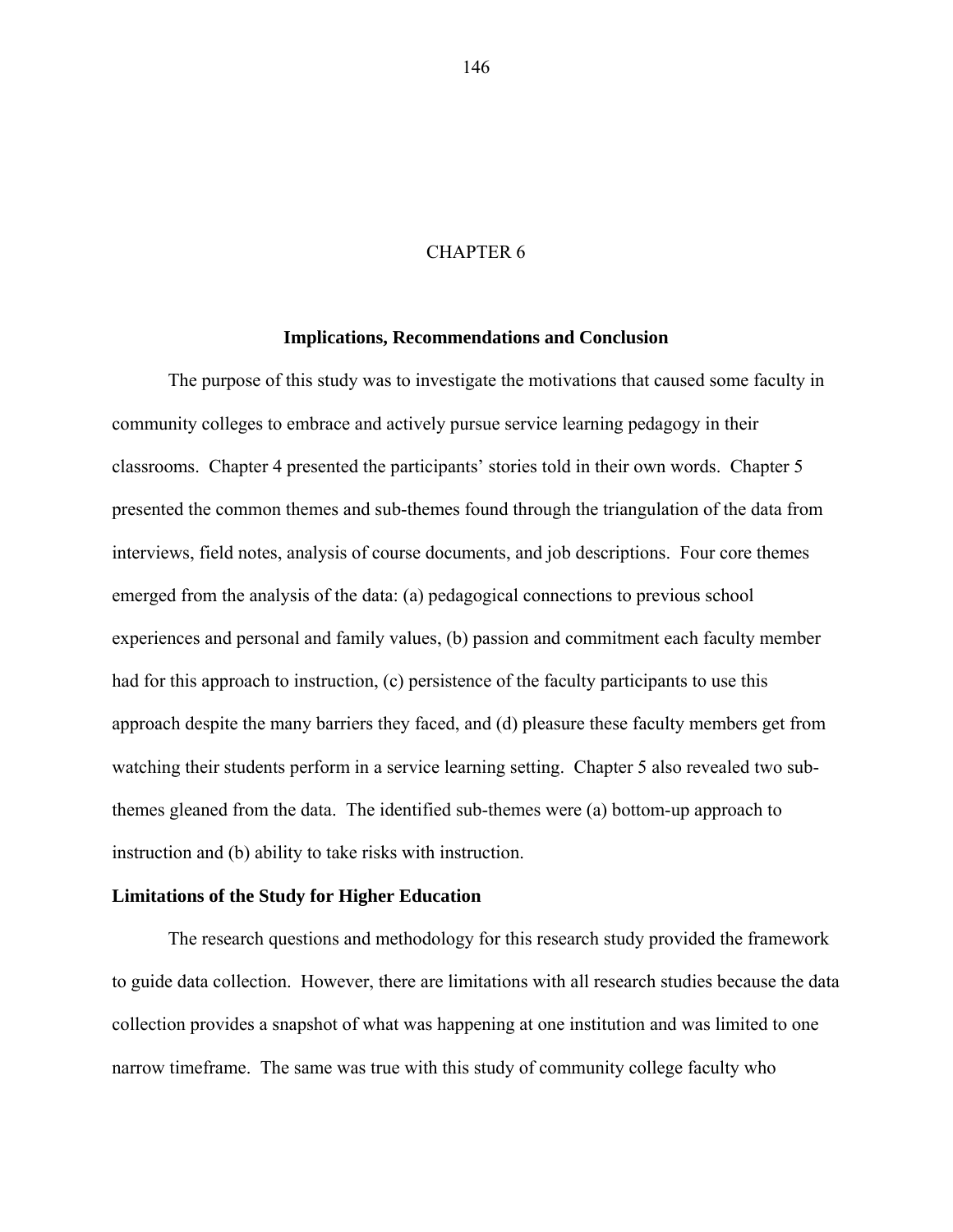routinely utilized the service learning pedagogy. Birnbaum (1988) characterized community colleges as large bureaucracies with centralized administrators who made most of the key decisions. These decisions were filtered down to the various campuses through an extensive organization chart designed to facilitate communication and delegate authority which was true in the system represented in this study. Morgan (2006) chose another way to describe this type of bureaucratic organization, calling it a machine that "emphasizes precision, speed, clarity, regularity, reliability, and efficiency achieved through the creation of a fixed division of tasks, hierarchical supervision, and detailed rules and regulations" (p. 17). Both of these definitions provide an accurate portrayal of the community college system used in this study. This bureaucratic approach provides an inherent limitation for other colleges and universities.

Another limitation to this qualitative phenomenological case study was the telephone interviews used to collect data. Although these telephone interviews were followed with face-toface interviews, the quality of the data collected lacked the depth of those initially done face-toface. The participants were already familiar with the study and its methodology, which caused a certain lack of spontaneity with their responses.

## **Implications for Higher Education**

There are several implications for higher education based on the findings of this study. Initially, I would suggest this study be replicated, especially at the community college level in another area of the country, to see if any parallels can be drawn between the findings. The community college level seems most appropriate because of the limited research on the use of service learning pedagogy in two-year institutions. The focus on research and tenure issues at the four-year institutions made it difficult to compare study results in two-year institutions that lack these requirements.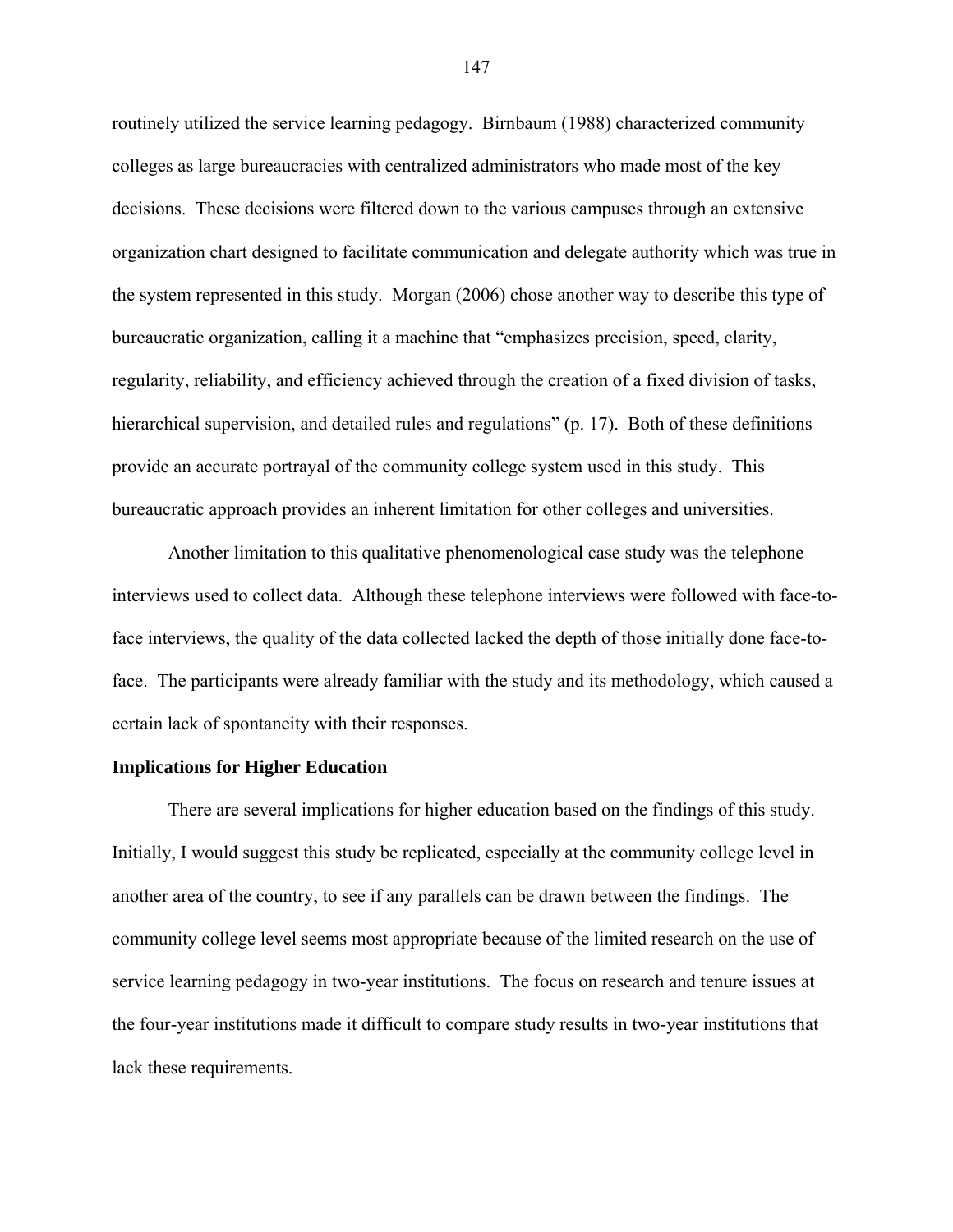The demographics of the community college students often differ from those in large four-year institutions. The community college students are often there to gain job skills for employment, to retrain for new employment, or to transfer to four-year institutions. This gives the community college student body a different complexion than that of the typical four-year university student. Couple this with the academic course level of 100 and 200 level classes offered at the community college level compared to the higher level undergraduate courses found in the four-year setting, and the look of service learning activities can be much different than at the university level. This provided another implication that must be considered when evaluating and comparing the community college and the university use of the service learning pedagogy.

Hopefully, this study has provided some insight into what motivated these participants to engage their students in learning using service learning pedagogy. These faculty members spoke of a subculture naturally developing by faculty who believe in this approach to instruction. This adds an implication for community college administrators to assist with the development and sustainment of this subculture by providing the tools and resources necessary for these faculty to flourish through adequate professional development opportunities, recognition opportunities, adequate financial resources, and faculty loading support.

#### **Recommendations for Further Research**

Research studies tackle a very specific component of the chosen topic making it difficult to generalize the findings, but they also open up new questions that require further research. This study was no different. This study could be broadened to include student focus groups to center on the students' perspectives of these faculty members' approach to instruction. The field observations provided some rich textural insight into this topic, but a more formalized approach could be taken in a replication of this study.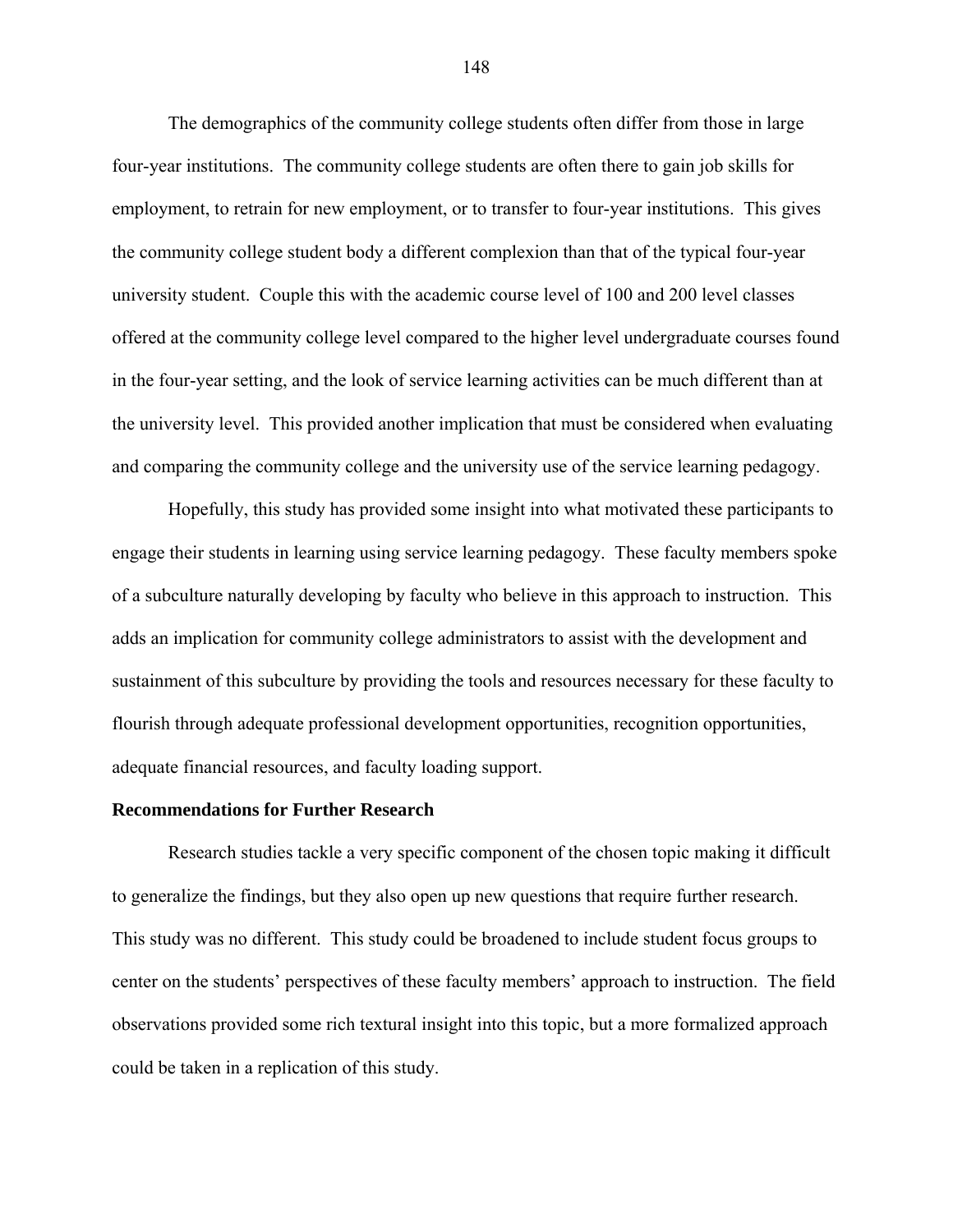The unexpected number of participants who were community college or junior college graduates begs for further study. This study revealed that four of the eight participants were junior or community college graduates and five were first-generation college students. Three entered college several years after high school graduation, making them non-traditional college students. Questions of whether this was an anomaly or a routine part of community college faculty using this pedagogy is worth exploring. A qualitative study could be pursued in this statewide system with all faculty members using this approach and the results compared to this study to verify or dispute its findings.

Perhaps this could account for the ease of participant acquisition. Upon hearing about this study from their academic leadership, Doctor C, Sam, and Julius immediately volunteered to participate. The five women were contacted by electronic mail followed by a personal phone call and shared the same eagerness to participate. This was an unexpected surprise to me. The average age of these participants was approximately 52 years old. Linking this back to Erikson's (Berns, 2010) stages of psychosocial development, these participants fall into the generativity versus self-absorption stage that occurs during middle to late adulthood. Berns (2010) described this stage as when these adults take an interest in guiding and directing the next generation. This was readily evident with the participants in this study. Each shared a deep concern for the students and their learning. It would prove very interesting to conduct a quantitative study to determine what impact age has on the propensity of community college faculty members to utilize this instructional pedagogy.

Another area worth investigating is if the themes would change in community colleges with a mature civic engagement component. According to their website, the statewide system investigated in this study has been a community college system only since 2005. Comparing a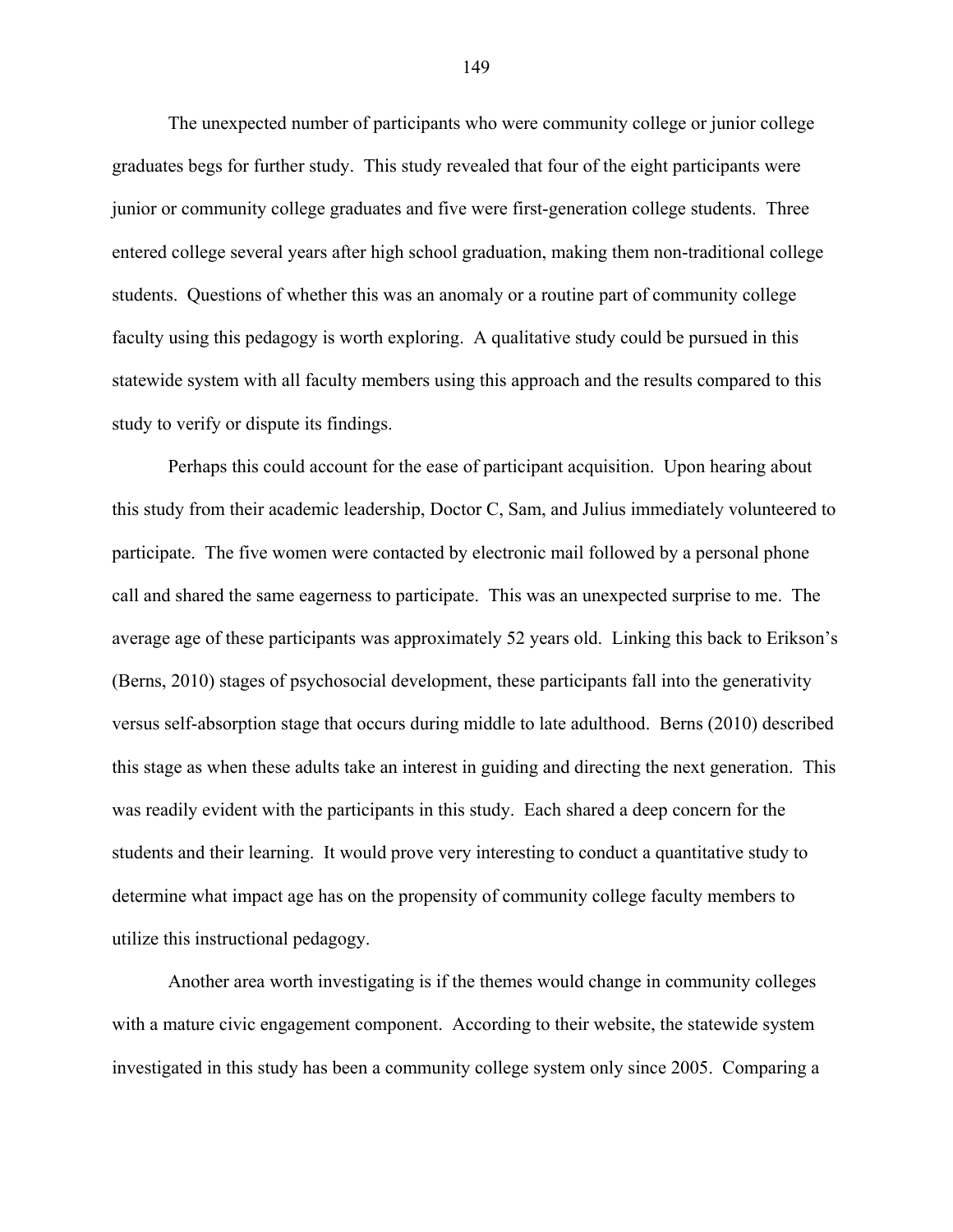fledgling community college's approach and support for service learning in their classrooms with more established community colleges systems that have used this approach for a decade or more would provide an interesting contrast. This could be approached from many different perspectives, starting at the institutional level with the college mission statements and moving to include institutional levels of support for civic engagement. This could include financial and institutional support, routine professional development opportunities, and the level of acceptance of their faculty members to this approach to instruction.

The numerous articles and books published by the Campus Compact organization provided a rich research base for this study, but not all community colleges are active members of this organization. Many of the participants in this study had not participated in trainings offered by the Campus Compact organization and one had never heard of it. Replicating this study in member community colleges with a long, rich history with the Campus Compact organization may present different results, especially in the areas of professional development and faculty acceptance.

The institutional support for the service learning pedagogy was referenced over and over by these participants as an area of concern or a barrier to this approach to instruction. Currently, institutions categorized by the Carnegie Foundation for the Advancement of Teaching in the newly formed Carnegie Civic Engagement classification have addressed these issues and provided the support necessary for more faculty members to succeed with this approach, but others need to evaluate current levels of support to encourage and sustain this approach at their institutions. Comparing those community colleges with this designation with those without it would be one measure of the success of this new approach to classification.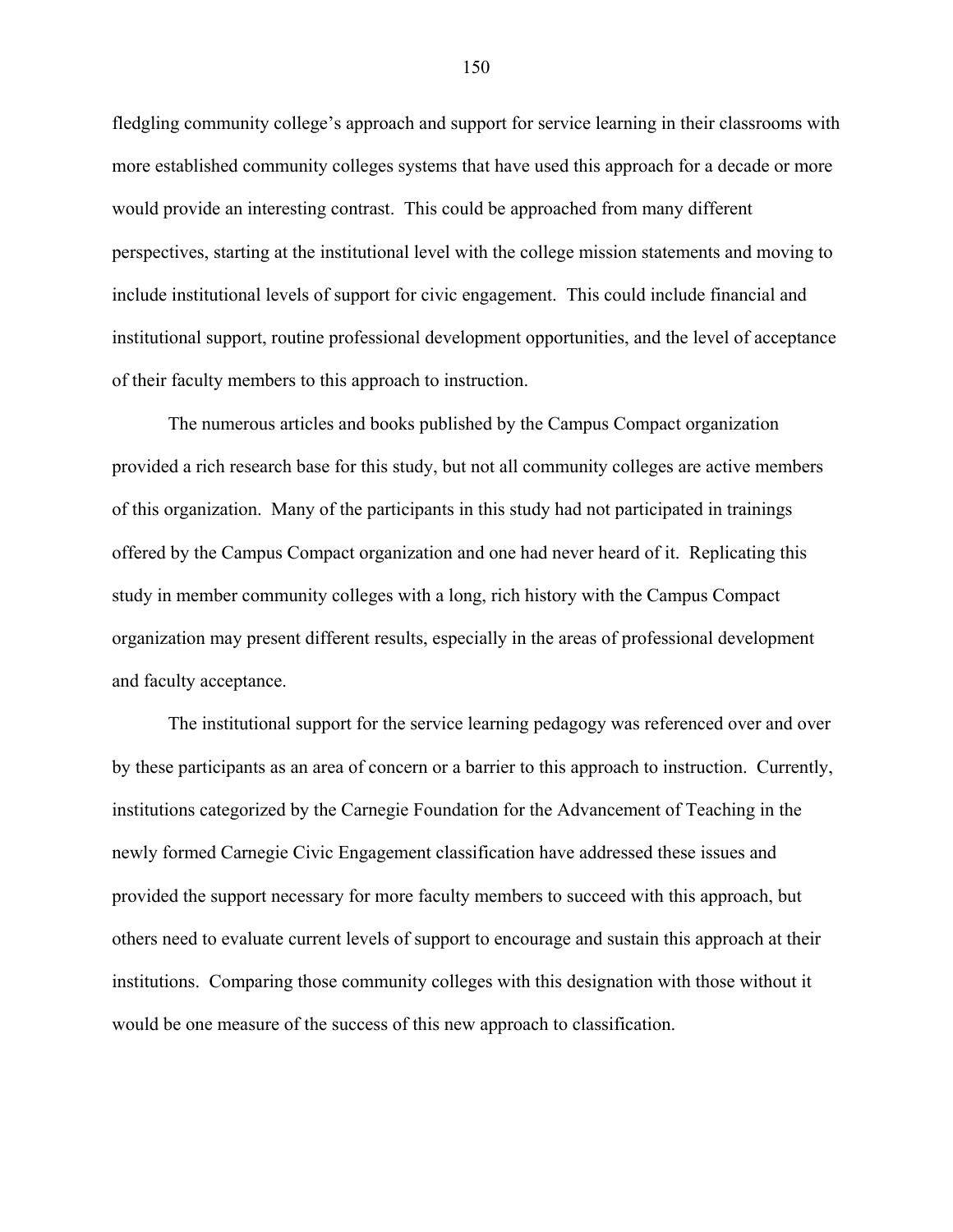Franco's (2007) attests that one out of two community colleges are currently promoting the service learning pedagogy and that some community college faculty are interested in trying new strategies to promote student learning. Community college faculty members need to evaluate their current delivery methods to determine their long-term effectiveness for student learning. Franco stated, "As curriculum it [service learning] can help students develop personal character and learn how to behave as better citizens, eager to participate in a truly democratic and equitable school and community" (p. 3). Research on the successes with student retention and graduation rates of the community colleges promoting this approach would aid those considering implementing this pedagogy.

## **Conclusion**

Franco (2007) pointed out the need for community colleges to focus on the development of sustainable service learning programs that can "democratize higher education, the communities they serve, and the students they educate" (p. 106). This requires faculty at community colleges to try different instructional approaches that are appropriate for students transferring to four-year universities and those seeking vocational/technical education. Clayton and Ash (2004) described the service learning pedagogy as counter-normative because it changed nearly every aspect of teaching both from the instructor delivery to student learning techniques. However, this shift from the instructor-centered pedagogy to a student-centered pedagogy often contradicted the customary methods student have experienced in their early educational experiences. However, Clayton and Ash contended that it was through this cognitive dissonance "where learning unfolds like a wave that both the students and the faculty members ride in unison" (p. 62).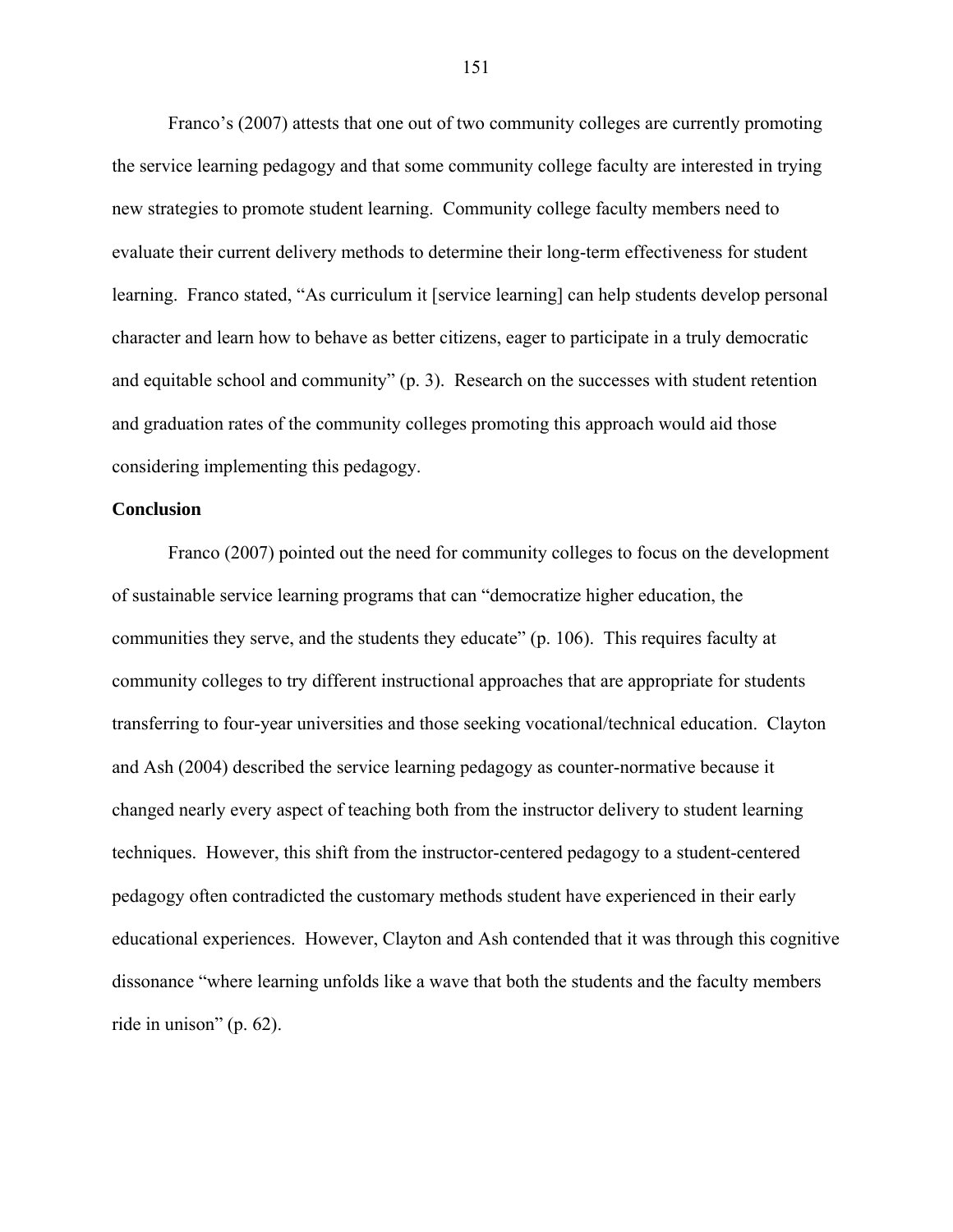The findings of this study support this counter-normative approach to instruction used by these faculty members. These faculty members have veered from the traditional approach of creating exams to test the mastery level of all students against the same criterion to a more open approach using the reflection process to measure student learning and growth. This was coupled with more traditional assessment methods in each of the courses I reviewed, but these instructors seemed to put more emphasis on the process of learning rather than the products of learning.

The essence of the findings indicated that each of these participants was functioning from his or her internal moral compass ethic of care perspective identified by Gilligan (1982). Much of this ethic of care perspective to moral development was based on the work of Gilligan's two mentors, Erikson and Kohlberg. The tenets of the ethic of care provided a strong foundation for many of the themes identified in this study and have been identified as the essence of the findings. Most participants shared the roots of their philosophy of education from a caring approach from their own previous school and personal experiences.

Julius, one of the research participants, best described what happens at the community college level in some programs and classrooms as a "culture of service." He went on to explain how faculty members with the propensity to use this approach seem to find each other and create their own subculture within each college's collective culture. Perhaps this best described how each of these participants has embedded this approach into instruction even when this culture was not promoted and nurtured at the institutional level. This viewpoint was not addressed by other participants, but it made sense in an overall manner. This view was congruent with Kezar's (2001) views on how to understand and facilitate change in organizations. Kezar contended that the distinct characteristics of academe make creating a change in institutional climate rather challenging.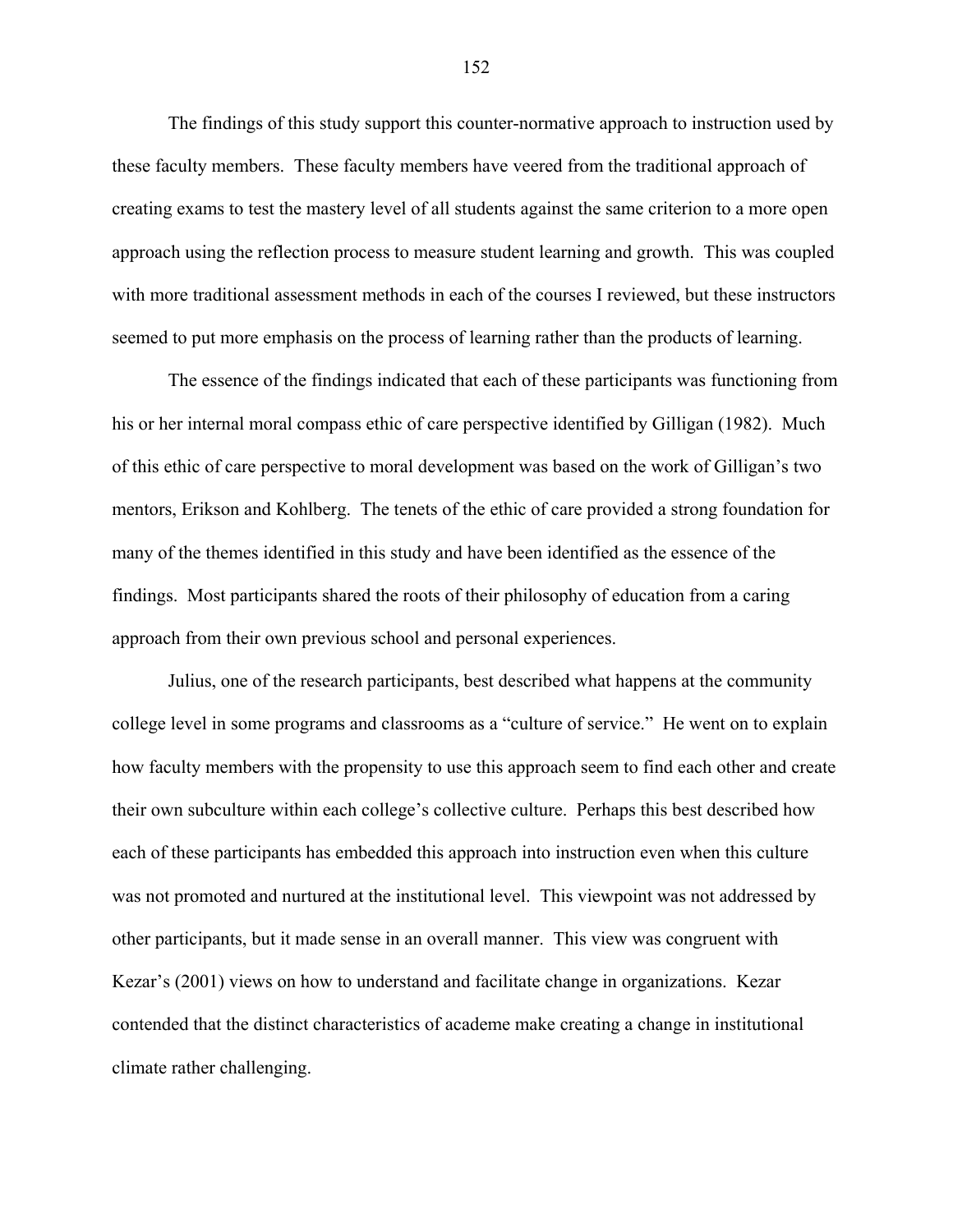Prentice, et al. (2003) recommended that "institutions start small and connect with existing initiatives" (p. 53). This statement seemed appropriate for this statewide community college system that is currently striving to meet the educational goals of their communities and citizens of their state. Results of this study indicated some institutional shortcomings that need to be addressed. This institution might want to consider small steps toward institutionalizing support for this approach by providing an avenue for routine, systematic professional development, financial support, and personnel positions to encourage civic engagement and service learning as the norm rather than an exception.

It seems fitting at this point to end this dissertation as it began with the words that Jane Addams (1964) spoke so many years ago:

But we all know that each generation has its own test, the contemporaneous and current standard by which alone it can adequately judge its own moral achievements, and that it may not legitimately use a previous and less vigorous test. The advanced test must indeed include that which has already been attained; but if it includes no more, we shall go forward thinking complacently that we have "arrived" when in reality we have not yet started. (p. 2)

Her words resonated from the very beginning of the research and seem even timelier today at the end of this doctoral journey. Let this research be a tribute to her memory.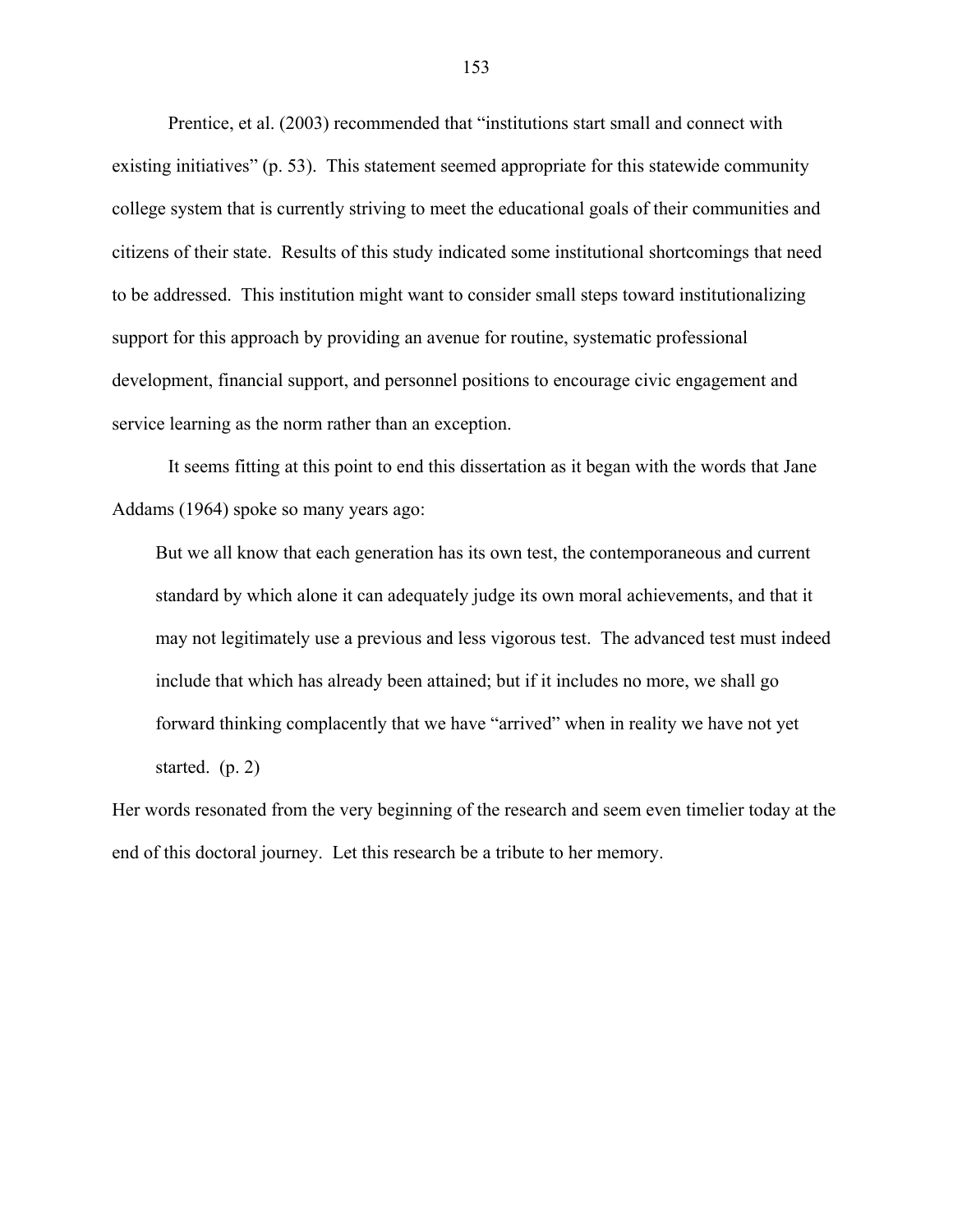### **References**

- Abes, E., Jackson, G., & Jones, S. (2002). Factors that motivate and deter faculty use of service learning. *Michigan Journal of Community Service Learning, 9*, 5-17. Retrieved from http://hdl.handle.net/2027/spo.3239521.0009.101
- Academic Policies and Procedures Manual. (2010). Chapter 3:1. 3-6. Retrieved from http://cc.ivytech.edu/

Addams, J. (1964). *Democracy and social ethics.* Cambridge, MA: Harvard University Press.

Anderson, M. (2004). Jane Addams' democracy and social ethics: Defending care ethics. *Macalester Journal of Philosophy, 13,* 1-6. Retrieved from http://digitalcommons.macalester.edu/philo/vol13/iss1/2

- Battistoni, R. (2002). *Civic engagement across the curriculum: A resource book for faculty in all disciplines.* Providence, RI: Campus Compact.
- Beauchamp, T., & Childress, J. (2001). *Principles of biomedical ethics*. New York, NY: Oxford University Press.
- Berns, R. M. (2010). *Child, family, school and community*: *Socialization and support.*  Wadsworth, CA: Cengage Learning.
- Birnbaum, R. (1988). *How colleges work*. San Francisco, CA: Jossey-Bass.
- Bringle, R.G., Phillips, M.A., & Hudson, M. (2004). *The measure of service learning: Research scales to assess student learning.* Washington, DC: American Psychological Association.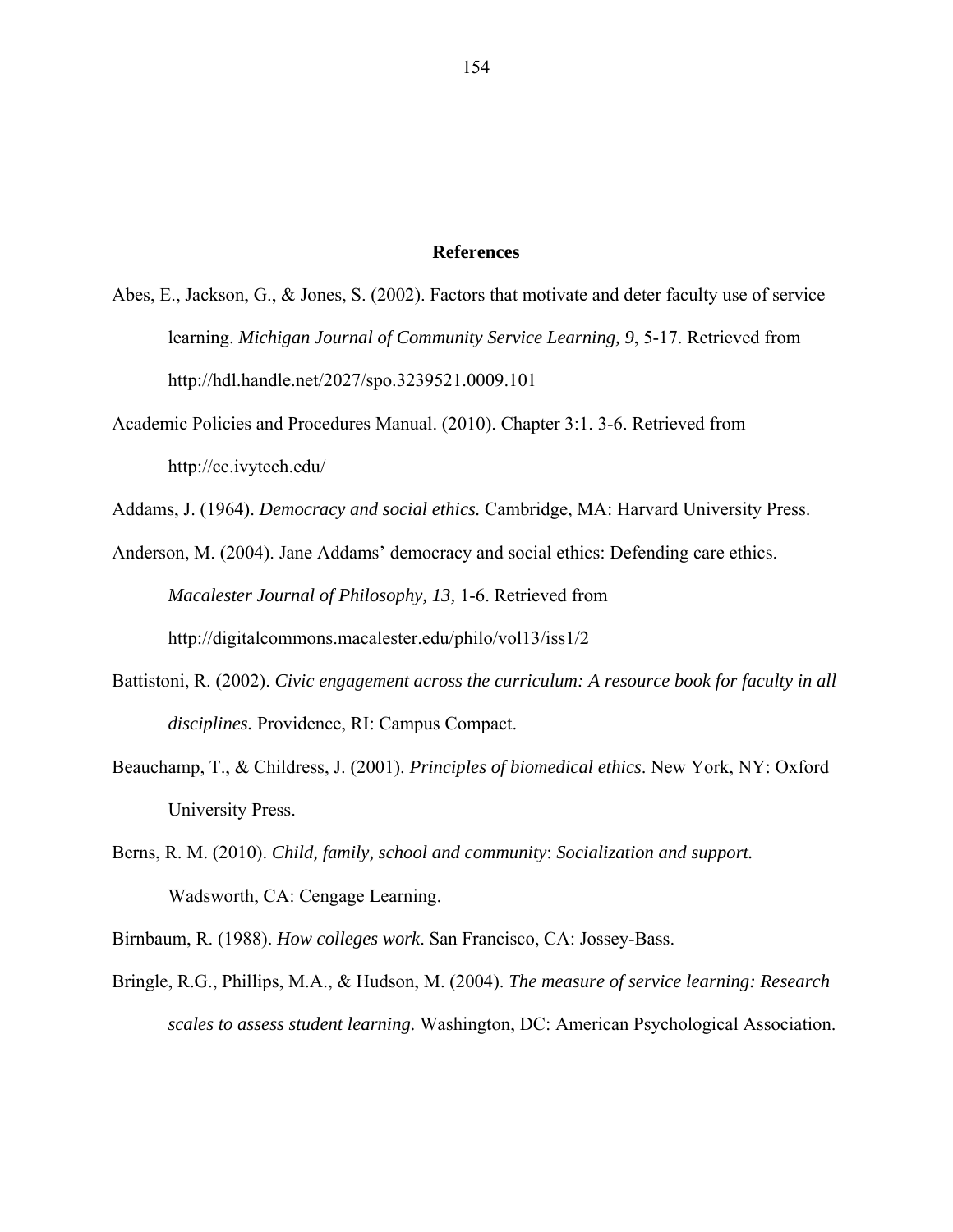- Burke, K. (2008). *The Truman Commission: International development for colleges*. Retrieved from http://ccid.kirkwood.cc.ia.us/resourctrumancommission-burke.pdf
- Butin, D. W. (2006).The limits of service learning in higher education. *The Review of Higher Education, 29,* 473-498. doi:10.1353/rhe.2006.0025
- Carey, K. (2007). America's best community colleges: Why they're better than some of the "best" four-year universities. *The Washington Monthly, 39(9),* 24- 28. Retrieved from: http://www.washingtonmonthly.com/2007/0709.caseyessay.html
- Clayton, P., & Ash, S. (2004). Shifts in perspective: Capitalizing on the counter-normative nature of service learning. *Michigan Journal of Community Service Learning, 11,* 59-70. Retrieved from http://hdl.handle.net/2027/spo.3239521.0011.106
- Cohen, A., & Brawer, F. (2008). *The American community college*. San Francisco, CA: Jossey-Bass.
- Cone, D., & Harris, S. (1996). Service learning practice: Developing a theoretical framework. *Michigan Journal of Community Service Learning, 3,* 31-43. Retreived from http://hdl.handle.net/2027/spo.3239521.0003.104
- Creswell, J. W. (2007). *Qualitative inquiry and research design.* Lincoln, NE: Sage Publications.
- Daynes, G., & Longo, N. V. (2004). Jane Addams and the origins of service learning practice in the United States. *Michigan Journal of Community Service Learning, 1,* 5-13. Retrieved from http://hdl.handle.net/2027/spo.3239521.0011.101
- Deans, T. (1999). Service learning in two keys: Paulo Freire's critical pedagogy in relation to John Dewey's pragmatism. *Michigan Journal of Community Service Learning, 6,* 15-29. Retrieved from http://hdl.handle.net/2027/spo.3239521.0006.102

Dewey, J. (1933). *How we think.* New York, NY: D.C. Heath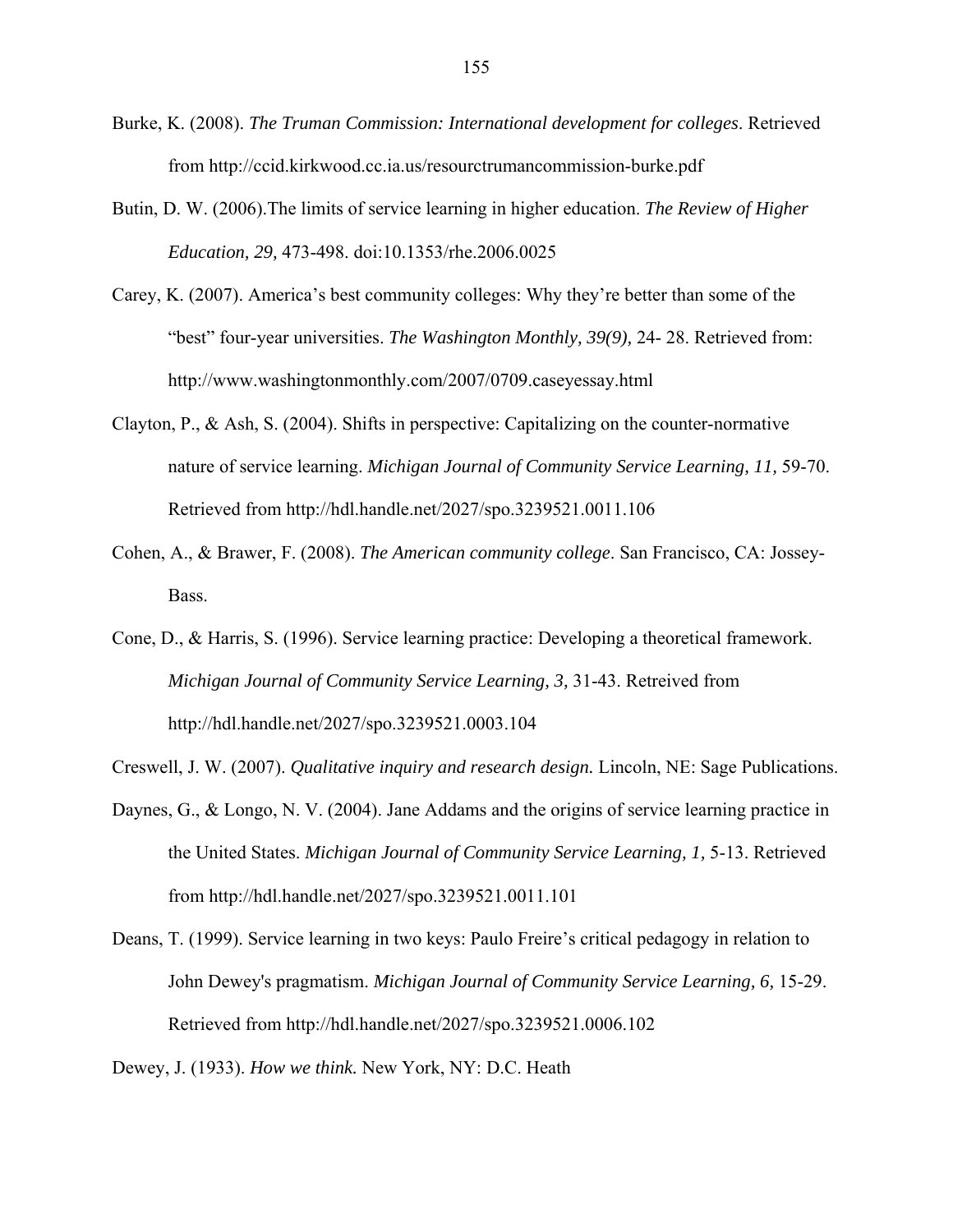Dewey, J. (1938). *Experience and education.* New York, NY: Collier Books.

- Driscoll, A. (2008). Carnegie's community-engagement classification: Insights and intentions. *Change, 40,* 38-41. doi:10.3200/CHNG40.1.38-41
- Duffy, D. K. (2007). Campus compact, service learning, and community college engagement. In M. Baratian, D. K. Duffy, R. Franco, A. Hendricks, & T. Renner (Eds.), *Service learning course design for community colleges* (pp. 1-4). Providence, RI: Campus Compact.
- Dukes, S. (1984). Phenomenological methodology in the human sciences. *Journal of Religion and Health, 23,* 197-203. doi:197-203.10.1007/BF00990785
- Elwell, M. D., & Bean, M. S. (2001). Editor's choice: The efficacy of service learning for community college ESL students. *Community College Review, 28*, 47-61. doi:10.1177/009155210102800403
- Erlich, T., & Hollander, E. (1999). *President's declaration on the civic responsibility of higher education.* Campus Compact: Boston, MA. Retrieved from www.compact.org/resourcesfor-presidents-declaration-n-the-civic-responsibility-of-higher-education/
- Evans, N.J., Forney, D.S., Guido, F.M., Patton, L.D., & Renn, K.A. (2010). *Student development in college:.Theory, research and practice. (2nd ed.).*San Francisco, CA: Jossey-Bass.
- Eyler, D. E., & Giles, J. (1999). *Where's the service in service learning?* San Francisco, CA: Jossey-Bass.
- Finlay, L. (2009). Debating phenomenological research methods. *Phenomenology and Practice, 3,* 6-25. Retrieved from http://lindafinlay.co.uk/Debating%20phenomenological %20research%20methods.doc
- Foos, C. (1998). The "different voice" of service. *Michigan Journal of Community Service Learning, 5,* 14-21. Retrieved from http://hdl.handle.net/2027/spo.3239521.0005.102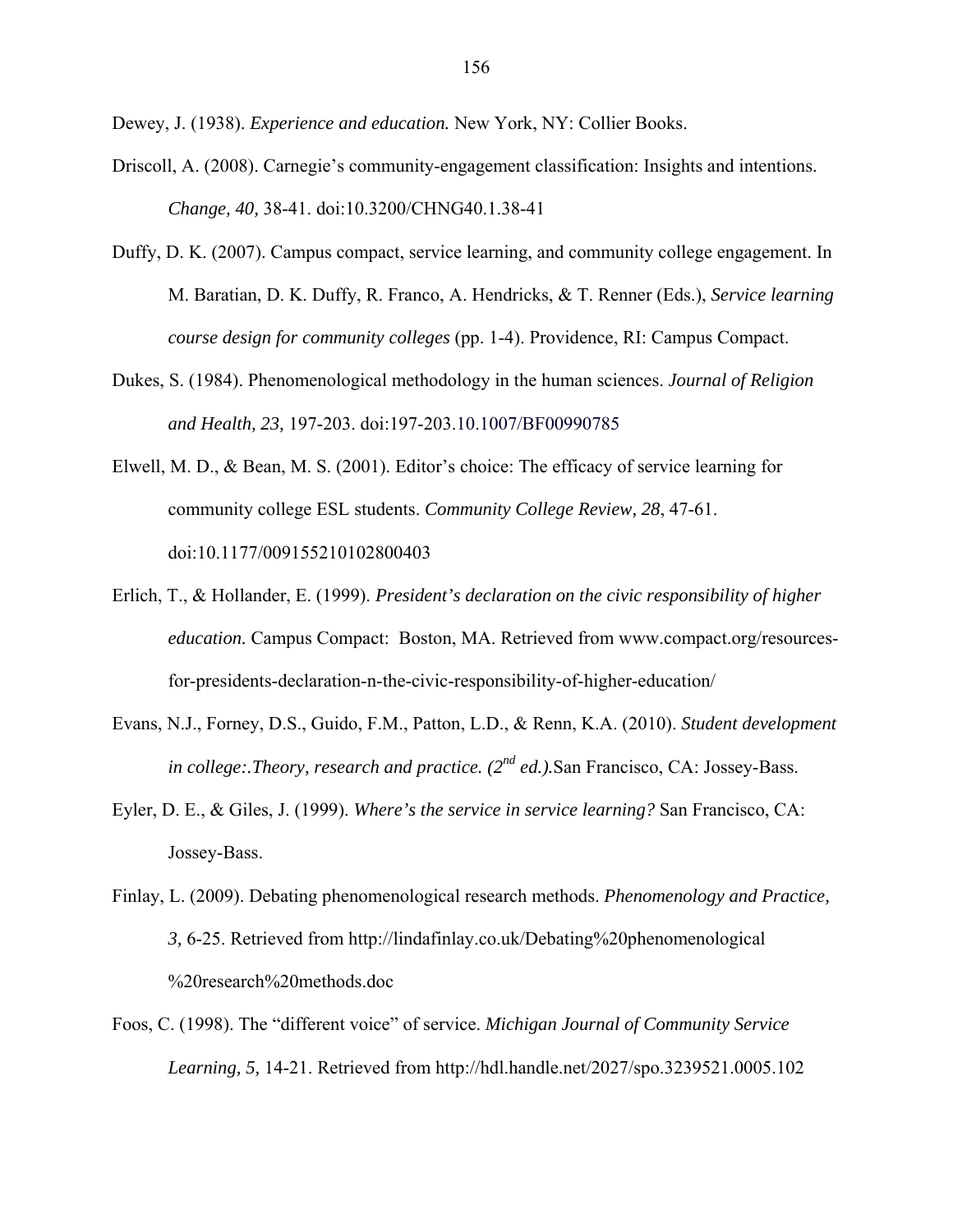Franco, R. (2007). The next nexus: Classroom and community, community and world. In M. Baratian, D. K. Duffy, R. Franco, A. Hendricks, & T. Renner (Eds.), *Service learning course design for community colleges* (pp. 103-108). Providence, RI: Campus Compact.

Freire, P. (1990). *Pedagogy of the oppressed*. New York, NY: Continuum Publishing.

- Garcia, R. M., & Robinson, G. (2005). Transcending disciplines, reinforcing curricula: Why faculty teach with service learning. American Association of Community Colleges, #1558.
- Giles, D. E., & Eyler, J. (1994). The theoretical roots of service learning in John Dewey: Toward a theory of service learning. *Michigan Journal of Community Service Learning, 1,* 77-85. Retrieved from http://hdl.handle.net/2027/spo.3239521.0001.109

Gilligan, C. (1982). *In a different voice.* Cambridge, MA: Harvard University Press.

- Gilligan, C. (2003). Hearing the difference: Theorizing connection. *Yearbook of Psychology*, *34*, 155-161. Retrieved from http://www.dialnet.unirioja.es/servlet/ listarticulos?tipo\_busqueda=ANUALIDA
- Gonsalves, R. K. (2008). *Service learning from the faculty perspective in higher education: A qualitative study.* (Doctoral dissertation). University of Connecticut. Storrs, Connecticut.
- Grubb, W. N. (1999). *Honored but invisible: An inside look at teaching in community colleges.* New York, NY: Routledge.
- Gutek, G. L. (1988). *Philosophical and ideological perspectives on education.* Boston, MA: Allyn and Bacon.
- Hammond, C. (1994). Integrating service and academic study: Faculty motivation and satisfaction in Michigan higher education. *Michigan Journal of Community Service Learning, 1,* 21-28. Retrieved from http://hdl.handle.net/2027/spo.3239521.0001.102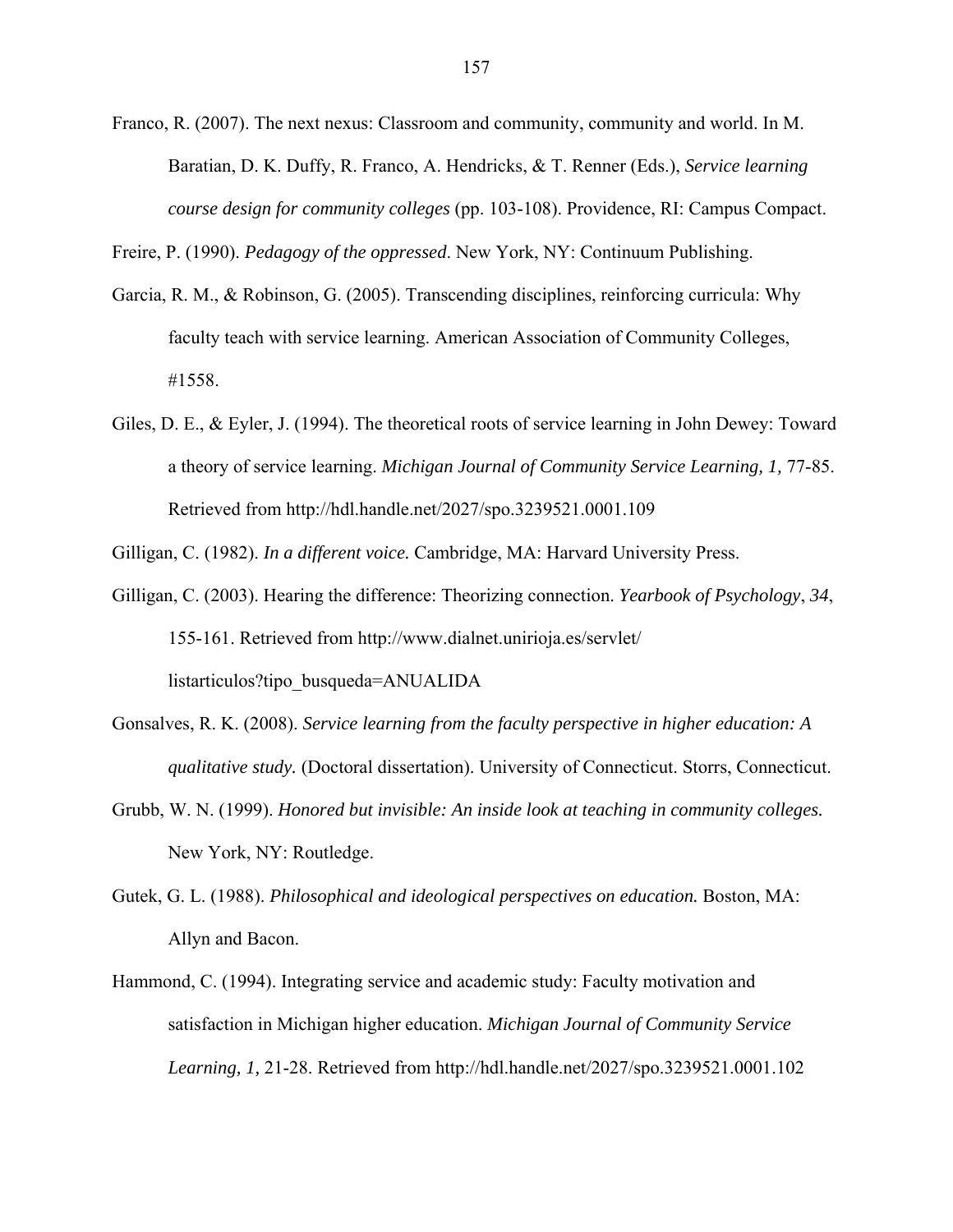- Hanson, C. M. (2006). From learning to education: A new perspective for the community college. *Community College Review, 34,* 128-138. doi:10.1177/00911552106292519
- Hatcher, J. (1997). The moral dimensions of John Dewey's philosophy: Implications for undergraduate education. *Michigan Journal of Community Service Learning, 4,* 22-29. Retrieved from http://hdl.handle.net/2027/spo.3239521.0004.103
- Hesser, G. (1995). Faculty assessment of student learning: Outcomes attributed to service learning and evidence of changes in faculty attitudes about experiential education. *Michigan Journal of Community Service Learning, 2,* 33-42. Retrieved from http://hdl.handle.net/2027/spo.3239521.0002.103
- Holland, B., Brukhardt, M. J., Percy, S. L., & Zimpher, N. (2004). *Calling the question: Is higher education ready to commit to community engagement? A Wingspread statement 2004*. Milwaukee, WI: Milwaukee Idea Office, Retrieved from http://servicelearning.org/filemanager/download/215/calling the question.pdf
- Honnet, E. P., & Poulson, S. J. (1993). *Principles of good practice for combining service and learning: A Wingspread special report.* Ann Arbor, MI: Great Lakes Commission, Retrieved from http://www.great-lakes.net/about/pdf/wingspreadreport\_web.pdf
- Isaacs, E. P., & Boyer, P. G. (2007). Voices of urban and rural community college minority faculty: Satisfaction and opinions. *Community College Journal of Research and Practice, 31,* 359-369. doi:10.1080/10668920600851639

Jacoby, B. (1996). *Service learning in higher education*. San Francisco, CA: Jossey-Bass.

Jones-Kavalier, B., & Flannigan, S. L. (2008). *The hiring game: Reshaping community college practices.* Washington, DC: American Association of Community Colleges.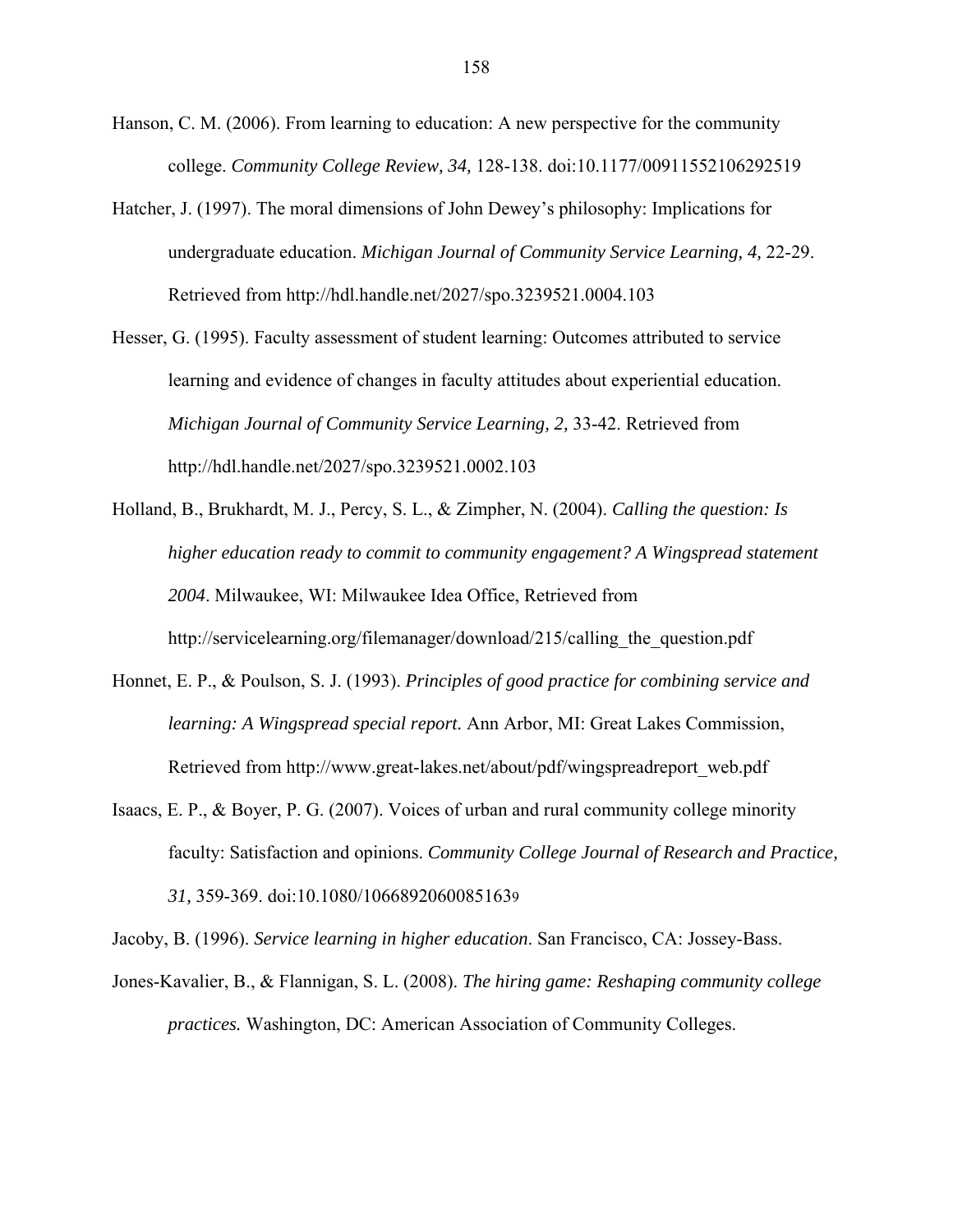- Kaplin, W. A., & Lee, B. A., (2007). *The law of higher education* (4<sup>th</sup> ed.). San Francisco, CA: Jossey-Bass.
- Karp, M. M., Hughes, K. L., & O'Gara, L. (2008). *An exploration of Tinto's integration framework for community college students.* CCRC Working Paper No. 12.New York, NY: Community College Research Center Teachers College, Columbia University. Retrieved fromhttp://ccrc.tc.columbia.edu/DefaultFiles/SendFileToPublic. asp?ft=pdf&Fil
- Keller, J., Nelson, S., & Wick, R. (2003). Care ethics, service learning, and social change. *Michigan Journal of Community Service Learning, 10,* 39-50. Retrieved from http://hdl.handle.net/2027/spo.3239521.0010.104
- Kezar, A. J. (2001). *Understanding and facilitating organizational change in the 21st Century*. New York, NY: John Wiley & Sons.
- Kezar, A., & Rhoads, R. A. (2001). The dynamic tensions of service learning in higher education. *The Journal of Higher Education, 72,* 148-171. Retrieved from http://www.service learning.org/libraryresource/4109
- Kolb, D. A. (1984). *Experiential learning.* Englewood Cliffs, NJ: Prentice-Hall.
- Kohlberg, L. (1981). *The philosophy of moral development.* San Francisco, CA: Harper and Row.
- Kozeracki, C. A. (2000). ERIC review: Service learning in the community college. *Community College Review,27,* 54-70. doi:10.1177/009155210002700405
- Kuh, G.D., Cruse, T.M., Shoup, R., Kinzie, J., & Gonyea, R.M. (2008) Unmasking the effects of student engagement of first-year college grades and persistence*. Journal of Higher Education, 79(5),* 540-563.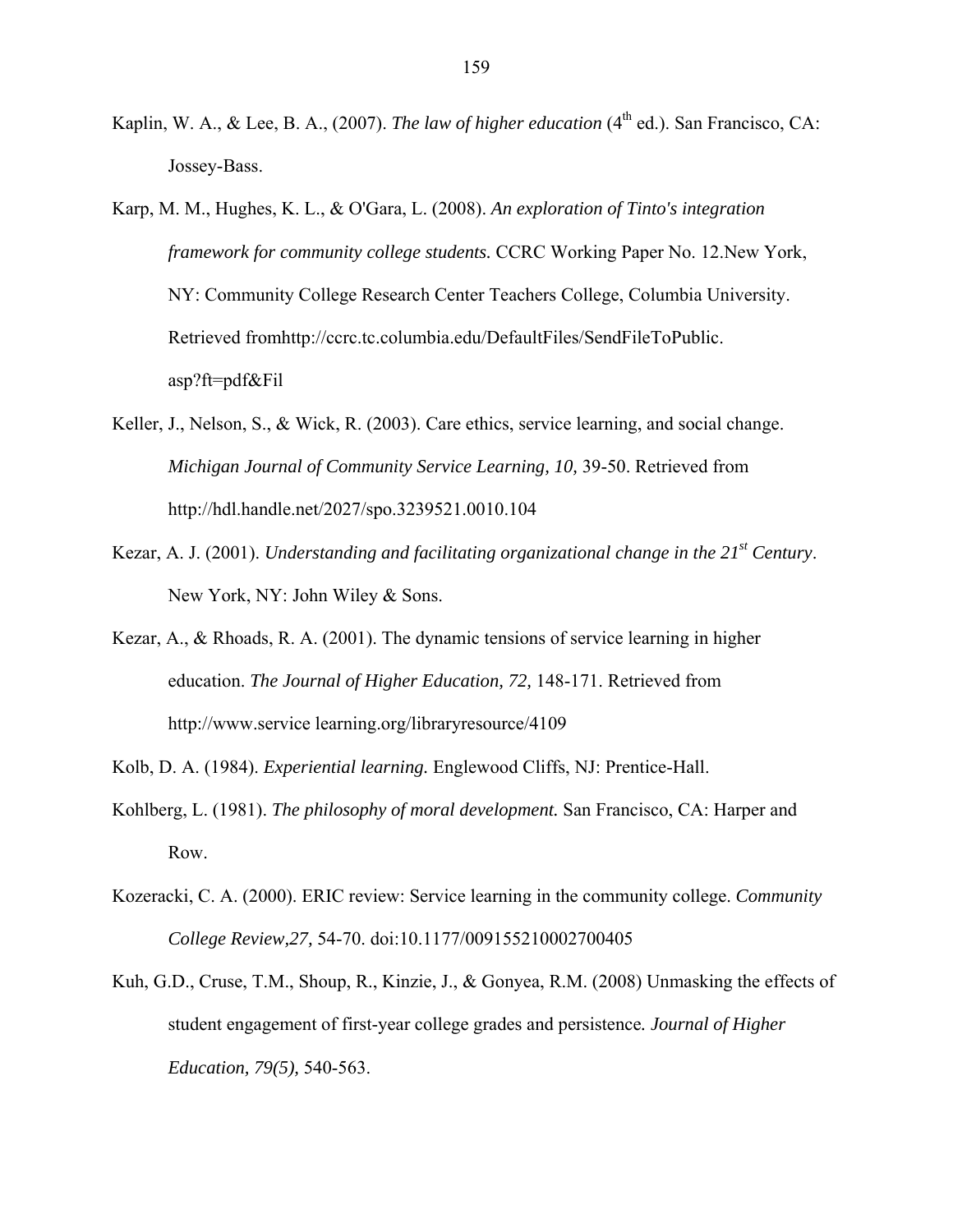- Kvale, S., & Brinkman, S. (2009). *Interviews: Learning the craft of qualitative research interviewing.* Los Angeles, CA: Sage Publications.
- Levine, M. A. (1994). Seven steps to getting faculty involved in service learning: How a traditional faculty member came to teach a course on "Volunteerism, community, and citizenship". *Michigan Journal of Community Service Learning, 1,* 110-114. Retrieved from http://hdl.handle.net/2027/spo.3239521.0001.114
- Levinson, D. (2005). *Community colleges*: *A reference handbook (Contemporary Education Issues).* Santa Barbara, CA: ABC-CLIO/Greenwood Press.
- Lewin, K. (1951). *Field theory in social sciences: Selected theoretical papers.* New York. Harper & Bros.
- Lincoln, Y. S., & Guba, E. G. (1985). *Naturalistic inquiry*. London, UK: Sage Publications.
- Marullo, S., & Edwards, B. (2000). From charity to justice. *American Behavioral Scientist, 43,* 895-910. doi:10.1177/0002764002195540
- McCleeney, K. (2007). *Committing to student engagement: Reflections on CCSSE's first five years*. Austin, TX: Community College Survey of Student Engagement.
- McKay, V. C., & Rozee, P. D. (2004). Characteristics of faculty who adopt community service learning pedagogy. *Michigan Journal of Community Service Learning, 10,* 21-33. Retrieved from http://hdl.handle.net/2027/spo.3239521.0010.202
- McMillan, J. H., & Schumacher, S. (2001). *Research in education.* New York, NY: Addison, Wesley, Longman.
- Merriam, S. B. (2009). *Qualitative research: A guide to design and implementation*. San Francisco, CA: Jossey-Bass.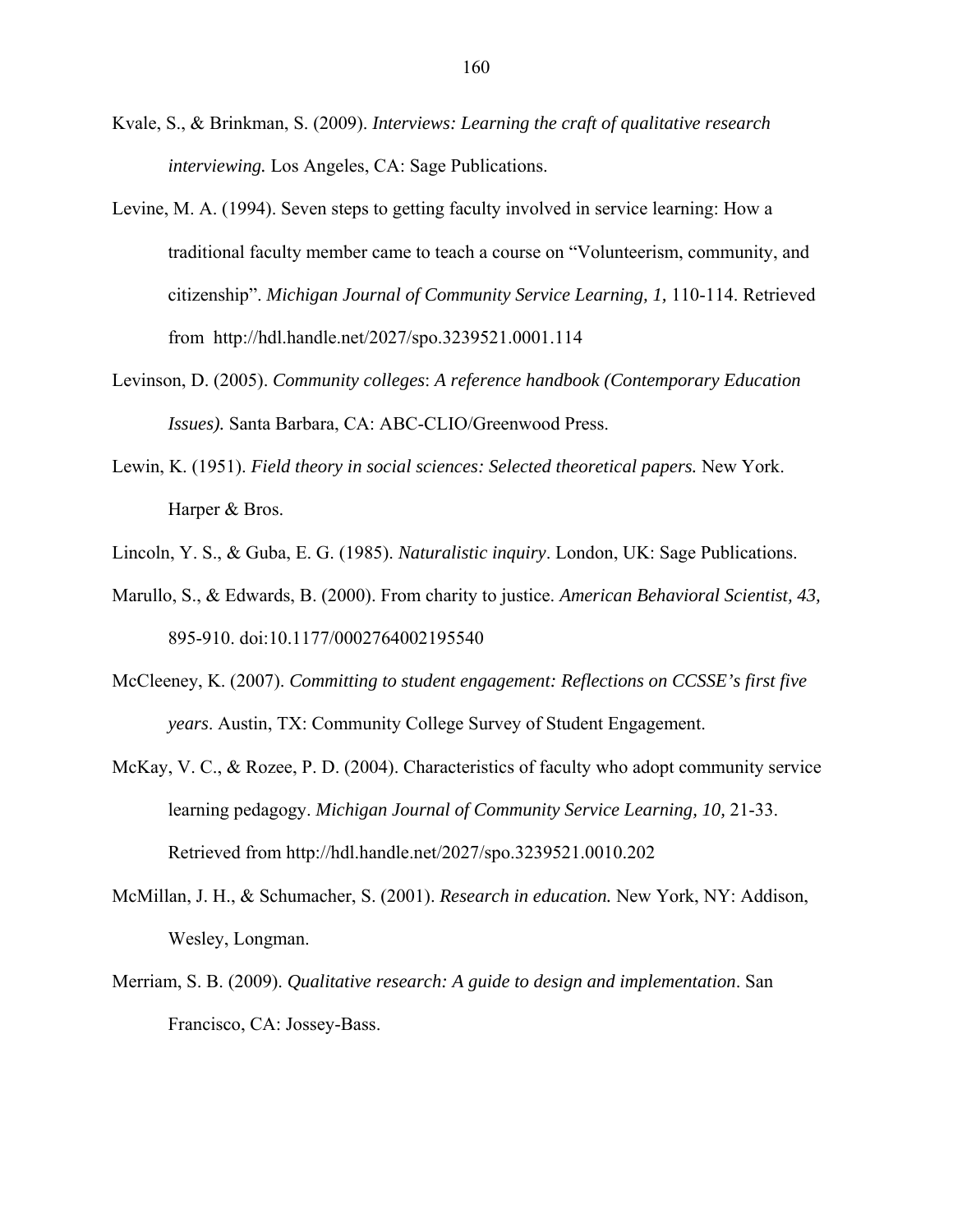Moustakas, C. (1994). *Phenomenological research methods.* Thousand Oaks, CA: Sage Publications.

Morgan, G. (2006). *Images of organization*. Thousand Oaks, CA: Sage Publications

- Morton, K., & Troppe, M. (1996). From the margin to the mainstream: Campus Compact's project on integrating service with academic study. *Journal of Business Ethics, 15,* 21-32. doi:10.1007/BF00380259
- Mundhenk, R. (2004). Communities of assessment. *Change*, *36*, 36-41. Retrieved from http://eric.ed.gov:80/ERICWebPortal/search/detailmini.jsp?nfpb=true&\_
- Noddings, N. (2003). *Caring: A feminine approach to ethics and moral education.* Los Angeles, CA: University of California Press.

Noddings, N. (2007). *Philosophy of education*. Cambridge, MA: Westview Press.

- Obama, B. (2009, October 16). Points of light [video file]. Retrieved from http://www.youtube.com/results?search\_query=obama+volunteerism+ speech+2009&aq=f
- Palmer, J. (1998). *Fostering student retention and success at the community college.* Washington, DC: Education Commission of the United States.
- Pascarella, E. (1997). It's time we started paying attention to community college students. *About Campus, 1(6),* 14-17. Retrieved from http://www.myacpa/org/ac/ac\_indwx.cfm
- Patton, M. Q. (2002). *Qualitative research & evaluation*. Thousand Oaks, CA: Sage Publications.
- Piaget, J. (1973). *To understand is to invent: The future of education.* New York, NY: Grossman.
- Prentice, M., Robinson, G., & McPhee, S. (2003). *Service learning in community colleges: 2003 national survey results*. Washington, DC: American Association of Community Colleges.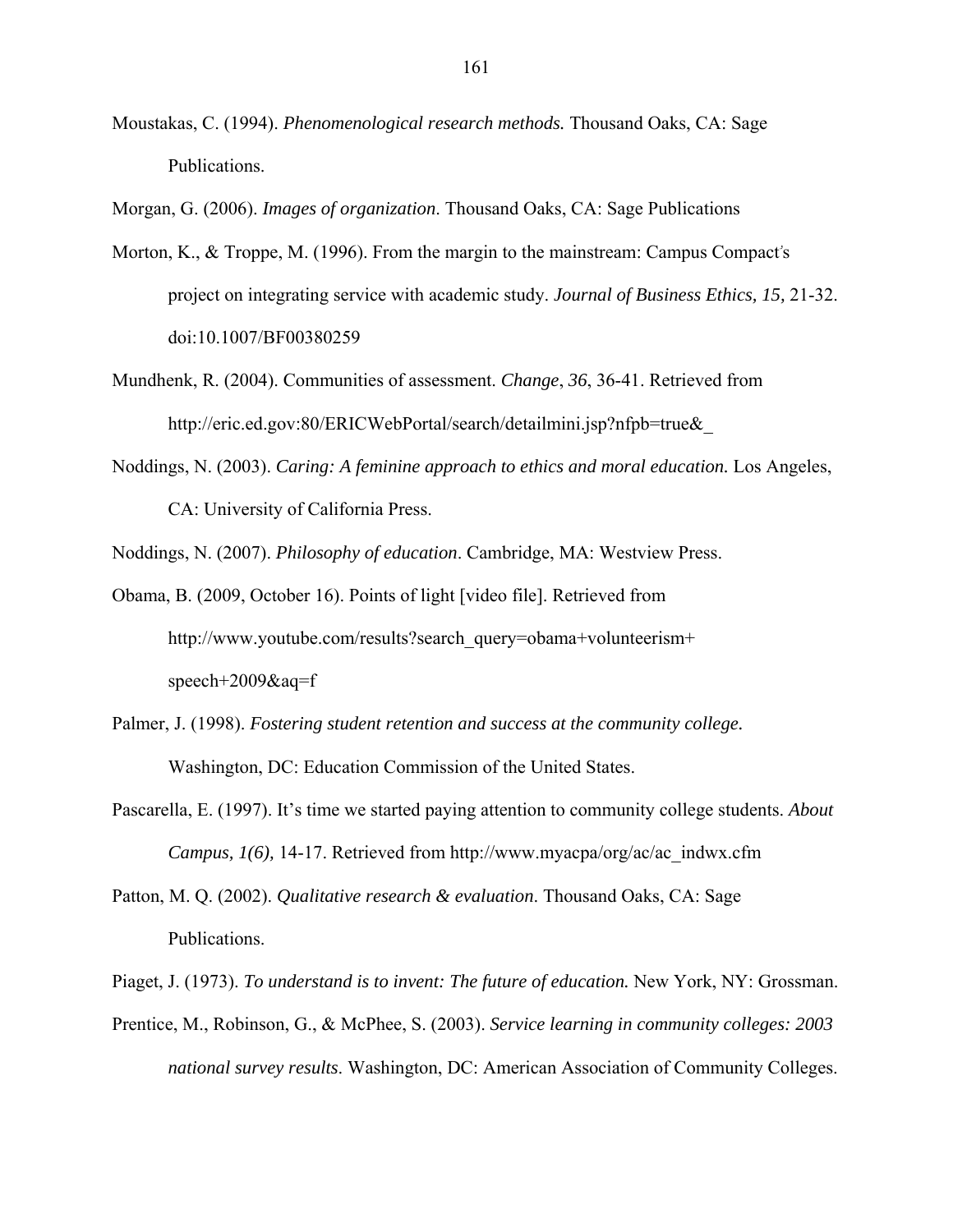- Preskill, S., & Brookfield, S. D. (2009). *Learning as a form of leading*. San Francisco, CA: Jossey-Bass.
- Pribbenow, D. A. (2005). The impact of service learning pedagogy on faculty teaching and learning. *Michigan Journal of Community Service Learning, 11,* 25-38. Retrieved from http://hdl.handle.net/2027/spo.3239521.0011.202
- Rifkin, T. (2000). *Public community college faculty*. Washington, DC: American Association of Community Colleges. Retrieved from http://www.aacc.nche.edu/newexpeditions/ White\_Papers/facultywhite.htm
- S. 277,  $111<sup>th</sup>$ . Cong. § 1 (2009). Retrieved from http://opencongress.org/bill/ 111-s277-serveamer.htm
- Schãubelt, T., & Statham, A. (2007). Faculty perceptions of service as a mode of scholarship. *Michigan Journal of Community Service Learning, 14,* 18-31. Retrieved from http://hdl.handle.net/2027/spo.3239521.0014.102
- Shor, I. (1992). *Empowering education: Critical teaching for social change.* Chicago, IL: University of Chicago Press.
- Steinberg, K. S., Bringle, R. G., & Williams, M. J. (2009). *Service learning research primer*. Scotts Valley, CA: National Service Learning Clearinghouse.
- Strike, K. A. (1999). Justice and caring: Process in college students' moral reasoning and development. In M. Katz, N. Noddings, & K. Strike (Eds), *Justice and caring: The search for common ground in education* (pp. 37-55). New York, NY: Teachers College Press.
- Tronto, J. C. (1998). An ethic of care. *Generations, 22,* 15-20.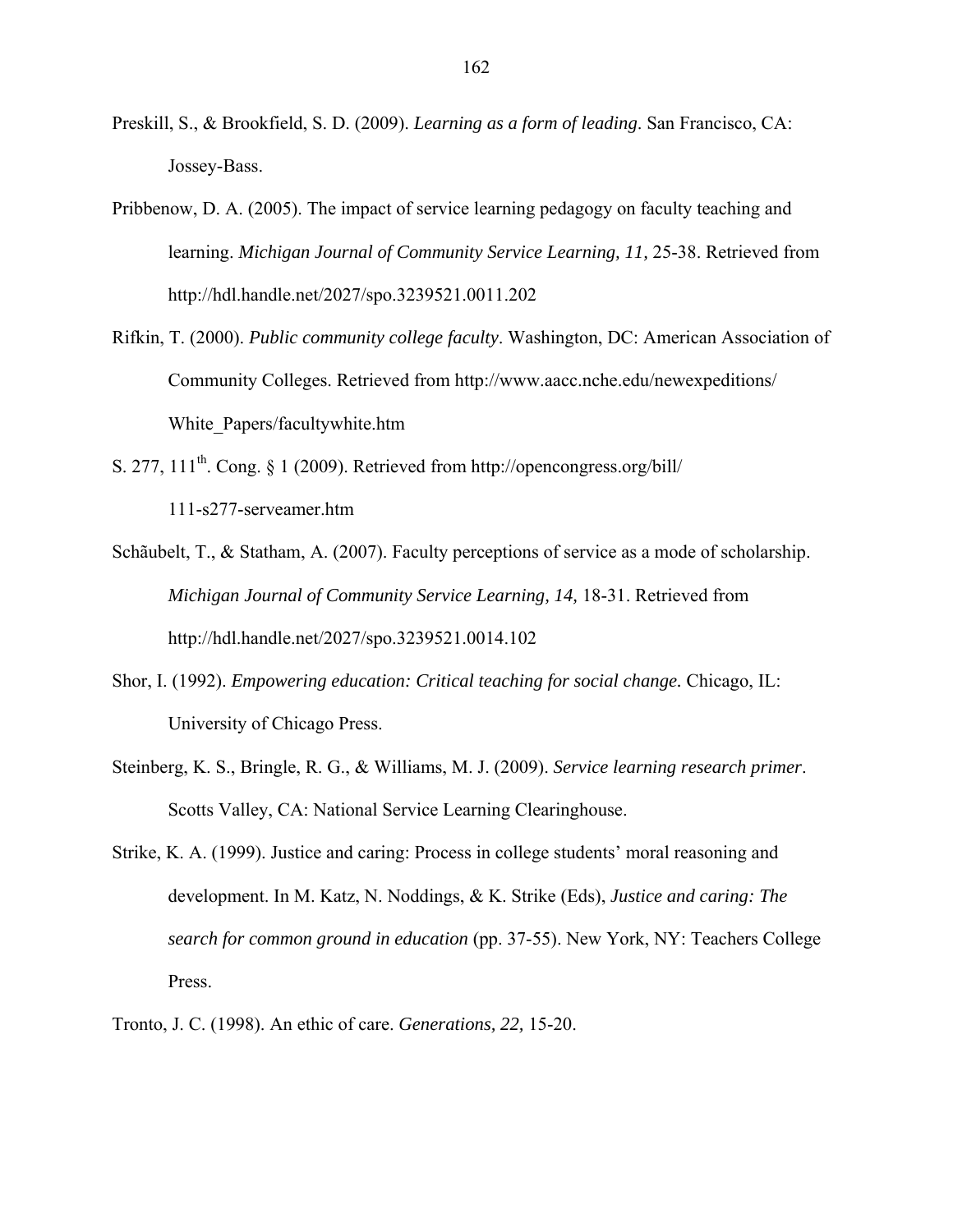- Twombly, S., & Townsend, B. K. (2007). *Community college faculty: Overlooked and undervalued:* ASHE Higher Education Report*. 32(6).*
- Vaughn, G. (2000). *The community college story.* Washington, DC: . American Association of Community Colleges.
- Zlotkowsky, E. (1996). A new voice at the table? Linking service learning and the academy. *Change, 28,* 20-27. Retrieved from http://www.servicelearning.org/library/resource/40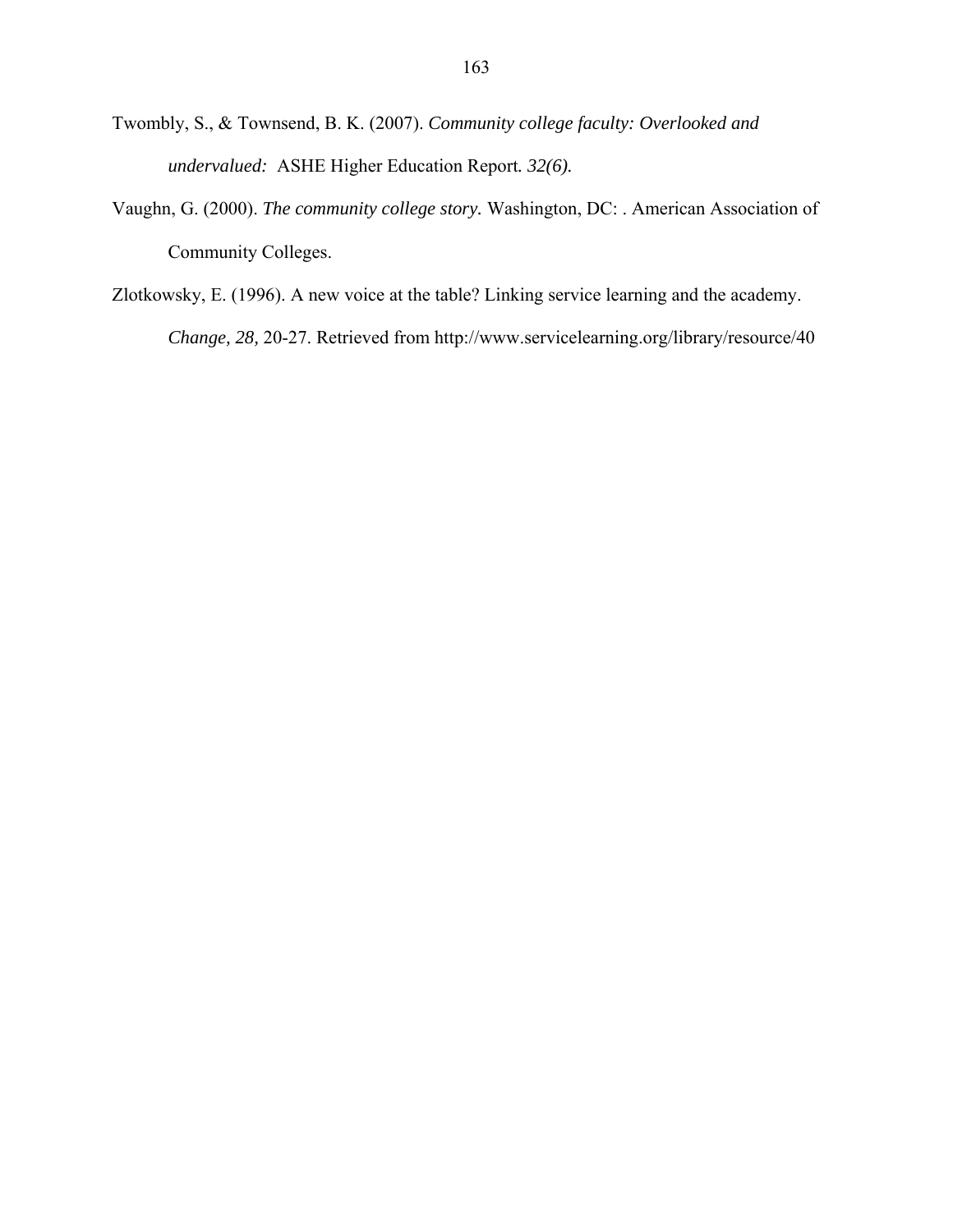## APPENDIX A

### **Consent to Participate in Research Form**

November 5, 2010

# *FACULTY MOTIVATIONS TO INCORPORATE SERVICE LEARNING INTO COMMUNITY COLLEGE CLASSROOMS*

You are being invited to participate in a research study about faculty motivations in use of the service learning pedagogy in community college classrooms. This study is being conducted by Carol Katowitz (Principal Investigator) and Dr. Kandace Hinton (Faculty Sponsor), from the Department of Education, Leadership, Administration, and Foundations at Indiana State University as part of a doctoral dissertation.

You were selected as a possible participant in this study because your Vice Chancellor of Academic Affairs or your School Dean identified you as a faculty member who successfully uses service learning in your classroom. The definition of service learning used in this study is:

Service learning is a form of experiential education in which students engage in activities that address human and community needs together with structured opportunities intentionally designed to promote student learning and development. Reflection and reciprocity are key components of service learning. (Jacoby, 1996, p. 5) There are no known risks or costs to you if you decide to participate in this research

study. The information you provide will be analyzed and parts of this data will be published in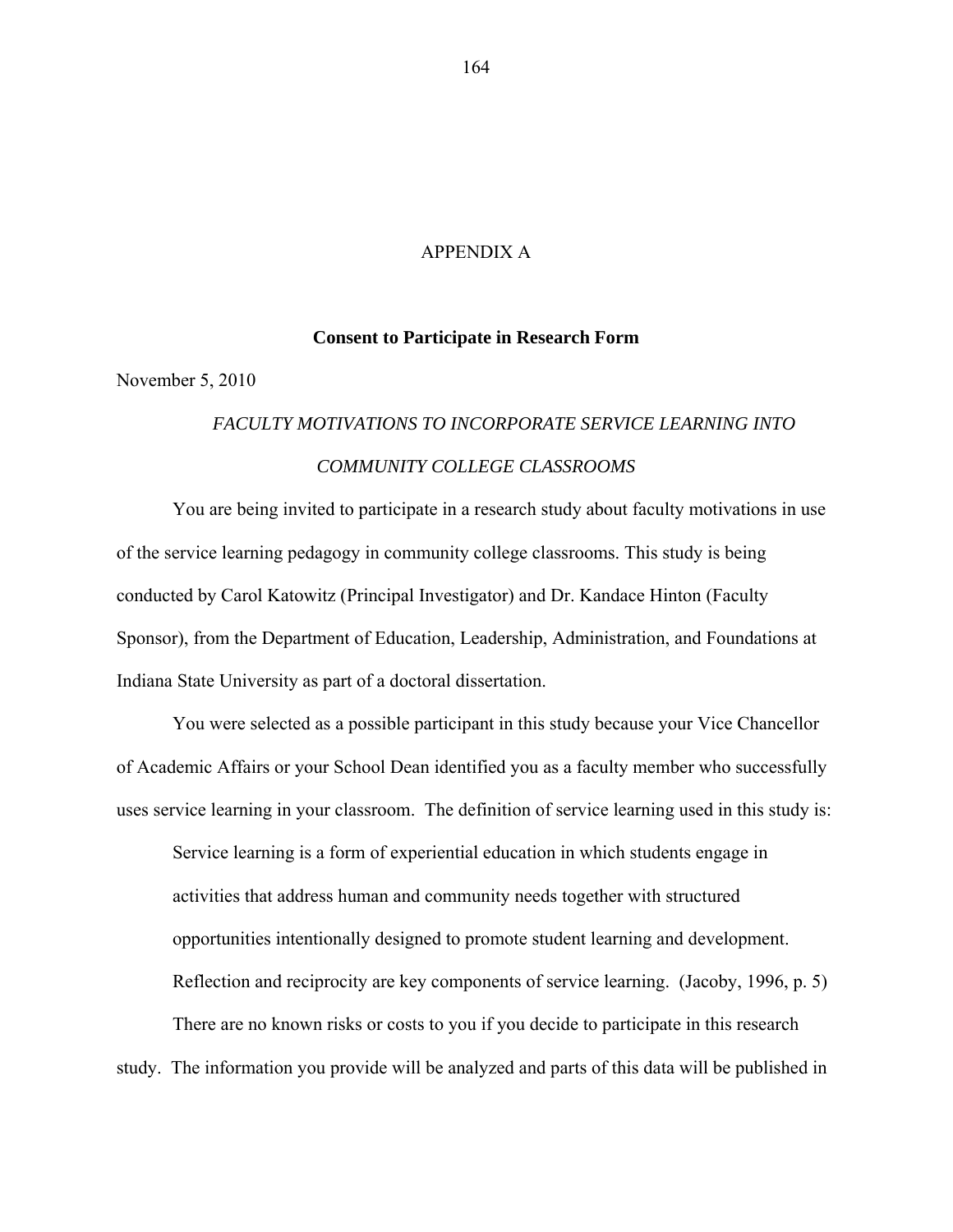a doctoral dissertation. If you agree to be part of the research study, you will be asked to participate in one face-to-face interview at the location of your choice. The interview should take about one hour to complete, and will not exceed 90 minutes. I would like to audiotape the interview, transcribe your remarks and return them to you for your review to ensure that our conversation was recorded accurately. The discussion topics will include your use of the service learning pedagogy in your course delivery, institutional challenges to the use of this pedagogy, outcome measurement of student learning, and professional development opportunities that have supported the use of this approach to instruction. This interview may be followed by electronic mails or phone conversations to clarify data. The information collected may not benefit you directly but will provide benefits to faculty who seek to use this pedagogy and community college administrators who seek to support this approach.

The interview portion of this study will be conducted from November 2010 until March 2011. The results of this study will be published, but your identity will be protected through the use of a pseudonym. The digital audio file of your interview will be placed on an external hard drive dedicated to interview data that will be password protected. Study data will be entered on a password protected laptop computer solely dedicated to this study. All data related to this study will be archived for a minimum of three years. The ISU faculty sponsor and members of the Institutional Review Board may ask to inspect these records.

Your participation in this study is voluntary. If you decide to participate, you will be asked to sign an Informed Consent Form that addresses confidentiality as a requirement for inclusion in this study. You are free to decline to answer any question you are asked in the interview and can stop your participation in this study at any time.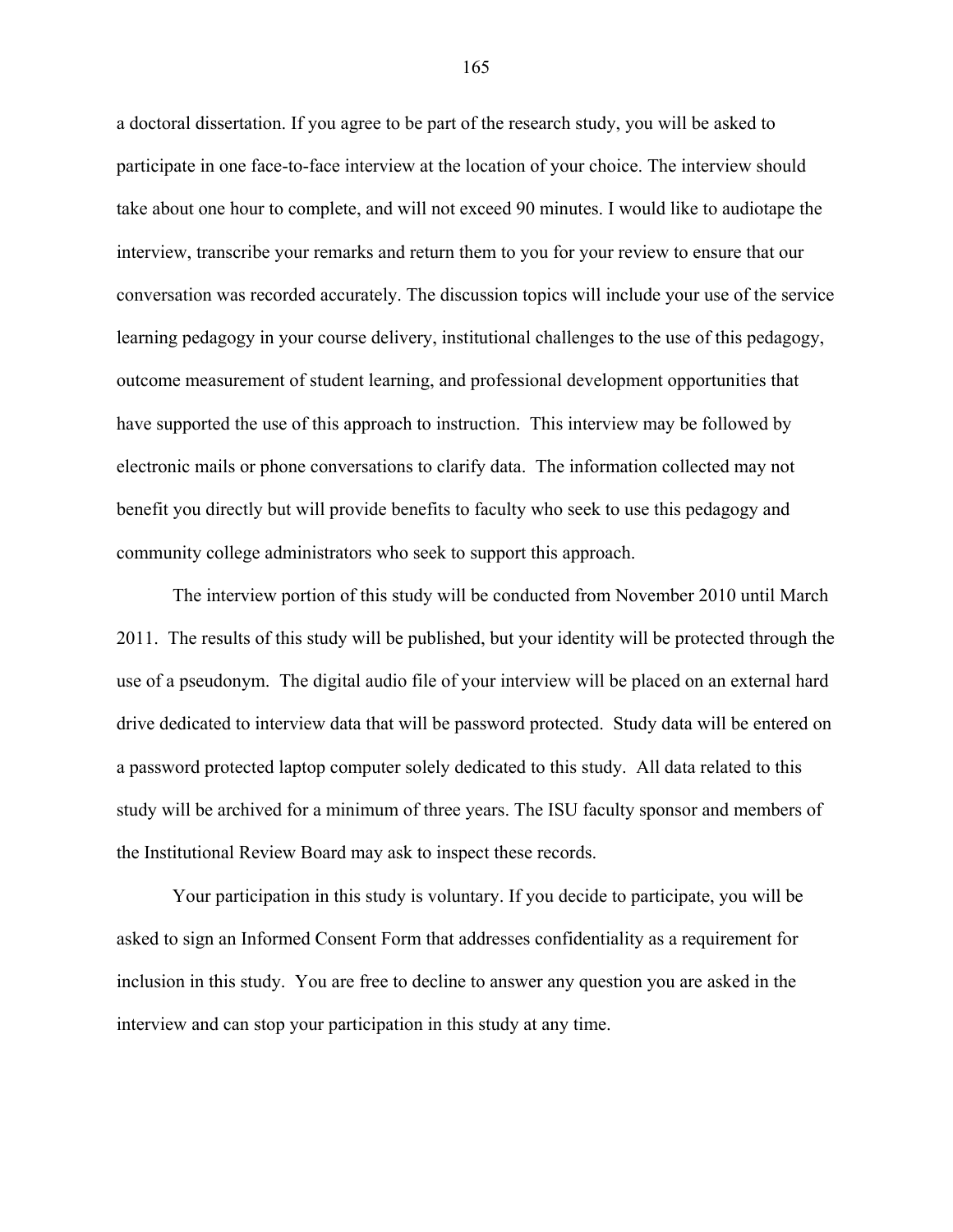If you have any questions about the study, please contact Carol Katowitz (Principal Investigator), 1222 North Red Bank Road, Evansville, Indiana, 47720, (812) 422-2224 or (812) 429-9855, or electronic mail me at ckatowit@ivytech.edu or Dr. Kandace Hinton (Faculty Sponsor), Indiana State University, ELAF Department, Terre Haute, IN 47809, (812) 237-2897, Kandace.hinton@indstate.edu.

If you have any questions about your rights as a research subject or if you feel you've been placed at risk, you may contact the Indiana State University Institutional Review Board (IRB) by mail at Indiana State University, Office of Sponsored Programs, Terre Haute, IN, 47809, by phone at (812) 237-8217, or by electronic mail at irb@indstate.edu.

By signing this document, you are agreeing to be part of the study. Participating in this research is completely voluntary. Even if you decide to participate now, you may change your mind and stop at any time. You will be given a copy of this document for your records and one copy will be kept with the study records. Be sure that questions you have about the study have been answered and that you understand what you are being asked to do. You may contact the researcher at any time if you have a question or concern about this study.

 $\_$  , and the set of the set of the set of the set of the set of the set of the set of the set of the set of the set of the set of the set of the set of the set of the set of the set of the set of the set of the set of th

 $\mathcal{L}_\text{max}$  and the contract of the contract of the contract of the contract of the contract of the contract of

*I agree to participate in the study.* 

Signature Date

*I agree to be audio taped as part of the study.* 

Signature Date

*Carol Katowitz 1222 North Red Bank Road Evansville, Indiana 47720 (812) 422-2224 or (812) 429-9855*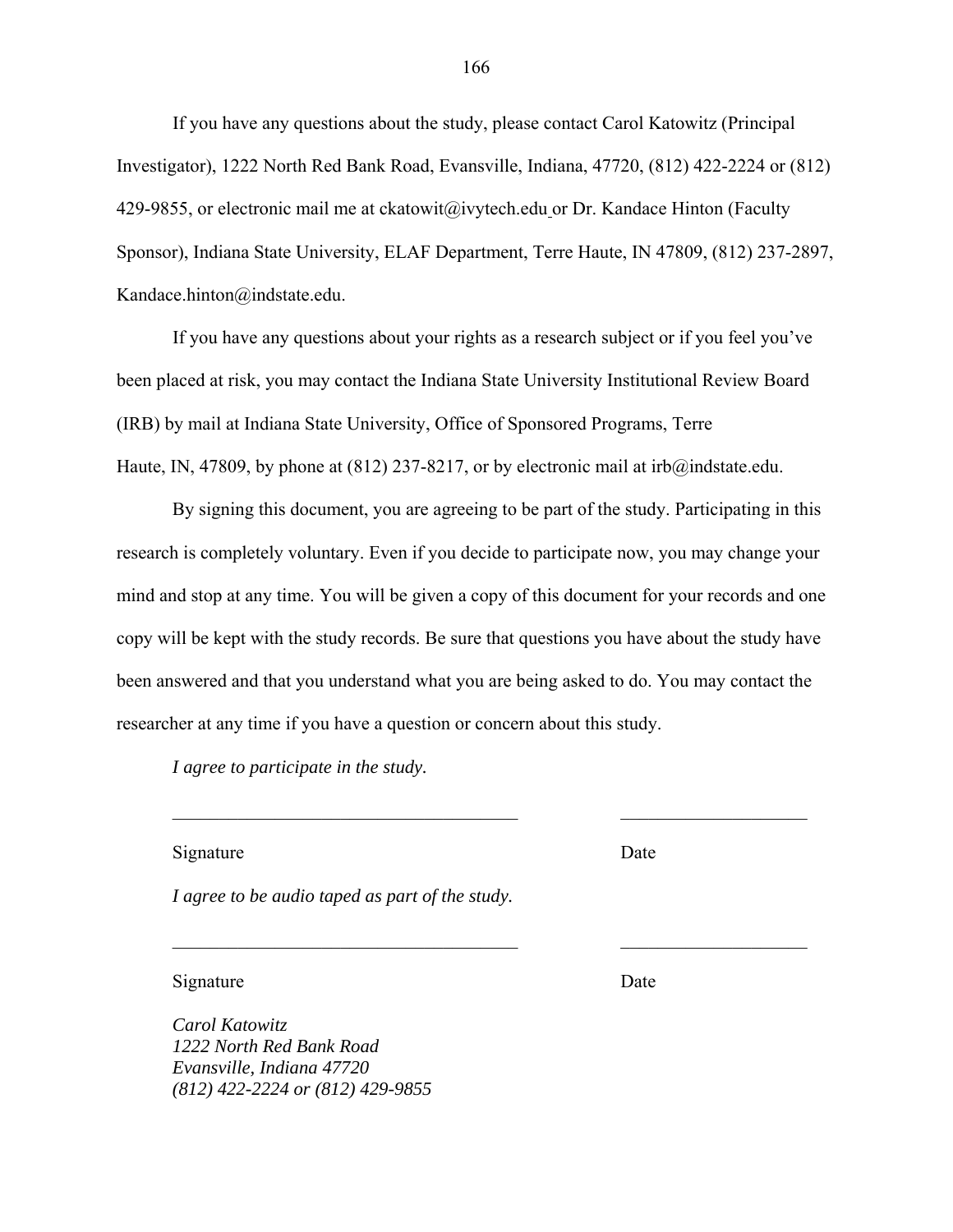*ckatowit@ivytech.edu Date of IRB Approval: 10/12/2010 IRB Number: 11-020 Project Expiration Date: 09/13/2011*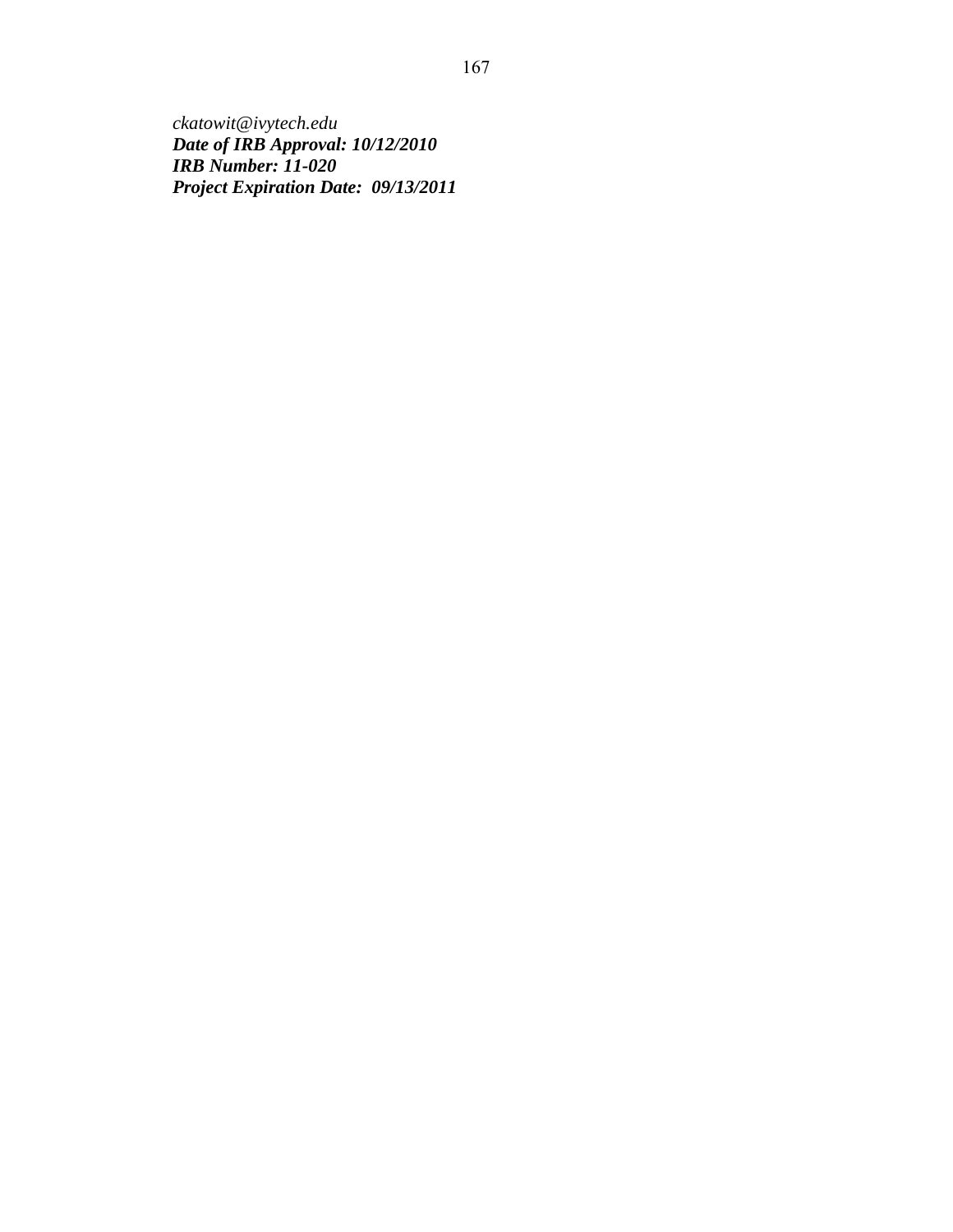## APPENDIX B

## **Interview Protocol**

### Before interview begins

Signed Consent

Permission to tape-record at beginning of tape

Ask if subject has any questions about the study before the interview begins

## Purpose of Study

The purpose of this study is to investigate the intrinsic motivations that cause some faculty in community colleges to embrace and actively pursue service learning pedagogy in their classrooms. An attempt will be made to determine common inherent motivations for use of this pedagogy in community college classrooms. This will require the investigation of the historical progression of this philosophical and pedagogical approach to instruction in academe as well as the current state of service learning in community college settings.

## Research Questions

What intrinsic motivations lead faculty to consider implementing service learning into coursework in community colleges?

What catalysts encourage faculty to incorporate service learning into coursework?

## Methodology

Qualitative Phenomenological Case Study Approach-purposeful sampling

Interview Questions (DON'T FORGET TO ASK FOLLOW-UP QUESTIONS)

- 1. How long have you been teaching at the community college level?
- 2. What professional path did you follow before you began your community college career?
- 3. Describe yourself as a teacher.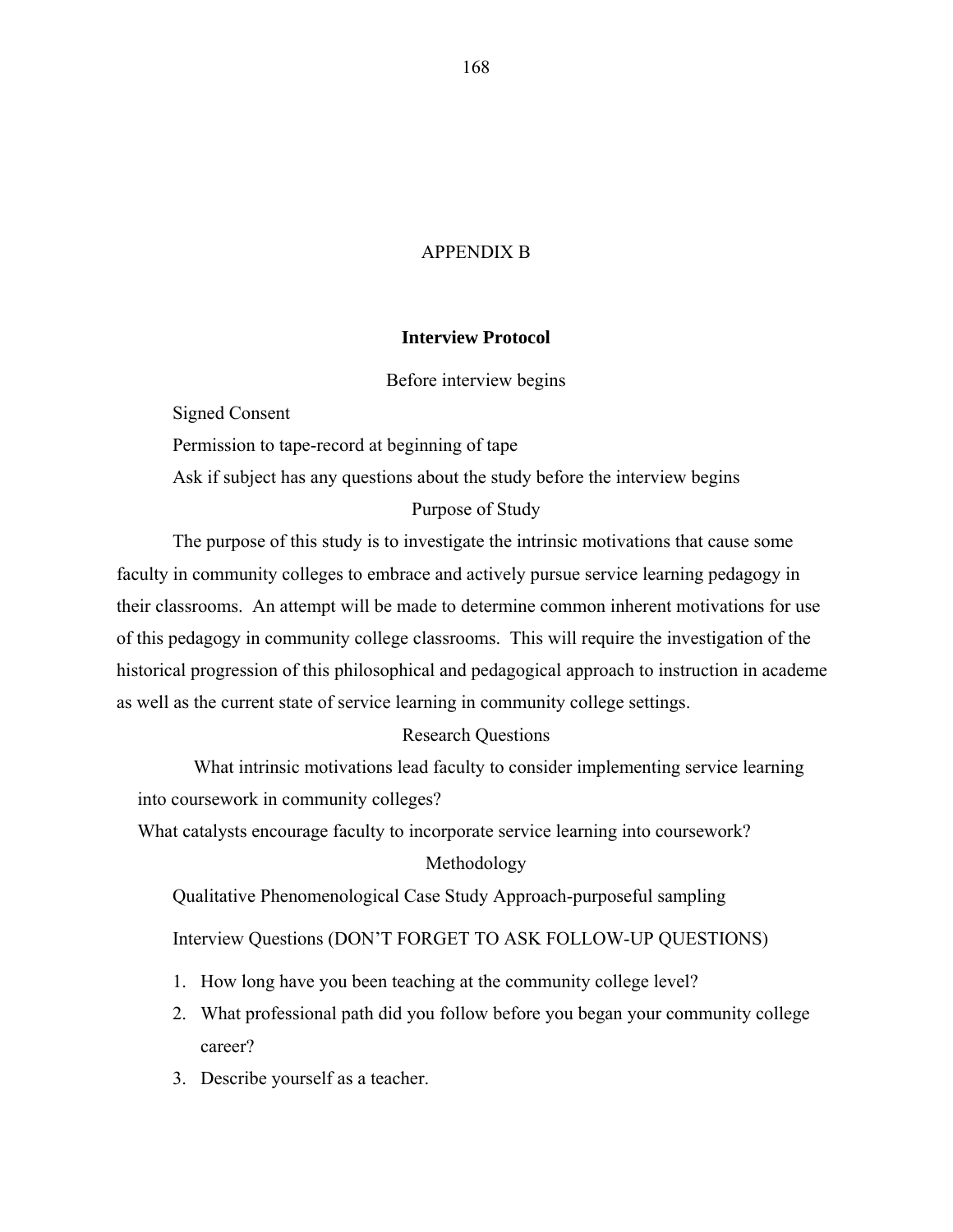- 4. What is your pedagogical style?
- 5. What is your definition of service learning?
- 6. What led you to implement this pedagogy in the courses you teach?
- 7. What do you feel are the most rewarding aspects of using service learning in coursework?
- 8. What are the biggest challenges of your pedagogy?
- 9. Do you or have you used other pedagogies? If so, how do they compare?
- 10. How do you assess learning from your courses?
- 11. How does the institution support (or not) your pedagogy?
- 12. What type of professional development activities has the college provided you?
- 13. What professional development activities have you personally participated in?
- 14. Are there any other aspects of your experiences with service learning not previously addressed that you would like to share?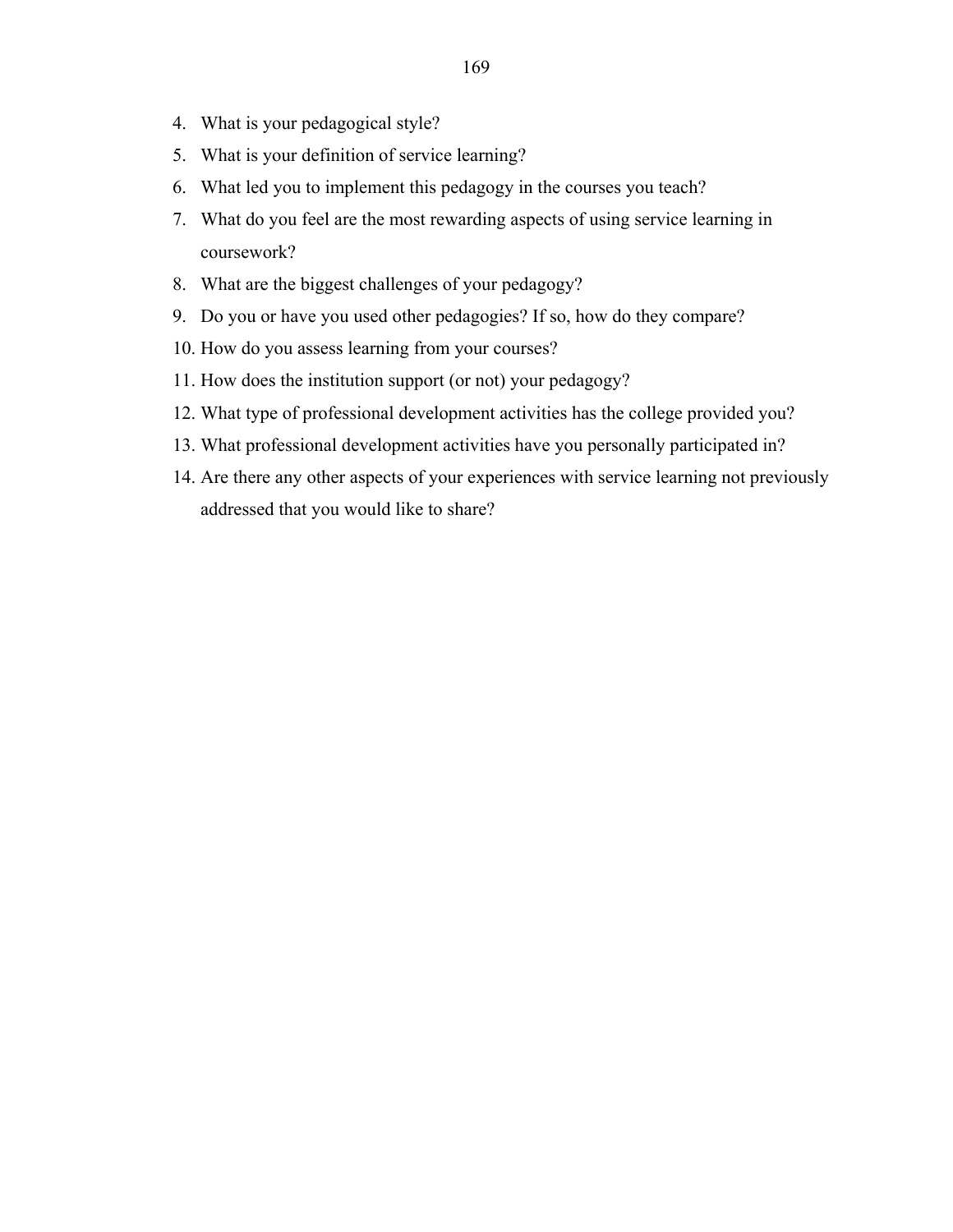# APPENDIX C

# **Transcriptionist Confidentiality Agreement**

# CONFIDENTIALITY AGREEMENT TRANSCRIPTION SERVICES

I, \_\_\_\_\_\_\_\_\_\_\_\_\_\_\_\_\_\_\_\_\_\_\_\_\_\_\_\_, transcriptionist, agree to maintain full confidentiality in regards to any and all audiotapes (digital recordings) and documentation received from Carol Katowitz, Principal Investigator, related to her doctoral study on Faculty Motivations to Incorporate Service Learning into Community College Classrooms. I understand that the audio files will be hand delivered and placed in my possession in digital form to be transcribed electronically, are not to be transmitted electronically by email over the Internet, and that electronic files and copies are to remain in a secure, safe, and password protected environment. Furthermore, I agree:

- 1. To hold in strictest confidence the identification of any individual that may be inadvertently revealed during the transcription of audio-taped interviews, or in any associated documents;
- 2. To not make copies of any audio files or computerized files of the transcribed interview texts, unless specifically requested to do so by Carol Katowitz, Principal Investigator;
- 3. To store all study-related digital audio files and materials in a safe, secure location as long as they are in my possession;
- 4. To return all digital files and study-related documents to Carol Katowitz in a complete and timely manner;
- 5. To delete all electronic files containing study-related documents from my computer hard drive and any back-up devices.

I am aware that I can be held legally liable for any breach of this confidentiality agreement, and for any harm incurred by individuals if I disclose identifiable information contained in the audio files and/or files to which I will have access.

Transcriber's name (printed) \_\_\_\_\_\_\_\_\_\_\_\_\_\_\_\_\_\_\_\_\_\_\_\_\_\_\_\_\_\_\_\_\_\_\_\_\_\_\_\_\_\_\_\_\_

Transcriber's signature \_\_\_\_\_\_\_\_\_\_\_\_\_\_\_\_\_\_\_\_\_\_\_\_\_\_\_\_\_\_\_\_\_\_\_\_\_\_\_\_\_\_\_\_\_\_\_\_\_\_